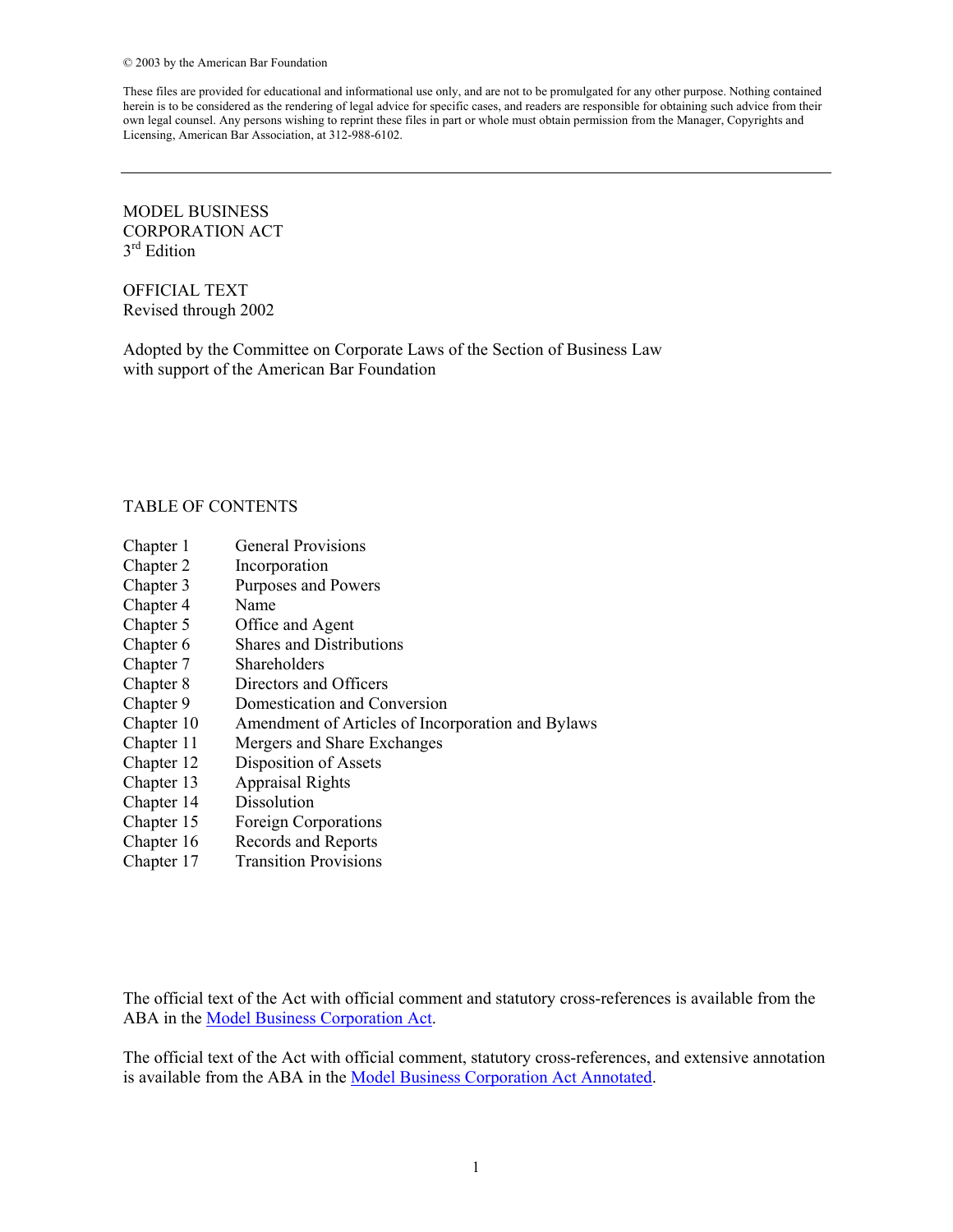These files are provided for educational and informational use only, and are not to be promulgated for any other purpose. Nothing contained herein is to be considered as the rendering of legal advice for specific cases, and readers are responsible for obtaining such advice from their own legal counsel. Any persons wishing to reprint these files in part or whole must obtain permission from the Manager, Copyrights and Licensing, American Bar Association, at 312-988-6102.

## CHAPTER 1 GENERAL PROVISIONS

Subchapter A. SHORT TITLE AND RESERVATION OF POWER

§ 1.01. Short title

§ 1.02. Reservation of power to amend or repeal

Subchapter B. FILING DOCUMENTS

- § 1.20. Requirements for documents; extrinsic facts
- § 1.21. Forms
- § 1.22. Filing, service, and copying fees
- § 1.23. Effective time and date of document
- § 1.24. Correcting filed document
- § 1.25. Filing duty of secretary of state
- § 1.26. Appeal from secretary of state's refusal to file document
- § 1.27. Evidentiary effect of copy of filed document
- § 1.28. Certificate of existence
- § 1.29. Penalty for signing false document

Subchapter C. SECRETARY OF STATE § 1.30. Powers

Subchapter D. DEFINITIONS § 1.40. Act definitions § 1.41. Notice § 1.42. Number of shareholders

Subchapter A. SHORT TITLE AND RESERVATION OF POWER

§ 1.01. SHORT TITLE

This Act shall be known and may be cited as the "[name of state] Business Corporation Act."

## CROSS-REFERENCES

Application of Act to existing domestic corporation, see § 17.01. Application of Act to qualified existing foreign corporation, see § 17.02. Close corporations, see Model Statutory Close Corporation Supplement. Effective date of Act, see § 17.06. Professional corporations, see Model Professional Corporation Supplement. Saving provisions, see § 17.03.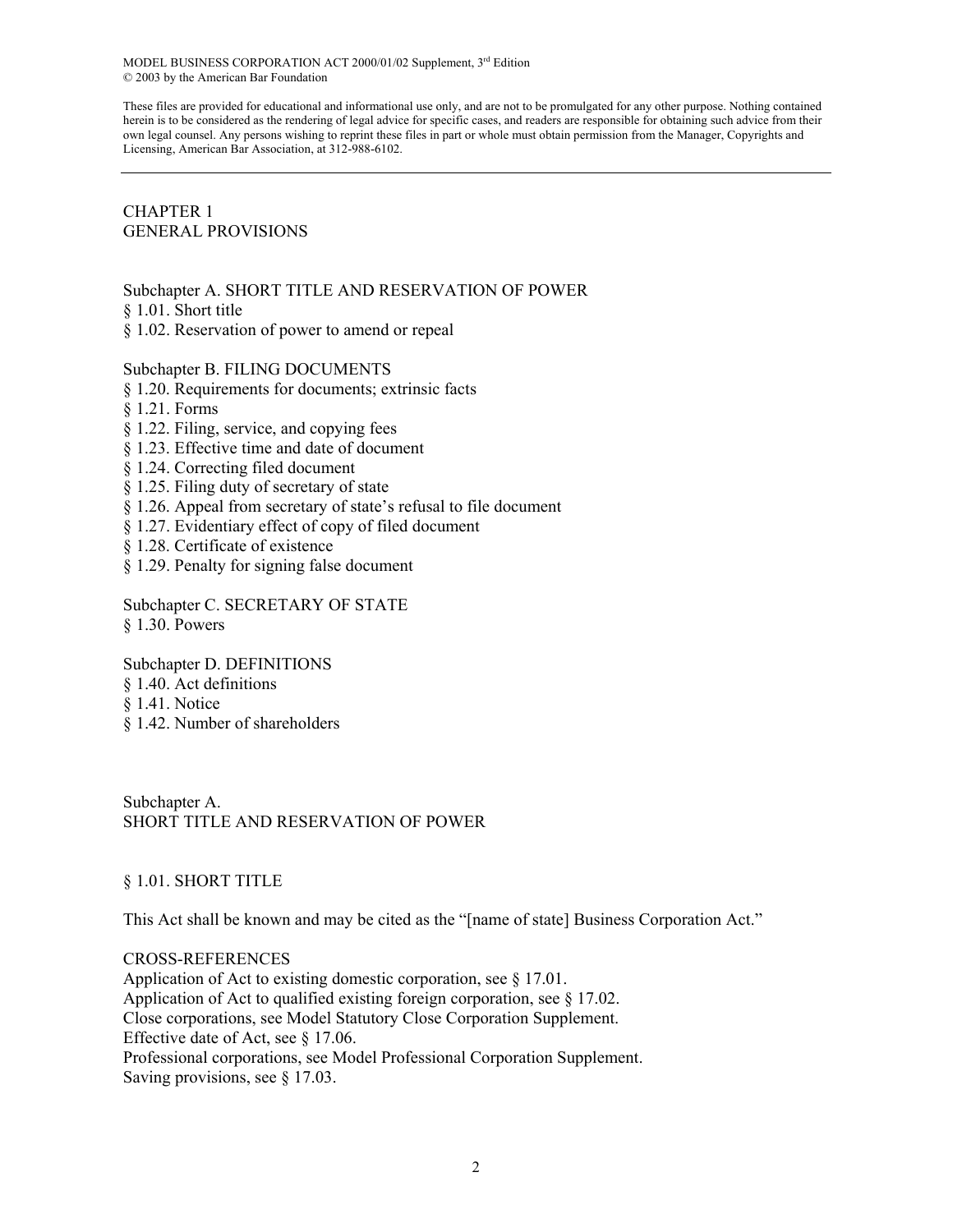These files are provided for educational and informational use only, and are not to be promulgated for any other purpose. Nothing contained herein is to be considered as the rendering of legal advice for specific cases, and readers are responsible for obtaining such advice from their own legal counsel. Any persons wishing to reprint these files in part or whole must obtain permission from the Manager, Copyrights and Licensing, American Bar Association, at 312-988-6102.

## § 1.02. RESERVATION OF POWER TO AMEND OR REPEAL

The [name of state legislature] has power to amend or repeal all or part of this Act at any time and all domestic and foreign corporations subject to this Act are governed by the amendment or repeal.

CROSS-REFERENCES Application of Act to existing domestic corporation, see § 17.01. Application of Act to existing qualified foreign corporation, see § 17.02. Effective date of Act, see § 17.06. Saving provisions, see  $\S$  17.03.

Subchapter B. FILING DOCUMENTS

## § 1.20. REQUIREMENTS FOR DOCUMENTS; EXTRINSIC FACTS

(a) A document must satisfy the requirements of this section, and of any other section that adds to or varies these requirements, to be entitled to filing by the secretary of state.

(b) This Act must require or permit filing the document in the office of the secretary of state.

(c) The document must contain the information required by this Act. It may contain other information as well.

(d) The document must be typewritten or printed or, if electronically transmitted, it must be in a format that can be retrieved or reproduced in typewritten or printed form.

(e) The document must be in the English language. A corporate name need not be in English if written in English letters or Arabic or Roman numerals, and the certificate of existence required of foreign corporations need not be in English if accompanied by a reasonably authenticated English translation.

(f) The document must be executed:

 (1) by the chairman of the board of directors of a domestic or foreign corporation, by its president, or by another of its officers;

 (2) if directors have not been selected or the corporation has not been formed, by an incorporator; or

 (3) if the corporation is in the hands of a receiver, trustee, or other court-appointed fiduciary, by that fiduciary.

(g) The person executing the document shall sign it and state beneath or opposite his signature his name and the capacity in which he signs. The document may but need not contain a corporate seal, attestation, acknowledgment or verification.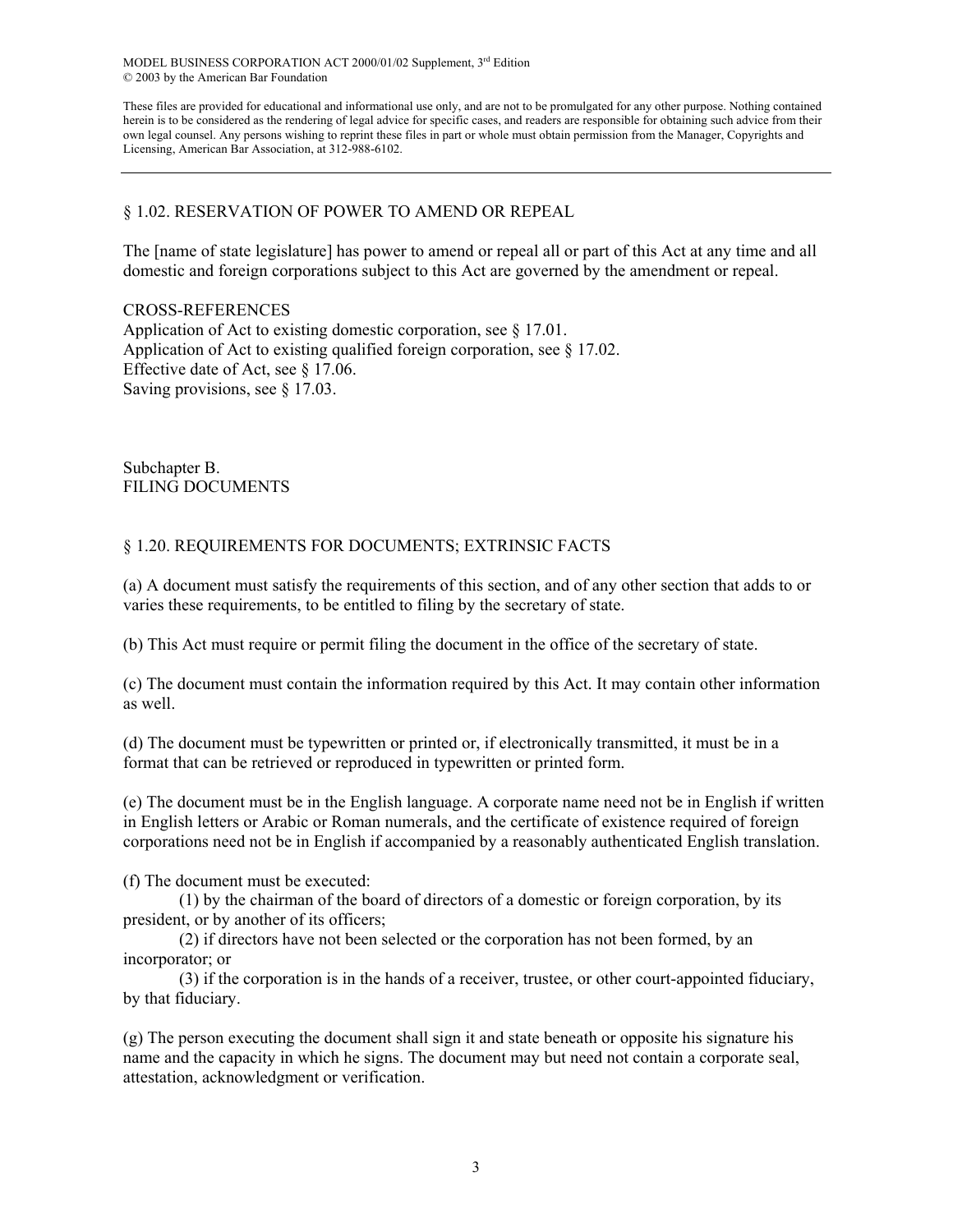(h) If the secretary of state has prescribed a mandatory form for the document under section 1.21, the document must be in or on the prescribed form.

(i) The document must be delivered to the office of the secretary of state for filing. Delivery may be made by electronic transmission if and to the extent permitted by the secretary of state. If it is filed in typewritten or printed form and not transmitted electronically, the secretary of state may require one exact or conformed copy to be delivered with the document (except as provided in sections 5.03 and 15.09).

(j) When the document is delivered to the office of the secretary of state for filing, the correct filing fee, and any franchise tax, license fee, or penalty required to be paid therewith by this Act or other law must be paid or provision for payment made in a manner permitted by the secretary of state.

(k) Whenever a provision of this Act permits any of the terms of a plan or a filed document to be dependent on facts objectively ascertainable outside the plan or filed document, the following provisions apply:

 (1) The manner in which the facts will operate upon the terms of the plan or filed document shall be set forth in the plan or filed document.

(2) The facts may include, but are not limited to:

 (i) any of the following that is available in a nationally recognized news or information medium either in print or electronically: statistical or market indices, market prices of any security or group of securities, interest rates, currency exchange rates, or similar economic or financial data;

 (ii) a determination or action by any person or body, including the corporation or any other party to a plan or filed document; or

 (iii) the terms of, or actions taken under, an agreement to which the corporation is a party, or any other agreement or document.

(3) As used in this subsection:

 (i) "filed document'' means a document filed with the secretary of state under any provision of this Act except chapter 15 or section 16.21; and

 (ii) "plan'' means a plan of domestication, nonprofit conversion, entity conversion, merger or share exchange.

 (4) The following provisions of a plan or filed document may not be made dependent on facts outside the plan or filed document:

(i) The name and address of any person required in a filed document.

(ii) The registered office of any entity required in a filed document.

(iii) The registered agent of any entity required in a filed document.

(iv) The number of authorized shares and designation of each class or series of shares.

(v) The effective date of a filed document.

 (vi) Any required statement in a filed document of the date on which the underlying transaction was approved or the manner in which that approval was given.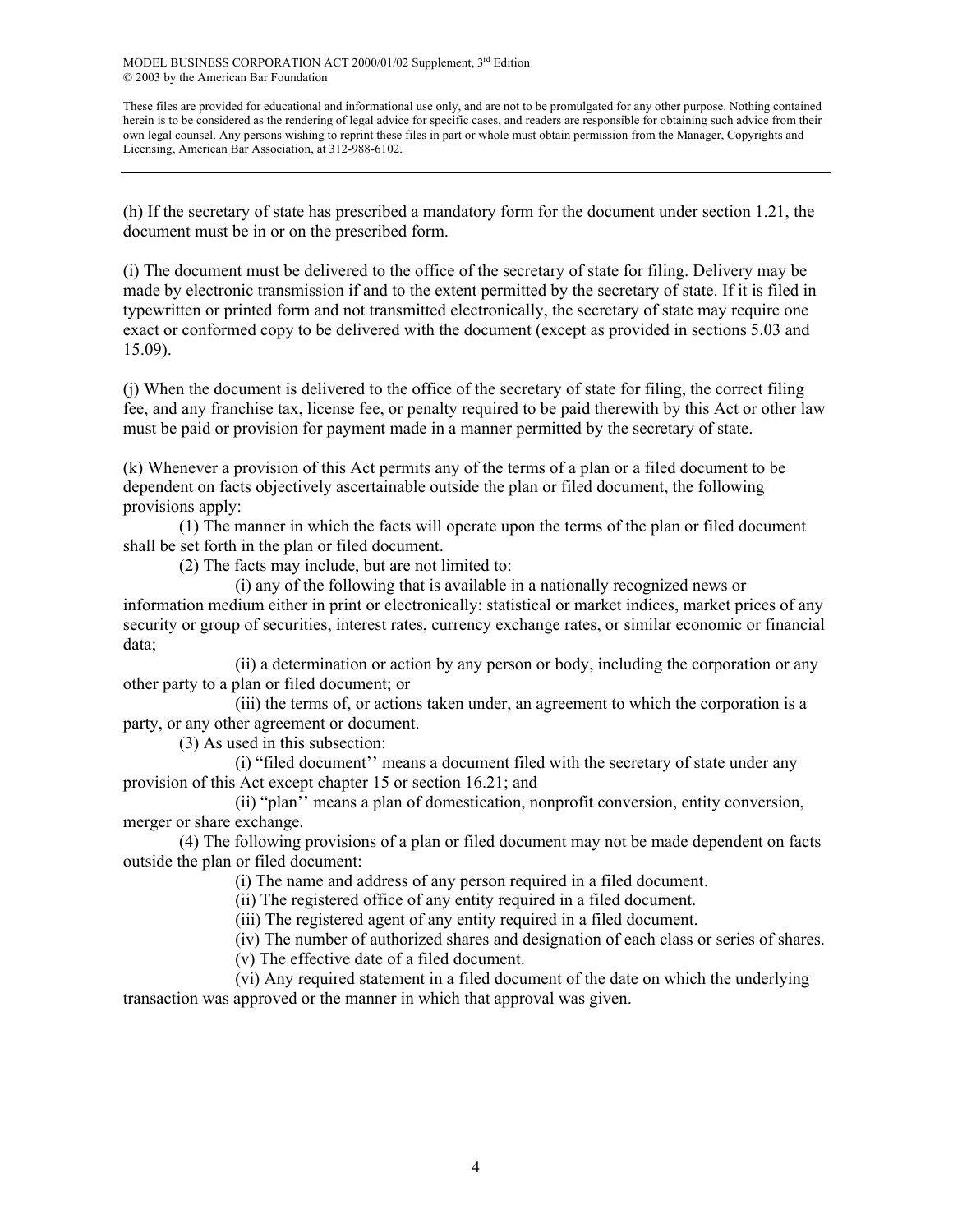These files are provided for educational and informational use only, and are not to be promulgated for any other purpose. Nothing contained herein is to be considered as the rendering of legal advice for specific cases, and readers are responsible for obtaining such advice from their own legal counsel. Any persons wishing to reprint these files in part or whole must obtain permission from the Manager, Copyrights and Licensing, American Bar Association, at 312-988-6102.

 (5) If a provision of a filed document is made dependent on a fact ascertainable outside of the filed document, and that fact is not ascertainable by reference to a source described in subsection (k)(2)(i) or a document that is a matter of public record, or the affected shareholders have not received notice of the fact from the corporation, then the corporation shall file with the secretary of state articles of amendment setting forth the fact promptly after the time when the fact referred to is first ascertainable or thereafter changes. Articles of amendment under this subsection (k)(5) are deemed to be authorized by the authorization of the original filed document or plan to which they relate and may be filed by the corporation without further action by the board of directors or the shareholders.

### CROSS-REFERENCES

Certificate of existence for foreign corporation, see § 15.03. Corporate name, see ch. 4, Section 15.06. Correcting filed document, see § 1.24. "Deliver," see § 1.40. Effective time and date of filing, see § 1.23. "Electronic transmission," see § 1.40. Filing fees, see § 1.22. Forms, see § 1.21. Penalty for filing false document, see § 1.29. Secretary of corporation, see § 1.40. Secretary of state's filing duty, see § 1.25. "Sign," see § 1.40. Terms of classes or series of shares, see  $\S$  6.02(d). Terms of merger, see § 11.02(d). Terms of share exchange, see § 11.03(d).

## § 1.21. FORMS

(a) The secretary of state may prescribe and furnish on request forms for: (1) an application for a certificate of existence, (2) a foreign corporation's application for a certificate of authority to transact business in this state, (3) a foreign corporation's application for a certificate of withdrawal, and (4) the annual report. If the secretary of state so requires, use of these forms is mandatory.

(b) The secretary of state may prescribe and furnish on request forms for other documents required or permitted to be filed by this Act but their use is not mandatory.

CROSS-REFERENCES Annual report, see § 16.21. Application for certificate of authority, see § 15.03. Application for certificate of withdrawal, see § 15.20. Certificate of existence, see § 1.28. Effective time and date of filing, see § 1.23. Filing fees, see § 1.22. Filing requirements, see § 1.20.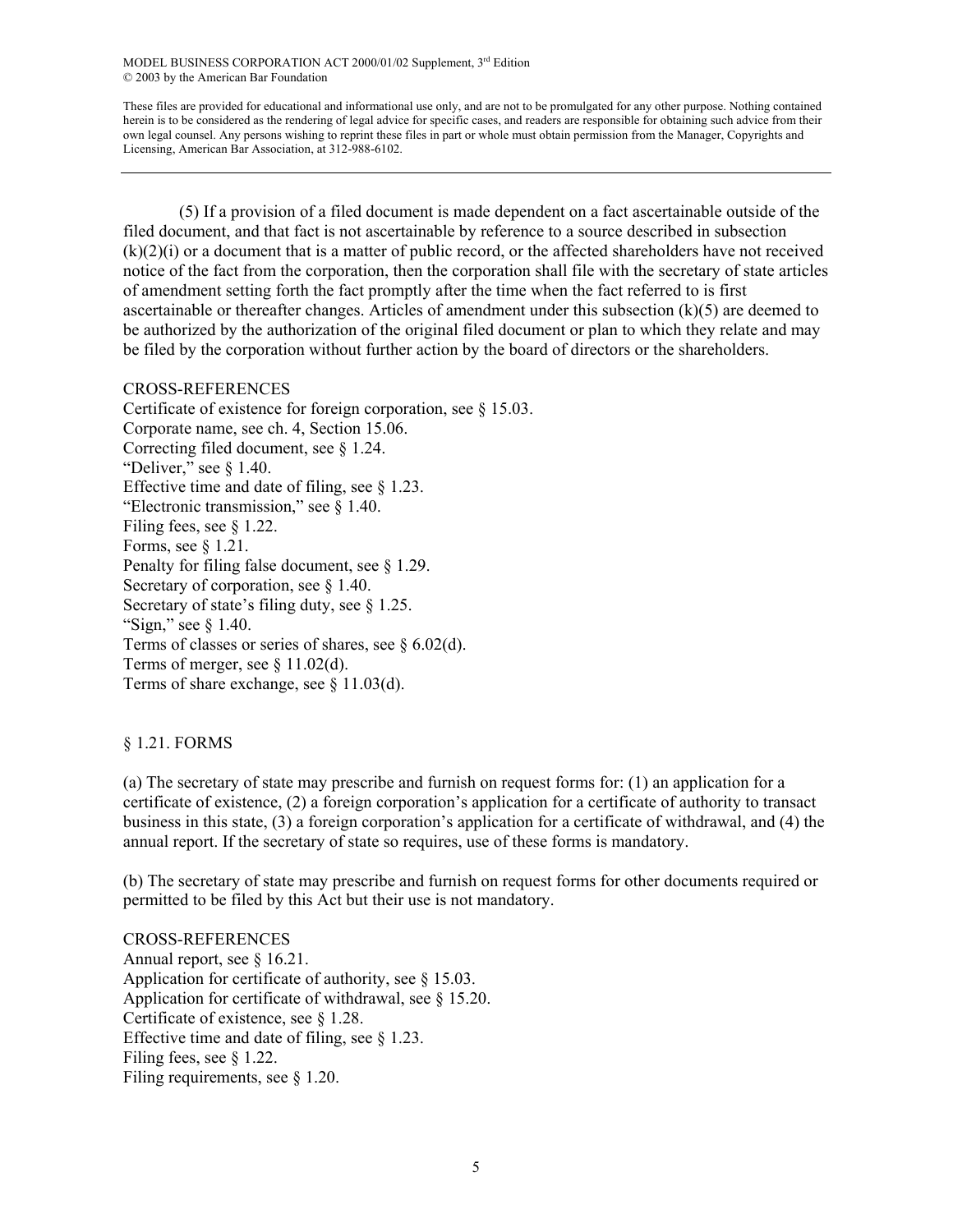These files are provided for educational and informational use only, and are not to be promulgated for any other purpose. Nothing contained herein is to be considered as the rendering of legal advice for specific cases, and readers are responsible for obtaining such advice from their own legal counsel. Any persons wishing to reprint these files in part or whole must obtain permission from the Manager, Copyrights and Licensing, American Bar Association, at 312-988-6102.

## § 1.22. FILING, SERVICE, AND COPYING FEES

(a) The secretary of state shall collect the following fees when the documents described in this subsection are delivered to him for filing:

| Document                                                | Fee                  |
|---------------------------------------------------------|----------------------|
| (1) Articles of incorporation                           | \$                   |
| (2) Application for use of indistinguishable name       | \$                   |
| (3) Application for reserved name                       | \$                   |
| (4) Notice of transfer of reserved name                 | \$                   |
| (5) Application for registered name                     | \$                   |
| (6) Application for renewal of registered name          | \$                   |
| (7) Corporation's statement of change of registered     |                      |
| agent or registered office or both                      | \$                   |
| (8) Agent's statement of change of registered office    |                      |
| for each affected corporation not to exceed a           |                      |
| total of                                                | \$                   |
| (9) Agent's statement of resignation                    | No fee.              |
| (9A) Articles of domestication                          | $\mathbb{S}$         |
| (9B) Articles of charter surrender                      | \$                   |
| (9C) Articles of nonprofit conversion                   | \$                   |
| (9D) Articles of domestication and conversion           | \$                   |
| (9E) Articles of entity conversion                      | \$                   |
| (10) Amendment of articles of incorporation             | \$                   |
| (11) Restatement of articles of incorporation with      |                      |
| amendment of articles                                   | \$                   |
| (12) Articles of merger or share exchange               | \$                   |
| (13) Articles of dissolution                            | \$                   |
| (14) Articles of revocation of dissolution              | \$                   |
| (15) Certificate of administrative dissolution          | No fee.              |
| (16) Application for reinstatement following            |                      |
| administrative dissolution                              | $\mathbb{S}$ .       |
| (17) Certificate of reinstatement                       | No fee.              |
| (18) Certificate of judicial dissolution                | No fee.              |
| (19) Application for certificate of authority           | \$                   |
| (20) Application for amended certificate of authority   | $\frac{\sqrt{2}}{2}$ |
| (21) Application for certificate of withdrawal          | s                    |
| (21A) Application for transfer of authority             |                      |
| (22) Certificate of revocation of authority to transact |                      |
| business                                                | No fee.              |
| (23) Annual report                                      | S                    |
| (24) Articles of correction                             |                      |
| (25) Application for certificate of existence or        |                      |
| authorization                                           | \$                   |
| (26) Any other document required or permitted to be     |                      |
| filed by this Act                                       | \$                   |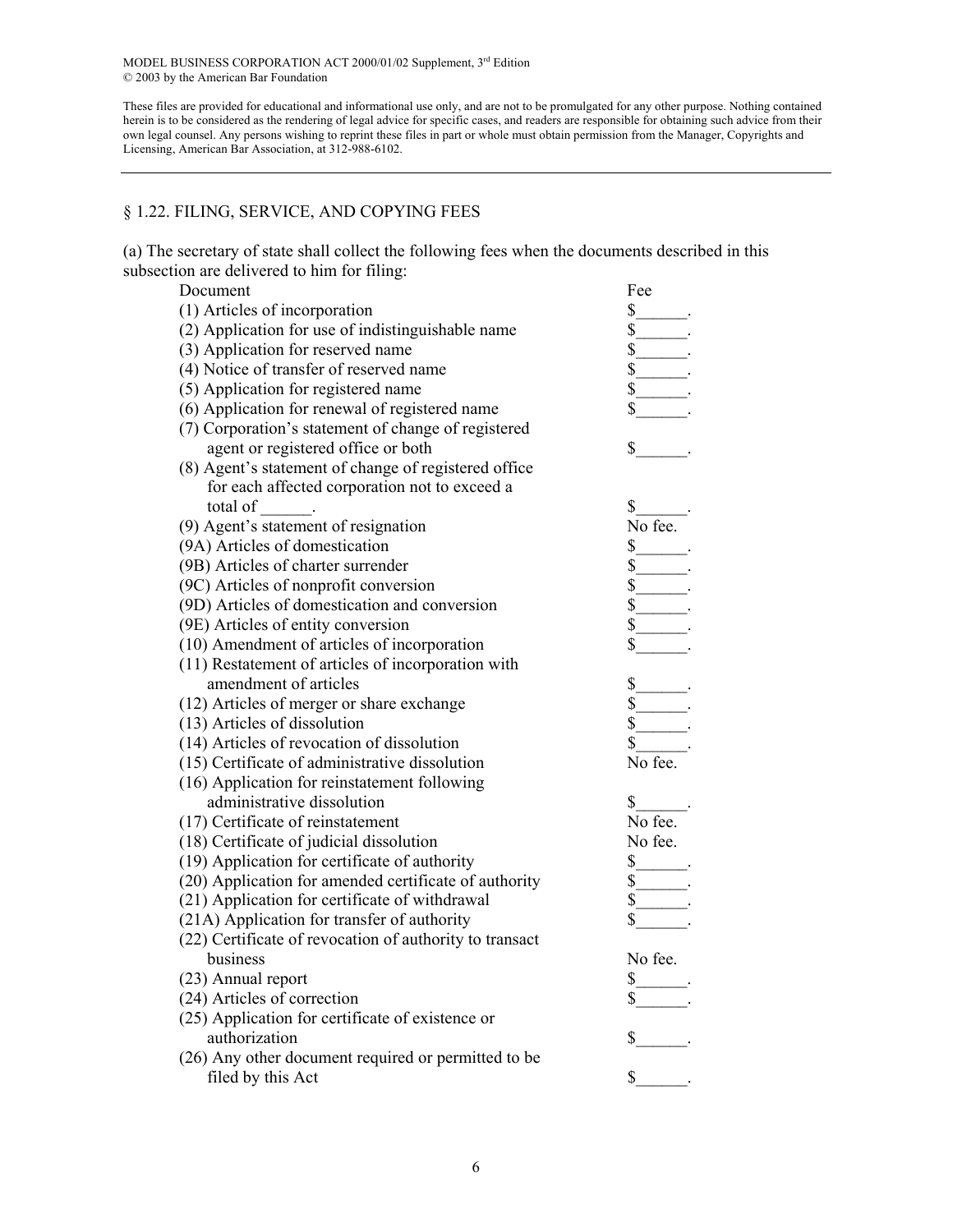These files are provided for educational and informational use only, and are not to be promulgated for any other purpose. Nothing contained herein is to be considered as the rendering of legal advice for specific cases, and readers are responsible for obtaining such advice from their own legal counsel. Any persons wishing to reprint these files in part or whole must obtain permission from the Manager, Copyrights and Licensing, American Bar Association, at 312-988-6102.

(b) The secretary of state shall collect a fee of \$ \_\_\_\_\_\_ each time process is served on him under this Act. The party to a proceeding causing service of process is entitled to recover this fee as costs if he prevails in the proceeding.

(c) The secretary of state shall collect the following fees for copying and certifying the copy of any filed document relating to a domestic or foreign corporation:

- (1) \$ \_\_\_\_\_\_ a page for copying; and
- $\sqrt{(2)}$   $\sqrt[3]{}$  for the certificate.

### CROSS-REFERENCES

Agent's change of registered office, see § 5.02. Agent's resignation, see § 5.03. Amended certificate of authority, see § 15.04. Amendment of articles of incorporation, see §§ 6.03, 6.31, 10.06, 10.08. Annual report, see § 16.21. Certificate of authority, see § 15.03. Certificate of withdrawal, see § 15.20. Corporation's change of registered agent or office, see § 5.02. Correction, see § 1.24. Dissolution: administrative, see § 14.21. judicial, see § 14.31. reinstatement, see § 14.22. revocation, see § 14.04. voluntary, see §§ 14.01 & 14.03. Evidentiary effect of certified copy, see § 1.27. Existence, see § 1.28. Incorporation, see § 2.01. Merger, see § 11.05. Name of corporation, see  $§$  4.01. Registered name, see § 4.03. Renewal of registered name, see § 4.03. Reserved name, see § 4.02. Restatement of articles of incorporation, see § 10.07. Revocation of certificate of authority, see § 15.31. Service on secretary of state, see §§ 11.07, 15.20, 15.31. Share exchange, see § 11.06. Transfer of registered name, see § 4.03.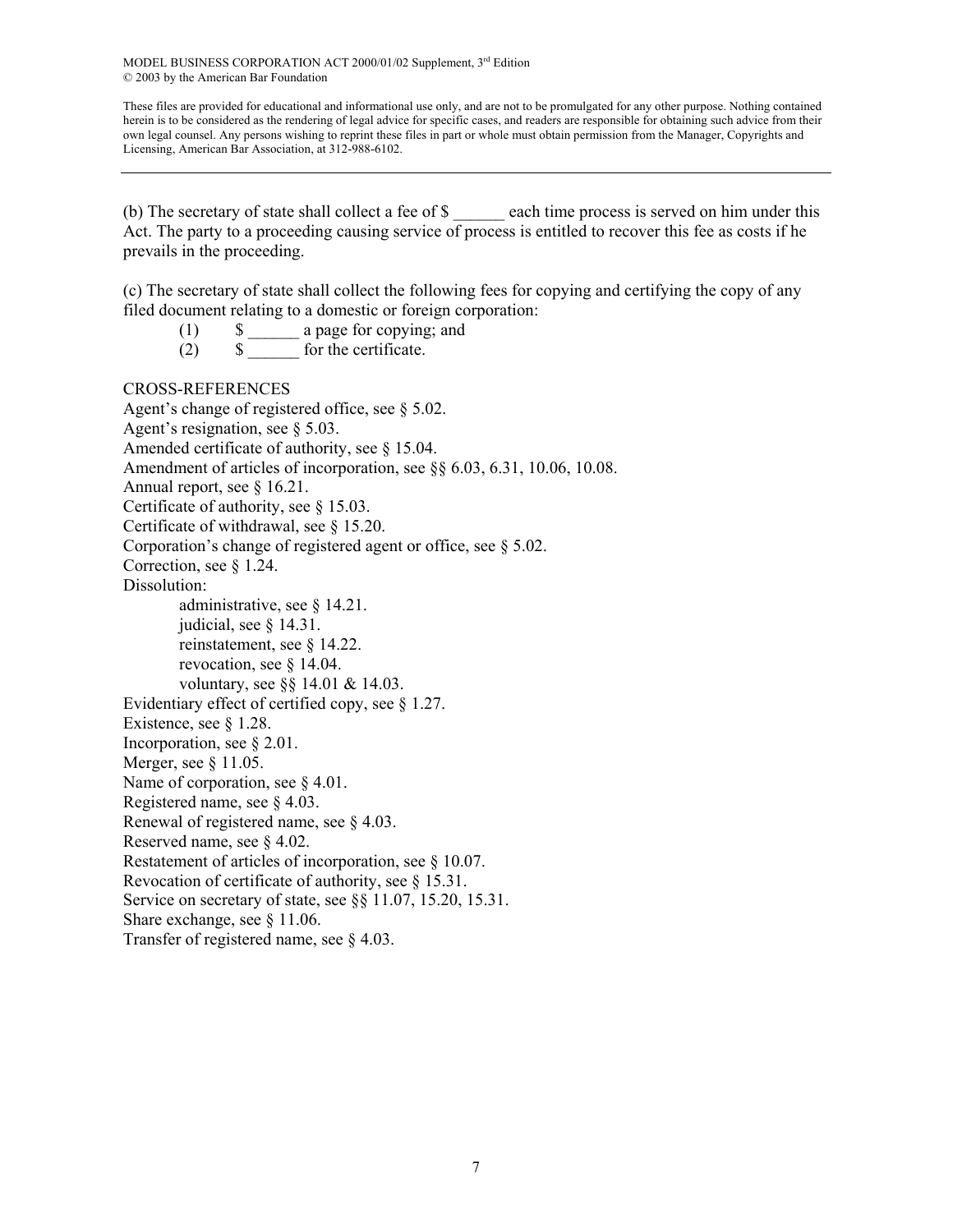These files are provided for educational and informational use only, and are not to be promulgated for any other purpose. Nothing contained herein is to be considered as the rendering of legal advice for specific cases, and readers are responsible for obtaining such advice from their own legal counsel. Any persons wishing to reprint these files in part or whole must obtain permission from the Manager, Copyrights and Licensing, American Bar Association, at 312-988-6102.

# § 1.23. EFFECTIVE TIME AND DATE OF DOCUMENT

(a) Except as provided in subsection (b) and section  $1.24(c)$ , a document accepted for filing is effective:

 (1) at the date and time of filing, as evidenced by such means as the secretary of state may use for the purpose of recording the date and time of filing; or

(2) at the time specified in the document as its effective time on the date it is filed.

(b) A document may specify a delayed effective time and date, and if it does so the document becomes effective at the time and date specified. If a delayed effective date but no time is specified, the document is effective at the close of business on that date. A delayed effective date for a document may not be later than the 90th day after the date it is filed.

### CROSS-REFERENCES

Effective date:

 amendment or restatement of articles of incorporation, see § 10.09. merger or share exchange, see § 11.06. voluntary dissolution, see § 14.03. Filing duty of secretary of state, see § 1.25. Filing fees, see § 1.22.

Filing requirements, see § 1.20.

## § 1.24. CORRECTING FILED DOCUMENT

(a) A domestic or foreign corporation may correct a document filed by the secretary of state if (1) the document contains an inaccuracy, or (2) the document was defectively executed, attested, sealed, verified or acknowledged, or (3) the electronic transmission was defective.

(b) A document is corrected:

(1) by preparing articles of correction that

(i) describe the document (including its filing date) or attach a copy of it to the

articles,

(ii) specify the inaccuracy or defect to be corrected, and

(iii) correct the inaccuracy or defect; and

(2) by delivering the articles to the secretary of state for filing.

(c) Articles of correction are effective on the effective date of the document they correct except as to persons relying on the uncorrected document and adversely affected by the correction. As to those persons, articles of correction are effective when filed.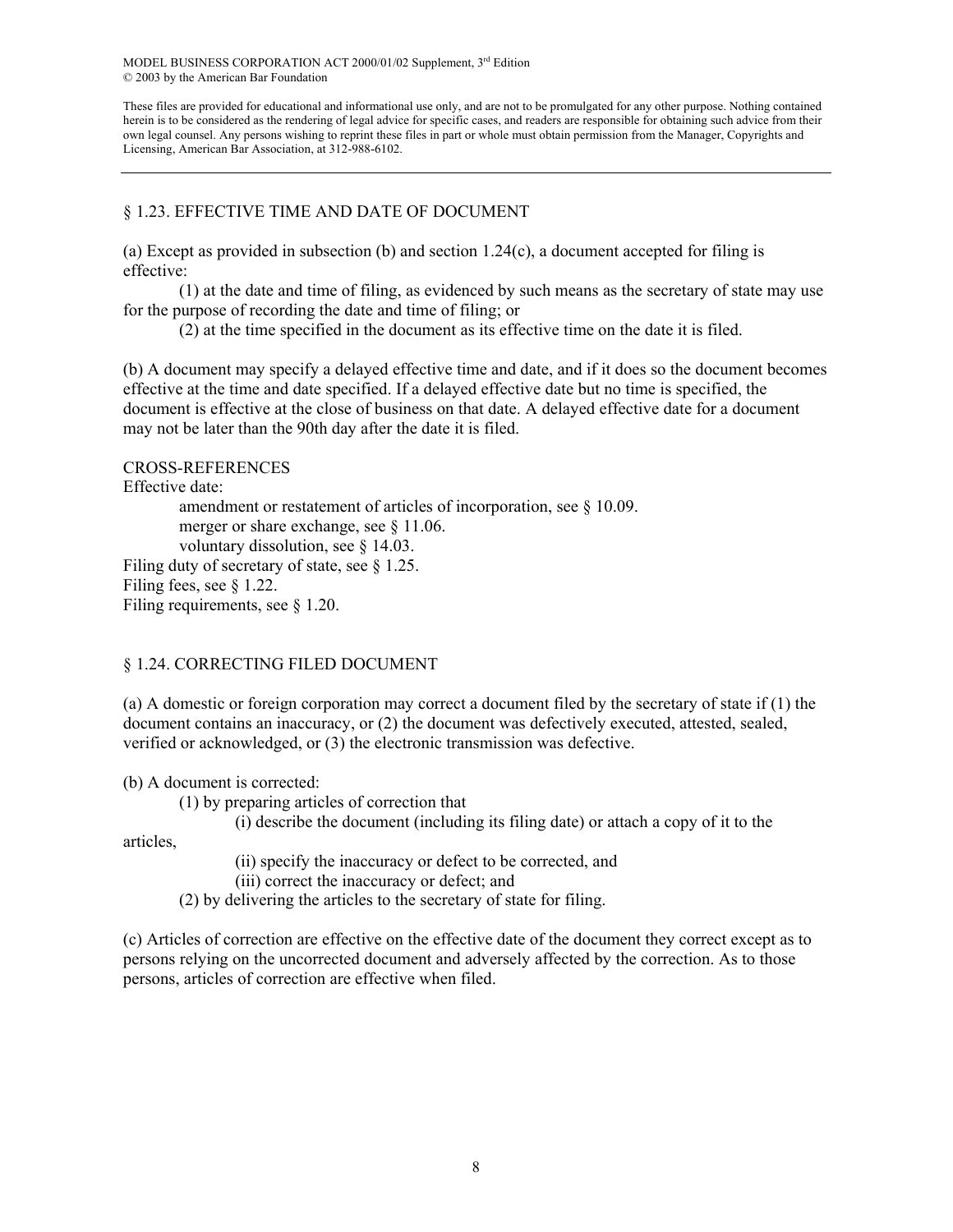These files are provided for educational and informational use only, and are not to be promulgated for any other purpose. Nothing contained herein is to be considered as the rendering of legal advice for specific cases, and readers are responsible for obtaining such advice from their own legal counsel. Any persons wishing to reprint these files in part or whole must obtain permission from the Manager, Copyrights and Licensing, American Bar Association, at 312-988-6102.

CROSS-REFERENCES "Deliver," see § 1.40. Effective time and date of filing, see § 1.23. "Electronic transmission," see § 1.40. Filing fees, see § 1.22. Filing requirements, see § 1.20.

## § 1.25. FILING DUTY OF SECRETARY OF STATE

(a) If a document delivered to the office of the secretary of state for filing satisfies the requirements of section 1.20, the secretary of state shall file it.

(b) The secretary of state files a document by recording it as filed on the date and time of receipt. After filing a document, except as provided in sections 5.03 and 15.10, the secretary of state shall deliver to the domestic or foreign corporation or its representative a copy of the document with an acknowledgement of the date and time of filing.

(c) If the secretary of state refuses to file a document, he shall return it to the domestic or foreign corporation or its representative within five days after the document was delivered, together with a brief, written explanation of the reason for his refusal.

(d) The secretary of state's duty to file documents under this section is ministerial. His filing or refusing to file a document does not:

(1) affect the validity or invalidity of the document in whole or part;

(2) relate to the correctness or incorrectness of information contained in the document;

 (3) create a presumption that the document is valid or invalid or that information contained in the document is correct or incorrect.

## CROSS-REFERENCES

Appeal from rejection of document, see § 1.26. "Deliver," see § 1.40. Effective time and date of filing, see § 1.23. Filing requirements: fees, see § 1.22. generally, see § 1.20. resignation of registered agent, see §§ 5.03 & 15.09. service on foreign corporation, see  $\S$  15.10. Powers of secretary of state, see § 1.30.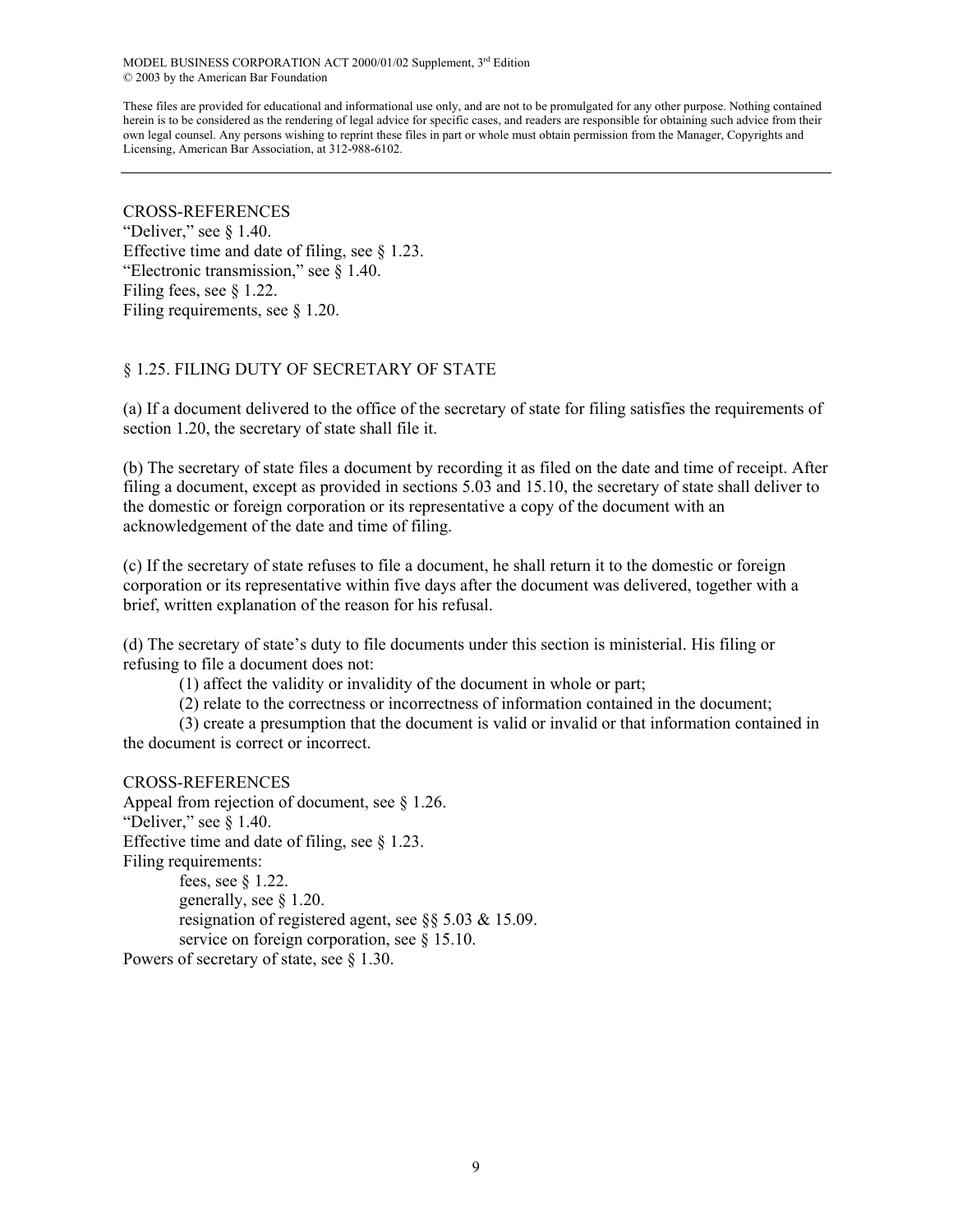These files are provided for educational and informational use only, and are not to be promulgated for any other purpose. Nothing contained herein is to be considered as the rendering of legal advice for specific cases, and readers are responsible for obtaining such advice from their own legal counsel. Any persons wishing to reprint these files in part or whole must obtain permission from the Manager, Copyrights and Licensing, American Bar Association, at 312-988-6102.

## § 1.26. APPEAL FROM SECRETARY OF STATE'S REFUSAL TO FILE DOCUMENT

(a) If the secretary of state refuses to file a document delivered to his office for filing, the domestic or foreign corporation may appeal the refusal within 30 days after the return of the document to the [name or describe] court [of the county where the corporation's principal office (or, if none in this state, its registered office) is or will be located] [of county]. The appeal is commenced by petitioning the court to compel filing the document and by attaching to the petition the document and the secretary of state's explanation of his refusal to file.

(b) The court may summarily order the secretary of state to file the document or take other action the court considers appropriate.

(c) The court's final decision may be appealed as in other civil proceedings.

CROSS-REFERENCES "Deliver," see § 1.40. Filing fees, see § 1.22. Filing requirements, see § 1.20. "Principal office": defined, see § 1.40. designated in annual report, see § 16.21. Registered office: designated in annual report, see § 16.21. requirement, see §§ 2.02 & 5.01. Secretary of state's filing duty, see § 1.25.

## § 1.27. EVIDENTIARY EFFECT OF COPY OF FILED DOCUMENT

A certificate from the secretary of state delivered with a copy of a document filed by the secretary of state, is conclusive evidence that the original document is on file with the secretary of state.

CROSS-REFERENCES Certifying fee, see § 1.22. Forms, see  $\S$  1.21. Secretary of state's filing duty, see § 1.25.

## § 1.28. CERTIFICATE OF EXISTENCE

(a) Anyone may apply to the secretary of state to furnish a certificate of existence for a domestic corporation or a certificate of authorization for a foreign corporation.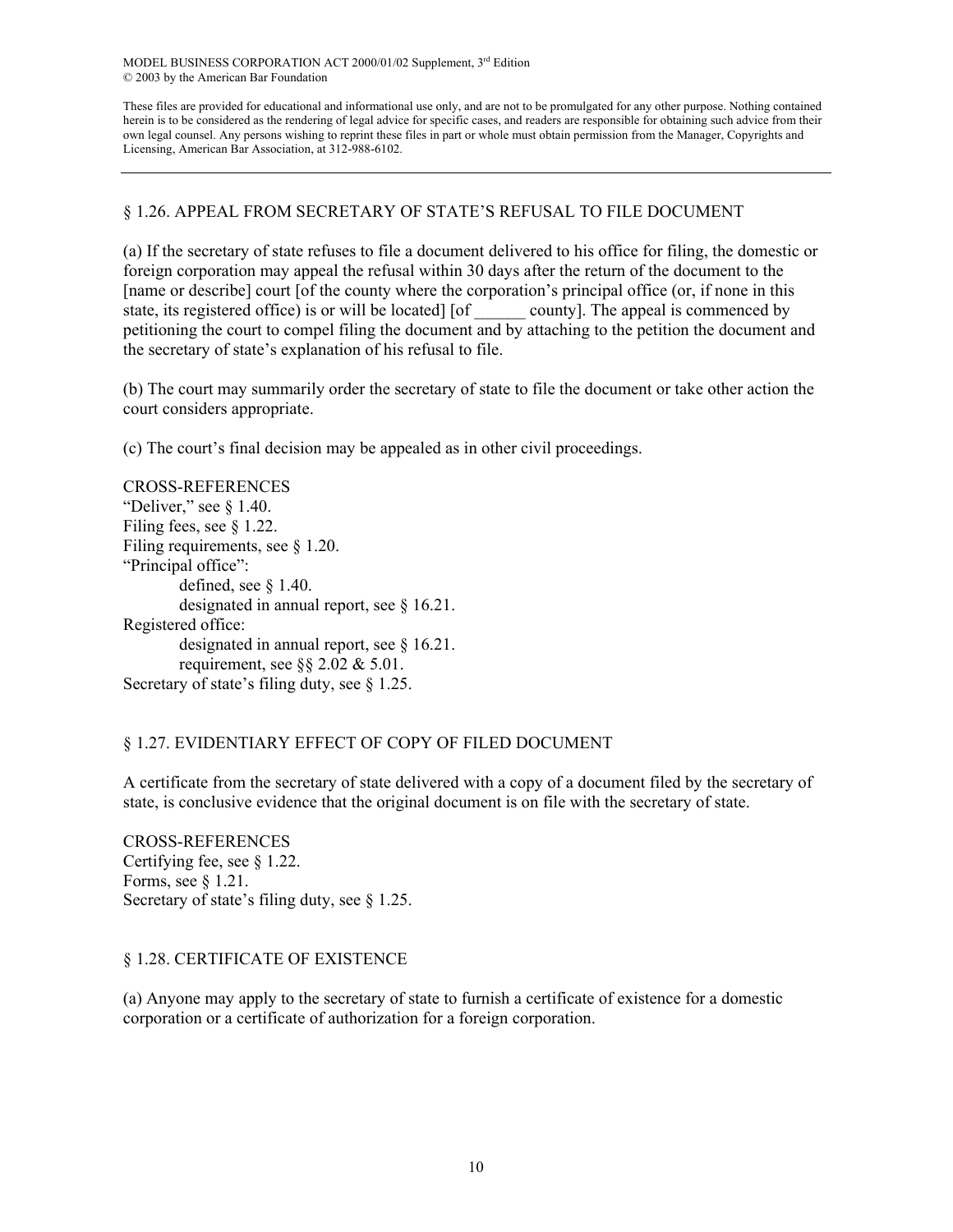These files are provided for educational and informational use only, and are not to be promulgated for any other purpose. Nothing contained herein is to be considered as the rendering of legal advice for specific cases, and readers are responsible for obtaining such advice from their own legal counsel. Any persons wishing to reprint these files in part or whole must obtain permission from the Manager, Copyrights and Licensing, American Bar Association, at 312-988-6102.

(b) A certificate of existence or authorization sets forth:

 (1) the domestic corporation's corporate name or the foreign corporation's corporate name used in this state;

(2) that

 (i) the domestic corporation is duly incorporated under the law of this state, the date of its incorporation, and the period of its duration if less than perpetual; or

(ii) that the foreign corporation is authorized to transact business in this state;

(3) that all fees, taxes, and penalties owed to this state have been paid, if

(i) payment is reflected in the records of the secretary of state and

(ii) nonpayment affects the existence or authorization of the domestic or foreign

corporation;

 (4) that its most recent annual report required by section 16.21 has been delivered to the secretary of state;

(5) that articles of dissolution have not been filed; and

 (6) other facts of record in the office of the secretary of state that may be requested by the applicant.

(c) Subject to any qualification stated in the certificate, a certificate of existence or authorization issued by the secretary of state may be relied upon as conclusive evidence that the domestic or foreign corporation is in existence or is authorized to transact business in this state.

CROSS-REFERENCES

Certificate of existence for nonqualified foreign corporation, see § 15.03. Filing fees, see § 1.22. Filing requirements, see § 1.20. Forms, see § 1.21. "Principal office": defined, see § 1.40. designated in annual report, see § 16.21. Registered office: designated in annual report, see § 16.21. requirement, see §§ 2.02, 5.01, 15.07.

# § 1.29. PENALTY FOR SIGNING FALSE DOCUMENT

(a) A person commits an offense if he signs a document he knows is false in any material respect with intent that the document be delivered to the secretary of state for filing.

(b) An offense under this section is a [ \_\_\_\_\_\_ ] misdemeanor [punishable by a fine of not to exceed \$  $\blacksquare$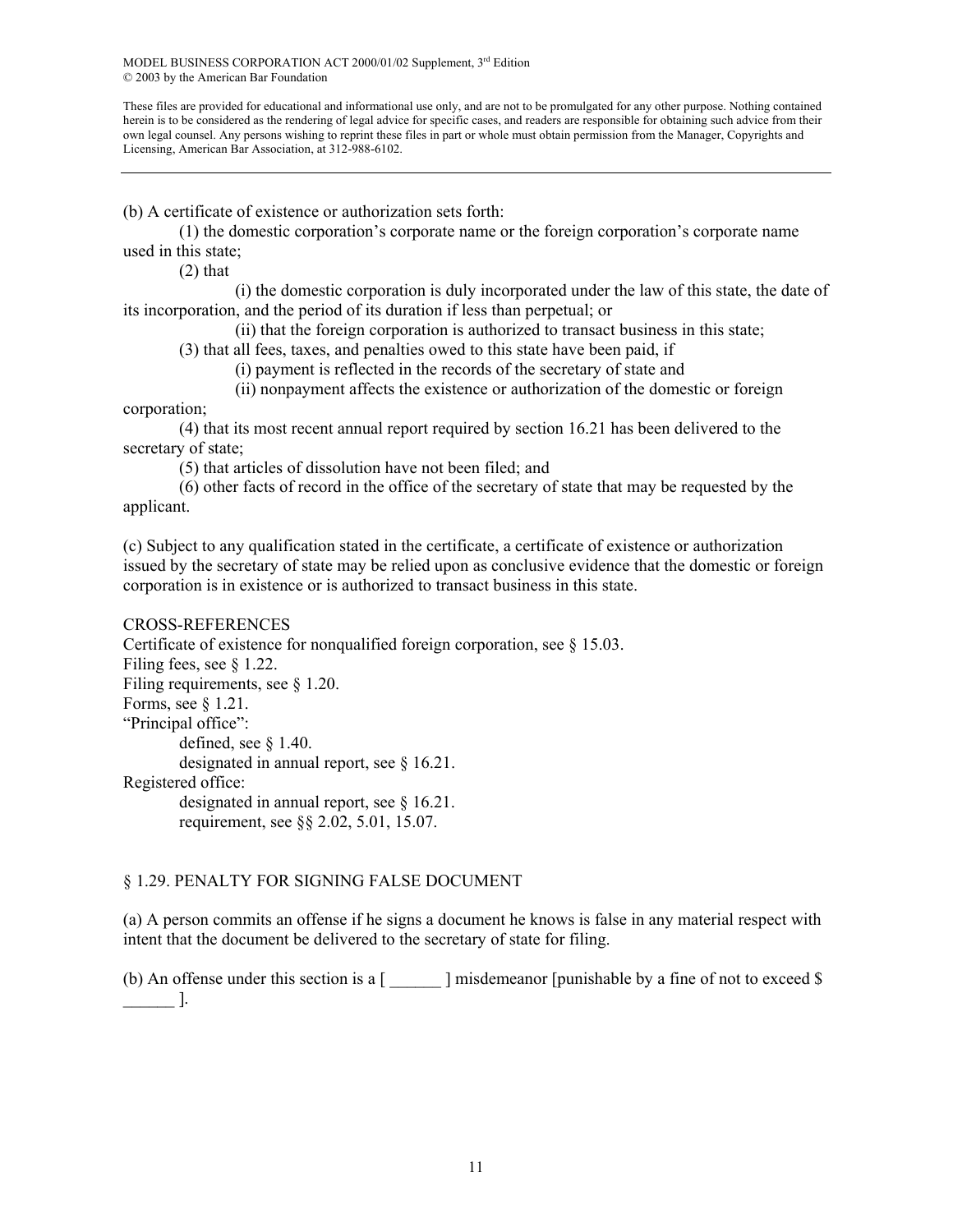These files are provided for educational and informational use only, and are not to be promulgated for any other purpose. Nothing contained herein is to be considered as the rendering of legal advice for specific cases, and readers are responsible for obtaining such advice from their own legal counsel. Any persons wishing to reprint these files in part or whole must obtain permission from the Manager, Copyrights and Licensing, American Bar Association, at 312-988-6102.

CROSS-REFERENCES "Deliver," see § 1.40. Judicial dissolution, see § 14.30. Revocation of certificate of authority of foreign corporation, see § 15.30. "Sign," see § 1.40.

Subchapter C. SECRETARY OF STATE

§ 1.30. POWERS

The secretary of state has the power reasonably necessary to perform the duties required of him by this Act.

CROSS-REFERENCES

Administrative dissolution, see § 14.20. Judicial dissolution, see § 14.30. Revocation of certificate of authority of foreign corporation, see § 15.30. Secretary of state's filing duty, see § 1.25.

Subchapter D. **DEFINITIONS** 

§ 1.40. ACT DEFINITIONS

In this Act:

 (1) "Articles of incorporation" means the original articles of incorporation, all amendments thereof, and any other documents permitted or required to be filed by a domestic business corporation with the secretary of state under any provision of this Act except section 16.21. If an amendment of the articles or any other document filed under this Act restates the articles in their entirety, thenceforth the "articles" shall not include any prior documents.

 (2) "Authorized shares" means the shares of all classes a domestic or foreign corporation is authorized to issue.

 (3) "Conspicuous" means so written that a reasonable person against whom the writing is to operate should have noticed it. For example, printing in italics or boldface or contrasting color, or typing in capitals or underlined, is conspicuous.

 (4) "Corporation," "domestic corporation" or "domestic business corporation" means a corporation for profit, which is not a foreign corporation, incorporated under or subject to the provisions of this Act.

 (5) "Deliver" or "delivery" means any method of delivery used in conventional commercial practice, including delivery by hand, mail, commercial delivery, and electronic transmission.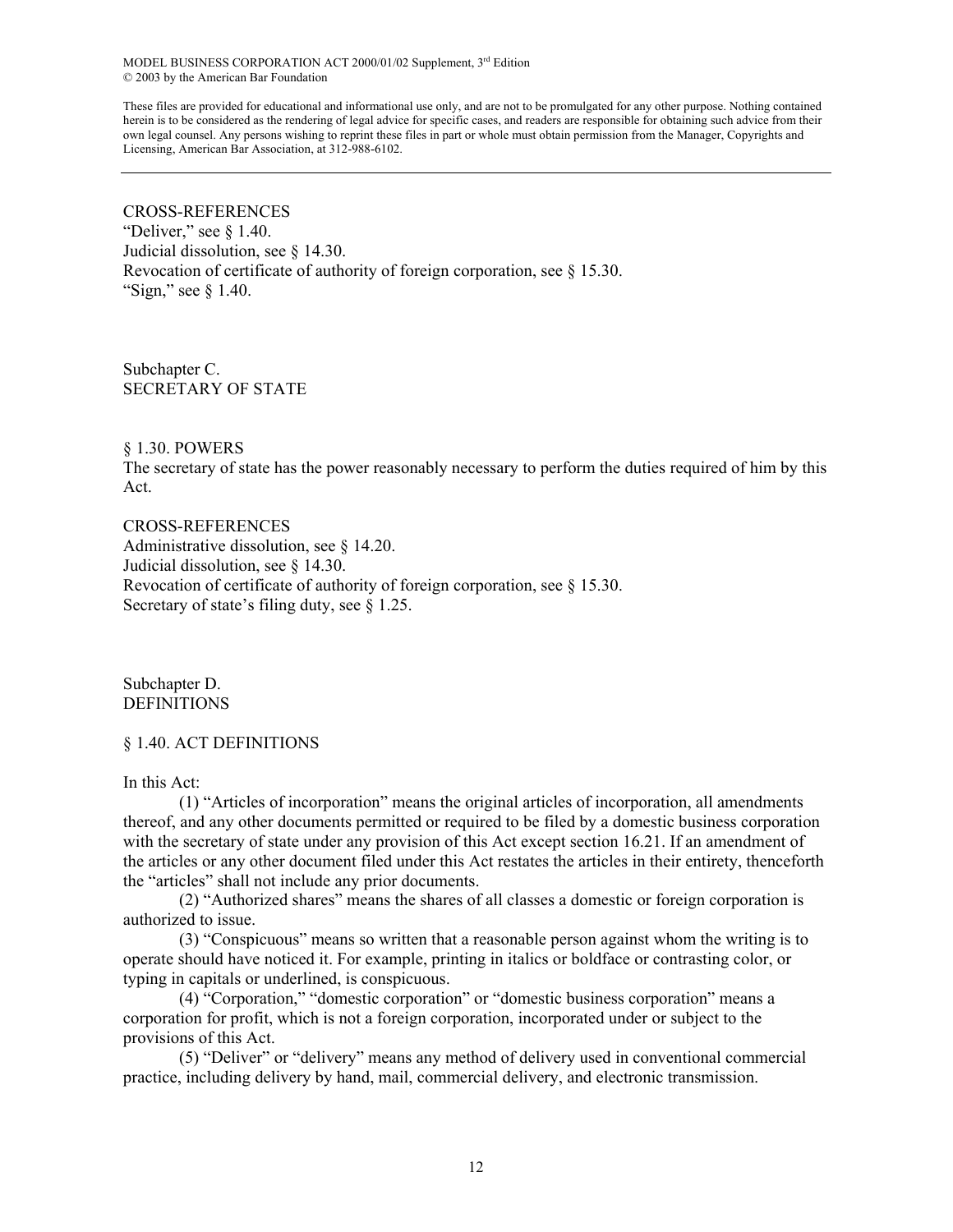These files are provided for educational and informational use only, and are not to be promulgated for any other purpose. Nothing contained herein is to be considered as the rendering of legal advice for specific cases, and readers are responsible for obtaining such advice from their own legal counsel. Any persons wishing to reprint these files in part or whole must obtain permission from the Manager, Copyrights and Licensing, American Bar Association, at 312-988-6102.

 (6) "Distribution" means a direct or indirect transfer of money or other property (except its own shares) or incurrence of indebtedness by a corporation to or for the benefit of its shareholders in respect of any of its shares. A distribution may be in the form of a declaration or payment of a dividend; a purchase, redemption, or other acquisition of shares; a distribution of indebtedness; or otherwise.

 (6A) "Domestic unincorporated entity" means an unincorporated entity whose internal affairs are governed by the laws of this state.

(7) "Effective date of notice" is defined in section 1.41.

 (7A) "Electronic transmission" or "electronically transmitted" means any process of communication not directly involving the physical transfer of paper that is suitable for the retention, retrieval, and reproduction of information by the recipient.

 (7B) "Eligible entity" means a domestic or foreign unincorporated entity or a domestic or foreign nonprofit corporation.

(7C) "Eligible interests" means interests or memberships.

 (8) "Employee" includes an officer but not a director. A director may accept duties that make him also an employee.

 (9) "Entity" includes domestic and foreign business corporation; domestic and foreign nonprofit corporation; estate; trust; domestic and foreign unincorporated entity; and state, United States, and foreign government.

 (9A) The phrase "facts objectively ascertainable" outside of a filed document or plan is defined in section 1.20(k).

 (9B) "Filing entity" means an unincorporated entity that is of a type that is created by filing a public organic document.

 (10) "Foreign corporation" means a corporation incorporated under a law other than the law of this state; which would be a business corporation if incorporated under the laws of this state.

 (10A) "Foreign nonprofit corporation" means a corporation incorporated under a law other than the law of this state, which would be a nonprofit corporation if incorporated under the laws of this state.

 (10B) "Foreign unincorporated entity" means an unincorporated entity whose internal affairs are governed by an organic law of a jurisdiction other than this state.

(11) "Governmental subdivision" includes authority, county, district, and municipality.

(12) "Includes" denotes a partial definition.

(13) "Individual" means a natural person.

 (13A) "Interest" means either or both of the following rights under the organic law of an unincorporated entity:

 (i) the right to receive distributions from the entity either in the ordinary course or upon liquidation; or

 (ii) the right to receive notice or vote on issues involving its internal affairs, other than as an agent, assignee, proxy or person responsible for managing its business and affairs.

(13B) "Interest holder" means a person who holds of record an interest.

(14) "Means" denotes an exhaustive definition.

 (14A) "Membership" means the rights of a member in a domestic or foreign nonprofit corporation.

 (14B) "Nonfiling entity" means an unincorporated entity that is of a type that is not created by filing a public organic document.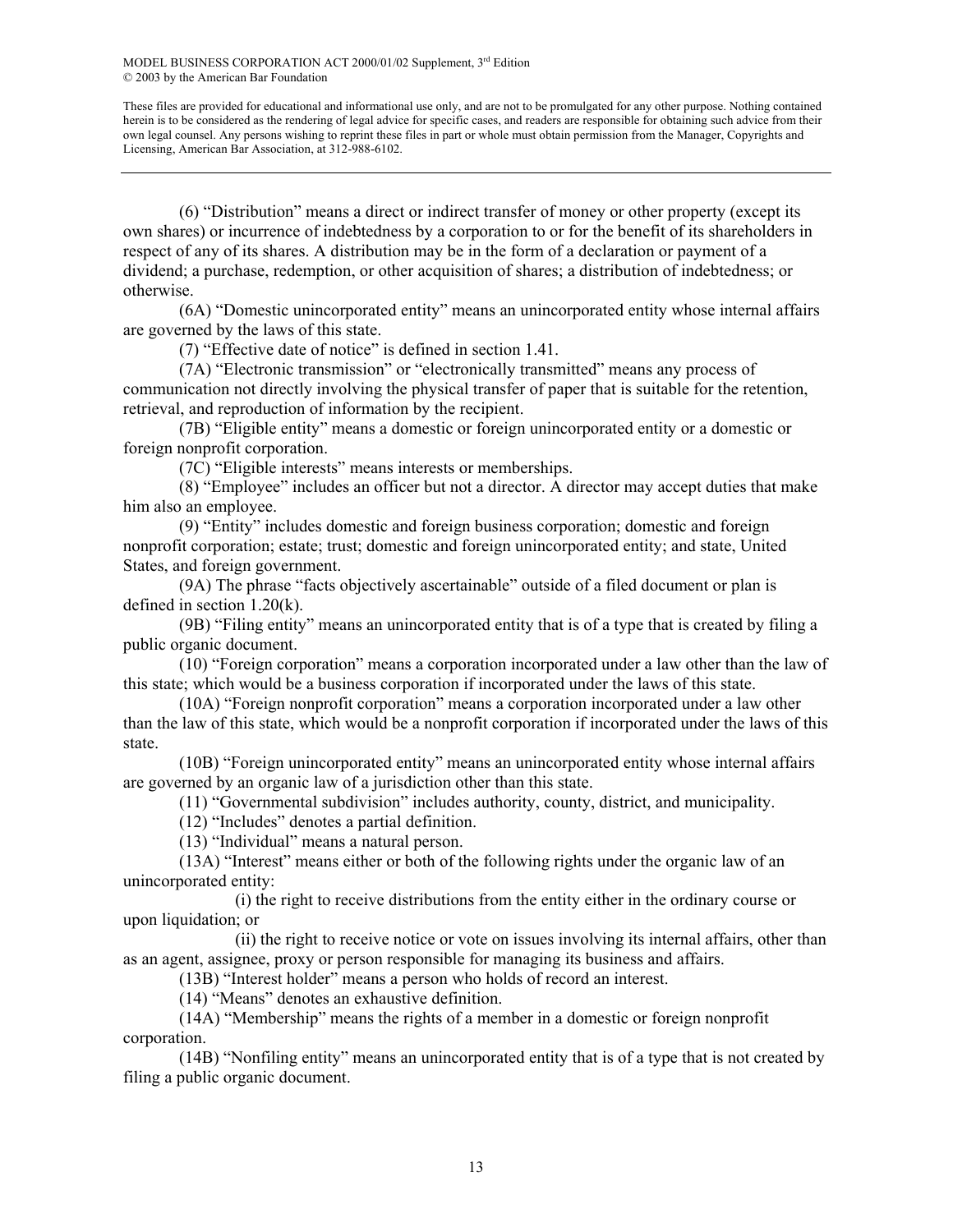(14C) "Nonprofit corporation" or "domestic nonprofit corporation" means a corporation incorporated under the laws of this state and subject to the provisions of the Model Nonprofit Corporation Act.

(15) "Notice" is defined in section 1.41.

(15A) "Organic document" means a public organic document or a private organic document.

 (15B) "Organic law " means the statute governing the internal affairs of a domestic or foreign business or nonprofit corporation or unincorporated entity.

 (15C) "Owner liability" means personal liability for a debt, obligation or liability of a domestic or foreign business or nonprofit corporation or unincorporated entity that is imposed on a person:

or

(i) solely by reason of the person's status as a shareholder, member or interest holder;

 (ii) by the articles of incorporation, bylaws or an organic document under a provision of the organic law of an entity authorizing the articles of incorporation, bylaws or an organic document to make one or more specified shareholders, members or interest holders liable in their capacity as shareholders, members or interest holders for all or specified debts, obligations or liabilities of the entity.

(16) "Person" includes an individual and an entity.

 (17) "Principal office" means the office (in or out of this state) so designated in the annual report where the principal executive offices of a domestic or foreign corporation are located.

 (17A) "Private organic document" means any document (other than the public organic document, if any) that determines the internal governance of an unincorporated entity. Where a private organic document has been amended or restated, the term means the private organic document as last amended or restated.

 (17B) "Public organic document" means the document, if any, that is filed of public record to create an unincorporated entity. Where a public organic document has been amended or restated, the term means the public organic document as last amended or restated.

(18) "Proceeding" includes civil suit and criminal, administrative, and investigatory action.

 (19) "Record date" means the date established under chapter 6 or 7 on which a corporation determines the identity of its shareholders and their shareholdings for purposes of this Act. The determinations shall be made as of the close of business on the record date unless another time for doing so is specified when the record date is fixed.

 (20) "Secretary" means the corporate officer to whom the board of directors has delegated responsibility under section 8.40(c) for custody of the minutes of the meetings of the board of directors and of the shareholders and for authenticating records of the corporation.

 (21) "Shareholder" means the person in whose name shares are registered in the records of a corporation or the beneficial owner of shares to the extent of the rights granted by a nominee certificate on file with a corporation.

(22) "Shares" means the units into which the proprietary interests in a corporation are divided.

 (22A) "Sign" or "signature" includes any manual, facsimile, conformed or electronic signature.

 (23) "State," when referring to a part of the United States, includes a state and commonwealth (and their agencies and governmental subdivisions) and a territory and insular possession (and their agencies and governmental subdivisions) of the United States.

 (24) "Subscriber" means a person who subscribes for shares in a corporation, whether before or after incorporation.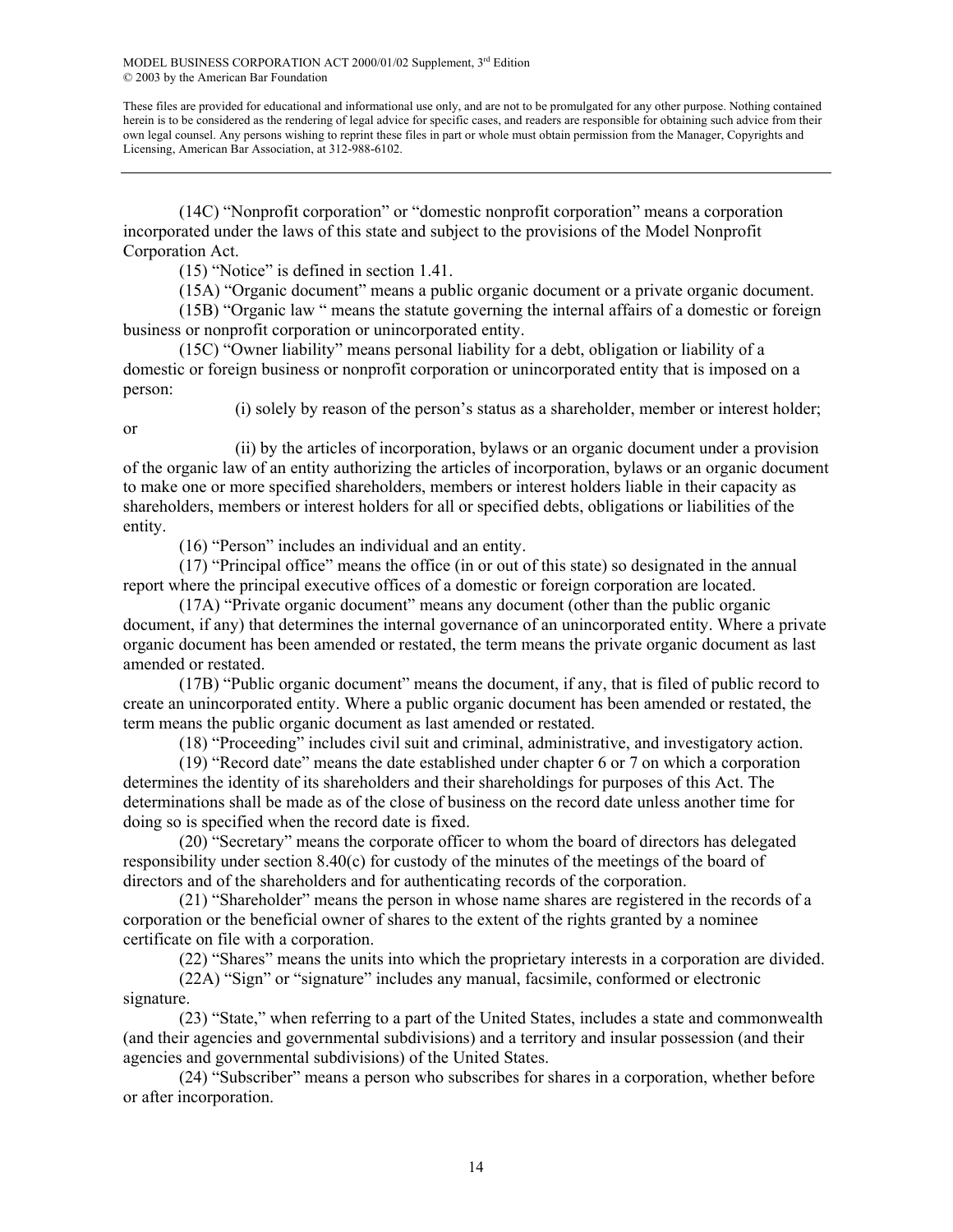These files are provided for educational and informational use only, and are not to be promulgated for any other purpose. Nothing contained herein is to be considered as the rendering of legal advice for specific cases, and readers are responsible for obtaining such advice from their own legal counsel. Any persons wishing to reprint these files in part or whole must obtain permission from the Manager, Copyrights and Licensing, American Bar Association, at 312-988-6102.

 (24A) "Unincorporated entity" means an organization or artificial legal person that either has a separate legal existence or has the power to acquire an estate in real property in its own name and that is not any of the following: a domestic or foreign business or nonprofit corporation, an estate, a trust, a state, the United States, or a foreign government. The term includes a general partnership, limited liability company, limited partnership, business trust, joint stock association and incorporated nonprofit association.

 (25) "United States" includes district, authority, bureau, commission, department, and any other agency of the United States.

 (26) "Voting group" means all shares of one or more classes or series that under the articles of incorporation or this Act are entitled to vote and be counted together collectively on a matter at a meeting of shareholders. All shares entitled by the articles of incorporation or this Act to vote generally on the matter are for that purpose a single voting group.

(27) "Voting power" means the current power to vote in the election of directors.

CROSS-REFERENCES Annual report, see § 16.21. Nominee certificate, see § 7.23. Special definitions: "affiliate," see § 13.01. "beneficial shareholder," see § 13.01. "conflicting interest or director's conflicting interest," see § 8.60. "corporation," see §§ 8.50 & 13.01. "derivative proceeding," see § 7.40. "disinterested director," see § 8.50. "expenses," see § 8.50. "fair value," see § 13.01. "interest," see § 13.01. "interests," see  $\S$  11.01. "liability," see § 8.50. "merger," see § 11.01. "officer," see § 8.50. "official capacity," see § 8.50. "organizational documents," see § 11.01. "other entity," see § 11.01. "outstanding shares," see § 6.03. "party," see  $\S$  8.50. "party to a merger," or "party to a share exchange" see Section 11.01. "preferred shares," see § 13.01. "proceeding," see § 8.50. "professional corporation," see Model Professional Corporation Supplement. "record shareholder," see § 13.01. "related person," see § 8.60. "required disclosure," see  $\&$  8.60. "senior executive," see § 13.01. "share exchange," see § 11.01. "shares," see §§ 6.27 & 6.30.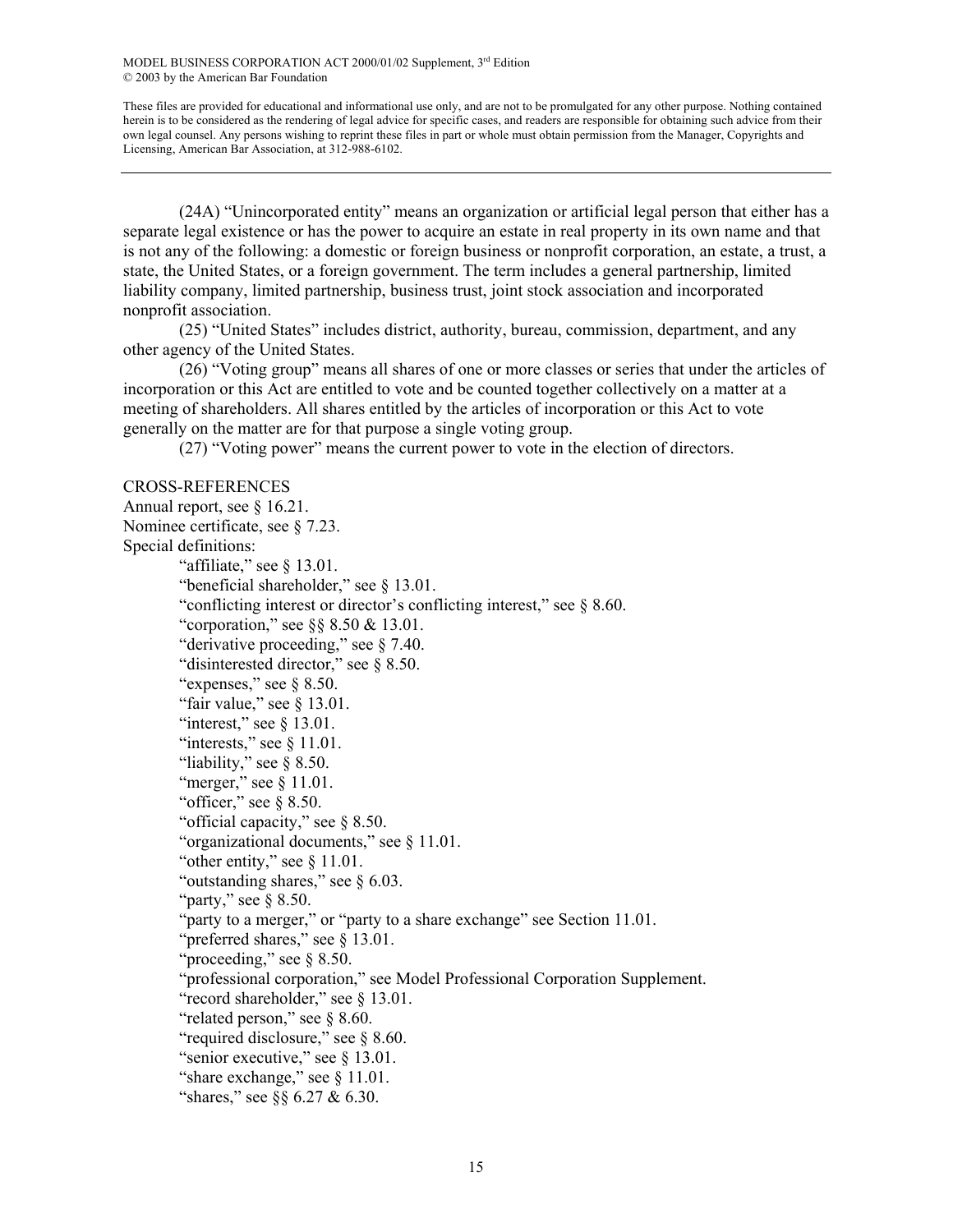These files are provided for educational and informational use only, and are not to be promulgated for any other purpose. Nothing contained herein is to be considered as the rendering of legal advice for specific cases, and readers are responsible for obtaining such advice from their own legal counsel. Any persons wishing to reprint these files in part or whole must obtain permission from the Manager, Copyrights and Licensing, American Bar Association, at 312-988-6102.

 "shareholder," see §§ 7.40 & 13.01. "statutory close corporation," see Model Statutory Close Corporation Supplement. "survivor," see  $§$  11.01. "time of commitment," see § 8.60.

§ 1.41. NOTICE

(a) Notice under this Act must be in writing unless oral notice is reasonable under the circumstances. Notice by electronic transmission is written notice.

(b) Notice may be communicated in person; by mail or other method of delivery; or by telephone, voice mail or other electronic means. If these forms of personal notice are impracticable, notice may be communicated by a newspaper of general circulation in the area where published, or by radio, television, or other form of public broadcast communication.

(c) Written notice by a domestic or foreign corporation to its shareholder, if in a comprehensible form, is effective (i) upon deposit in the United States mail, if mailed postpaid and correctly addressed to the shareholder's address shown in the corporation's current record of shareholders, or (ii) when electronically transmitted to the shareholder in a manner authorized by the shareholder.

(d) Written notice to a domestic or foreign corporation (authorized to transact business in this state) may be addressed to its registered agent at its registered office or to the corporation or its secretary at its principal office shown in its most recent annual report or, in the case of a foreign corporation that has not yet delivered an annual report, in its application for a certificate of authority.

(e) Except as provided in subsection (c), written notice, if in a comprehensible form, is effective at the earliest of the following:

(1) when received;

 (2) five days after its deposit in the United States Mail, if mailed postpaid and correctly addressed;

 (3) on the date shown on the return receipt, if sent by registered or certified mail, return receipt requested, and the receipt is signed by or on behalf of the addressee.

(f) Oral notice is effective when communicated, if communicated in a comprehensible manner.

(g) If this Act prescribes notice requirements for particular circumstances, those requirements govern. If articles of incorporation or bylaws prescribe notice requirements, not inconsistent with this section or other provisions of this Act, those requirements govern.

CROSS-REFERENCES

Annual report, see § 16.21. Application for certificate of authority, see § 15.03. "Deliver," see § 1.40. "Electronic transmission," see § 1.40.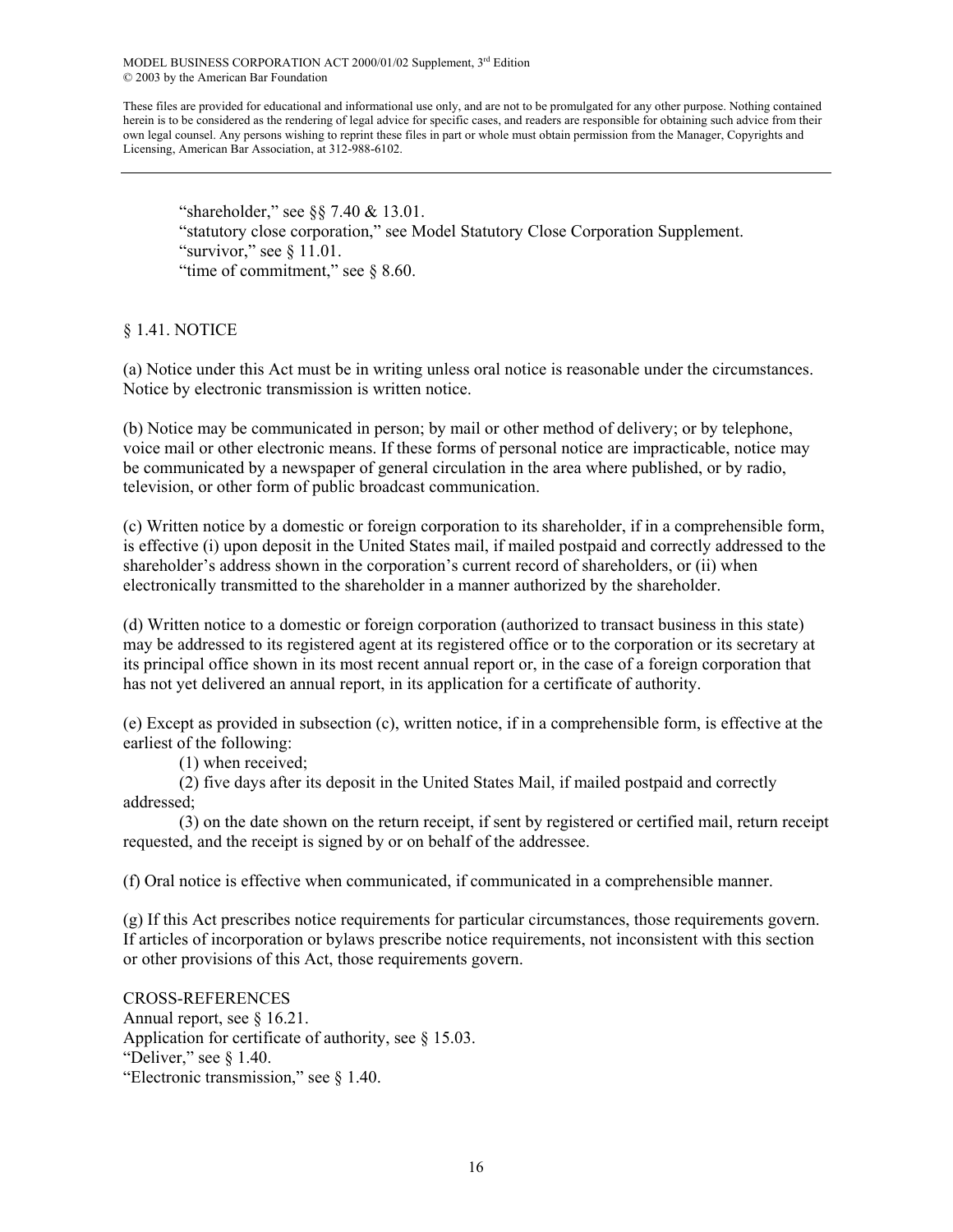These files are provided for educational and informational use only, and are not to be promulgated for any other purpose. Nothing contained herein is to be considered as the rendering of legal advice for specific cases, and readers are responsible for obtaining such advice from their own legal counsel. Any persons wishing to reprint these files in part or whole must obtain permission from the Manager, Copyrights and Licensing, American Bar Association, at 312-988-6102.

"Principal office":

 defined, see § 1.40. designated in annual report, see § 16.21. Record of shareholders, see § 16.01. Special notice requirements: derivative proceedings, see § 7.40. resignation of registered agent, see §§ 5.03 & 15.09. service on corporation, see §§ 5.04 & 15.10.

### § 1.42. NUMBER OF SHAREHOLDERS

(a) For purposes of this Act, the following identified as a shareholder in a corporation's current record of shareholders constitutes one shareholder:

- (1) three or fewer co-owners;
- (2) a corporation, partnership, trust, estate, or other entity;
- (3) the trustees, guardians, custodians, or other fiduciaries of a single trust, estate, or account.

(b) For purposes of this Act, shareholdings registered in substantially similar names constitute one shareholder if it is reasonable to believe that the names represent the same person.

CROSS-REFERENCES Board of directors, see § 8.01. Close corporations, see Model Statutory Close Corporation Supplement. "Entity" defined, see § 1.40. Record of shareholders, see §§ 7.20 & 16.01. "Shareholder" defined, see § 1.40. Voting trusts, see § 7.30.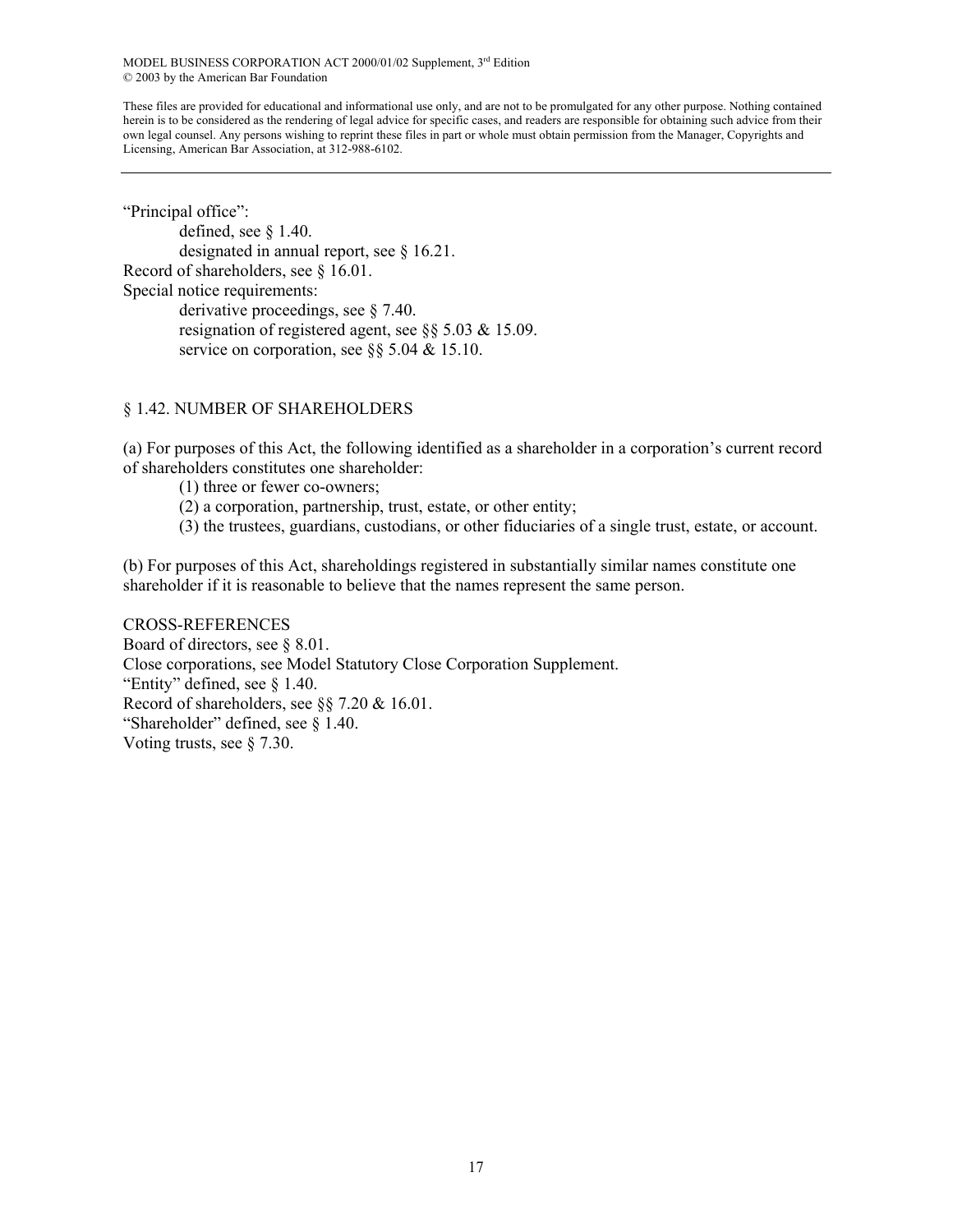These files are provided for educational and informational use only, and are not to be promulgated for any other purpose. Nothing contained herein is to be considered as the rendering of legal advice for specific cases, and readers are responsible for obtaining such advice from their own legal counsel. Any persons wishing to reprint these files in part or whole must obtain permission from the Manager, Copyrights and Licensing, American Bar Association, at 312-988-6102.

CHAPTER 2 INCORPORATION

§ 2.01. Incorporators

- § 2.02. Articles of incorporation
- § 2.03. Incorporation
- § 2.04. Liability for preincorporation transactions
- § 2.05. Organization of corporation
- § 2.06. Bylaws
- § 2.07. Emergency bylaws

## § 2.01. INCORPORATORS

One or more persons may act as the incorporator or incorporators of a corporation by delivering articles of incorporation to the secretary of state for filing.

CROSS-REFERENCES Articles of incorporation, see § 2.02. "Deliver," see § 1.40. Effective time and date of filing, see  $\S$  1.23. Filing fees, see § 1.22. Filing requirements, see § 1.20. Organization of corporation by incorporators, see § 2.05. "Person" defined, see § 1.40.

## § 2.02. ARTICLES OF INCORPORATION

(a) The articles of incorporation must set forth:

(1) a corporate name for the corporation that satisfies the requirements of section 4.01;

(2) the number of shares the corporation is authorized to issue;

 (3) the street address of the corporation's initial registered office and the name of its initial registered agent at that office; and

(4) the name and address of each incorporator.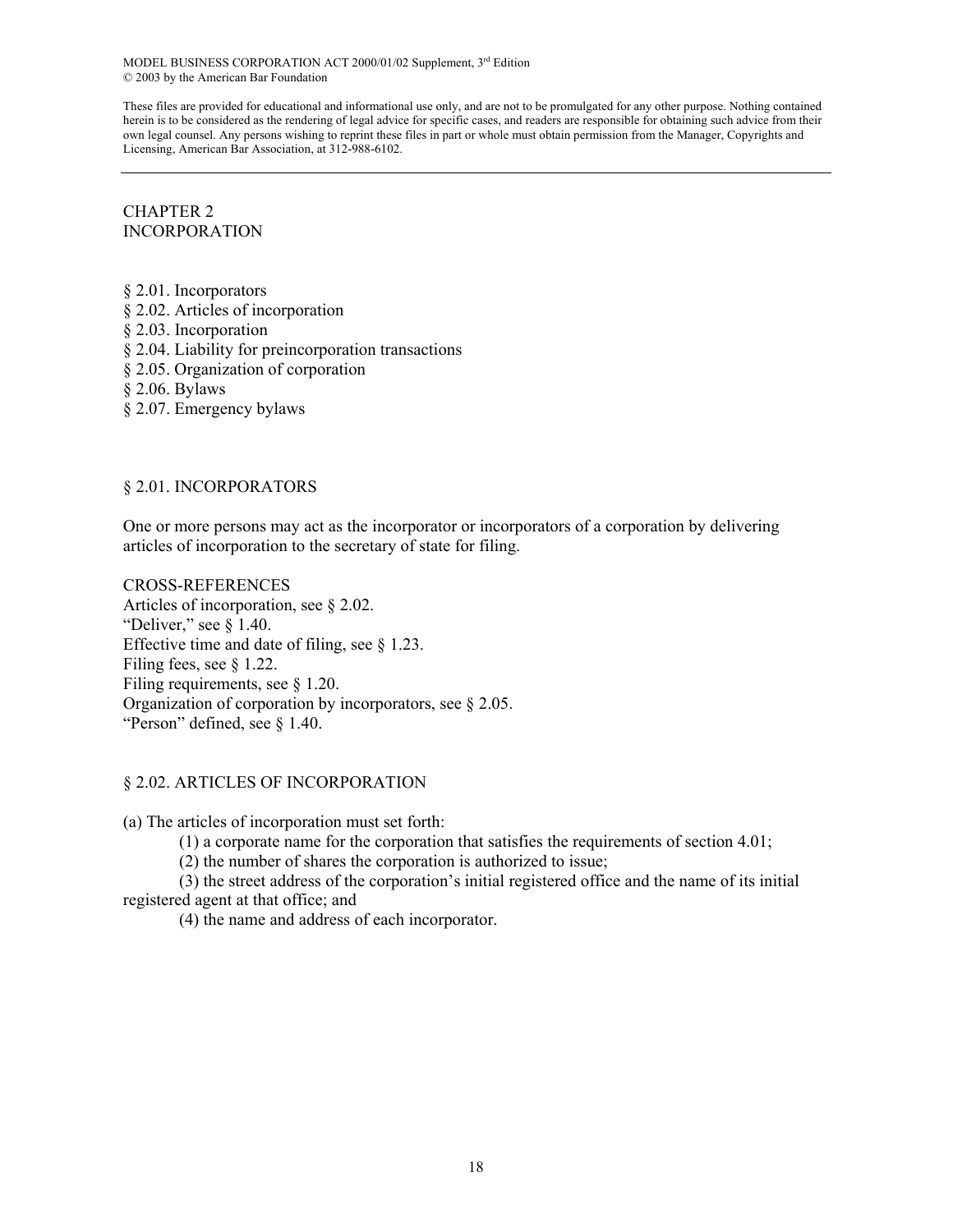(b) The articles of incorporation may set forth:

(1) the names and addresses of the individuals who are to serve as the initial directors;

(2) provisions not inconsistent with law regarding:

(i) the purpose or purposes for which the corporation is organized;

(ii) managing the business and regulating the affairs of the corporation;

 (iii) defining, limiting, and regulating the powers of the corporation, its board of directors, and shareholders;

(iv) a par value for authorized shares or classes of shares;

 (v) the imposition of personal liability on shareholders for the debts of the corporation to a specified extent and upon specified conditions;

(3) any provision that under this Act is required or permitted to be set forth in the bylaws;

 (4) a provision eliminating or limiting the liability of a director to the corporation or its shareholders for money damages for any action taken, or any failure to take any action, as a director, except liability for (A) the amount of a financial benefit received by a director to which he is not entitled; (B) an intentional infliction of harm on the corporation or the shareholders; (C) a violation of section 8.33; or (D) an intentional violation of criminal law; and

 (5) a provision permitting or making obligatory indemnification of a director for liability (as defined in section 8.50(5)) to any person for any action taken, or any failure to take any action, as a director, except liability for (A) receipt of a financial benefit to which he is not entitled, (B) an intentional infliction of harm on the corporation or its shareholders, (C) a violation of section 8.33, or (D) an intentional violation of criminal law.

(c) The articles of incorporation need not set forth any of the corporate powers enumerated in this Act.

(d) Provisions of the articles of incorporation may be made dependent upon facts objectively ascertainable outside the articles of incorporation in accordance with section 1.20(k).

# CROSS-REFERENCES

Amendment of articles, see ch. 10A. Bylaws, see §§ 2.06, 2.07, ch. 10B. Close corporations, see Model Statutory Close Corporation Supplement. Conflict of interest, see ch. 8F. Duration of corporate existence, see § 3.02. Filing fees, see § 1.22. Filing requirements, see § 1.20. Incorporators, see § 2.01. Indemnification, see ch. 8E. "Liability" defined, see  $\S$  8.50(5). Liability of shareholders, see § 6.22. Powers, see § 3.02. Professional corporations, see Model Professional Corporation Supplement. Purposes, see § 3.01. Restated articles, see § 10.07. Share classes, see § 6.01.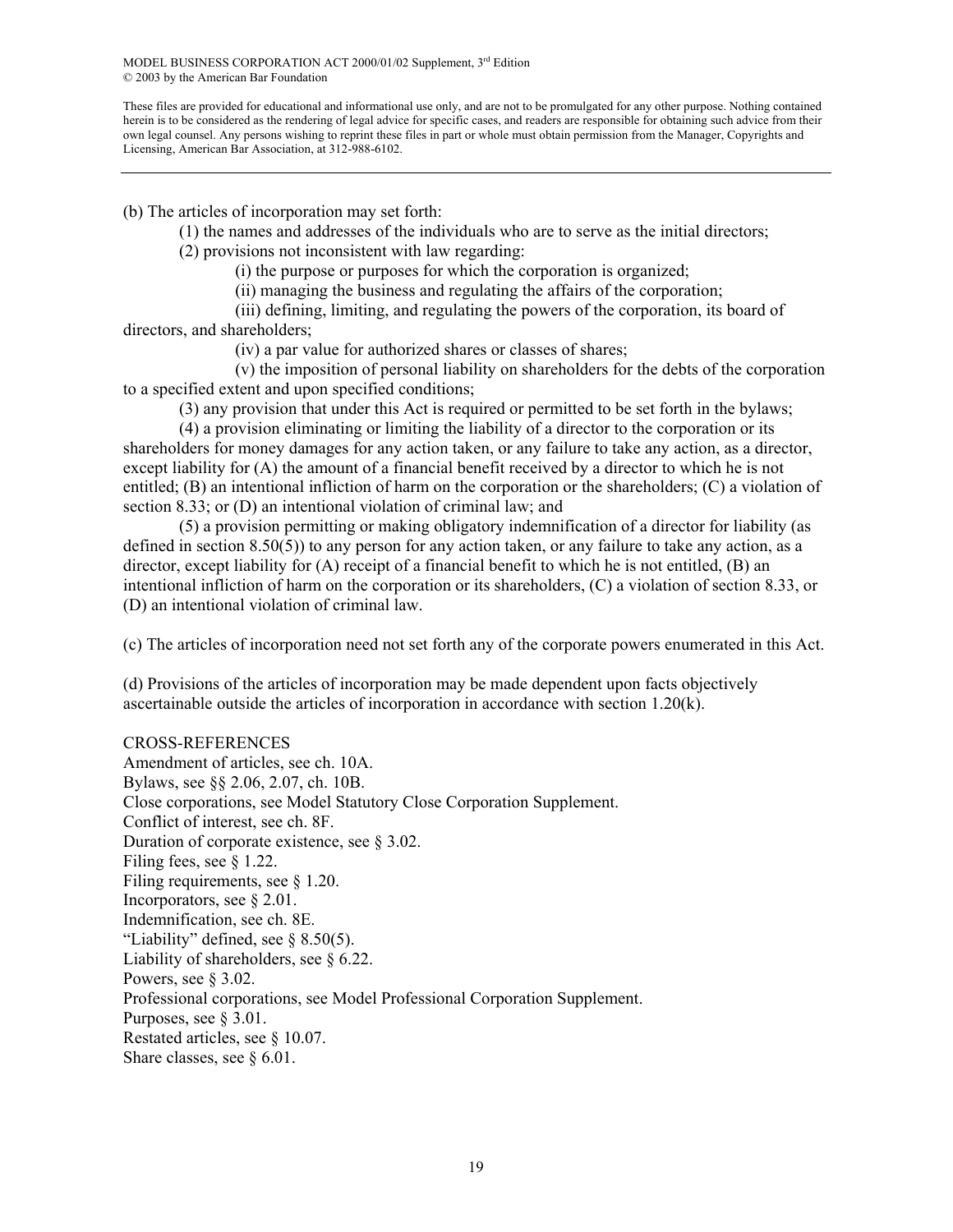These files are provided for educational and informational use only, and are not to be promulgated for any other purpose. Nothing contained herein is to be considered as the rendering of legal advice for specific cases, and readers are responsible for obtaining such advice from their own legal counsel. Any persons wishing to reprint these files in part or whole must obtain permission from the Manager, Copyrights and Licensing, American Bar Association, at 312-988-6102.

## § 2.03. INCORPORATION

(a) Unless a delayed effective date is specified, the corporate existence begins when the articles of incorporation are filed.

(b) The secretary of state's filing of the articles of incorporation is conclusive proof that the incorporators satisfied all conditions precedent to incorporation except in a proceeding by the state to cancel or revoke the incorporation or involuntarily dissolve the corporation.

CROSS-REFERENCES Corporations de facto, see § 2.04. Dissolution, see ch. 14. Duration, see § 3.02. Effective time and date of filing, see § 1.23. Filing fees, see § 1.22. Filing requirements, see § 1.20. Secretary of state's filing duty, see § 1.25.

## § 2.04. LIABILITY FOR PREINCORPORATION TRANSACTIONS

All persons purporting to act as or on behalf of a corporation, knowing there was no incorporation under this Act, are jointly and severally liable for all liabilities created while so acting.

CROSS-REFERENCES Incorporation, see § 2.03. "Person" defined, see § 1.40.

## § 2.05. ORGANIZATION OF CORPORATION

(a) After incorporation:

 (1) if initial directors are named in the articles of incorporation, the initial directors shall hold an organizational meeting, at the call of a majority of the directors, to complete the organization of the corporation by appointing officers, adopting bylaws, and carrying on any other business brought before the meeting;

 (2) if initial directors are not named in the articles, the incorporator or incorporators shall hold an organizational meeting at the call of a majority of the incorporators:

(i) to elect directors and complete the organization of the corporation; or

(ii) to elect a board of directors who shall complete the organization of the

corporation.

(b) Action required or permitted by this Act to be taken by incorporators at an organizational meeting may be taken without a meeting if the action taken is evidenced by one or more written consents describing the action taken and signed by each incorporator.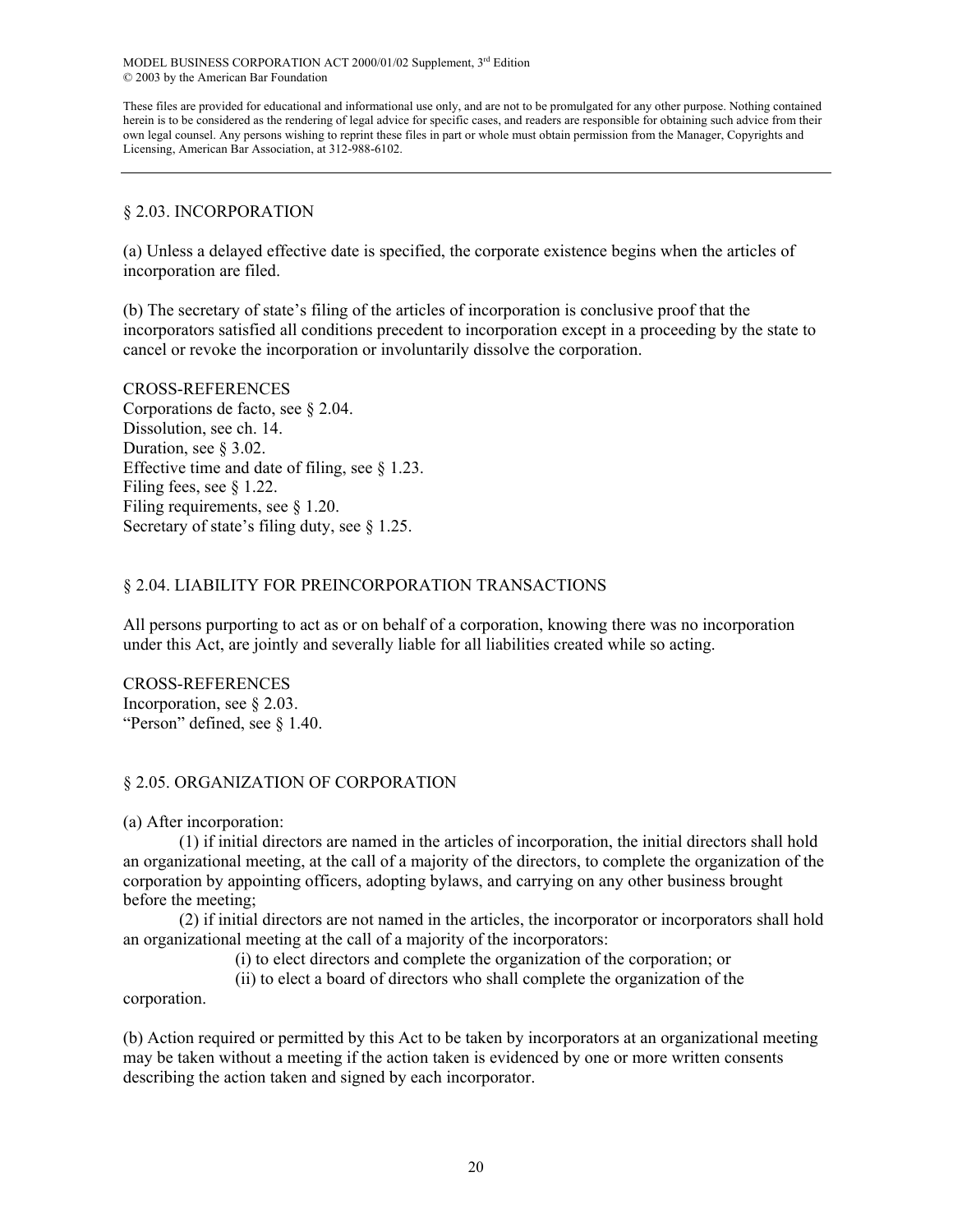These files are provided for educational and informational use only, and are not to be promulgated for any other purpose. Nothing contained herein is to be considered as the rendering of legal advice for specific cases, and readers are responsible for obtaining such advice from their own legal counsel. Any persons wishing to reprint these files in part or whole must obtain permission from the Manager, Copyrights and Licensing, American Bar Association, at 312-988-6102.

(c) An organizational meeting may be held in or out of this state.

CROSS-REFERENCES Articles of incorporation, see § 2.02. Bylaws, see §§ 2.06 & 2.07. Director action without meeting, see § 8.21. Incorporators, see § 2.01.

## § 2.06. BYLAWS

(a) The incorporators or board of directors of a corporation shall adopt initial bylaws for the corporation.

(b) The bylaws of a corporation may contain any provision for managing the business and regulating the affairs of the corporation that is not inconsistent with law or the articles of incorporation.

CROSS-REFERENCES Amendment, see §§ 10.20, 10.21. Directors: action without meeting, see § 8.21. committees, see § 8.25. election by shareholders, see § 7.28. emergency bylaws, see § 2.07. majority vote at meeting, see § 8.24. nominee registration of shares, see § 7.23. notice of meeting, see § 8.22. number, see § 8.03. participation in meeting, see § 8.20. qualifications, see § 8.02. quorum for meeting, see § 8.24. supermajority vote at meeting, see § 8.24. Officers: appointment, see § 8.40. duties, see § 8.41. Organizing corporation, see § 2.05. Record date, see § 7.07. Share transfer restrictions, see § 6.27. Shareholders' meeting notice, see § 7.05. Shareholders' meetings, see §§ 7.01 & 7.02. Shares without certificates, see § 6.26. Subscriptions, see § 6.20. Supermajority vote at shareholders' meeting, see  $\S 7.27$ .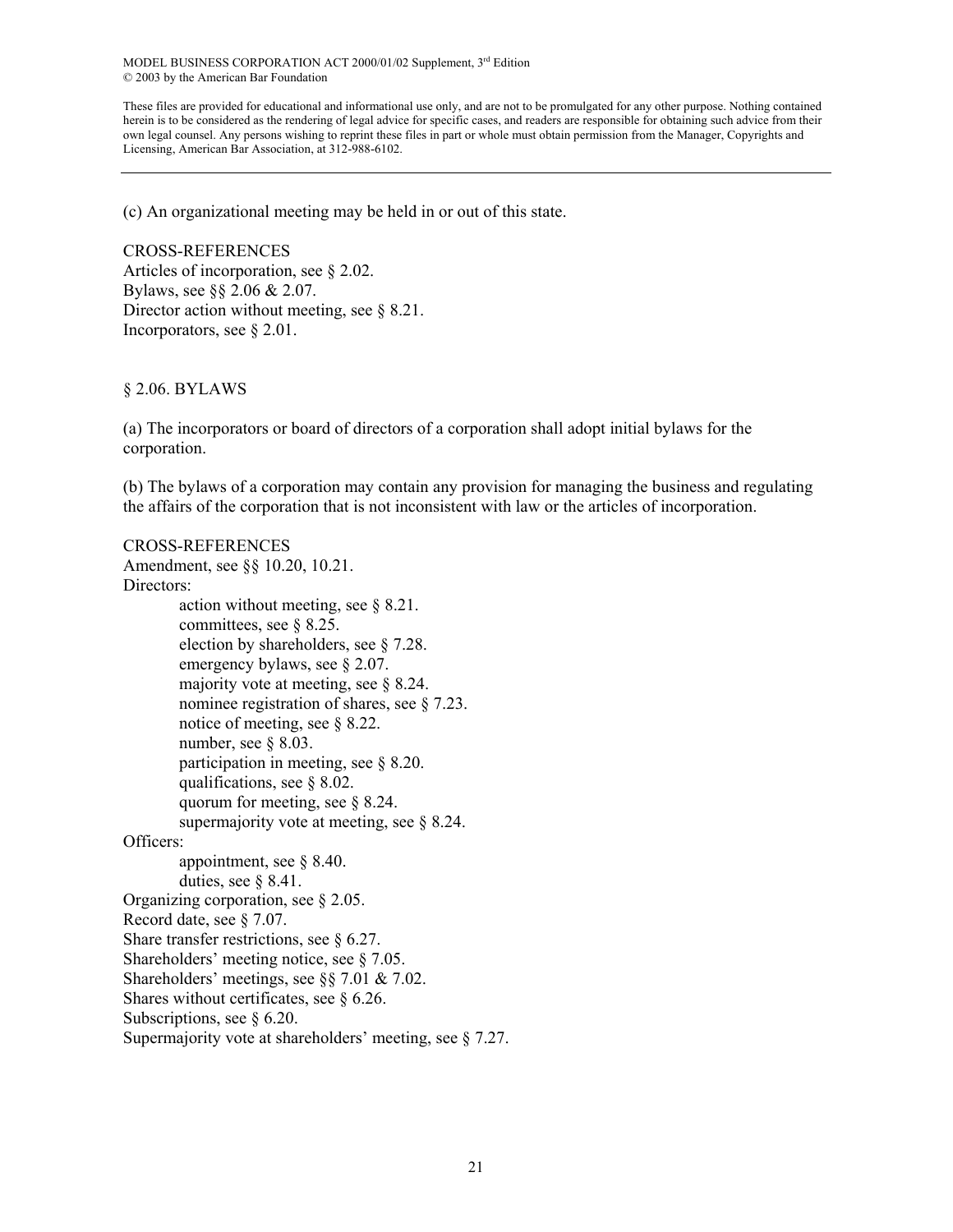These files are provided for educational and informational use only, and are not to be promulgated for any other purpose. Nothing contained herein is to be considered as the rendering of legal advice for specific cases, and readers are responsible for obtaining such advice from their own legal counsel. Any persons wishing to reprint these files in part or whole must obtain permission from the Manager, Copyrights and Licensing, American Bar Association, at 312-988-6102.

# § 2.07. EMERGENCY BYLAWS

(a) Unless the articles of incorporation provide otherwise, the board of directors of a corporation may adopt bylaws to be effective only in an emergency defined in subsection (d). The emergency bylaws, which are subject to amendment or repeal by the shareholders, may make all provisions necessary for managing the corporation during the emergency, including:

- (1) procedures for calling a meeting of the board of directors;
- (2) quorum requirements for the meeting; and
- (3) designation of additional or substitute directors.

(b) All provisions of the regular bylaws consistent with the emergency bylaws remain effective during the emergency. The emergency bylaws are not effective after the emergency ends.

(c) Corporate action taken in good faith in accordance with the emergency bylaws:

- (1) binds the corporation; and
- (2) may not be used to impose liability on a corporate director, officer, employee, or agent.

(d) An emergency exists for purposes of this section if a quorum of the corporation's directors cannot readily be assembled because of some catastrophic event.

CROSS-REFERENCES Amendment of bylaws, see §§ 10.20, 10.21. Bylaws generally, see § 2.06. Emergency powers without bylaw provision, see § 3.03.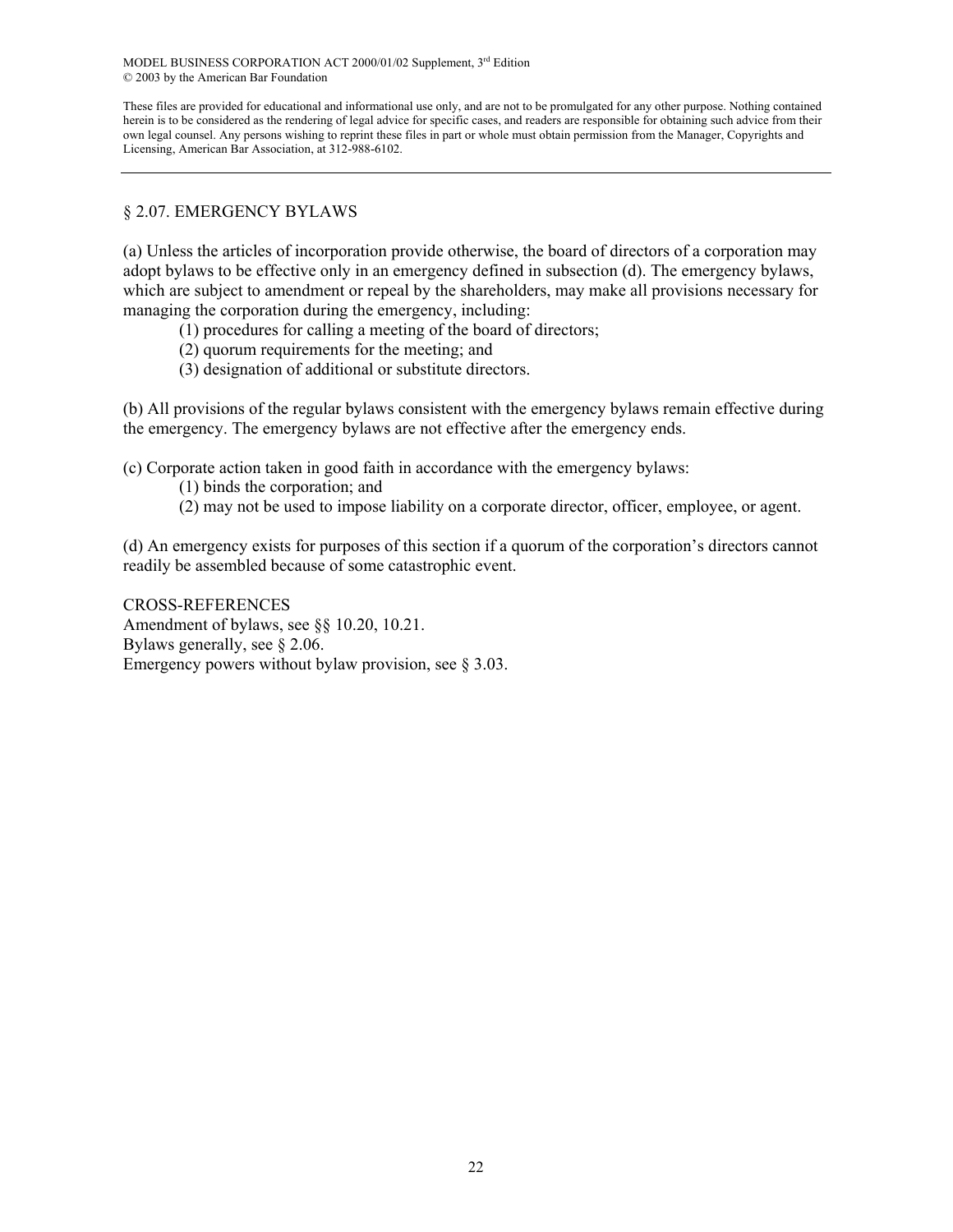These files are provided for educational and informational use only, and are not to be promulgated for any other purpose. Nothing contained herein is to be considered as the rendering of legal advice for specific cases, and readers are responsible for obtaining such advice from their own legal counsel. Any persons wishing to reprint these files in part or whole must obtain permission from the Manager, Copyrights and Licensing, American Bar Association, at 312-988-6102.

CHAPTER 3 PURPOSES AND POWERS

§ 3.01. Purposes § 3.02. General powers § 3.03. Emergency powers § 3.04. Ultra vires

#### § 3.01. PURPOSES

(a) Every corporation incorporated under this Act has the purpose of engaging in any lawful business unless a more limited purpose is set forth in the articles of incorporation.

(b) A corporation engaging in a business that is subject to regulation under another statute of this state may incorporate under this Act only if permitted by, and subject to all limitations of, the other statute.

CROSS-REFERENCES Foreign corporations, see § 15.05. Professional corporations, see Model Professional Corporation Supplement. Statement of purpose in articles, see § 2.02.

## § 3.02. GENERAL POWERS

Unless its articles of incorporation provide otherwise, every corporation has perpetual duration and succession in its corporate name and has the same powers as an individual to do all things necessary or convenient to carry out its business and affairs, including without limitation power:

(1) to sue and be sued, complain and defend in its corporate name;

 (2) to have a corporate seal, which may be altered at will, and to use it, or a facsimile of it, by impressing or affixing it or in any other manner reproducing it;

 (3) to make and amend bylaws, not inconsistent with its articles of incorporation or with the laws of this state, for managing the business and regulating the affairs of the corporation;

 (4) to purchase, receive, lease, or otherwise acquire, and own, hold, improve, use, and otherwise deal with, real or personal property, or any legal or equitable interest in property, wherever located;

 (5) to sell, convey, mortgage, pledge, lease, exchange, and otherwise dispose of all or any part of its property;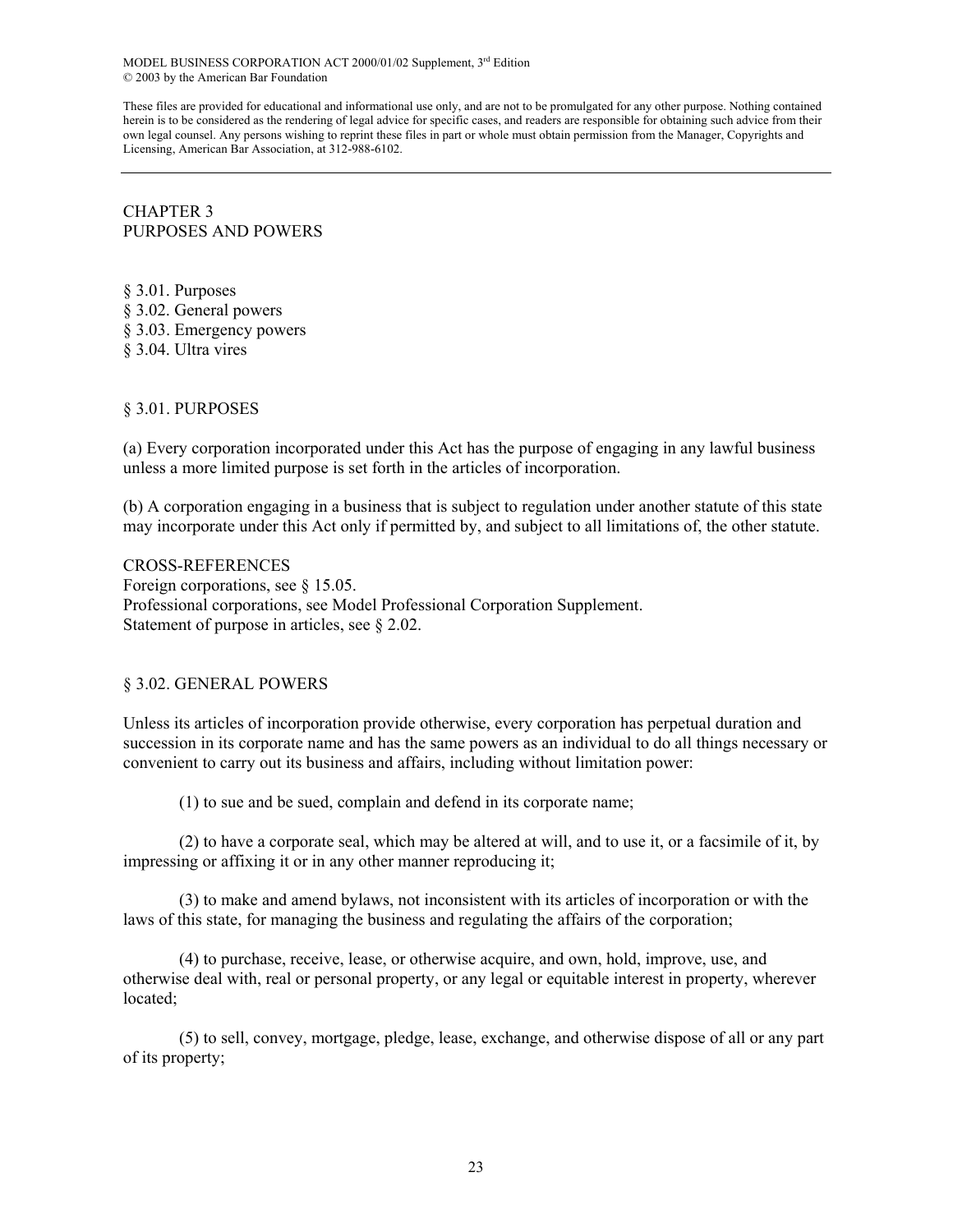(6) to purchase, receive, subscribe for, or otherwise acquire; own, hold, vote, use, sell, mortgage, lend, pledge, or otherwise dispose of; and deal in and with shares or other interests in, or obligations of, any other entity;

 (7) to make contracts and guarantees, incur liabilities, borrow money, issue its notes, bonds, and other obligations (which may be convertible into or include the option to purchase other securities of the corporation), and secure any of its obligations by mortgage or pledge of any of its property, franchises, or income;

 (8) to lend money, invest and reinvest its funds, and receive and hold real and personal property as security for repayment;

 (9) to be a promoter, partner, member, associate, or manager of any partnership, joint venture, trust, or other entity;

 (10) to conduct its business, locate offices, and exercise the powers granted by this Act within or without this state;

 (11) to elect directors and appoint officers, employees, and agents of the corporation, define their duties, fix their compensation, and lend them money and credit;

 (12) to pay pensions and establish pension plans, pension trusts, profit sharing plans, share bonus plans, share option plans, and benefit or incentive plans for any or all of its current or former directors, officers, employees, and agents;

 (13) to make donations for the public welfare or for charitable, scientific, or educational purposes;

(14) to transact any lawful business that will aid governmental policy;

 (15) to make payments or donations, or do any other act, not inconsistent with law, that furthers the business and affairs of the corporation.

CROSS-REFERENCES Bylaws, see §§ 2.06, 2.07, 10.20. Compensation of directors, see § 8.11. Disposition of assets, see ch. 12. "Employee" defined, see § 1.40. "Entity" defined, see § 1.40. Foreign corporations, see § 15.05. Indemnification, see ch. 8E. "State" defined, see § 1.40. Ultra vires, see § 3.04.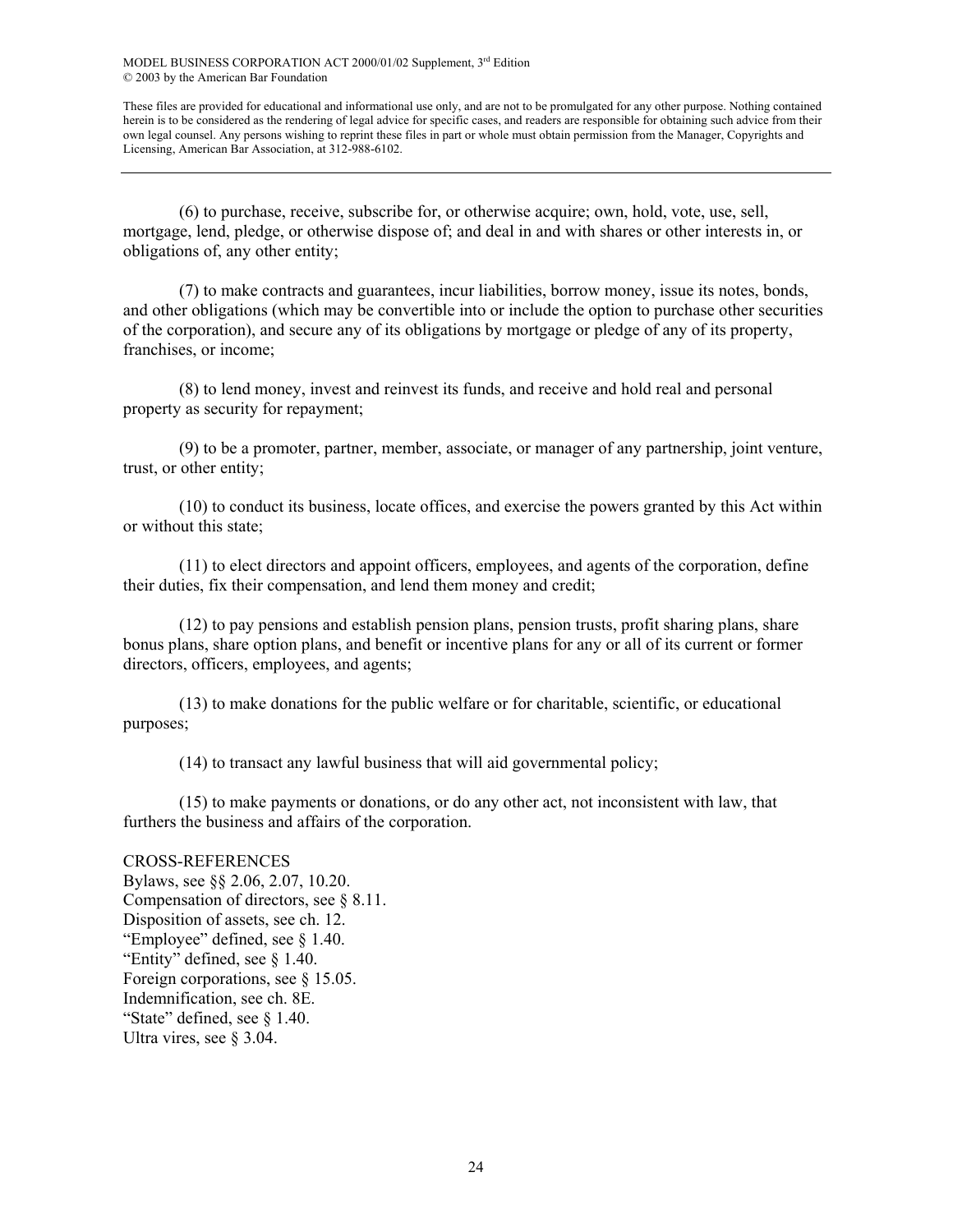These files are provided for educational and informational use only, and are not to be promulgated for any other purpose. Nothing contained herein is to be considered as the rendering of legal advice for specific cases, and readers are responsible for obtaining such advice from their own legal counsel. Any persons wishing to reprint these files in part or whole must obtain permission from the Manager, Copyrights and Licensing, American Bar Association, at 312-988-6102.

## § 3.03. EMERGENCY POWERS

(a) In anticipation of or during an emergency defined in subsection (d), the board of directors of a corporation may:

 (1) modify lines of succession to accommodate the incapacity of any director, officer, employee, or agent; and

 (2) relocate the principal office, designate alternative principal offices or regional offices, or authorize the officers to do so.

(b) During an emergency defined in subsection (d), unless emergency bylaws provide otherwise:

 (1) notice of a meeting of the board of directors need be given only to those directors whom it is practicable to reach and may be given in any practicable manner, including by publication and radio; and

 (2) one or more officers of the corporation present at a meeting of the board of directors may be deemed to be directors for the meeting, in order of rank and within the same rank in order of seniority, as necessary to achieve a quorum.

(c) Corporate action taken in good faith during an emergency under this section to further the ordinary business affairs of the corporation:

(1) binds the corporation; and

(2) may not be used to impose liability on a corporate director, officer, employee, or agent.

(d) An emergency exists for purposes of this section if a quorum of the corporation's directors cannot readily be assembled because of some catastrophic event.

### CROSS-REFERENCES

Corporate powers, see § 3.02. Emergency bylaws, see § 2.07. "Notice" defined, see § 1.41. Notice of directors' meeting, see  $\&$  8.22. "Principal office" defined, see § 1.40.

## § 3.04. ULTRA VIRES

(a) Except as provided in subsection (b), the validity of corporate action may not be challenged on the ground that the corporation lacks or lacked power to act.

(b) A corporation's power to act may be challenged:

(1) in a proceeding by a shareholder against the corporation to enjoin the act;

 (2) in a proceeding by the corporation, directly, derivatively, or through a receiver, trustee, or other legal representative, against an incumbent or former director, officer, employee, or agent of the corporation; or

(3) in a proceeding by the attorney general under section 14.30.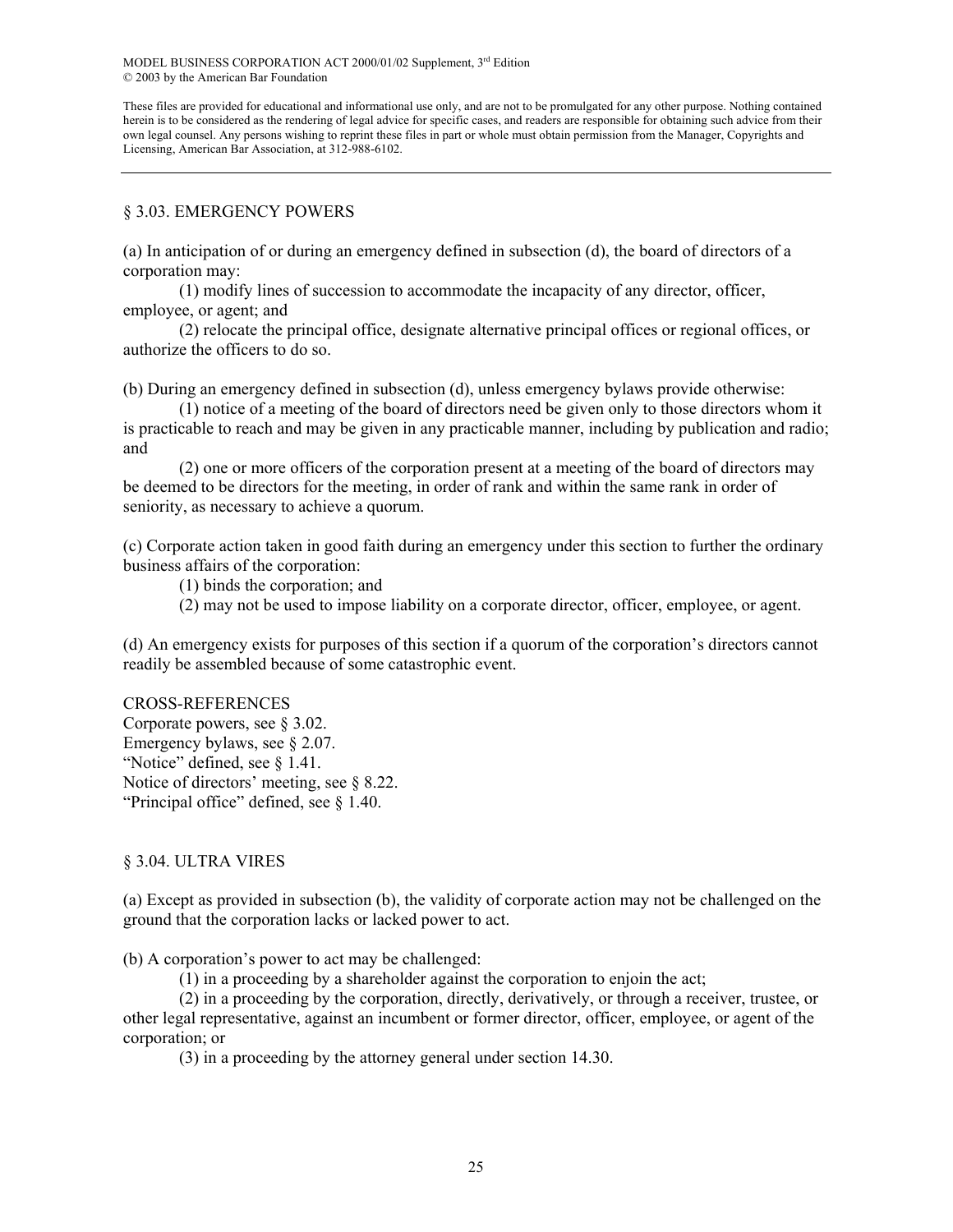These files are provided for educational and informational use only, and are not to be promulgated for any other purpose. Nothing contained herein is to be considered as the rendering of legal advice for specific cases, and readers are responsible for obtaining such advice from their own legal counsel. Any persons wishing to reprint these files in part or whole must obtain permission from the Manager, Copyrights and Licensing, American Bar Association, at 312-988-6102.

(c) In a shareholder's proceeding under subsection  $(b)(1)$  to enjoin an unauthorized corporate act, the court may enjoin or set aside the act, if equitable and if all affected persons are parties to the proceeding, and may award damages for loss (other than anticipated profits) suffered by the corporation or another party because of enjoining the unauthorized act.

CROSS-REFERENCES Corporate powers, see § 3.02. Corporate purposes, see § 3.01. Derivative proceedings, see ch. 7D. Director standards of conduct, see §§ 8.30, 8.60-8.63. Dissolution, see ch. 14. "Employee" defined, see § 1.40. "Proceeding" defined, see § 1.40.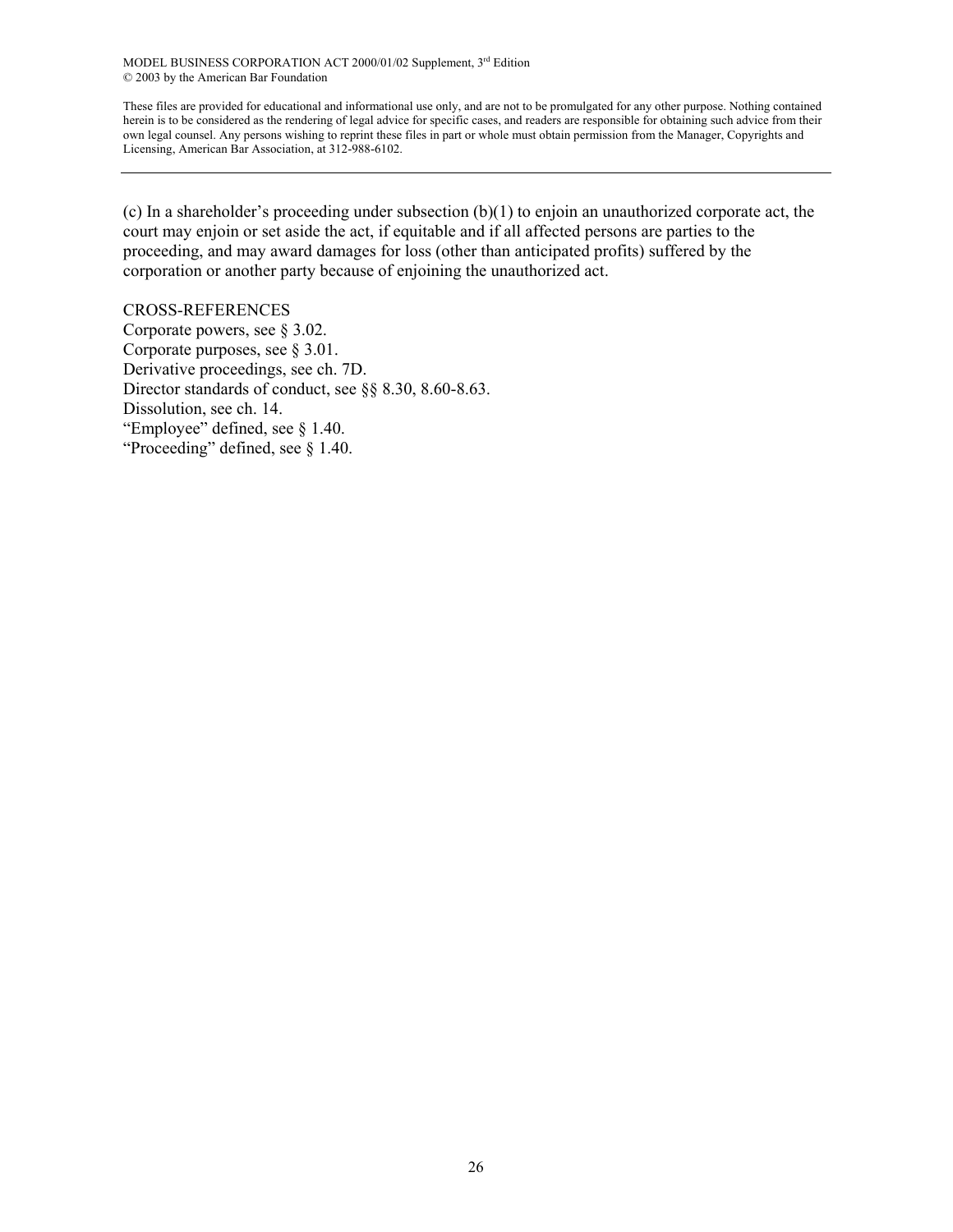These files are provided for educational and informational use only, and are not to be promulgated for any other purpose. Nothing contained herein is to be considered as the rendering of legal advice for specific cases, and readers are responsible for obtaining such advice from their own legal counsel. Any persons wishing to reprint these files in part or whole must obtain permission from the Manager, Copyrights and Licensing, American Bar Association, at 312-988-6102.

CHAPTER 4 NAME

§ 4.01. Corporate name

§ 4.02. Reserved name

§ 4.03. Registered name

### § 4.01. CORPORATE NAME

### (a) A corporate name:

 (1) must contain the word "corporation," "incorporated," "company," or "limited," or the abbreviation "corp.," "inc.," "co.," or "ltd.," or words or abbreviations of like import in another language; and

 (2) may not contain language stating or implying that the corporation is organized for a purpose other than that permitted by section 3.01 and its articles of incorporation.

(b) Except as authorized by subsections (c) and (d), a corporate name must be distinguishable upon the records of the secretary of state from:

 (1) the corporate name of a corporation incorporated or authorized to transact business in this state;

(2) a corporate name reserved or registered under section 4.02 or 4.03;

 (3) the fictitious name adopted by a foreign corporation authorized to transact business in this state because its real name is unavailable; and

 (4) the corporate name of a not-for-profit corporation incorporated or authorized to transact business in this state.

(c) A corporation may apply to the secretary of state for authorization to use a name that is not distinguishable upon his records from one or more of the names described in subsection (b). The secretary of state shall authorize use of the name applied for if:

 (1) the other corporation consents to the use in writing and submits an undertaking in form satisfactory to the secretary of state to change its name to a name that is distinguishable upon the records of the secretary of state from the name of the applying corporation; or

 (2) the applicant delivers to the secretary of state a certified copy of the final judgment of a court of competent jurisdiction establishing the applicant's right to use the name applied for in this state.

(d) A corporation may use the name (including the fictitious name) of another domestic or foreign corporation that is used in this state if the other corporation is incorporated or authorized to transact business in this state and the proposed user corporation

(1) has merged with the other corporation;

(2) has been formed by reorganization of the other corporation; or

 (3) has acquired all or substantially all of the assets, including the corporate name, of the other corporation.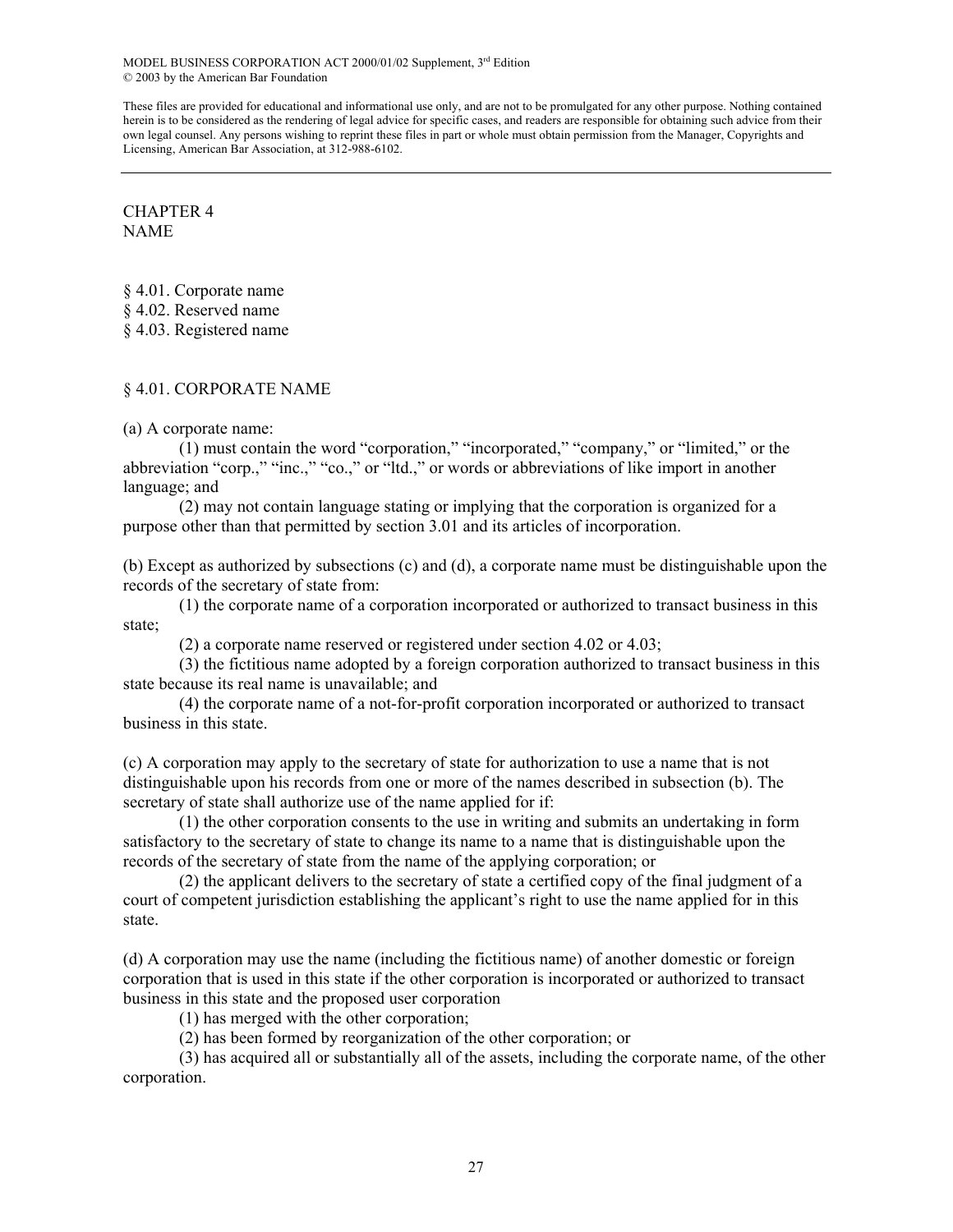These files are provided for educational and informational use only, and are not to be promulgated for any other purpose. Nothing contained herein is to be considered as the rendering of legal advice for specific cases, and readers are responsible for obtaining such advice from their own legal counsel. Any persons wishing to reprint these files in part or whole must obtain permission from the Manager, Copyrights and Licensing, American Bar Association, at 312-988-6102.

(e) This Act does not control the use of fictitious names.

CROSS-REFERENCES "Deliver," see  $§$  1.40. Effective time and date of filing, see § 1.23. Filing fees, see § 1.22. Filing requirements, see § 1.20. Foreign corporations, see ch. 15. Professional corporations, see Model Professional Corporation Supplement. Registered name, see § 4.03. Reserved name, see § 4.02. Statement of name in articles, see § 2.02.

## § 4.02. RESERVED NAME

(a) A person may reserve the exclusive use of a corporate name, including a fictitious name for a foreign corporation whose corporate name is not available, by delivering an application to the secretary of state for filing. The application must set forth the name and address of the applicant and the name proposed to be reserved. If the secretary of state finds that the corporate name applied for is available, he shall reserve the name for the applicant's exclusive use for a nonrenewable 120-day period.

(b) The owner of a reserved corporate name may transfer the reservation to another person by delivering to the secretary of state a signed notice of the transfer that states the name and address of the transferee.

## CROSS-REFERENCES

Availability of names, Section 4.01. Consent to use corporate name, see § 4.01. "Deliver," see § 1.40. Effective time and date of filing, see § 1.23. Filing fees, see § 1.22. Filing requirements, see § 1.20. Foreign corporation, see ch. 15. "Person" defined, see § 1.40. Registered name, see § 4.03.

## § 4.03. REGISTERED NAME

(a) A foreign corporation may register its corporate name, or its corporate name with any addition required by section 15.06, if the name is distinguishable upon the records of the secretary of state from the corporate names that are not available under section 4.01(b).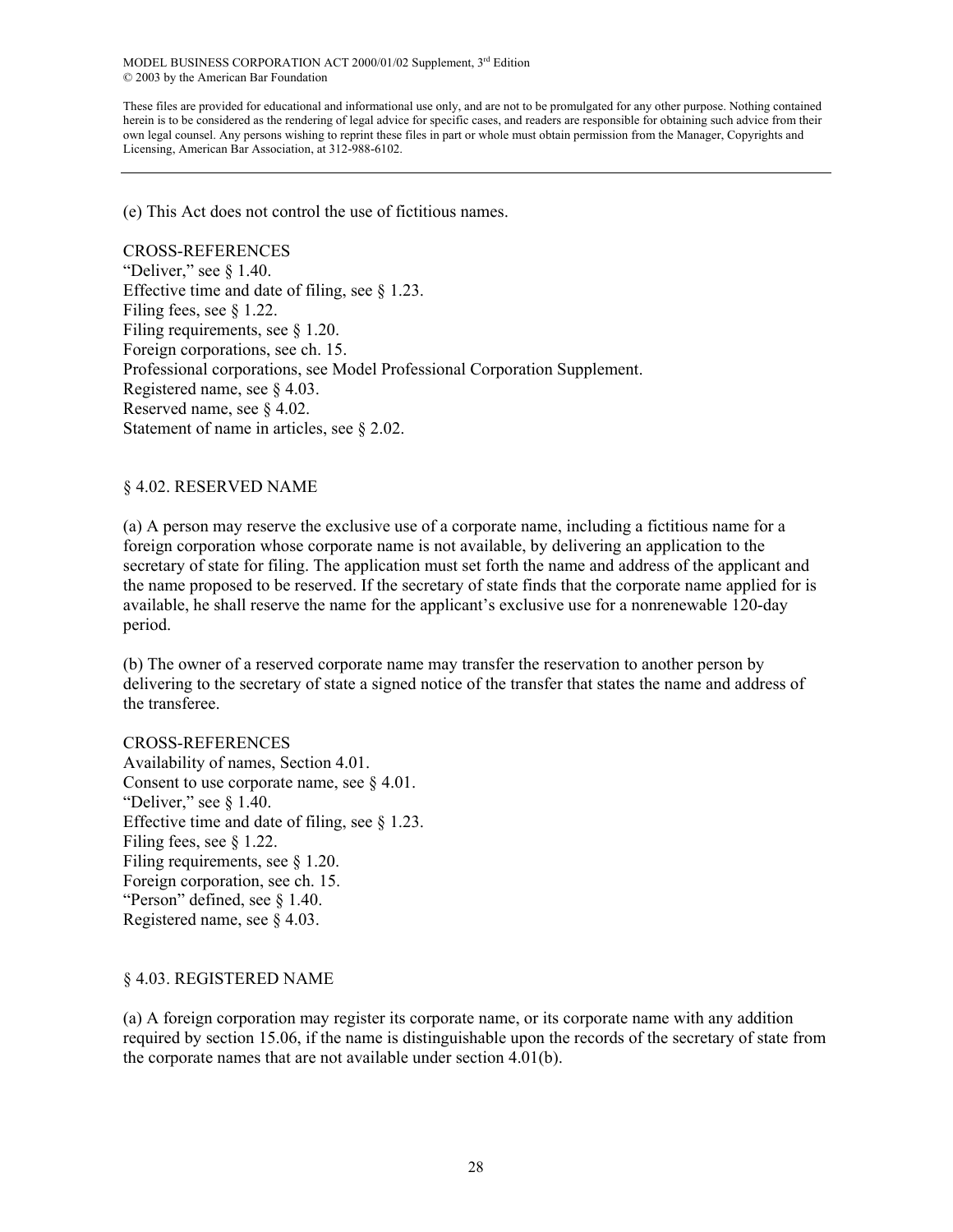(b) A foreign corporation registers its corporate name, or its corporate name with any addition required by section 15.06, by delivering to the secretary of state for filing an application:

 (1) setting forth its corporate name, or its corporate name with any addition required by section 15.06, the state or country and date of its incorporation, and a brief description of the nature of the business in which it is engaged; and

 (2) accompanied by a certificate of existence (or a document of similar import) from the state or country of incorporation.

(c) The name is registered for the applicant's exclusive use upon the effective date of the application.

(d) A foreign corporation whose registration is effective may renew it for successive years by delivering to the secretary of state for filing a renewal application, which complies with the requirements of subsection (b), between October 1 and December 31 of the preceding year. The renewal application when filed renews the registration for the following calendar year.

(e) A foreign corporation whose registration is effective may thereafter qualify as a foreign corporation under the registered name or consent in writing to the use of that name by a corporation thereafter incorporated under this Act or by another foreign corporation thereafter authorized to transact business in this state. The registration terminates when the domestic corporation is incorporated or the foreign corporation qualifies or consents to the qualification of another foreign corporation under the registered name.

CROSS-REFERENCES Certificate of existence, see §§ 1.28 & 15.03. Consent to use corporate name, see § 4.01. "Deliver," see § 1.40. Effective time and date of filing, see § 1.23. Filing fees, see § 1.22. Filing requirements, see § 1.20. Foreign corporations, see ch. 15. Reserved name, see § 4.02. "State" defined, see § 1.40.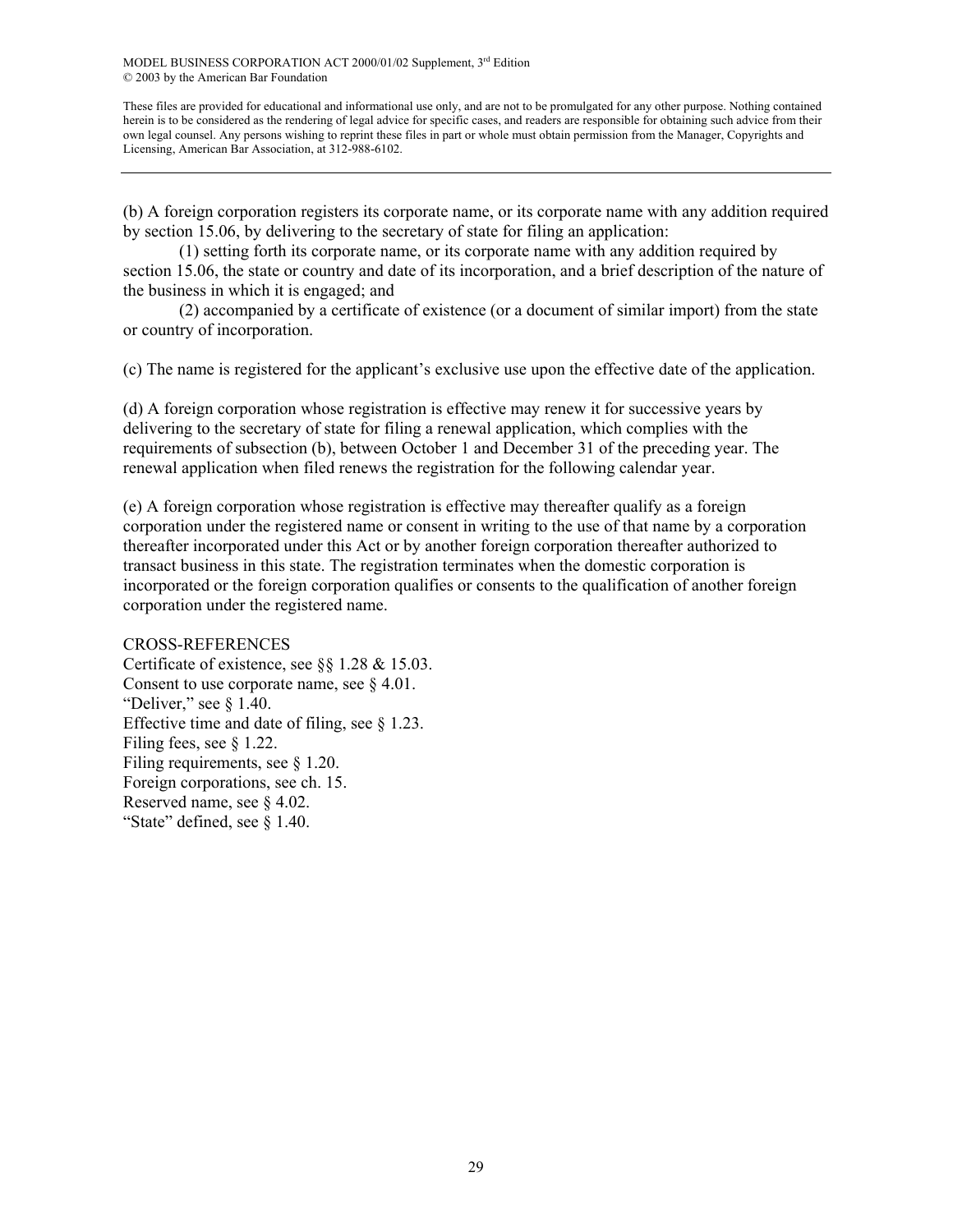These files are provided for educational and informational use only, and are not to be promulgated for any other purpose. Nothing contained herein is to be considered as the rendering of legal advice for specific cases, and readers are responsible for obtaining such advice from their own legal counsel. Any persons wishing to reprint these files in part or whole must obtain permission from the Manager, Copyrights and Licensing, American Bar Association, at 312-988-6102.

CHAPTER 5 OFFICE AND AGENT

§ 5.01. Registered office and registered agent

§ 5.02. Change of registered office or registered agent

§ 5.03. Resignation of registered agent

§ 5.04. Service on corporation

### § 5.01. REGISTERED OFFICE AND REGISTERED AGENT

Each corporation must continuously maintain in this state: (1) a registered office that may be the same as any of its places of business; and

(2) a registered agent, who may be:

 (i) an individual who resides in this state and whose business office is identical with the registered office;

 (ii) a domestic corporation or not-for-profit domestic corporation whose business office is identical with the registered office; or

 (iii) a foreign corporation or not-for-profit foreign corporation authorized to transact business in this state whose business office is identical with the registered office.

#### CROSS-REFERENCES

Annual report disclosure, see § 16.21.

Changing registered office or agent, see § 5.02.

Effect of dissolution of corporation, see § 14.05.

Foreign corporations, see ch. 15.

Involuntary dissolution for failure to appoint and maintain registered agent and office, see § 14.20. Naming registered agent and office in articles of incorporation, see § 2.02.

"Principal office":

 defined, see § 1.40. designated in annual report, see § 16.21. Resignation of registered agent, see § 5.03. Service on corporation, see § 5.04.

## § 5.02. CHANGE OF REGISTERED OFFICE OR REGISTERED AGENT

(a) A corporation may change its registered office or registered agent by delivering to the secretary of state for filing a statement of change that sets forth:

(1) the name of the corporation;

(2) the street address of its current registered office;

 (3) if the current registered office is to be changed, the street address of the new registered office;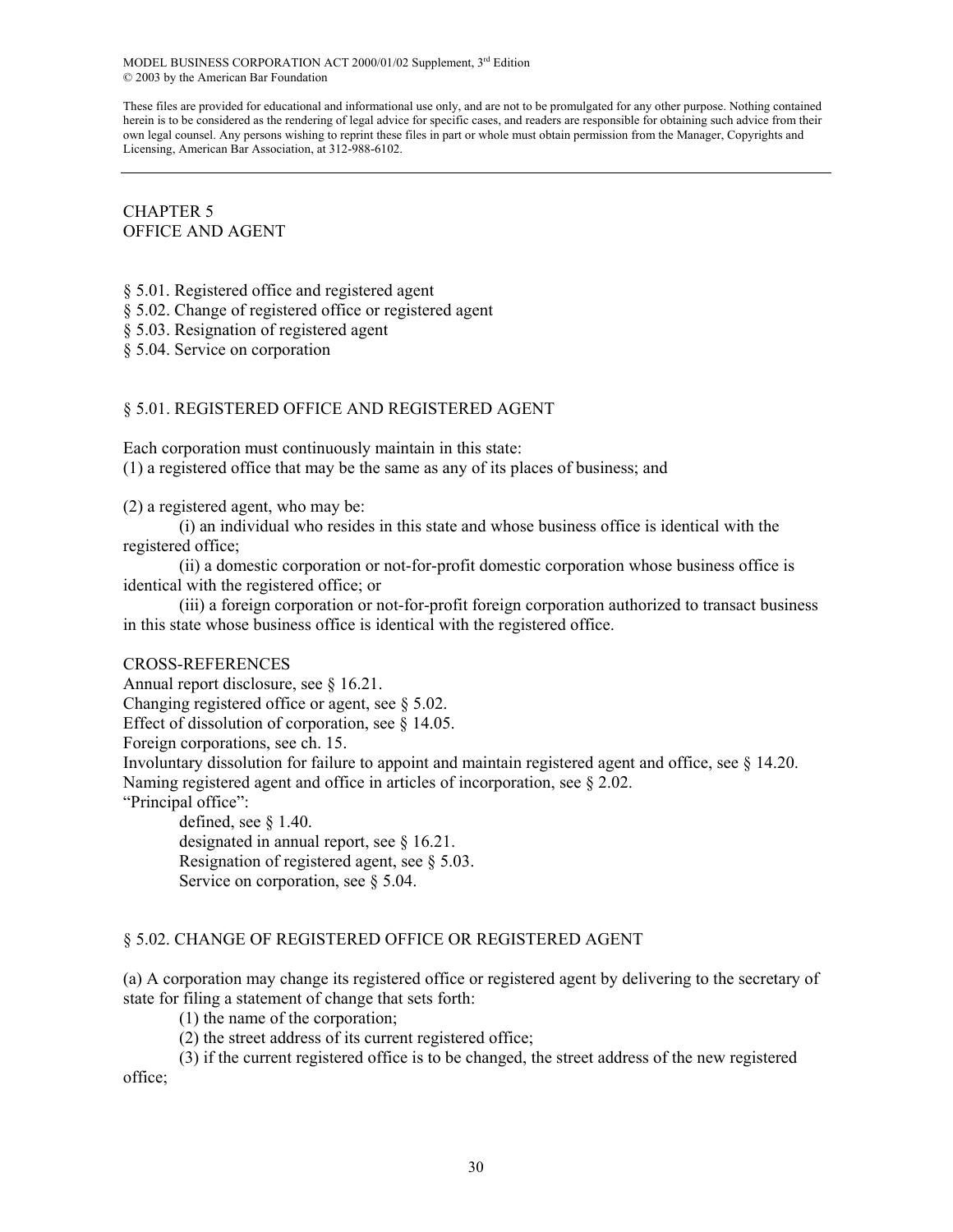(4) the name of its current registered agent;

 (5) if the current registered agent is to be changed, the name of the new registered agent and the new agent's written consent (either on the statement or attached to it) to the appointment; and

 (6) that after the change or changes are made, the street addresses of its registered office and the business office of its registered agent will be identical.

(b) If a registered agent changes the street address of his business office, he may change the street address of the registered office of any corporation for which he is the registered agent by notifying the corporation in writing of the change and signing (either manually or in facsimile) and delivering to the secretary of state for filing a statement that complies with the requirements of subsection (a) and recites that the corporation has been notified of the change.

CROSS-REFERENCES Deletion of initial agent and office from articles of incorporation, see § 10.05. "Deliver," see § 1.40. Effect of dissolution of corporation, see § 14.05. Effective time and date of filing, see § 1.23. Filing fees, see § 1.22. Filing requirements, see § 1.20. Involuntary dissolution for failure to file notice of change of registered agent or office, see § 14.20. "Notice" defined, see § 1.41. Resignation of registered agent, see § 5.03.

# § 5.03. RESIGNATION OF REGISTERED AGENT

(a) A registered agent may resign his agency appointment by signing and delivering to the secretary of state for filing the signed original and two exact or conformed copies of a statement of resignation. The statement may include a statement that the registered office is also discontinued.

(b) After filing the statement the secretary of state shall mail one copy to the registered office (if not discontinued) and the other copy to the corporation at its principal office.

(c) The agency appointment is terminated, and the registered office discontinued if so provided, on the 31st day after the date on which the statement was filed.

CROSS-REFERENCES Annual report, see § 16.21. Change of registered agent, see § 5.02. "Deliver," see § 1.40. Effect of dissolution of corporation, see § 14.05. Effective time and date of filing, see § 1.23.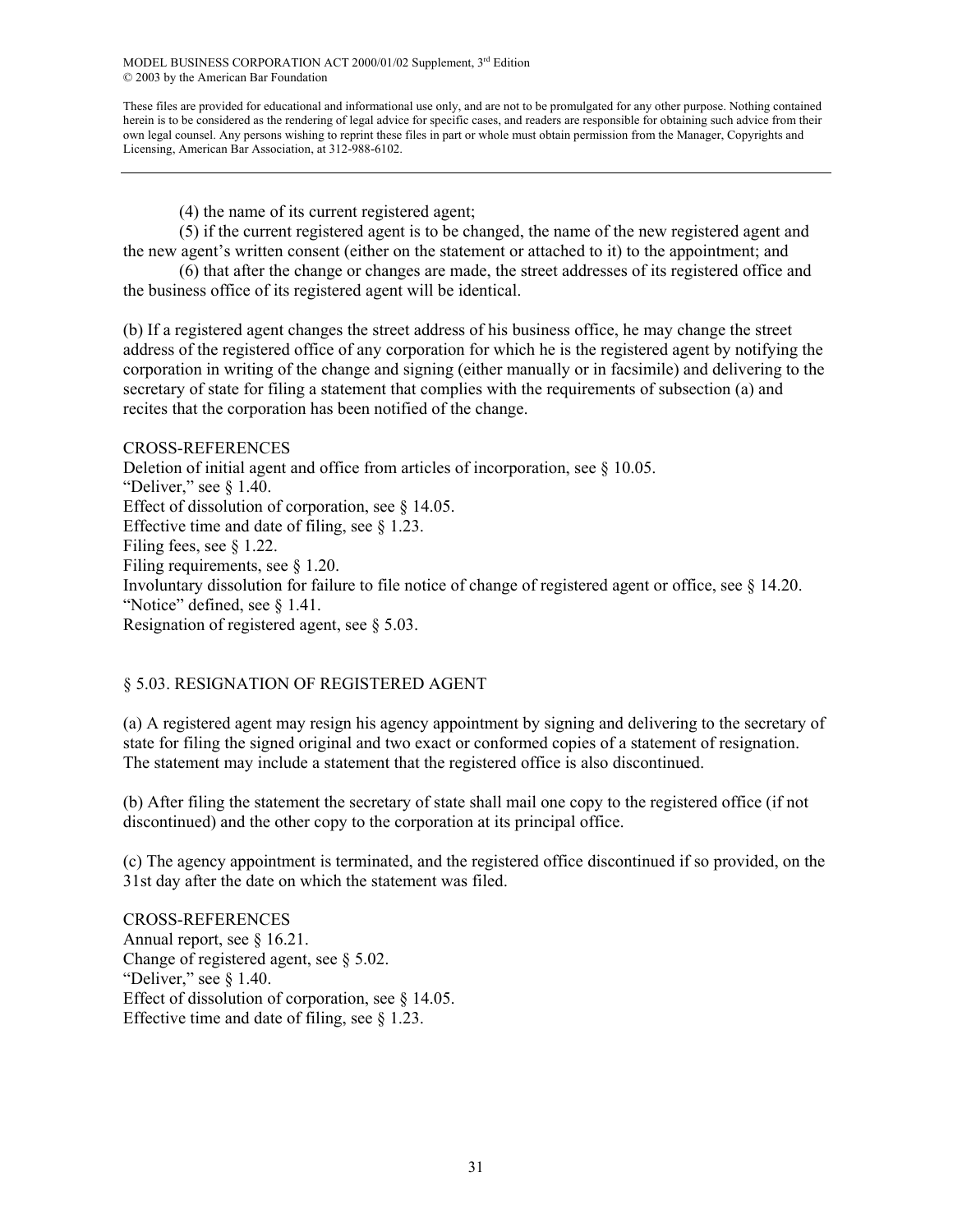These files are provided for educational and informational use only, and are not to be promulgated for any other purpose. Nothing contained herein is to be considered as the rendering of legal advice for specific cases, and readers are responsible for obtaining such advice from their own legal counsel. Any persons wishing to reprint these files in part or whole must obtain permission from the Manager, Copyrights and Licensing, American Bar Association, at 312-988-6102.

Filing fees, see § 1.22. Filing requirements, see § 1.20. "Principal office": defined, see § 1.40. designated in annual report, see § 16.21.

### § 5.04. SERVICE ON CORPORATION

(a) A corporation's registered agent is the corporation's agent for service of process, notice, or demand required or permitted by law to be served on the corporation.

(b) If a corporation has no registered agent, or the agent cannot with reasonable diligence be served, the corporation may be served by registered or certified mail, return receipt requested, addressed to the secretary of the corporation at its principal office. Service is perfected under this subsection at the earliest of:

(1) the date the corporation receives the mail;

(2) the date shown on the return receipt, if signed on behalf of the corporation; or

 (3) five days after its deposit in the United States Mail, as evidenced by the postmark, if mailed postpaid and correctly addressed.

(c) This section does not prescribe the only means, or necessarily the required means of serving a corporation.

CROSS-REFERENCES Annual report, see § 16.21. Foreign corporations, see ch. 15. "Notice" defined, see § 1.41. "Principal office": defined, see § 1.40. designated in annual report, see § 16.21. Registered office and agent: designated in annual report, see § 16.21. required, see § 5.01. "Secretary" defined, see § 1.40.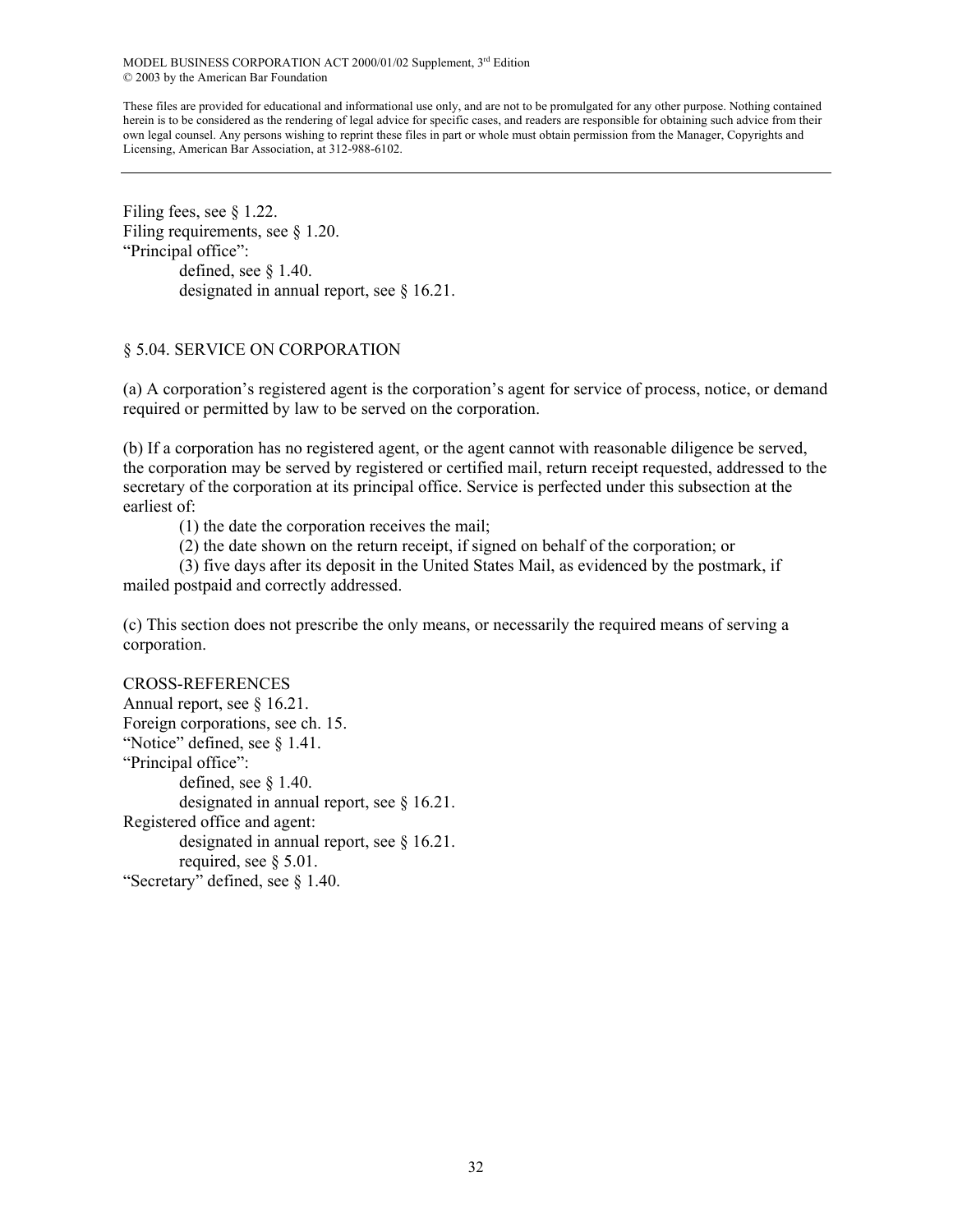These files are provided for educational and informational use only, and are not to be promulgated for any other purpose. Nothing contained herein is to be considered as the rendering of legal advice for specific cases, and readers are responsible for obtaining such advice from their own legal counsel. Any persons wishing to reprint these files in part or whole must obtain permission from the Manager, Copyrights and Licensing, American Bar Association, at 312-988-6102.

CHAPTER 6 SHARES AND DISTRIBUTIONS

Subchapter A. SHARES

§ 6.01. Authorized shares

- § 6.02. Terms of class or series determined by board of directors
- § 6.03. Issued and outstanding shares
- § 6.04. Fractional shares

Subchapter B. ISSUANCE OF SHARES

- § 6.20. Subscription for shares before incorporation
- § 6.21. Issuance of shares
- § 6.22. Liability of shareholders
- § 6.23. Share dividends
- § 6.24. Share options
- § 6.25. Form and content of certificates
- § 6.26. Shares without certificates
- § 6.27. Restriction on transfer of shares and other securities
- § 6.28. Expense of issue

Subchapter C. SUBSEQUENT ACQUISITION OF SHARES BY SHAREHOLDERS AND CORPORATION

§ 6.30. Shareholders' preemptive rights

§ 6.31. Corporation's acquisition of its own shares

Subchapter D. DISTRIBUTIONS § 6.40. Distributions to shareholders

Subchapter A. SHARES

## § 6.01. AUTHORIZED SHARES

(a) The articles of incorporation must set forth any classes of shares and series of shares within a class, and the number of shares of each class and series, that the corporation is authorized to issue. If more than one class or series of shares is authorized, the articles of incorporation must prescribe a distinguishing designation for each class or series and must describe, prior to the issuance of shares of a class or series, the terms, including the preferences, rights, and limitations, of that class or series. Except to the extent varied as permitted by this section, all shares of a class or series must have terms, including preferences, rights and limitations, that are identical with those of other shares of the same class or series.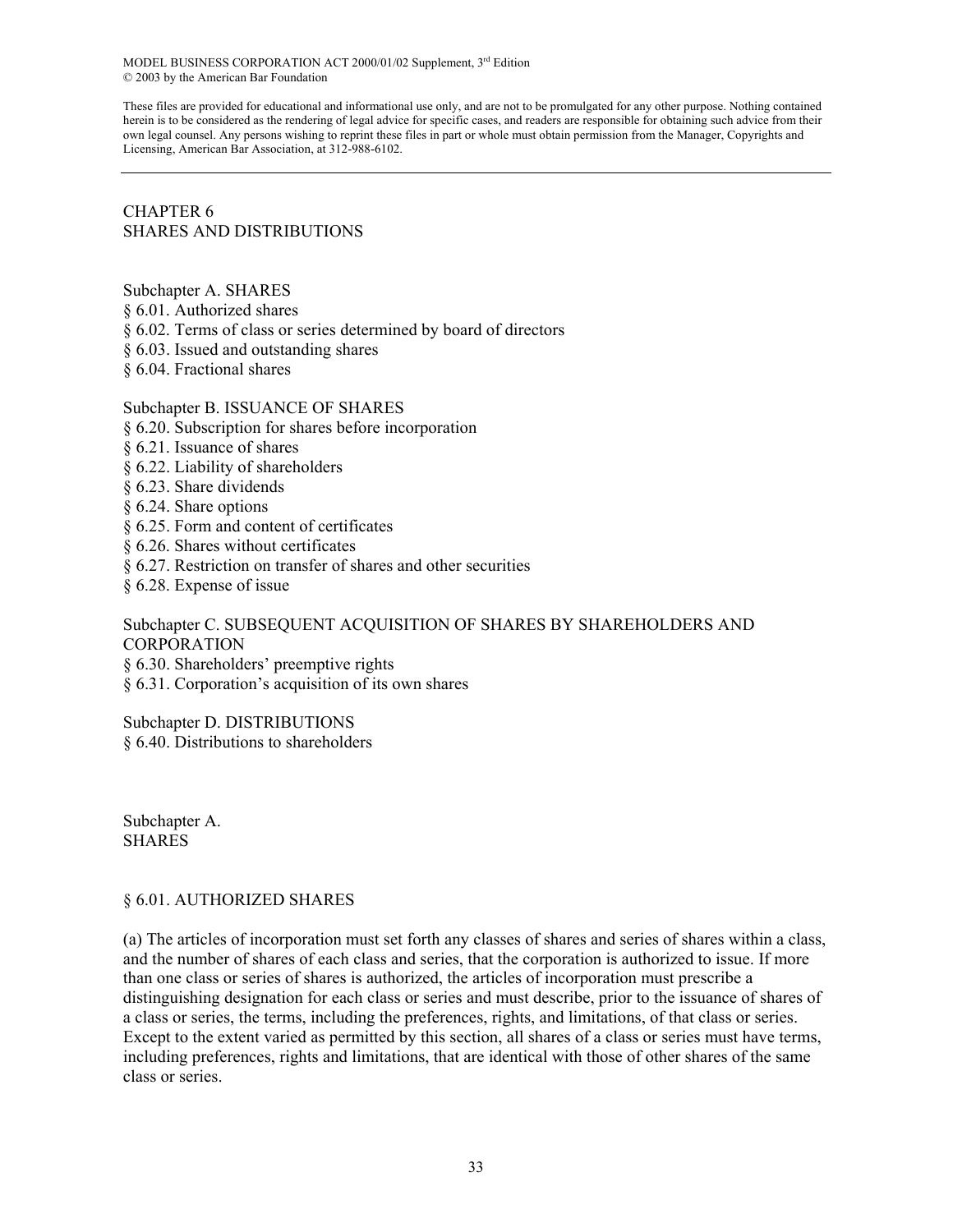(b) The articles of incorporation must authorize:

(1) one or more classes or series of shares that together have unlimited voting rights, and

 (2) one or more classes or series of shares (which may be the same class or classes as those with voting rights) that together are entitled to receive the net assets of the corporation upon dissolution.

(c) The articles of incorporation may authorize one or more classes or series of shares that:

 (1) have special, conditional, or limited voting rights, or no right to vote, except to the extent otherwise provided by this Act;

(2) are redeemable or convertible as specified in the articles of incorporation:

 (i) at the option of the corporation, the shareholder, or another person or upon the occurrence of a specified event;

(ii) for cash, indebtedness, securities, or other property; and

(iii) at prices and in amounts specified, or determined in accordance with a formula;

 (3) entitle the holders to distributions calculated in any manner, including dividends that may be cumulative, noncumulative, or partially cumulative; or

 (4) have preference over any other class or series of shares with respect to distributions, including distributions upon the dissolution of the corporation.

(d) Terms of shares may be made dependent upon facts objectively ascertainable outside the articles of incorporation in accordance with section 1.20(k).

(e) Any of the terms of shares may vary among holders of the same class or series so long as such variations are expressly set forth in the articles of incorporation.

(f) The description of the preferences, rights and limitations of classes or series of shares in subsection (c) is not exhaustive.

# CROSS-REFERENCES

Note: For samples of descriptions of shares, see part 1 of the Official Comment to this section. Amendment of articles:

 generally, see § 10.05. terms of series or class, see § 6.02. Articles of incorporation generally, see § 2.02. Certificateless shares, see § 6.26. Certificates for shares, see § 6.25. Close corporations, see Model Statutory Close Corporation Supplement. Consideration for shares, see § 6.21. Debt securities, see § 3.02. Distributions, see  $\& 6.40$ . Extrinsic facts, see  $\S 1.20(k)$ Fractional shares, see § 6.04. Nonvoting shareholders' right to notice, see §§ 7.04, 10.03, 11.04, 12.02, 14.02. Options, see § 6.24. Outstanding shares, see § 6.03. Preemptive rights, see § 6.30.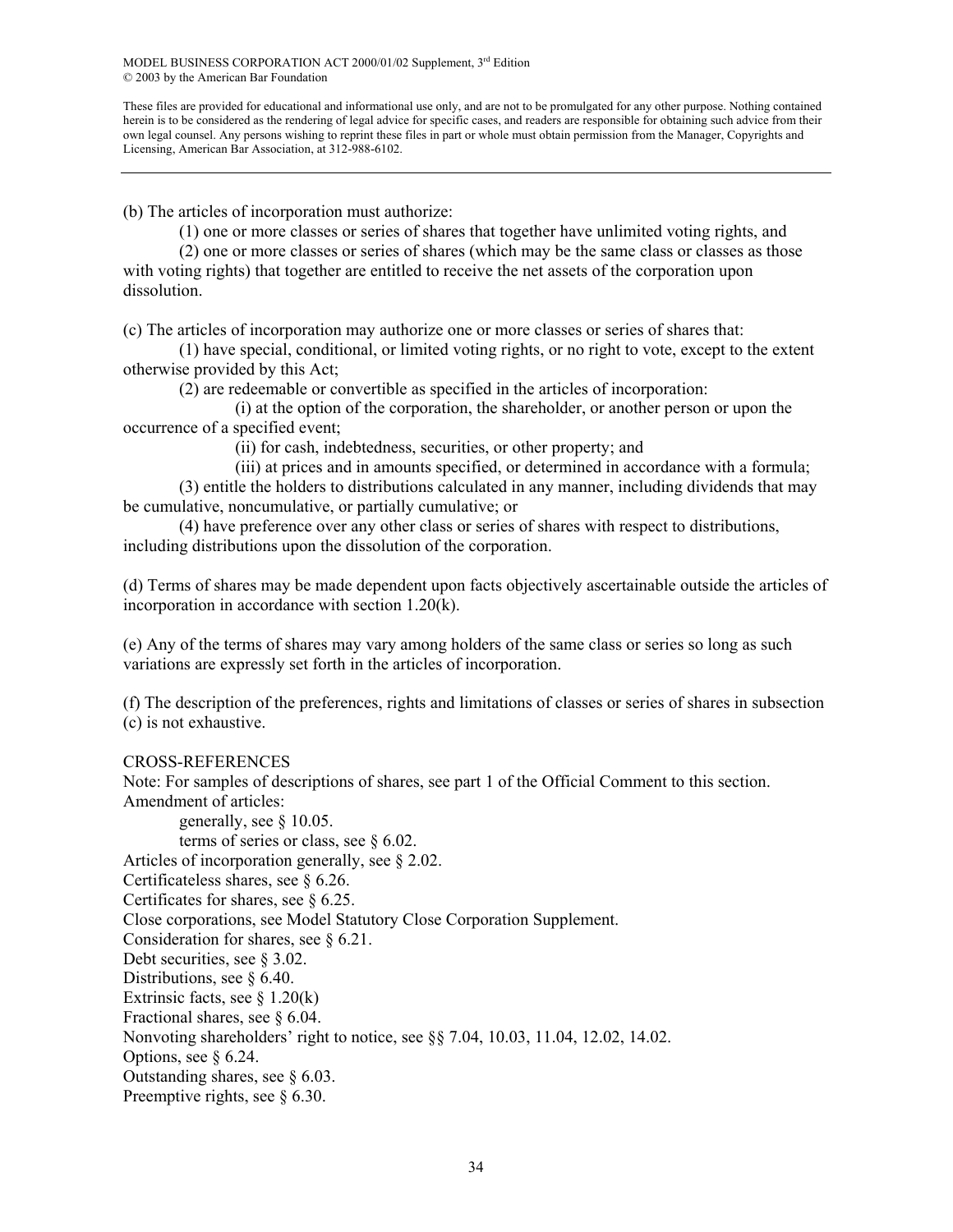These files are provided for educational and informational use only, and are not to be promulgated for any other purpose. Nothing contained herein is to be considered as the rendering of legal advice for specific cases, and readers are responsible for obtaining such advice from their own legal counsel. Any persons wishing to reprint these files in part or whole must obtain permission from the Manager, Copyrights and Licensing, American Bar Association, at 312-988-6102.

Redemption, see § 6.31. Series of shares, see § 6.02. Voting by nonvoting shares, see § 10.04. Voting by voting groups of shares, see §§ 1.40, 7.25, 7.26. Voting rights generally, see § 7.21.

#### § 6.02. TERMS OF CLASS OR SERIES DETERMINED BY BOARD OF DIRECTORS

(a) If the articles of incorporation so provide, the board of directors is authorized, without shareholder approval, to:

 (1) classify any unissued shares into one or more classes or into one or more series within a class,

 (2) reclassify any unissued shares of any class into one or more classes or into one or more series within one or more classes, or

 (3) reclassify any unissued shares of any series of any class into one or more classes or into one or more series within a class.

(b) If the board of directors acts pursuant to subsection (a), it must determine the terms, including the preferences, rights and limitations, to the same extent permitted under section 6.01, of:

(1) any class of shares before the issuance of any shares of that class, or

(2) any series within a class before the issuance of any shares of that series.

(c) Before issuing any shares of a class or series created under this section, the corporation must deliver to the secretary of state for filing articles of amendment setting forth the terms determined under subsection (a).

#### CROSS-REFERENCES

Amendment of articles of incorporation, see ch. 10A. Certificateless shares, see § 6.26. Certificates for shares, see § 6.25. "Deliver," see § 1.40. Director standards of conduct, see § 8.30. Distributions, see  $\& 6.40$ . Effective time and date of filing, see § 1.23. Filing fees, see § 1.22. Filing requirements, see § 1.20. Series or class as voting group, see §§ 1.40, 7.25, 7.26, 10.04. Terms of shares, see  $\S 6.01(c)$ . Voting by voting group, see  $\S$ § 7.25 & 7.26. "Voting group" defined, see § 1.40.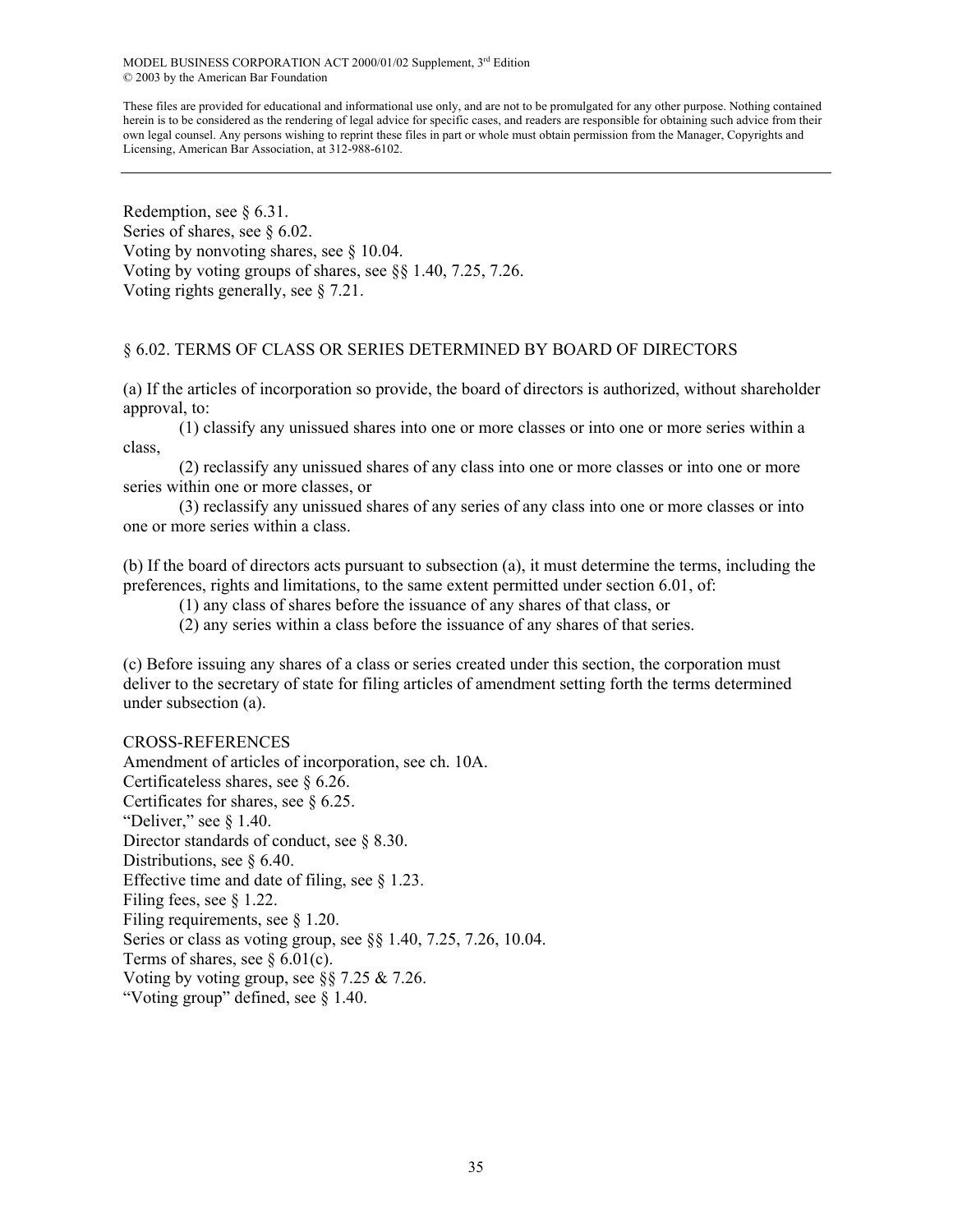These files are provided for educational and informational use only, and are not to be promulgated for any other purpose. Nothing contained herein is to be considered as the rendering of legal advice for specific cases, and readers are responsible for obtaining such advice from their own legal counsel. Any persons wishing to reprint these files in part or whole must obtain permission from the Manager, Copyrights and Licensing, American Bar Association, at 312-988-6102.

## § 6.03. ISSUED AND OUTSTANDING SHARES

(a) A corporation may issue the number of shares of each class or series authorized by the articles of incorporation. Shares that are issued are outstanding shares until they are reacquired, redeemed, converted, or cancelled.

(b) The reacquisition, redemption, or conversion of outstanding shares is subject to the limitations of subsection (c) of this section and to section 6.40.

(c) At all times that shares of the corporation are outstanding, one or more shares that together have unlimited voting rights and one or more shares that together are entitled to receive the net assets of the corporation upon dissolution must be outstanding.

CROSS-REFERENCES Cancellation of shares, see § 6.21. Certificateless shares, see § 6.26. Certificates for shares, see § 6.25. Classes of shares generally, see § 6.01. Consideration for shares, see § 6.21. Dissolution of corporation, see ch. 14. Reacquisition of shares, see § 6.31. Redemption of shares, see §§ 6.01 & 6.31. Share dividends, see § 6.23 Voting by nonvoting class of shares, see § 10.04. Voting by voting groups, see §§ 1.40, 7.25, 7.26. "Voting group" defined, see § 1.40.

## § 6.04. FRACTIONAL SHARES

(a) A corporation may:

- (1) issue fractions of a share or pay in money the value of fractions of a share;
- (2) arrange for disposition of fractional shares by the shareholders;

 (3) issue scrip in registered or bearer form entitling the holder to receive a full share upon surrendering enough scrip to equal a full share.

(b) Each certificate representing scrip must be conspicuously labeled "scrip" and must contain the information required by section 6.25(b).

(c) The holder of a fractional share is entitled to exercise the rights of a shareholder, including the right to vote, to receive dividends, and to participate in the assets of the corporation upon liquidation. The holder of scrip is not entitled to any of these rights unless the scrip provides for them.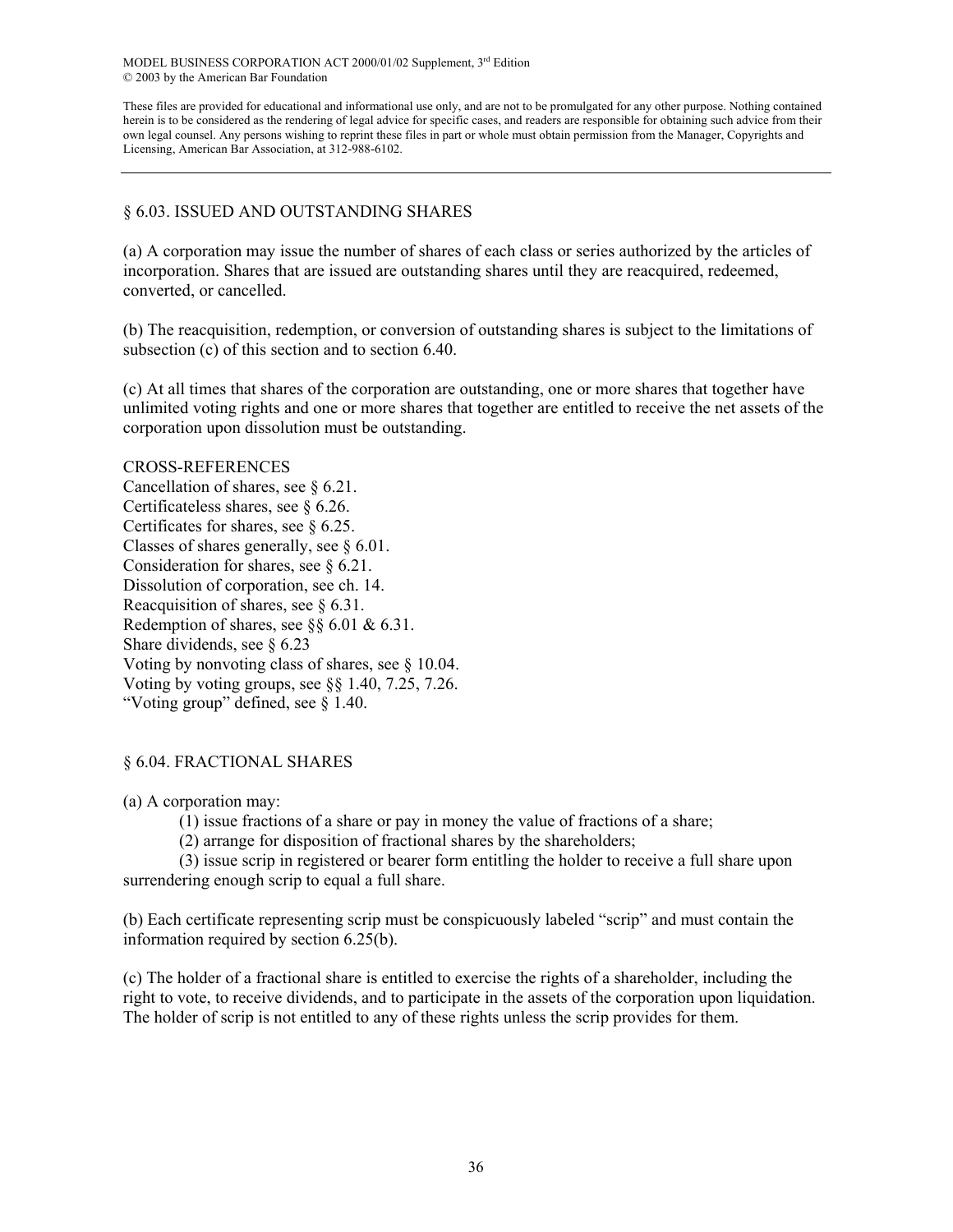These files are provided for educational and informational use only, and are not to be promulgated for any other purpose. Nothing contained herein is to be considered as the rendering of legal advice for specific cases, and readers are responsible for obtaining such advice from their own legal counsel. Any persons wishing to reprint these files in part or whole must obtain permission from the Manager, Copyrights and Licensing, American Bar Association, at 312-988-6102.

(d) The board of directors may authorize the issuance of scrip subject to any condition considered desirable, including:

(1) that the scrip will become void if not exchanged for full shares before a specified date; and

 (2) that the shares for which the scrip is exchangeable may be sold and the proceeds paid to the scripholders.

CROSS-REFERENCES Redemption, see §§ 6.01 & 6.31. Share dividends, see § 6.23.

Subchapter B. ISSUANCE OF SHARES

# § 6.20. SUBSCRIPTION FOR SHARES BEFORE INCORPORATION

(a) A subscription for shares entered into before incorporation is irrevocable for six months unless the subscription agreement provides a longer or shorter period or all the subscribers agree to revocation.

(b) The board of directors may determine the payment terms of subscription for shares that were entered into before incorporation, unless the subscription agreement specifies them. A call for payment by the board of directors must be uniform so far as practicable as to all shares of the same class or series, unless the subscription agreement specifies otherwise.

(c) Shares issued pursuant to subscriptions entered into before incorporation are fully paid and nonassessable when the corporation receives the consideration specified in the subscription agreement.

(d) If a subscriber defaults in payment of money or property under a subscription agreement entered into before incorporation, the corporation may collect the amount owed as any other debt. Alternatively, unless the subscription agreement provides otherwise, the corporation may rescind the agreement and may sell the shares if the debt remains unpaid for more than 20 days after the corporation sends written demand for payment to the subscriber.

(e) A subscription agreement entered into after incorporation is a contract between the subscriber and the corporation subject to section 6.21.

CROSS-REFERENCES Consideration for shares, see § 6.21. Effective date of notice, see § 1.41. "Notice" defined, see § 1.41.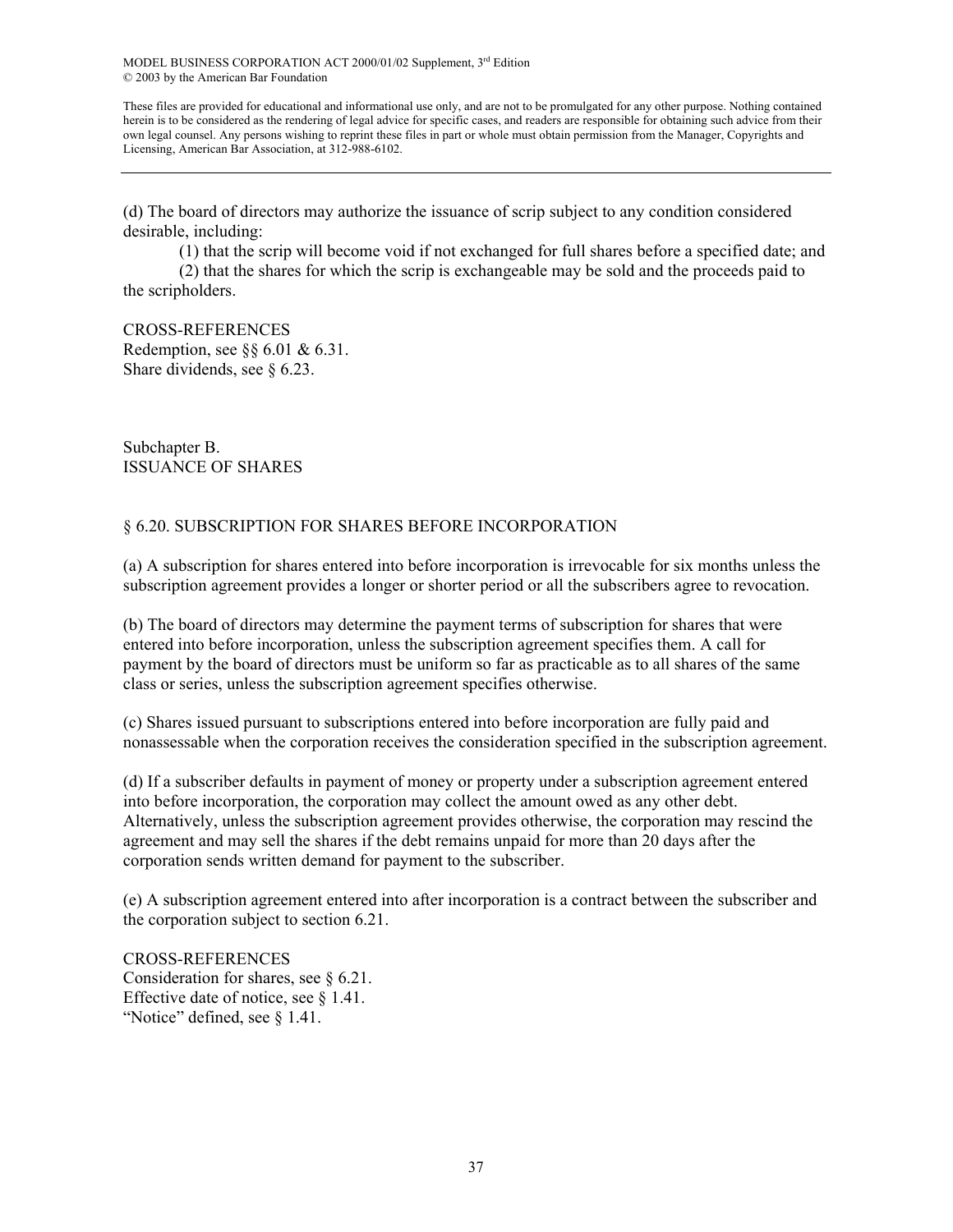These files are provided for educational and informational use only, and are not to be promulgated for any other purpose. Nothing contained herein is to be considered as the rendering of legal advice for specific cases, and readers are responsible for obtaining such advice from their own legal counsel. Any persons wishing to reprint these files in part or whole must obtain permission from the Manager, Copyrights and Licensing, American Bar Association, at 312-988-6102.

# § 6.21. ISSUANCE OF SHARES

(a) The powers granted in this section to the board of directors may be reserved to the shareholders by the articles of incorporation.

(b) The board of directors may authorize shares to be issued for consideration consisting of any tangible or intangible property or benefit to the corporation, including cash, promissory notes, services performed, contracts for services to be performed, or other securities of the corporation.

(c) Before the corporation issues shares, the board of directors must determine that the consideration received or to be received for shares to be issued is adequate. That determination by the board of directors is conclusive insofar as the adequacy of consideration for the issuance of shares relates to whether the shares are validly issued, fully paid, and nonassessable.

(d) When the corporation receives the consideration for which the board of directors authorized the issuance of shares, the shares issued therefor are fully paid and nonassessable.

(e) The corporation may place in escrow shares issued for a contract for future services or benefits or a promissory note, or make other arrangements to restrict the transfer of the shares, and may credit distributions in respect of the shares against their purchase price, until the services are performed, the note is paid, or the benefits received. If the services are not performed, the note is not paid, or the benefits are not received, the shares escrowed or restricted and the distributions credited may be cancelled in whole or part.

(f) (1) An issuance of shares or other securities convertible into or rights exercisable for shares, in a transaction or a series of integrated transactions, requires approval of the shareholders, at a meeting at which a quorum consisting of at least a majority of the votes entitled to be cast on the matter exists, if:

 (i) the shares, other securities, or rights are issued for consideration other than cash or cash equivalents, and

 (ii) the voting power of shares that are issued and issuable as a result of the transaction or series of integrated transactions will comprise more than 20 percent of the voting power of the shares of the corporation that were outstanding immediately before the transaction.

(2) In this subsection:

 (i) For purposes of determining the voting power of shares issued and issuable as a result of a transaction or series of integrated transactions, the voting power of shares shall be the greater of  $(A)$  the voting power of the shares to be issued, or  $(B)$  the voting power of the shares that would be outstanding after giving effect to the conversion of convertible shares and other securities and the exercise of rights to be issued.

 (ii) A series of transactions is integrated if consummation of one transaction is made contingent on consummation of one or more of the other transactions.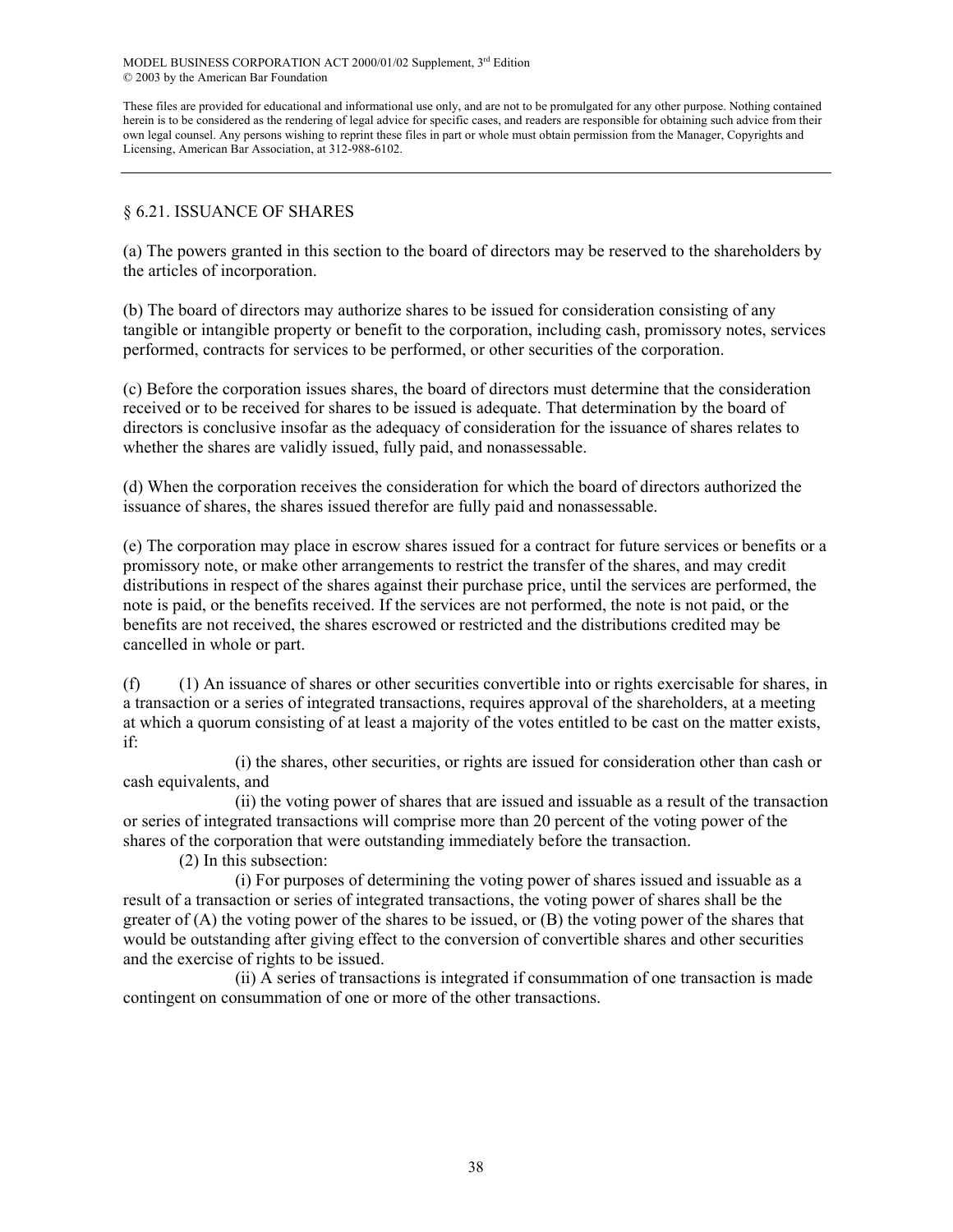These files are provided for educational and informational use only, and are not to be promulgated for any other purpose. Nothing contained herein is to be considered as the rendering of legal advice for specific cases, and readers are responsible for obtaining such advice from their own legal counsel. Any persons wishing to reprint these files in part or whole must obtain permission from the Manager, Copyrights and Licensing, American Bar Association, at 312-988-6102.

CROSS-REFERENCES Certificateless shares, see § 6.26. Certificates for shares, see § 6.25. Committees of the board, see § 8.25. Director standards of conduct, see § 8.30. Distributions, see  $\& 6.40$ . Liability of subscribers and shareholders, see § 6.22. Par value shares, see § 2.02. Preincorporation subscriptions for shares, see § 6.20. Share dividends, see § 6.23. Share options, see § 6.24. Share transfer restrictions, see § 6.27. Voting power, see § 1.40.

## § 6.22. LIABILITY OF SHAREHOLDERS

(a) A purchaser from a corporation of its own shares is not liable to the corporation or its creditors with respect to the shares except to pay the consideration for which the shares were authorized to be issued (section 6.21) or specified in the subscription agreement (section 6.20).

(b) Unless otherwise provided in the articles of incorporation, a shareholder of a corporation is not personally liable for the acts or debts of the corporation except that he may become personally liable by reason of his own acts or conduct.

CROSS-REFERENCES Articles of incorporation, see § 2.02. Consideration for shares, see § 6.21. Share transfer restrictions, see § 6.27. Subscriptions for shares, Section 6.20.

## § 6.23. SHARE DIVIDENDS

(a) Unless the articles of incorporation provide otherwise, shares may be issued pro rata and without consideration to the corporation's shareholders or to the shareholders of one or more classes or series. An issuance of shares under this subsection is a share dividend.

(b) Shares of one class or series may not be issued as a share dividend in respect of shares of another class or series unless (1) the articles of incorporation so authorize, (2) a majority of the votes entitled to be cast by the class or series to be issued approve the issue, or (3) there are no outstanding shares of the class or series to be issued.

(c) If the board of directors does not fix the record date for determining shareholders entitled to a share dividend, it is the date the board of directors authorizes the share dividend.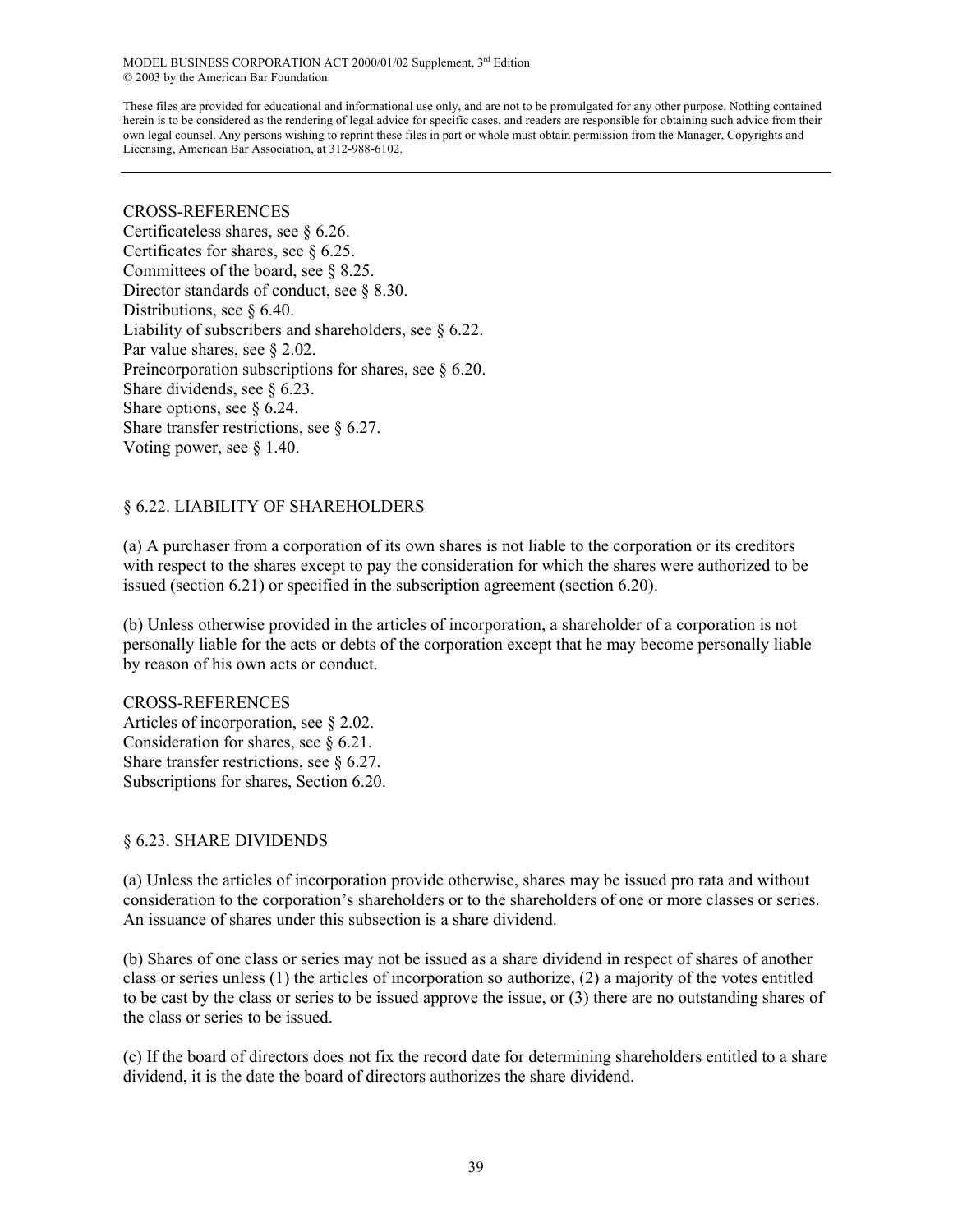These files are provided for educational and informational use only, and are not to be promulgated for any other purpose. Nothing contained herein is to be considered as the rendering of legal advice for specific cases, and readers are responsible for obtaining such advice from their own legal counsel. Any persons wishing to reprint these files in part or whole must obtain permission from the Manager, Copyrights and Licensing, American Bar Association, at 312-988-6102.

CROSS-REFERENCES Action by shareholders, see §§ 7.01-7.04. Classes of shares, see  $\S$ § 6.01 & 6.02. Consideration for shares, § 6.21. Distributions generally, see § 6.40. Fractional shares, see § 6.04. Record date, see § 7.07. Series of shares, see § 6.02.

#### § 6.24. SHARE OPTIONS

(a) A corporation may issue rights, options, or warrants for the purchase of shares or other securities of the corporation. The board of directors shall determine (i) the terms upon which the rights, options, or warrants are issued and (ii) the terms, including the consideration for which the shares or other securities are to be issued. The authorization by the board of directors for the corporation to issue such rights, options, or warrants constitutes authorization of the issuance of the shares or other securities for which the rights, options or warrants are exercisable.

(b) The terms and conditions of such rights, options or warrants, including those outstanding on the effective date of this section, may include, without limitation, restrictions or conditions that:

 (1) preclude or limit the exercise, transfer or receipt of such rights, options or warrants by any person or persons owning or offering to acquire a specified number or percentage of the outstanding shares or other securities of the corporation or by any transferee or transferees of any such person or persons, or

 (2) invalidate or void such rights, options or warrants held by any such person or persons or any such transferee or transferees.

CROSS-REFERENCES Committees of the board, see § 8.25. Compensation, see § 3.02. Consideration for shares, see § 6.21. Director standards of conduct, see § 8.30. Distributions, see § 6.40.

## § 6.25. FORM AND CONTENT OF CERTIFICATES

(a) Shares may but need not be represented by certificates. Unless this Act or another statute expressly provides otherwise, the rights and obligations of shareholders are identical whether or not their shares are represented by certificates.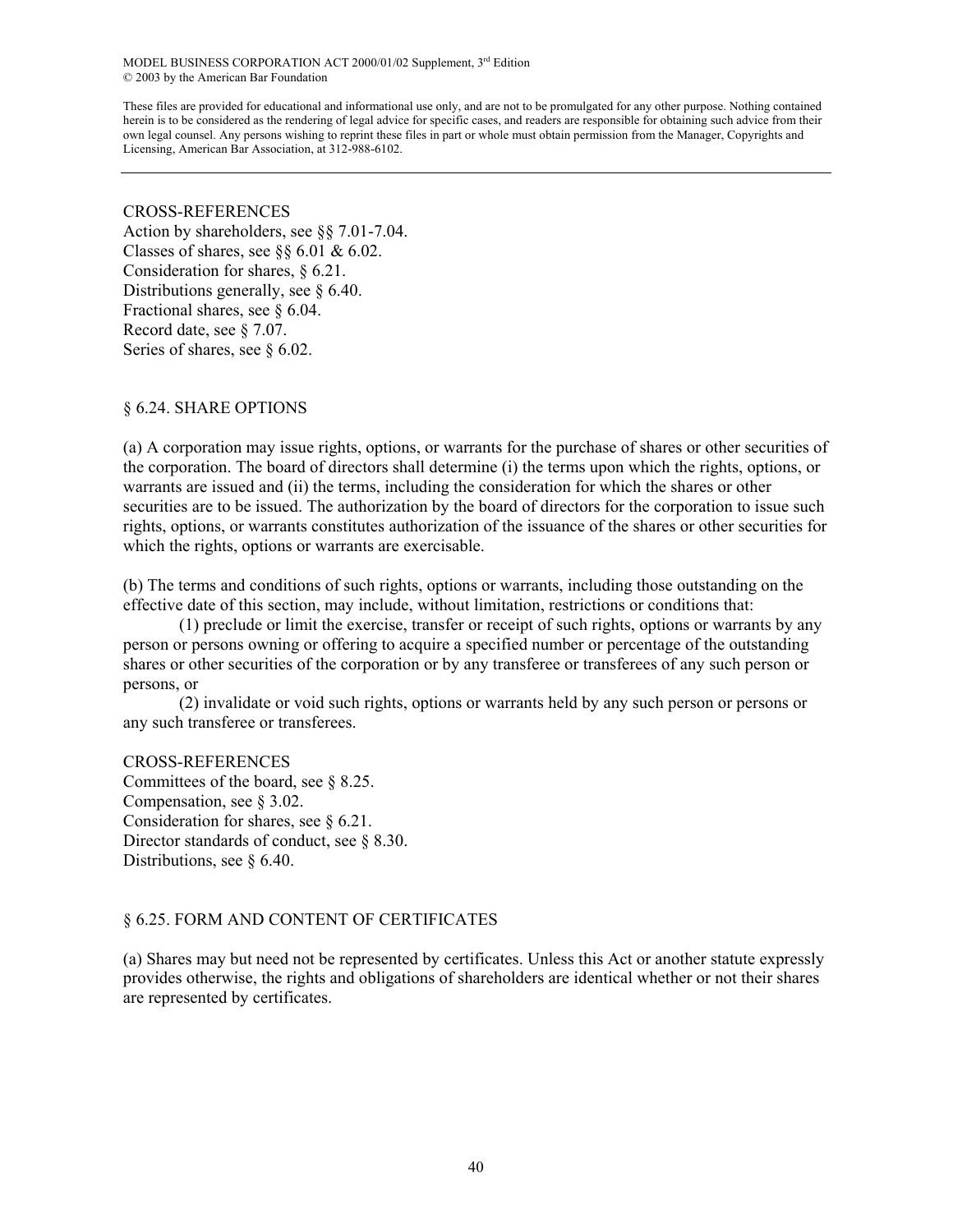These files are provided for educational and informational use only, and are not to be promulgated for any other purpose. Nothing contained herein is to be considered as the rendering of legal advice for specific cases, and readers are responsible for obtaining such advice from their own legal counsel. Any persons wishing to reprint these files in part or whole must obtain permission from the Manager, Copyrights and Licensing, American Bar Association, at 312-988-6102.

(b) At a minimum each share certificate must state on its face:

(1) the name of the issuing corporation and that it is organized under the law of this state;

(2) the name of the person to whom issued; and

 (3) the number and class of shares and the designation of the series, if any, the certificate represents.

(c) If the issuing corporation is authorized to issue different classes of shares or different series within a class, the designations, relative rights, preferences, and limitations applicable to each class and the variations in rights, preferences, and limitations determined for each series (and the authority of the board of directors to determine variations for future series) must be summarized on the front or back of each certificate. Alternatively, each certificate may state conspicuously on its front or back that the corporation will furnish the shareholder this information on request in writing and without charge.

(d) Each share certificate (1) must be signed (either manually or in facsimile) by two officers designated in the bylaws or by the board of directors and (2) may bear the corporate seal or its facsimile.

(e) If the person who signed (either manually or in facsimile) a share certificate no longer holds office when the certificate is issued, the certificate is nevertheless valid.

CROSS-REFERENCES Certificateless shares, see § 6.26. Classes of shares, see  $886.01 \& 6.02$ .

"Conspicuously" defined, see § 1.40. Descriptions of classes, see § 6.01. Officers, see § 8.40. Series of shares, see  $\S 6.02$ . Share transfer restrictions, see § 6.27.

# § 6.26. SHARES WITHOUT CERTIFICATES

(a) Unless the articles of incorporation or bylaws provide otherwise, the board of directors of a corporation may authorize the issue of some or all of the shares of any or all of its classes or series without certificates. The authorization does not affect shares already represented by certificates until they are surrendered to the corporation.

(b) Within a reasonable time after the issue or transfer of shares without certificates, the corporation shall send the shareholder a written statement of the information required on certificates by section 6.25(b) and (c), and, if applicable, section 6.27.

CROSS-REFERENCES Certificates for shares, see § 6.25. Information on share certificates, see § 6.25. Share transfer restrictions, see § 6.27.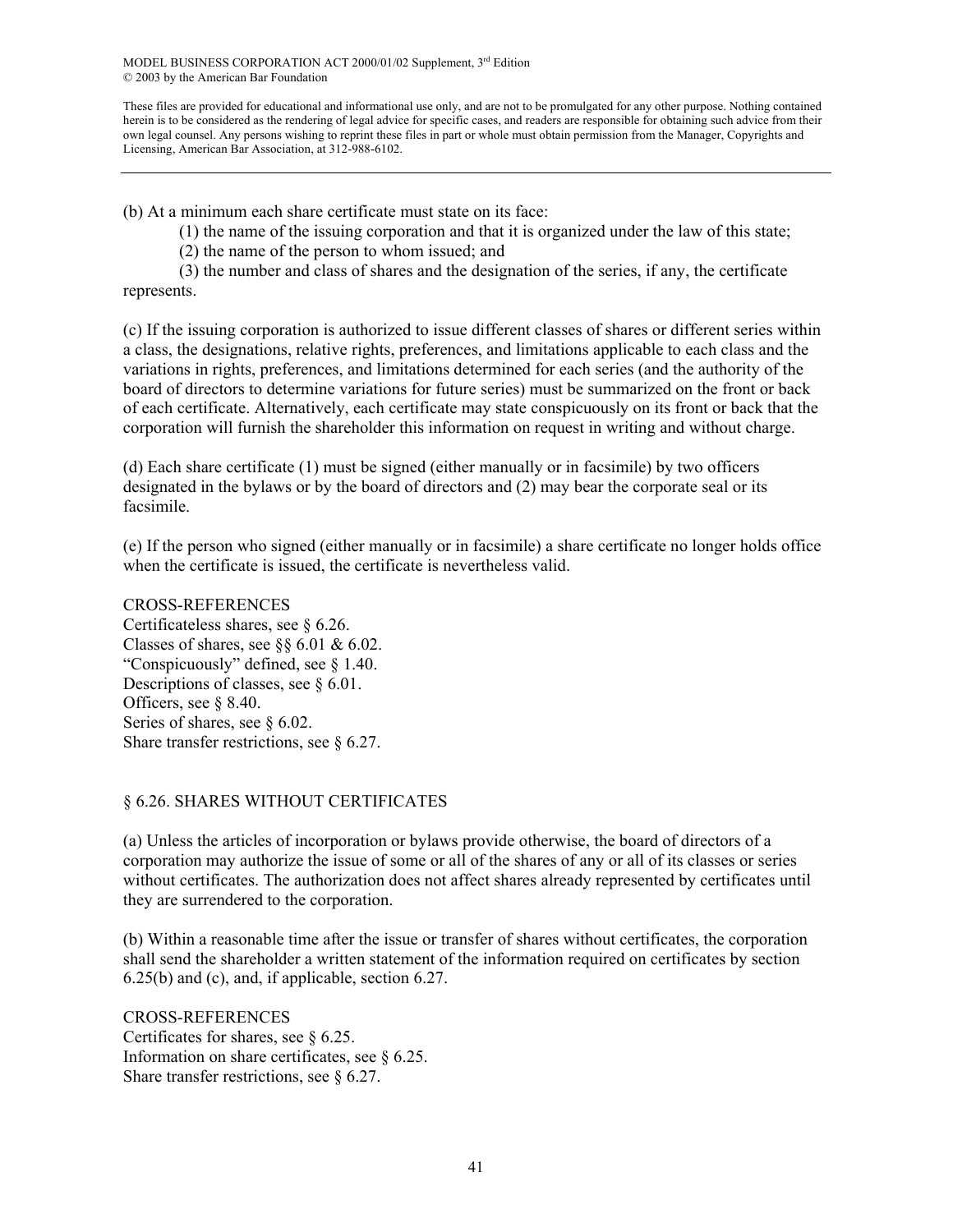These files are provided for educational and informational use only, and are not to be promulgated for any other purpose. Nothing contained herein is to be considered as the rendering of legal advice for specific cases, and readers are responsible for obtaining such advice from their own legal counsel. Any persons wishing to reprint these files in part or whole must obtain permission from the Manager, Copyrights and Licensing, American Bar Association, at 312-988-6102.

# § 6.27. RESTRICTION ON TRANSFER OF SHARES AND OTHER SECURITIES

(a) The articles of incorporation, bylaws, an agreement among shareholders, or an agreement between shareholders and the corporation may impose restrictions on the transfer or registration of transfer of shares of the corporation. A restriction does not affect shares issued before the restriction was adopted unless the holders of the shares are parties to the restriction agreement or voted in favor of the restriction.

(b) A restriction on the transfer or registration of transfer of shares is valid and enforceable against the holder or a transferee of the holder if the restriction is authorized by this section and its existence is noted conspicuously on the front or back of the certificate or is contained in the information statement required by section 6.26(b). Unless so noted, a restriction is not enforceable against a person without knowledge of the restriction.

(c) A restriction on the transfer or registration of transfer of shares is authorized:

 (1) to maintain the corporation's status when it is dependent on the number or identity of its shareholders;

(2) to preserve exemptions under federal or state securities law;

(3) for any other reasonable purpose.

(d) A restriction on the transfer or registration of transfer of shares may:

 (1) obligate the shareholder first to offer the corporation or other persons (separately, consecutively, or simultaneously) an opportunity to acquire the restricted shares;

 (2) obligate the corporation or other persons (separately, consecutively, or simultaneously) to acquire the restricted shares;

 (3) require the corporation, the holders of any class of its shares, or another person to approve the transfer of the restricted shares, if the requirement is not manifestly unreasonable;

 (4) prohibit the transfer of the restricted shares to designated persons or classes of persons, if the prohibition is not manifestly unreasonable.

(e) For purposes of this section, "shares" includes a security convertible into or carrying a right to subscribe for or acquire shares.

CROSS-REFERENCES Certificates for shares, see § 6.25. Classes of shares, see § 6.01. Close corporations, see Model Statutory Close Corporation Supplement. Consideration for shares, see § 6.21. "Conspicuously" defined, see § 1.40. Debt securities, see § 3.02. Information statement, see §§ 6.25 & 6.26. Professional corporations, see Model Professional Corporation Supplement.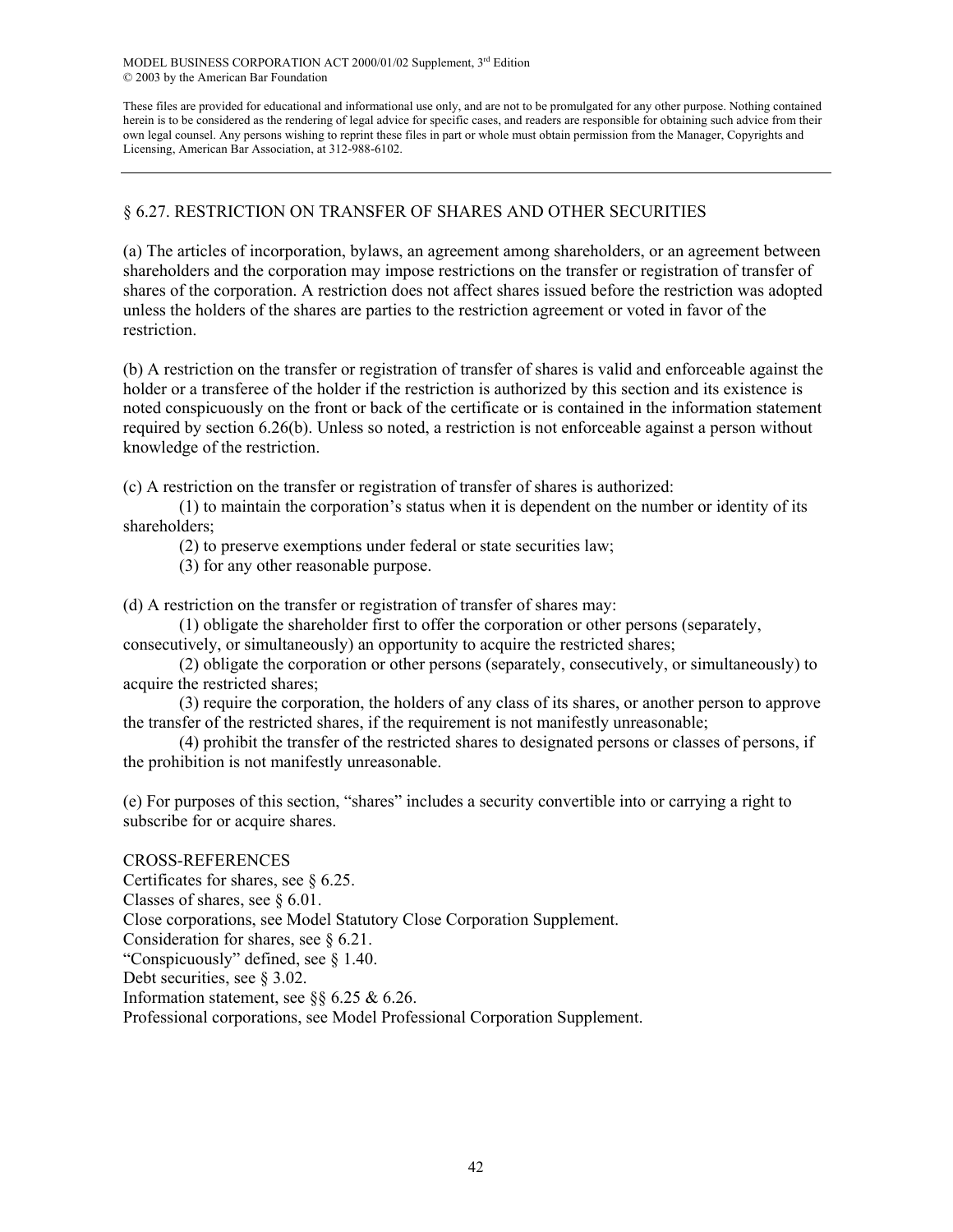These files are provided for educational and informational use only, and are not to be promulgated for any other purpose. Nothing contained herein is to be considered as the rendering of legal advice for specific cases, and readers are responsible for obtaining such advice from their own legal counsel. Any persons wishing to reprint these files in part or whole must obtain permission from the Manager, Copyrights and Licensing, American Bar Association, at 312-988-6102.

#### § 6.28. EXPENSE OF ISSUE

A corporation may pay the expenses of selling or underwriting its shares, and of organizing or reorganizing the corporation, from the consideration received for shares.

CROSS-REFERENCES Consideration for shares, see § 6.21. Fully paid shares, see § 6.21. Liability for share consideration, see § 6.22.

# Subchapter C. SUBSEQUENT ACQUISITION OF SHARES BY SHAREHOLDERS AND CORPORATION

## § 6.30. SHAREHOLDERS' PREEMPTIVE RIGHTS

(a) The shareholders of a corporation do not have a preemptive right to acquire the corporation's unissued shares except to the extent the articles of incorporation so provide.

(b) A statement included in the articles of incorporation that "the corporation elects to have preemptive rights" (or words of similar import) means that the following principles apply except to the extent the articles of incorporation expressly provide otherwise:

 (1) The shareholders of the corporation have a preemptive right, granted on uniform terms and conditions prescribed by the board of directors to provide a fair and reasonable opportunity to exercise the right, to acquire proportional amounts of the corporation's unissued shares upon the decision of the board of directors to issue them.

 (2) A shareholder may waive his preemptive right. A waiver evidenced by a writing is irrevocable even though it is not supported by consideration.

(3) There is no preemptive right with respect to:

 (i) shares issued as compensation to directors, officers, agents, or employees of the corporation, its subsidiaries or affiliates:

 (ii) shares issued to satisfy conversion or option rights created to provide compensation to directors, officers, agents, or employees of the corporation, its subsidiaries or affiliates;

 (iii) shares authorized in articles of incorporation that are issued within six months from the effective date of incorporation;

(iv) shares sold otherwise than for money.

 (4) Holders of shares of any class without general voting rights but with preferential rights to distributions or assets have no preemptive rights with respect to shares of any class.

 (5) Holders of shares of any class with general voting rights but without preferential rights to distributions or assets have no preemptive rights with respect to shares of any class with preferential rights to distributions or assets unless the shares with preferential rights are convertible into or carry a right to subscribe for or acquire shares without preferential rights.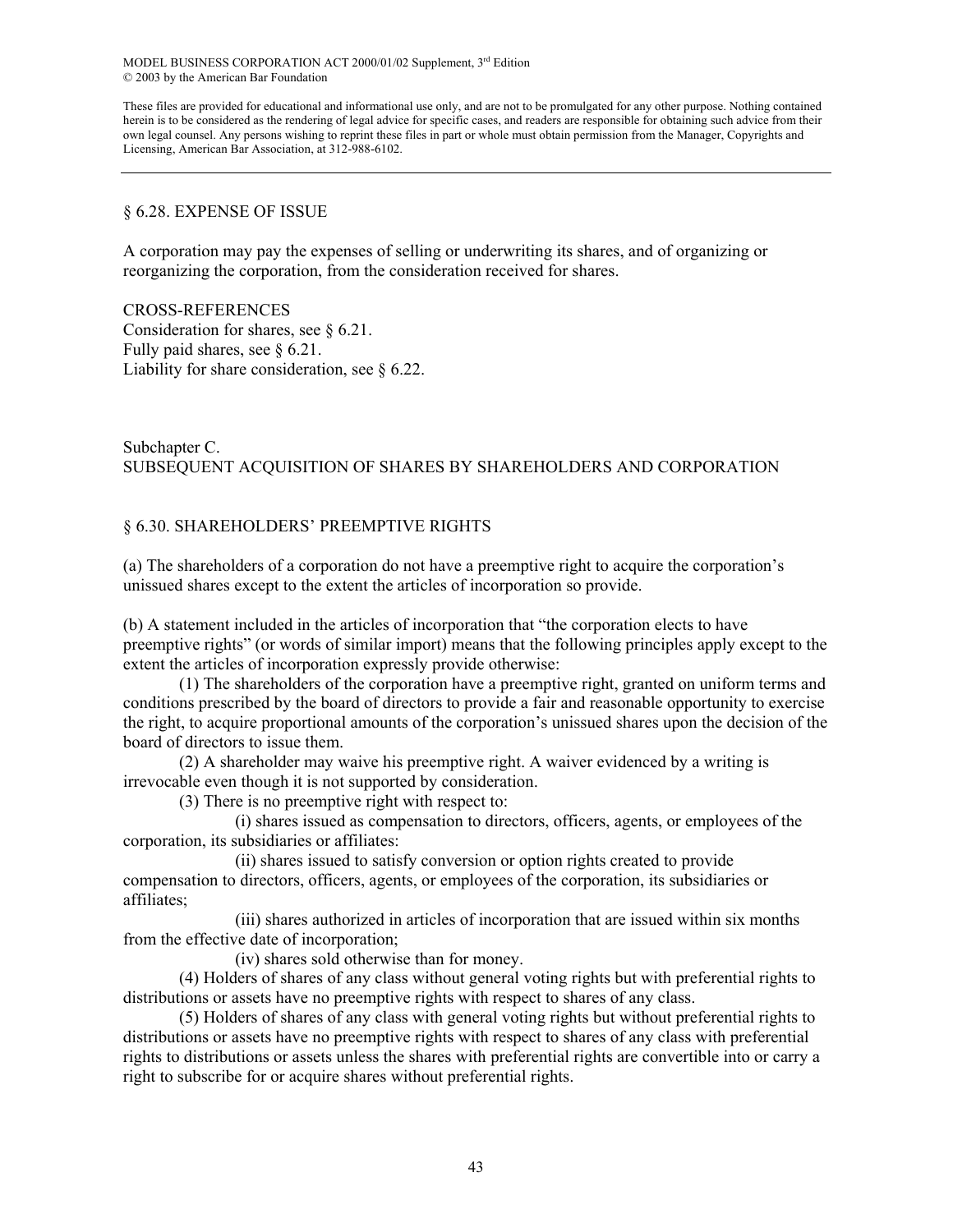These files are provided for educational and informational use only, and are not to be promulgated for any other purpose. Nothing contained herein is to be considered as the rendering of legal advice for specific cases, and readers are responsible for obtaining such advice from their own legal counsel. Any persons wishing to reprint these files in part or whole must obtain permission from the Manager, Copyrights and Licensing, American Bar Association, at 312-988-6102.

 (6) Shares subject to preemptive rights that are not acquired by shareholders may be issued to any person for a period of one year after being offered to shareholders at a consideration set by the board of directors that is not lower than the consideration set for the exercise of preemptive rights. An offer at a lower consideration or after the expiration of one year is subject to the shareholders' preemptive rights.

(c) For purposes of this section, "shares" includes a security convertible into or carrying a right to subscribe for or acquire shares.

## CROSS-REFERENCES

Articles of incorporation, see § 2.02. Consideration for shares, see § 6.21. Debt securities, see § 3.02. Director standards of conduct, see § 8.30. Distributions, see §§ 1.40 & 6.40. Fractional shares, see § 6.04. Share classes and series, see §§ 6.01 & 6.02. Share options, see § 6.24.

#### § 6.31. CORPORATION'S ACQUISITION OF ITS OWN SHARES

(a) A corporation may acquire its own shares, and shares so acquired constitute authorized but unissued shares.

(b) If the articles of incorporation prohibit the reissue of the acquired shares, the number of authorized shares is reduced by the number of shares acquired.

CROSS-REFERENCES Acquisition as "distribution," see § 1.40. Amendment of articles of incorporation by board, see § 10.05(6). Annual report, see § 16.21. "Deliver," see § 1.40. Director standards of conduct, see § 8.30. Distributions generally, see § 6.40. Effective time and date of amendment, see § 1.23. Filing fees, see § 1.22. Filing requirements, see § 1.20. Issuance of shares, see § 6.21. Liability for unlawful distributions, see § 8.31.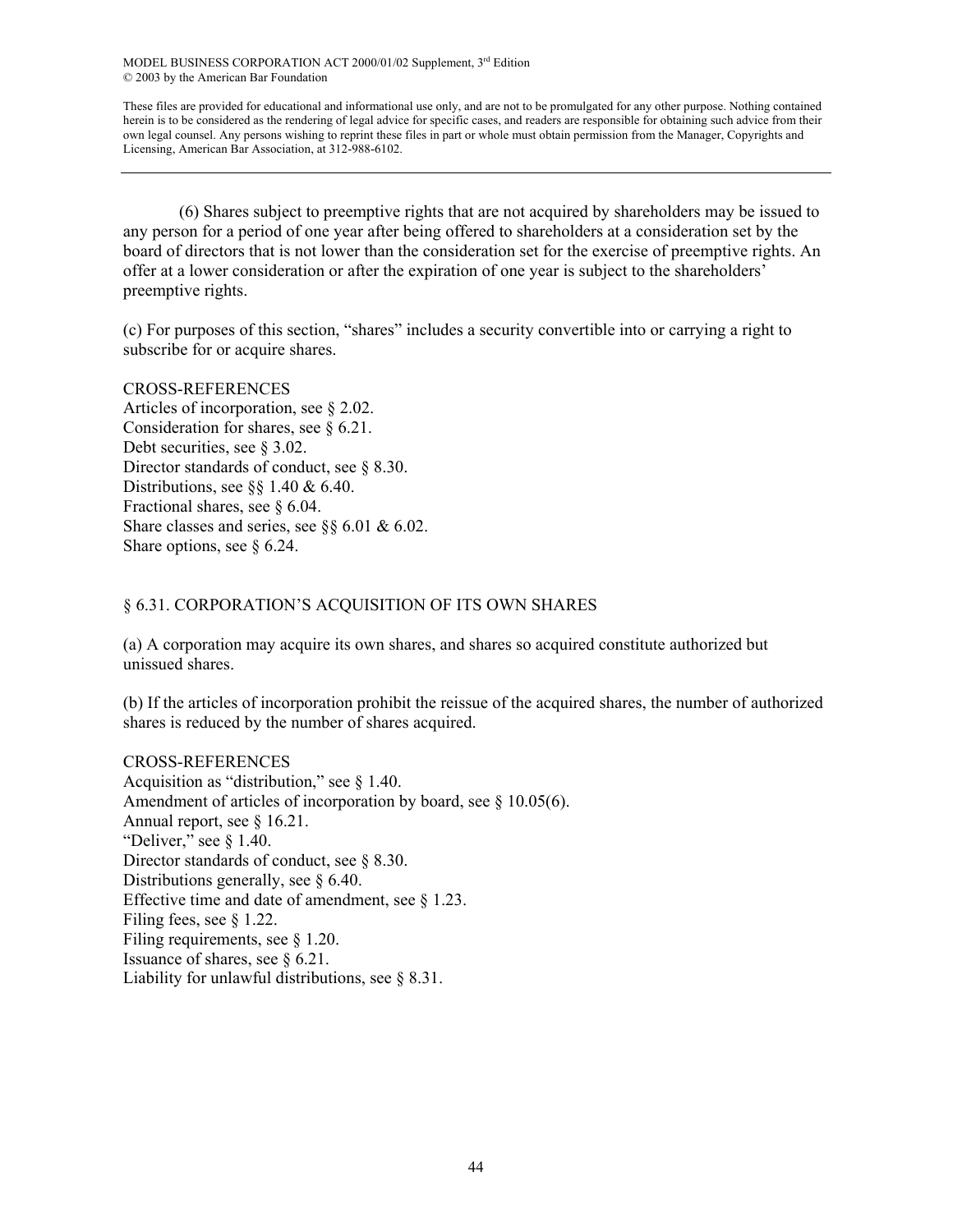These files are provided for educational and informational use only, and are not to be promulgated for any other purpose. Nothing contained herein is to be considered as the rendering of legal advice for specific cases, and readers are responsible for obtaining such advice from their own legal counsel. Any persons wishing to reprint these files in part or whole must obtain permission from the Manager, Copyrights and Licensing, American Bar Association, at 312-988-6102.

Subchapter D. DISTRIBUTIONS

# § 6.40. DISTRIBUTIONS TO SHAREHOLDERS

(a) A board of directors may authorize and the corporation may make distributions to its shareholders subject to restriction by the articles of incorporation and the limitation in subsection (c).

(b) If the board of directors does not fix the record date for determining shareholders entitled to a distribution (other than one involving a purchase, redemption, or other acquisition of the corporation's shares), it is the date the board of directors authorizes the distribution.

(c) No distribution may be made if, after giving it effect:

 (1) the corporation would not be able to pay its debts as they become due in the usual course of business; or

 (2) the corporation's total assets would be less than the sum of its total liabilities plus (unless the articles of incorporation permit otherwise) the amount that would be needed, if the corporation were to be dissolved at the time of the distribution, to satisfy the preferential rights upon dissolution of shareholders whose preferential rights are superior to those receiving the distribution.

(d) The board of directors may base a determination that a distribution is not prohibited under subsection (c) either on financial statements prepared on the basis of accounting practices and principles that are reasonable in the circumstances or on a fair valuation or other method that is reasonable in the circumstances.

(e) Except as provided in subsection (g), the effect of a distribution under subsection (c) is measured:

 (1) in the case of distribution by purchase, redemption, or other acquisition of the corporation's shares, as of the earlier of (i) the date money or other property is transferred or debt incurred by the corporation or (ii) the date the shareholder ceases to be a shareholder with respect to the acquired shares;

 (2) in the case of any other distribution of indebtedness, as of the date the indebtedness is distributed; and

 (3) in all other cases, as of (i) the date the distribution is authorized if the payment occurs within 120 days after the date of authorization or (ii) the date the payment is made if it occurs more than 120 days after the date of authorization.

(f) A corporation's indebtedness to a shareholder incurred by reason of a distribution made in accordance with this section is at parity with the corporation's indebtedness to its general, unsecured creditors except to the extent subordinated by agreement.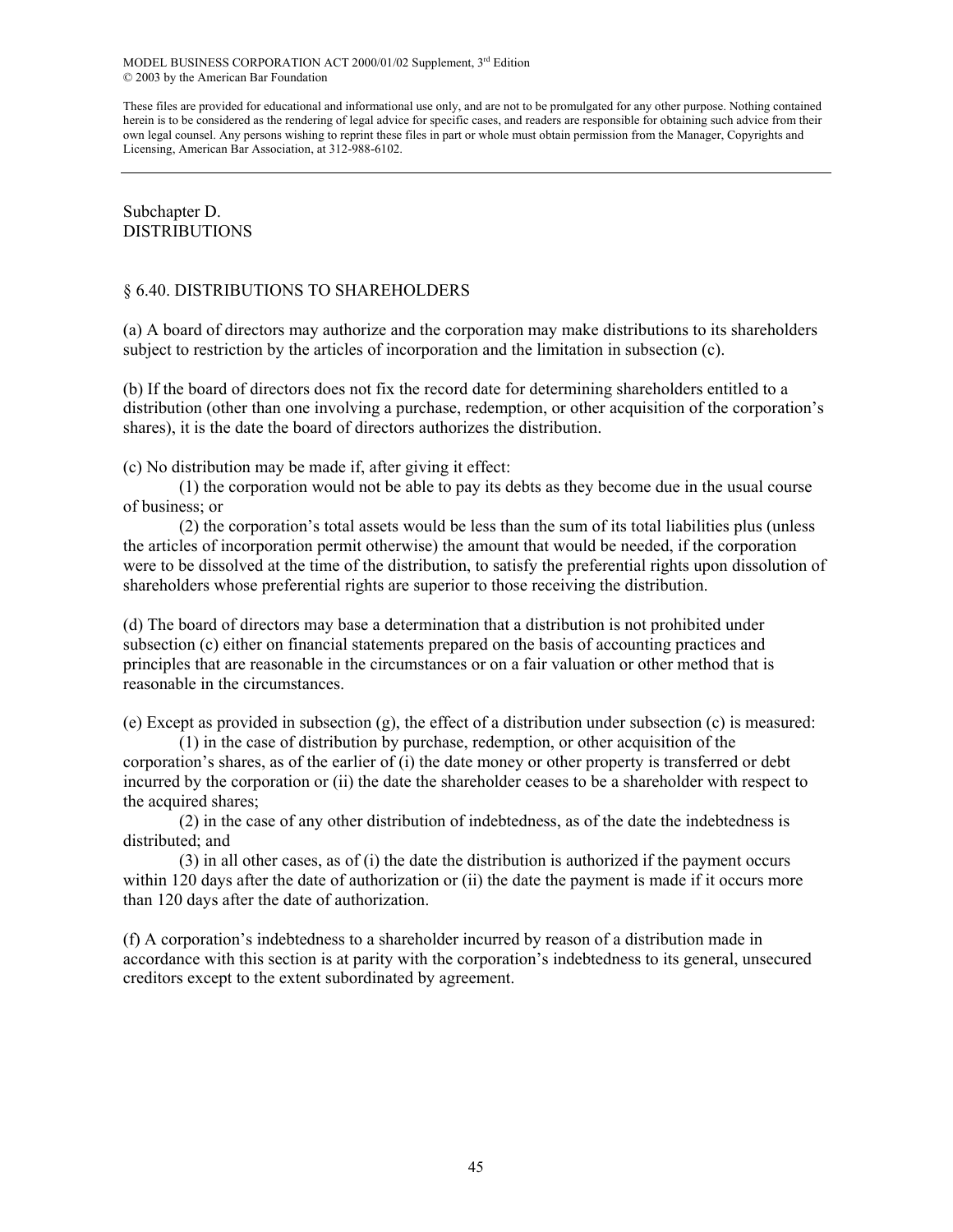These files are provided for educational and informational use only, and are not to be promulgated for any other purpose. Nothing contained herein is to be considered as the rendering of legal advice for specific cases, and readers are responsible for obtaining such advice from their own legal counsel. Any persons wishing to reprint these files in part or whole must obtain permission from the Manager, Copyrights and Licensing, American Bar Association, at 312-988-6102.

(g) Indebtedness of a corporation, including indebtedness issued as a distribution, is not considered a liability for purposes of determinations under subsection (c) if its terms provide that payment of principal and interest are made only if and to the extent that payment of a distribution to shareholders could then be made under this section. If the indebtedness is issued as a distribution, each payment of principal or interest is treated as a distribution, the effect of which is measured on the date the payment is actually made.

(h) This section shall not apply to distributions in liquidation under chapter 14.

CROSS-REFERENCES Director standards of conduct, see § 8.30. "Distribution" defined, see § 1.40. Liability for unlawful distributions, see § 8.33. Record date, see § 7.07. Redemption, see § 6.01 & 6.31. Share dividends, see § 6.23.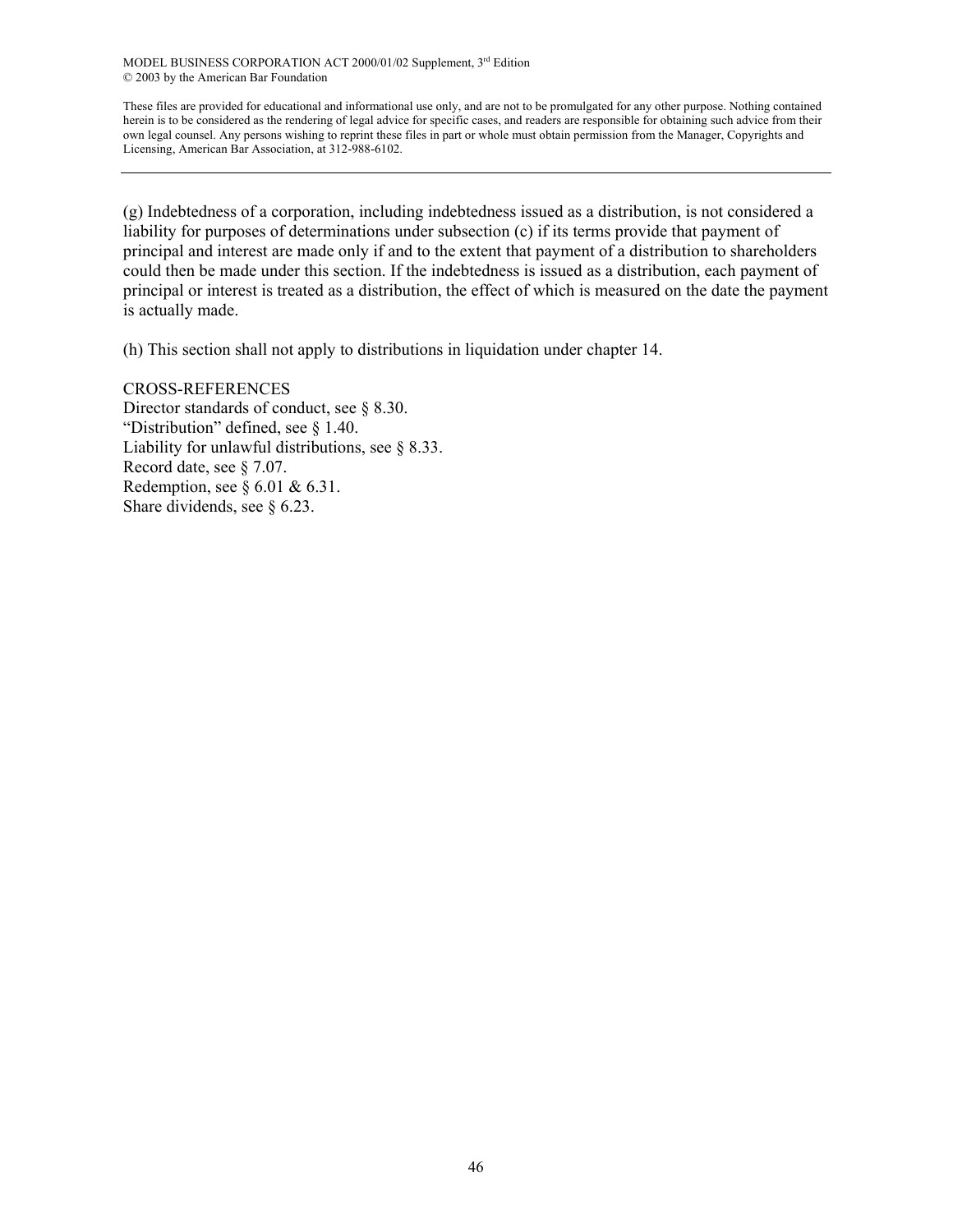These files are provided for educational and informational use only, and are not to be promulgated for any other purpose. Nothing contained herein is to be considered as the rendering of legal advice for specific cases, and readers are responsible for obtaining such advice from their own legal counsel. Any persons wishing to reprint these files in part or whole must obtain permission from the Manager, Copyrights and Licensing, American Bar Association, at 312-988-6102.

CHAPTER 7 SHAREHOLDERS

#### Subchapter A. MEETINGS

- § 7.01. Annual meeting
- § 7.02. Special meeting
- § 7.03. Court-ordered meeting
- § 7.04. Action without meeting
- § 7.05. Notice of meeting
- § 7.06. Waiver of notice
- § 7.07. Record date
- § 7.08. Conduct of the meeting

#### Subchapter B. VOTING

- § 7.20. Shareholders' list for meeting
- § 7.21. Voting entitlement of shares
- § 7.22. Proxies
- § 7.23. Shares held by nominees
- § 7.24. Corporation's acceptance of votes
- § 7.25. Quorum and voting requirements for voting groups
- § 7.26. Action by single and multiple voting groups
- § 7.27. Greater quorum or voting requirements
- § 7.28. Voting for directors; cumulative voting
- § 7.29. Inspectors of election

#### Subchapter C. VOTING TRUSTS AND AGREEMENTS

- § 7.30. Voting trusts
- § 7.31. Voting agreements
- § 7.32. Shareholder agreements

#### Subchapter D. DERIVATIVE PROCEEDINGS

- § 7.40. Subchapter definitions
- § 7.41. Standing
- § 7.42. Demand
- § 7.43. Stay of proceedings
- § 7.44. Dismissal
- § 7.45. Discontinuance or settlement
- § 7.46. Payment of expenses
- § 7.47. Applicability to foreign corporations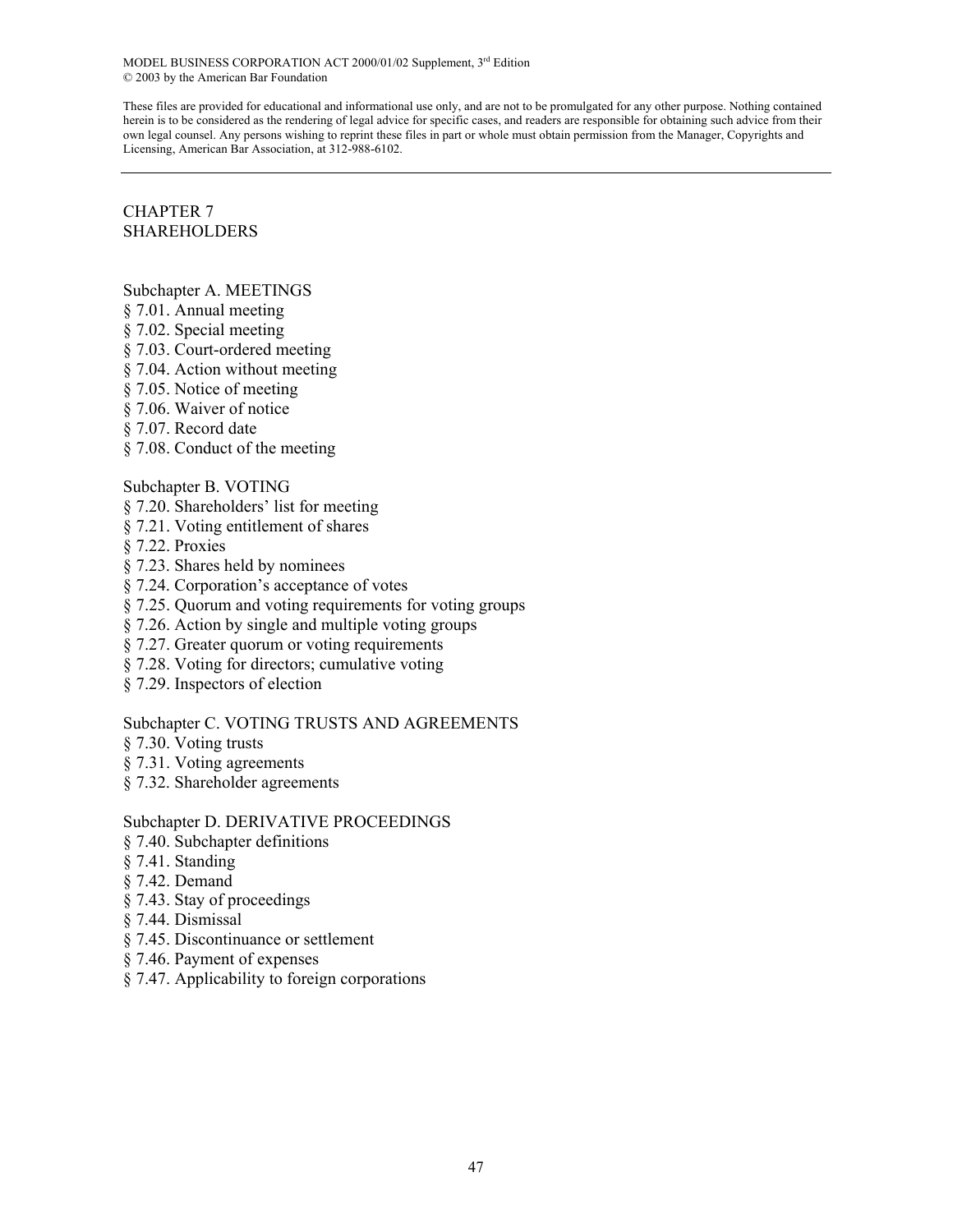These files are provided for educational and informational use only, and are not to be promulgated for any other purpose. Nothing contained herein is to be considered as the rendering of legal advice for specific cases, and readers are responsible for obtaining such advice from their own legal counsel. Any persons wishing to reprint these files in part or whole must obtain permission from the Manager, Copyrights and Licensing, American Bar Association, at 312-988-6102.

Subchapter A **MEETINGS** 

## § 7.01 ANNUAL MEETING

(a) A corporation shall hold a meeting of shareholders annually at a time stated in or fixed in accordance with the bylaws.

(b) Annual shareholders' meetings may be held in or out of this state at the place stated in or fixed in accordance with the bylaws. If no place is stated in or fixed in accordance with the bylaws, annual meetings shall be held at the corporation's principal office.

(c) The failure to hold an annual meeting at the time stated in or fixed in accordance with a corporation's bylaws does not affect the validity of any corporate action.

CROSS-REFERENCES Action without meeting, see § 7.04. Bylaws, see § 2.06, ch.10B. Close corporations, see Model Statutory Close Corporation Supplement. Court-ordered meeting, see § 7.03. Director holdover terms, see § 8.05. Notice of meeting, see § 7.05. "Principal office": defined, see § 1.40. designated in annual report, see § 16.21. Proxies, see § 7.22. Quorum and voting requirements, see §§ 7.25-7.27. Shareholders' list at meeting, see § 7.20. Special meeting, see § 7.02. Voting entitlement generally, see § 7.21. "Voting group" defined, see § 1.40.

## § 7.02. SPECIAL MEETING

(a) A corporation shall hold a special meeting of shareholders:

 (1) on call of its board of directors or the person or persons authorized to do so by the articles of incorporation or bylaws; or

 (2) if the holders of at least 10 percent of all the votes entitled to be cast on an issue proposed to be considered at the proposed special meeting sign, date, and deliver to the corporation one or more written demands for the meeting describing the purpose or purposes for which it is to be held, provided that the articles of incorporation may fix a lower percentage or a higher percentage not exceeding 25 percent of all the votes entitled to be cast on any issue proposed to be considered. Unless otherwise provided in the articles of incorporation, a written demand for a special meeting may be revoked by a writing to that effect received by the corporation prior to the receipt by the corporation of demands sufficient in number to require the holding of a special meeting.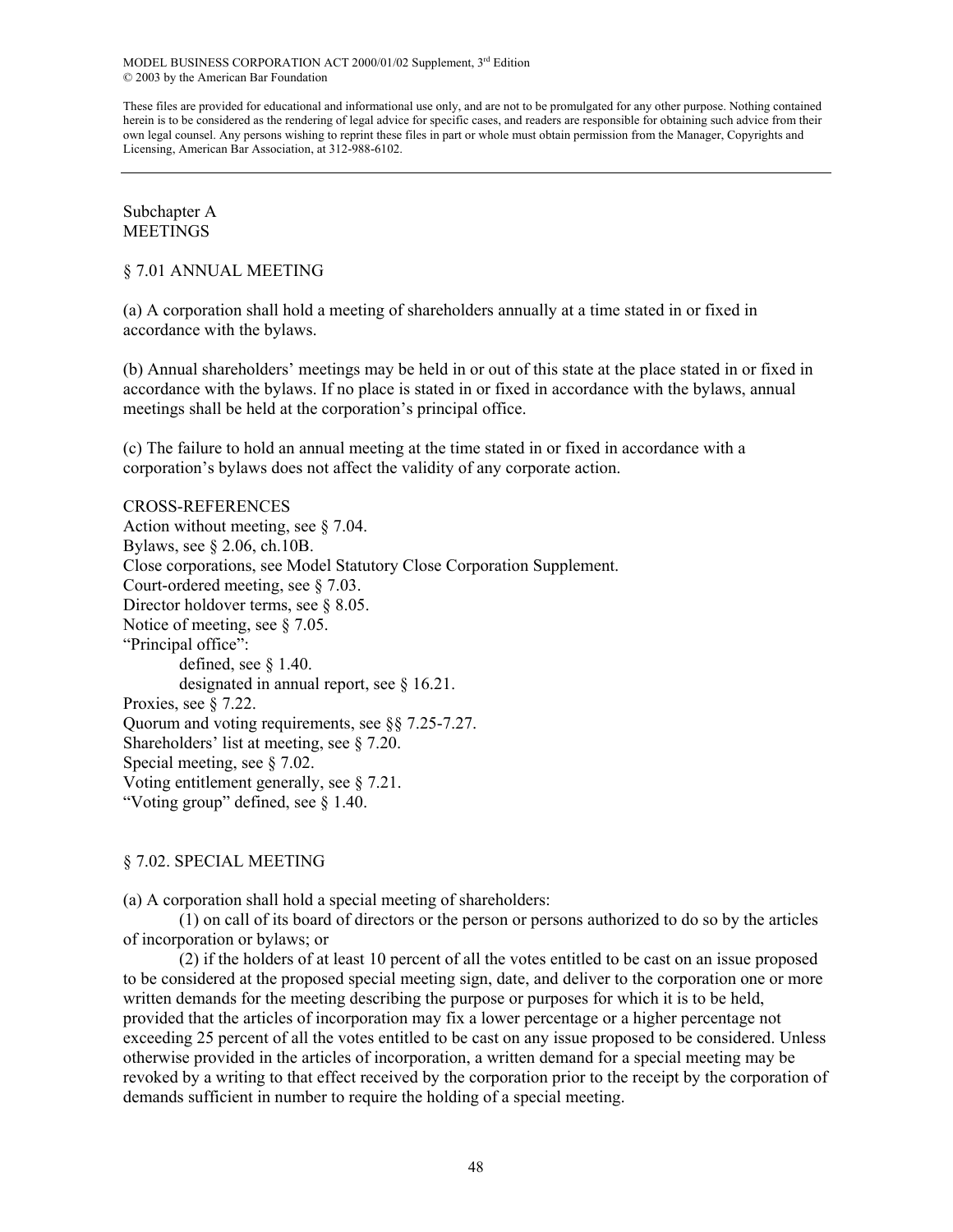These files are provided for educational and informational use only, and are not to be promulgated for any other purpose. Nothing contained herein is to be considered as the rendering of legal advice for specific cases, and readers are responsible for obtaining such advice from their own legal counsel. Any persons wishing to reprint these files in part or whole must obtain permission from the Manager, Copyrights and Licensing, American Bar Association, at 312-988-6102.

(b) If not otherwise fixed under section 7.03 or 7.07, the record date for determining shareholders entitled to demand a special meeting is the date the first shareholder signs the demand.

(c) Special shareholders' meetings may be held in or out of this state at the place stated in or fixed in accordance with the bylaws. If no place is stated or fixed in accordance with the bylaws, special meetings shall be held at the corporation's principal office.

(d) Only business within the purpose or purposes described in the meeting notice required by section 7.05(c) may be conducted at a special shareholders' meeting.

CROSS-REFERENCES Action without meeting, see § 7.04. Annual meeting, see § 7.01. Articles of incorporation, see § 2.02. Bylaws, see § 2.06, ch. 10B. Court-ordered meeting, see § 7.03. Notice of meeting, see § 7.05. Objection to extraneous business, see § 7.06. "Principal office": defined, see § 1.40. designated in annual report, see § 16.21. Quorum and voting requirements, see §§ 7.25-7.27. Shareholders' list at meeting, see § 7.20. Voting entitlement generally, see § 7.21. "Voting group" defined, see § 1.40. Waiver of notice, see § 7.06.

## § 7.03. COURT-ORDERED MEETING

(a) The [name or describe] court of the county where a corporation's principal office (or, if none in this state, its registered office) is located may summarily order a meeting to be held:

 (1) on application of any shareholder of the corporation entitled to participate in an annual meeting if an annual meeting was not held within the earlier of 6 months after the end of the corporation's fiscal year or 15 months after its last annual meeting; or

 (2) on application of a shareholder who signed a demand for a special meeting valid under section 7.02, if:

 (i) notice of the special meeting was not given within 30 days after the date the demand was delivered to the corporation's secretary; or

(ii) the special meeting was not held in accordance with the notice.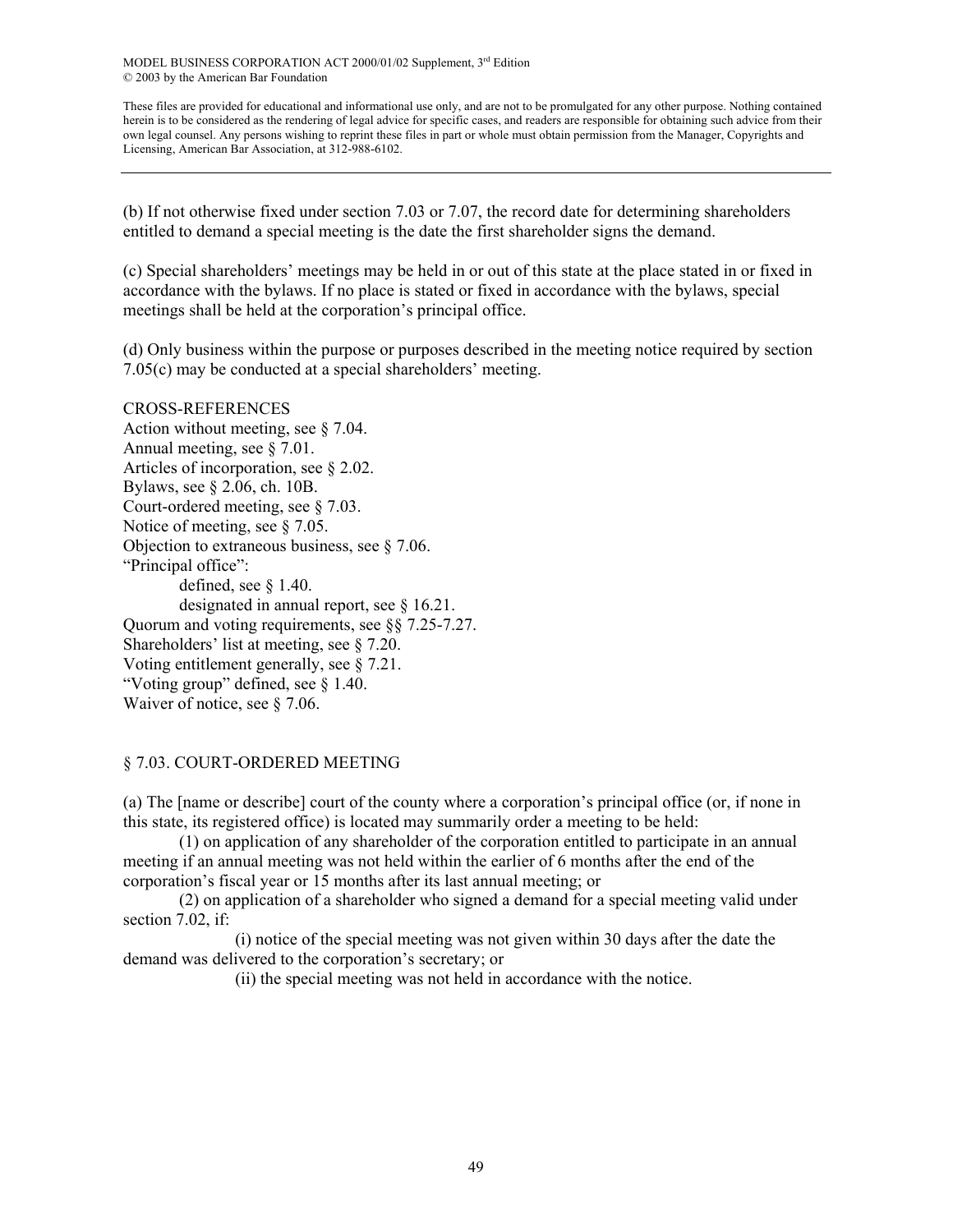These files are provided for educational and informational use only, and are not to be promulgated for any other purpose. Nothing contained herein is to be considered as the rendering of legal advice for specific cases, and readers are responsible for obtaining such advice from their own legal counsel. Any persons wishing to reprint these files in part or whole must obtain permission from the Manager, Copyrights and Licensing, American Bar Association, at 312-988-6102.

(b) The court may fix the time and place of the meeting, determine the shares entitled to participate in the meeting, specify a record date for determining shareholders entitled to notice of and to vote at the meeting, prescribe the form and content of the meeting notice, fix the quorum required for specific matters to be considered at the meeting (or direct that the votes represented at the meeting constitute a quorum for action on those matters), and enter other orders necessary to accomplish the purpose or purposes of the meeting.

#### CROSS-REFERENCES

Annual meeting, see § 7.01. Effective date of notice, see § 1.41. Notice of meeting, see § 7.05. "Principal office": defined, see § 1.40. designated in annual report, see § 16.21. Quorum and voting requirements, see §§ 7.25-7.27. Registered office: designated in annual report, see § 16.21. required, see §§ 2.02 & 5.01. Shareholders' list for voting at meeting, see § 7.20. Voting entitlement generally, see § 7.21.

## § 7.04. ACTION WITHOUT MEETING

(a) Action required or permitted by this Act to be taken at a shareholders' meeting may be taken without a meeting if the action is taken by all the shareholders entitled to vote on the action. The action must be evidenced by one or more written consents bearing the date of signature and describing the action taken, signed by all the shareholders entitled to vote on the action, and delivered to the corporation for inclusion in the minutes or filing with the corporate records.

(b) If not otherwise fixed under section 7.03 or 7.07, the record date for determining shareholders entitled to take action without a meeting is the date the first shareholder signs the consent under subsection (a). No written consent shall be effective to take the corporate action referred to therein unless, within 60 days of the earliest date appearing on a consent delivered to the corporation in the manner required by this section, written consents signed by all shareholders entitled to vote on the action are received by the corporation. A written consent may be revoked by a writing to that effect received by the corporation prior to receipt by the corporation of unrevoked written consents sufficient in number to take corporate action.

(c) A consent signed under this section has the effect of a meeting vote and may be described as such in any document.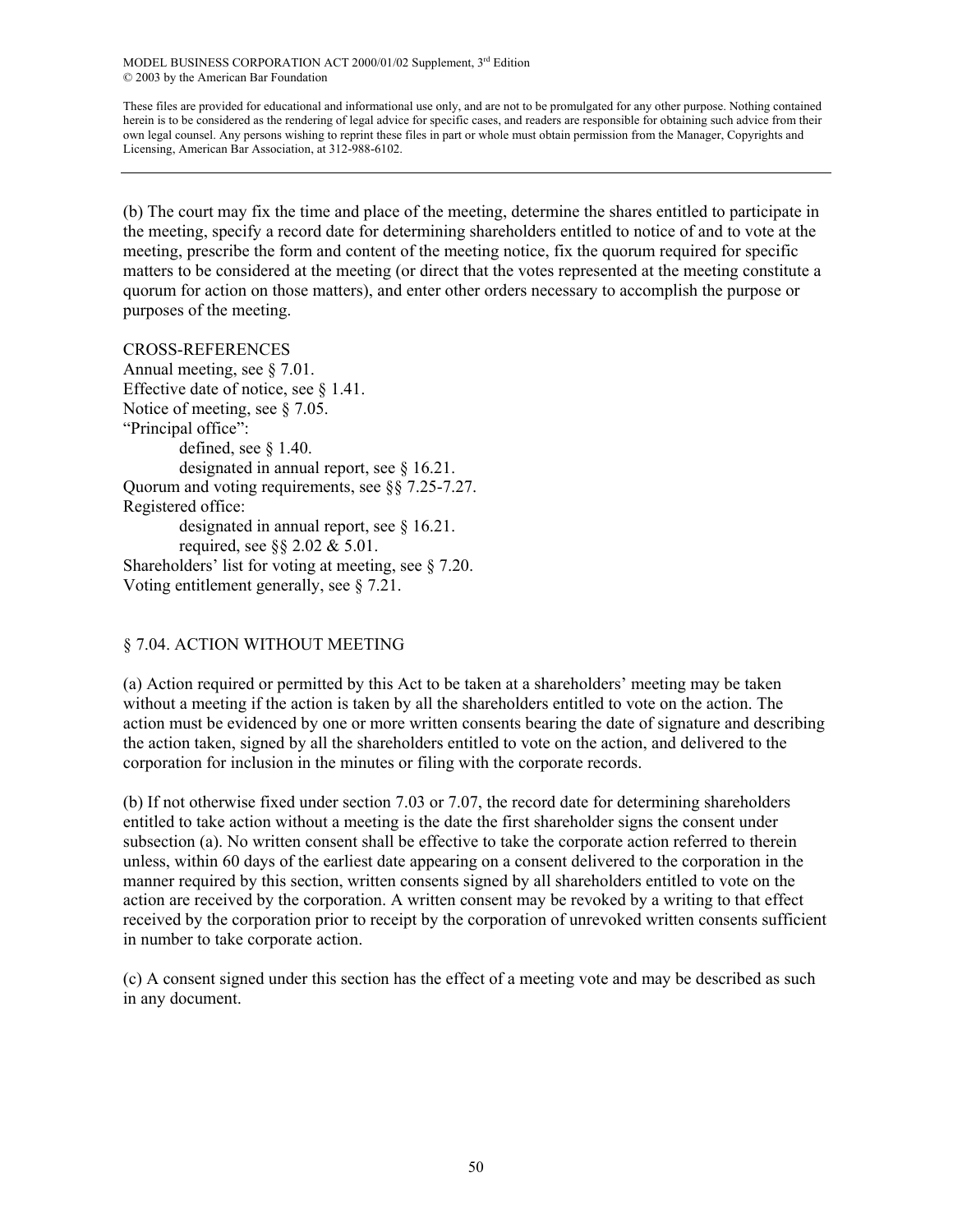These files are provided for educational and informational use only, and are not to be promulgated for any other purpose. Nothing contained herein is to be considered as the rendering of legal advice for specific cases, and readers are responsible for obtaining such advice from their own legal counsel. Any persons wishing to reprint these files in part or whole must obtain permission from the Manager, Copyrights and Licensing, American Bar Association, at 312-988-6102.

(d) If this Act requires that notice of proposed action be given to nonvoting shareholders and the action is to be taken by unanimous consent of the voting shareholders, the corporation must give its nonvoting shareholders written notice of the proposed action at least 10 days before the action is taken. The notice must contain or be accompanied by the same material that, under this Act, would have been required to be sent to nonvoting shareholders in a notice of meeting at which the proposed action would have been submitted to the shareholders for action.

## CROSS-REFERENCES

Acceptance of consents, see § 7.24. Amendment of articles of incorporation, see ch. 10A. "Deliver," see § 1.40. Disposition of assets, see ch. 12. Dissolution, see ch. 14. Merger and share exchange, see ch. 11. "Notice" defined, see § 1.41. "Secretary" defined, see § 1.40. "Sign," see § 1.40. Voting entitlement generally, see § 7.21.

#### § 7.05. NOTICE OF MEETING

(a) A corporation shall notify shareholders of the date, time, and place of each annual and special shareholders' meeting no fewer than 10 nor more than 60 days before the meeting date. Unless this Act or the articles of incorporation require otherwise, the corporation is required to give notice only to shareholders entitled to vote at the meeting.

(b) Unless this Act or the articles of incorporation require otherwise, notice of an annual meeting need not include a description of the purpose or purposes for which the meeting is called.

(c) Notice of a special meeting must include a description of the purpose or purposes for which the meeting is called.

(d) If not otherwise fixed under section 7.03 or 7.07, the record date for determining shareholders entitled to notice of and to vote at an annual or special shareholders' meeting is the day before the first notice is delivered to shareholders.

(e) Unless the bylaws require otherwise, if an annual or special shareholders' meeting is adjourned to a different date, time, or place, notice need not be given of the new date, time, or place if the new date, time, or place is announced at the meeting before adjournment. If a new record date for the adjourned meeting is or must be fixed under section 7.07, however, notice of the adjourned meeting must be given under this section to persons who are shareholders as of the new record date.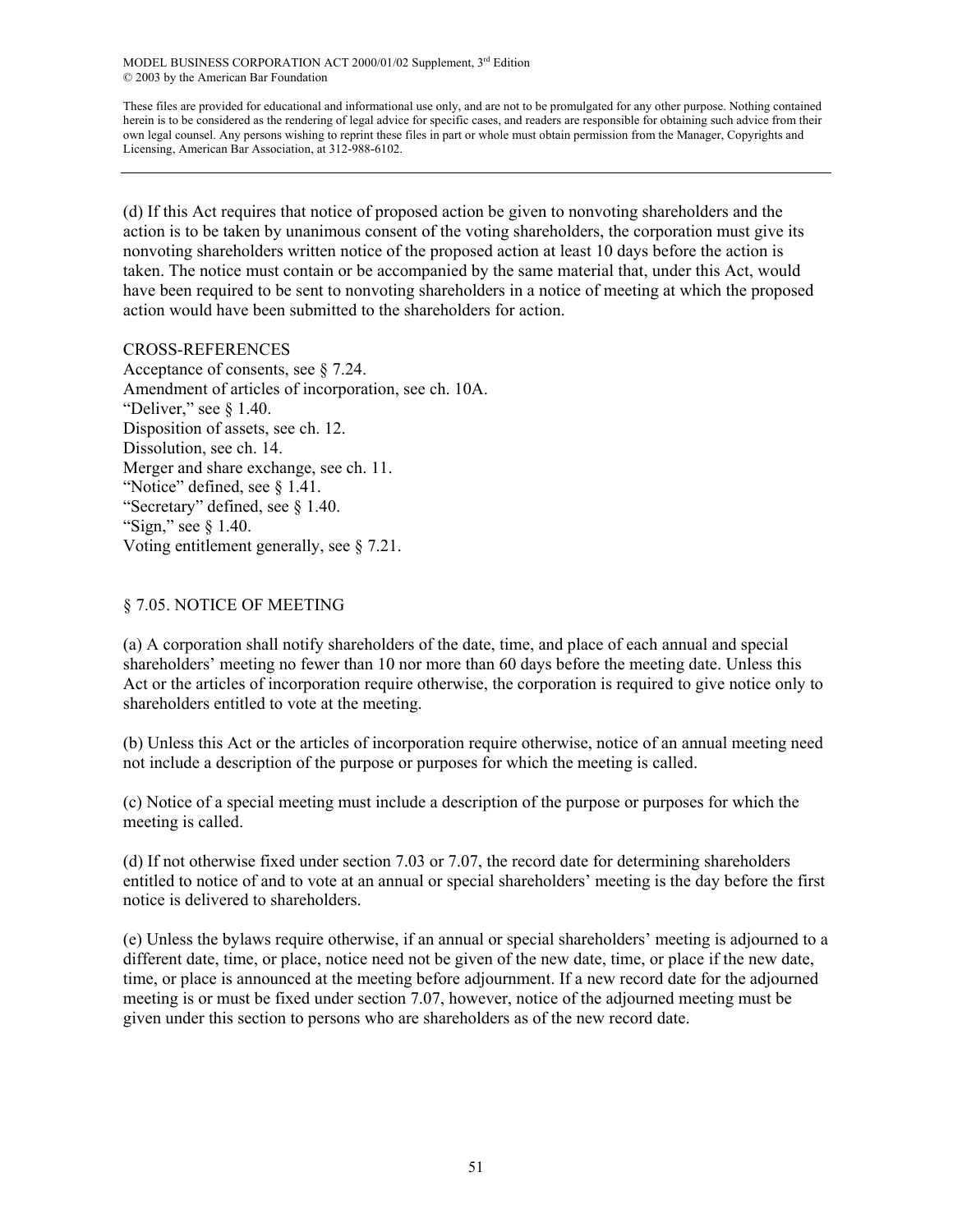These files are provided for educational and informational use only, and are not to be promulgated for any other purpose. Nothing contained herein is to be considered as the rendering of legal advice for specific cases, and readers are responsible for obtaining such advice from their own legal counsel. Any persons wishing to reprint these files in part or whole must obtain permission from the Manager, Copyrights and Licensing, American Bar Association, at 312-988-6102.

#### CROSS-REFERENCES

Annual meeting, see § 7.01. "Deliver," see  $§$  1.40. Effective date of notice, see § 1.41. "Notice" defined, see § 1.41. Notice otherwise required: amendment, see § 10.03. directors' conflicting interest transactions, approval by shareholders, see  $\S$ § 8.61(b) & 8.63. disposition of assets, see § 12.02. dissolution, see § 14.02. merger and share exchange, see § 11.04. Special meeting, see § 7.02. Waiver of notice, see § 7.06.

#### § 7.06. WAIVER OF NOTICE

(a) A shareholder may waive any notice required by this Act, the articles of incorporation, or bylaws before or after the date and time stated in the notice. The waiver must be in writing, be signed by the shareholder entitled to the notice, and be delivered to the corporation for inclusion in the minutes or filing with the corporate records.

(b) A shareholder's attendance at a meeting:

 (1) waives objection to lack of notice or defective notice of the meeting, unless the shareholder at the beginning of the meeting objects to holding the meeting or transacting business at the meeting;

 (2) waives objection to consideration of a particular matter at the meeting that is not within the purpose or purposes described in the meeting notice, unless the shareholder objects to considering the matter when it is presented.

CROSS-REFERENCES Acceptance of waiver, see § 7.24. Action without meeting, see § 7.04. Meeting notice, see § 7.05. "Notice" defined, see § 1.41. Proxies, see § 7.22. Waiver of quorum objection, see § 7.25.

## § 7.07. RECORD DATE

(a) The bylaws may fix or provide the manner of fixing the record date for one or more voting groups in order to determine the shareholders entitled to notice of a shareholders' meeting, to demand a special meeting, to vote, or to take any other action. If the bylaws do not fix or provide for fixing a record date, the board of directors of the corporation may fix a future date as the record date.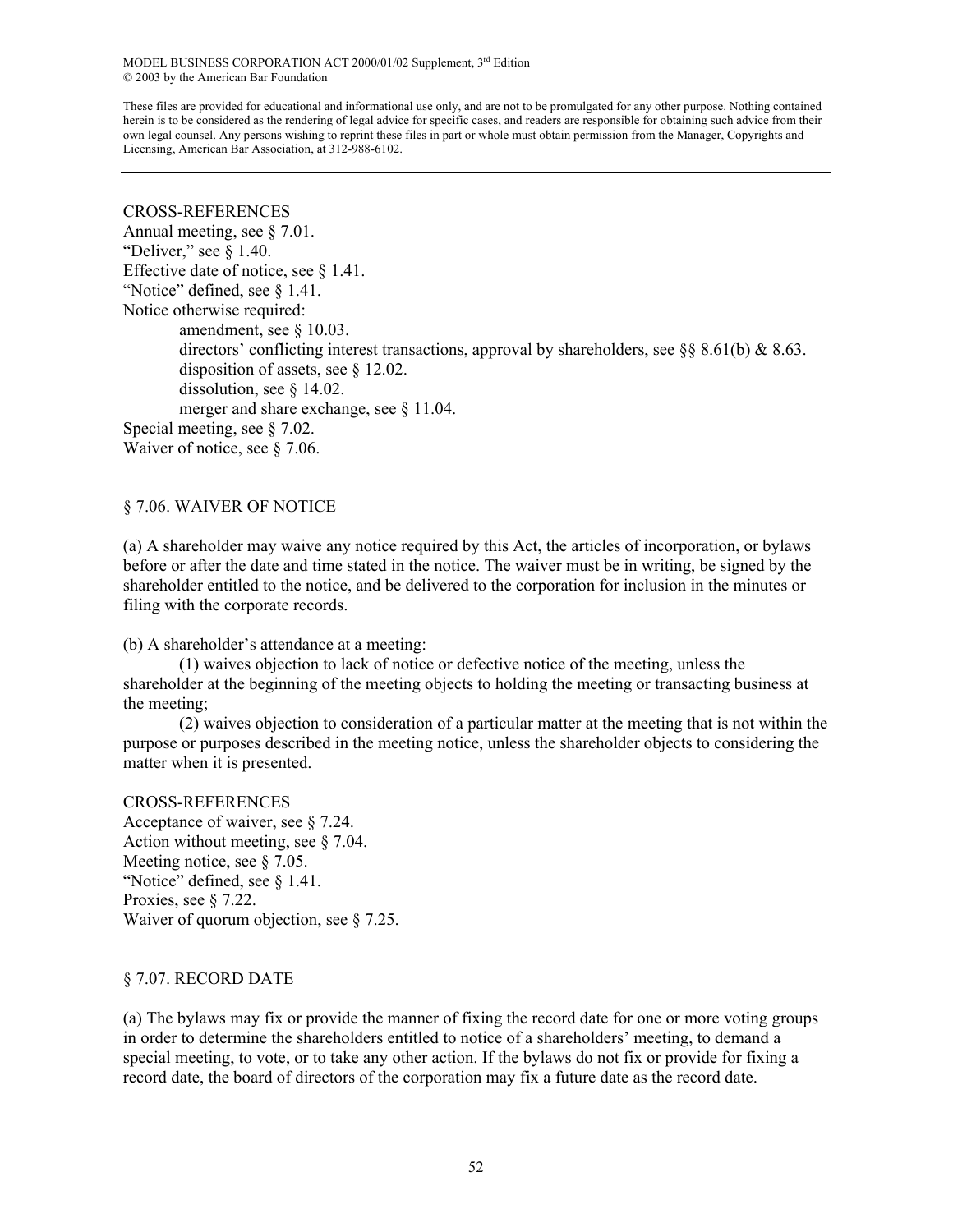These files are provided for educational and informational use only, and are not to be promulgated for any other purpose. Nothing contained herein is to be considered as the rendering of legal advice for specific cases, and readers are responsible for obtaining such advice from their own legal counsel. Any persons wishing to reprint these files in part or whole must obtain permission from the Manager, Copyrights and Licensing, American Bar Association, at 312-988-6102.

(b) A record date fixed under this section may not be more than 70 days before the meeting or action requiring a determination of shareholders.

(c) A determination of shareholders entitled to notice of or to vote at a shareholders' meeting is effective for any adjournment of the meeting unless the board of directors fixes a new record date, which it must do if the meeting is adjourned to a date more than 120 days after the date fixed for the original meeting.

(d) If a court orders a meeting adjourned to a date more than 120 days after the date fixed for the original meeting, it may provide that the original record date continues in effect or it may fix a new record date.

#### CROSS-REFERENCES

Annual meeting, see § 7.01. Bylaws, see § 2.06 & ch. 10B. Court-ordered meeting, see § 7.03. Other record date provisions: action without meeting, see § 7.04. distributions to shareholders, see § 6.40. notice of meeting, see § 7.05. special meeting, see § 7.02. "Voting group" defined, see § 1.40.

## § 7.08. CONDUCT OF THE MEETING

(a) At each meeting of shareholders, a chair shall preside. The chair shall be appointed as provided in the bylaws or, in the absence of such provision, by the board.

(b) The chair, unless the articles of incorporation or bylaws provide otherwise, shall determine the order of business and shall have the authority to establish rules for the conduct of the meeting.

(c) Any rules adopted for, and the conduct of, the meeting shall be fair to shareholders.

(d) The chair of the meeting shall announce at the meeting when the polls close for each matter voted upon. If no announcement is made, the polls shall be deemed to have closed upon the final adjournment of the meeting. After the polls close, no ballots, proxies or votes nor any revocations or changes thereto may be accepted.

CROSS-REFERENCES Annual meeting, see § 7.01. Articles of incorporation, see § 2.02. Bylaws, see § 2.06 & ch. 10B. Court-ordered meeting, see § 7.03. Proxies, see § 7.22. Special meeting, see § 7.02.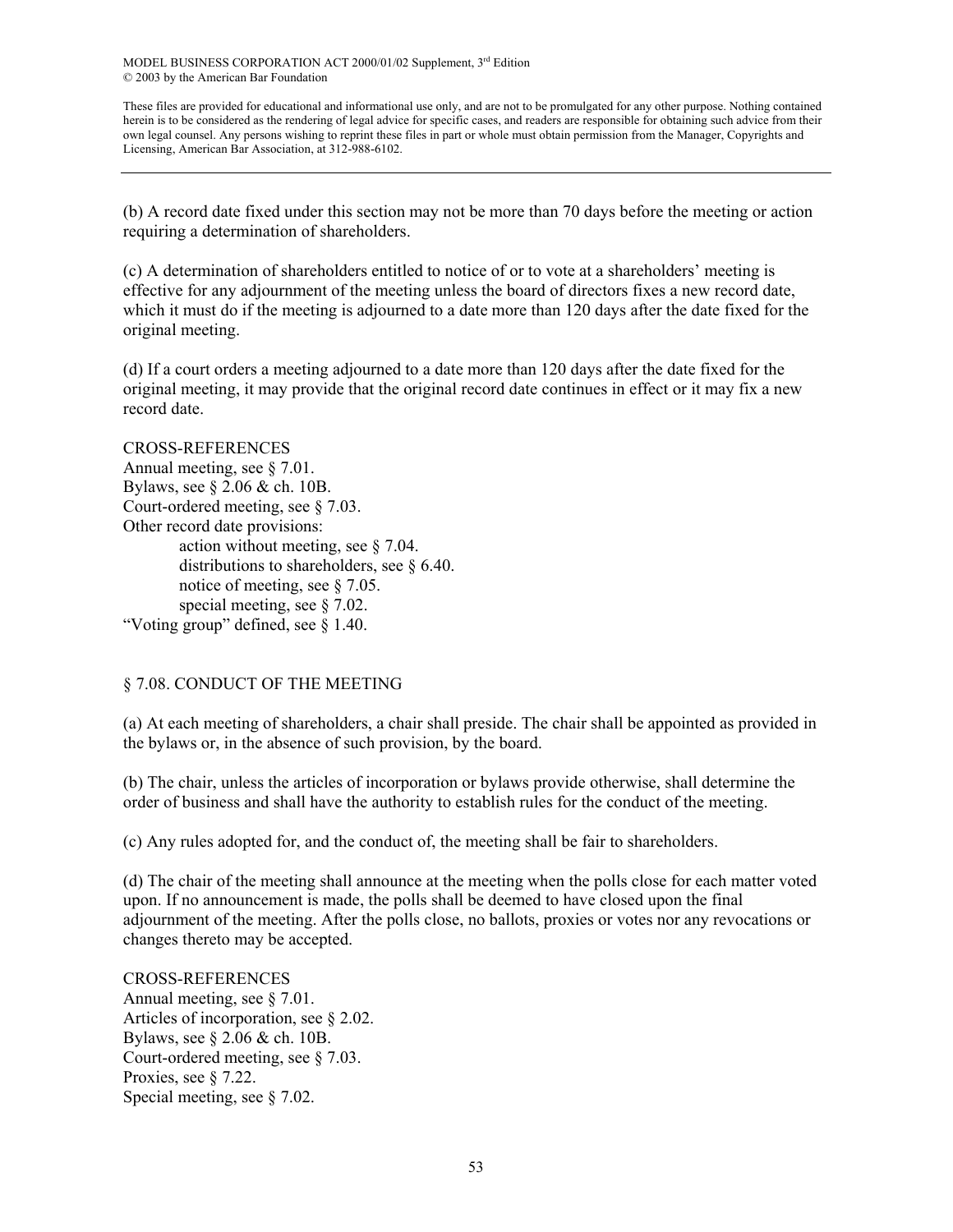These files are provided for educational and informational use only, and are not to be promulgated for any other purpose. Nothing contained herein is to be considered as the rendering of legal advice for specific cases, and readers are responsible for obtaining such advice from their own legal counsel. Any persons wishing to reprint these files in part or whole must obtain permission from the Manager, Copyrights and Licensing, American Bar Association, at 312-988-6102.

Subchapter B. VOTING

# § 7.20. SHAREHOLDERS' LIST FOR MEETING

(a) After fixing a record date for a meeting, a corporation shall prepare an alphabetical list of the names of all its shareholders who are entitled to notice of a shareholders' meeting. The list must be arranged by voting group (and within each voting group by class or series of shares) and show the address of and number of shares held by each shareholder.

(b) The shareholders' list must be available for inspection by any shareholder, beginning two business days after notice of the meeting is given for which the list was prepared and continuing through the meeting, at the corporation's principal office or at a place identified in the meeting notice in the city where the meeting will be held. A shareholder, his agent, or attorney is entitled on written demand to inspect and, subject to the requirements of section  $16.02(c)$ , to copy the list, during regular business hours and at his expense, during the period it is available for inspection.

(c) The corporation shall make the shareholders' list available at the meeting, and any shareholder, his agent, or attorney is entitled to inspect the list at any time during the meeting or any adjournment.

(d) If the corporation refuses to allow a shareholder, his agent, or attorney to inspect the shareholders' list before or at the meeting (or copy the list as permitted by subsection (b)), the [name or describe] court of the county where a corporation's principal office (or, if none in this state, its registered office) is located, on application of the shareholder, may summarily order the inspection or copying at the corporation's expense and may postpone the meeting for which the list was prepared until the inspection or copying is complete.

(e) Refusal or failure to prepare or make available the shareholders' list does not affect the validity of action taken at the meeting.

CROSS-REFERENCES Annual meeting, see § 7.01. Charge for providing copy, see § 16.03. Effective date of notice, see § 1.41. Inspection of corporate records generally, see ch. 16A. "Notice" defined, see § 1.41. Notice of meeting, see § 7.05. "Principal office": defined, see § 1.40. designated in annual report, see § 16.21. Proper purpose for copying, see § 16.02. Record date, see § 7.07. Record of shareholders, see § 16.01.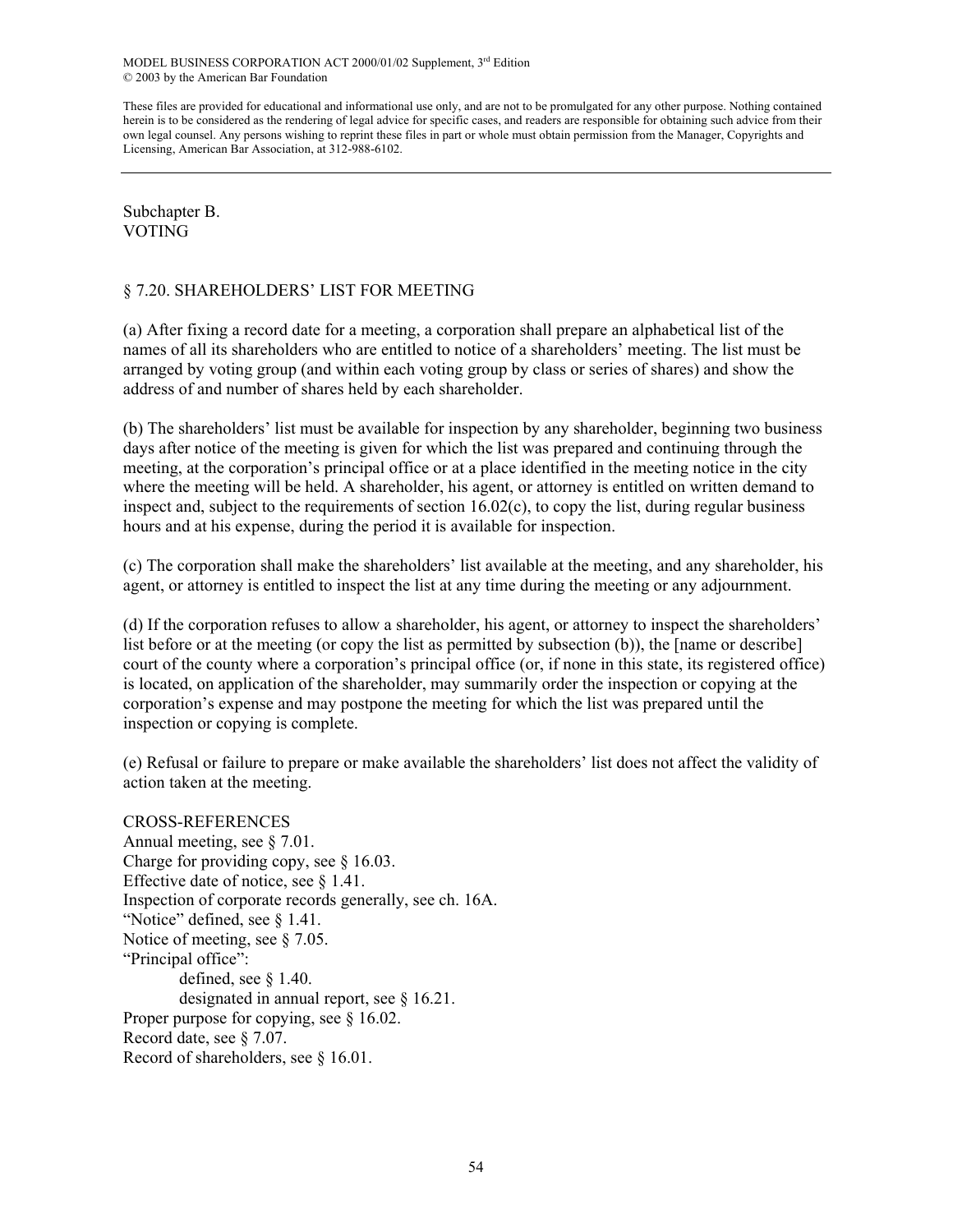These files are provided for educational and informational use only, and are not to be promulgated for any other purpose. Nothing contained herein is to be considered as the rendering of legal advice for specific cases, and readers are responsible for obtaining such advice from their own legal counsel. Any persons wishing to reprint these files in part or whole must obtain permission from the Manager, Copyrights and Licensing, American Bar Association, at 312-988-6102.

Registered office: designated in annual report, see § 16.21. required, see §§ 2.02 & 5.01. "Shareholder" defined, see § 1.40. Special meeting, see § 7.02. Voting entitlement generally, see § 7.21. "Voting group" defined, see § 1.40.

# § 7.21. VOTING ENTITLEMENT OF SHARES

(a) Except as provided in subsections (b) and (d) or unless the articles of incorporation provide otherwise, each outstanding share, regardless of class, is entitled to one vote on each matter voted on at a shareholders' meeting. Only shares are entitled to vote.

(b) Absent special circumstances, the shares of a corporation are not entitled to vote if they are owned, directly or indirectly, by a second corporation, domestic or foreign, and the first corporation owns, directly or indirectly, a majority of the shares entitled to vote for directors of the second corporation.

(c) Subsection (b) does not limit the power of a corporation to vote any shares, including its own shares, held by it in a fiduciary capacity.

(d) Redeemable shares are not entitled to vote after notice of redemption is mailed to the holders and a sum sufficient to redeem the shares has been deposited with a bank, trust company, or other financial institution under an irrevocable obligation to pay the holders the redemption price on surrender of the shares.

## CROSS-REFERENCES

Acceptance of votes, see § 7.24. Articles of incorporation, see § 2.02. Business combinations, see § 11.03. Cumulative voting, see § 7.28. Director establishment of voting rights, see § 6.02. "Notice" defined, see § 1.41. Proxy voting, see § 7.22. Redeemable shares, see § 6.01. Series of shares, see  $\& 6.02$ . "Share" defined, see § 1.40. Shareholders' meetings, see §§ 7.01-7.03. Voting by nominees, see § 7.23. Voting by voting groups, see §§ 1.40, 7.25, 7.26. Voting rights generally, see § 7.01.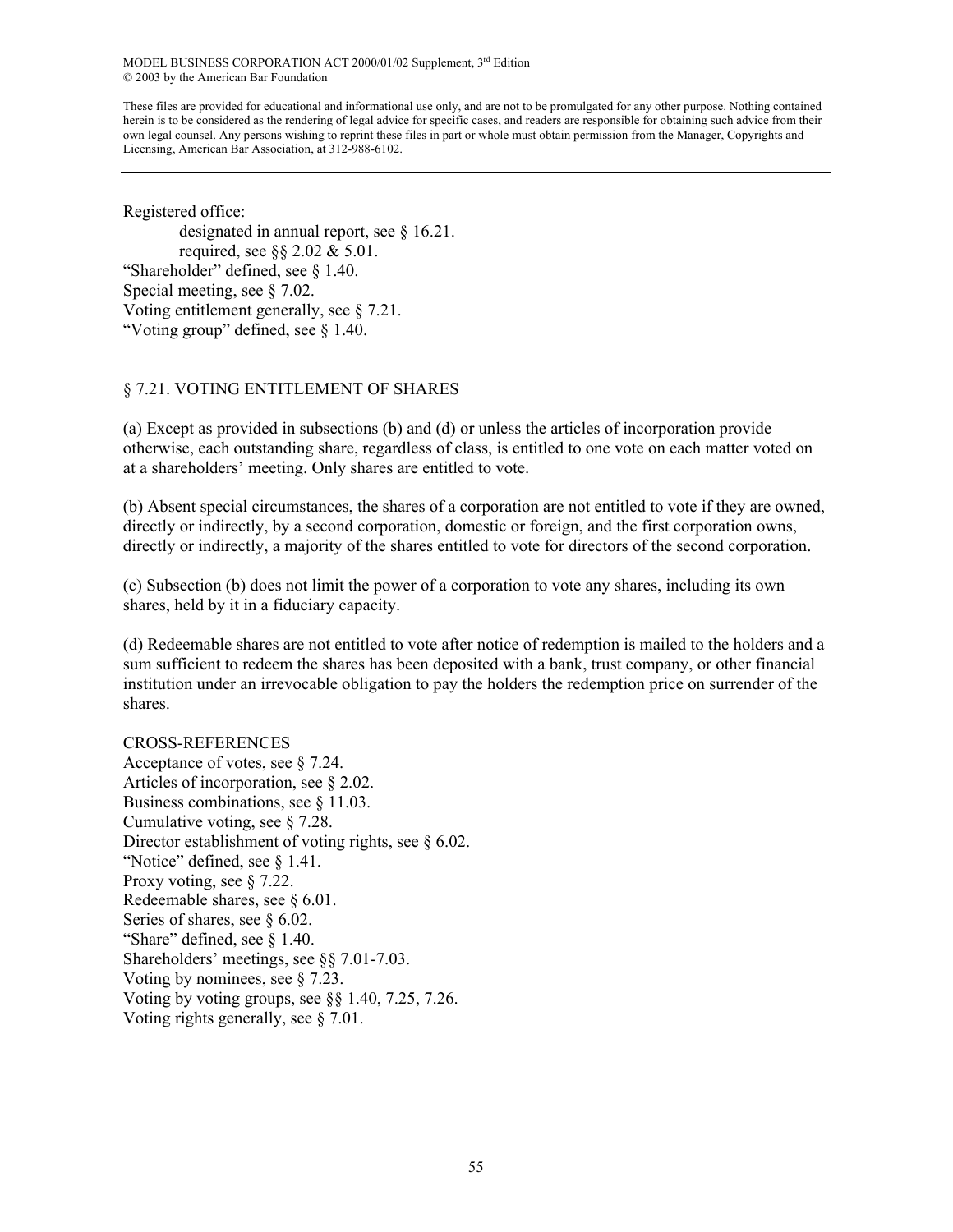These files are provided for educational and informational use only, and are not to be promulgated for any other purpose. Nothing contained herein is to be considered as the rendering of legal advice for specific cases, and readers are responsible for obtaining such advice from their own legal counsel. Any persons wishing to reprint these files in part or whole must obtain permission from the Manager, Copyrights and Licensing, American Bar Association, at 312-988-6102.

# § 7.22. PROXIES

(a) A shareholder may vote his shares in person or by proxy.

(b) A shareholder or his agent or attorney-in-fact may appoint a proxy to vote or otherwise act for the shareholder by signing an appointment form, or by an electronic transmission. An electronic transmission must contain or be accompanied by information from which one can determine that the shareholder, the shareholder's agent, or the shareholder's attorney-in-fact authorized the transmission.

(c) An appointment of a proxy is effective when a signed appointment form or an electronic transmission of the appointment is received by the inspector of election or the officer or agent of the corporation authorized to tabulate votes. An appointment is valid for 11 months unless a longer period is expressly provided in the appointment form.

(d) An appointment of a proxy is revocable unless the appointment form or electronic transmission states that it is irrevocable and the appointment is coupled with an interest. Appointments coupled with an interest include the appointment of:

- (1) a pledgee;
- (2) a person who purchased or agreed to purchase the shares;
- (3) a creditor of the corporation who extended it credit under terms requiring the appointment;
- (4) an employee of the corporation whose employment contract requires the appointment; or
- (5) a party to a voting agreement created under section 7.31.

(e) The death or incapacity of the shareholder appointing a proxy does not affect the right of the corporation to accept the proxy's authority unless notice of the death or incapacity is received by the secretary or other officer or agent authorized to tabulate votes before the proxy exercises his authority under the appointment.

(f) An appointment made irrevocable under subsection (d) is revoked when the interest with which it is coupled is extinguished.

(g) A transferee for value of shares subject to an irrevocable appointment may revoke the appointment if he did not know of its existence when he acquired the shares and the existence of the irrevocable appointment was not noted conspicuously on the certificate representing the shares or on the information statement for shares without certificates.

(h) Subject to section 7.24 and to any express limitation on the proxy's authority stated in the appointment form or electronic transmission, a corporation is entitled to accept the proxy's vote or other action as that of the shareholder making the appointment.

## CROSS-REFERENCES

Acceptance of proxy votes, see § 7.24. Certificateless shares, see § 6.26. "Conspicuously" defined, see § 1.40. "Electronic transmission" defined, see § 1.40. Information on share certificates, see § 6.25.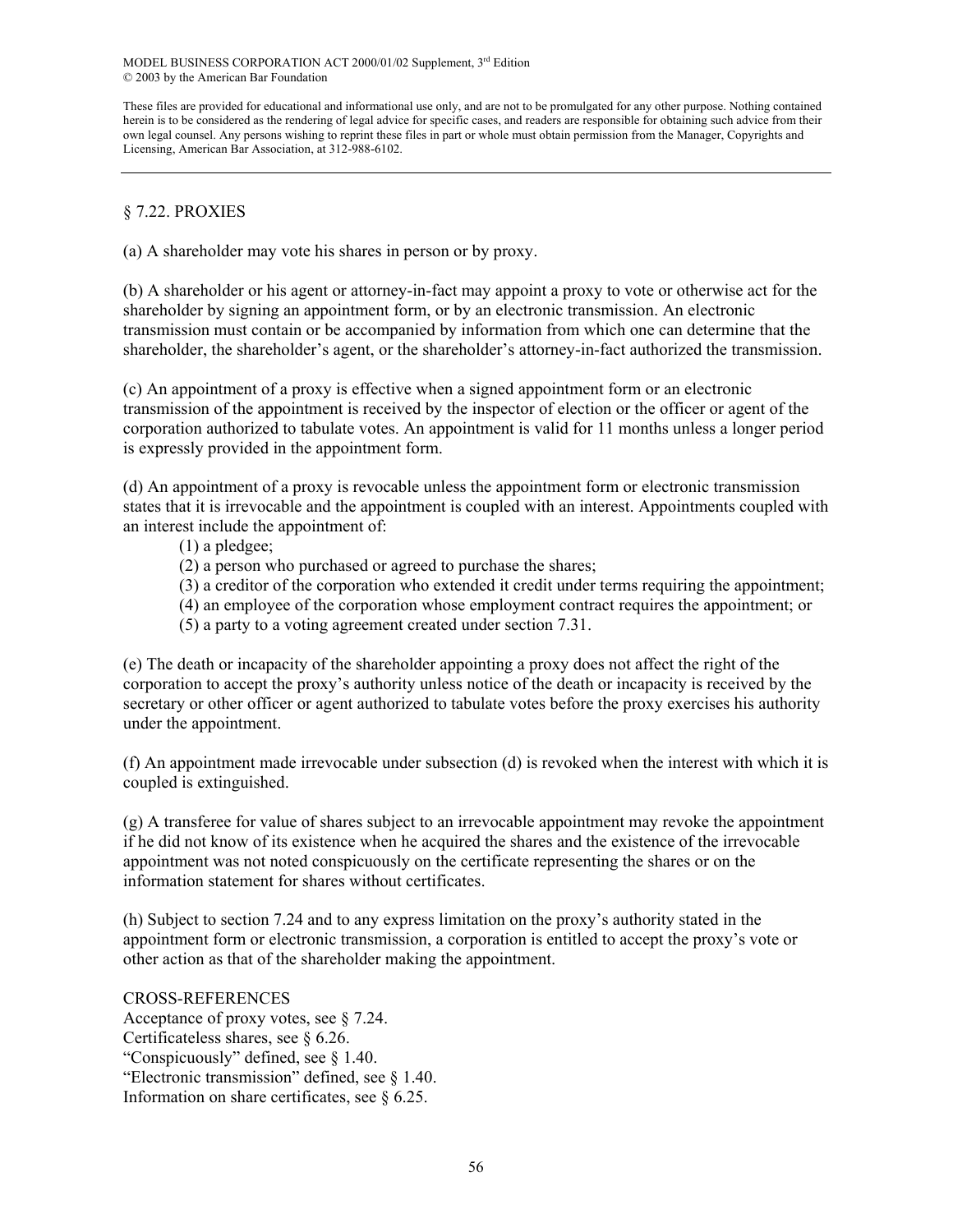These files are provided for educational and informational use only, and are not to be promulgated for any other purpose. Nothing contained herein is to be considered as the rendering of legal advice for specific cases, and readers are responsible for obtaining such advice from their own legal counsel. Any persons wishing to reprint these files in part or whole must obtain permission from the Manager, Copyrights and Licensing, American Bar Association, at 312-988-6102.

"Notice" defined, see § 1.41.

"Secretary" defined, see § 1.40.

"Transmitted electronically" defined, see § 1.40.

# § 7.23. SHARES HELD BY NOMINEES

(a) A corporation may establish a procedure by which the beneficial owner of shares that are registered in the name of a nominee is recognized by the corporation as the shareholder. The extent of this recognition may be determined in the procedure.

(b) The procedure may set forth:

- (1) the types of nominees to which it applies;
- (2) the rights or privileges that the corporation recognizes in a beneficial owner;
- (3) the manner in which the procedure is selected by the nominee;
- (4) the information that must be provided when the procedure is selected;
- (5) the period for which selection of the procedure is effective; and
- (6) other aspects of the rights and duties created.

CROSS-REFERENCES

"Shareholder" defined, see § 1.40.

# § 7.24. CORPORATION'S ACCEPTANCE OF VOTES

(a) If the name signed on a vote, consent, waiver, or proxy appointment corresponds to the name of a shareholder, the corporation if acting in good faith is entitled to accept the vote, consent, waiver, or proxy appointment and give it effect as the act of the shareholder.

(b) If the name signed on a vote, consent, waiver, or proxy appointment does not correspond to the name of its shareholder, the corporation if acting in good faith is nevertheless entitled to accept the vote, consent, waiver, or proxy appointment and give it effect as the act of the shareholder if:

 (1) the shareholder is an entity and the name signed purports to be that of an officer or agent of the entity;

 (2) the name signed purports to be that of an administrator, executor, guardian, or conservator representing the shareholder and, if the corporation requests, evidence of fiduciary status acceptable to the corporation has been presented with respect to the vote, consent, waiver, or proxy appointment;

 (3) the name signed purports to be that of a receiver or trustee in bankruptcy of the shareholder and, if the corporation requests, evidence of this status acceptable to the corporation has been presented with respect to the vote, consent, waiver, or proxy appointment;

 (4) the name signed purports to be that of a pledgee, beneficial owner, or attorney-in-fact of the shareholder and, if the corporation requests, evidence acceptable to the corporation of the signatory's authority to sign for the shareholder has been presented with respect to the vote, consent, waiver, or proxy appointment;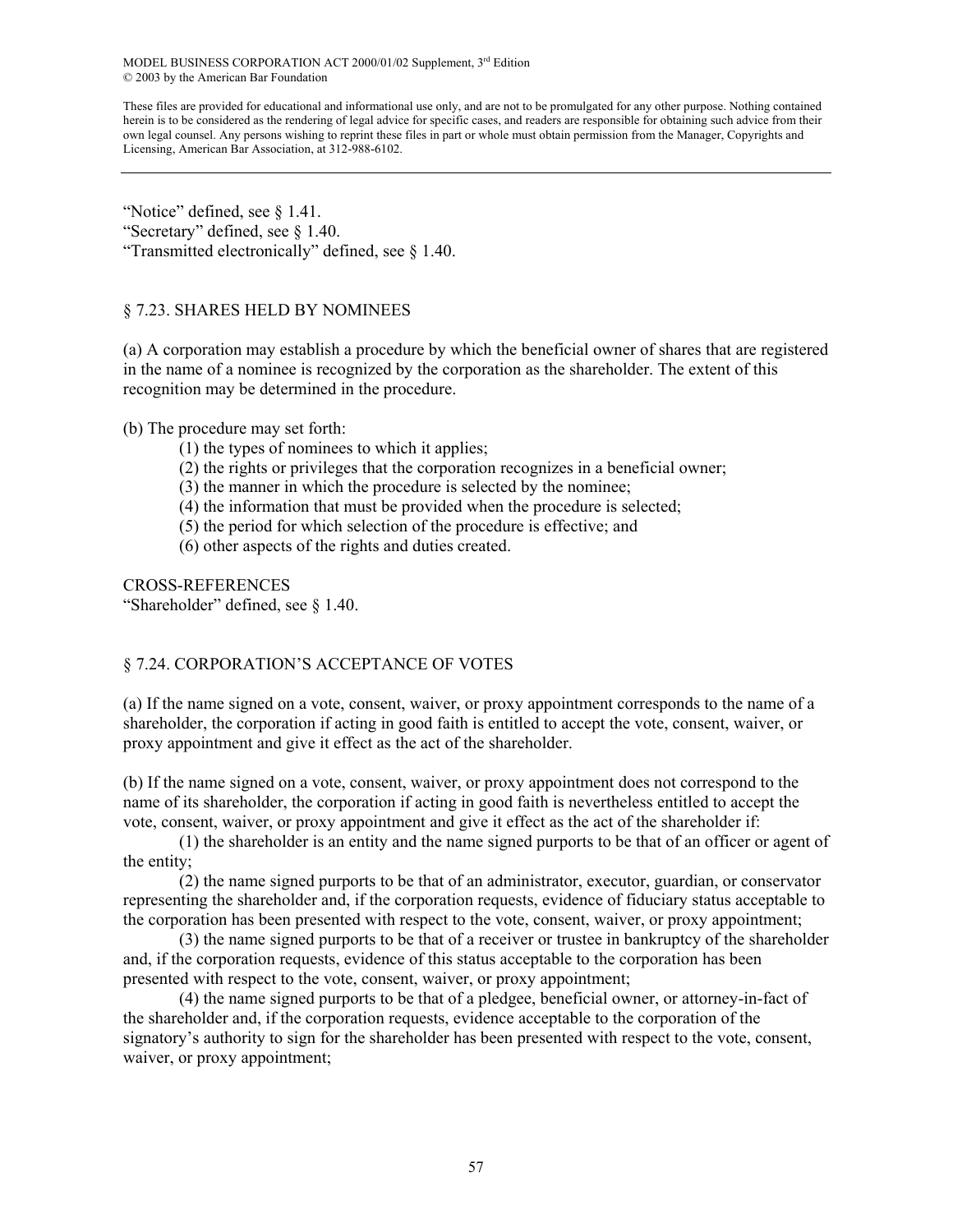These files are provided for educational and informational use only, and are not to be promulgated for any other purpose. Nothing contained herein is to be considered as the rendering of legal advice for specific cases, and readers are responsible for obtaining such advice from their own legal counsel. Any persons wishing to reprint these files in part or whole must obtain permission from the Manager, Copyrights and Licensing, American Bar Association, at 312-988-6102.

 (5) two or more persons are the shareholder as co-tenants or fiduciaries and the name signed purports to be the name of at least one of the co-owners and the person signing appears to be acting on behalf of all the co-owners.

(c) The corporation is entitled to reject a vote, consent, waiver, or proxy appointment if the secretary or other officer or agent authorized to tabulate votes, acting in good faith, has reasonable basis for doubt about the validity of the signature on it or about the signatory's authority to sign for the shareholder.

(d) The corporation and its officer or agent who accepts or rejects a vote, consent, waiver, or proxy appointment in good faith and in accordance with the standards of this section or section 7.22(b) are not liable in damages to the shareholder for the consequences of the acceptance or rejection.

(e) Corporate action based on the acceptance or rejection of a vote, consent, waiver, or proxy appointment under this section is valid unless a court of competent jurisdiction determines otherwise.

# CROSS-REFERENCES

Consents, see § 7.04. "Entity" defined, see § 1.40. Officers, see § 8.40. Proxies, see § 7.22. "Secretary" defined, see § 1.40. "Shareholder" defined, see § 1.40. "Sign," see § 1.40. Voting by nominees, see § 7.23. Waiver of notice, see § 7.06.

# § 7.25. QUORUM AND VOTING REQUIREMENTS FOR VOTING GROUPS

(a) Shares entitled to vote as a separate voting group may take action on a matter at a meeting only if a quorum of those shares exists with respect to that matter. Unless the articles of incorporation or this Act provide otherwise, a majority of the votes entitled to be cast on the matter by the voting group constitutes a quorum of that voting group for action on that matter.

(b) Once a share is represented for any purpose at a meeting, it is deemed present for quorum purposes for the remainder of the meeting and for any adjournment of that meeting unless a new record date is or must be set for that adjourned meeting.

(c) If a quorum exists, action on a matter (other than the election of directors) by a voting group is approved if the votes cast within the voting group favoring the action exceed the votes cast opposing the action, unless the articles of incorporation or this Act require a greater number of affirmative votes.

(d) An amendment of articles of incorporation adding, changing, or deleting a quorum or voting requirement for a voting group greater than specified in subsection (a) or (c) is governed by section 7.27.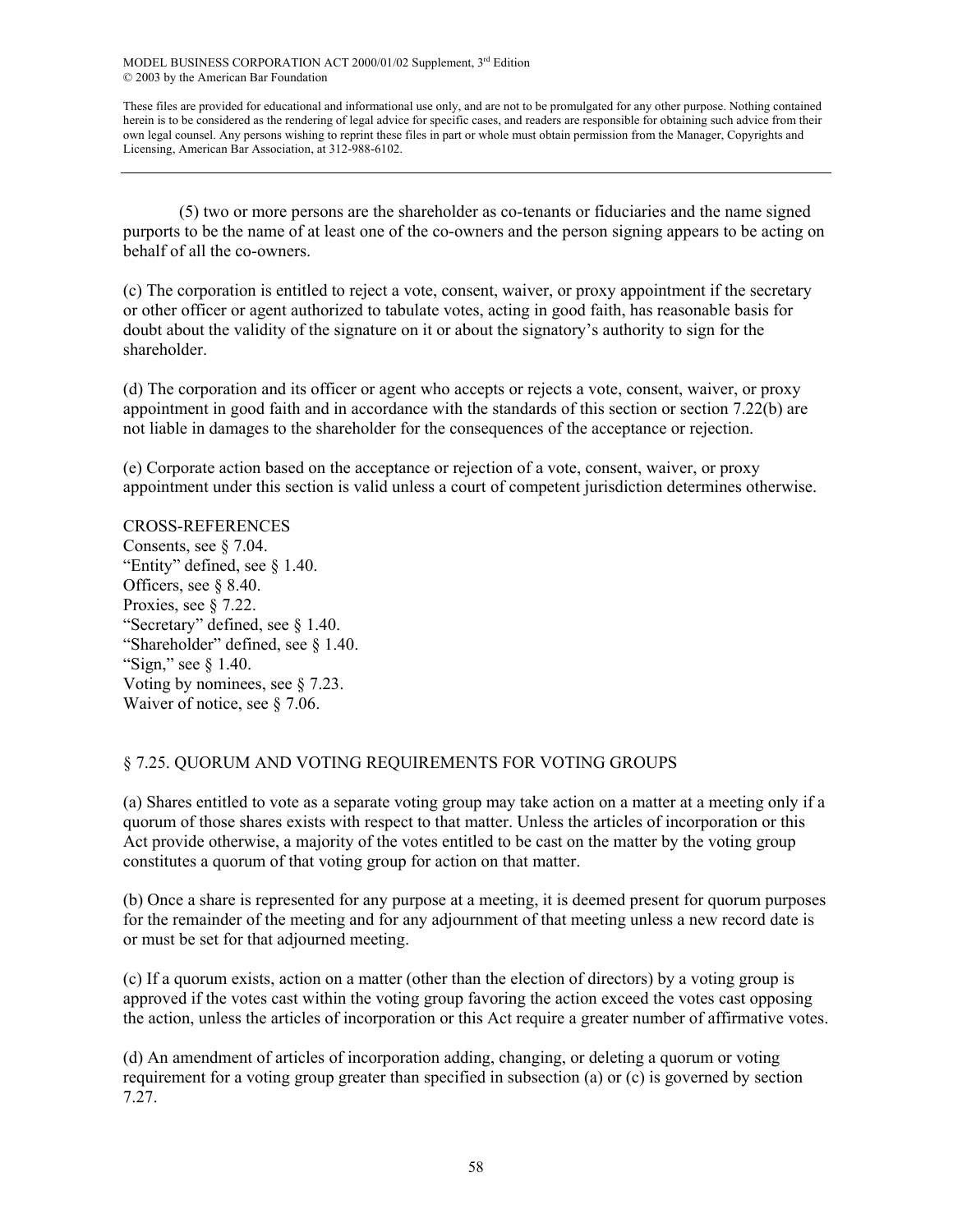These files are provided for educational and informational use only, and are not to be promulgated for any other purpose. Nothing contained herein is to be considered as the rendering of legal advice for specific cases, and readers are responsible for obtaining such advice from their own legal counsel. Any persons wishing to reprint these files in part or whole must obtain permission from the Manager, Copyrights and Licensing, American Bar Association, at 312-988-6102.

(e) The election of directors is governed by section 7.28.

CROSS-REFERENCES Adjourned meeting record date, see § 7.07. Amendment of articles of incorporation, see § 10.03. Amendment of bylaws, see ch. 10B. Disposition of assets, see § 12.02. Dissolution, see  $§$  14.02. Election of directors, see § 7.28. Merger and share exchange, see § 11.04. Multiple voting groups, see § 7.26. Proxy voting, see § 7.22. Record date, see § 7.07. Supermajority requirements, see § 7.27. "Voting group" defined, see § 1.40.

# § 7.26. ACTION BY SINGLE AND MULTIPLE VOTING GROUPS

(a) If the articles of incorporation or this Act provide for voting by a single voting group on a matter, action on that matter is taken when voted upon by that voting group as provided in section 7.25.

(b) If the articles of incorporation or this act provide for voting by two or more voting groups on a matter, action on that matter is taken only when voted upon by each of those voting groups counted separately as provided in section 7.25. Action may be taken by one voting group on a matter even though no action is taken by another voting group entitled to vote on the matter.

## CROSS-REFERENCES

Amendment of articles of incorporation, see § 10.04. Change of voting group requirements, see § 7.27. Disposition of assets, see § 12.02. Merger and share exchange, see § 11.04. Number of votes per share, see § 7.21. Quorum and voting requirements, see § 7.25. Supermajority requirements, see § 7.27. Voting by voting groups on amendments of articles of incorporation, see § 10.04. "Voting group" defined, see § 1.40.

## § 7.27. GREATER QUORUM OR VOTING REQUIREMENTS

(a) The articles of incorporation may provide for a greater quorum or voting requirement for shareholders (or voting groups of shareholders) than is provided for by this Act.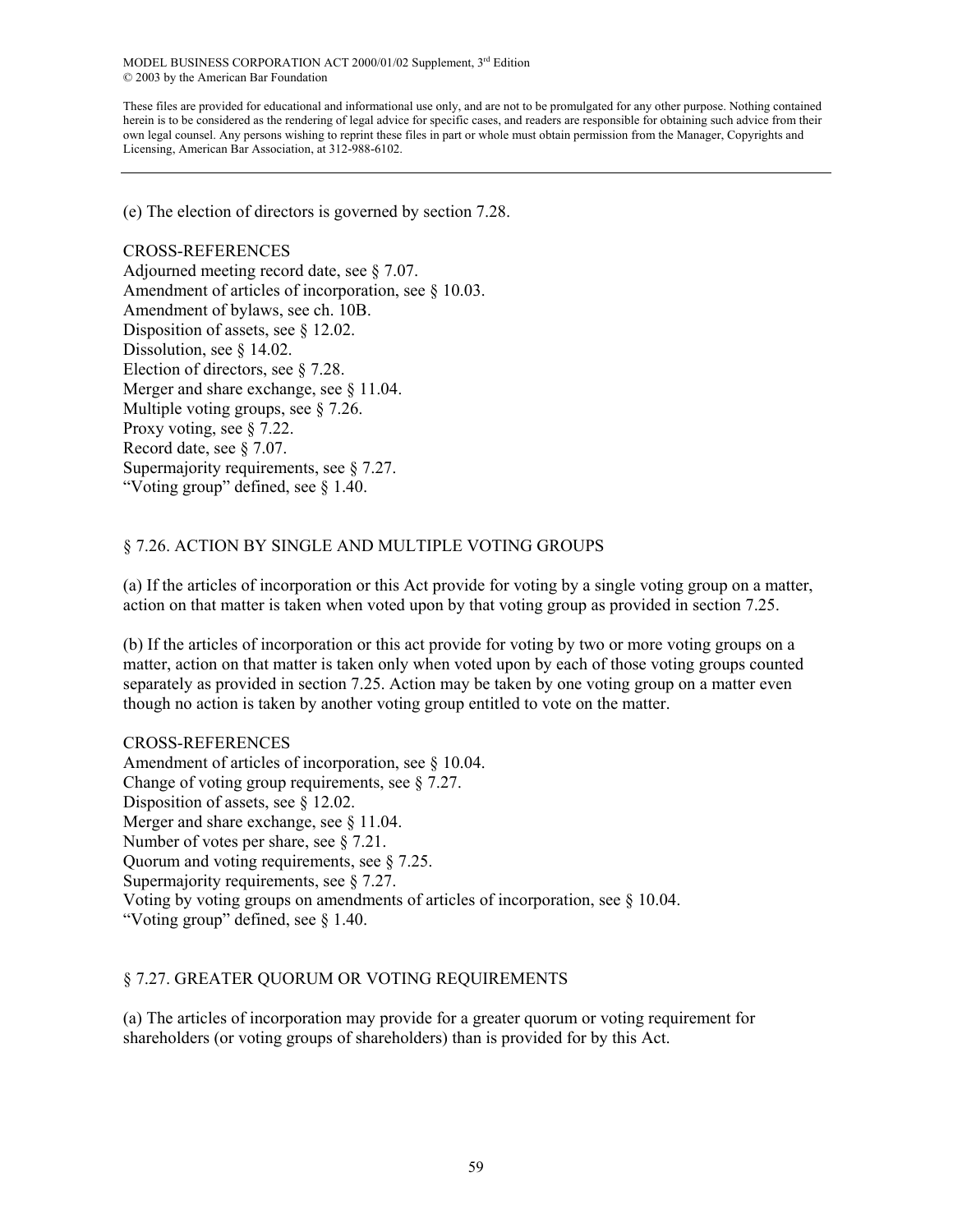These files are provided for educational and informational use only, and are not to be promulgated for any other purpose. Nothing contained herein is to be considered as the rendering of legal advice for specific cases, and readers are responsible for obtaining such advice from their own legal counsel. Any persons wishing to reprint these files in part or whole must obtain permission from the Manager, Copyrights and Licensing, American Bar Association, at 312-988-6102.

(b) An amendment to the articles of incorporation that adds, changes, or deletes a greater quorum or voting requirement must meet the same quorum requirement and be adopted by the same vote and voting groups required to take action under the quorum and voting requirements then in effect or proposed to be adopted, whichever is greater.

CROSS-REFERENCES Amendment of articles of incorporation, see ch. 10A. Quorum and voting requirements in general, see § 7.25. Voting by voting group, see § 7.26. "Voting group" defined, see § 1.40.

## § 7.28. VOTING FOR DIRECTORS; CUMULATIVE VOTING

(a) Unless otherwise provided in the articles of incorporation, directors are elected by a plurality of the votes cast by the shares entitled to vote in the election at a meeting at which a quorum is present.

(b) Shareholders do not have a right to cumulate their votes for directors unless the articles of incorporation so provide.

(c) A statement included in the articles of incorporation that "[all] [a designated voting group of] shareholders are entitled to cumulate their votes for directors" (or words of similar import) means that the shareholders designated are entitled to multiply the number of votes they are entitled to cast by the number of directors for whom they are entitled to vote and cast the product for a single candidate or distribute the product among two or more candidates.

(d) Shares otherwise entitled to vote cumulatively may not be voted cumulatively at a particular meeting unless:

 (1) the meeting notice or proxy statement accompanying the notice states conspicuously that cumulative voting is authorized; or

 (2) a shareholder who has the right to cumulate his votes gives notice to the corporation not less than 48 hours before the time set for the meeting of his intent to cumulate his votes during the meeting, and if one shareholder gives this notice all other shareholders in the same voting group participating in the election are entitled to cumulate their votes without giving further notice.

CROSS-REFERENCES Articles of incorporation: amendment, see ch. 10A. content, see § 2.02. "Conspicuously" defined, see § 1.40. "Deliver," see § 1.40. Notice of meeting, see § 7.05. "Notice" to the corporation, see § 1.41. Proxies, see § 7.22.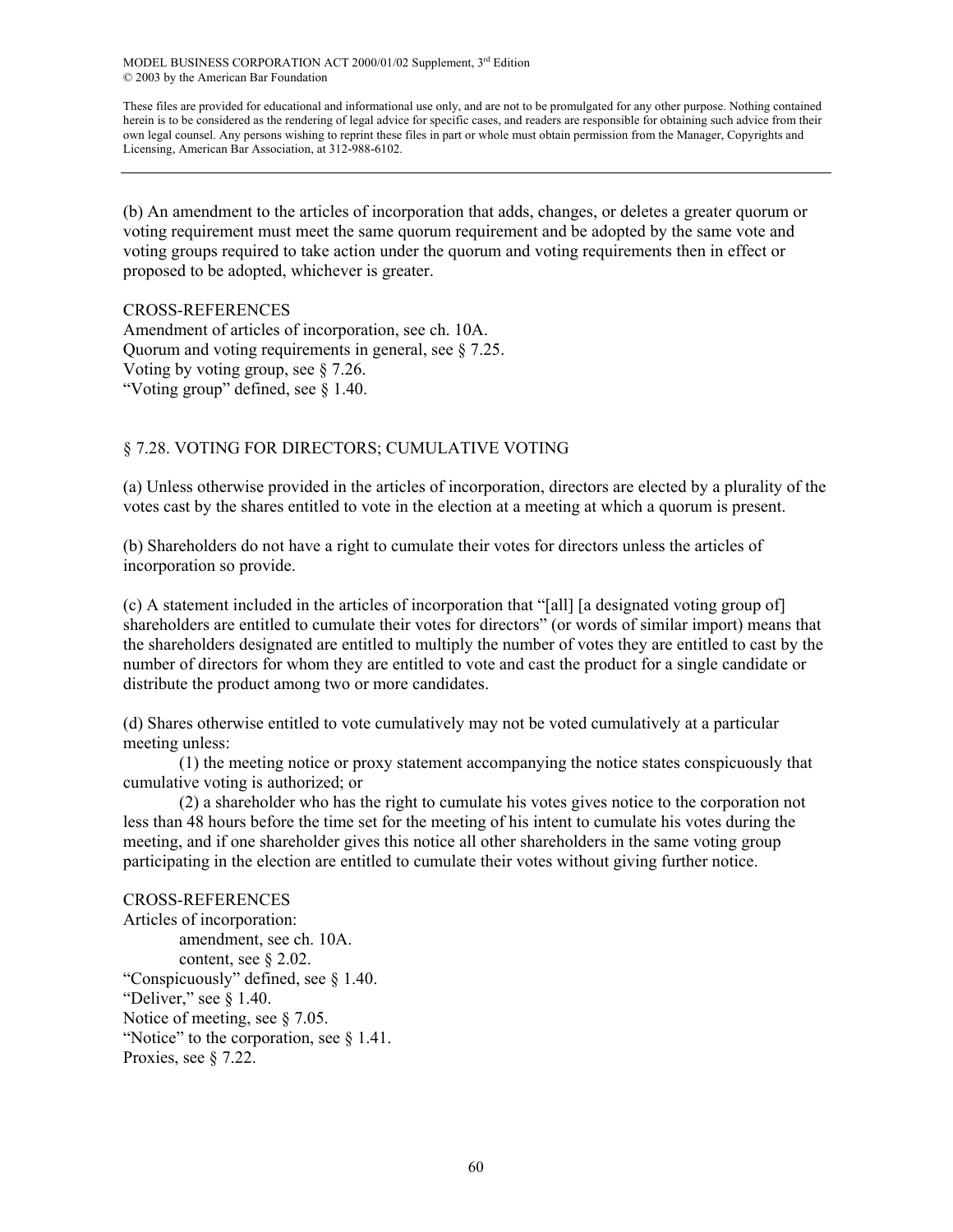These files are provided for educational and informational use only, and are not to be promulgated for any other purpose. Nothing contained herein is to be considered as the rendering of legal advice for specific cases, and readers are responsible for obtaining such advice from their own legal counsel. Any persons wishing to reprint these files in part or whole must obtain permission from the Manager, Copyrights and Licensing, American Bar Association, at 312-988-6102.

Quorum of shareholders, see § 7.25. Voting for directors by voting group, see § 8.04. "Voting group" defined, see § 1.40.

# § 7.29. INSPECTORS OF ELECTION

(a) A corporation having any shares listed on a national securities exchange or regularly traded in a market maintained by one or more members of a national or affiliated securities association shall, and any other corporation may, appoint one or more inspectors to act at a meeting of shareholders and make a written report of the inspectors' determinations. Each inspector shall take and sign an oath faithfully to execute the duties of inspector with strict impartiality and according to the best of the inspector's ability.

(b) The inspectors shall

- (1) ascertain the number of shares outstanding and the voting power of each;
- (2) determine the shares represented at a meeting;
- (3) determine the validity of proxies and ballots;
- (4) count all votes; and
- (5) determine the result.

(c) An inspector may be an officer or employee of the corporation.

CROSS-REFERENCES Officers of the corporation, see § 8.40. Proxies, see § 7.22.

Subchapter C. VOTING TRUSTS AND AGREEMENTS

## § 7.30. VOTING TRUSTS

(a) One or more shareholders may create a voting trust, conferring on a trustee the right to vote or otherwise act for them, by signing an agreement setting out the provisions of the trust (which may include anything consistent with its purpose) and transferring their shares to the trustee. When a voting trust agreement is signed, the trustee shall prepare a list of the names and addresses of all owners of beneficial interests in the trust, together with the number and class of shares each transferred to the trust, and deliver copies of the list and agreement to the corporation's principal office.

(b) A voting trust becomes effective on the date the first shares subject to the trust are registered in the trustee's name. A voting trust is valid for not more than 10 years after its effective date unless extended under subsection (c).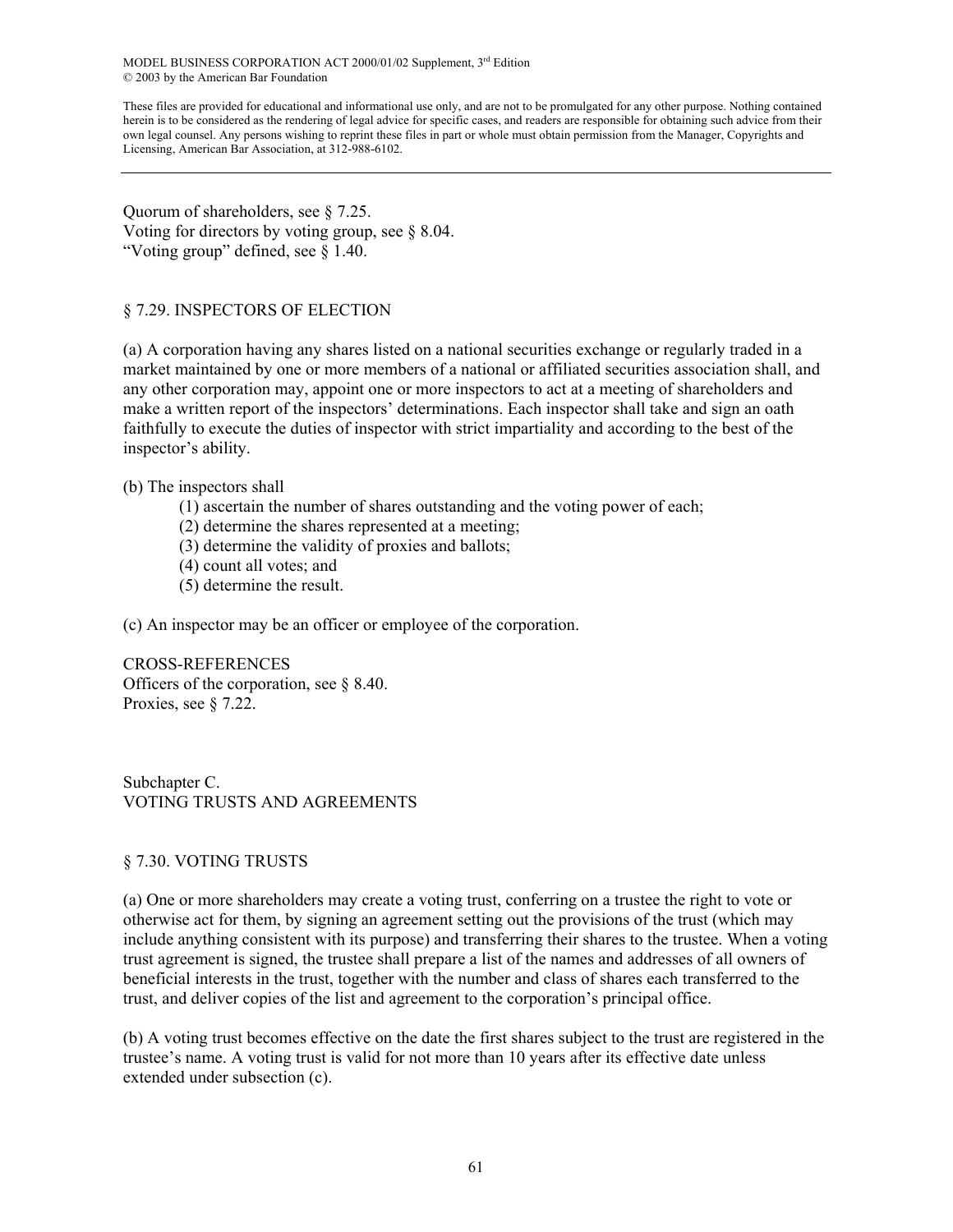These files are provided for educational and informational use only, and are not to be promulgated for any other purpose. Nothing contained herein is to be considered as the rendering of legal advice for specific cases, and readers are responsible for obtaining such advice from their own legal counsel. Any persons wishing to reprint these files in part or whole must obtain permission from the Manager, Copyrights and Licensing, American Bar Association, at 312-988-6102.

(c) All or some of the parties to a voting trust may extend it for additional terms of not more than 10 years each by signing written consent to the extension. An extension is valid for 10 years from the date the first shareholder signs the extension agreement. The voting trustee must deliver copies of the extension agreement and list of beneficial owners to the corporation's principal office. An extension agreement binds only those parties signing it.

CROSS-REFERENCES "Deliver," see § 1.40. Delivery to corporation, see § 1.41. Inspection of shareholder lists, see § 7.20, ch. 16A. "Principal office": defined, see § 1.40. designated in annual report, see § 16.21. "Shareholder" defined, see § 1.40. Shares held by nominees, see § 7.23. "Sign," see § 1.40. Voting agreements, see § 7.31.

## § 7.31. VOTING AGREEMENTS

(a) Two or more shareholders may provide for the manner in which they will vote their shares by signing an agreement for that purpose. A voting agreement created under this section is not subject to the provisions of section 7.30.

(b) A voting agreement created under this section is specifically enforceable.

CROSS-REFERENCES Irrevocable proxies, see § 7.22. Voting trust, see § 7.30.

#### § 7.32. SHAREHOLDER AGREEMENTS

(a) An agreement among the shareholders of a corporation that complies with this section is effective among the shareholders and the corporation even though it is inconsistent with one or more other provisions of this Act in that it:

 (1) eliminates the board of directors or restricts the discretion or powers of the board of directors;

 (2) governs the authorization or making of distributions whether or not in proportion to ownership of shares, subject to the limitations in section 6.40;

 (3) establishes who shall be directors or officers of the corporation, or their terms of office or manner of selection or removal;

 (4) governs, in general or in regard to specific matters, the exercise or division of voting power by or between the shareholders and directors or by or among any of them, including use of weighted voting rights or director proxies;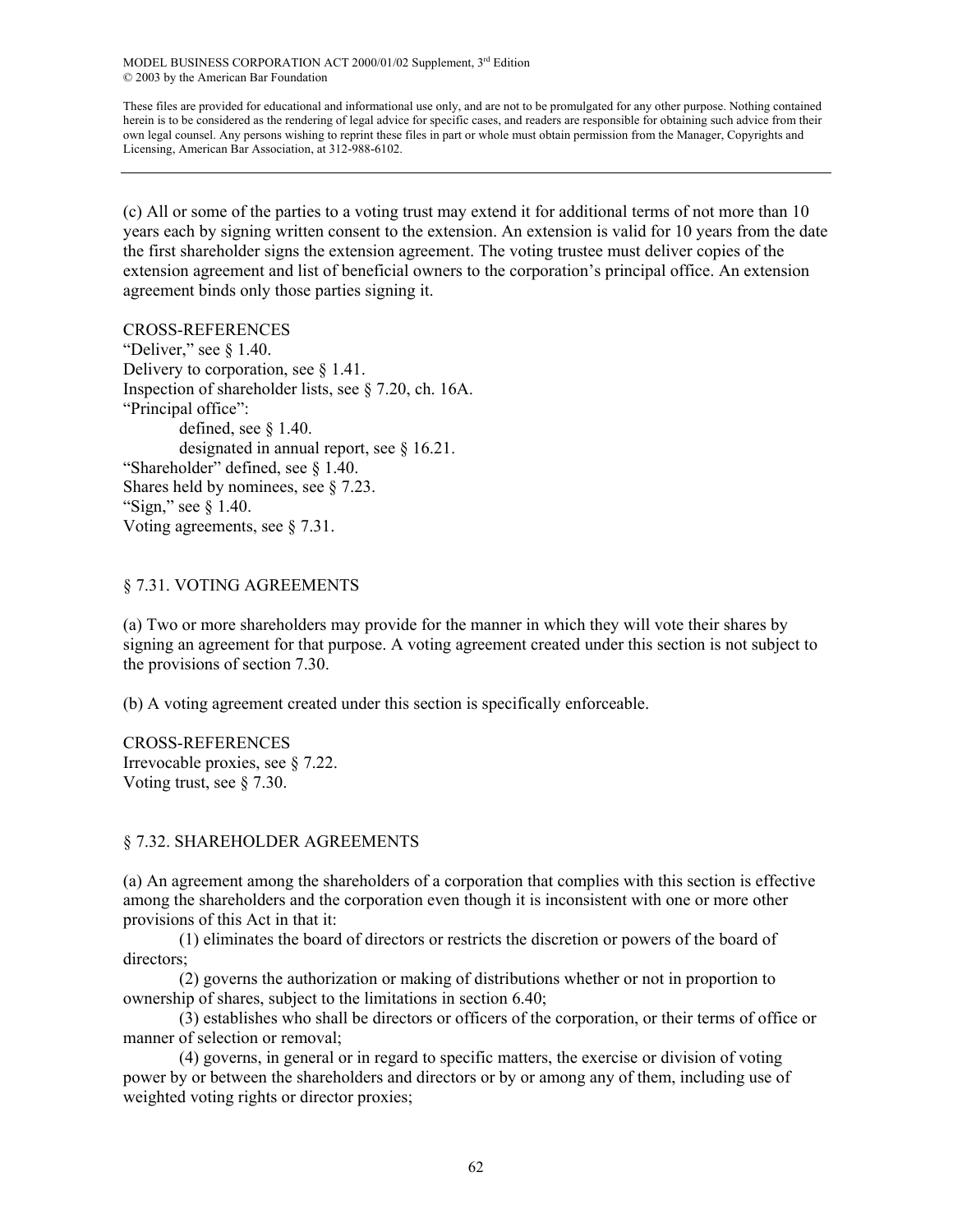These files are provided for educational and informational use only, and are not to be promulgated for any other purpose. Nothing contained herein is to be considered as the rendering of legal advice for specific cases, and readers are responsible for obtaining such advice from their own legal counsel. Any persons wishing to reprint these files in part or whole must obtain permission from the Manager, Copyrights and Licensing, American Bar Association, at 312-988-6102.

 (5) establishes the terms and conditions of any agreement for the transfer or use of property or the provision of services between the corporation and any shareholder, director, officer or employee of the corporation or among any of them;

 (6) transfers to one or more shareholders or other persons all or part of the authority to exercise the corporate powers or to manage the business and affairs of the corporation, including the resolution of any issue about which there exists a deadlock among directors or shareholders;

 (7) requires dissolution of the corporation at the request of one or more of the shareholders or upon the occurrence of a specified event or contingency; or

 (8) otherwise governs the exercise of the corporate powers or the management of the business and affairs of the corporation or the relationship among the shareholders, the directors and the corporation, or among any of them, and is not contrary to public policy.

(b) An agreement authorized by this section shall be:

 (1) set forth (A) in the articles of incorporation or bylaws and approved by all persons who are shareholders at the time of the agreement or (B) in a written agreement that is signed by all persons who are shareholders at the time of the agreement and is made known to the corporation;

 (2) subject to amendment only by all persons who are shareholders at the time of the amendment, unless the agreement provides otherwise; and

(3) valid for 10 years, unless the agreement provides otherwise.

(c) The existence of an agreement authorized by this section shall be noted conspicuously on the front or back of each certificate for outstanding shares or on the information statement required by section 6.26(b). If at the time of the agreement the corporation has shares outstanding represented by certificates, the corporation shall recall the outstanding certificates and issue substitute certificates that comply with this subsection. The failure to note the existence of the agreement on the certificate or information statement shall not affect the validity of the agreement or any action taken pursuant to it. Any purchaser of shares who, at the time of purchase, did not have knowledge of the existence of the agreement shall be entitled to rescission of the purchase. A purchaser shall be deemed to have knowledge of the existence of the agreement if its existence is noted on the certificate or information statement for the shares in compliance with this subsection and, if the shares are not represented by a certificate, the information statement is delivered to the purchaser at or prior to the time of purchase of the shares. An action to enforce the right of rescission authorized by this subsection must be commenced within the earlier of 90 days after discovery of the existence of the agreement or two years after the time of purchase of the shares.

(d) An agreement authorized by this section shall cease to be effective when shares of the corporation are listed on a national securities exchange or regularly traded in a market maintained by one or more members of a national or affiliated securities association. If the agreement ceases to be effective for any reason, the board of directors may, if the agreement is contained or referred to in the corporation's articles of incorporation or bylaws, adopt an amendment to the articles of incorporation or bylaws, without shareholder action, to delete the agreement and any references to it.

(e) An agreement authorized by this section that limits the discretion or powers of the board of directors shall relieve the directors of, and impose upon the person or persons in whom such discretion or powers are vested, liability for acts or omissions imposed by law on directors to the extent that the discretion or powers of the directors are limited by the agreement.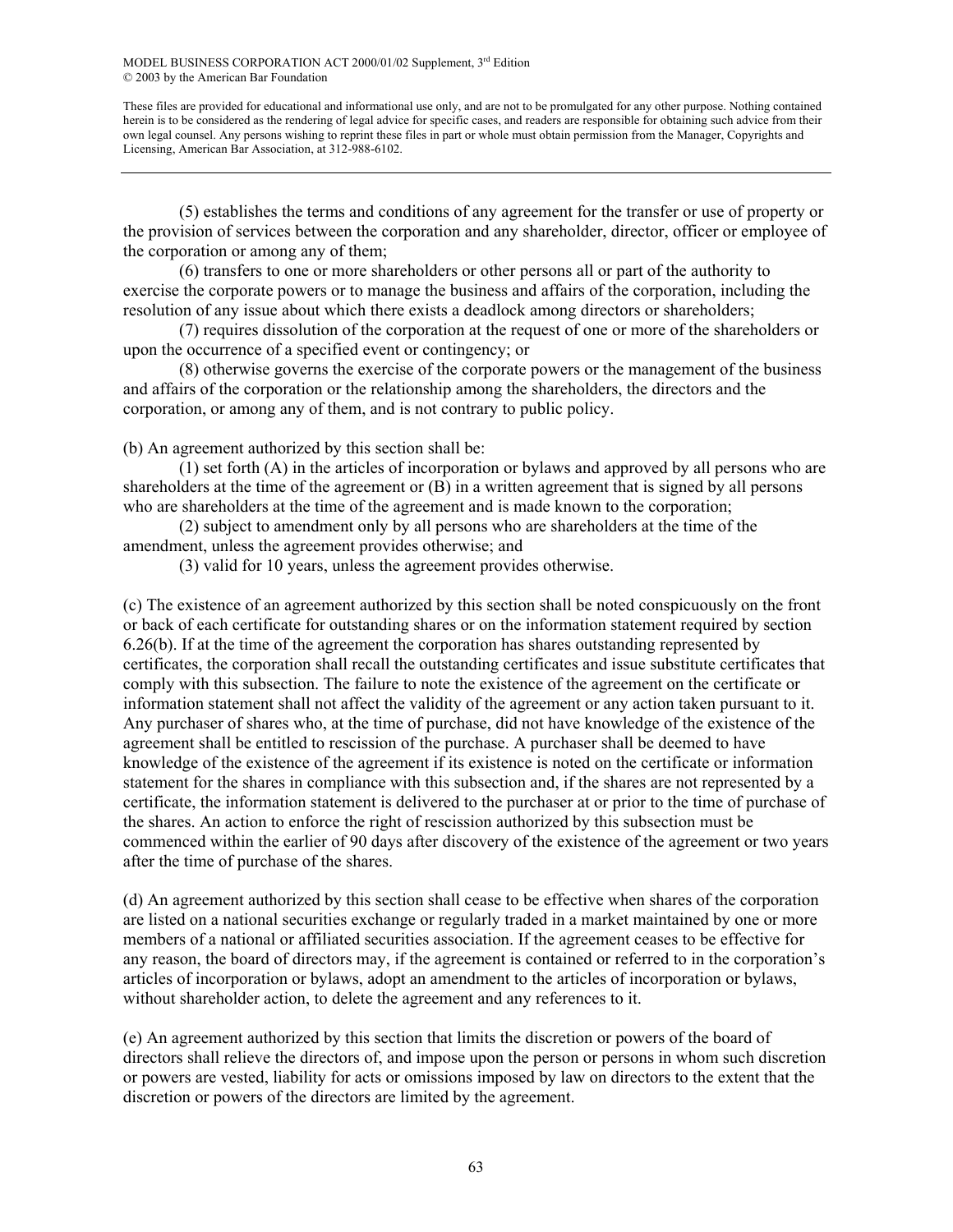These files are provided for educational and informational use only, and are not to be promulgated for any other purpose. Nothing contained herein is to be considered as the rendering of legal advice for specific cases, and readers are responsible for obtaining such advice from their own legal counsel. Any persons wishing to reprint these files in part or whole must obtain permission from the Manager, Copyrights and Licensing, American Bar Association, at 312-988-6102.

(f) The existence or performance of an agreement authorized by this section shall not be a ground for imposing personal liability on any shareholder for the acts or debts of the corporation even if the agreement or its performance treats the corporation as if it were a partnership or results in failure to observe the corporate formalities otherwise applicable to the matters governed by the agreement.

(g) Incorporators or subscribers for shares may act as shareholders with respect to an agreement authorized by this section if no shares have been issued when the agreement is made.

Subchapter D. DERIVATIVE PROCEEDINGS

#### § 7.40. SUBCHAPTER DEFINITIONS

In this subchapter:

 (1) "Derivative proceeding" means a civil suit in the right of a domestic corporation or, to the extent provided in section 7.47, in the right of a foreign corporation.

 (2) "Shareholder" includes a beneficial owner whose shares are held in a voting trust or held by a nominee on the beneficial owner's behalf.

CROSS-REFERENCES Shares held by nominees, see § 7.23. Voting trusts, see § 7.30.

#### § 7.41. STANDING

A shareholder may not commence or maintain a derivative proceeding unless the shareholder:

 (1) was a shareholder of the corporation at the time of the act or omission complained of or became a shareholder through transfer by operation of law from one who was a shareholder at that time; and

 (2) fairly and adequately represents the interests of the corporation in enforcing the right of the corporation.

CROSS-REFERENCES "Derivative proceeding" defined, see § 7.40. "Shareholder" defined, see § 7.40.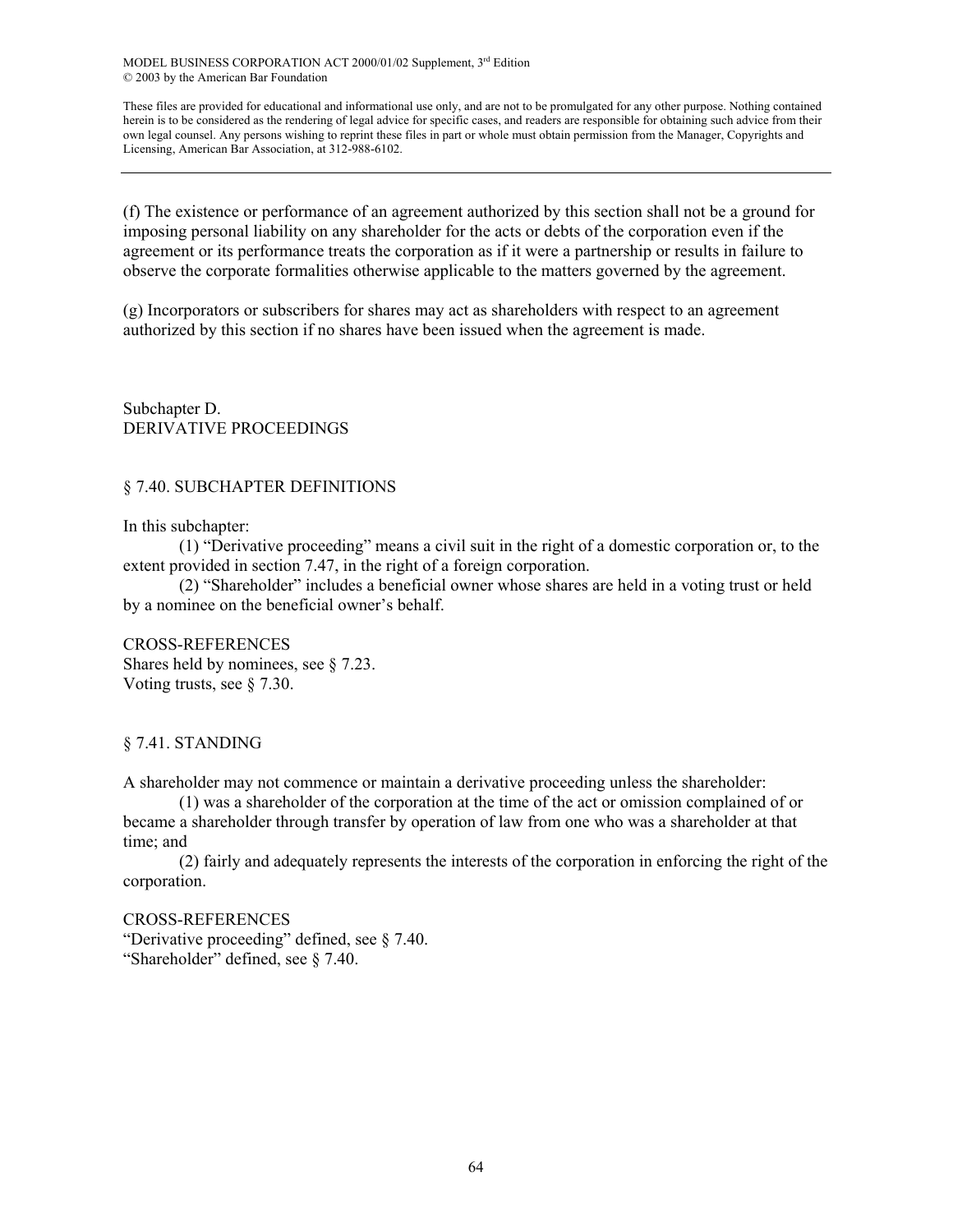These files are provided for educational and informational use only, and are not to be promulgated for any other purpose. Nothing contained herein is to be considered as the rendering of legal advice for specific cases, and readers are responsible for obtaining such advice from their own legal counsel. Any persons wishing to reprint these files in part or whole must obtain permission from the Manager, Copyrights and Licensing, American Bar Association, at 312-988-6102.

## § 7.42. DEMAND

No shareholder may commence a derivative proceeding until:

(1) a written demand has been made upon the corporation to take suitable action; and

 (2) 90 days have expired from the date the demand was made unless the shareholder has earlier been notified that the demand has been rejected by the corporation or unless irreparable injury to the corporation would result by waiting for the expiration of the 90-day period.

CROSS-REFERENCES "Derivative proceeding" defined, see § 7.40. "Shareholder" defined, see § 7.40.

## § 7.43. STAY OF PROCEEDINGS

If the corporation commences an inquiry into the allegations made in the demand or complaint, the court may stay any derivative proceeding for such period as the court deems appropriate.

CROSS-REFERENCES Demand, see § 7.41. "Derivative proceeding" defined, see § 7.40.

## § 7.44. DISMISSAL

(a) A derivative proceeding shall be dismissed by the court on motion by the corporation if one of the groups specified in subsections (b) or (f) has determined in good faith after conducting a reasonable inquiry upon which its conclusions are based that the maintenance of the derivative proceeding is not in the best interests of the corporation.

(b) Unless a panel is appointed pursuant to subsection (f), the determination in subsection (a) shall be made by:

 (1) a majority vote of independent directors present at a meeting of the board of directors if the independent directors constitute a quorum; or

 (2) a majority vote of a committee consisting of two or more independent directors appointed by majority vote of independent directors present at a meeting of the board of directors, whether or not such independent directors constituted a quorum.

(c) None of the following shall by itself cause a director to be considered not independent for purposes of this section:

 (1) the nomination or election of the director by persons who are defendants in the derivative proceeding or against whom action is demanded;

 (2) the naming of the director as a defendant in the derivative proceeding or as a person against whom action is demanded; or

 (3) the approval by the director of the act being challenged in the derivative proceeding or demand if the act resulted in no personal benefit to the director.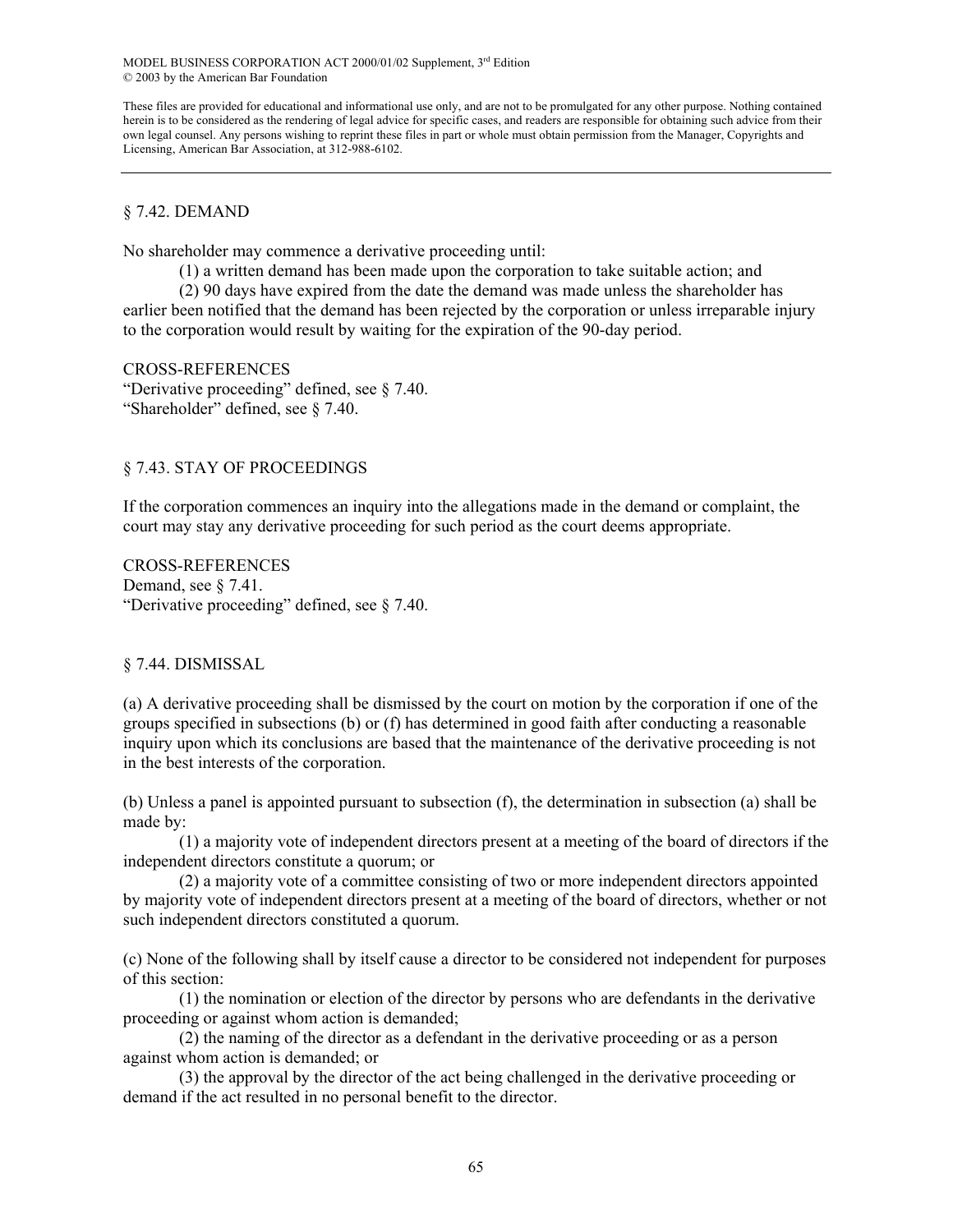These files are provided for educational and informational use only, and are not to be promulgated for any other purpose. Nothing contained herein is to be considered as the rendering of legal advice for specific cases, and readers are responsible for obtaining such advice from their own legal counsel. Any persons wishing to reprint these files in part or whole must obtain permission from the Manager, Copyrights and Licensing, American Bar Association, at 312-988-6102.

(d) If a derivative proceeding is commenced after a determination has been made rejecting a demand by a shareholder, the complaint shall allege with particularity facts establishing either (1) that a majority of the board of directors did not consist of independent directors at the time the determination was made or (2) that the requirements of subsection (a) have not been met.

(e) If a majority of the board of directors does not consist of independent directors at the time the determination is made, the corporation shall have the burden of proving that the requirements of subsection (a) have been met. If a majority of the board of directors consists of independent directors at the time the determination is made, the plaintiff shall have the burden of proving that the requirements of subsection (a) have not been met.

(f) The court may appoint a panel of one or more independent persons upon motion by the corporation to make a determination whether the maintenance of the derivative proceeding is in the best interests of the corporation. In such case, the plaintiff shall have the burden of proving that the requirements of subsection (a) have not been met.

CROSS-REFERENCES Board of directors: committees, see § 8.25. meetings, see § 8.20. quorum and voting, see § 8.24. Demand, see § 7.41. "Derivative proceeding" defined, see § 7.40. "Shareholder" defined, see § 7.40.

## § 7.45. DISCONTINUANCE OR SETTLEMENT

A derivative proceeding may not be discontinued or settled without the court's approval. If the court determines that a proposed discontinuance or settlement will substantially affect the interests of the corporation's shareholders or a class of shareholders, the court shall direct that notice be given to the shareholders affected.

CROSS-REFERENCES "Derivative proceeding" defined, see § 7.40. "Shareholder" defined, see § 7.40.

## § 7.46. PAYMENT OF EXPENSES

On termination of the derivative proceeding the court may:

 (1) order the corporation to pay the plaintiff's reasonable expenses (including counsel fees) incurred in the proceeding if it finds that the proceeding has resulted in a substantial benefit to the corporation;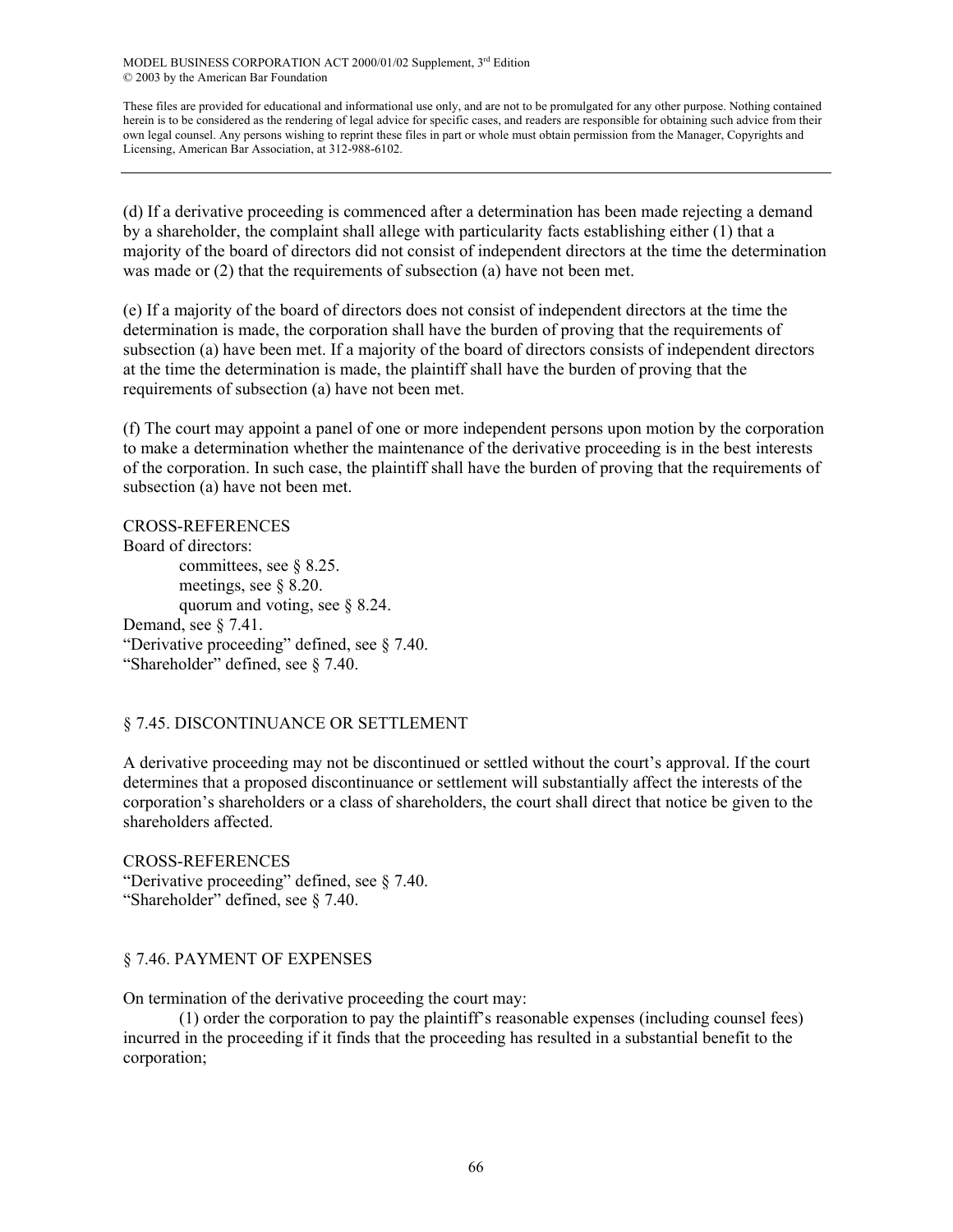These files are provided for educational and informational use only, and are not to be promulgated for any other purpose. Nothing contained herein is to be considered as the rendering of legal advice for specific cases, and readers are responsible for obtaining such advice from their own legal counsel. Any persons wishing to reprint these files in part or whole must obtain permission from the Manager, Copyrights and Licensing, American Bar Association, at 312-988-6102.

 (2) order the plaintiff to pay any defendant's reasonable expenses (including counsel fees) incurred in defending the proceeding if it finds that the proceeding was commenced or maintained without reasonable cause or for an improper purpose; or

 (3) order a party to pay an opposing party's reasonable expenses (including counsel fees) incurred because of the filing of a pleading, motion or other paper, if it finds that the pleading, motion or other paper was not well grounded in fact, after reasonable inquiry, or warranted by existing law or a good faith argument for the extension, modification or reversal of existing law and was interposed for an improper purpose, such as to harass or cause unnecessary delay or needless increase in the cost of litigation.

CROSS-REFERENCES "Derivative proceeding" defined, see § 7.40.

# § 7.47. APPLICABILITY TO FOREIGN CORPORATIONS

In any derivative proceeding in the right of a foreign corporation, the matters covered by this subchapter shall be governed by the laws of the jurisdiction of incorporation of the foreign corporation except for sections 7.43, 7.45, and 7.46.

CROSS-REFERENCES "Derivative proceeding" defined, see § 7.40. Foreign corporations, generally, see §§ 15.01-15.32.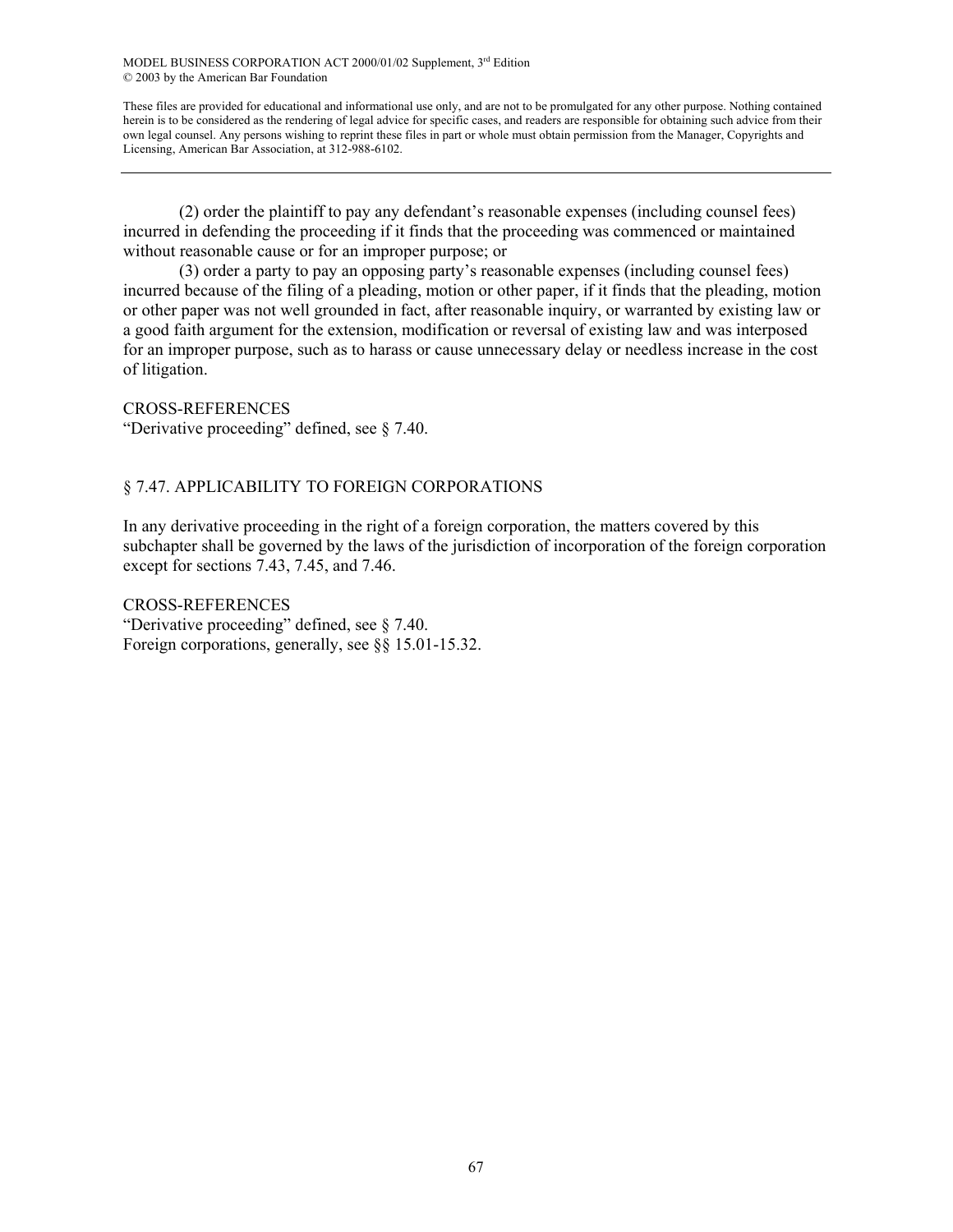These files are provided for educational and informational use only, and are not to be promulgated for any other purpose. Nothing contained herein is to be considered as the rendering of legal advice for specific cases, and readers are responsible for obtaining such advice from their own legal counsel. Any persons wishing to reprint these files in part or whole must obtain permission from the Manager, Copyrights and Licensing, American Bar Association, at 312-988-6102.

# CHAPTER 8 DIRECTORS AND OFFICERS

#### Subchapter A. BOARD OF DIRECTORS

- § 8.01. Requirement for and duties of board of directors
- § 8.02. Qualifications of directors
- § 8.03. Number and election of directors
- § 8.04. Election of directors by certain classes of shareholders
- § 8.05. Terms of directors generally
- § 8.06. Staggered terms for directors
- § 8.07. Resignation of directors
- § 8.08. Removal of directors by shareholders
- § 8.09. Removal of directors by judicial proceeding
- § 8.10. Vacancy on board
- § 8.11. Compensation of directors

#### Subchapter B. MEETINGS AND ACTION OF THE BOARD

- § 8.20. Meetings
- § 8.21. Action without meeting
- § 8.22. Notice of meeting
- § 8.23. Waiver of notice
- § 8.24. Quorum and voting
- § 8.25. Committees

#### Subchapter C. DIRECTORS

- § 8.30. Standards of conduct for directors
- § 8.31. Standards of liability for directors
- § 8.32. (Reserved)
- § 8.33. Directors' liability for unlawful distributions

#### Subchapter D. OFFICERS

- § 8.40. Officers
- § 8.41. Duties of officers
- § 8.42. Standards of conduct for officers
- § 8.43. Resignation and removal of officers
- § 8.44. Contract rights of officers

#### Subchapter E. INDEMNIFICATION AND ADVANCE FOR EXPENSES

- § 8.50. Subchapter definitions
- § 8.51. Permissible indemnification
- § 8.52. Mandatory indemnification
- § 8.53. Advance for expenses
- § 8.54. Court-ordered indemnification and advance for expenses
- § 8.55. Determination and authorization of indemnification
- § 8.56. Indemnification of officers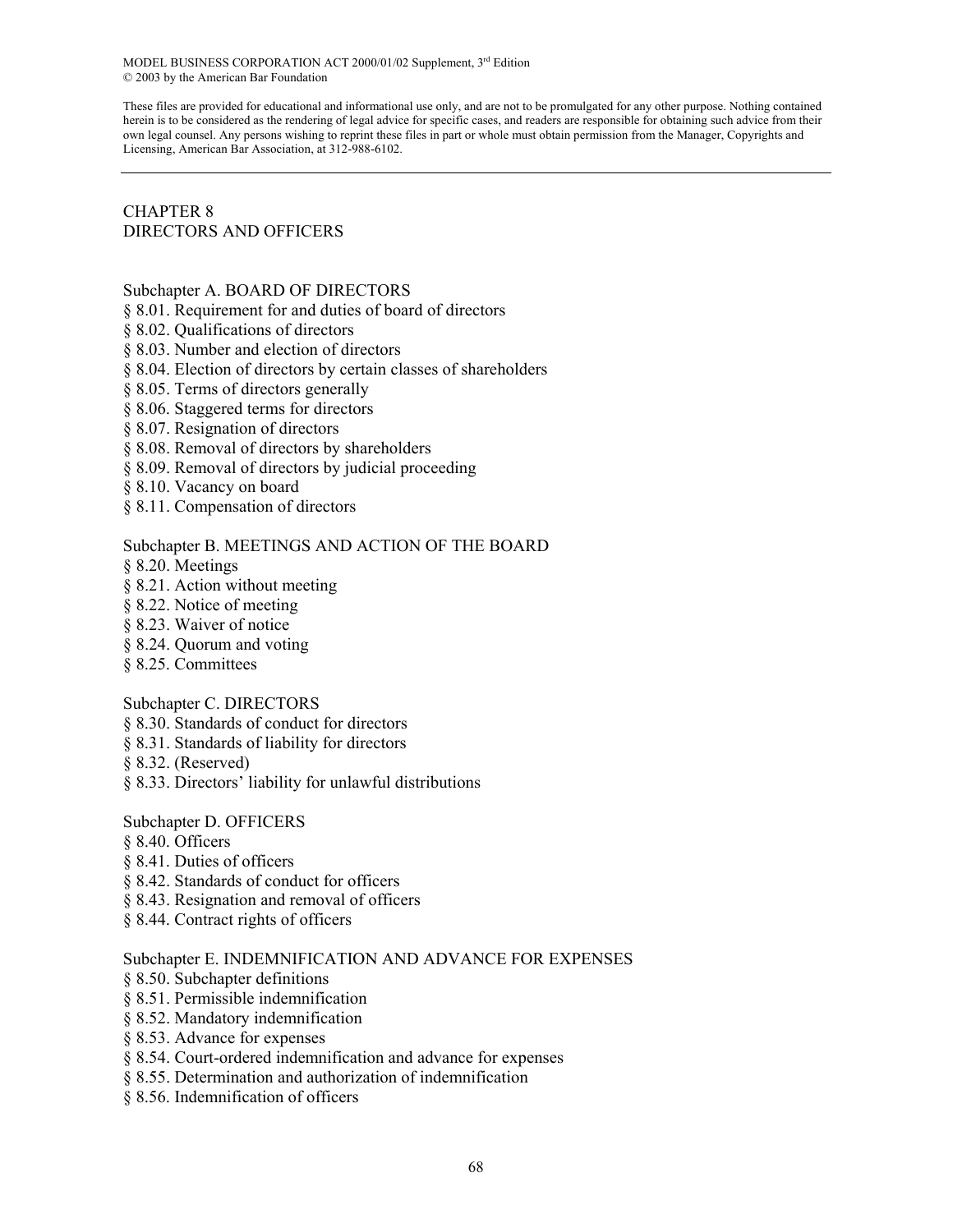These files are provided for educational and informational use only, and are not to be promulgated for any other purpose. Nothing contained herein is to be considered as the rendering of legal advice for specific cases, and readers are responsible for obtaining such advice from their own legal counsel. Any persons wishing to reprint these files in part or whole must obtain permission from the Manager, Copyrights and Licensing, American Bar Association, at 312-988-6102.

§ 8.57. Insurance

§ 8.58. Variation by corporate action; application of subchapter

§ 8.59. Exclusivity of subchapter

#### Subchapter F. DIRECTORS' CONFLICTING INTEREST TRANSACTIONS

§ 8.60. Subchapter definitions

§ 8.61. Judicial action

§ 8.62. Directors' action

§ 8.63. Shareholders' action

Subchapter A. BOARD OF DIRECTORS

# § 8.01. REQUIREMENT FOR AND DUTIES OF BOARD OF DIRECTORS

(a) Except as provided in section 7.32, each corporation must have a board of directors.

(b) All corporate powers shall be exercised by or under the authority of, and the business and affairs of the corporation managed by or under the direction of, its board of directors, subject to any limitation set forth in the articles of incorporation or in an agreement authorized under section 7.32.

# CROSS-REFERENCES

Amendment of articles of incorporation, see ch. 10A. Articles of incorporation, see § 2.02. Close corporations, see Model Statutory Corporation Supplement. Director standards of conduct, see § 8.30. Indemnification, see §§ 8.50-8.59. Number of shareholders, see § 1.42. Officers, see §§ 8.40 & 8.41.

## § 8.02. QUALIFICATIONS OF DIRECTORS

The articles of incorporation or bylaws may prescribe qualifications for directors. A director need not be a resident of this state or a shareholder of the corporation unless the articles of incorporation or bylaws so prescribe.

CROSS-REFERENCES Articles of incorporation, see § 2.02, ch. 10A. Bylaws, see § 2.06, ch. 10B. Close corporations, see Model Statutory Close Corporation Supplement.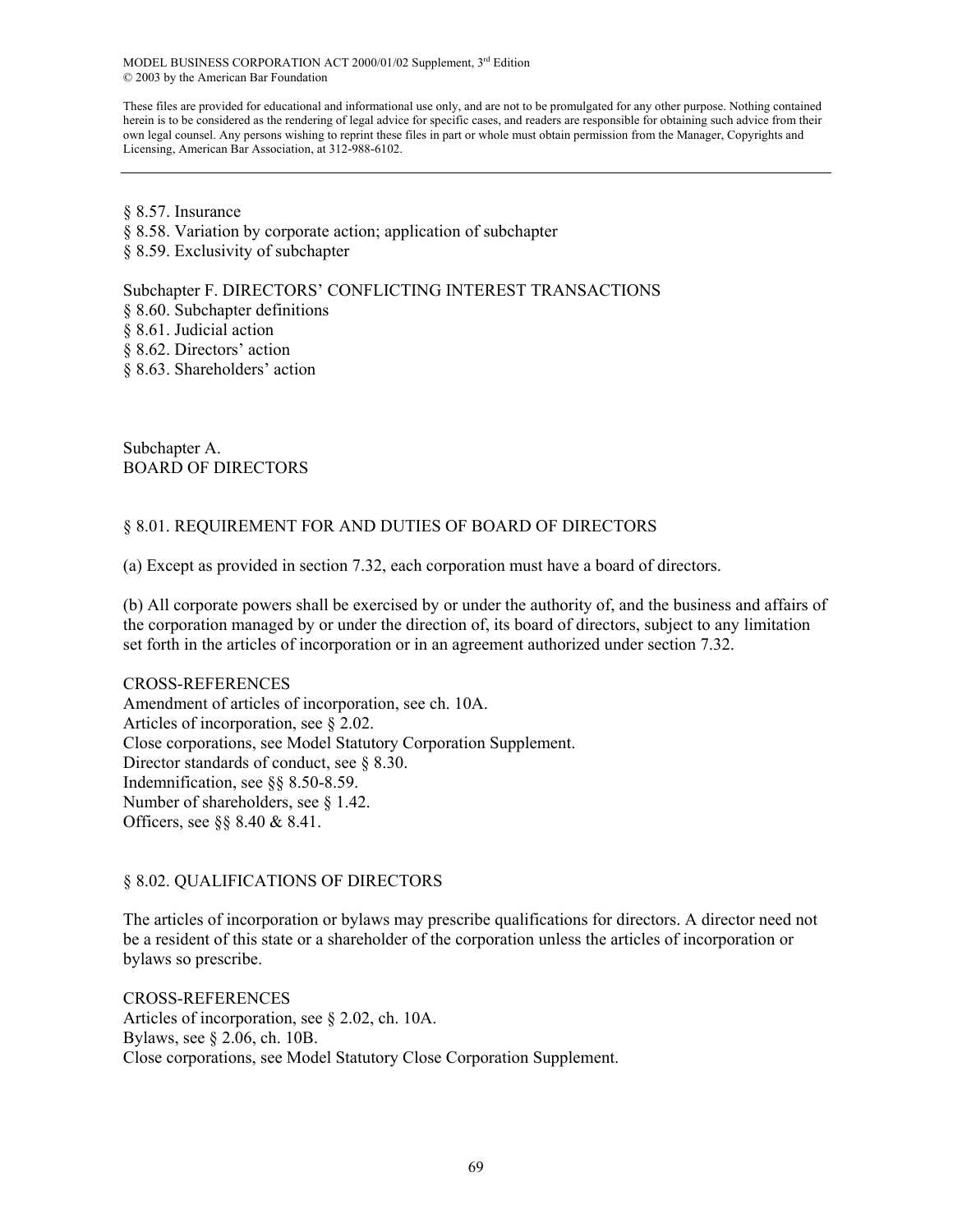These files are provided for educational and informational use only, and are not to be promulgated for any other purpose. Nothing contained herein is to be considered as the rendering of legal advice for specific cases, and readers are responsible for obtaining such advice from their own legal counsel. Any persons wishing to reprint these files in part or whole must obtain permission from the Manager, Copyrights and Licensing, American Bar Association, at 312-988-6102.

# § 8.03. NUMBER AND ELECTION OF DIRECTORS

(a) A board of directors must consist of one or more individuals, with the number specified in or fixed in accordance with the articles of incorporation or bylaws.

(b) The number of directors may be increased or decreased from time to time by amendment to, or in the manner provided in, the articles of incorporation or the bylaws.

(c) Directors are elected at the first annual shareholders' meeting and at each annual meeting thereafter unless their terms are staggered under section 8.06.

CROSS-REFERENCES Annual shareholders' meeting, see § 7.01. Articles of incorporation, see § 2.02, ch. 10A. Bylaws, see § 2.06, ch. 10B. Classification of board of directors, see § 8.06. Cumulative voting, see § 7.28. Deadlocked board of directors as ground for dissolution, see § 14.30. Election of directors, see § 7.28. Staggered terms, see § 8.06. Terms generally, see § 8.04.

## § 8.04. ELECTION OF DIRECTORS BY CERTAIN CLASSES OF SHAREHOLDERS

If the articles of incorporation authorize dividing the shares into classes, the articles may also authorize the election of all or a specified number of directors by the holders of one or more authorized classes of shares. A class (or classes) of shares entitled to elect one or more directors is a separate voting group for purposes of the election of directors.

CROSS-REFERENCES Articles of incorporation, see § 2.02, ch. 10A. Classes of shares, see § 6.01. Close corporations, see Model Statutory Close Corporation Supplement. Cumulative voting, see § 7.28. Election of directors generally, see § 7.28. Removal of directors, see §§ 8.08 & 8.09. Voting by voting groups: quorum and voting requirements for election of directors, see § 7.28. quorum and voting requirements generally, see §§ 7.25 & 7.26. "Voting group" defined, see § 1.40.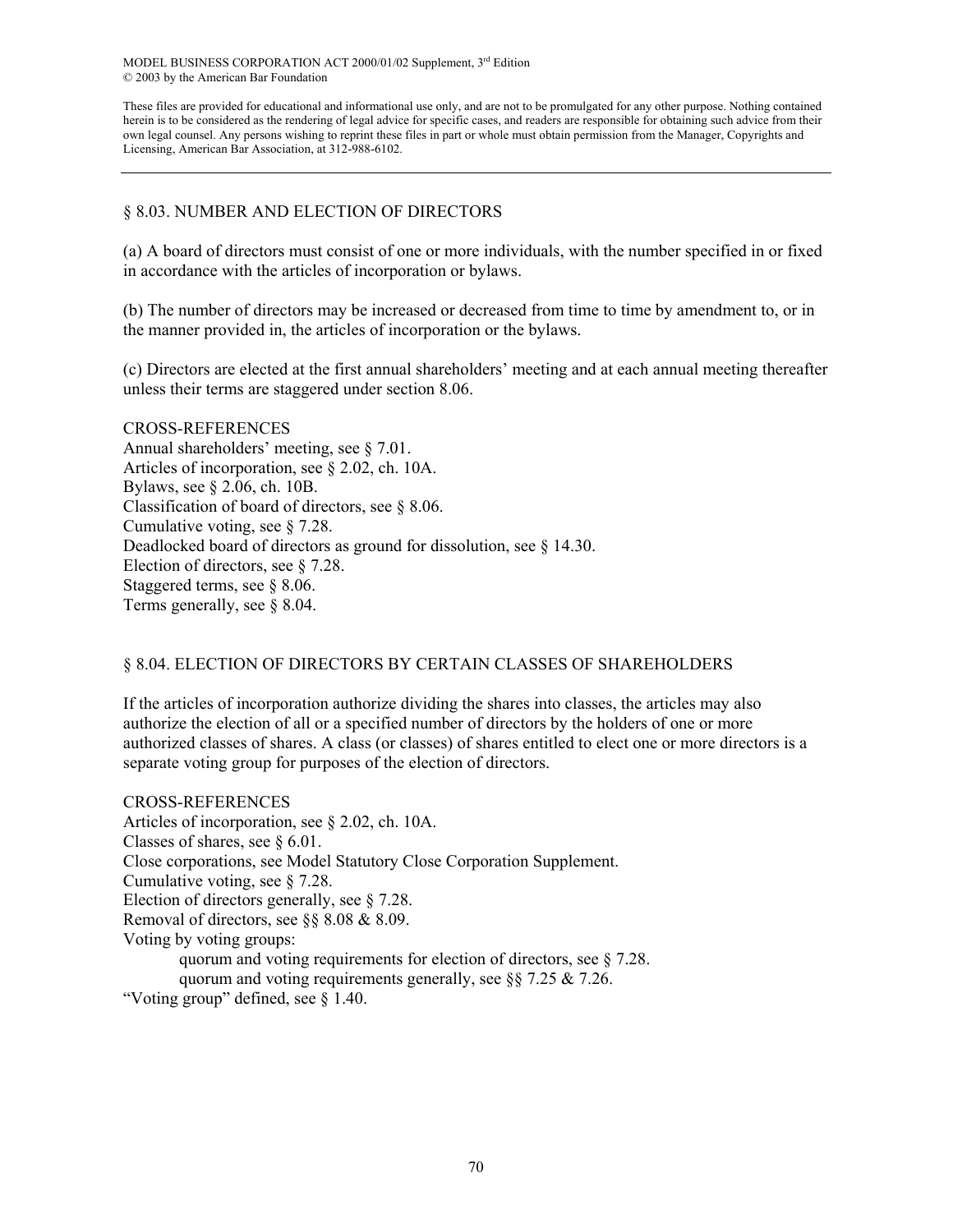These files are provided for educational and informational use only, and are not to be promulgated for any other purpose. Nothing contained herein is to be considered as the rendering of legal advice for specific cases, and readers are responsible for obtaining such advice from their own legal counsel. Any persons wishing to reprint these files in part or whole must obtain permission from the Manager, Copyrights and Licensing, American Bar Association, at 312-988-6102.

# § 8.05. TERMS OF DIRECTORS GENERALLY

(a) The terms of the initial directors of a corporation expire at the first shareholders' meeting at which directors are elected.

(b) The terms of all other directors expire at the next annual shareholders' meeting following their election unless their terms are staggered under section 8.06.

(c) A decrease in the number of directors does not shorten an incumbent director's term.

(d) The term of a director elected to fill a vacancy expires at the next shareholders' meeting at which directors are elected.

(e) Despite the expiration of a director's term, he continues to serve until his successor is elected and qualifies or until there is a decrease in the number of directors.

#### CROSS-REFERENCES

Annual shareholders' meeting, see § 7.01. Court-ordered shareholders' meeting, see § 7.03. Removal, see §§ 8.08 & 8.09. Resignation, see § 8.07. Size of board, see § 8.03. Staggered terms, see § 8.06. Vacancies, see § 8.10.

## § 8.06. STAGGERED TERMS FOR DIRECTORS

The articles of incorporation may provide for staggering the terms of directors by dividing the total number of directors into two or three groups, with each group containing one-half or one-third of the total, as near as may be. In that event, the terms of directors in the first group expire at the first annual shareholders' meeting after their election, the terms of the second group expire at the second annual shareholders' meeting after their election, and the terms of the third group, if any, expire at the third annual shareholders' meeting after their election. At each annual shareholders' meeting held thereafter, directors shall be chosen for a term of two years or three years, as the case may be, to succeed those whose terms expire.

#### CROSS-REFERENCES

Annual shareholders' meeting, see § 7.01. Cumulative voting, see § 7.28. Election of directors generally, see § 7.28. Number of directors, see § 8.03. Removal, see §§ 8.08 & 8.09. Resignation, see § 8.07. Terms of directors generally, see § 8.05. Vacancies, see § 8.10.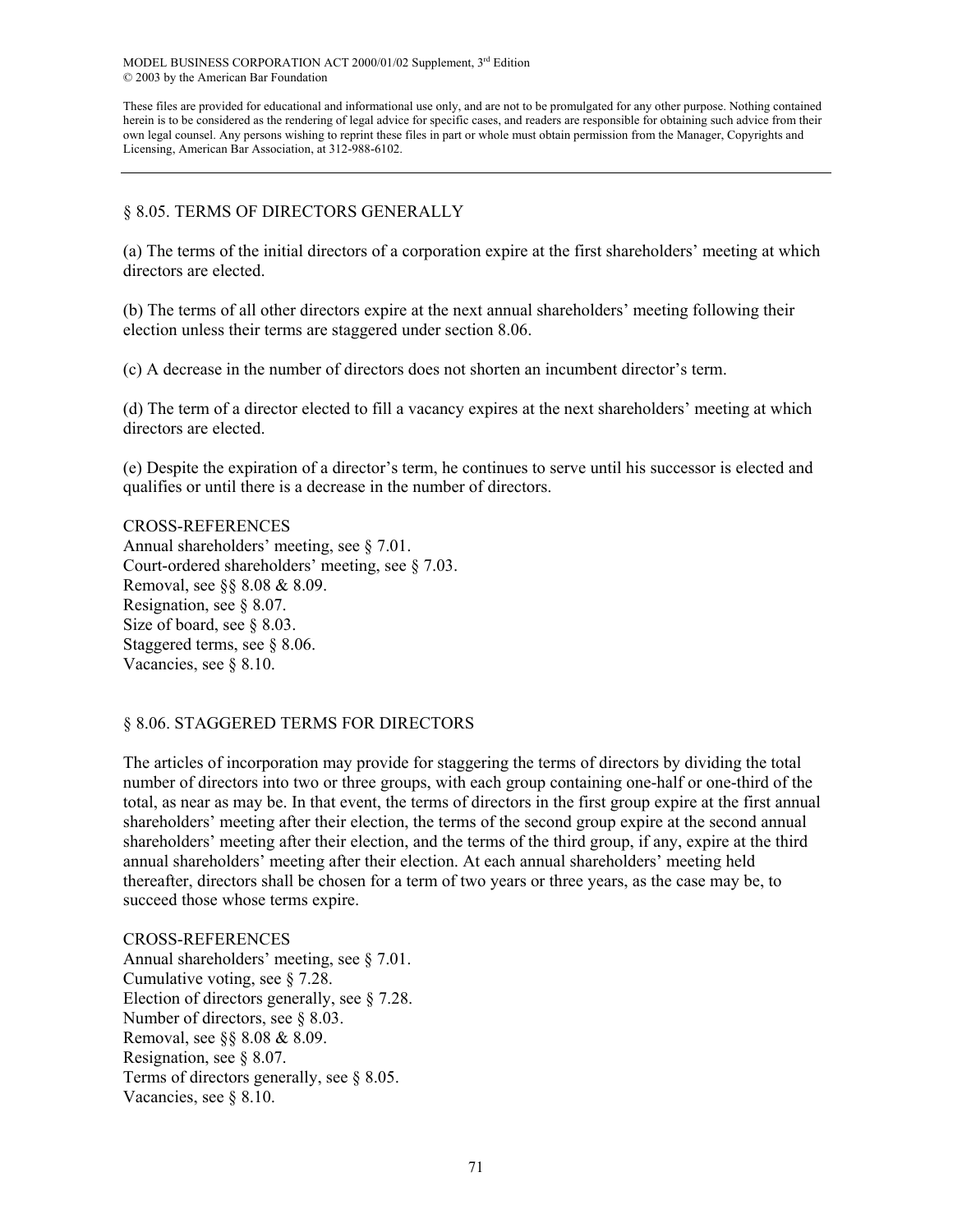These files are provided for educational and informational use only, and are not to be promulgated for any other purpose. Nothing contained herein is to be considered as the rendering of legal advice for specific cases, and readers are responsible for obtaining such advice from their own legal counsel. Any persons wishing to reprint these files in part or whole must obtain permission from the Manager, Copyrights and Licensing, American Bar Association, at 312-988-6102.

## § 8.07. RESIGNATION OF DIRECTORS

(a) A director may resign at any time by delivering written notice to the board of directors, its chairman, or to the corporation.

(b) A resignation is effective when the notice is delivered unless the notice specifies a later effective date.

CROSS-REFERENCES "Deliver," see § 1.40. Delivery to corporation, see § 1.40. "Notice" defined, see § 1.41. "Secretary" defined, see § 1.40. Vacancies, see § 8.10.

# § 8.08. REMOVAL OF DIRECTORS BY SHAREHOLDERS

(a) The shareholders may remove one or more directors with or without cause unless the articles of incorporation provide that directors may be removed only for cause.

(b) If a director is elected by a voting group of shareholders, only the shareholders of that voting group may participate in the vote to remove him.

(c) If cumulative voting is authorized, a director may not be removed if the number of votes sufficient to elect him under cumulative voting is voted against his removal. If cumulative voting is not authorized, a director may be removed only if the number of votes cast to remove him exceeds the number of votes cast not to remove him.

(d) A director may be removed by the shareholders only at a meeting called for the purpose of removing him and the meeting notice must state that the purpose, or one of the purposes, of the meeting is removal of the director.

CROSS-REFERENCES Articles of incorporation, see § 2.02, ch. 10A. Court-ordered removal, see § 8.09. Cumulative voting, see § 7.28. Director standards of conduct, see § 8.30. Election by voting group of shareholders, see § 8.04. Election of directors generally, see § 7.28. Meeting notice, see § 7.05. Quorum for voting group, see § 7.25. Shareholders' meetings, see §§ 7.01-7.03. "Voting group" defined, see § 1.40.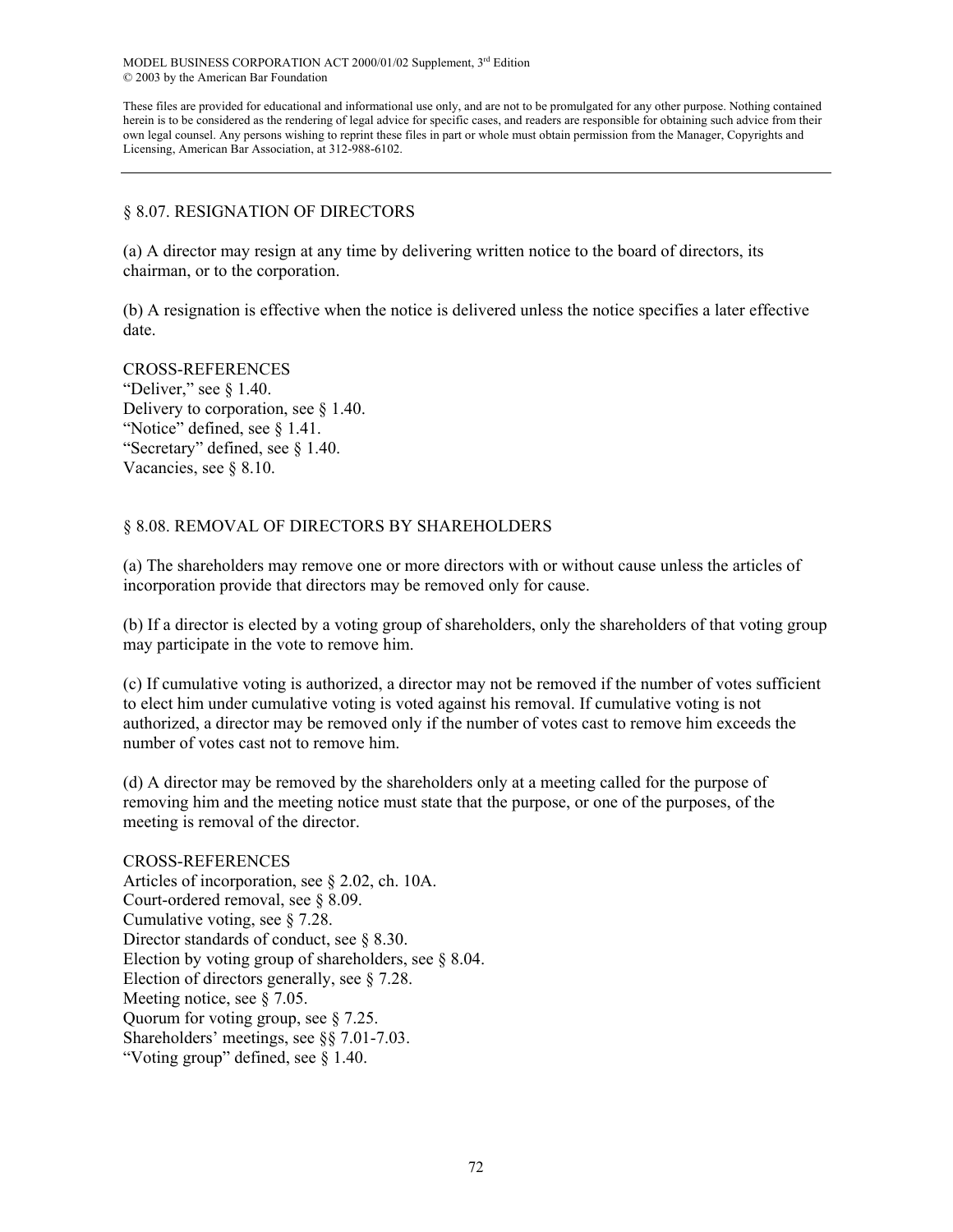These files are provided for educational and informational use only, and are not to be promulgated for any other purpose. Nothing contained herein is to be considered as the rendering of legal advice for specific cases, and readers are responsible for obtaining such advice from their own legal counsel. Any persons wishing to reprint these files in part or whole must obtain permission from the Manager, Copyrights and Licensing, American Bar Association, at 312-988-6102.

## § 8.09. REMOVAL OF DIRECTORS BY JUDICIAL PROCEEDING

(a) The [name or describe] court of the county where a corporation's principal office (or, if none in this state, its registered office) is located may remove a director of the corporation from office in a proceeding commenced by or in the right of the corporation if the court finds that (1) the director engaged in fraudulent conduct with respect to the corporation or its shareholders, grossly abused the position of director, or intentionally inflicted harm on the corporation; and (2) considering the director's course of conduct and the inadequacy of other available remedies, removal would be in the best interest of the corporation.

(b) A shareholder proceeding on behalf of the corporation under subsection (a) shall comply with all of the requirements of sub-chapter 7D, except section 7.41(1).

(c) The court, in addition to removing the director, may bar the director from reelection for a period prescribed by the court.

(d) Nothing in this section limits the equitable powers of the court to order other relief.

CROSS-REFERENCES Derivative proceedings, see § 7.40. Director standards of conduct, see § 8.30. "Principal office": defined, see § 1.40. designated in annual report, see § 16.21. "Proceeding" defined, see § 1.40. Registered office: designated in annual report, see § 16.21. required, see §§ 2.02 & 5.01. Removal by shareholders, see § 8.08. "Shareholder" defined, see § 1.40.

#### § 8.10. VACANCY ON BOARD

(a) Unless the articles of incorporation provide otherwise, if a vacancy occurs on a board of directors, including a vacancy resulting from an increase in the number of directors:

(1) the shareholders may fill the vacancy;

(2) the board of directors may fill the vacancy; or

 (3) if the directors remaining in office constitute fewer than a quorum of the board, they may fill the vacancy by the affirmative vote of a majority of all the directors remaining in office.

(b) If the vacant office was held by a director elected by a voting group of shareholders, only the holders of shares of that voting group are entitled to vote to fill the vacancy if it is filled by the shareholders.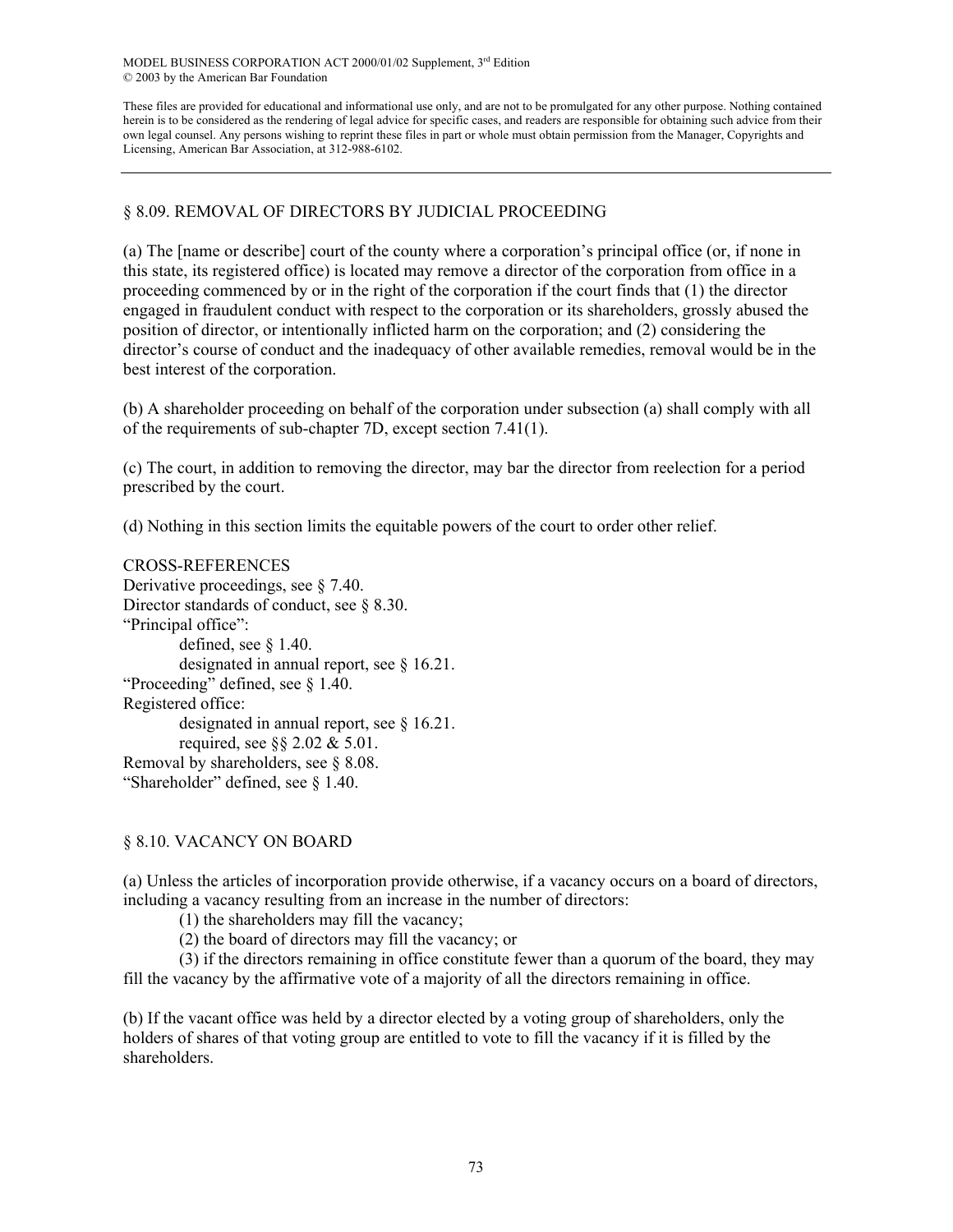These files are provided for educational and informational use only, and are not to be promulgated for any other purpose. Nothing contained herein is to be considered as the rendering of legal advice for specific cases, and readers are responsible for obtaining such advice from their own legal counsel. Any persons wishing to reprint these files in part or whole must obtain permission from the Manager, Copyrights and Licensing, American Bar Association, at 312-988-6102.

(c) A vacancy that will occur at a specific later date (by reason of a resignation effective at a later date under section 8.07(b) or otherwise) may be filled before the vacancy occurs but the new director may not take office until the vacancy occurs.

CROSS-REFERENCES Election by voting group of shareholders, see § 8.04. Number of directors, see § 8.03. Quorum and voting of directors, see § 8.24. Removal of directors, see §§ 8.08 & 8.09. Resignation of directors, see § 8.07. Shareholders' meetings, see §§ 7.01-7.03. Terms of directors generally, see § 8.05. Voting by voting group, see  $\S$ § 7.25 & 7.26. "Voting group" defined, see § 1.40.

## § 8.11. COMPENSATION OF DIRECTORS

Unless the articles of incorporation or bylaws provide otherwise, the board of directors may fix the compensation of directors.

CROSS-REFERENCES Articles of incorporation, see § 2.02, ch. 10A. Committees of board of directors, see § 8.25. Director standards of conduct, see § 8.30.

Subchapter B. MEETINGS AND ACTION OF THE BOARD

§ 8.20. MEETINGS

(a) The board of directors may hold regular or special meetings in or out of this state.

(b) Unless the articles of incorporation or bylaws provide otherwise, the board of directors may permit any or all directors to participate in a regular or special meeting by, or conduct the meeting through the use of, any means of communication by which all directors participating may simultaneously hear each other during the meeting. A director participating in a meeting by this means is deemed to be present in person at the meeting.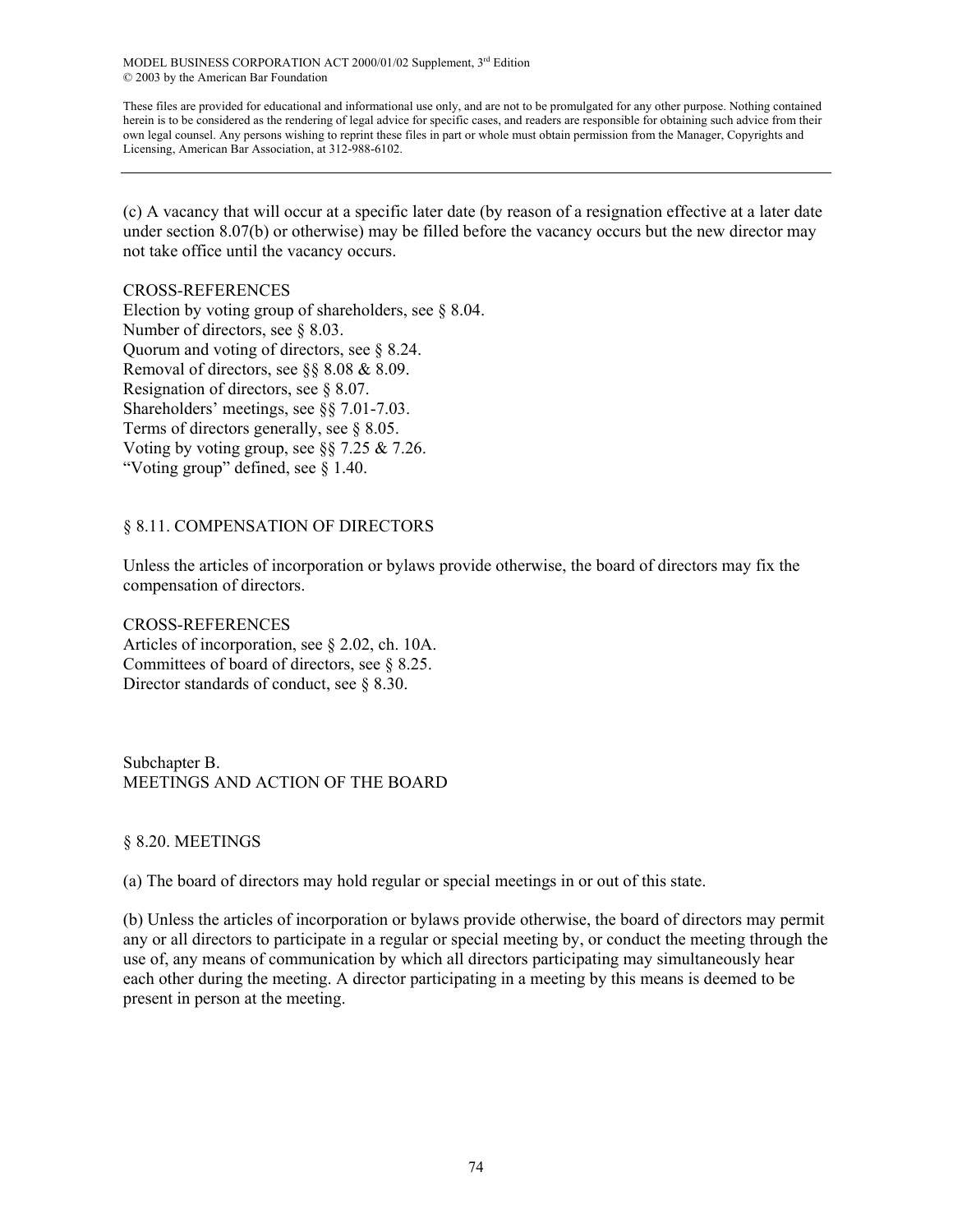These files are provided for educational and informational use only, and are not to be promulgated for any other purpose. Nothing contained herein is to be considered as the rendering of legal advice for specific cases, and readers are responsible for obtaining such advice from their own legal counsel. Any persons wishing to reprint these files in part or whole must obtain permission from the Manager, Copyrights and Licensing, American Bar Association, at 312-988-6102.

CROSS-REFERENCES Action without meeting, see § 8.21. Articles of incorporation, see § 2.02, ch. 10A. Bylaws, see § 2.06, ch. 10B. Notice of meeting, see § 8.22. Quorum and voting, see § 8.24. Waiver of meeting notice, see § 8.23.

# § 8.21. ACTION WITHOUT MEETING

(a) Except to the extent that the articles of incorporation or bylaws require that action by the board of directors be taken at a meeting, action required or permitted by this Act to be taken by the board of directors may be taken without a meeting if each director signs a consent describing the action to be taken and delivers it to the corporation.

(b) Action taken under this section is the act of the board of directors when one or more consents signed by all the directors are delivered to the corporation. The consent may specify the time at which the action taken thereunder is to be effective. A director's consent may be withdrawn by a revocation signed by the director and delivered to the corporation prior to delivery to the corporation of unrevoked written consents signed by all the directors.

(c) A consent signed under this section has the effect of action taken at a meeting of the board of directors and may be described as such in any document.

# CROSS-REFERENCES

Articles of incorporation, see § 2.02, ch. 10A. Bylaws, see § 2.06, ch. 10B. "Notice" defined, see § 1.41. Notice of meeting, see  $\S$  8.22. Waiver of meeting notice, see § 8.23.

## § 8.22. NOTICE OF MEETING

(a) Unless the articles of incorporation or bylaws provide otherwise, regular meetings of the board of directors may be held without notice of the date, time, place, or purpose of the meeting.

(b) Unless the articles of incorporation or bylaws provide for a longer or shorter period, special meetings of the board of directors must be preceded by at least two days' notice of the date, time, and place of the meeting. The notice need not describe the purpose of the special meeting unless required by the articles of incorporation or bylaws.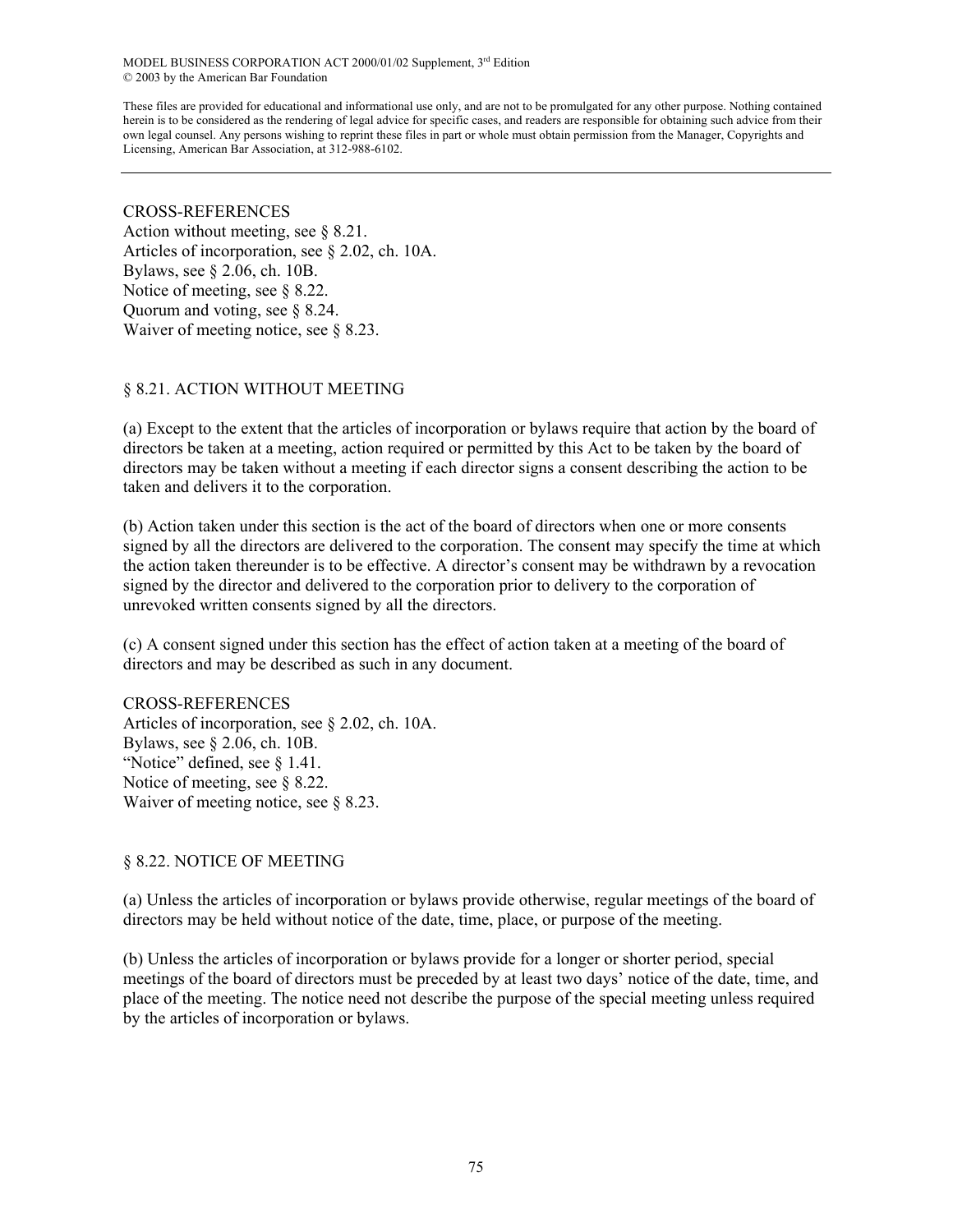These files are provided for educational and informational use only, and are not to be promulgated for any other purpose. Nothing contained herein is to be considered as the rendering of legal advice for specific cases, and readers are responsible for obtaining such advice from their own legal counsel. Any persons wishing to reprint these files in part or whole must obtain permission from the Manager, Copyrights and Licensing, American Bar Association, at 312-988-6102.

CROSS-REFERENCES Action without meeting, see § 8.21. Articles of incorporation, see § 2.02, ch. 10A. Bylaws, see § 2.06, ch. 10B. Effective date of notice, see § 1.41. Meetings of board of directors, see §§ 8.20 & 8.21. "Notice" defined, see § 1.41. Waiver of notice, see § 8.23.

#### § 8.23. WAIVER OF NOTICE

(a) A director may waive any notice required by this Act, the articles of incorporation, or bylaws before or after the date and time stated in the notice. Except as provided by subsection (b), the waiver must be in writing, signed by the director entitled to the notice, and filed with the minutes or corporate records.

(b) A director's attendance at or participation in a meeting waives any required notice to him of the meeting unless the director at the beginning of the meeting (or promptly upon his arrival) objects to holding the meeting or transacting business at the meeting and does not thereafter vote for or assent to action taken at the meeting.

# CROSS-REFERENCES

Action without meeting, see § 8.21. Meetings of board of directors, see § 8.20. "Notice" defined, see § 1.41. Notice of meeting, see § 8.22. "Secretary" defined, see § 1.40.

## § 8.24. QUORUM AND VOTING

(a) Unless the articles of incorporation or bylaws require a greater number or unless otherwise specifically provided in this Act, a quorum of a board of directors consists of:

(1) a majority of the fixed number of directors if the corporation has a fixed board size; or

 (2) a majority of the number of directors prescribed, or if no number is prescribed the number in office immediately before the meeting begins, if the corporation has a variable-range size board.

(b) The articles of incorporation or bylaws may authorize a quorum of a board of directors to consist of no fewer than one-third of the fixed or prescribed number of directors determined under subsection (a).

(c) If a quorum is present when a vote is taken, the affirmative vote of a majority of directors present is the act of the board of directors unless the articles of incorporation or bylaws require the vote of a greater number of directors.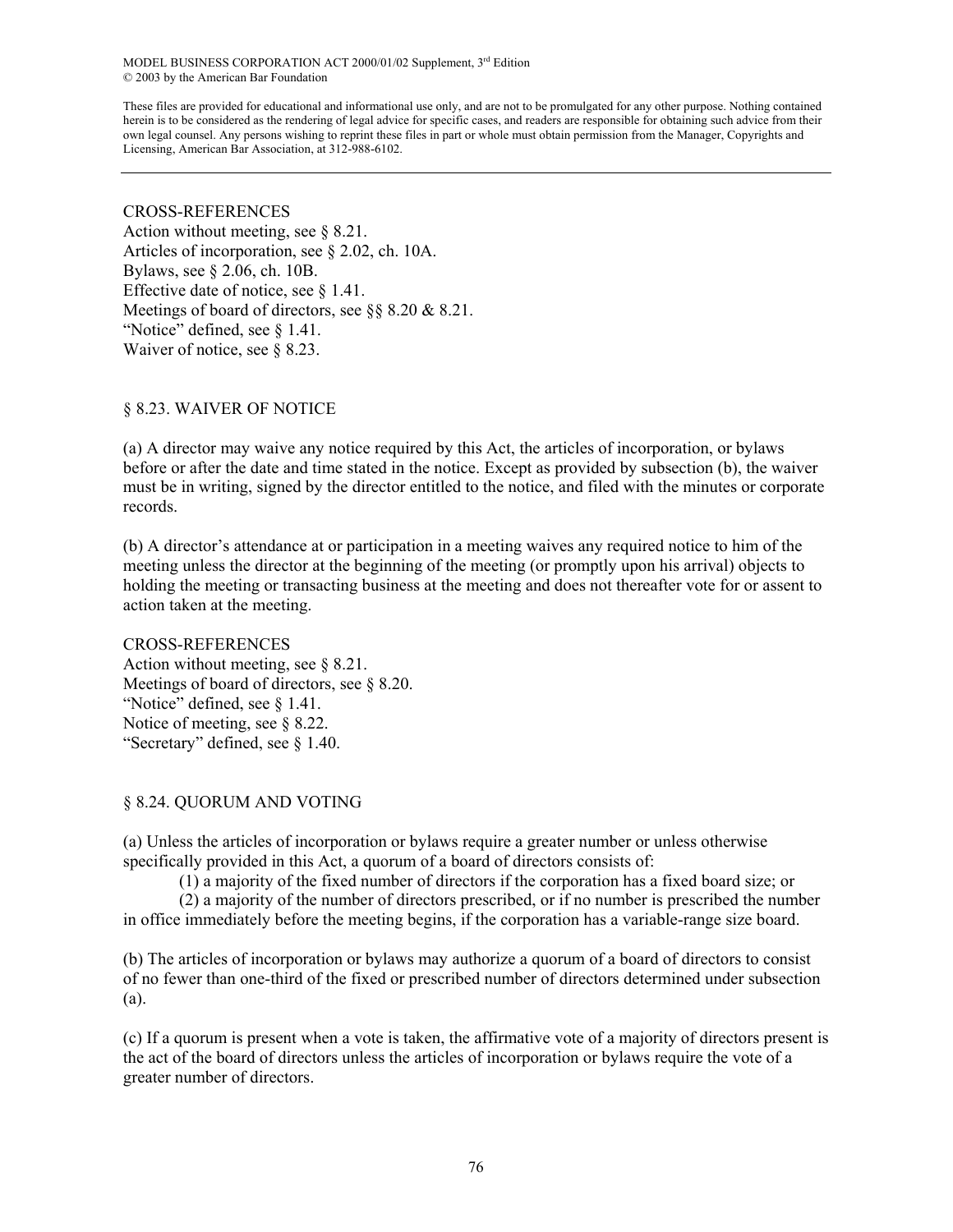These files are provided for educational and informational use only, and are not to be promulgated for any other purpose. Nothing contained herein is to be considered as the rendering of legal advice for specific cases, and readers are responsible for obtaining such advice from their own legal counsel. Any persons wishing to reprint these files in part or whole must obtain permission from the Manager, Copyrights and Licensing, American Bar Association, at 312-988-6102.

(d) A director who is present at a meeting of the board of directors or a committee of the board of directors when corporate action is taken is deemed to have assented to the action taken unless: (1) he objects at the beginning of the meeting (or promptly upon his arrival) to holding it or transacting business at the meeting; (2) his dissent or abstention from the action taken is entered in the minutes of the meeting; or (3) he delivers written notice of his dissent or abstention to the presiding officer of the meeting before its adjournment or to the corporation immediately after adjournment of the meeting. The right of dissent or abstention is not available to a director who votes in favor of the action taken.

#### CROSS-REFERENCES

Action without meeting, see § 8.21. Articles of incorporation, see § 2.02, ch. 10A. Bylaws, see § 2.06, ch. 10B. Committees of board of directors, see § 8.25. Director standards of conduct, see § 8.30. Meetings of board of directors, see § 8.20. "Notice" defined, see § 1.41. Number of directors, see § 8.03. Quorum for determination of advance for expenses, see § 8.53(c). Quorum for determination and authorization of indemnification, see § 8.55(b). "Secretary" defined, see § 1.40.

## § 8.25. COMMITTEES

(a) Unless this Act, the articles of incorporation or the bylaws provide otherwise, a board of directors may create one or more committees and appoint one or more members of the board of directors to serve on any such committee.

(b) Unless this Act otherwise provides, the creation of a committee and appointment of members to it must be approved by the greater of (1) a majority of all the directors in office when the action is taken or (2) the number of directors required by the articles of incorporation or bylaws to take action under section 8.24.

(c) Sections 8.20 through 8.24 apply both to committees of the board and to their members.

(d) To the extent specified by the board of directors or in the articles of incorporation or bylaws, each committee may exercise the powers of the board of directors under section 8.01. (e) A committee may not, however:

 (1) authorize or approve distributions, except according to a formula or method, or within limits, prescribed by the board of directors;

 (2) approve or propose to shareholders action that this Act requires be approved by shareholders;

 (3) fill vacancies on the board of directors or, subject to subsection (g), on any of its committees; or

(4) adopt, amend, or repeal bylaws.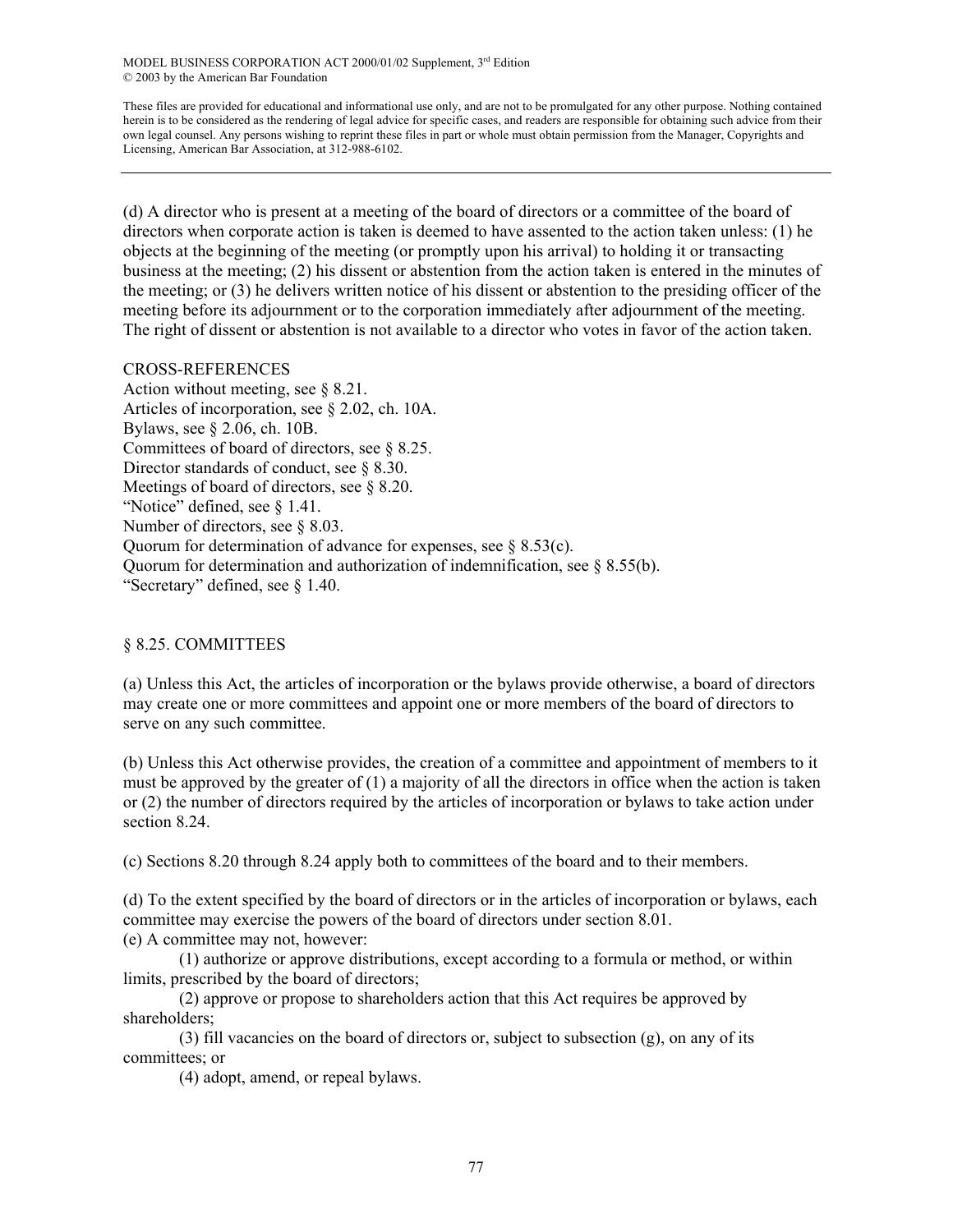These files are provided for educational and informational use only, and are not to be promulgated for any other purpose. Nothing contained herein is to be considered as the rendering of legal advice for specific cases, and readers are responsible for obtaining such advice from their own legal counsel. Any persons wishing to reprint these files in part or whole must obtain permission from the Manager, Copyrights and Licensing, American Bar Association, at 312-988-6102.

(f) The creation of, delegation of authority to, or action by a committee does not alone constitute compliance by a director with the standards of conduct described in section 8.30.

(g) The board of directors may appoint one or more directors as alternate members of any committee to replace any absent or disqualified member during the member's absence or disqualification. Unless the articles of incorporation or the bylaws or the resolution creating the committee provide otherwise, in the event of the absence or disqualification of a member of a committee, the member or members present at any meeting and not disqualified from voting, unanimously, may appoint another director to act in place of the absent or disqualified member.

#### CROSS-REFERENCES

Articles of incorporation, see § 2.02, ch. 10A. Bylaws, see § 2.06, ch. 10B. Derivative proceedings, see §§ 7.40-7.47. Director standards of conduct, see § 8.30. Dissolution, see ch. 14. Distributions, see § 6.40. Duties of board of directors, see § 8.01. Indemnification determination, see § 8.55. Issuance of shares, see §§ 6.01 & 6.02. Mergers, see ch. 11. Quorum and voting, see § 8.24. Reacquisition of shares, see  $886.03 \& 6.31$ . Vacancies on board, see § 8.10.

Subchapter C. **DIRECTORS** 

#### § 8.30. STANDARDS OF CONDUCT FOR DIRECTORS

(a) Each member of the board of directors, when discharging the duties of a director, shall act: (1) in good faith, and (2) in a manner the director reasonably believes to be in the best interests of the corporation.

(b) The members of the board of directors or a committee of the board, when becoming informed in connection with their decision-making function or devoting attention to their oversight function, shall discharge their duties with the care that a person in a like position would reasonably believe appropriate under similar circumstances.

(c) In discharging board or committee duties a director, who does not have knowledge that makes reliance unwarranted, is entitled to rely on the performance by any of the persons specified in subsection (e)(1) or subsection (e)(3) to whom the board may have delegated, formally or informally by course of conduct, the authority or duty to perform one or more of the board's functions that are delegable under applicable law.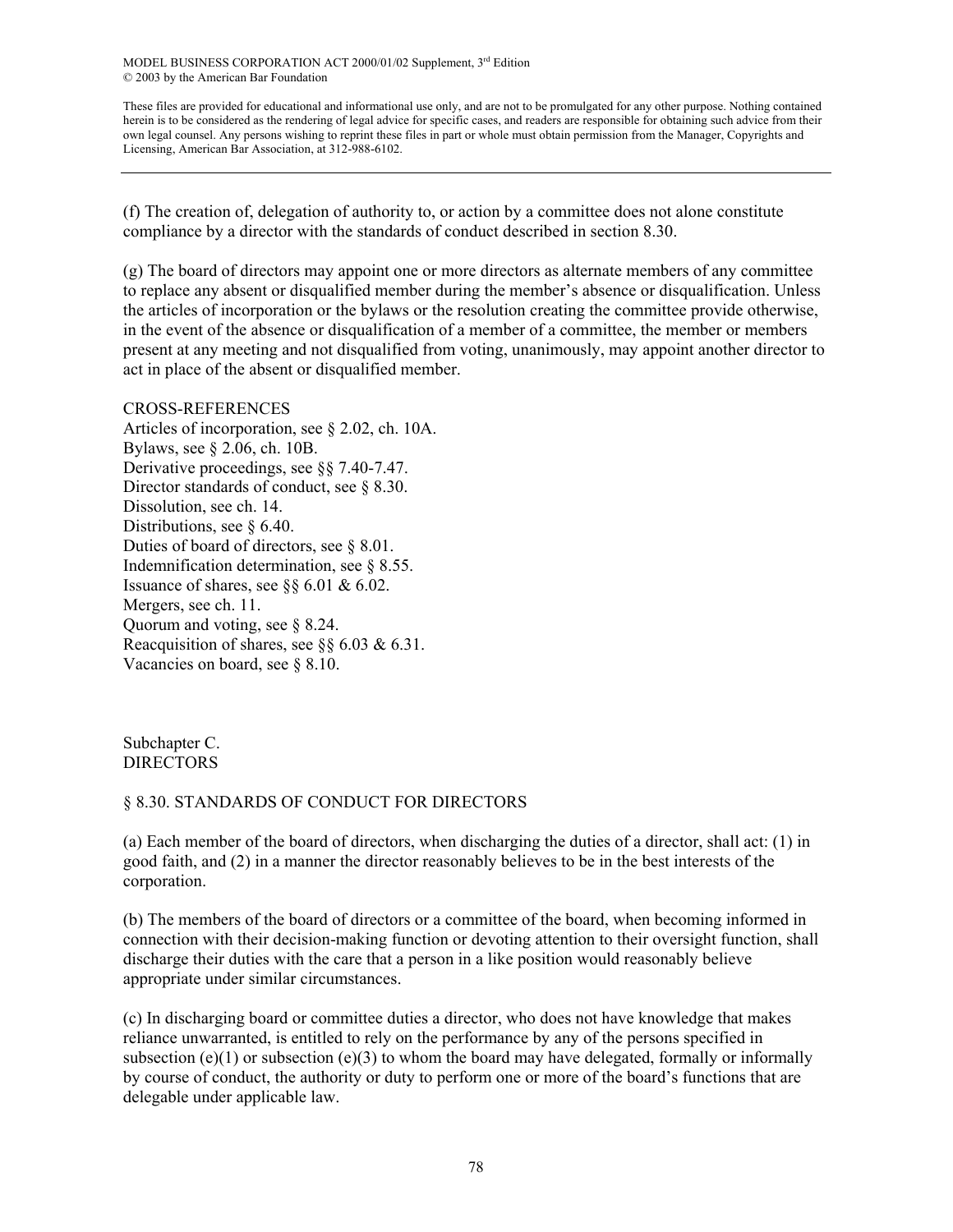(d) In discharging board or committee duties a director, who does not have knowledge that makes reliance unwarranted, is entitled to rely on information, opinions, reports or statements, including financial statements and other financial data, prepared or presented by any of the persons specified in subsection (e).

(e) A director is entitled to rely, in accordance with subsection (c) or (d), on:

 (1) one or more officers or employees of the corporation whom the director reasonably believes to be reliable and competent in the functions performed or the information, opinions, reports or statements provided;

 (2) legal counsel, public accountants, or other persons retained by the corporation as to matters involving skills or expertise the director reasonably believes are matters (i) within the particular person's professional or expert competence or (ii) as to which the particular person merits confidence; or

 (3) a committee of the board of directors of which the director is not a member if the director reasonably believes the committee merits confidence.

## CROSS-REFERENCES

Committees of board of directors, see § 8.25. Conflict of interest, see ch. 8F. Derivative proceedings, see §§ 7.40-7.47. Duty of board of directors, see § 8.01. Indemnification, see §§ 8.50-8.59. Meetings of board of directors, see  $888.20 \& 8.21$ . Officer standards of conduct, see § 8.42. Officers, see §§ 8.40 & 8.41. Quorum of directors, see § 8.24. Removal of directors, see §§ 8.08 & 8.09. Standards of liability for directors, see § 8.31. Unlawful distributions, see § 8.33.

# § 8.31 STANDARDS OF LIABILITY FOR DIRECTORS

(a) A director shall not be liable to the corporation or its shareholders for any decision to take or not to take action, or any failure to take any action, as a director, unless the party asserting liability in a proceeding establishes that:

 (1) any provision in the articles of incorporation authorized by section 2.02(b)(4) or the protection afforded by section 8.61 for action taken in compliance with section 8.62 or 8.63, if interposed as a bar to the proceeding by the director, does not preclude liability; and

(2) the challenged conduct consisted or was the result of:

- (i) action not in good faith; or
- (ii) a decision

 (A) which the director did not reasonably believe to be in the best interests of the corporation, or

 (B) as to which the director was not informed to an extent the director reasonably believed appropriate in the circumstances; or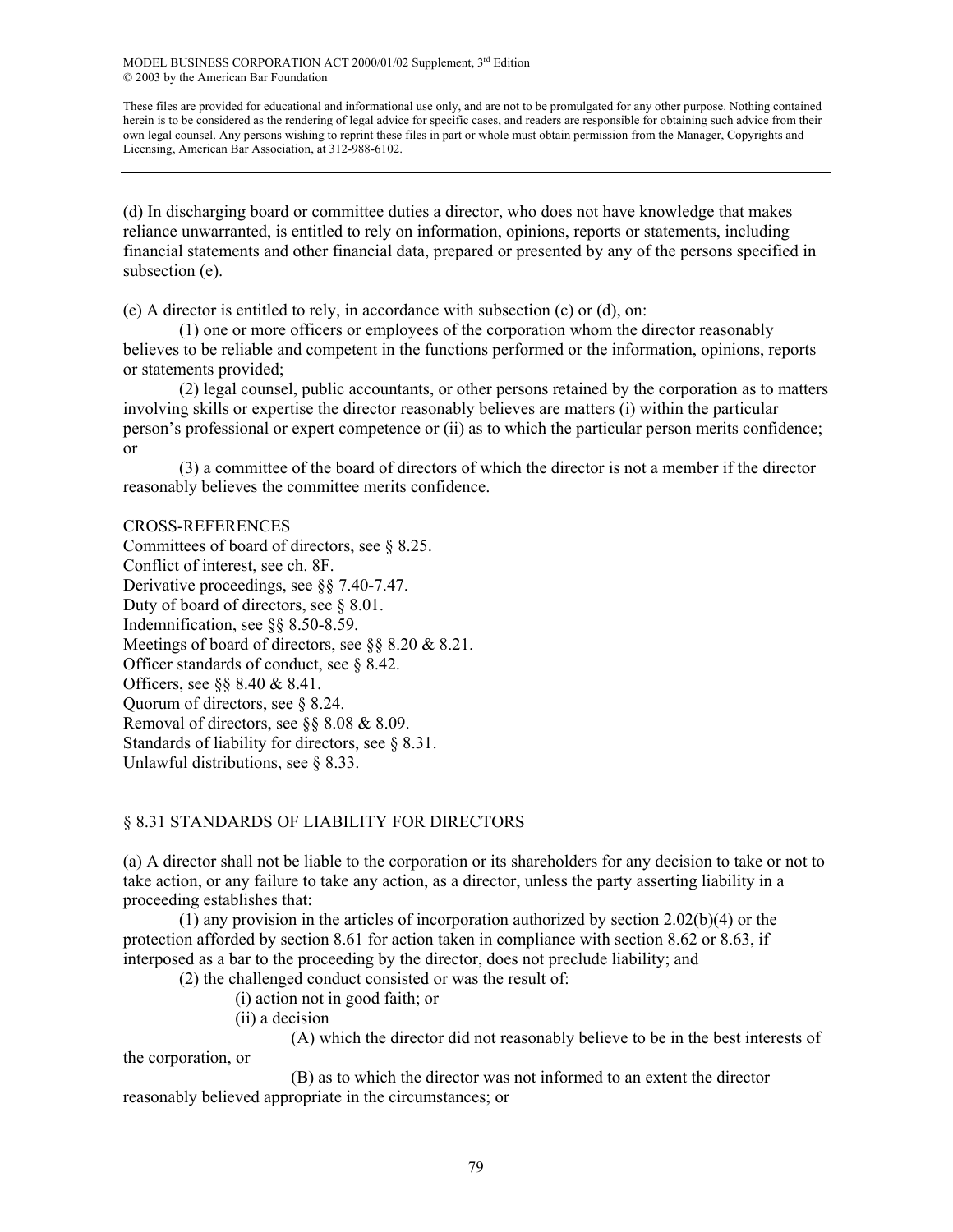(iii) a lack of objectivity due to the director's familial, financial or business relationship with, or a lack of independence due to the director's domination or control by, another person having a material interest in the challenged conduct

 (A) which relationship or which domination or control could reasonably be expected to have affected the director's judgment respecting the challenged conduct in a manner adverse to the corporation, and

 (B) after a reasonable expectation to such effect has been established, the director shall not have established that the challenged conduct was reasonably believed by the director to be in the best interests of the corporation; or

 (iv) a sustained failure of the director to devote attention to ongoing oversight of the business and affairs of the corporation, or a failure to devote timely attention, by making (or causing to be made) appropriate inquiry, when particular facts and circumstances of significant concern materialize that would alert a reasonably attentive director to the need therefore; or

 (v) receipt of a financial benefit to which the director was not entitled or any other breach of the director's duties to deal fairly with the corporation and its shareholders that is actionable under applicable law.

(b) The party seeking to hold the director liable:

(1) for money damages, shall also have the burden of establishing that:

(i) harm to the corporation or its shareholders has been suffered, and

(ii) the harm suffered was proximately caused by the director's challenged conduct; or

 (2) for other money payment under a legal remedy, such as compensation for the unauthorized use of corporate assets, shall also have whatever persuasion burden may be called for to establish that the payment sought is appropriate in the circumstances; or

 (3) for other money payment under an equitable remedy, such as profit recovery by or disgorgement to the corporation, shall also have whatever persuasion burden may be called for to establish that the equitable remedy sought is appropriate in the circumstances.

(c) Nothing contained in this section shall (1) in any instance where fairness is at issue, such as consideration of the fairness of a transaction to the corporation under section 8.61(b)(3), alter the burden of proving the fact or lack of fairness otherwise applicable, (2) alter the fact or lack of liability of a director under another section of this Act, such as the provisions governing the consequences of an unlawful distribution under section 8.33 or a transactional interest under section 8.61, or (3) affect any rights to which the corporation or a shareholder may be entitled under another statute of this state or the United States.

## CROSS-REFERENCES

Article provision limiting or eliminating director liability, see § 2.02(b)(4). Article provision permitting expanded indemnification, see  $\S 2.02(b)(5)$ . Derivative proceedings, see §§ 7.40-7.47. Director's conflicting interest transaction, see ch. 8F. Duty of board of directors, see § 8.01. Indemnification, see §§ 8.50-8.59. Judicial removal of directors, see § 8.09. Standards of conduct for directors, see § 8.1. Unlawful distributions, see § 8.33.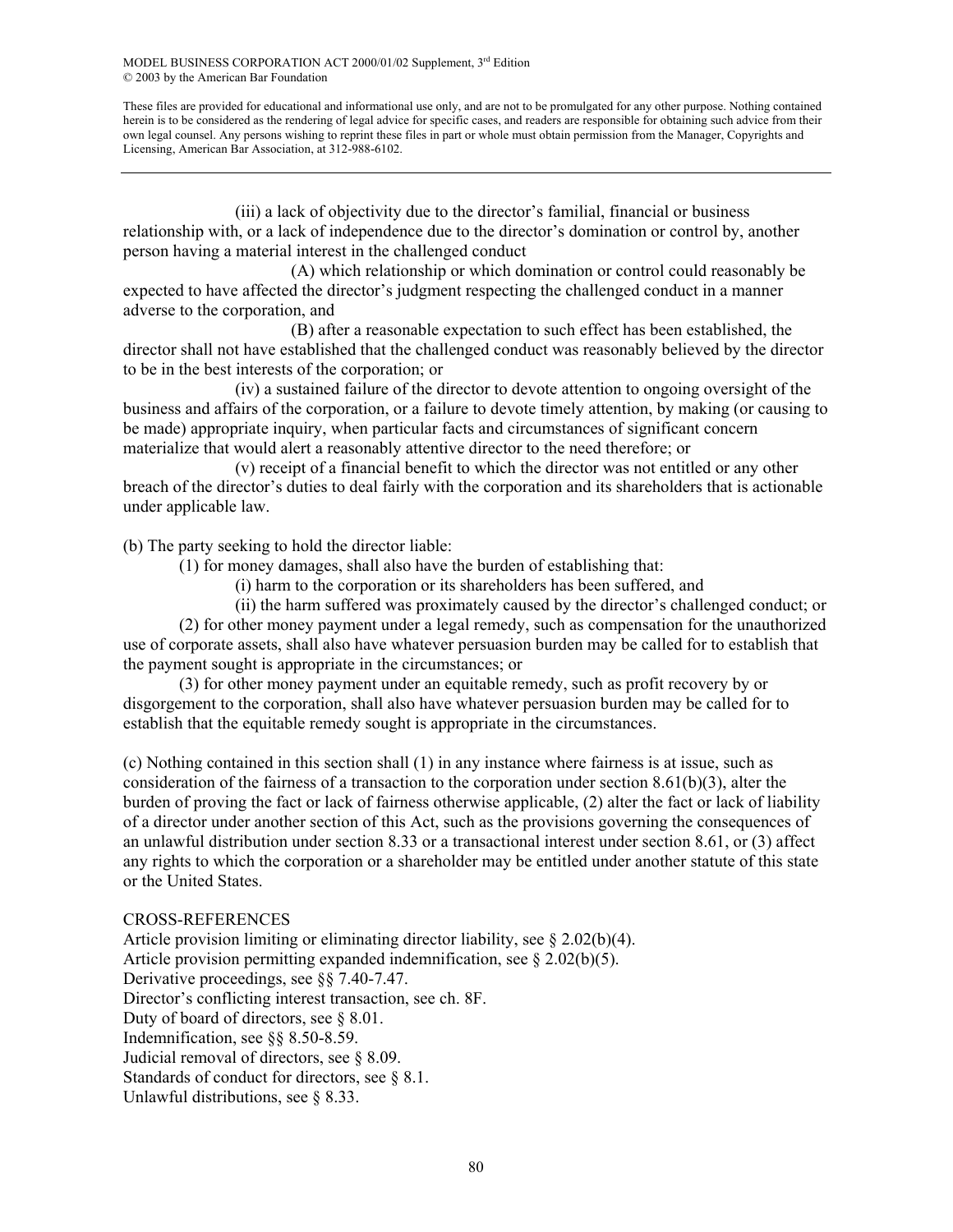These files are provided for educational and informational use only, and are not to be promulgated for any other purpose. Nothing contained herein is to be considered as the rendering of legal advice for specific cases, and readers are responsible for obtaining such advice from their own legal counsel. Any persons wishing to reprint these files in part or whole must obtain permission from the Manager, Copyrights and Licensing, American Bar Association, at 312-988-6102.

§ 8.32. [RESERVED]

# § 8.33. DIRECTORS' LIABILITY FOR UNLAWFUL DISTRIBUTIONS

(a) A director who votes for or assents to a distribution in excess of what may be authorized and made pursuant to section  $6.40(a)$  or  $14.09(a)$  is personally liable to the corporation for the amount of the distribution that exceeds what could have been distributed without violating section 6.40(a) or 14.09(a) if the party asserting liability establishes that when taking the action the director did not comply with section 8.30.

(b) A director held liable under subsection (a) for an unlawful distribution is entitled to:

 (1) contribution from every other director who could be held liable under subsection (a) for the unlawful distribution; and

 (2) recoupment from each shareholder of the pro-rata portion of the amount of the unlawful distribution the shareholder accepted, knowing the distribution was made in violation of section 6.40(a) or 14.09(a).

(c) A proceeding to enforce:

 (1) the liability of a director under subsection (a) is barred unless it is commenced within two years after the date (i) on which the effect of the distribution was measured under section 6.40(e) or  $(g)$ , (ii) as of which the violation of section 6.40(a) occurred as the consequence of disregard of a restriction in the articles of incorporation or (iii) on which the distribution of assets to Shareholders under section 14.09(a) was made; or

 (2) contribution or recoupment under subsection (b) is barred unless it is commenced within one year after the liability of the claimant has been finally adjudicated under subsection (a).

## CROSS-REFERENCES

Article provision limiting liability, see § 2.02(b)(4). Director duties in dissolution, see  $\S$  14.09. Director standards of conduct, see § 8.30. "Distribution" defined, see § 1.40. Distributions generally, see § 6.40. Indemnification, see §§ 2.02(b)(5), 8.50-8.59.

Subchapter D. **OFFICERS** 

## § 8.40. OFFICERS

(a) A corporation has the officers described in its bylaws or appointed by the board of directors in accordance with the bylaws.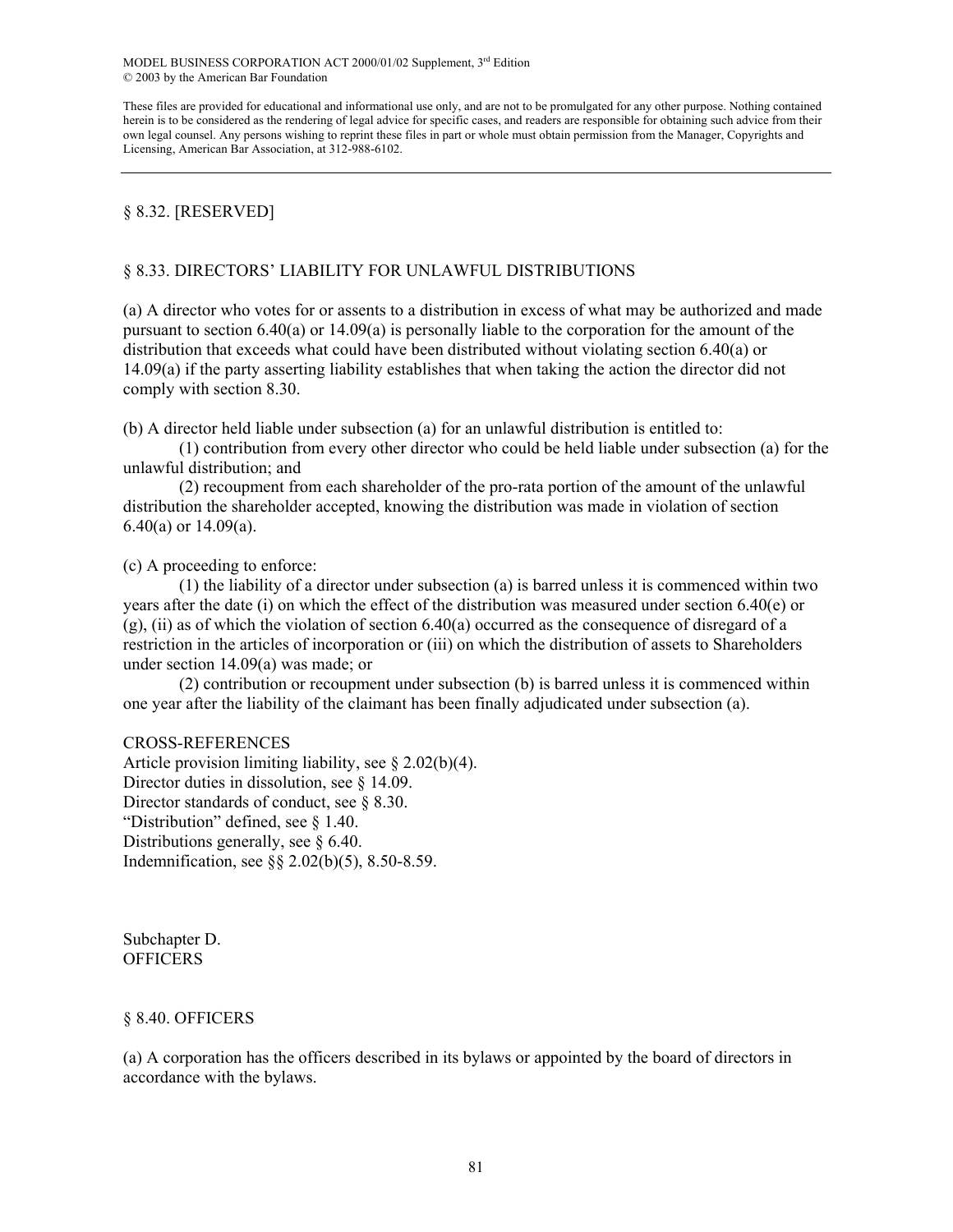These files are provided for educational and informational use only, and are not to be promulgated for any other purpose. Nothing contained herein is to be considered as the rendering of legal advice for specific cases, and readers are responsible for obtaining such advice from their own legal counsel. Any persons wishing to reprint these files in part or whole must obtain permission from the Manager, Copyrights and Licensing, American Bar Association, at 312-988-6102.

(b) The board of directors may elect individuals to fill one or more offices of the corporation. An officer may appoint one or more officers if authorized by the bylaws or the board of directors.

(c) The bylaws or the board of directors shall assign to one of the officers responsibility for preparing the minutes of the directors' and shareholders' meetings and for maintaining and authenticating the records of the corporation required to be kept under sections 16.01(a) and 16.01(e).

(d) The same individual may simultaneously hold more than one office in a corporation.

CROSS-REFERENCES Agents of corporation, see § 3.02. Bylaws, see § 2.06, ch. 10B. Contract rights of officers, see § 8.44. Duties of officers, see § 8.41. Officer as employee of corporation, see § 1.40. Officer standards of conduct, see § 8.42. Removal of officers, see § 8.43. "Secretary" defined, see § 1.40. Tenure of officers, see § 8.44.

#### § 8.41. DUTIES OF OFFICERS

Each officer has the authority and shall perform the duties set forth in the bylaws or, to the extent consistent with the bylaws, the duties prescribed by the board of directors or by direction of an officer authorized by the board of directors to prescribe the duties of other officers.

CROSS-REFERENCES Assistant officers, see § 8.40. Bylaws, see § 2.06, ch. 10B. Officer as employee, see § 1.40. Secretary, see § 1.40. Standards of conduct: directors, see § 8.30. officers, see § 8.42.

#### § 8.42. STANDARDS OF CONDUCT FOR OFFICERS

(a) An officer, when performing in such capacity, shall act:

(1) in good faith;

 (2) with the care that a person in a like position would reasonably exercise under similar circumstances; and

(3) in a manner the officer reasonably believes to be in the best interests of the corporation.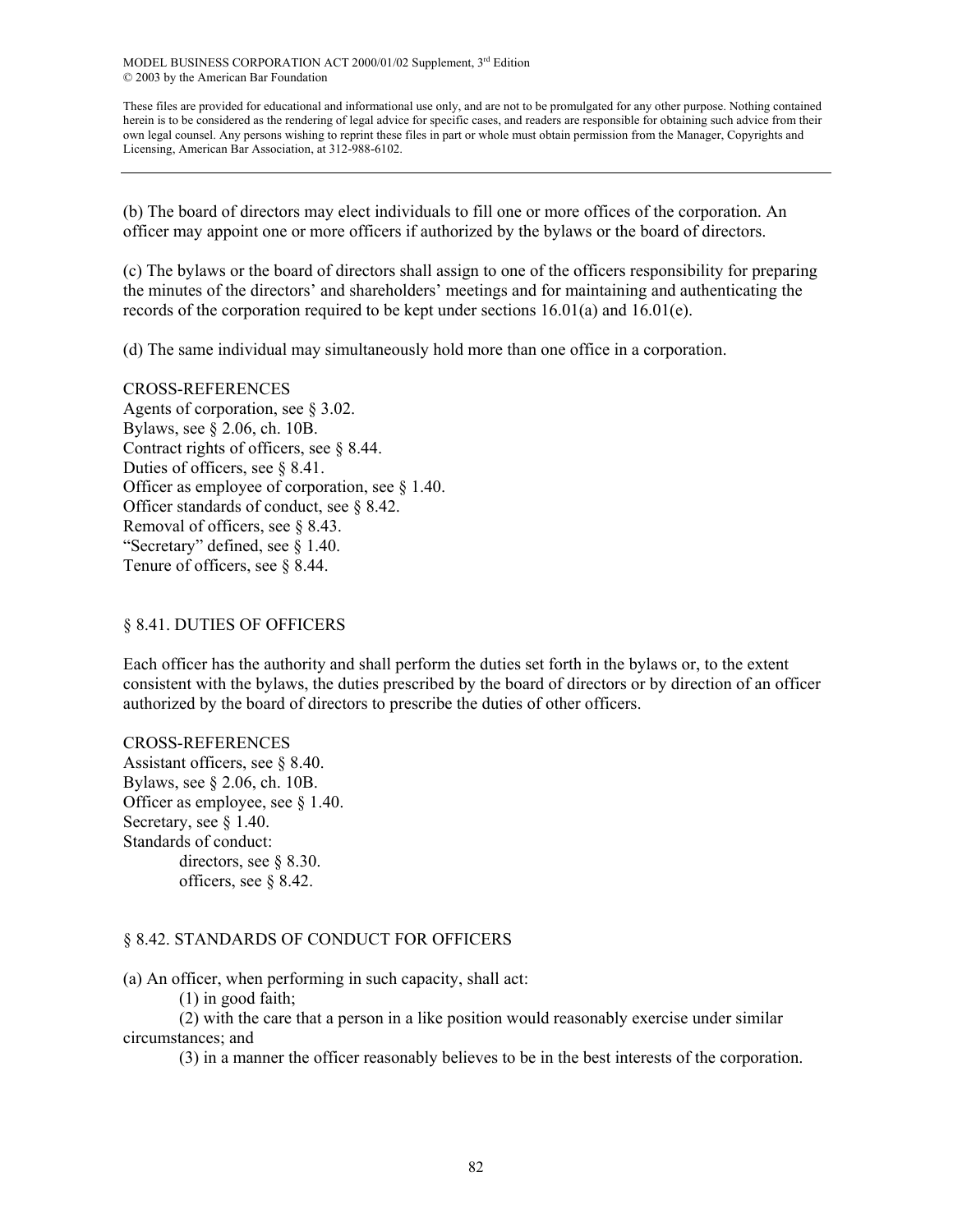(b) In discharging those duties an officer, who does not have knowledge that makes reliance unwarranted, is entitled to rely on:

 (1) the performance of properly delegated responsibilities by one or more employees of the corporation whom the officer reasonably believes to be reliable and competent in performing the responsibilities delegated; or

 (2) information, opinions, reports or statements, including financial statements and other financial data, prepared or presented by one or more employees of the corporation whom the officer reasonably believes to be reliable and competent in the matters presented or by legal counsel, public accountants, or other persons retained by the corporation as to matters involving skills or expertise the officer reasonably believes are matters (i) within the particular person's professional or expert competence or (ii) as to which the particular person merits confidence.

(c) An officer shall not be liable to the corporation or its shareholders for any decision to take or not to take action, or any failure to take any action, as an officer, if the duties of the office are performed in compliance with this section. Whether an officer who does not comply with this section shall have liability will depend in such instance on applicable law, including those principles of Section 8.31 that have relevance.

CROSS-REFERENCES Appointment of officers, see § 8.40. Duties of officers, see § 8.41. Indemnification, see §§ 8.50-8.59. Removal of officers, see § 8.43. Standards of liability for directors, see § 8.31.

# § 8.43. RESIGNATION AND REMOVAL OF OFFICERS

(a) An officer may resign at any time by delivering notice to the corporation. A resignation is effective when the notice is delivered unless the notice specifies a later effective time. If a resignation is made effective at a later time and the board or the appointing officer accepts the future effective time, the board or the appointing officer may fill the pending vacancy before the effective time if the board or the appointing officer provides that the successor does not take office until the effective time.

(b) An officer may be removed at any time with or without cause by: (i) the board of directors; (ii) the officer who appointed such officer, unless the bylaws or the board of directors provide otherwise; or (iii) any other officer if authorized by the bylaws or the board of directors.

(c) In this section, "appointing officer" means the officer (including any successor to that officer) who appointed the officer resigning or being removed.

CROSS-REFERENCES Contract rights of officers, see § 8.44. "Deliver," see  $§$  1.40. Effective date of notice, see § 1.41. Notice to the corporation, see § 1.41.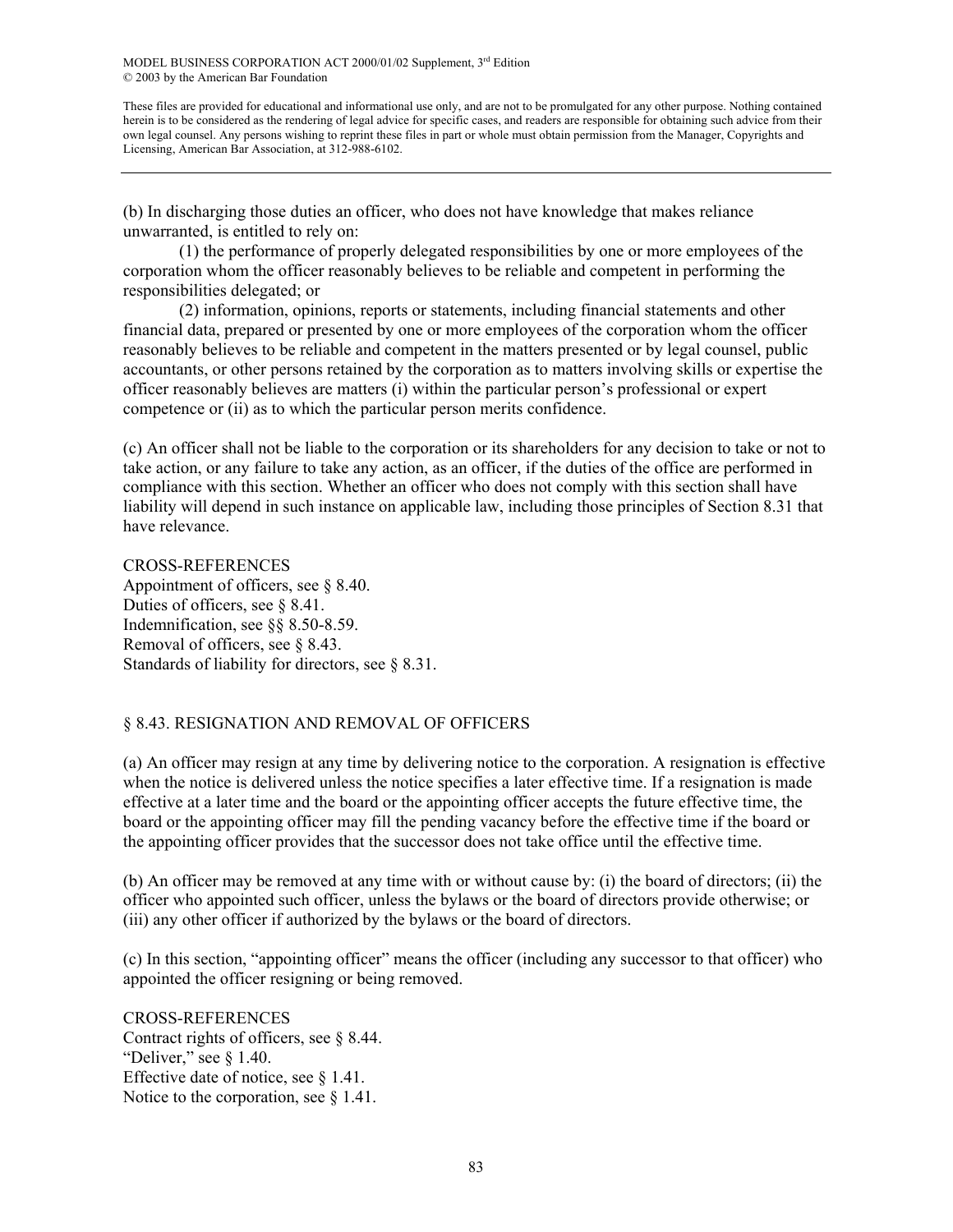These files are provided for educational and informational use only, and are not to be promulgated for any other purpose. Nothing contained herein is to be considered as the rendering of legal advice for specific cases, and readers are responsible for obtaining such advice from their own legal counsel. Any persons wishing to reprint these files in part or whole must obtain permission from the Manager, Copyrights and Licensing, American Bar Association, at 312-988-6102.

## § 8.44. CONTRACT RIGHTS OF OFFICERS

(a) The appointment of an officer does not itself create contract rights.

(b) An officer's removal does not affect the officer's contract rights, if any, with the corporation. An officer's resignation does not affect the corporation's contract rights, if any, with the officer.

CROSS-REFERENCES Appointment of officers and assistant officers, see § 8.40. Resignation or removal of officers, see § 8.43.

Subchapter E. INDEMNIFICATION AND ADVANCE FOR EXPENSES

## § 8.50. SUBCHAPTER DEFINITIONS

In this subchapter:

 (1) "Corporation" includes any domestic or foreign predecessor entity of a corporation in a merger.

 (2) "Director" or "officer" means an individual who is or was a director or officer, respectively, of a corporation or who, while a director or officer of the corporation, is or was serving at the corporation's request as a director, officer, partner, trustee, employee, or agent of another domestic or foreign corporation, partnership, joint venture, trust, employee benefit plan, or other entity. A director or officer is considered to be serving an employee benefit plan at the corporation's request if his duties to the corporation also impose duties on, or otherwise involve services by, him to the plan or to participants in or beneficiaries of the plan. "Director" or "officer" includes, unless the context requires otherwise, the estate or personal representative of a director or officer.

 (3) "Disinterested director" means a director who, at the time of a vote referred to in section 8.53(c) or a vote or selection referred to in section 8.55(b) or (c), is not (i) a party to the proceeding, or (ii) an individual having a familial, financial, professional or employment relationship with the director whose indemnification or advance for expenses is the subject of the decision being made, which relationship would, in the circumstances, reasonably be expected to exert an influence on the director's judgment when voting on the decision being made.

(4) "Expenses" includes counsel fees.

 (5) "Liability" means the obligation to pay a judgment, settlement, penalty, fine (including an excise tax assessed with respect to an employee benefit plan), or reasonable expenses incurred with respect to a proceeding.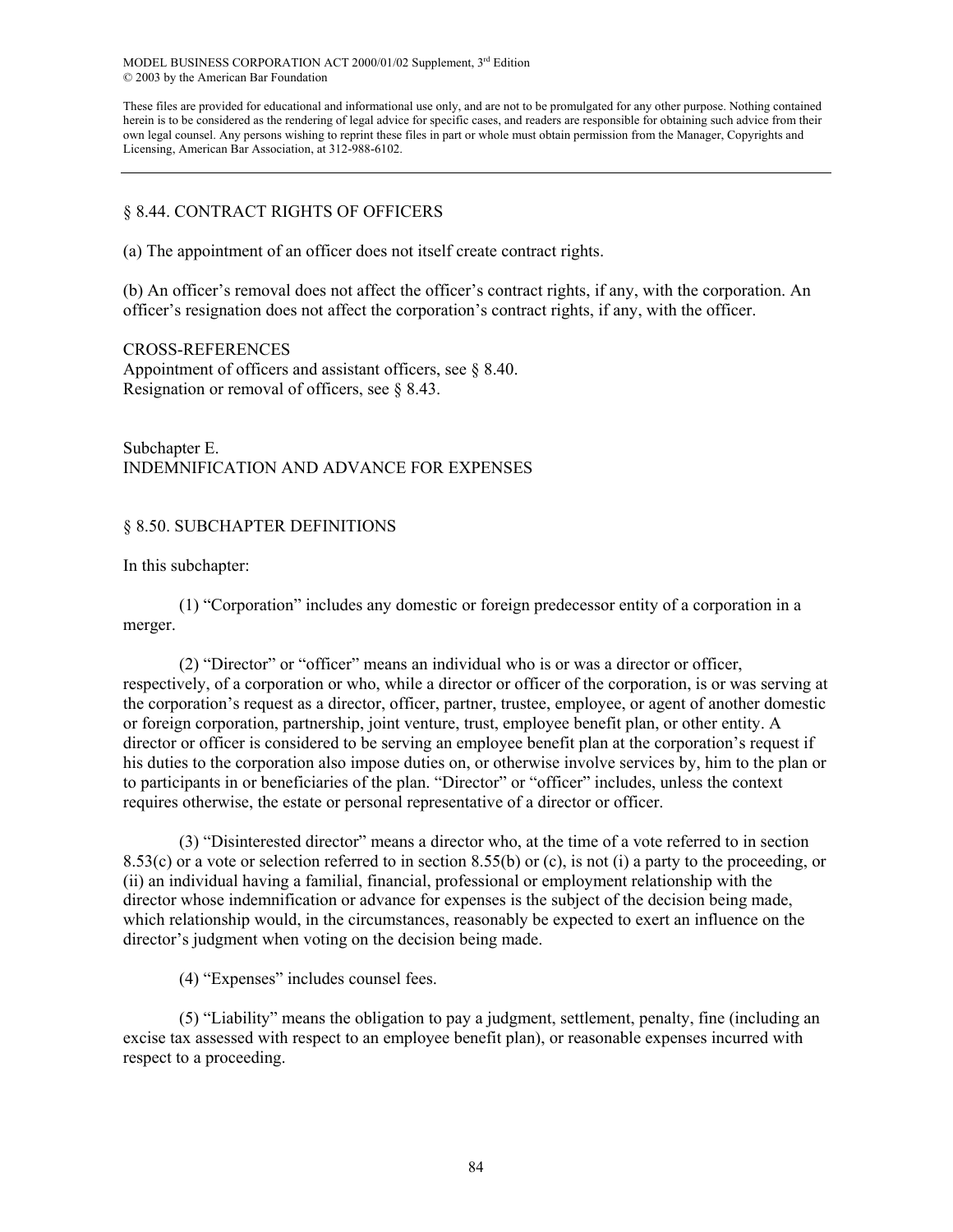These files are provided for educational and informational use only, and are not to be promulgated for any other purpose. Nothing contained herein is to be considered as the rendering of legal advice for specific cases, and readers are responsible for obtaining such advice from their own legal counsel. Any persons wishing to reprint these files in part or whole must obtain permission from the Manager, Copyrights and Licensing, American Bar Association, at 312-988-6102.

 (6) "Official capacity" means: (i) when used with respect to a director, the office of director in a corporation; and (ii) when used with respect to an officer, as contemplated in section 8.56, the office in a corporation held by the officer. "Official capacity" does not include service for any other domestic or foreign corporation or any partnership, joint venture, trust, employee benefit plan, or other entity.

 (7) "Party" means an individual who was, is, or is threatened to be made, a defendant or respondent in a proceeding.

 (8) "Proceeding" means any threatened, pending, or completed action, suit, or proceeding, whether civil, criminal, administrative, arbitrative, or investigative and whether formal or informal.

CROSS-REFERENCES Act definitions, see § 1.40. Effect of merger, see  $\S$  11.07(a). Officers, see  $§ 8.40(a)$ . Witness indemnification, see § 8.58(d).

## § 8.51. PERMISSIBLE INDEMNIFICATION

(a) Except as otherwise provided in this section, a corporation may indemnify an individual who is a party to a proceeding because he is a director against liability incurred in the proceeding if:

(1)

(i) he conducted himself in good faith; and

(ii) he reasonably believed:

 (A) in the case of conduct in his official capacity, that his conduct was in the best interests of the corporation; and

 (B) in all other cases, that his conduct was at least not opposed to the best interests of the corporation; and

 (iii) in the case of any criminal proceeding, he had no reasonable cause to believe his conduct was unlawful; or

 (2) he engaged in conduct for which broader indemnification has been made permissible or obligatory under a provision of the articles of incorporation (as authorized by section  $2.02(b)(5)$ ).

(b) A director's conduct with respect to an employee benefit plan for a purpose he reasonably believed to be in the interests of the participants in, and the beneficiaries of, the plan is conduct that satisfies the requirement of subsection  $(a)(1)(ii)(B)$ .

(c) The termination of a proceeding by judgment, order, settlement, or conviction, or upon a plea of nolo contendere or its equivalent, is not, of itself, determinative that the director did not meet the relevant standard of conduct described in this section.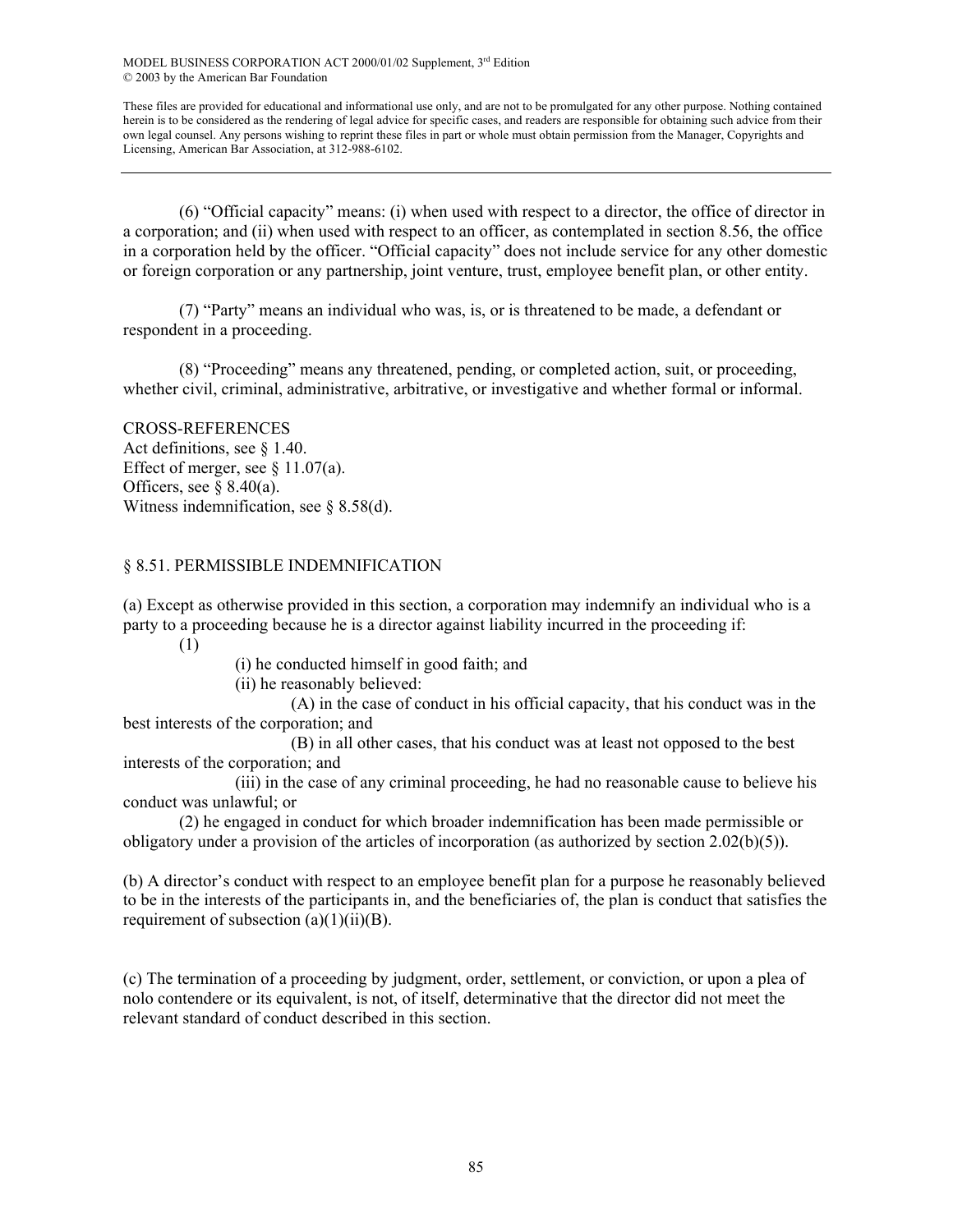(d) Unless ordered by a court under section  $8.54(a)(3)$ , a corporation may not indemnify a director:

 (1) in connection with a proceeding by or in the right of the corporation, except for reasonable expenses incurred in connection with the proceeding if it is determined that the director has met the relevant standard of conduct under subsection (a); or

 (2) in connection with any proceeding with respect to conduct for which he was adjudged liable on the basis that he received a financial benefit to which he was not entitled, whether or not involving action in his official capacity.

## CROSS-REFERENCES

Advance for expenses, see § 8.53. Articles of incorporation, see § 2.02(b)(5). "Corporation" defined, see § 8.50(1). Court-ordered indemnification, see § 8.54. Derivative proceedings, see §§ 7.40-7.47. Determination of indemnification, see § 8.55. "Director" defined, see  $\S$  8.50(2). Director's conflicting interest transaction, see §§ 8.60-8.63. Exclusivity of subchapter, see § 8.59. "Expenses" defined, see § 8.50(4). "Liability" defined, see § 8.50(5). Liability-limitation provisions, see  $\S 2.02(b)(4)$ . Limits on indemnification, see  $\S$  8.58(c). Mandatory indemnification, see § 8.52. Obligatory indemnification, see §§ 2.02(b)(5), 8.58(a). Officer indemnification, see § 8.56. "Official capacity" defined, see § 8.50(6). "Party" defined, see  $\S 8.50(7)$ . "Proceeding" defined, see  $\S$  8.50(8). Standards of conduct for directors, see § 8.30. Standards of liability for directors, see § 8.31.

# § 8.52. MANDATORY INDEMNIFICATION

A corporation shall indemnify a director who was wholly successful, on the merits or otherwise, in the defense of any proceeding to which he was a party because he was a director of the corporation against reasonable expenses incurred by him in connection with the proceeding.

## CROSS-REFERENCES

"Corporation" defined, see § 8.50(1). Court-ordered indemnification, see § 8.54. "Director" defined, see § 8.50(2). "Expenses" defined, see  $§ 8.50(4)$ . Limits on indemnification, see  $\S$  8.58(c).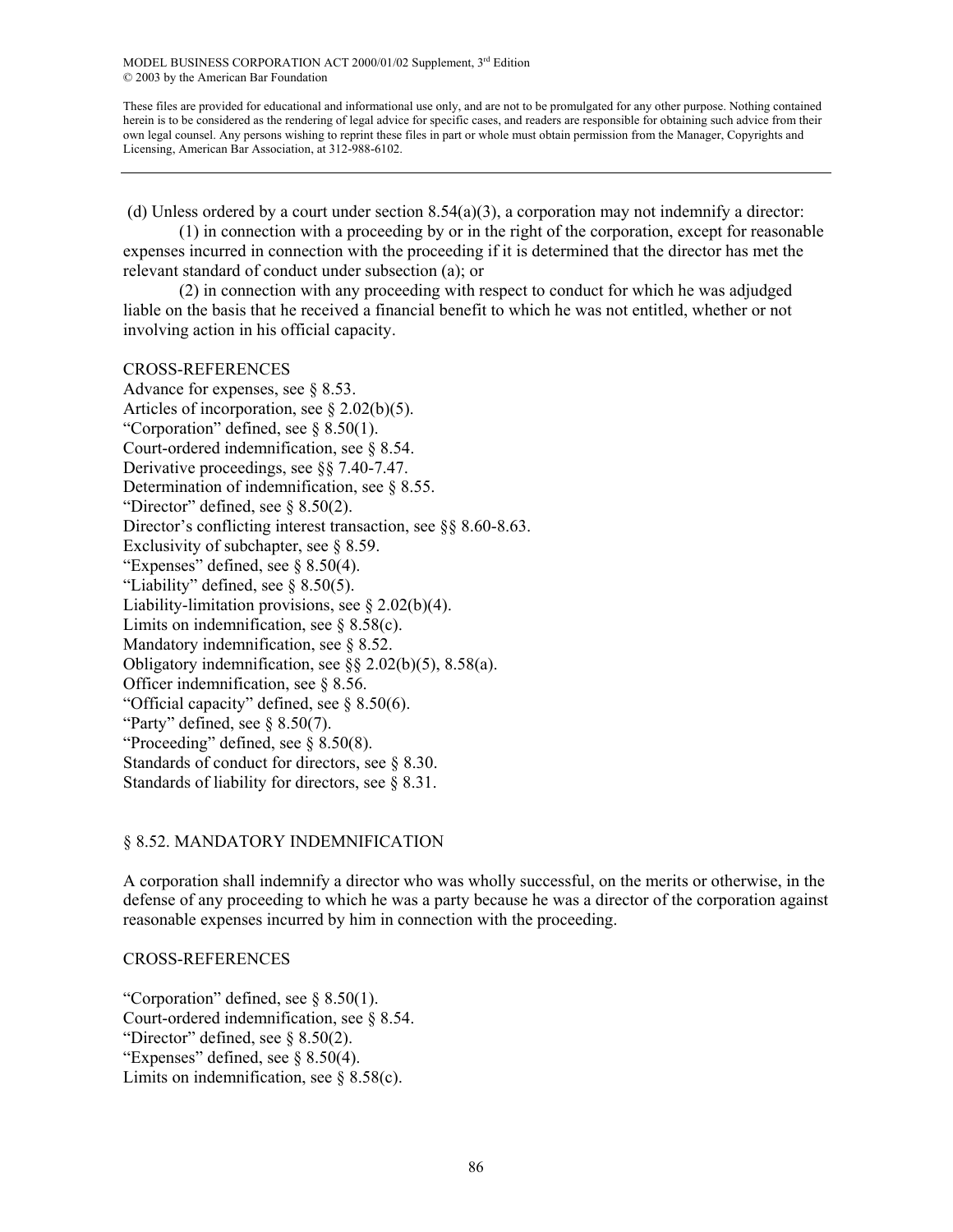These files are provided for educational and informational use only, and are not to be promulgated for any other purpose. Nothing contained herein is to be considered as the rendering of legal advice for specific cases, and readers are responsible for obtaining such advice from their own legal counsel. Any persons wishing to reprint these files in part or whole must obtain permission from the Manager, Copyrights and Licensing, American Bar Association, at 312-988-6102.

"Party" defined, see  $8.50(7)$ . Permissible indemnification, see § 8.51. "Proceeding" defined, see § 8.50(8).

#### § 8.53. ADVANCE FOR EXPENSES

(a) A corporation may, before final disposition of a proceeding, advance funds to pay for or reimburse the reasonable expenses incurred by a director who is a party to a proceeding because he is a director if he delivers to the corporation:

 (1) a written affirmation of his good faith belief that he has met the relevant standard of conduct described in section 8.51 or that the proceeding involves conduct for which liability has been eliminated under a provision of the articles of incorporation as authorized by section 2.02(b)(4); and

 (2) his written undertaking to repay any funds advanced if he is not entitled to mandatory indemnification under section 8.52 and it is ultimately determined under section 8.54 or section 8.55 that he has not met the relevant standard of conduct described in section 8.51.

(b) The undertaking required by subsection (a)(2) must be an unlimited general obligation of the director but need not be secured and may be accepted without reference to the financial ability of the director to make repayment.

(c) Authorizations under this section shall be made:

(1) by the board of directors:

(i) if there are two or more disinterested directors, by a majority vote of all the disinterested directors (a majority of whom shall for such purpose constitute a quorum) or by a majority of the members of a committee of two or more disinterested directors appointed by such a vote; or

(ii) if there are fewer than two disinterested directors, by the vote necessary for action by the board in accordance with section 8.24(c), in which authorization directors who do not qualify as disinterested directors may participate; or

 (2) by the shareholders, but shares owned by or voted under the control of a director who at the time does not qualify as a disinterested director may not be voted on the authorization.

## CROSS-REFERENCES

Committees of the board, see § 8.25. "Corporation" defined, see § 8.50(1). Court-ordered indemnification, see § 8.54. Determination of indemnification, see § 8.55. "Director" defined, see  $\S$  8.50(2). "Disinterested director" defined, see § 8.50(3). "Expenses" defined, see  $\S$  8.50(4). Limits on advance for expenses, see  $\S$  8.58(c). "Party" defined, see  $\S$  8.50(7). "Proceeding" defined, see  $§ 8.50(8)$ . Quorum of directors, see § 8.24(a). Standard for indemnification, see § 8.51.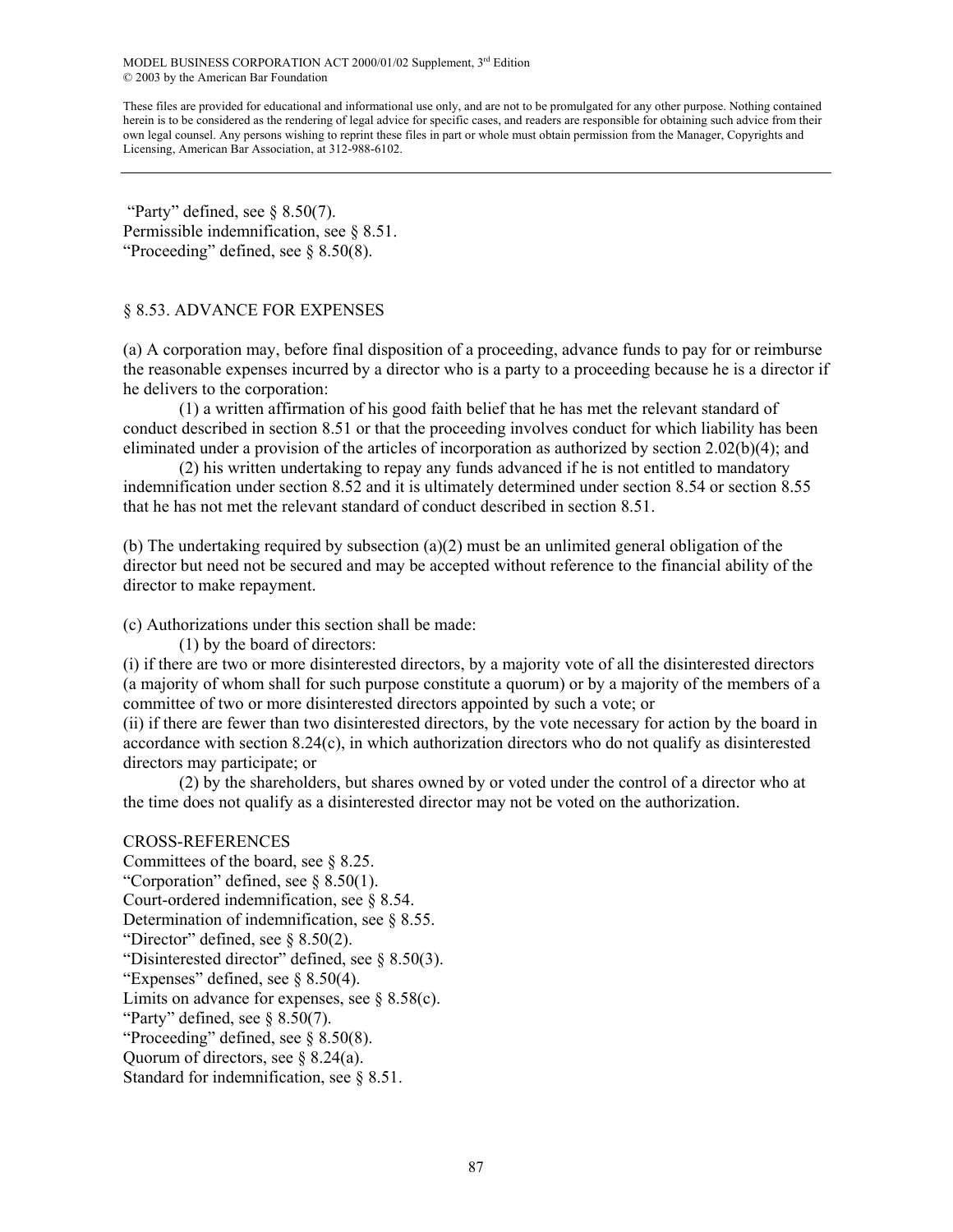These files are provided for educational and informational use only, and are not to be promulgated for any other purpose. Nothing contained herein is to be considered as the rendering of legal advice for specific cases, and readers are responsible for obtaining such advice from their own legal counsel. Any persons wishing to reprint these files in part or whole must obtain permission from the Manager, Copyrights and Licensing, American Bar Association, at 312-988-6102.

## § 8.54. COURT-ORDERED INDEMNIFICATION AND ADVANCE FOR EXPENSES

(a) A director who is a party to a proceeding because he is a director may apply for indemnification or an advance for expenses to the court conducting the proceeding or to another court of competent jurisdiction. After receipt of an application and after giving any notice it considers necessary, the court shall:

 (1) order indemnification if the court determines that the director is entitled to mandatory indemnification under section 8.52;

 (2) order indemnification or advance for expenses if the court determines that the director is entitled to indemnification or advance for expenses pursuant to a provision authorized by section  $8.58(a)$ ; or

 (3) order indemnification or advance for expenses if the court determines, in view of all the relevant circumstances, that it is fair and reasonable

(i) to indemnify the director, or

(ii) to advance expenses to the director, even if he has not met the relevant standard of conduct set forth in section 8.51(a), failed to comply with section 8.53 or was adjudged liable in a proceeding referred to in subsection 8.51(d)(1) or (d)(2), but if he was adjudged so liable his indemnification shall be limited to reasonable expenses incurred in connection with the proceeding.

(b) If the court determines that the director is entitled to indemnification under subsection (a)(1) or to indemnification or advance for expenses under subsection  $(a)(2)$ , it shall also order the corporation to pay the director's reasonable expenses incurred in connection with obtaining court-ordered indemnification or advance for expenses. If the court determines that the director is entitled to indemnification or advance for expenses under subsection  $(a)(3)$ , it may also order the corporation to pay the director's reasonable expenses to obtain court-ordered indemnification or advance for expenses.

## CROSS-REFERENCES

Advance for expenses, see § 8.53. "Corporation" defined, see § 8.50(1). "Director" defined, see  $\S$  8.50(2). "Expenses" defined, see  $\S$  8.50(4). Limits on indemnification and advance for expenses, see § 8.58(c). Mandatory indemnification, see § 8.52. Obligatory indemnification, see § 8.58(a). "Party" defined, see  $\S$  8.50(7). Permissible indemnification, see § 8.51. "Proceeding" defined, see  $\S$  8.50(8).

## § 8.55. DETERMINATION AND AUTHORIZATION OF INDEMNIFICATION

(a) A corporation may not indemnify a director under section 8.51 unless authorized for a specific proceeding after a determination has been made that indemnification of the director is permissible because he has met the relevant standard of conduct set forth in section 8.51.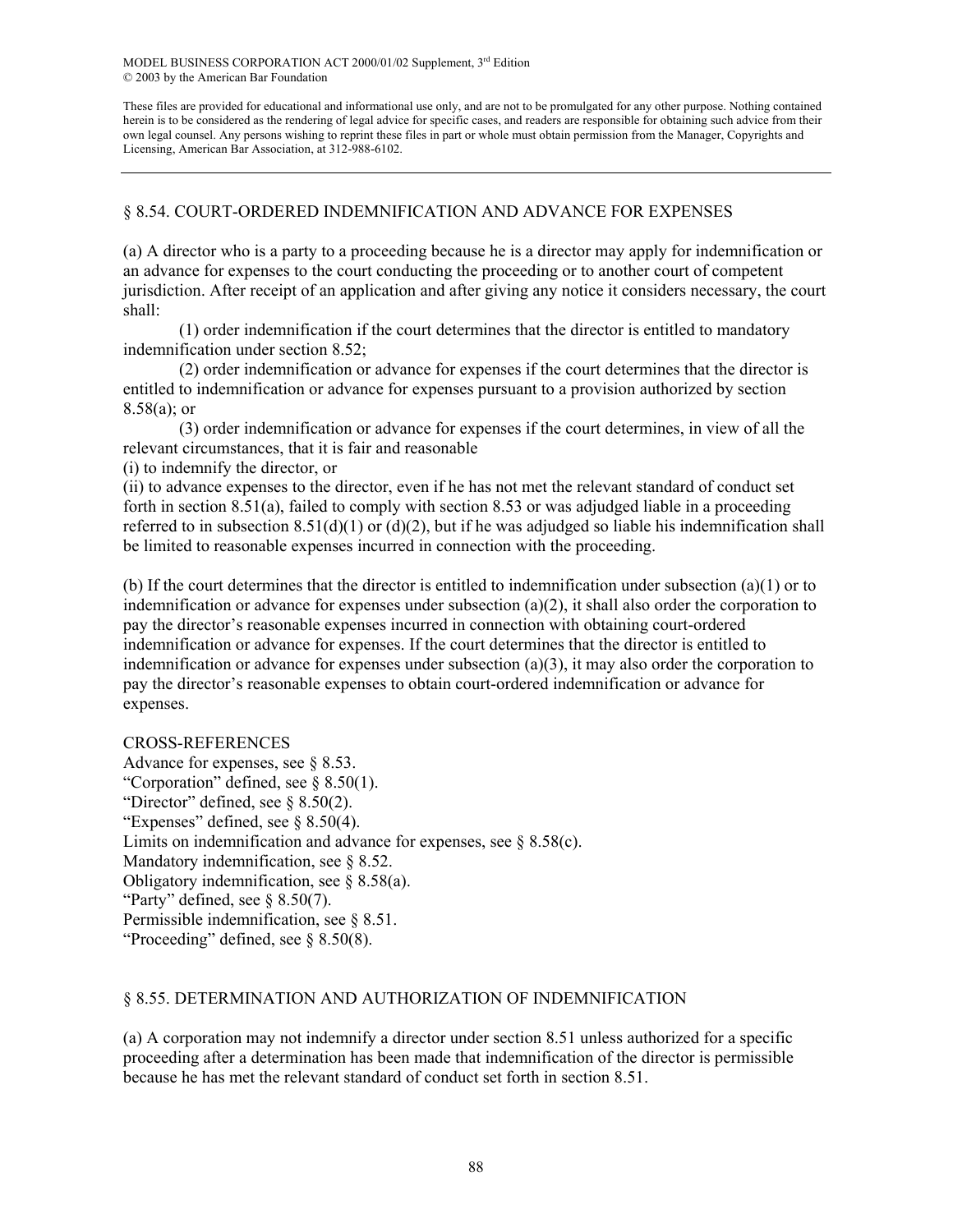These files are provided for educational and informational use only, and are not to be promulgated for any other purpose. Nothing contained herein is to be considered as the rendering of legal advice for specific cases, and readers are responsible for obtaining such advice from their own legal counsel. Any persons wishing to reprint these files in part or whole must obtain permission from the Manager, Copyrights and Licensing, American Bar Association, at 312-988-6102.

(b) The determination shall be made:

 (1) if there are two or more disinterested directors, by the board of directors by a majority vote of all the disinterested directors (a majority of whom shall for such purpose constitute a quorum), or by a majority of the members of a committee of two or more disinterested directors appointed by such a vote;

(2) by special legal counsel:

(i) selected in the manner prescribed in subdivision (1); or

 (ii) if there are fewer than two disinterested directors, selected by the board of directors (in which selection directors who do not qualify as disinterested directors may participate); or

 (3) by the shareholders, but shares owned by or voted under the control of a director who at the time does not qualify as a disinterested director may not be voted on the determination.

(c) Authorization of indemnification shall be made in the same manner as the determination that indemnification is permissible, except that if there are fewer than two disinterested directors or if the determination is made by special legal counsel, authorization of indemnification shall be made by those entitled under subsection  $(b)(2)(ii)$  to select special legal counsel.

#### CROSS-REFERENCES

Advance for expenses, see § 8.53. Committees of the board, see § 8.25. "Corporation" defined, see § 8.50(1). "Director" defined, see § 8.50(2). "Disinterested director" defined, see § 8.50(3). "Party" defined, see  $\S$  8.50(7). "Proceeding" defined, see § 8.50(8). Quorum of directors, see § 8.24(a). Standard for indemnification, see § 8.51.

## § 8.56. INDEMNIFICATION OF OFFICERS

(a) A corporation may indemnify and advance expenses under this subchapter to an officer of the corporation who is a party to a proceeding because he is an officer of the corporation

(1) to the same extent as a director; and

 (2) if he is an officer but not a director, to such further extent as may be provided by the articles of incorporation, the bylaws, a resolution of the board of directors, or contract except for

 (A) liability in connection with a proceeding by or in the right of the corporation other than for reasonable expenses incurred in connection with the proceeding or

(B) liability arising out of conduct that constitutes

(i) receipt by him of a financial benefit to which he is not entitled,

(ii) an intentional infliction of harm on the corporation or the shareholders, or

(iii) an intentional violation of criminal law.

(b) The provisions of subsection (a)(2) shall apply to an officer who is also a director if the basis on which he is made a party to the proceeding is an act or omission solely as an officer.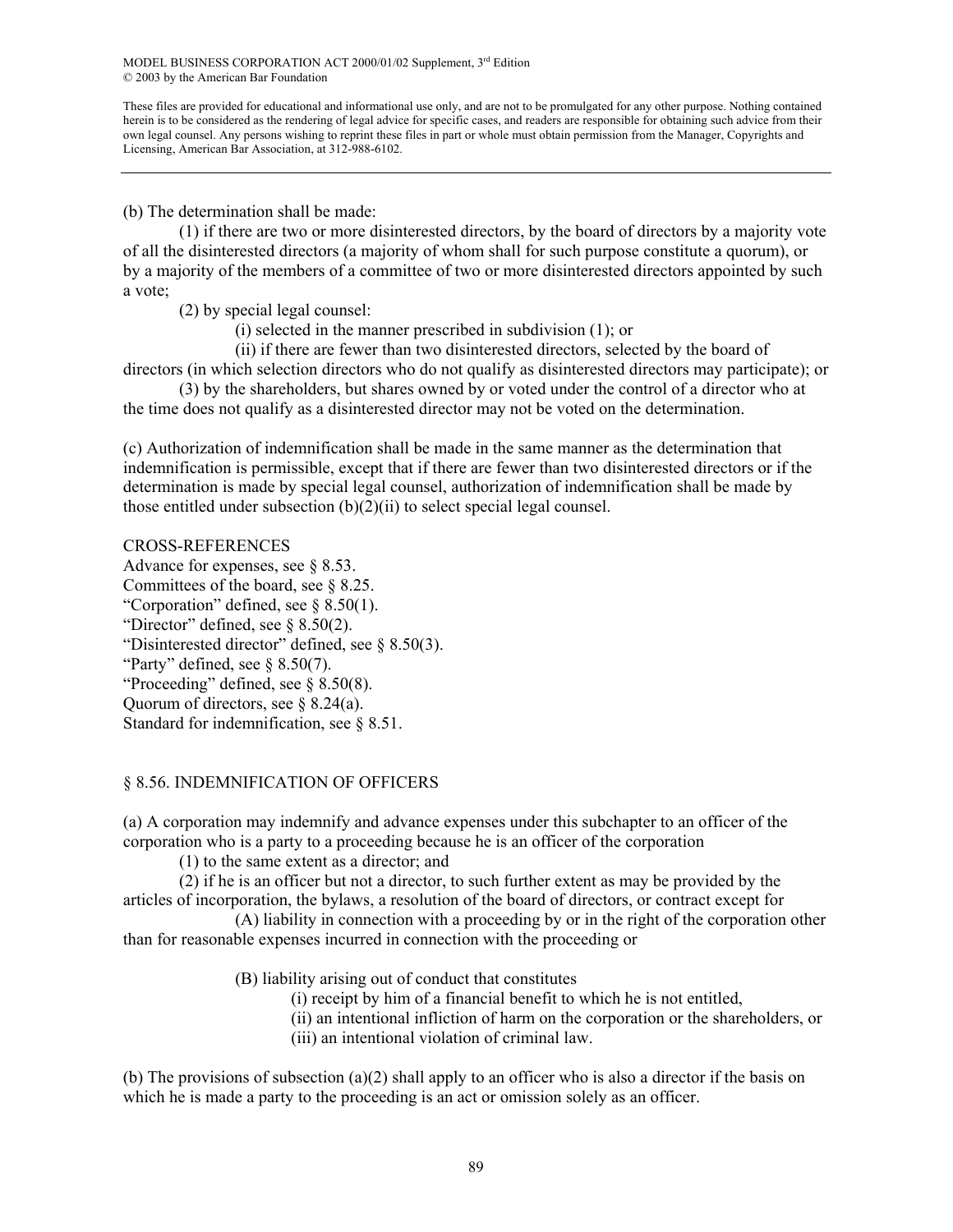These files are provided for educational and informational use only, and are not to be promulgated for any other purpose. Nothing contained herein is to be considered as the rendering of legal advice for specific cases, and readers are responsible for obtaining such advice from their own legal counsel. Any persons wishing to reprint these files in part or whole must obtain permission from the Manager, Copyrights and Licensing, American Bar Association, at 312-988-6102.

(c) An officer of a corporation who is not a director is entitled to mandatory indemnification under section 8.52, and may apply to a court under section 8.54 for indemnification or an advance for expenses, in each case to the same extent to which a director may be entitled to indemnification or advance for expenses under those provisions.

#### CROSS-REFERENCES

Advance for expenses, see § 8.53. Agents, indemnification of and advance for expenses for, see § 8.58(d). Articles of incorporation, see § 2.02, ch. 10A. Bylaws, see § 2.06, ch. 10B. "Corporation" defined, see § 8.50(1). "Director" defined, see § 8.50(2). Employees, indemnification of and advance for expenses for, see § 8.58(d). "Expenses" defined, see § 8.50(4). "Liability" defined, see § 8.50(5). Limits on rights to indemnification and advance for expenses, see  $\S 8.58(c)$ . Obligatory indemnification, see §§ 2.02(b)(5), 8.58(a). "Officer" defined, see  $\S$  8.50(2). Officer standards of conduct, see § 8.42. "Party" defined, see  $\S$  8.50(7). "Proceeding" defined, see  $\S$  8.50(8).

## § 8.57. INSURANCE

A corporation may purchase and maintain insurance on behalf of an individual who is a director or officer of the corporation, or who, while a director or officer of the corporation, serves at the corporation's request as a director, officer, partner, trustee, employee, or agent of another domestic or foreign corporation, partnership, joint venture, trust, employee benefit plan, or other entity, against liability asserted against or incurred by him in that capacity or arising from his status as a director or officer, whether or not the corporation would have power to indemnify or advance expenses to him against the same liability under this subchapter.

## CROSS-REFERENCES "Corporation" defined, see § 8.50(1). "Director" defined, see § 8.50(2). Employees and agents, see  $\S$  8.58(d). "Expenses" defined, see  $\S$  8.50(4). "Liability" defined, see § 8.50(5). "Officer" defined, see  $\S$  8.50(2). "Official capacity" defined, see § 8.50(6). Standard for indemnification, see § 8.51.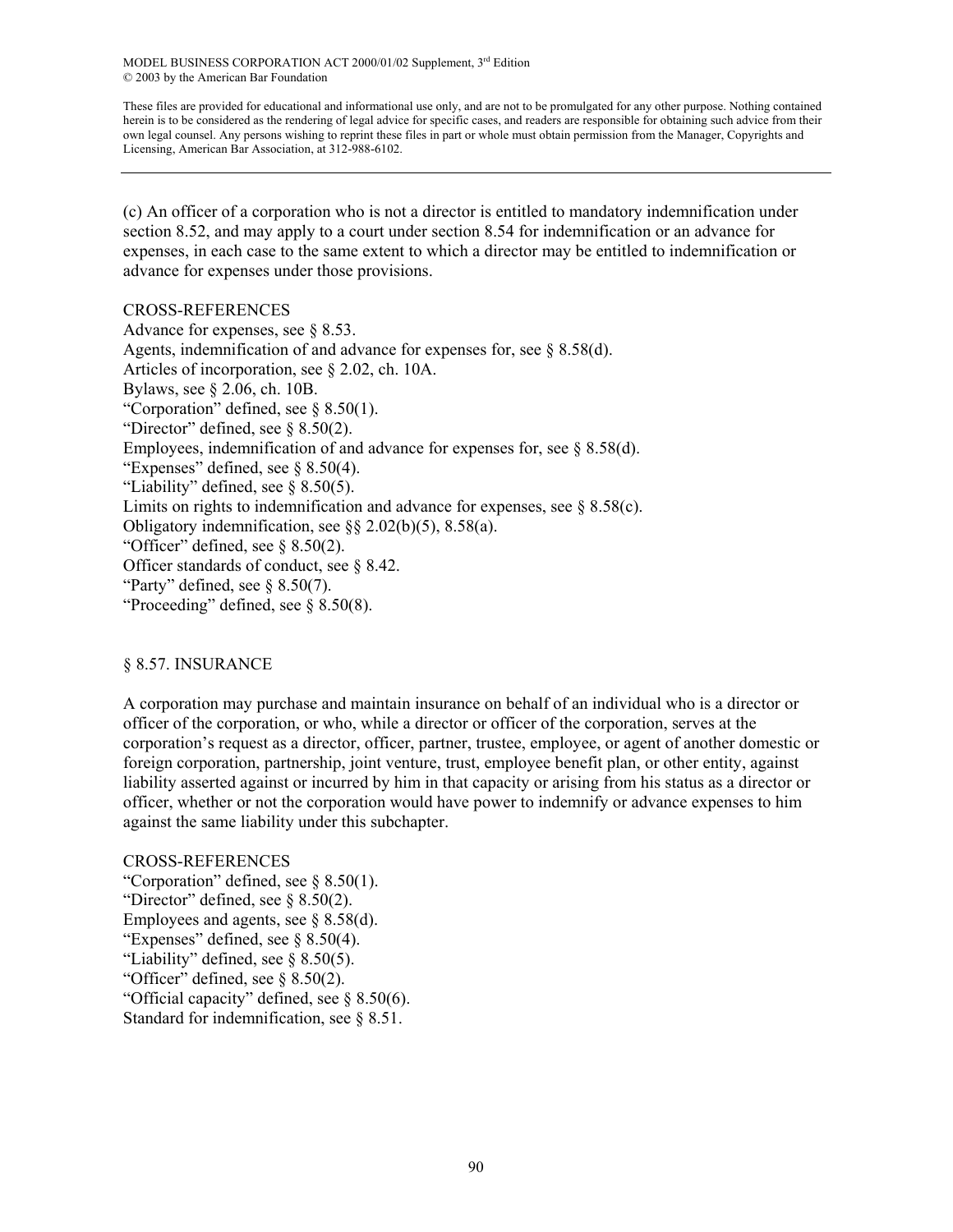# § 8.58. VARIATION BY CORPORATE ACTION; APPLICATION OF SUBCHAPTER

(a) A corporation may, by a provision in its articles of incorporation or bylaws or in a resolution adopted or a contract approved by its board of directors or shareholders, obligate itself in advance of the act or omission giving rise to a proceeding to provide indemnification in accordance with section 8.51 or advance funds to pay for or reimburse expenses in accordance with section 8.53. Any such obligatory provision shall be deemed to satisfy the requirements for authorization referred to in section 8.53(c) and in section 8.55(c). Any such provision that obligates the corporation to provide indemnification to the fullest extent permitted by law shall be deemed to obligate the corporation to advance funds to pay for or reimburse expenses in accordance with section 8.53 to the fullest extent permitted by law, unless the provision specifically provides otherwise.

(b) Any provision pursuant to subsection (a) shall not obligate the corporation to indemnify or advance expenses to a director of a predecessor of the corporation, pertaining to conduct with respect to the predecessor, unless otherwise specifically provided. Any provision for indemnification or advance for expenses in the articles of incorporation, bylaws, or a resolution of the board of directors or shareholders of a predecessor of the corporation in a merger or in a contract to which the predecessor is a party, existing at the time the merger takes effect, shall be governed by section  $11.07(a)(4)$ .

(c) A corporation may, by a provision in its articles of incorporation, limit any of the rights to indemnification or advance for expenses created by or pursuant to this subchapter.

(d) This subchapter does not limit a corporation's power to pay or reimburse expenses incurred by a director or an officer in connection with his appearance as a witness in a proceeding at a time when he is not a party.

(e) This subchapter does not limit a corporation's power to indemnify, advance expenses to or provide or maintain insurance on behalf of an employee or agent.

#### CROSS-REFERENCES

Advance for expenses, see § 8.53. Articles of incorporation, see § 2.02, ch. 10A. Amendments to articles of incorporation, see § 10.09. Bylaws, see § 2.06, ch. 10B. "Corporation" defined, see § 8.50(1). "Director" defined, see § 8.50(2). "Expenses" defined, see § 8.50(4). Indemnification generally, see §§ 8.51-8.56. Insurance, power to provide, see § 8.57. "Officer" defined, see  $\S$  8.50(2). "Party" defined, see  $\S$  8.50(7). Predecessor, see  $\S$  8.50(1). "Proceeding" defined, see  $\S$  8.50(8).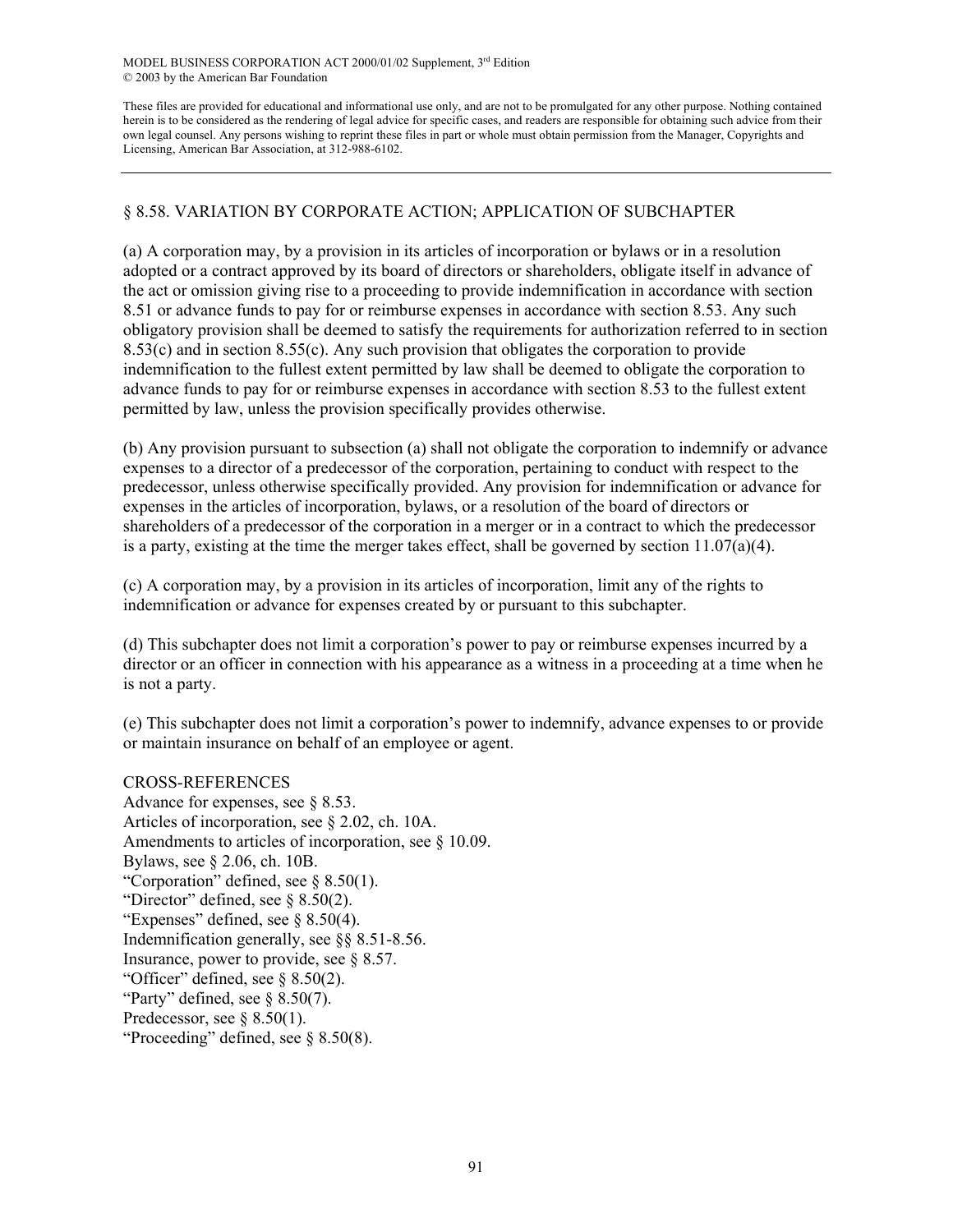These files are provided for educational and informational use only, and are not to be promulgated for any other purpose. Nothing contained herein is to be considered as the rendering of legal advice for specific cases, and readers are responsible for obtaining such advice from their own legal counsel. Any persons wishing to reprint these files in part or whole must obtain permission from the Manager, Copyrights and Licensing, American Bar Association, at 312-988-6102.

## § 8.59. EXCLUSIVITY OF SUBCHAPTER

A corporation may provide indemnification or advance expenses to a director or an officer only as permitted by this subchapter.

CROSS-REFERENCES Advance for expenses, see § 8.53. "Corporation" defined, see § 8.50(1). "Director" defined, see § 8.50(2). "Expenses" defined, see § 8.50(4). "Officer" defined, see  $\S$  8.50(2). Standards for indemnification, see §§ 8.51-8.56.

## Subchapter F. DIRECTORS' CONFLICTING INTEREST TRANSACTIONS INTRODUCTORY COMMENT

## § 8.60. SUBCHAPTER DEFINITIONS

In this subchapter:

 (1) "Conflicting interest" with respect to a corporation means the interest a director of the corporation has respecting a transaction effected or proposed to be effected by the corporation (or by a subsidiary of the corporation or any other entity in which the corporation has a controlling interest) if

 (i) whether or not the transaction is brought before the board of directors of the corporation for action, the director knows at the time of commitment that he or a related person is a party to the transaction or has a beneficial financial interest in or so closely linked to the transaction and of such financial significance to the director or a related person that the interest would reasonably be expected to exert an influence on the director's judgment if he were called upon to vote on the transaction; or

 (ii) the transaction is brought (or is of such character and significance to the corporation that it would in the normal course be brought) before the board of directors of the corporation for action, and the director knows at the time of commitment that any of the following persons is either a party to the transaction or has a beneficial financial interest in or so closely linked to the transaction and of such financial significance to the person that the interest would reasonably be expected to exert an influence on the director's judgment if he were called upon to vote on the transaction: (A) an entity (other than the corporation) of which the director is a director, general partner, agent, or employee; (B) a person that controls one or more of the entities specified in subclause (A) or an entity that is controlled by, or is under common control with, one or more of the entities specified in subclause (A); or (C) an individual who is a general partner, principal, or employer of the director.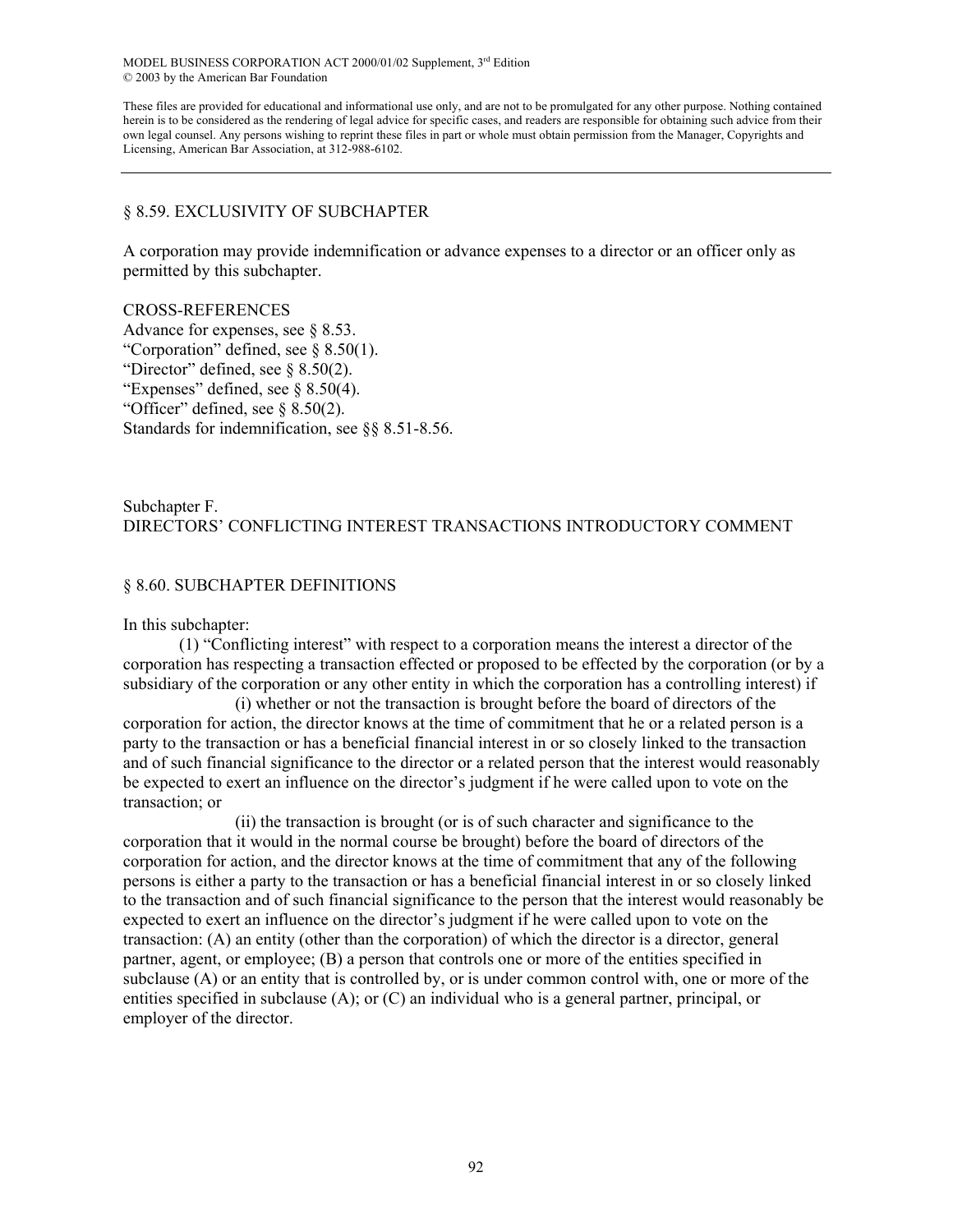These files are provided for educational and informational use only, and are not to be promulgated for any other purpose. Nothing contained herein is to be considered as the rendering of legal advice for specific cases, and readers are responsible for obtaining such advice from their own legal counsel. Any persons wishing to reprint these files in part or whole must obtain permission from the Manager, Copyrights and Licensing, American Bar Association, at 312-988-6102.

 (2) "Director's conflicting interest transaction" with respect to a corporation means a transaction effected or proposed to be effected by the corporation (or by a subsidiary of the corporation or any other entity in which the corporation has a controlling interest) respecting which a director of the corporation has a conflicting interest.

 (3) "Related person" of a director means (i) the spouse (or a parent or sibling thereof) of the director, or a child, grandchild, sibling, parent (or spouse of any thereof) of the director, or an individual having the same home as the director, or a trust or estate of which an individual specified in this clause (i) is a substantial beneficiary; or (ii) a trust, estate, incompetent, conservatee, or minor of which the director is a fiduciary.

 (4) "Required disclosure" means disclosure by the director who has a conflicting interest of (i) the existence and nature of his conflicting interest, and (ii) all facts known to him respecting the subject matter of the transaction that an ordinarily prudent person would reasonably believe to be material to a judgment about whether or not to proceed with the transaction.

 (5) "Time of commitment" respecting a transaction means the time when the transaction is consummated or, if made pursuant to contract, the time when the corporation (or its subsidiary or the entity in which it has a controlling interest) becomes contractually obligated so that its unilateral withdrawal from the transaction would entail significant loss, liability, or other damage.

CROSS-REFERENCES Committees of board of directors, see § 8.25. Director action, see §§ 8.20 & 8.21. "Entity" defined, see § 1.40. Indemnification, see §§ 8.50-8.59. "Proceeding" defined, see § 1.40. Quorum and voting: by directors, see § 8.24. by shareholders, see §§ 7.25-7.27. Shareholder action, see §§ 7.01-7.04. Standards of conduct: officers, see § 8.42. Vote needed to approve transactions by shareholders: amendment to articles of incorporation, see § 10.03. disposition of assets, see § 12.02. generally, see §§ 7.25 & 7.26. mergers and share exchanges, see § 11.04. "Voting group" defined, see § 1.40.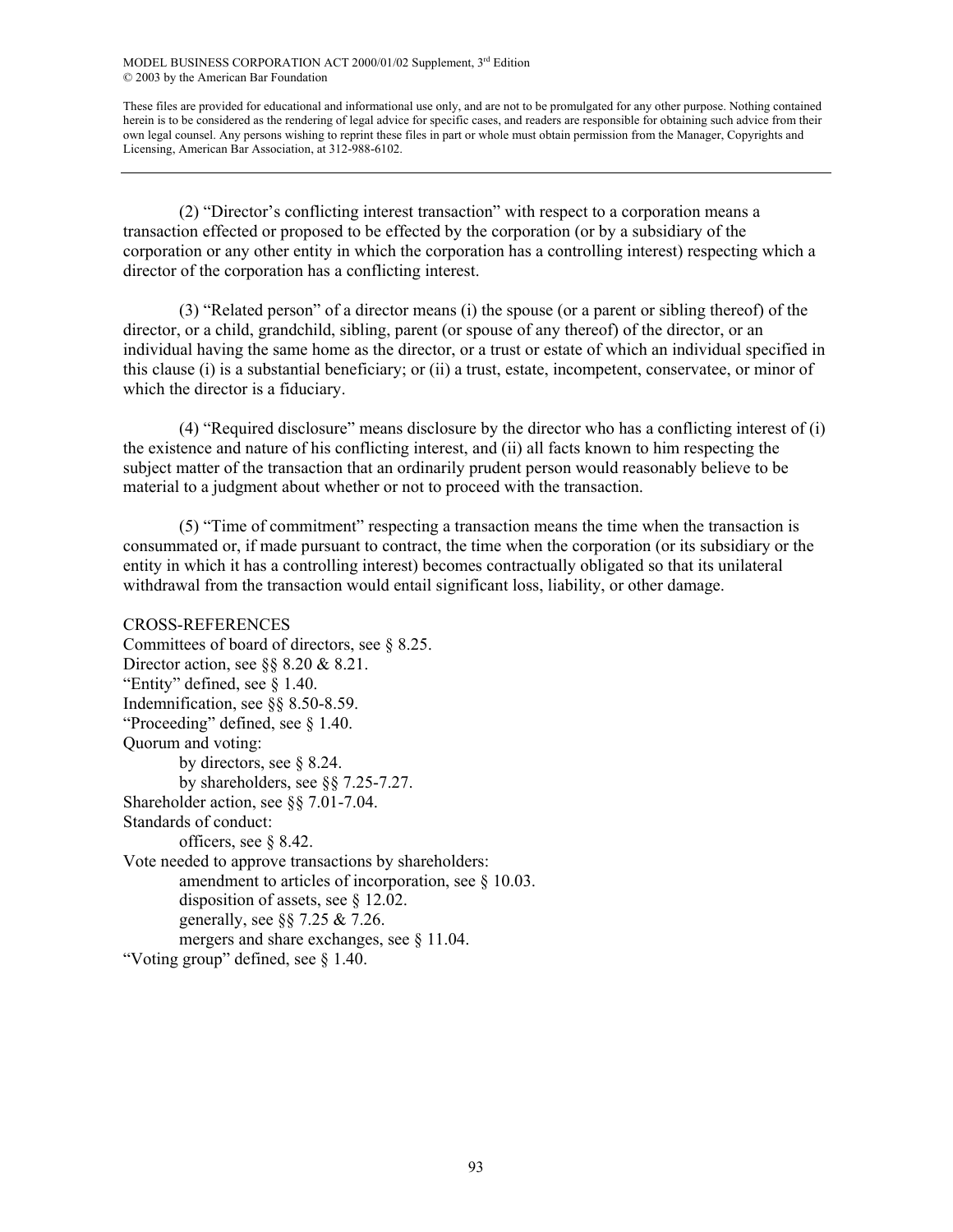These files are provided for educational and informational use only, and are not to be promulgated for any other purpose. Nothing contained herein is to be considered as the rendering of legal advice for specific cases, and readers are responsible for obtaining such advice from their own legal counsel. Any persons wishing to reprint these files in part or whole must obtain permission from the Manager, Copyrights and Licensing, American Bar Association, at 312-988-6102.

## § 8.61. JUDICIAL ACTION

(a) A transaction effected or proposed to be effected by a corporation (or by a subsidiary of the corporation or any other entity in which the corporation has a controlling interest) that is not a director's conflicting interest transaction may not be enjoined, set aside, or give rise to an award of damages or other sanctions, in a proceeding by a shareholder or by or in the right of the corporation, because a director of the corporation, or any person with whom or which he has a personal, economic, or other association, has an interest in the transaction.

(b) A director's conflicting interest transaction may not be enjoined, set aside, or give rise to an award of damages or other sanctions, in a proceeding by a shareholder or by or in the right of the corporation, because the director, or any person with whom or which he has a personal, economic, or other association, has an interest in the transaction, if:

 (1) directors' action respecting the transaction was at any time taken in compliance with section 8.62;

 (2) shareholders' action respecting the transaction was at any time taken in compliance with section 8.63; or

 (3) the transaction, judged according to the circumstances at the time of commitment, is established to have been fair to the corporation.

#### CROSS-REFERENCES

Conflicting interest, see  $\S$  8.60(1). Directors' action, see  $8, 8, 62$ . Director's conflicting interest transaction, see § 8.60(2). General standards for directors, see § 8.30. Related person, see  $\S$  8.60(3). Required disclosure, see § 8.60(4). Shareholders' action, see § 8.63. Time of commitment, see § 8.60(5).

## § 8.62. DIRECTORS' ACTION

(a) Directors' action respecting a transaction is effective for purposes of section  $8.61(b)(1)$  if the transaction received the affirmative vote of a majority (but no fewer than two) of those qualified directors on the board of directors or on a duly empowered committee of the board who voted on the transaction after either required disclosure to them (to the extent the information was not known by them) or compliance with subsection (b); provided that action by a committee is so effective only if:

(1) all its members are qualified directors, and

 (2) its members are either all the qualified directors on the board or are appointed by the affirmative vote of a majority of the qualified directors on the board.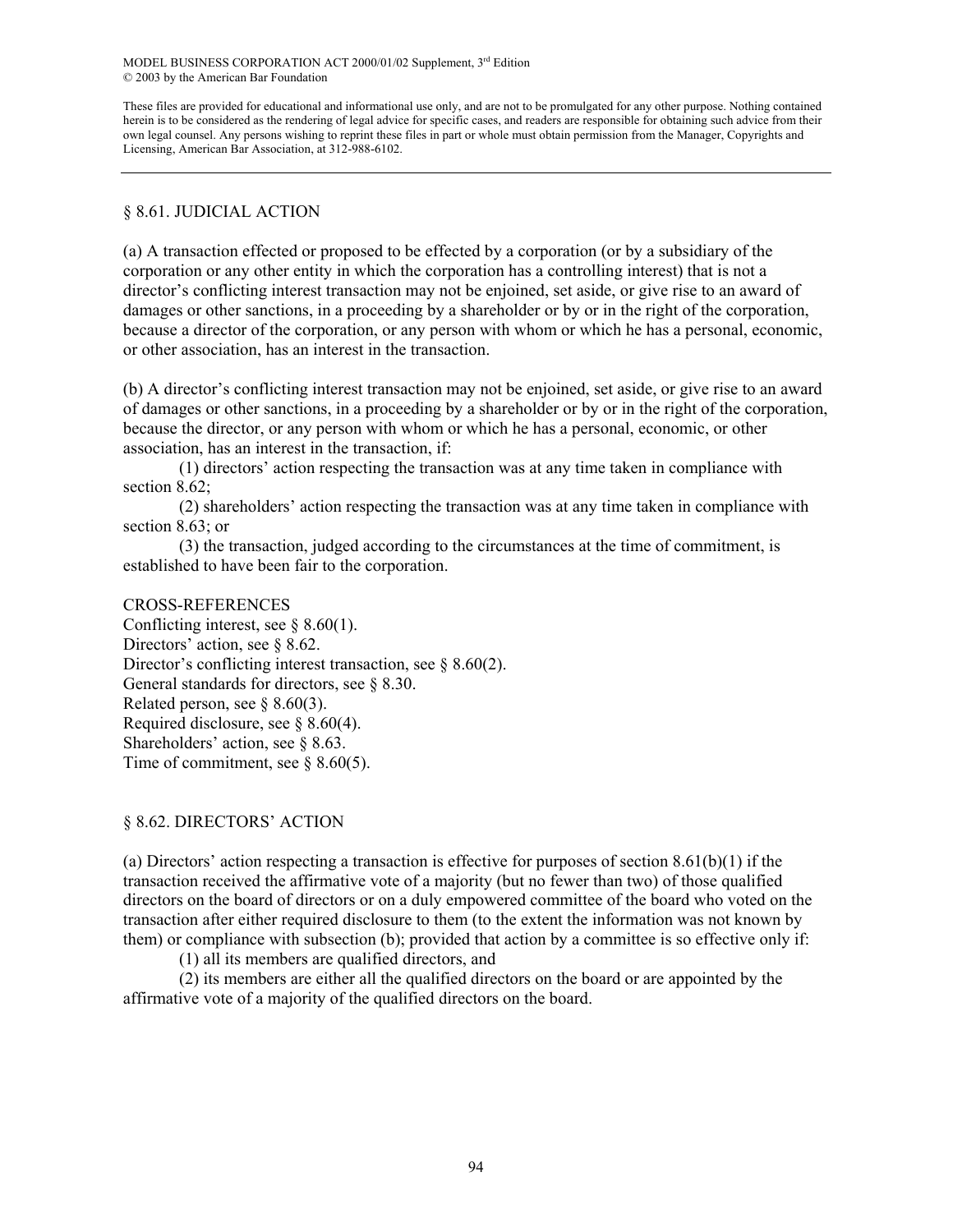(b) If a director has a conflicting interest respecting a transaction, but neither he nor a related person of the director specified in section  $8.60(3)(i)$  is a party to the transaction, and if the director has a duty under law or professional canon, or a duty of confidentiality to another person, respecting information relating to the transaction such that the director may not make the disclosure described in section  $8.60(4)$ (ii), then disclosure is sufficient for purposes of subsection (a) if the director (1) discloses to the directors voting on the transaction the existence and nature of his conflicting interest and informs them of the character and limitations imposed by that duty before their vote on the transaction, and (2) plays no part, directly or indirectly, in their deliberations or vote.

(c) A majority (but no fewer than two) of all the qualified directors on the board of directors, or on the committee, constitutes a quorum for purposes of action that complies with this section. Directors' action that otherwise complies with this section is not affected by the presence or vote of a director who is not a qualified director.

(d) For purposes of this section, "qualified director" means, with respect to a director's conflicting interest transaction, any director who does not have either (1) a conflicting interest respecting the transaction, or (2) a familial, financial, professional, or employment relationship with a second director who does have a conflicting interest respecting the transaction, which relationship would, in the circumstances, reasonably be expected to exert an influence on the first director's judgment when voting on the transaction.

CROSS-REFERENCES Conflicting interest, see § 8.60(1). Director's conflicting interest transaction, see § 8.60(2). General standards for directors, see § 8.30. Judicial action, see § 8.61. Related person, see § 8.60(3). Required disclosure, see § 8.60(4). Shareholders' action, see § 8.63. Time of commitment, see  $\S$  8.60(5).

# § 8.63. SHAREHOLDERS' ACTION

(a) Shareholders' action respecting a transaction is effective for purposes of section  $8.61(b)(2)$  if a majority of the votes entitled to be cast by the holders of all qualified shares were cast in favor of the transaction after (1) notice to shareholders describing the director's conflicting interest transaction, (2) provision of the information referred to in subsection (d), and (3) required disclosure to the shareholders who voted on the transaction (to the extent the information was not known by them).

(b) For purposes of this section, "qualified shares" means any shares entitled to vote with respect to the director's conflicting interest transaction except shares that, to the knowledge, before the vote, of the secretary (or other officer or agent of the corporation authorized to tabulate votes), are beneficially owned (or the voting of which is controlled) by a director who has a conflicting interest respecting the transaction or by a related person of the director, or both.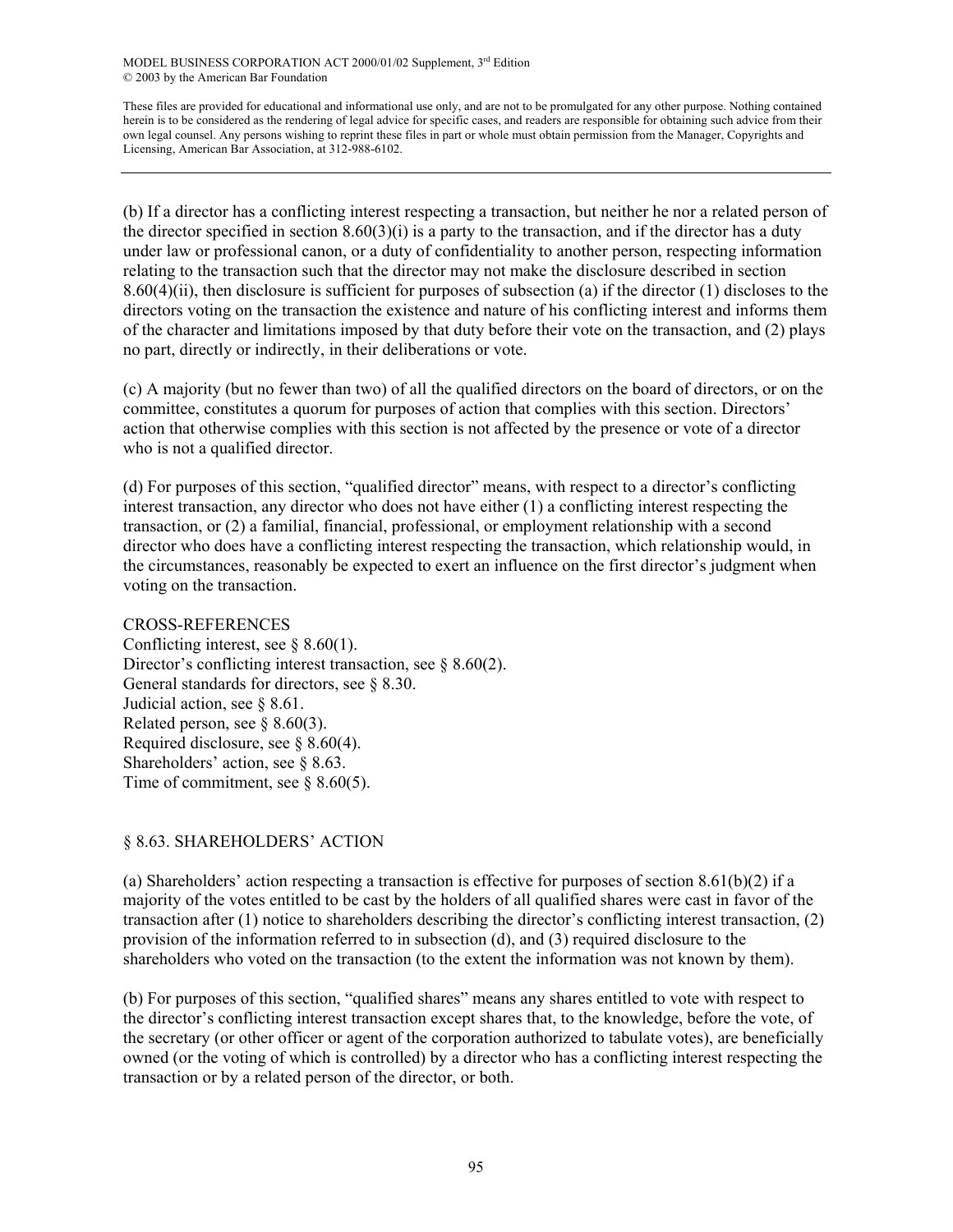(c) A majority of the votes entitled to be cast by the holders of all qualified shares constitutes a quorum for purposes of action that complies with this section. Subject to the provisions of subsections (d) and (e), shareholders' action that otherwise complies with this section is not affected by the presence of holders, or the voting, of shares that are not qualified shares.

(d) For purposes of compliance with subsection (a), a director who has a conflicting interest respecting the transaction shall, before the shareholders' vote, inform the secretary (or other office or agent of the corporation authorized to tabulate votes) of the number, and the identity of persons holding or controlling the vote, of all shares that the director knows are beneficially owned (or the voting of which is controlled) by the director or by a related person of the director, or both.

(e) If a shareholders' vote does not comply with subsection (a) solely because of a failure of a director to comply with subsection (d), and if the director establishes that his failure did not determine and was not intended by him to influence the outcome of the vote, the court may, with or without further proceedings respecting section 8.61(b)(3), take such action respecting the transaction and the director, and give such effect, if any, to the shareholders' vote, as it considers appropriate in the circumstances.

CROSS-REFERENCES Conflicting interest, see  $\S$  8.60(1). Directors' action, see § 8.62. Director's conflicting interest transaction, see § 8.60(2). Judicial action, see § 8.61. Related person, see  $\S$  8.60(3). Required disclosure, see § 8.60(4). Time of commitment, see  $\S$  8.60(5).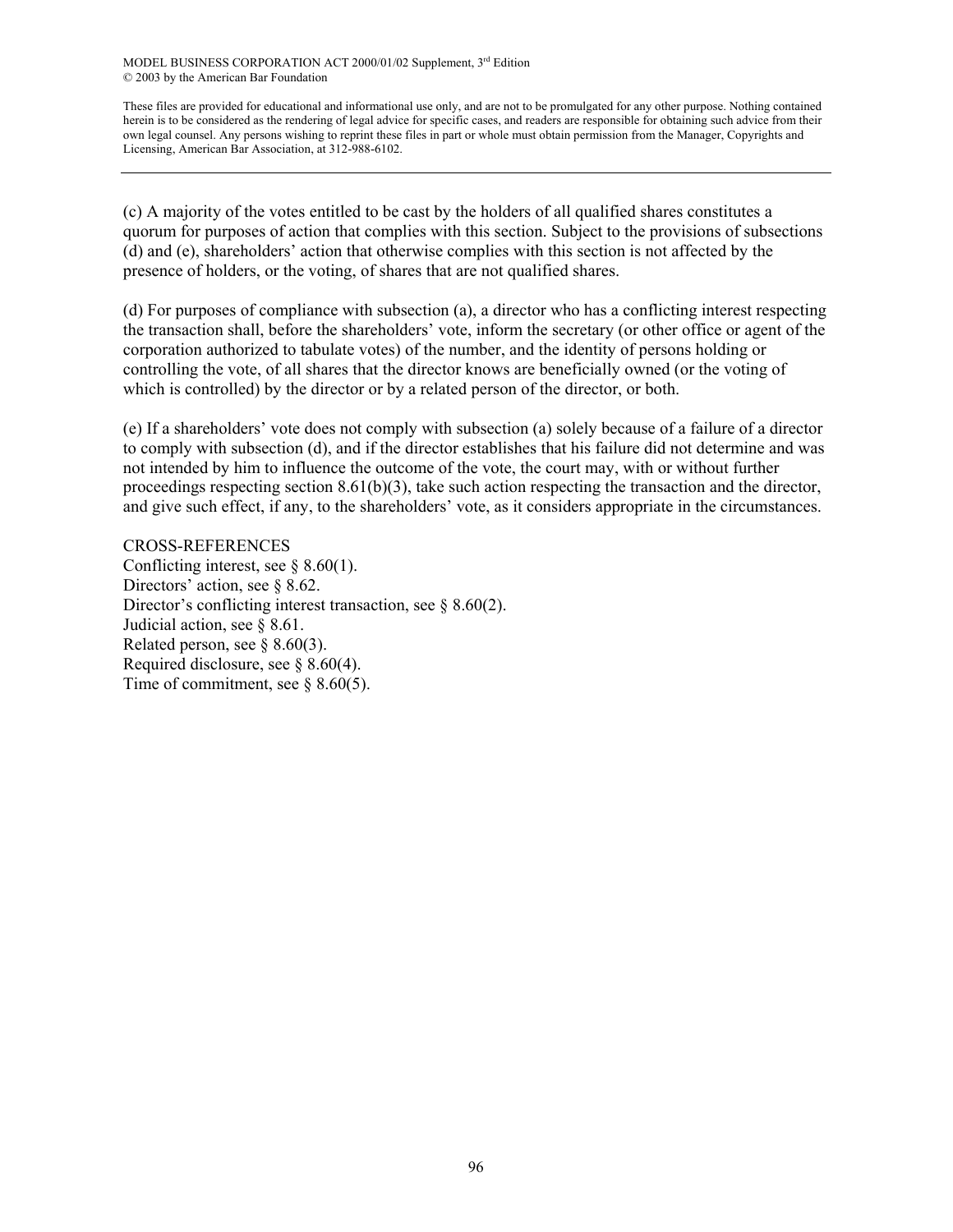These files are provided for educational and informational use only, and are not to be promulgated for any other purpose. Nothing contained herein is to be considered as the rendering of legal advice for specific cases, and readers are responsible for obtaining such advice from their own legal counsel. Any persons wishing to reprint these files in part or whole must obtain permission from the Manager, Copyrights and Licensing, American Bar Association, at 312-988-6102.

# CHAPTER 9 DOMESTICATION AND CONVERSION

#### Subchapter A. PRELIMINARY PROVISIONS

- § 9.01. Excluded transactions
- § 9.02. Required approvals [Optional]

Subchapter B. DOMESTICATION

- § 9.20. Domestication
- § 9.21. Action on a plan of domestication
- § 9.22. Articles of domestication
- § 9.23. Surrender of charter upon domestication
- § 9.24. Effect of domestication
- § 9.25. Abandonment of a domestication

#### Subchapter C. NONPROFIT CONVERSION

- § 9.30. Nonprofit conversion
- § 9.31. Action on a plan of nonprofit conversion
- § 9.32. Articles of nonprofit conversion
- § 9.33. Surrender of charter upon foreign nonprofit conversion
- § 9.34. Effect of nonprofit conversion
- § 9.35. Abandonment of a nonprofit conversion

#### Subchapter D. FOREIGN NONPROFIT DOMESTICATION AND CONVERSION

- § 9.40. Foreign nonprofit domestication and conversion
- § 9.41. Articles of domestication and conversion
- § 9.42. Effect of foreign nonprofit domestication and conversion
- § 9.43. Abandonment of a foreign nonprofit domestication and conversion

#### Subchapter E. ENTITY CONVERSION

- § 9.50. Entity conversion authorized; definitions
- § 9.51. Plan of entity conversion
- § 9.52. Action on a plan of entity conversion
- § 9.53. Articles of entity conversion
- § 9.54. Surrender of charter upon conversion
- § 9.55. Effect of entity conversion
- § 9.56. Abandonment of an entity conversion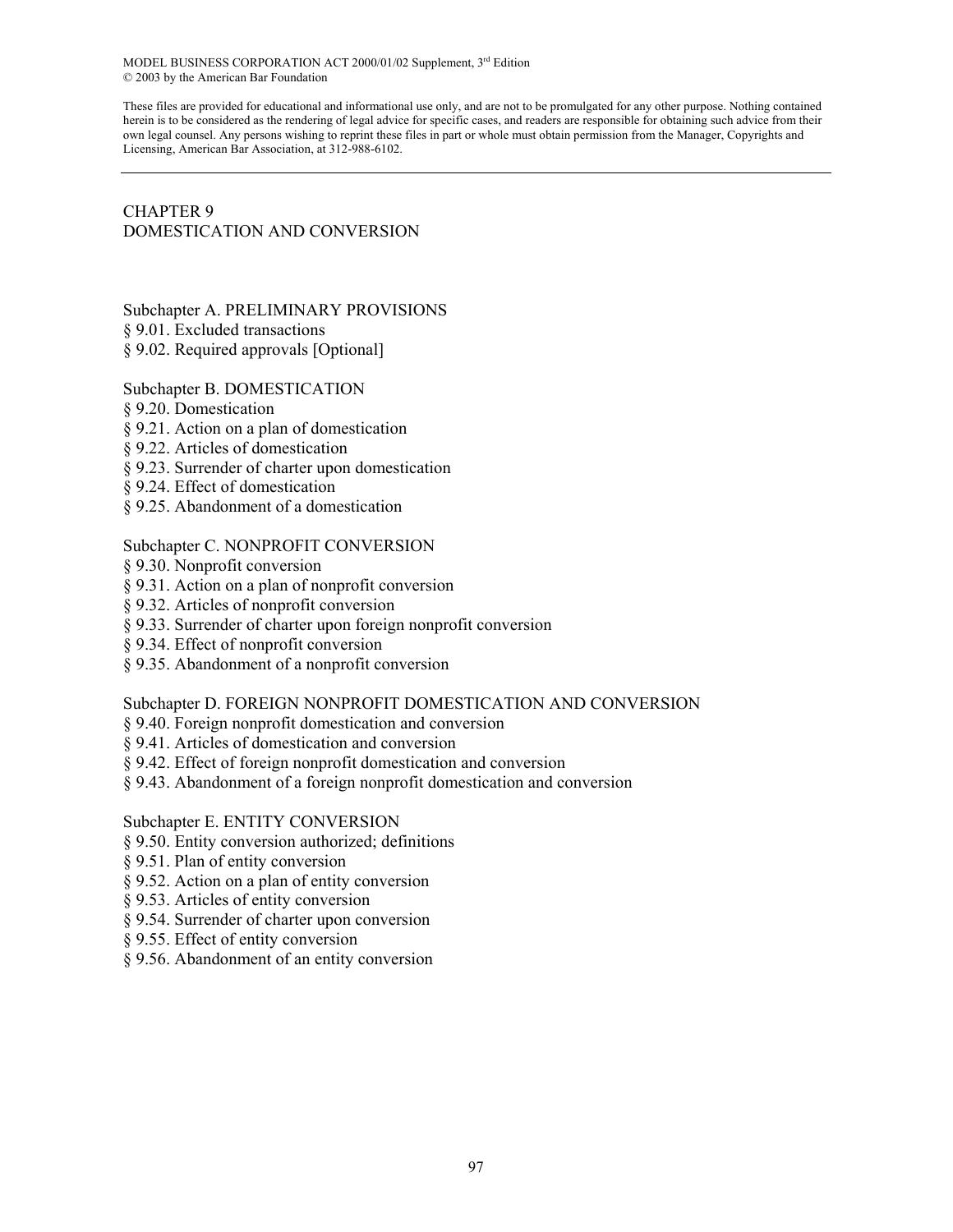These files are provided for educational and informational use only, and are not to be promulgated for any other purpose. Nothing contained herein is to be considered as the rendering of legal advice for specific cases, and readers are responsible for obtaining such advice from their own legal counsel. Any persons wishing to reprint these files in part or whole must obtain permission from the Manager, Copyrights and Licensing, American Bar Association, at 312-988-6102.

## Subchapter A. PRELIMINARY PROVISIONS

# § 9.01. EXCLUDED TRANSACTIONS

This chapter may not be used to effect a transaction that:

 (1) [converts an insurance company organized on the mutual principle to one organized on a stock-share basis];

(2)

(3)

# § 9.02. REQUIRED APPROVALS [Optional ]

(a) If a domestic or foreign business corporation or eligible entity may not be a party to a merger without the approval of the [attorney general], the [department of banking], the [department of insurance] or the [public utility commission], the corporation or eligible entity shall not be a party to a transaction under this chapter without the prior approval of that agency.

(b) Property held in trust or for charitable purposes under the laws of this state by a domestic or foreign eligible entity shall not, by any transaction under this chapter, be diverted from the objects for which it was donated, granted or devised, unless and until the eligible entity obtains an order of [court] [the attorney general] specifying the disposition of the property to the extent required by and pursuant to [cite state statutory cy pres or other nondiversion statute].

CROSS-REFERENCES Appeal from secretary of state's refusal to file document, see § 1.26.

"Domestic business corporation" defined, see § 1.40(4). Filing duty of secretary of state, see § 1.25.

Subchapter B. DOMESTICATION

# § 9.20. DOMESTICATION

(a) A foreign business corporation may become a domestic business corporation only if the domestication is permitted by the organic law of the foreign corporation.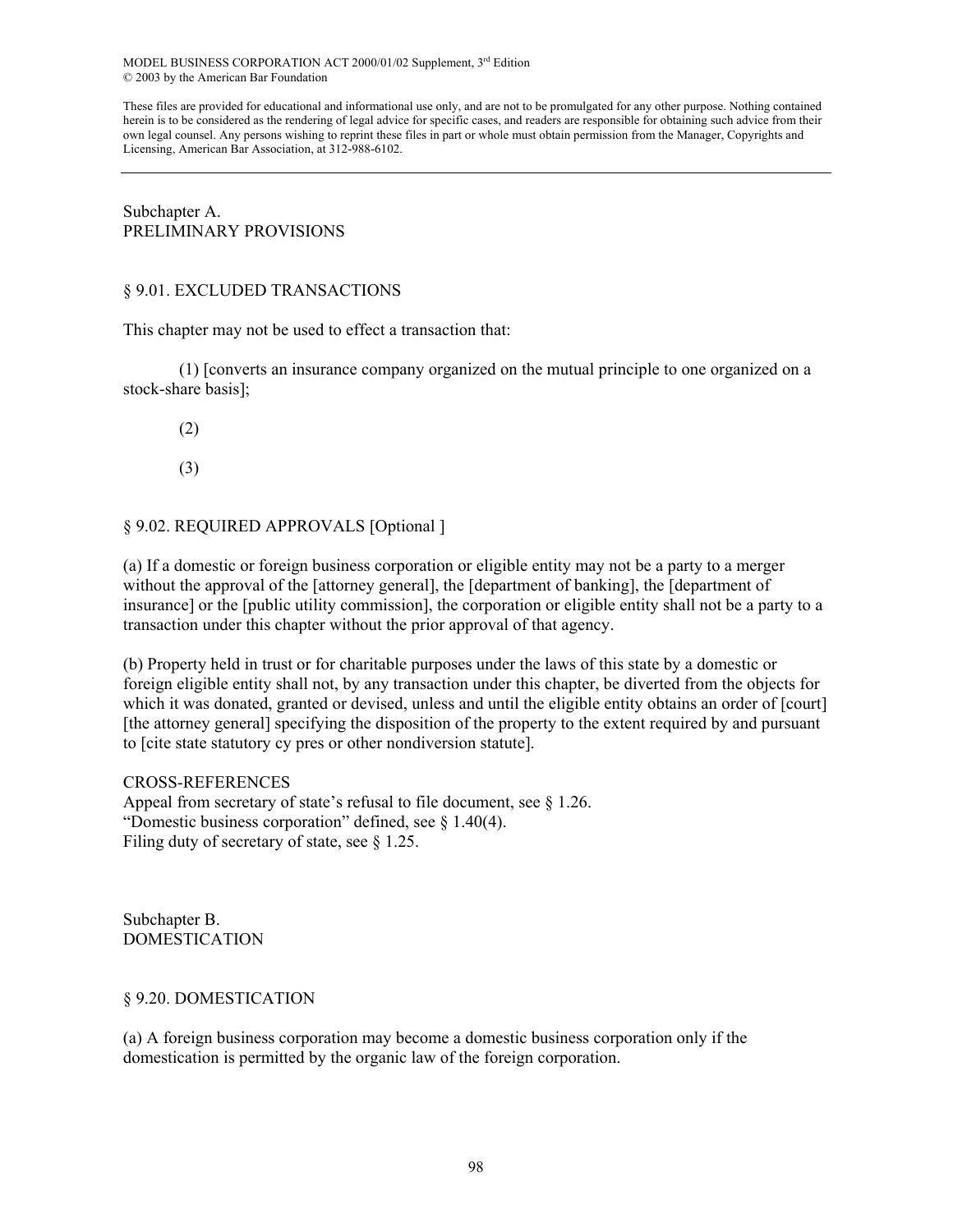These files are provided for educational and informational use only, and are not to be promulgated for any other purpose. Nothing contained herein is to be considered as the rendering of legal advice for specific cases, and readers are responsible for obtaining such advice from their own legal counsel. Any persons wishing to reprint these files in part or whole must obtain permission from the Manager, Copyrights and Licensing, American Bar Association, at 312-988-6102.

(b) A domestic business corporation may become a foreign business corporation if the domestication is permitted by the laws of the foreign jurisdiction. Regardless of whether the laws of the foreign jurisdiction require the adoption of a plan of domestication, the domestication shall be approved by the adoption by the corporation of a plan of domestication in the manner provided in this subchapter.

(c) The plan of domestication must include:

- (1) a statement of the jurisdiction in which the corporation is to be domesticated;
- (2) the terms and conditions of the domestication;

 (3) the manner and basis of reclassifying the shares of the corporation following its domestication into shares or other securities, obligations, rights to acquire shares or other securities, cash, other property, or any combination of the foregoing; and

 (4) any desired amendments to the articles of incorporation of the corporation following its domestication.

(d) The plan of domestication may also include a provision that the plan may be amended prior to filing the document required by the laws of this state or the other jurisdiction to consummate the domestication, except that subsequent to approval of the plan by the shareholders the plan may not be amended to change:

 (1) the amount or kind of shares or other securities, obligations, rights to acquire shares or other securities, cash, or other property to be received by the shareholders under the plan;

 (2) the articles of incorporation as they will be in effect immediately following the domestication, except for changes permitted by section 10.05 or by comparable provisions of the laws of the other jurisdiction; or

 (3) any of the other terms or conditions of the plan if the change would adversely affect any of the shareholders in any material respect.

(e) Terms of a plan of domestication may be made dependent upon facts objectively ascertainable outside the plan in accordance with section 1.20(k).

(f) If any debt security, note or similar evidence of indebtedness for money borrowed, whether secured or unsecured, or a contract of any kind, issued, incurred or executed by a domestic business corporation before [the effective date of this subchapter] contains a provision applying to a merger of the corporation and the document does not refer to a domestication of the corporation, the provision shall be deemed to apply to a domestication of the corporation until such time as the provision is amended subsequent to that date.

CROSS-REFERENCES Abandonment of domestication, see § 9.25. Approval of plan, see § 9.21. Articles of domestication, see § 9.22. Articles of incorporation following domestication, see § 9.22(b). "Domestic business corporation" defined, see  $\S$  1.40(4). Effect of domestication, see § 9.24. Excluded transactions, see § 9.01.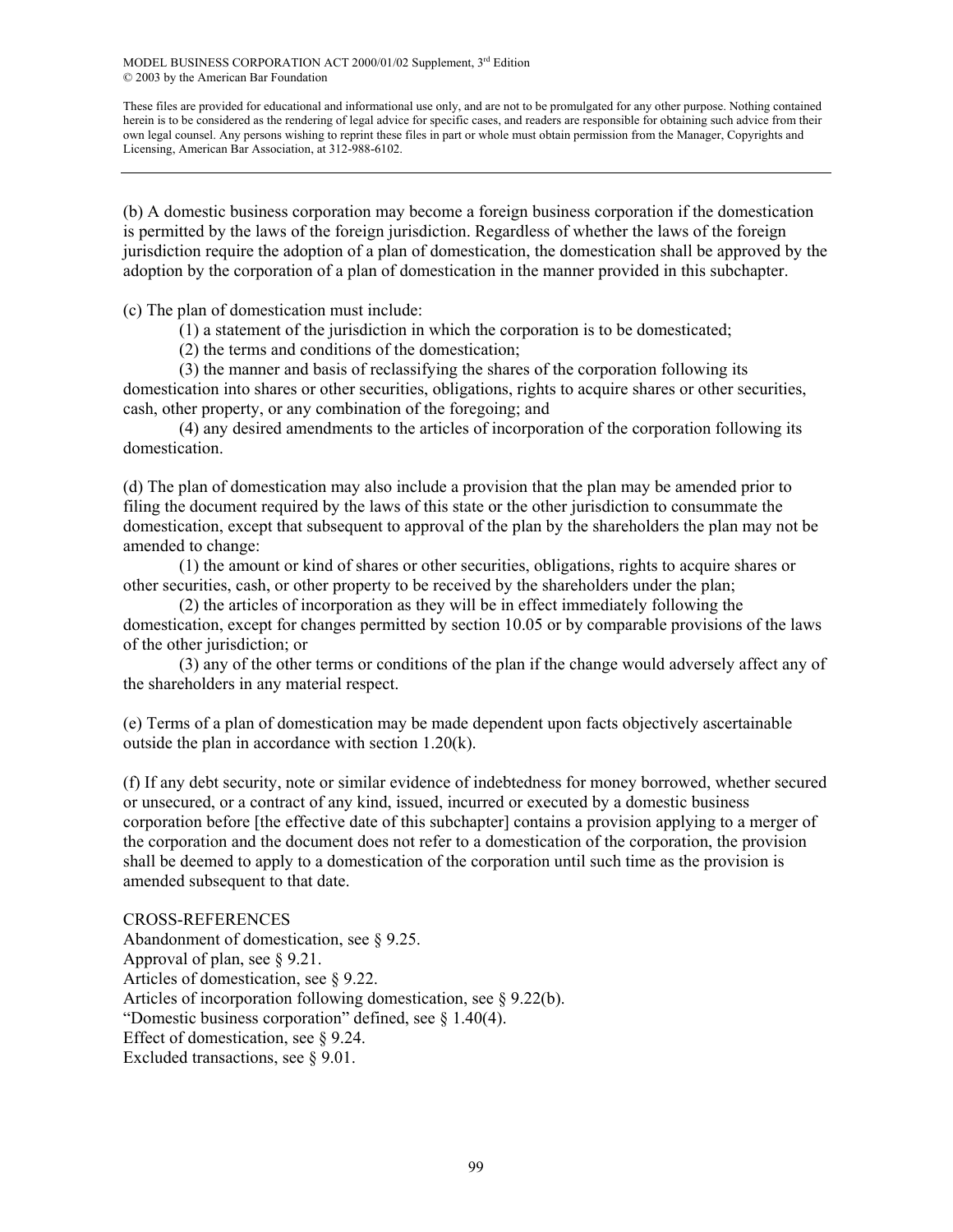These files are provided for educational and informational use only, and are not to be promulgated for any other purpose. Nothing contained herein is to be considered as the rendering of legal advice for specific cases, and readers are responsible for obtaining such advice from their own legal counsel. Any persons wishing to reprint these files in part or whole must obtain permission from the Manager, Copyrights and Licensing, American Bar Association, at 312-988-6102.

"Foreign business corporation" defined, see § 1.40(10). "Organic law" defined, see § 1.40(15B). [Required approvals, see § 9.02.]

## § 9.21. ACTION ON A PLAN OF DOMESTICATION

In the case of a domestication of a domestic business corporation in a foreign jurisdiction:

(1) The plan of domestication must be adopted by the board of directors.

 (2) After adopting the plan of domestication the board of directors must submit the plan to the shareholders for their approval. The board of directors must also transmit to the shareholders a recommendation that the shareholders approve the plan, unless the board of directors makes a determination that because of conflicts of interest or other special circumstances it should not make such a recommendation, in which case the board of directors must transmit to the shareholders the basis for that determination.

 (3) The board of directors may condition its submission of the plan of domestication to the shareholders on any basis.

 (4) If the approval of the shareholders is to be given at a meeting, the corporation must notify each shareholder, whether or not entitled to vote, of the meeting of shareholders at which the plan of domestication is to be submitted for approval. The notice must state that the purpose, or one of the purposes, of the meeting is to consider the plan and must contain or be accompanied by a copy or summary of the plan. The notice shall include or be accompanied by a copy of the articles of incorporation as they will be in effect immediately after the domestication.

 (5) Unless the articles of incorporation, or the board of directors acting pursuant to paragraph (3), requires a greater vote or a greater number of votes to be present, approval of the plan of domestication requires the approval of the shareholders at a meeting at which a quorum consisting of at least a majority of the votes entitled to be cast on the plan exists, and, if any class or series of shares is entitled to vote as a separate group on the plan, the approval of each such separate voting group at a meeting at which a quorum of the voting group consisting of at least a majority of the votes entitled to be cast on the domestication by that voting group exists.

(6) Separate voting by voting groups is required by each class or series of shares that:

(i) are to be reclassified under the plan of domestication into other securities,

obligations, rights to acquire shares or other securities, cash, other property, or any combination of the foregoing;

 (ii) would be entitled to vote as a separate group on a provision of the plan that, if contained in a proposed amendment to articles of incorporation, would require action by separate voting groups under section 10.04; or

 (iii) is entitled under the articles of incorporation to vote as a voting group to approve an amendment of the articles.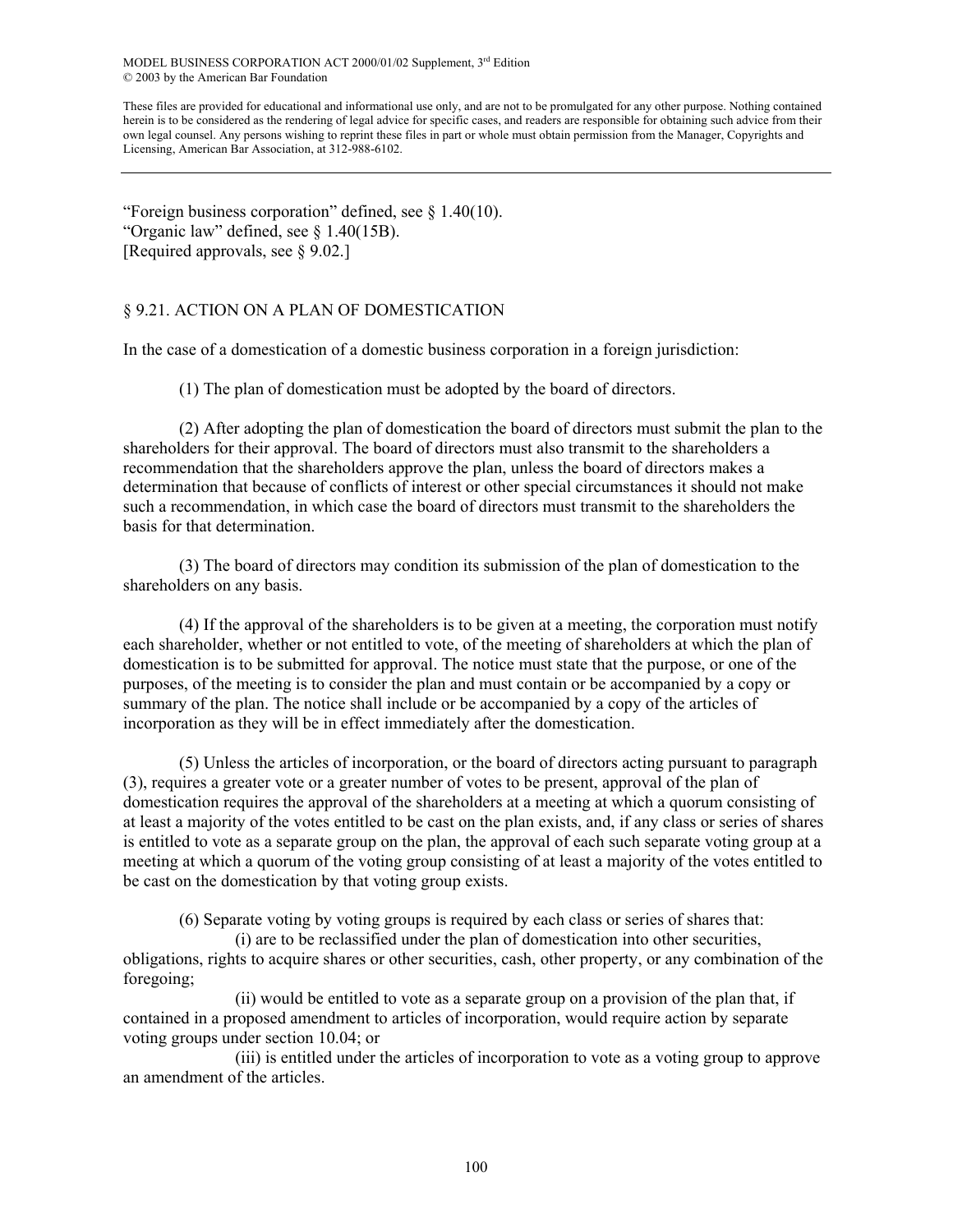These files are provided for educational and informational use only, and are not to be promulgated for any other purpose. Nothing contained herein is to be considered as the rendering of legal advice for specific cases, and readers are responsible for obtaining such advice from their own legal counsel. Any persons wishing to reprint these files in part or whole must obtain permission from the Manager, Copyrights and Licensing, American Bar Association, at 312-988-6102.

 (7) If any provision of the articles of incorporation, bylaws or an agreement to which any of the directors or shareholders are parties, adopted or entered into before [the effective date of this subchapter], applies to a merger of the corporation and that document does not refer to a domestication of the corporation, the provision shall be deemed to apply to a domestication of the corporation until such time as the provision is amended subsequent to that date.

CROSS-REFERENCES

Abandonment of domestication, see § 9.25. Contents of plan of domestication, see § 9.20. "Domestic business corporation" defined, see § 1.40(4). "Foreign business corporation" defined, see § 1.40(10).

## § 9.22. ARTICLES OF DOMESTICATION

(a) After the domestication of a foreign business corporation has been authorized as required by the laws of the foreign jurisdiction, articles of domestication shall be executed by any officer or other duly authorized representative. The articles shall set forth:

 (1) the name of the corporation immediately before the filing of the articles of domestication and, if that name is unavailable for use in this state or the corporation desires to change its name in connection with the domestication, a name that satisfies the requirements of section 4.01;

 (2) the jurisdiction of incorporation of the corporation immediately before the filing of the articles of domestication and the date the corporation was incorporated in that jurisdiction; and

 (3) a statement that the domestication of the corporation in this state was duly authorized as required by the laws of the jurisdiction in which the corporation was incorporated immediately before its domestication in this state.

(b) The articles of domestication shall either contain all of the provisions that section 2.02(a) requires to be set forth in articles of incorporation and any other desired provisions that section 2.02(b) permits to be included in articles of incorporation, or shall have attached articles of incorporation. In either case, provisions that would not be required to be included in restated articles of incorporation may be omitted.

(c) The articles of domestication shall be delivered to the secretary of state for filing, and shall take effect at the effective time provided in section 1.23.

(d) If the foreign corporation is authorized to transact business in this state under chapter 15, its certificate of authority shall be cancelled automatically on the effective date of its domestication.

CROSS-REFERENCES "Deliver" defined, see  $\S$  1.40(5). Effect of domestication, see § 9.24.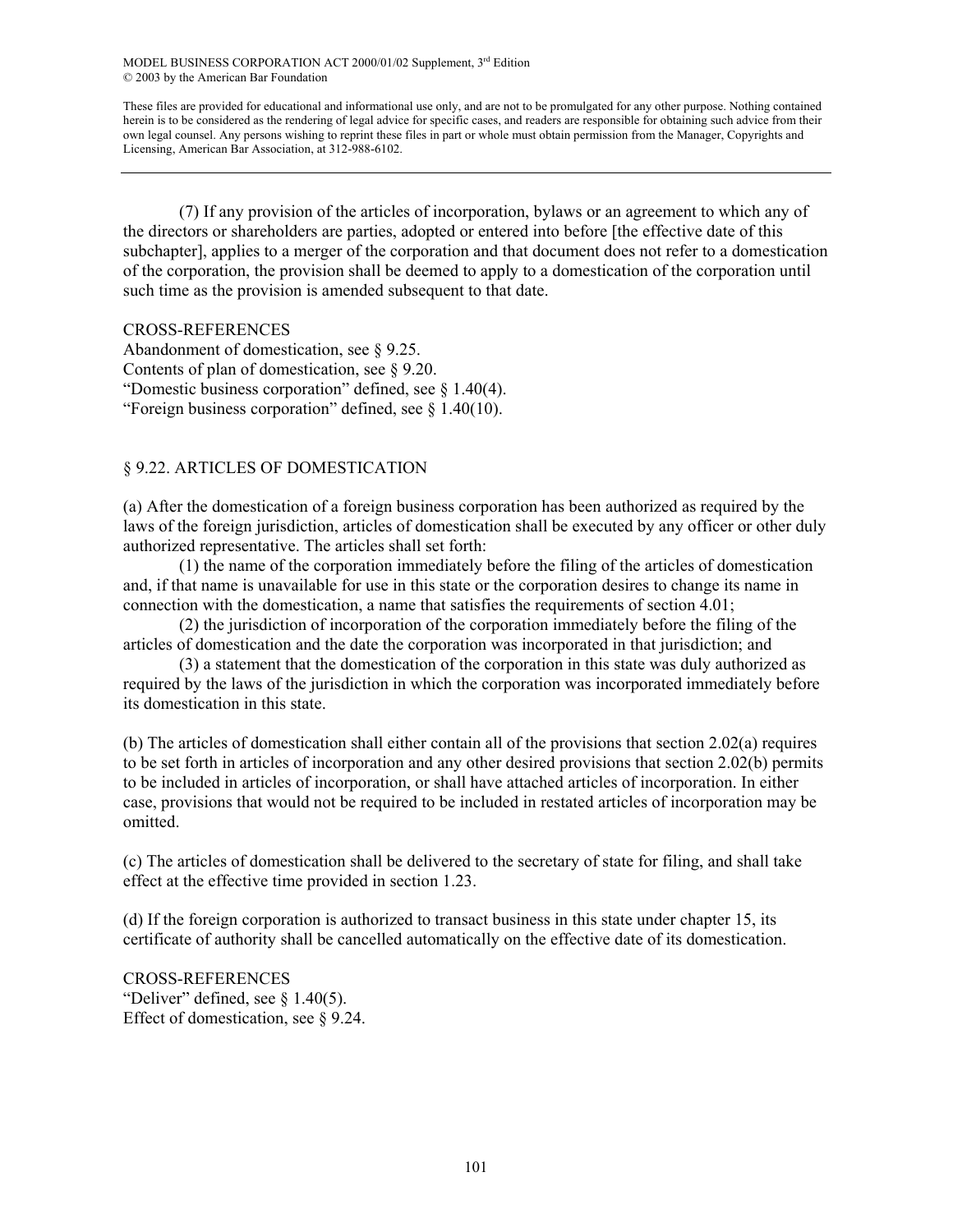These files are provided for educational and informational use only, and are not to be promulgated for any other purpose. Nothing contained herein is to be considered as the rendering of legal advice for specific cases, and readers are responsible for obtaining such advice from their own legal counsel. Any persons wishing to reprint these files in part or whole must obtain permission from the Manager, Copyrights and Licensing, American Bar Association, at 312-988-6102.

Filing fees, see § 1.22. Filing requirements, see § 1.20. "Foreign business corporation" defined, see § 1.40(10). Required approvals, see § 9.02.] Surrender of charter upon domestication, see § 9.23.

#### § 9.23. SURRENDER OF CHARTER UPON DOMESTICATION

(a) Whenever a domestic business corporation has adopted and approved, in the manner required by this subchapter, a plan of domestication providing for the corporation to be domesticated in a foreign jurisdiction, articles of charter surrender shall be executed on behalf of the corporation by any officer or other duly authorized representative. The articles of charter surrender shall set forth:

(1) the name of the corporation;

 (2) a statement that the articles of charter surrender are being filed in connection with the domestication of the corporation in a foreign jurisdiction;

 (3) a statement that the domestication was duly approved by the shareholders and, if voting by any separate voting group was required, by each such separate voting group, in the manner required by this Act and the articles of incorporation;

(4) the corporation's new jurisdiction of incorporation.

(b) The articles of charter surrender shall be delivered by the corporation to the secretary of state for filing. The articles of charter surrender shall take effect on the effective time provided in section 1.23.

CROSS-REFERENCES "Deliver" defined, see  $\S$  1.40(5). "Domestic business corporation" defined, see § 1.40(4). Effect of domestication, see § 9.24. Filing fees, see § 1.22. Filing requirements, see § 1.20. "Foreign business corporation" defined, see § 1.40(10). Required approvals, see § 9.02.]

## § 9.24. EFFECT OF DOMESTICATION

(a) When a domestication becomes effective:

 (1) the title to all real and personal property, both tangible and intangible, of the corporation remains in the corporation without reversion or impairment;

(2) the liabilities of the corporation remain the liabilities of the corporation;

 (3) an action or proceeding pending against the corporation continues against the corporation as if the domestication had not occurred;

 (4) the articles of domestication, or the articles of incorporation attached to the articles of domestication, constitute the articles of incorporation of a foreign corporation domesticating in this state;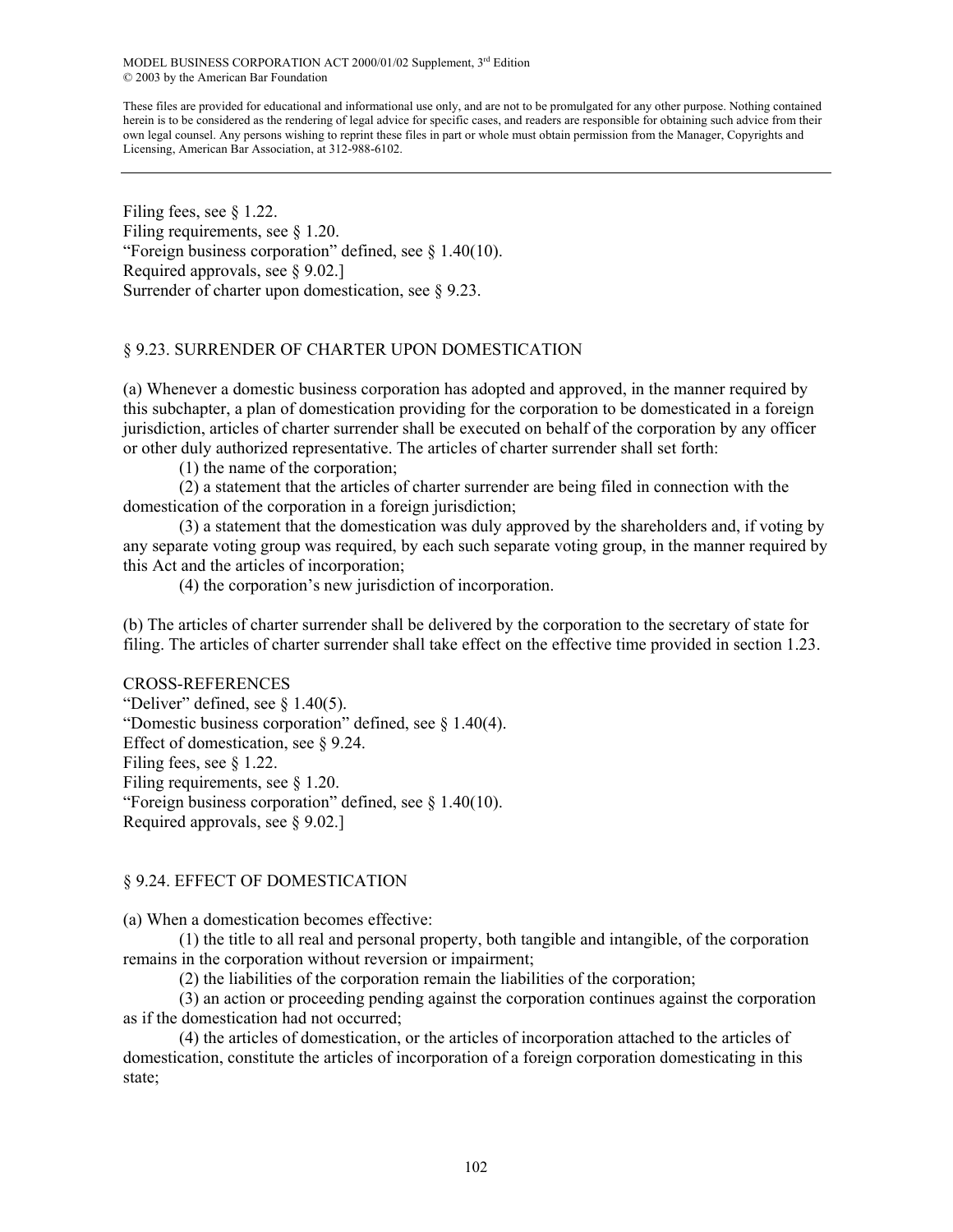(5) the shares of the corporation are reclassified into shares, other securities, obligations, rights to acquire shares or other securities, or into cash or other property in accordance with the terms of the domestication, and the shareholders are entitled only to the rights provided by those terms and to any appraisal rights they may have under the organic law of the domesticating corporation; and

(6) the corporation is deemed to:

 (i) be incorporated under and subject to the organic law of the domesticated corporation for all purposes;

(ii) be the same corporation without interruption as the domesticating corporation; and

(iii) have been incorporated on the date the domesticating corporation was originally

incorporated.

(b) When a domestication of a domestic business corporation in a foreign jurisdiction becomes effective, the foreign business corporation is deemed to:

 (1) appoint the secretary of state as its agent for service of process in a proceeding to enforce the rights of shareholders who exercise appraisal rights in connection with the domestication; and

 (2) agree that it will promptly pay the amount, if any, to which such shareholders are entitled under chapter 13.

(c) The owner liability of a shareholder in a foreign corporation that is domesticated in this state shall be as follows:

 (1) The domestication does not discharge any owner liability under the laws of the foreign jurisdiction to the extent any such owner liability arose before the effective time of the articles of domestication.

 (2) The shareholder shall not have owner liability under the laws of the foreign jurisdiction for any debt, obligation or liability of the corporation that arises after the effective time of the articles of domestication.

 (3) The provisions of the laws of the foreign jurisdiction shall continue to apply to the collection or discharge of any owner liability preserved by paragraph (1), as if the domestication had not occurred.

 (4) The shareholder shall have whatever rights of contribution from other shareholders are provided by the laws of the foreign jurisdiction with respect to any owner liability preserved by paragraph (1), as if the domestication had not occurred.

[(d) A shareholder who becomes subject to owner liability for some or all of the debts, obligations or liabilities of the corporation as a result of its domestication in this state shall have owner liability only for those debts, obligations or liabilities of the corporation that arise after the effective time of the articles of domestication.]

#### CROSS-REFERENCES

"Domestic business corporation" defined, see § 1.40(4).

"Foreign business corporation" defined, see § 1.40(10).

"Owner liability" defined, see § 1.40(15C).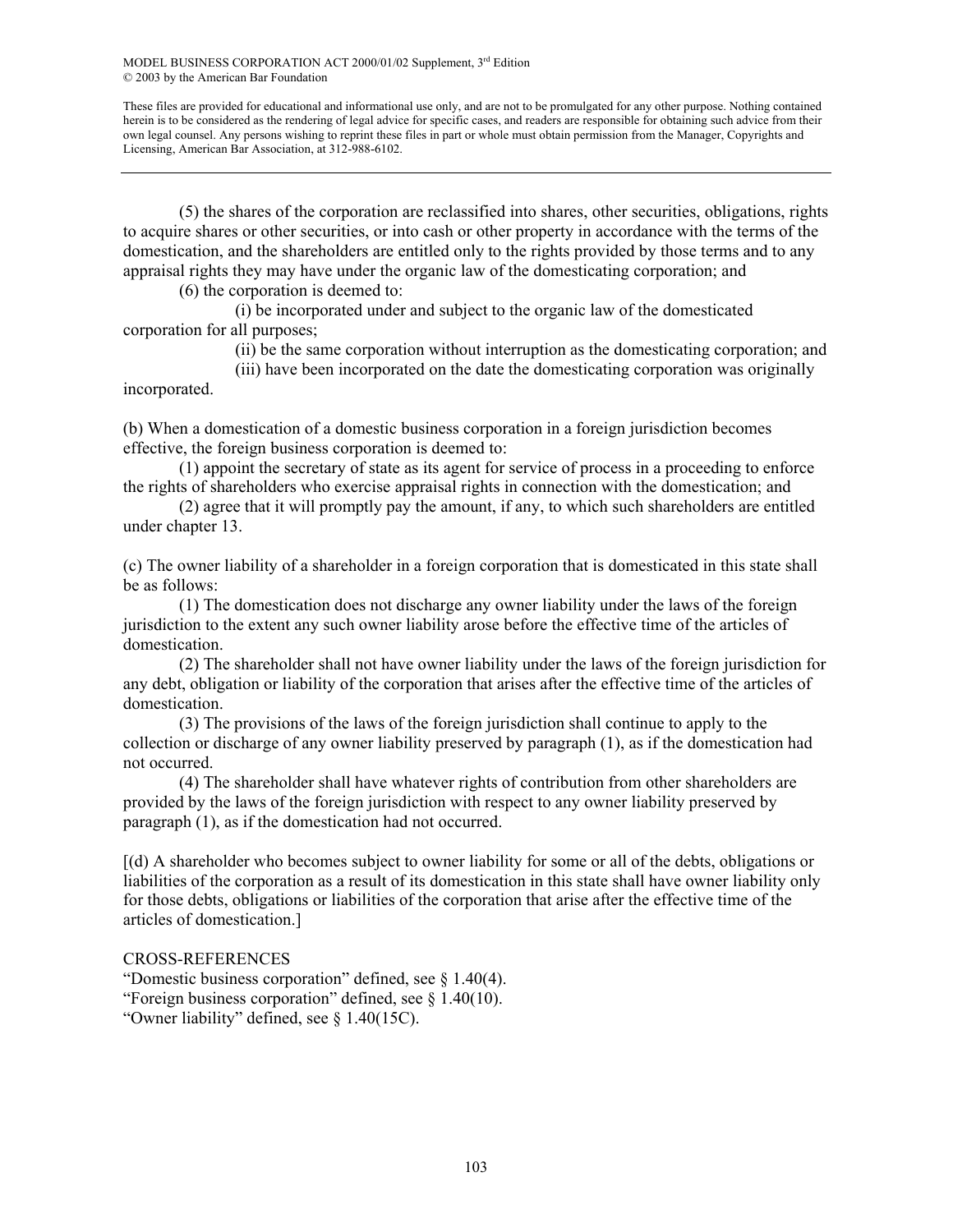These files are provided for educational and informational use only, and are not to be promulgated for any other purpose. Nothing contained herein is to be considered as the rendering of legal advice for specific cases, and readers are responsible for obtaining such advice from their own legal counsel. Any persons wishing to reprint these files in part or whole must obtain permission from the Manager, Copyrights and Licensing, American Bar Association, at 312-988-6102.

## § 9.25. ABANDONMENT OF A DOMESTICATION

(a) Unless otherwise provided in a plan of domestication of a domestic business corporation, after the plan has been adopted and approved as required by this subchapter, and at any time before the domestication has become effective, it may be abandoned by the board of directors without action by the shareholders.

(b) If a domestication is abandoned under subsection (a) after articles of charter surrender have been filed with the secretary of state but before the domestication has become effective, a statement that the domestication has been abandoned in accordance with this section, executed by an officer or other duly authorized representative, shall be delivered to the secretary of state for filing prior to the effective date of the domestication. The statement shall take effect upon filing and the domestication shall be deemed abandoned and shall not become effective.

(c) If the domestication of a foreign business corporation in this state is abandoned in accordance with the laws of the foreign jurisdiction after articles of domestication have been filed with the secretary of state, a statement that the domestication has been abandoned, executed by an officer or other duly authorized representative, shall be delivered to the secretary of state for filing. The statement shall take effect upon filing and the domestication shall be deemed abandoned and shall not become effective.

CROSS-REFERENCES Approval of domestication, see § 9.21. "Deliver" defined, see  $\S$  1.40(5). "Domestic business corporation" defined, see § 1.40(4). Effective time and date of filing, see § 1.23. Filing requirements, see § 1.20. "Foreign business corporation" defined, see § 1.40(10).

Subchapter C. NONPROFIT CONVERSION

# § 9.30. NONPROFIT CONVERSION

(a) A domestic business corporation may become a domestic nonprofit corporation pursuant to a plan of nonprofit conversion.

(b) A domestic business corporation may become a foreign nonprofit corporation if the nonprofit conversion is permitted by the laws of the foreign jurisdiction. Regardless of whether the laws of the foreign jurisdiction require the adoption of a plan of nonprofit conversion, the foreign nonprofit conversion shall be approved by the adoption by the domestic business corporation of a plan of nonprofit conversion in the manner provided in this subchapter.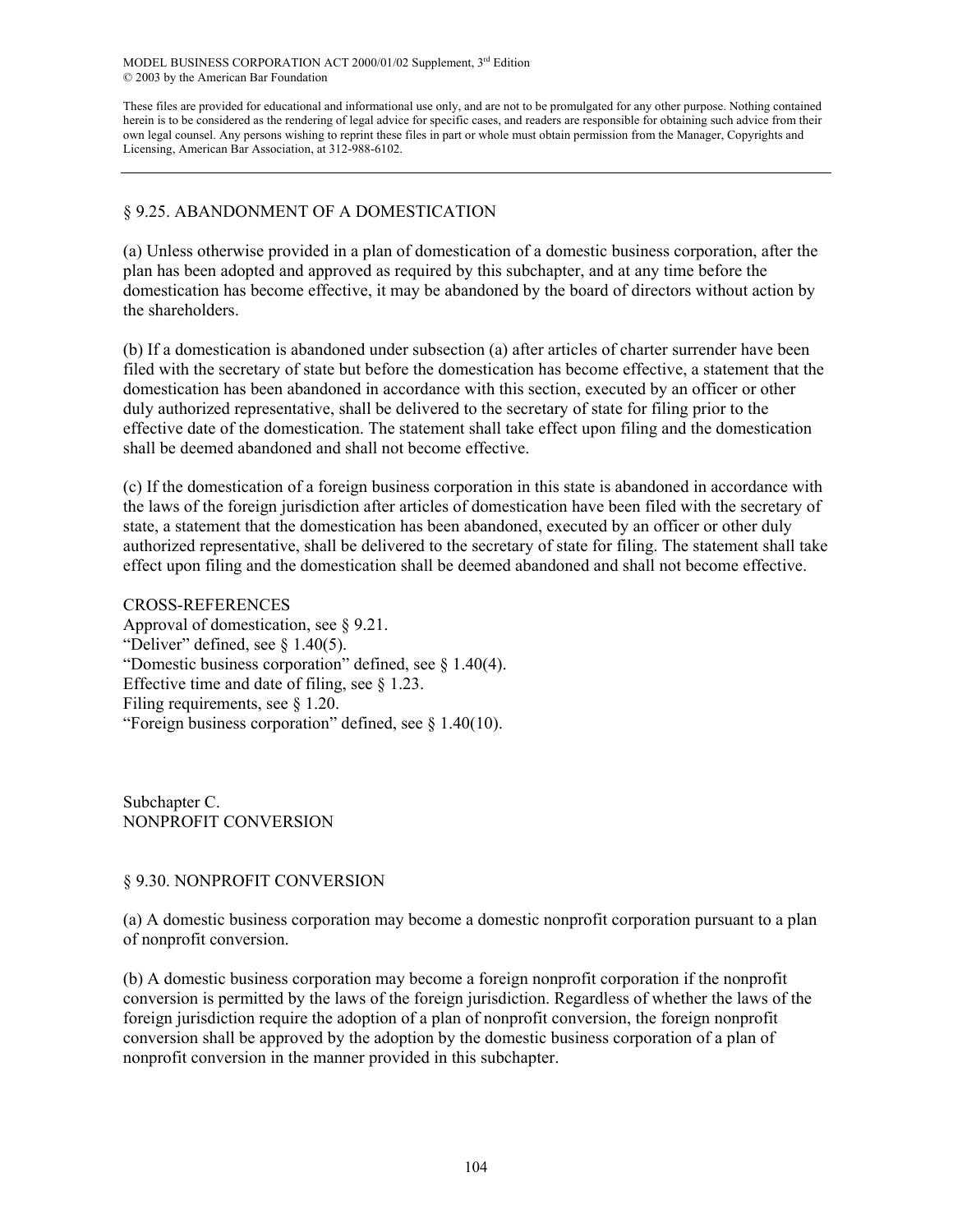(c) The plan of nonprofit conversion must include:

(1) the terms and conditions of the conversion;

 (2) the manner and basis of reclassifying the shares of the corporation following its conversion into memberships, if any, or securities, obligations, rights to acquire memberships or securities, cash, other property, or any combination of the foregoing;

 (3) any desired amendments to the articles of incorporation of the corporation following its conversion; and

 (4) if the domestic business corporation is to be converted to a foreign nonprofit corporation, a statement of the jurisdiction in which the corporation will be incorporated after the conversion.

(d) The plan of nonprofit conversion may also include a provision that the plan may be amended prior to filing articles of nonprofit conversion, except that subsequent to approval of the plan by the shareholders the plan may not be amended to change:

 (1) the amount or kind of memberships or securities, obligations, rights to acquire memberships or securities, cash, or other property to be received by the shareholders under the plan;

 (2) the articles of incorporation as they will be in effect immediately following the conversion, except for changes permitted by section 10.05; or

 (3) any of the other terms or conditions of the plan if the change would adversely affect any of the shareholders in any material respect.

(e) Terms of a plan of nonprofit conversion may be made dependent upon facts objectively ascertainable outside the plan in accordance with section 1.20(k).

(f) If any debt security, note or similar evidence of indebtedness for money borrowed, whether secured or unsecured, or a contract of any kind, issued, incurred or executed by a domestic business corporation before [the effective date of this subchapter] contains a provision applying to a merger of the corporation and the document does not refer to a nonprofit conversion of the corporation, the provision shall be deemed to apply to a nonprofit conversion of the corporation until such time as the provision is amended subsequent to that date.

## CROSS-REFERENCES

Abandonment of nonprofit status conversion, see § 9.35. Approval of plan, see § 9.31. Articles of nonprofit conversion, see § 9.32. "Domestic business corporation" defined, see § 1.40(4). "Domestic nonprofit corporation" defined, see § 1.40(14C). Effect of nonprofit status conversion, see § 9.34. Excluded transactions, see § 9.01. "Foreign nonprofit corporation" defined, see § 1.40(10A). "Membership" defined, see § 1.40(14A). [Required approvals, see § 9.02.]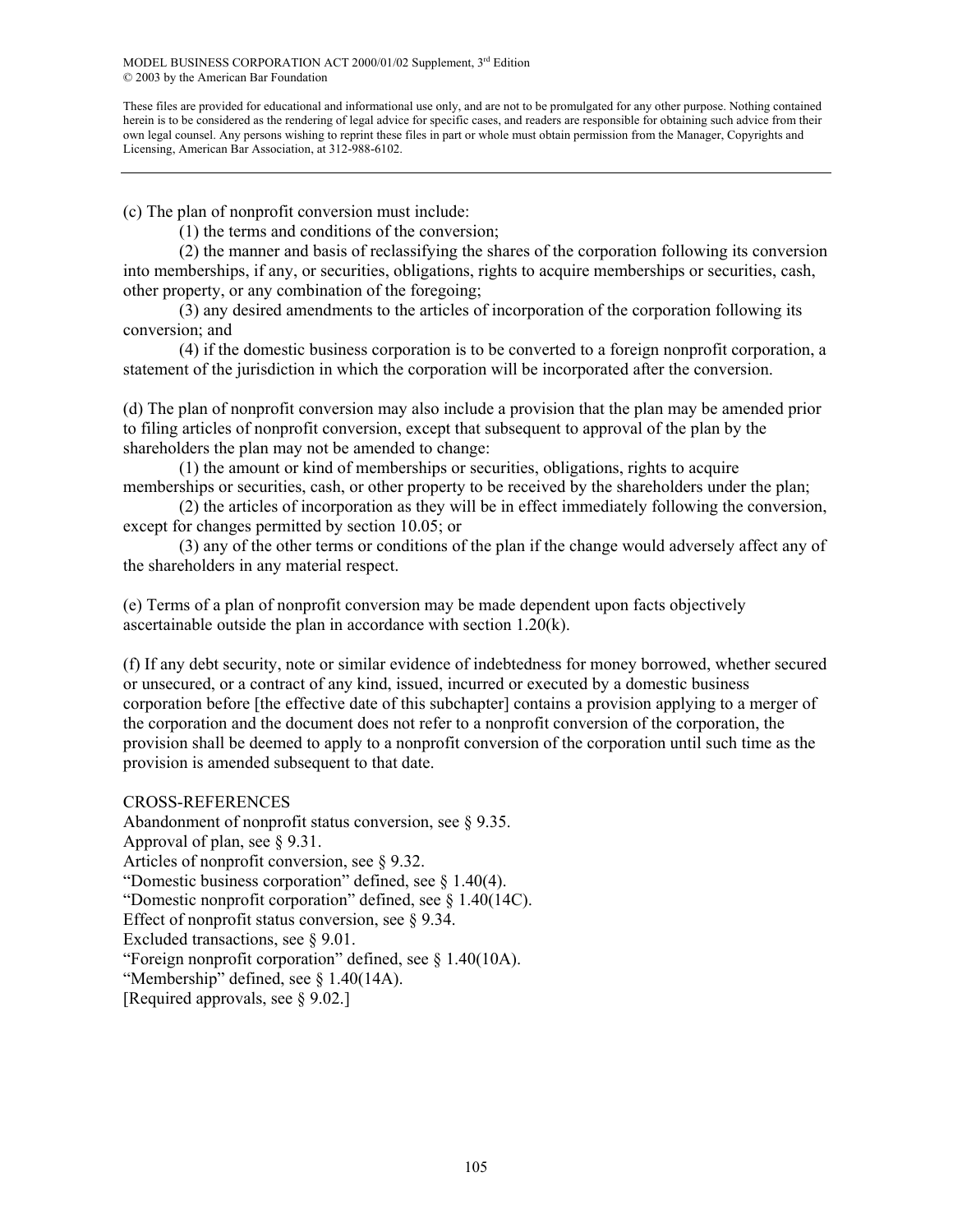These files are provided for educational and informational use only, and are not to be promulgated for any other purpose. Nothing contained herein is to be considered as the rendering of legal advice for specific cases, and readers are responsible for obtaining such advice from their own legal counsel. Any persons wishing to reprint these files in part or whole must obtain permission from the Manager, Copyrights and Licensing, American Bar Association, at 312-988-6102.

## § 9.31. ACTION ON A PLAN OF NONPROFIT CONVERSION

In the case of a conversion of a domestic business corporation to a domestic or foreign nonprofit corporation:

(1) The plan of nonprofit conversion must be adopted by the board of directors.

 (2) After adopting the plan of nonprofit conversion, the board of directors must submit the plan to the shareholders for their approval. The board of directors must also transmit to the shareholders a recommendation that the shareholders approve the plan, unless the board of directors makes a determination that because of conflicts of interest or other special circumstances it should not make such a recommendation, in which case the board of directors must transmit to the shareholders the basis for that determination.

 (3) The board of directors may condition its submission of the plan of nonprofit conversion to the shareholders on any basis.

 (4) If the approval of the shareholders is to be given at a meeting, the corporation must notify each shareholder of the meeting of shareholders at which the plan of nonprofit conversion is to be submitted for approval. The notice must state that the purpose, or one of the purposes, of the meeting is to consider the plan and must contain or be accompanied by a copy or summary of the plan. The notice shall include or be accompanied by a copy of the articles of incorporation as they will be in effect immediately after the nonprofit conversion.

 (5) Unless the articles of incorporation, or the board of directors acting pursuant to paragraph (3), requires a greater vote or a greater number of votes to be present, approval of the plan of nonprofit conversion requires the approval of each class or series of shares of the corporation voting as a separate voting group at a meeting at which a quorum of the voting group consisting of at least a majority of the votes entitled to be cast on the nonprofit conversion by that voting group exists.

 (6) If any provision of the articles of incorporation, bylaws or an agreement to which any of the directors or shareholders are parties, adopted or entered into before [the effective date of this subchapter], applies to a merger of the corporation and the document does not refer to a nonprofit conversion of the corporation, the provision shall be deemed to apply to a nonprofit conversion of the corporation until such time as the provision is amended subsequent to that date.

## CROSS-REFERENCES

Abandonment of nonprofit conversion, see § 9.35. Contents of plan of nonprofit conversion, see § 9.30.

"Domestic business corporation" defined, see § 1.40(4).

"Domestic nonprofit corporation" defined, see § 1.40(14C).

"Foreign nonprofit corporation" defined, see § 1.40(10A).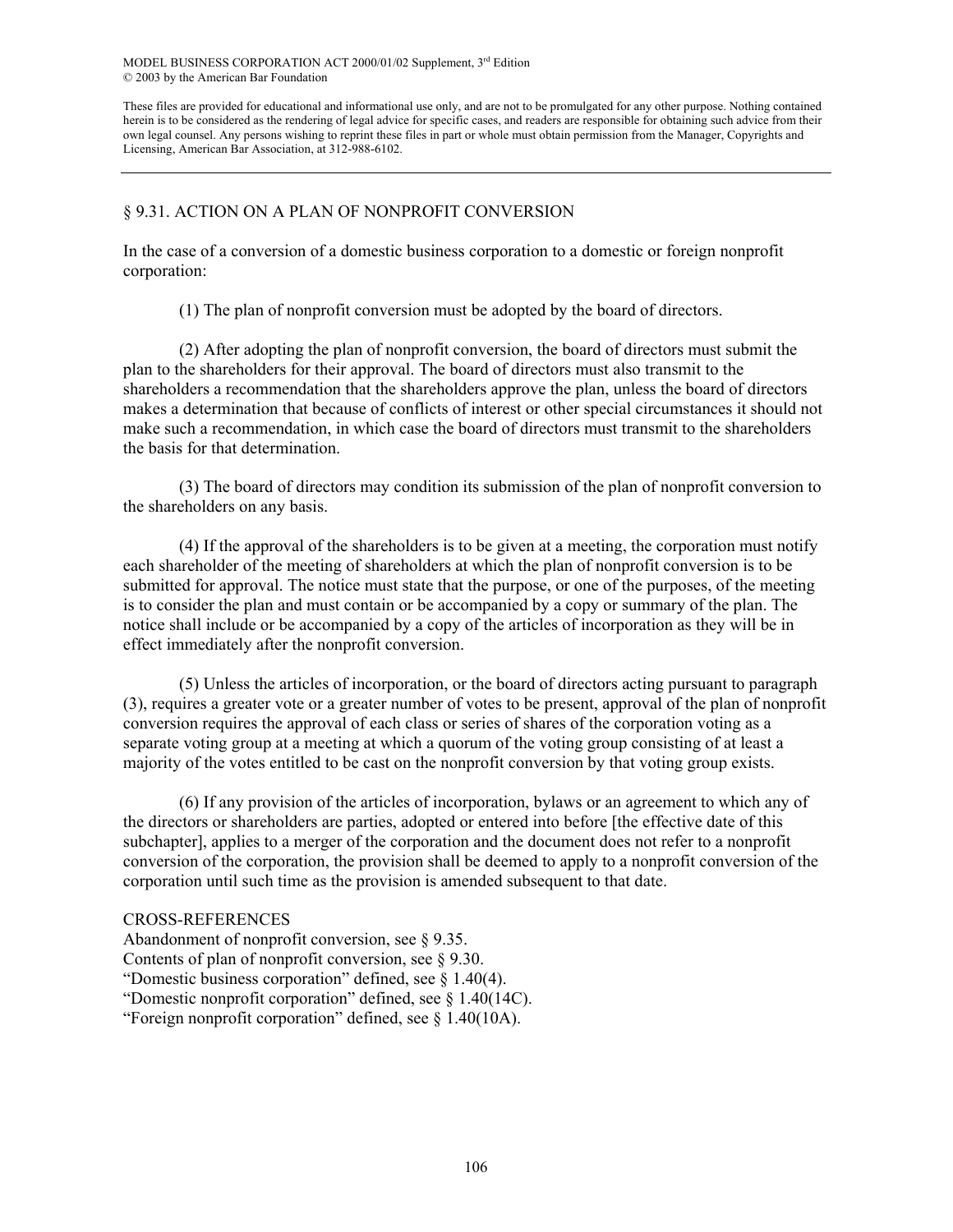These files are provided for educational and informational use only, and are not to be promulgated for any other purpose. Nothing contained herein is to be considered as the rendering of legal advice for specific cases, and readers are responsible for obtaining such advice from their own legal counsel. Any persons wishing to reprint these files in part or whole must obtain permission from the Manager, Copyrights and Licensing, American Bar Association, at 312-988-6102.

# § 9.32. ARTICLES OF NONPROFIT CONVERSION

(a) After a plan of nonprofit conversion providing for the conversion of a domestic business corporation to a domestic nonprofit corporation has been adopted and approved as required by this Act, articles of nonprofit conversion shall be executed on behalf of the corporation by any officer or other duly authorized representative. The articles shall set forth:

 (1) the name of the corporation immediately before the filing of the articles of nonprofit conversion and if that name does not satisfy the requirements of [the Model Nonprofit Corporation Act], or the corporation desires to change its name in connection with the conversion, a name that satisfies the requirements of [the Model Nonprofit Corporation Act];

 (2) a statement that the plan of nonprofit conversion was duly approved by the shareholders in the manner required by this Act and the articles of incorporation.

(b) The articles of nonprofit conversion shall either contain all of the provisions that [the Model Nonprofit Corporation Act] requires to be set forth in articles of incorporation of a domestic nonprofit corporation and any other desired provisions permitted by [the Model Nonprofit Corporation Act], or shall have attached articles of incorporation that satisfy the requirements of [the Model Nonprofit Corporation Act]. In either case, provisions that would not be required to be included in restated articles of incorporation of a domestic nonprofit corporation may be omitted.

(c) The articles of nonprofit conversion shall be delivered to the secretary of state for filing, and shall take effect at the effective time provided in section 1.23.

CROSS-REFERENCES "Deliver" defined, see  $§$  1.40(5). "Domestic business corporation" defined, see § 1.40(4). "Domestic nonprofit corporation" defined, see § 1.40(14C). Effect of nonprofit conversion, see § 9.34. Filing fees, see § 1.22. Filing requirements, see § 1.20. Required approvals, see § 9.02.] Surrender of charter upon foreign nonprofit conversion, see § 9.33.

## § 9.33. SURRENDER OF CHARTER UPON FOREIGN NONPROFIT CONVERSION

(a) Whenever a domestic business corporation has adopted and approved, in the manner required by this subchapter, a plan of nonprofit conversion providing for the corporation to be converted to a foreign nonprofit corporation, articles of charter surrender shall be executed on behalf of the corporation by any officer or other duly authorized representative. The articles of charter surrender shall set forth:

(1) the name of the corporation;

 (2) a statement that the articles of charter surrender are being filed in connection with the conversion of the corporation to a foreign nonprofit corporation;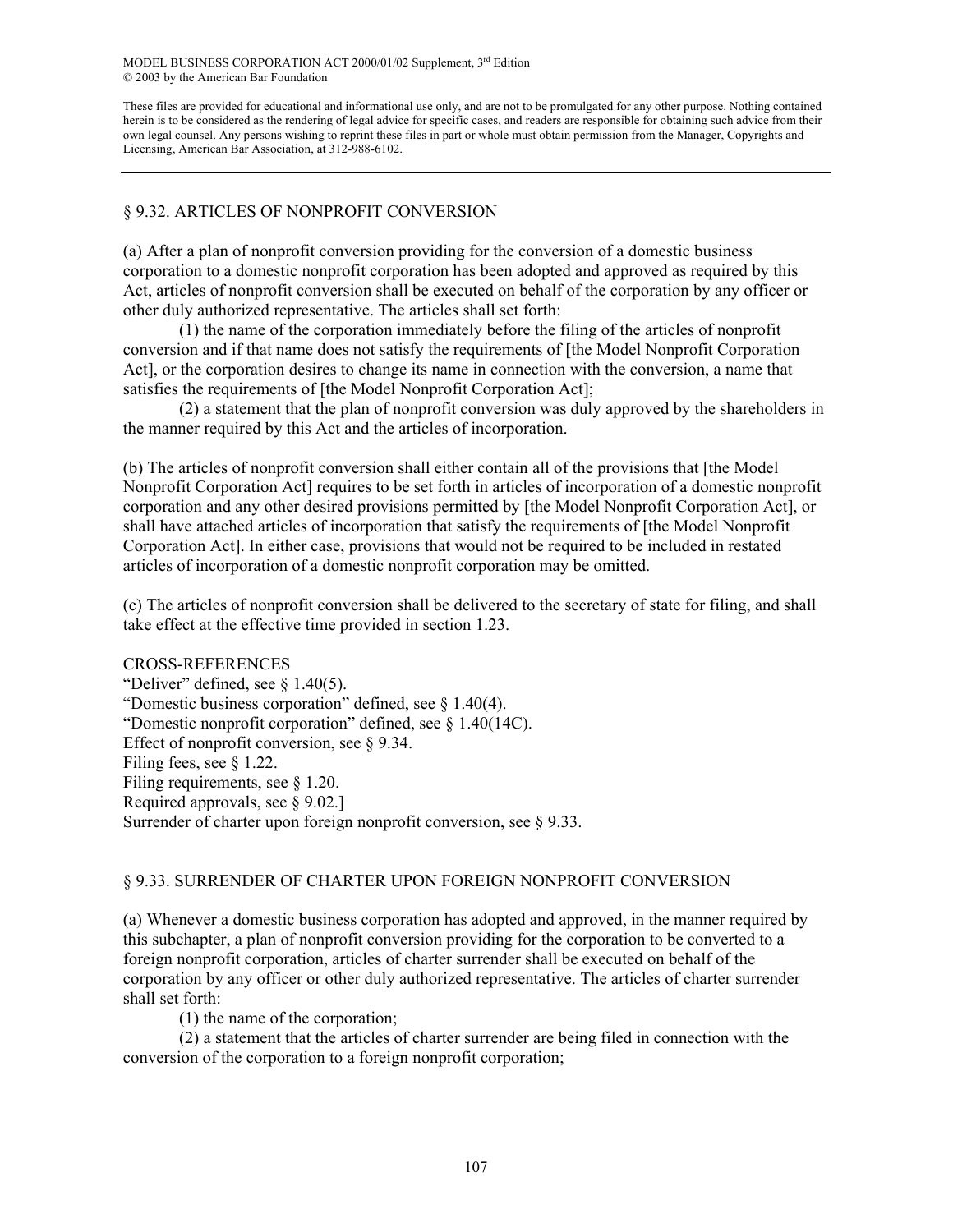These files are provided for educational and informational use only, and are not to be promulgated for any other purpose. Nothing contained herein is to be considered as the rendering of legal advice for specific cases, and readers are responsible for obtaining such advice from their own legal counsel. Any persons wishing to reprint these files in part or whole must obtain permission from the Manager, Copyrights and Licensing, American Bar Association, at 312-988-6102.

 (3) a statement that the foreign nonprofit conversion was duly approved by the shareholders in the manner required by this Act and the articles of incorporation;

(4) the corporation's new jurisdiction of incorporation.

(b) The articles of charter surrender shall be delivered by the corporation to the secretary of state for filing. The articles of charter surrender shall take effect on the effective time provided in section 1.23.

CROSS-REFERENCES "Deliver" defined, see  $§$  1.40(5). "Domestic business corporation" defined, see § 1.40(4). Effect of nonprofit conversion, see § 9.34. Filing fees, see § 1.22. Filing requirements, see § 1.20. "Foreign nonprofit corporation" defined, see § 1.40(10A). Required approvals, see § 9.02.]

## § 9.34. EFFECT OF NONPROFIT CONVERSION

(a) When a conversion of a domestic business corporation to a domestic nonprofit corporation becomes effective:

 (1) the title to all real and personal property, both tangible and intangible, of the corporation remains in the corporation without reversion or impairment;

(2) the liabilities of the corporation remain the liabilities of the corporation;

 (3) an action or proceeding pending against the corporation continues against the corporation as if the conversion had not occurred;

 (4) the articles of incorporation of the domestic or foreign nonprofit corporation become effective;

 (5) the shares of the corporation are reclassified into memberships, securities, obligations, rights to acquire memberships or securities, or into cash or other property in accordance with the plan of conversion, and the shareholders are entitled only to the rights provided in the plan of nonprofit conversion or to any rights they may have under chapter 13; and

(6) the corporation is deemed to:

(i) be a domestic nonprofit corporation for all purposes;

 (ii) be the same corporation without interruption as the corporation that existed prior to the conversion; and

 (iii) have been incorporated on the date that it was originally incorporated as a domestic business corporation.

(b) When a conversion of a domestic business corporation to a foreign nonprofit corporation becomes effective, the foreign nonprofit corporation is deemed to:

 (1) appoint the secretary of state as its agent for service of process in a proceeding to enforce the rights of shareholders who exercise appraisal rights in connection with the conversion; and

 (2) agree that it will promptly pay the amount, if any, to which such shareholders are entitled under chapter 13.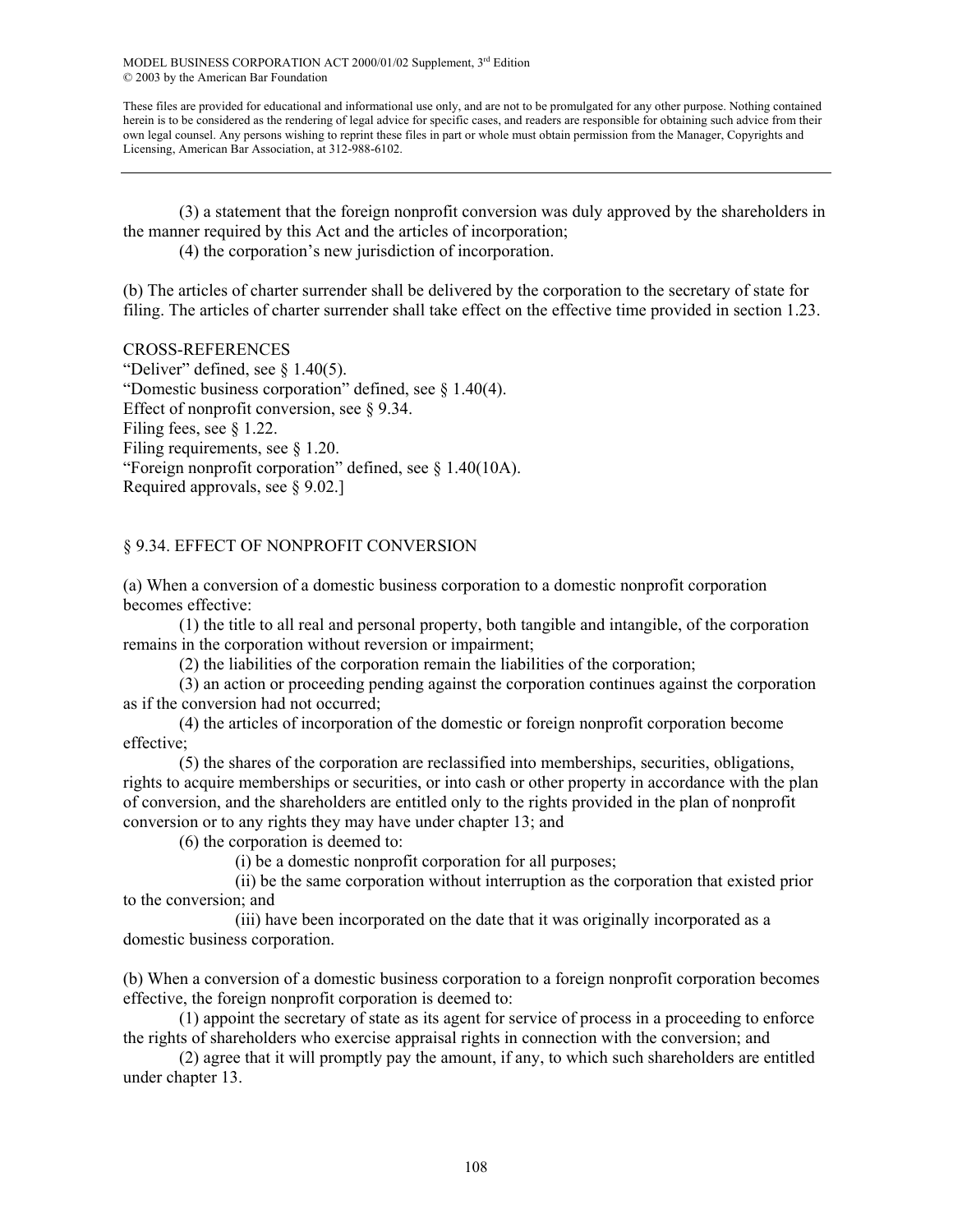[(c) The owner liability of a shareholder in a domestic business corporation that converts to a domestic nonprofit corporation shall be as follows:

 (1) The conversion does not discharge any owner liability of the shareholder as a shareholder of the business corporation to the extent any such owner liability arose before the effective time of the articles of nonprofit conversion.

 (2) The shareholder shall not have owner liability for any debt, obligation or liability of the nonprofit corporation that arises after the effective time of the articles of nonprofit conversion.

 (3) The laws of this state shall continue to apply to the collection or discharge of any owner liability preserved by paragraph (1), as if the conversion had not occurred and the nonprofit corporation were still a business corporation.

 (4) The shareholder shall have whatever rights of contribution from other shareholders are provided by the laws of this state with respect to any owner liability preserved by paragraph (1), as if the conversion had not occurred and the nonprofit corporation were still a business corporation.

(d) A shareholder who becomes subject to owner liability for some or all of the debts, obligations or liabilities of the nonprofit corporation shall have owner liability only for those debts, obligations or liabilities of the nonprofit corporation that arise after the effective time of the articles of nonprofit conversion.]

CROSS-REFERENCES

"Domestic business corporation" defined, see § 1.40(4).

"Domestic nonprofit corporation" defined, see § 1.40(10A).

"Membership" defined, see § 1.40(14A).

"Owner liability" defined, see § 1.40(15C).

# § 9.35. ABANDONMENT OF A NONPROFIT CONVERSION

(a) Unless otherwise provided in a plan of nonprofit conversion of a domestic business corporation, after the plan has been adopted and approved as required by this subchapter, and at any time before the nonprofit conversion has become effective, it may be abandoned by the board of directors without action by the shareholders.

(b) If a nonprofit conversion is abandoned under subsection (a) after articles of nonprofit conversion or articles of charter surrender have been filed with the secretary of state but before the nonprofit conversion has become effective, a statement that the nonprofit conversion has been abandoned in accordance with this section, executed by an officer or other duly authorized representative, shall be delivered to the secretary of state for filing prior to the effective date of the nonprofit conversion. The statement shall take effect upon filing and the nonprofit conversion shall be deemed abandoned and shall not become effective.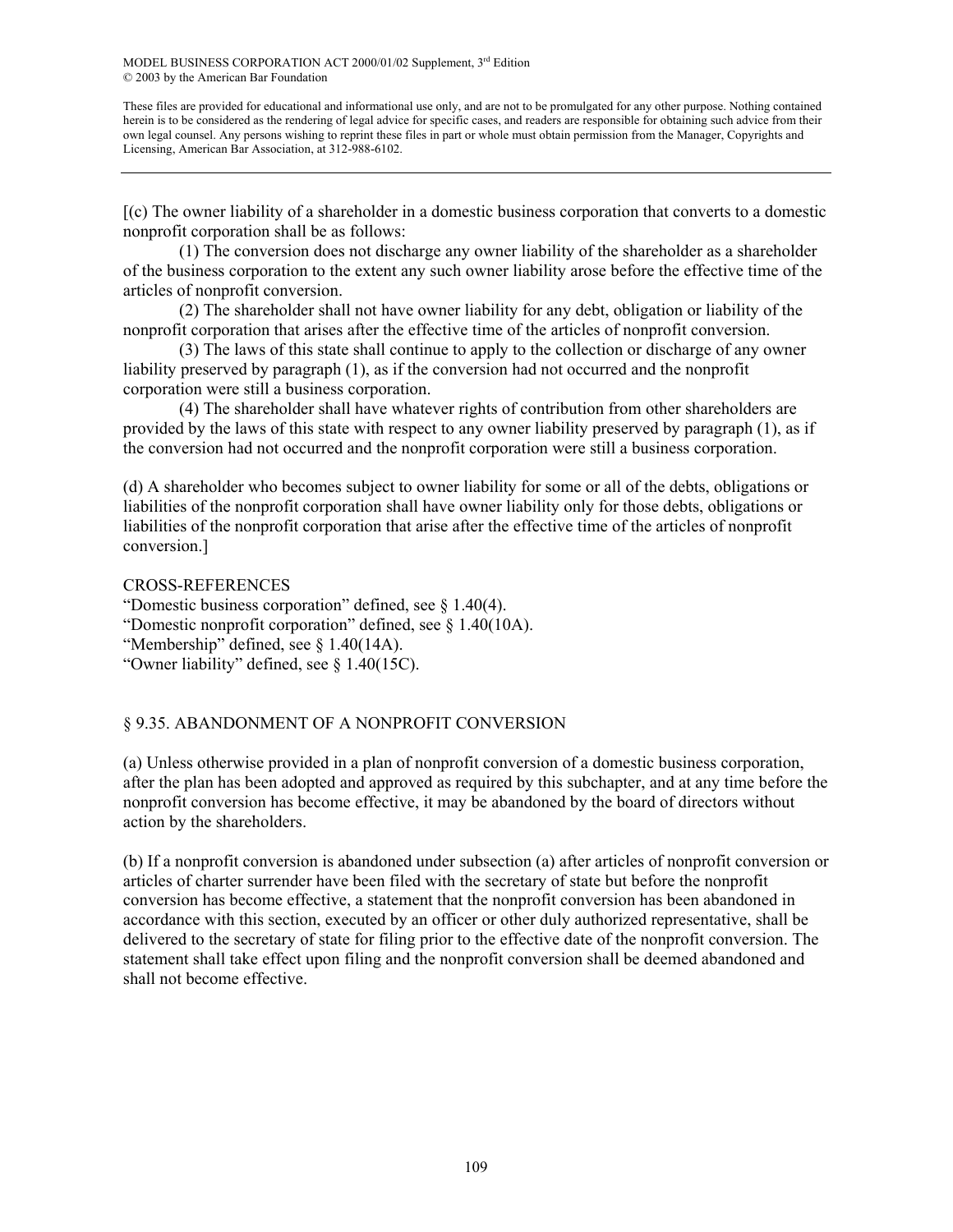These files are provided for educational and informational use only, and are not to be promulgated for any other purpose. Nothing contained herein is to be considered as the rendering of legal advice for specific cases, and readers are responsible for obtaining such advice from their own legal counsel. Any persons wishing to reprint these files in part or whole must obtain permission from the Manager, Copyrights and Licensing, American Bar Association, at 312-988-6102.

#### CROSS-REFERENCES

Approval of nonprofit conversion, see § 9.31 "Deliver" defined, see  $\S$  1.40(5). "Domestic business corporation" defined, see § 1.40(4). Effective time and date of filing, see §§ 1.23 and 9.32(c). Filing requirements, see § 1.20.

# Subchapter D. FOREIGN NONPROFIT DOMESTICATION AND CONVERSION

# § 9.40. FOREIGN NONPROFIT DOMESTICATION AND CONVERSION

A foreign nonprofit corporation may become a domestic business corporation if the domestication and conversion is permitted by the organic law of the foreign nonprofit corporation.

#### CROSS-REFERENCES

Abandonment of foreign nonprofit domestication and conversion, see § 9.43. Articles of domestication and conversion, see § 9.41. Articles of incorporation following domestication and conversion, see § 9.41(b). "Domestic business corporation" defined, see § 1.40(4). Effect of foreign nonprofit domestication and conversion, see § 9.42. Excluded transactions, see § 9.01. "Foreign nonprofit corporation" defined, see § 1.40(10A). "Organic law" defined, see § 1.40(15A). Required approvals, see § 9.02.]

## § 9.41. ARTICLES OF DOMESTICATION AND CONVERSION

(a) After the conversion of a foreign nonprofit corporation to a domestic business corporation has been authorized as required by the laws of the foreign jurisdiction, articles of domestication and conversion shall be executed by any officer or other duly authorized representative. The articles shall set forth:

 (1) the name of the corporation immediately before the filing of the articles of domestication and conversion and, if that name is unavailable for use in this state or the corporation desires to change its name in connection with the domestication and conversion, a name that satisfies the requirements of section 4.01;

 (2) the jurisdiction of incorporation of the corporation immediately before the filing of the articles of domestication and conversion and the date the corporation was incorporated in that jurisdiction; and

 (3) a statement that the domestication and conversion of the corporation in this state was duly authorized as required by the laws of the jurisdiction in which the corporation was incorporated immediately before its domestication and conversion in this state.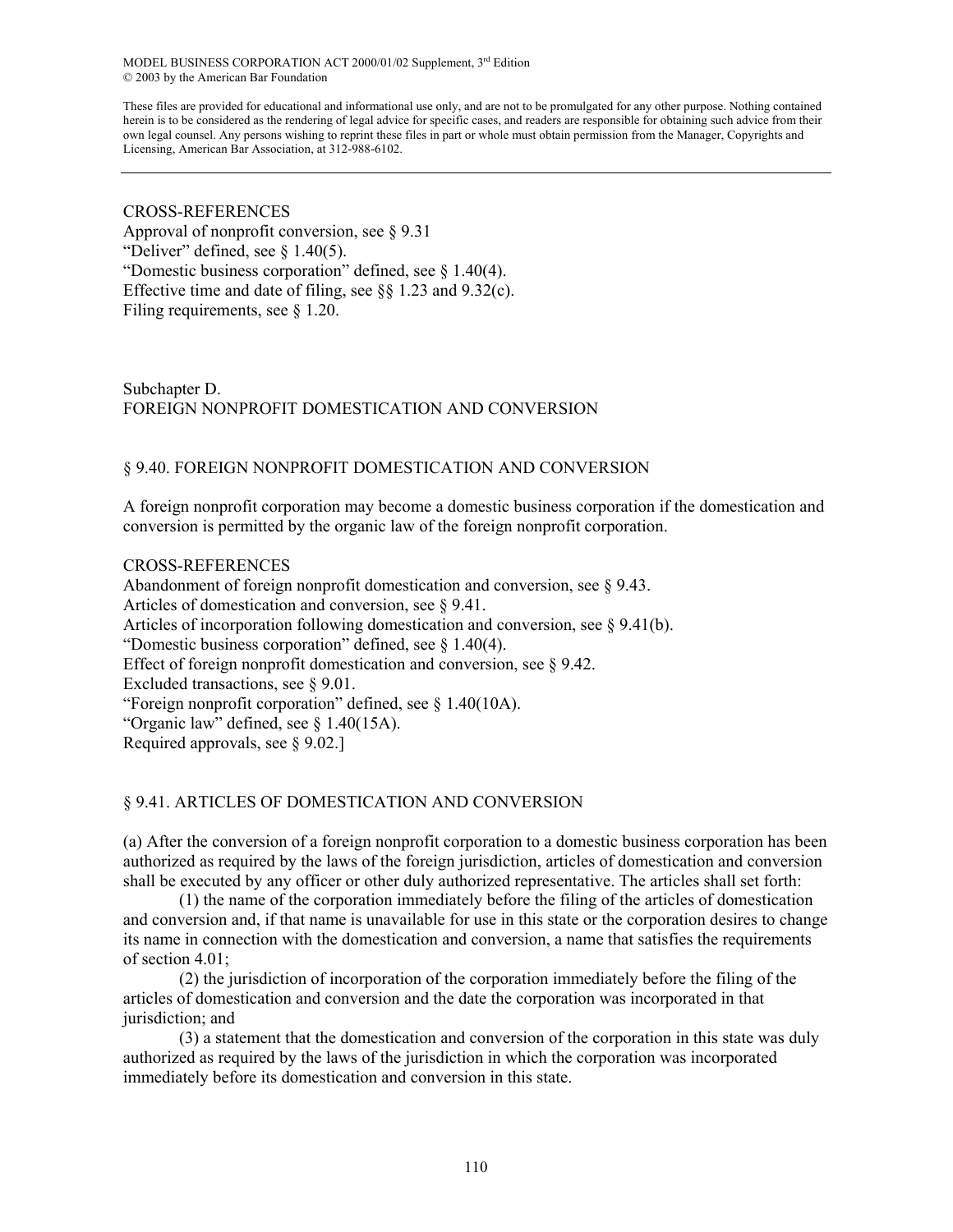(b) The articles of domestication and conversion shall either contain all of the provisions that section 2.02(a) requires to be set forth in articles of incorporation and any other desired provisions that section 2.02(b) permits to be included in articles of incorporation, or shall have attached articles of incorporation. In either case, provisions that would not be required to be included in restated articles of incorporation may be omitted.

(c) The articles of domestication and conversion shall be delivered to the secretary of state for filing, and shall take effect at the effective time provided in section 1.23.

(d) If the foreign nonprofit corporation is authorized to transact business in this state under [the foreign qualification provision of the Model Nonprofit Corporation Act], its certificate of authority shall be cancelled automatically on the effective date of its domestication and conversion.

CROSS-REFERENCES "Deliver" defined, see  $\S$  1.40(5). "Domestic business corporation" defined, see § 1.40(4). Effect of domestication and conversion, see § 9.42. Filing fees, see § 1.22. Filing requirements, see § 1.20. "Foreign nonprofit corporation" defined, see § 1.40(10A). Required approvals, see § 9.02.]

# § 9.42. EFFECT OF FOREIGN NONPROFIT DOMESTICATION AND CONVERSION

(a) When a domestication and conversion of a foreign nonprofit corporation to a domestic business corporation becomes effective:

 (1) the title to all real and personal property, both tangible and intangible, of the corporation remains in the corporation without reversion or impairment;

(2) the liabilities of the corporation remain the liabilities of the corporation;

 (3) an action or proceeding pending against the corporation continues against the corporation as if the domestication and conversion had not occurred;

 (4) the articles of domestication and conversion, or the articles of incorporation attached to the articles of domestication and conversion, constitute the articles of incorporation of the corporation;

 (5) shares, other securities, obligations, rights to acquire shares or other securities of the corporation, or cash or other property shall be issued or paid as provided pursuant to the laws of the foreign jurisdiction, so long as at least one share is outstanding immediately after the effective time; and

(6) the corporation is deemed to:

(i) be a domestic corporation for all purposes;

(ii) be the same corporation without interruption as the foreign nonprofit corporation;

and

 (iii) have been incorporated on the date the foreign nonprofit corporation was originally incorporated.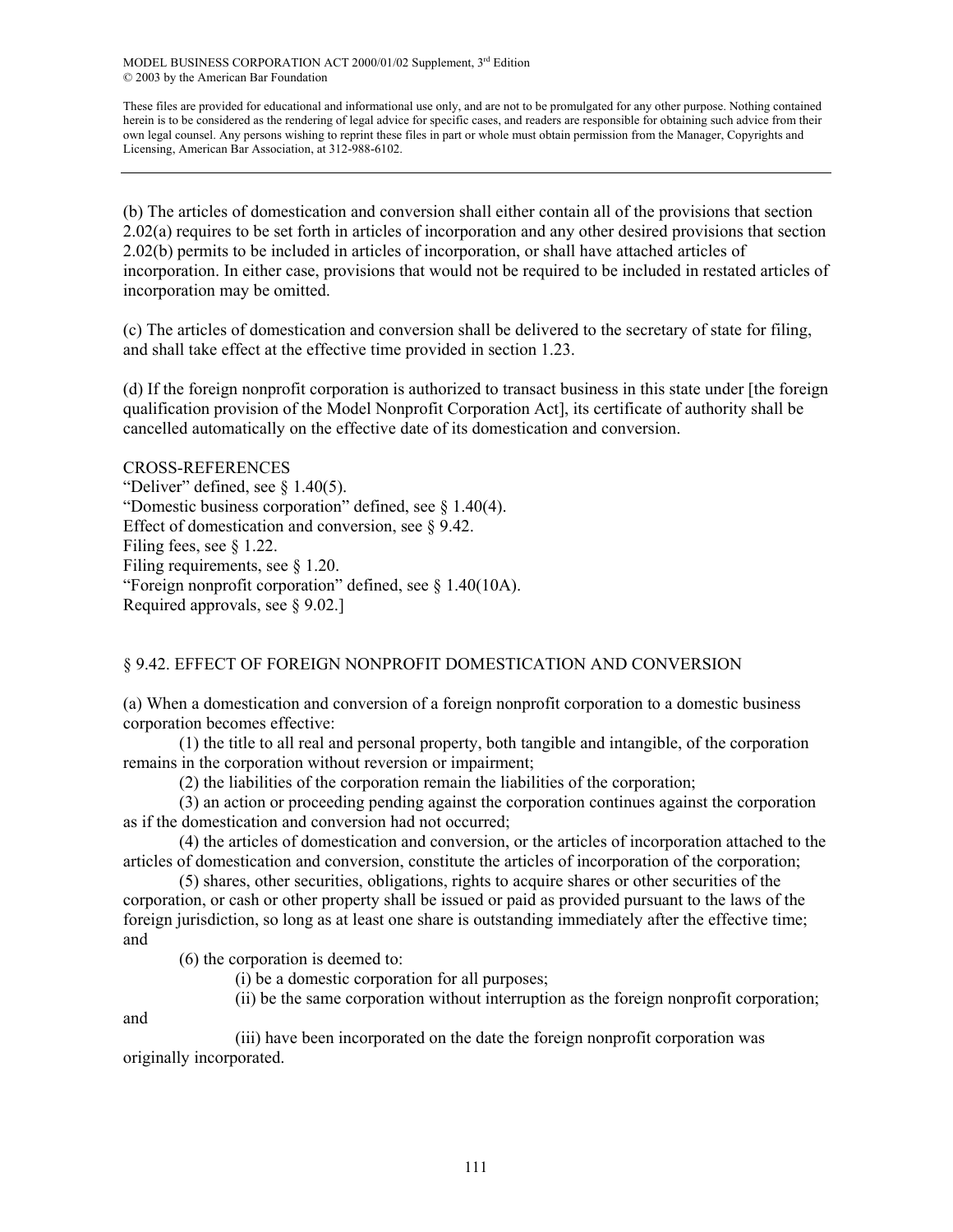(b) The owner liability of a member of a foreign nonprofit corporation that domesticates and converts to a domestic business corporation shall be as follows:

 (1) The domestication and conversion does not discharge any owner liability under the laws of the foreign jurisdiction to the extent any such owner liability arose before the effective time of the articles of domestication and conversion.

 (2) The member shall not have owner liability under the laws of the foreign jurisdiction for any debt, obligation or liability of the corporation that arises after the effective time of the articles of domestication and conversion.

 (3) The provisions of the laws of the foreign jurisdiction shall continue to apply to the collection or discharge of any owner liability preserved by paragraph (1), as if the domestication and conversion had not occurred.

 (4) The member shall have whatever rights of contribution from other members are provided by the laws of the foreign jurisdiction with respect to any owner liability preserved by paragraph (1), as if the domestication and conversion had not occurred.

(c) A member of a foreign nonprofit corporation who becomes subject to owner liability for some or all of the debts, obligations or liabilities of the corporation as a result of its domestication and conversion in this state shall have owner liability only for those debts, obligations or liabilities of the corporation that arise after the effective time of the articles of domestication and conversion.]

#### CROSS-REFERENCES

"Domestic business corporation" defined, see § 1.40(4).

"Foreign nonprofit corporation" defined, see § 1.40(10A).

"Owner liability" defined, see § 1.40(15C).

# § 9.43. ABANDONMENT OF A FOREIGN NONPROFIT DOMESTICATION AND **CONVERSION**

If the domestication and conversion of a foreign nonprofit corporation to a domestic business corporation is abandoned in accordance with the laws of the foreign jurisdiction after articles of domestication and conversion have been filed with the secretary of state, a statement that the domestication and conversion has been abandoned, executed by an officer or other duly authorized representative, shall be delivered to the secretary of state for filing. The statement shall take effect upon filing and the domestication and conversion shall be deemed abandoned and shall not become effective.

CROSS-REFERENCES

"Deliver" defined, see  $§$  1.40(5). "Domestic business corporation" defined, see § 1.40(4). Effective time and date of filing, see § 1.23. Filing requirements, see § 1.20. "Foreign nonprofit corporation" defined, see § 1.40(10A).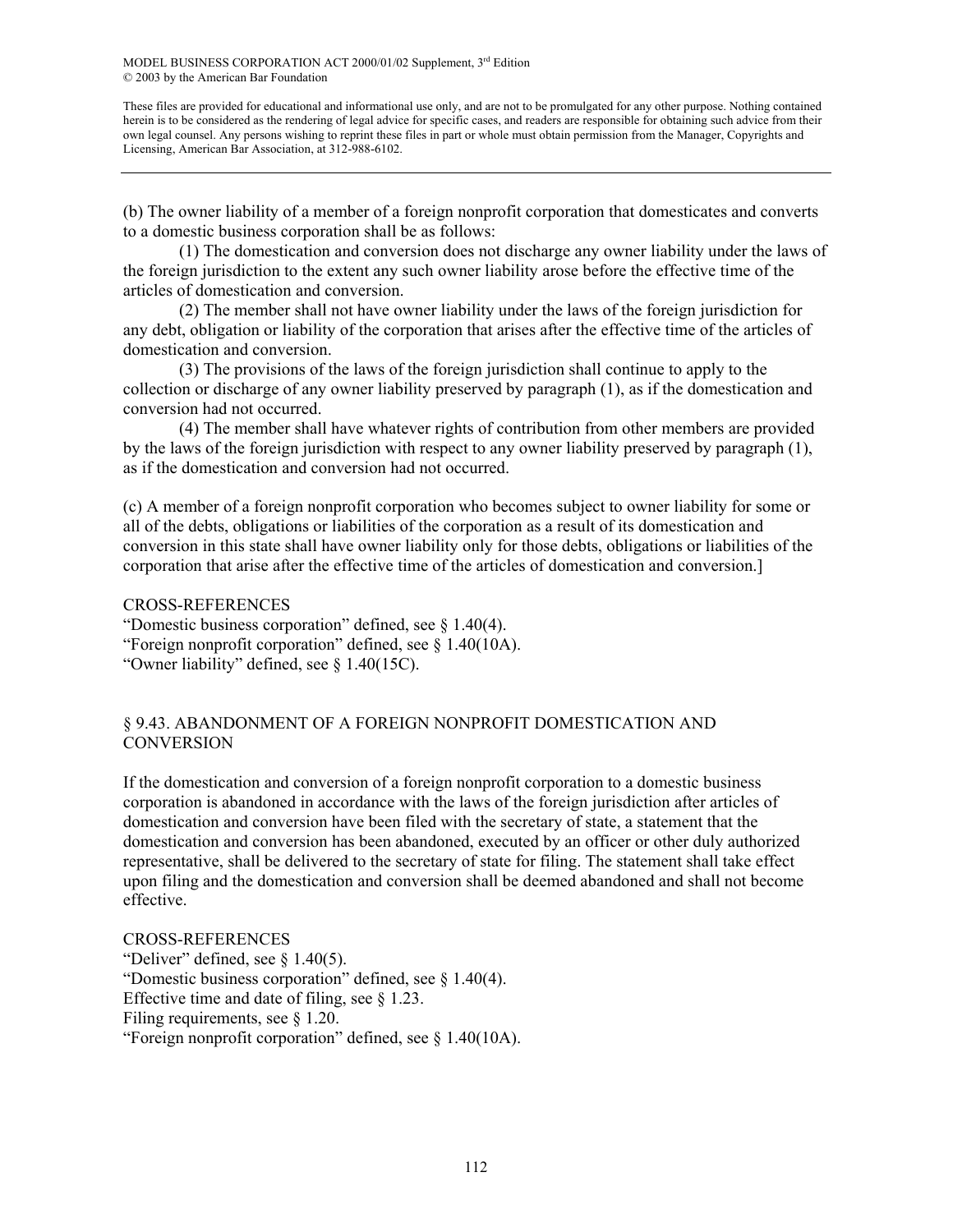These files are provided for educational and informational use only, and are not to be promulgated for any other purpose. Nothing contained herein is to be considered as the rendering of legal advice for specific cases, and readers are responsible for obtaining such advice from their own legal counsel. Any persons wishing to reprint these files in part or whole must obtain permission from the Manager, Copyrights and Licensing, American Bar Association, at 312-988-6102.

Subchapter E. ENTITY CONVERSION

# § 9.50. ENTITY CONVERSION AUTHORIZED; DEFINITIONS

(a) A domestic business corporation may become a domestic unincorporated entity pursuant to a plan of entity conversion.

(b) A domestic business corporation may become a foreign unincorporated entity if the entity conversion is permitted by the laws of the foreign jurisdiction.

(c) A domestic unincorporated entity may become a domestic business corporation. If the organic law of a domestic unincorporated entity does not provide procedures for the approval of an entity conversion, the conversion shall be adopted and approved, and the entity conversion effectuated, in the same manner as a merger of the unincorporated entity. If the organic law of a domestic unincorporated entity does not provide procedures for the approval of either an entity conversion or a merger, a plan of entity conversion shall be adopted and approved, the entity conversion effectuated, and appraisal rights exercised, in accordance with the procedures in this subchapter and chapter 13. Without limiting the provisions of this subsection, a domestic unincorporated entity whose organic law does not provide procedures for the approval of an entity conversion shall be subject to subsection (e) and section 9.52(7). For purposes of applying this subchapter and chapter 13:

 (1) the unincorporated entity, its interest holders, interests and organic documents taken together, shall be deemed to be a domestic business corporation, shareholders, shares and articles of incorporation, respectively and vice versa, as the context may require; and

 (2) if the business and affairs of the unincorporated entity are managed by a group of persons that is not identical to the interest holders, that group shall be deemed to be the board of directors.

(d) A foreign unincorporated entity may become a domestic business corporation if the organic law of the foreign unincorporated entity authorizes it to become a corporation in another jurisdiction.

(e) If any debt security, note or similar evidence of indebtedness for money borrowed, whether secured or unsecured, or a contract of any kind, issued, incurred or executed by a domestic business corporation before [the effective date of this subchapter], applies to a merger of the corporation and the document does not refer to an entity conversion of the corporation, the provision shall be deemed to apply to an entity conversion of the corporation until such time as the provision is amended subsequent to that date.

(f) As used in this subchapter:

 (1) "Converting entity" means the domestic business corporation or domestic unincorporated entity that adopts a plan of entity conversion or the foreign unincorporated entity converting to a domestic business corporation.

 (2) "Surviving entity" means the corporation or unincorporated entity that is in existence immediately after consummation of an entity conversion pursuant to this subchapter.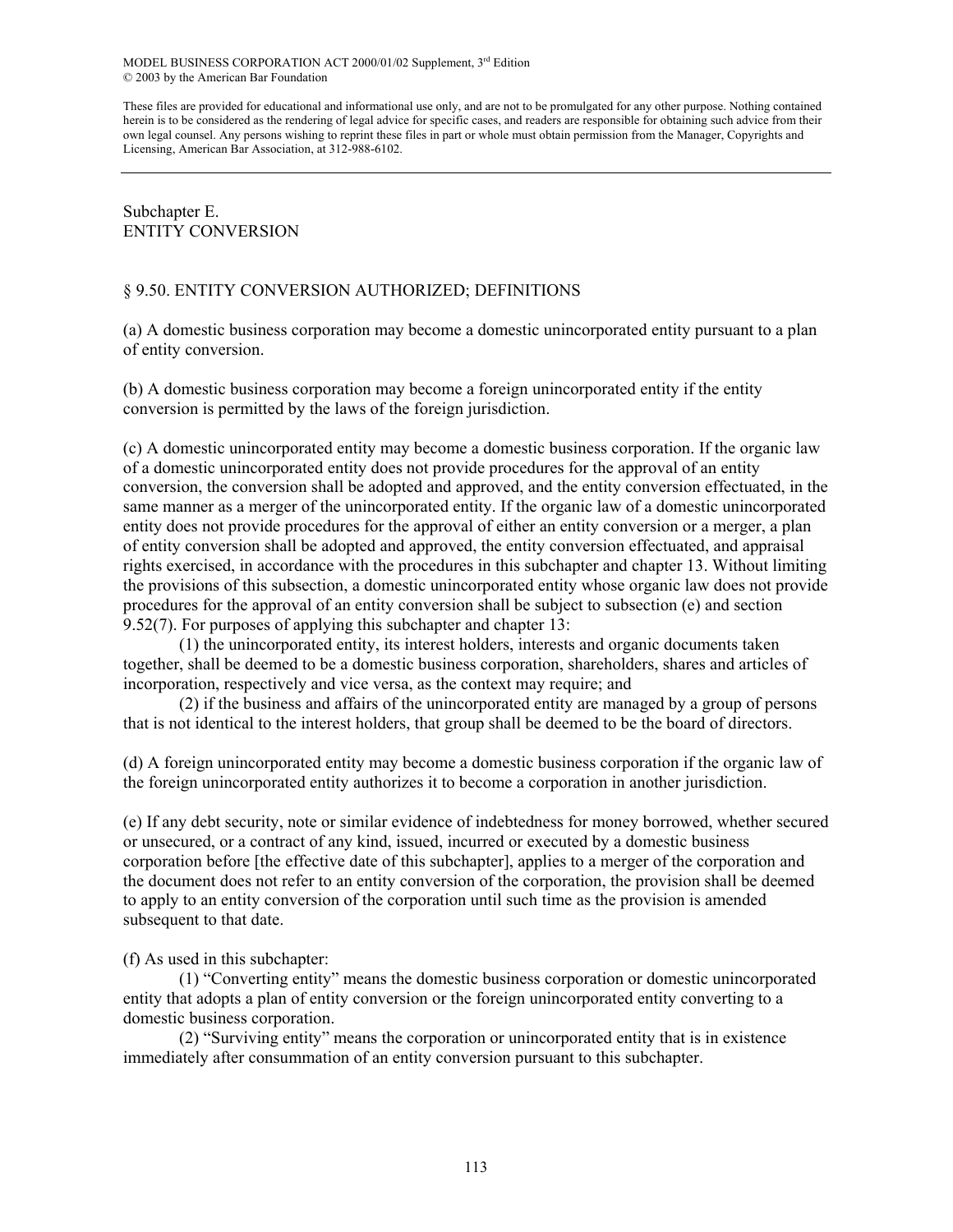These files are provided for educational and informational use only, and are not to be promulgated for any other purpose. Nothing contained herein is to be considered as the rendering of legal advice for specific cases, and readers are responsible for obtaining such advice from their own legal counsel. Any persons wishing to reprint these files in part or whole must obtain permission from the Manager, Copyrights and Licensing, American Bar Association, at 312-988-6102.

#### CROSS-REFERENCES

"Domestic business corporation" defined, see § 1.40(4). "Domestic unincorporated entity" defined, see § 1.40(6A). Excluded transactions, see § 9.01. "Foreign unincorporated entity" defined, see § 1.40(10B). "Interest" defined, see  $\S$  1.40(13A). "Interest holder" defined, see § 1.40(13B).

"Organic document" defined, see § 1.40(15A).

"Organic law" defined, see § 1.40(15B).

Required approvals, see § 9.02.]

## § 9.51. PLAN OF ENTITY CONVERSION

(a) A plan of entity conversion must include:

 (1) a statement of the type of other entity the surviving entity will be and, if it will be a foreign other entity, its jurisdiction of organization;

(2) the terms and conditions of the conversion;

 (3) the manner and basis of converting the shares of the domestic business corporation following its conversion into interests or other securities, obligations, rights to acquire interests or other securities, cash, other property, or any combination of the foregoing; and

 (4) the full text, as they will be in effect immediately after consummation of the conversion, of the organic documents of the surviving entity.

(b) The plan of entity conversion may also include a provision that the plan may be amended prior to filing articles of entity conversion, except that subsequent to approval of the plan by the shareholders the plan may not be amended to change:

 (1) the amount or kind of shares or other securities, interests, obligations, rights to acquire shares, other securities or interests, cash, or other property to be received under the plan by the shareholders;

 (2) the organic documents that will be in effect immediately following the conversion, except for changes permitted by a provision of the organic law of the surviving entity comparable to section 10.05; or

 (3) any of the other terms or conditions of the plan if the change would adversely affect any of the shareholders in any material respect.

(c) Terms of a plan of entity conversion may be made dependent upon facts objectively ascertainable outside the plan in accordance with section 1.20(k).

CROSS-REFERENCES

Abandonment of entity conversion, see § 9.56.

Application to domestic other entities, see  $\S$  9.50(c).

Approval of plan, see § 9.52.

"Domestic business corporation" defined, see § 1.40(4).

"Domestic unincorporated entity" defined, see § 1.40(6A).

Effect of entity conversion, see § 9.55.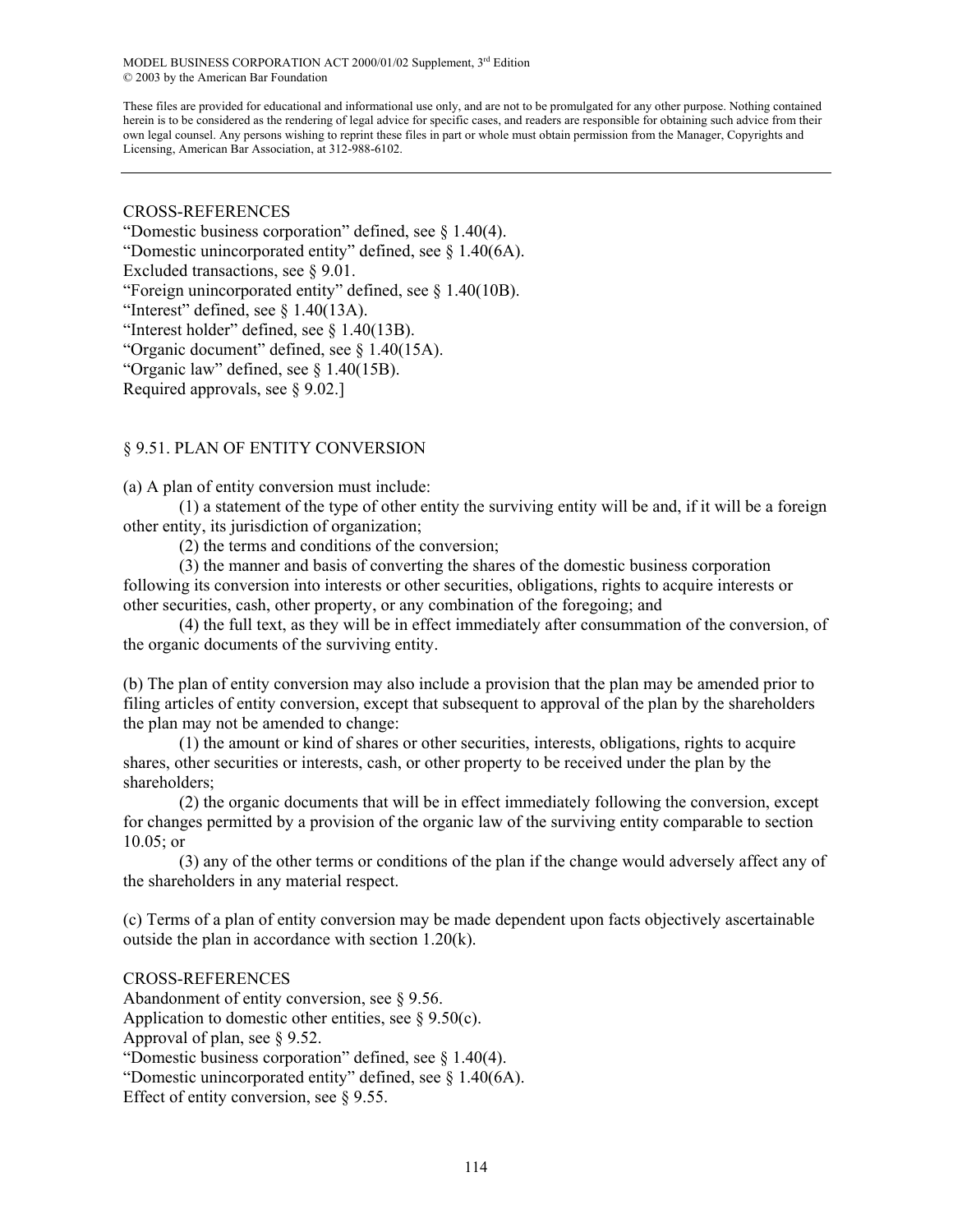These files are provided for educational and informational use only, and are not to be promulgated for any other purpose. Nothing contained herein is to be considered as the rendering of legal advice for specific cases, and readers are responsible for obtaining such advice from their own legal counsel. Any persons wishing to reprint these files in part or whole must obtain permission from the Manager, Copyrights and Licensing, American Bar Association, at 312-988-6102.

"Foreign unincorporated entity" defined, see § 1.40(10B).

"Interest" defined, see § 1.40(13A).

"Interest holder" defined, see § 1.40(13B).

"Organic document" defined, see § 1.40(15A).

"Surviving entity" defined, see § 9.50(e)(2).

"Unincorporated entity" defined, see § 1.40(24A).

## § 9.52. ACTION ON A PLAN OF ENTITY CONVERSION

In the case of an entity conversion of a domestic business corporation to a domestic or foreign unincorporated entity:

(1) The plan of entity conversion must be adopted by the board of directors.

 (2) After adopting the plan of entity conversion, the board of directors must submit the plan to the shareholders for their approval. The board of directors must also transmit to the shareholders a recommendation that the shareholders approve the plan, unless the board of directors makes a determination that because of conflicts of interest or other special circumstances it should not make such a recommendation, in which case the board of directors must transmit to the shareholders the basis for that determination.

 (3) The board of directors may condition its submission of the plan of entity conversion to the shareholders on any basis.

 (4) If the approval of the shareholders is to be given at a meeting, the corporation must notify each shareholder, whether or not entitled to vote, of the meeting of shareholders at which the plan of entity conversion is to be submitted for approval. The notice must state that the purpose, or one of the purposes, of the meeting is to consider the plan and must contain or be accompanied by a copy or summary of the plan. The notice shall include or be accompanied by a copy of the organic documents as they will be in effect immediately after the entity conversion.

 (5) Unless the articles of incorporation, or the board of directors acting pursuant to paragraph (3), requires a greater vote or a greater number of votes to be present, approval of the plan of entity conversion requires the approval of each class or series of shares of the corporation voting as a separate voting group at a meeting at which a quorum of the voting group consisting of at least a majority of the votes entitled to be cast on the conversion by that voting group exists.

 (6) If any provision of the articles of incorporation, bylaws or an agreement to which any of the directors or shareholders are parties, adopted or entered into before [the effective date of this subchapter], applies to a merger of the corporation and the document does not refer to an entity conversion of the corporation, the provision shall be deemed to apply to an entity conversion of the corporation until such time as the provision is subsequently amended.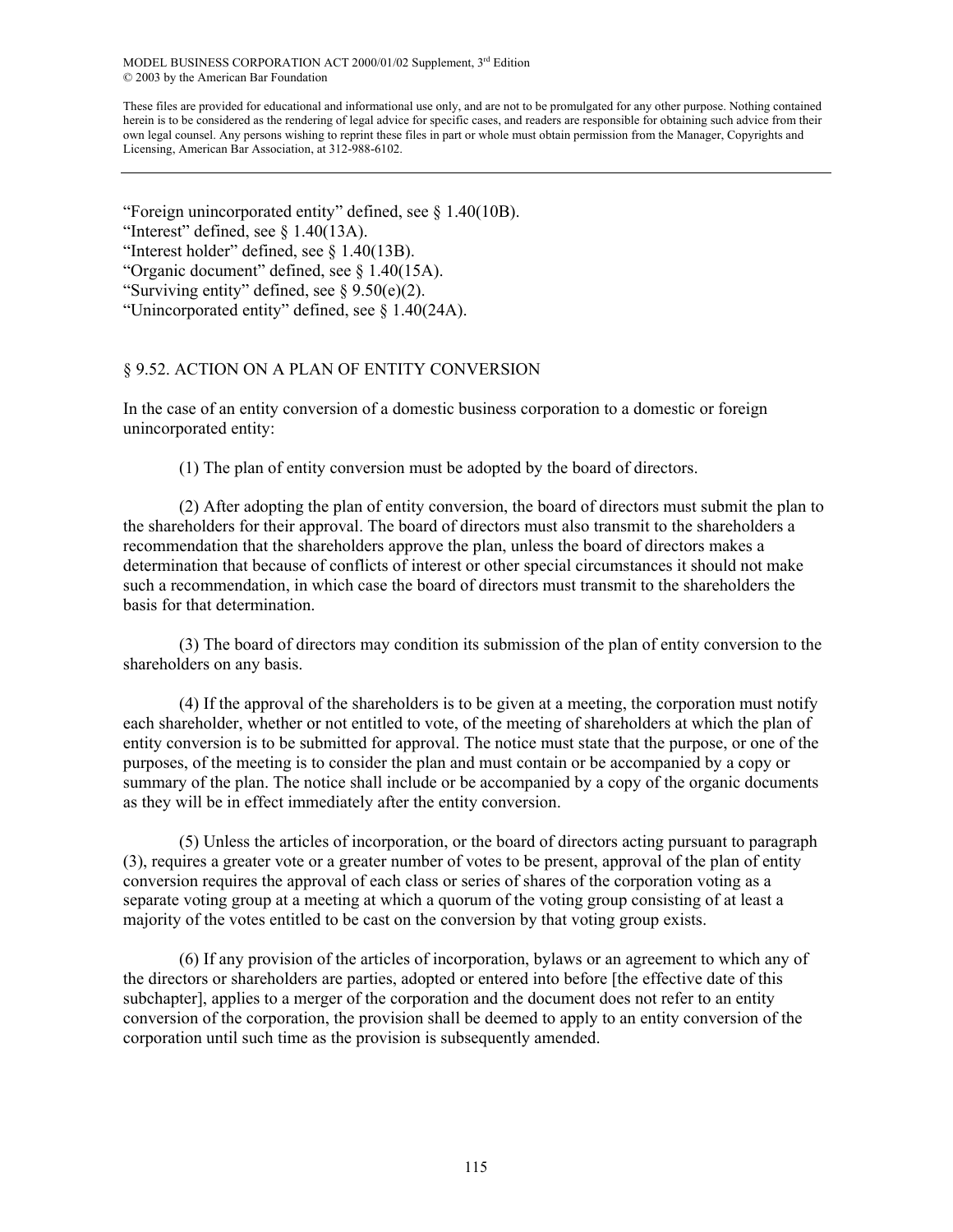These files are provided for educational and informational use only, and are not to be promulgated for any other purpose. Nothing contained herein is to be considered as the rendering of legal advice for specific cases, and readers are responsible for obtaining such advice from their own legal counsel. Any persons wishing to reprint these files in part or whole must obtain permission from the Manager, Copyrights and Licensing, American Bar Association, at 312-988-6102.

 (7) If as a result of the conversion one or more shareholders of the corporation would become subject to owner liability for the debts, obligations or liabilities of any other person or entity, approval of the plan of conversion shall require the execution, by each such shareholder, of a separate written consent to become subject to such owner liability.

#### CROSS-REFERENCES

Abandonment of entity conversion, see § 9.55. Application to domestic other entities, see  $\S 9.50(c)$ . Contents of plan of entity conversion, see § 9.51. "Domestic business corporation" defined, see § 1.40(4). "Domestic unincorporated entity" defined, see § 1.40(6A). "Foreign unincorporated entity" defined, see § 1.40(10B). "Organic document" defined, see § 1.40(15A). "Owner liability" defined, see § 1.40(15C).

# § 9.53. ARTICLES OF ENTITY CONVERSION

(a) After the conversion of a domestic business corporation to a domestic unincorporated entity has been adopted and approved as required by this Act, articles of entity conversion shall be executed on behalf of the corporation by any officer or other duly authorized representative. The articles shall:

 (1) set forth the name of the corporation immediately before the filing of the articles of entity conversion and the name to which the name of the corporation is to be changed, which shall be a name that satisfies the organic law of the surviving entity;

(2) state the type of unincorporated entity that the surviving entity will be;

 (3) set forth a statement that the plan of entity conversion was duly approved by the shareholders in the manner required by this Act and the articles of incorporation;

 (4) if the surviving entity is a filing entity, either contain all of the provisions required to be set forth in its public organic document and any other desired provisions that are permitted, or have attached a public organic document; except that, in either case, provisions that would not be required to be included in a restated public organic document may be omitted.

(b) After the conversion of a domestic unincorporated entity to a domestic business corporation has been adopted and approved as required by the organic law of the unincorporated entity, articles of entity conversion shall be executed on behalf of the unincorporated entity by any officer or other duly authorized representative. The articles shall:

 (1) set forth the name of the unincorporated entity immediately before the filing of the articles of entity conversion and the name to which the name of the unincorporated entity is to be changed, which shall be a name that satisfies the requirements of section 4.01;

 (2) set forth a statement that the plan of entity conversion was duly approved in accordance with the organic law of the unincorporated entity;

 (3) either contain all of the provisions that section 2.02(a) requires to be set forth in articles of incorporation and any other desired provisions that section 2.02(b) permits to be included in articles of incorporation, or have attached articles of incorporation; except that, in either case, provisions that would not be required to be included in restated articles of incorporation of a domestic business corporation may be omitted.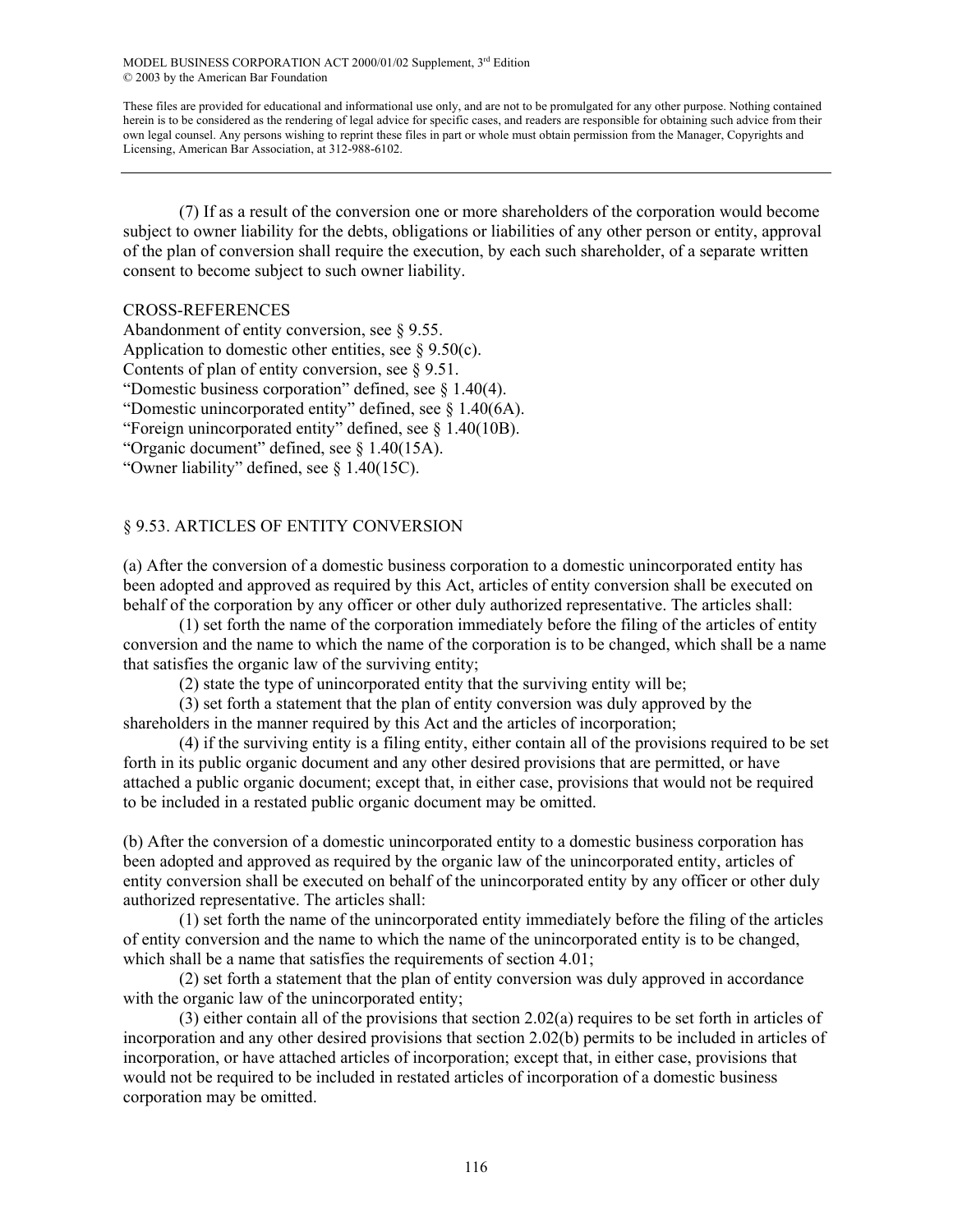(c) After the conversion of a foreign unincorporated entity to a domestic business corporation has been authorized as required by the laws of the foreign jurisdiction, articles of entity conversion shall be executed on behalf of the foreign unincorporated entity by any officer or other duly authorized representative. The articles shall:

 (1) set forth the name of the unincorporated entity immediately before the filing of the articles of entity conversion and the name to which the name of the unincorporated entity is to be changed, which shall be a name that satisfies the requirements of section 4.01;

 (2) set forth the jurisdiction under the laws of which the unincorporated entity was organized immediately before the filing of the articles of entity conversion and the date on which the unincorporated entity was organized in that jurisdiction;

 (3) set forth a statement that the conversion of the unincorporated entity was duly approved in the manner required by its organic law; and

 (4) either contain all of the provisions that section 2.02(a) requires to be set forth in articles of incorporation and any other desired provisions that section 2.02(b) permits to be included in articles of incorporation, or have attached articles of incorporation; except that, in either case, provisions that would not be required to be included in restated articles of incorporation of a domestic business corporation may be omitted.

(d) The articles of entity conversion shall be delivered to the secretary of state for filing, and shall take effect at the effective time provided in section 1.23. Articles of entity conversion filed under section 9.53(a) or (b) may be combined with any required conversion filing under the organic law of the domestic unincorporated entity if the combined filing satisfies the requirements of both this section and the other organic law.

(e) If the converting entity is a foreign unincorporated entity that is authorized to transact business in this state under a provision of law similar to chapter 15, its certificate of authority or other type of foreign qualification shall be cancelled automatically on the effective date of its conversion.

#### CROSS-REFERENCES

"Deliver" defined, see  $\S$  1.40(5). "Domestic business corporation" defined, see § 1.40(4). "Domestic unincorporated entity" defined, see § 1.40(6A). Effect of entity conversion, see § 9.55. "Filing entity" defined, see § 1.40(9B). Filing fees, see § 1.22. Filing requirements, see § 1.20. "Foreign unincorporated entity" defined, see § 1.40(10B). "Organic law" defined, see § 1.40(15B). "Public organic document" defined, see § 1.40(17B). Required approvals, see § 9.02.] "Surviving entity" defined, see § 9.50(e)(2). "Unincorporated entity" defined, see § 1.40(24A).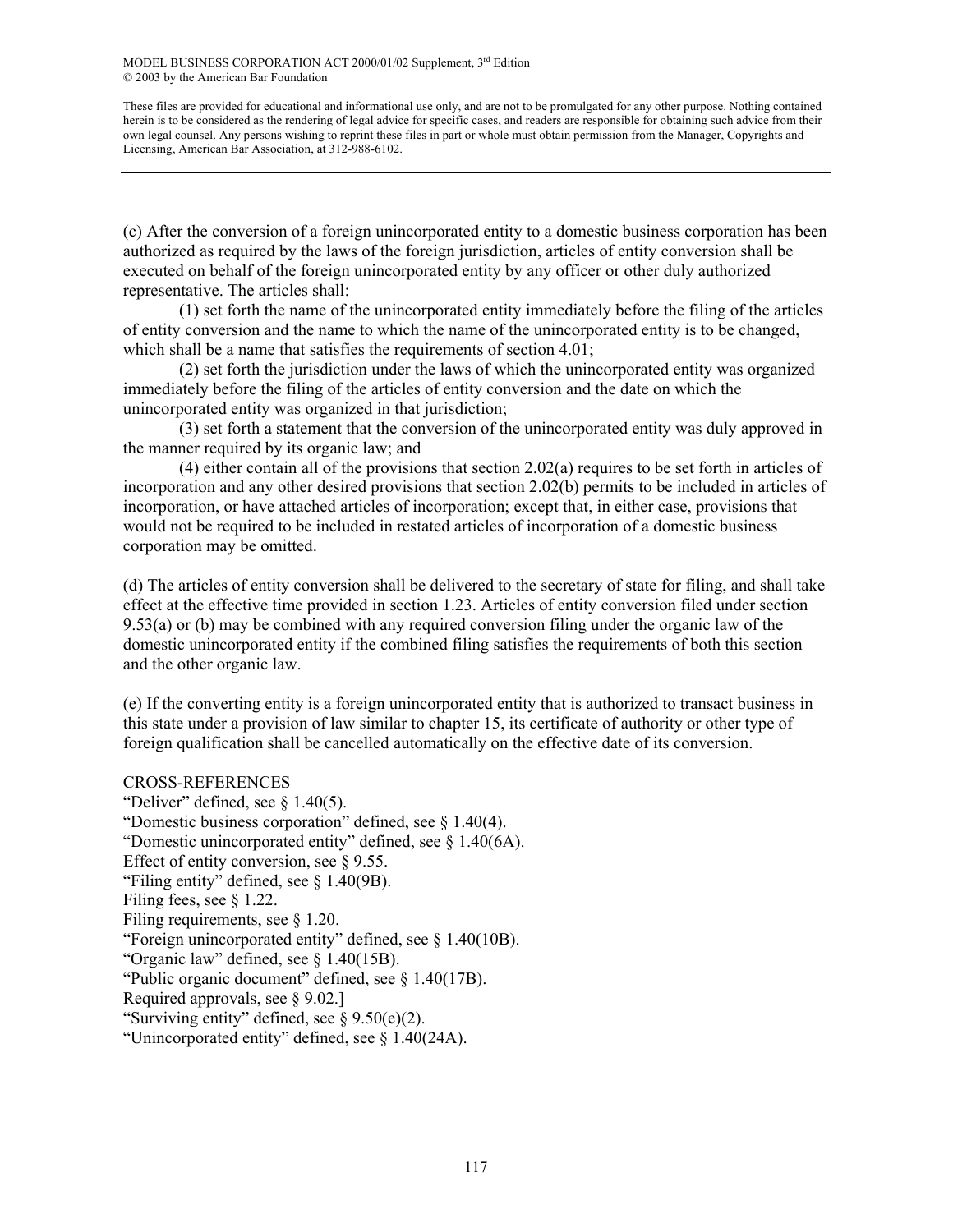These files are provided for educational and informational use only, and are not to be promulgated for any other purpose. Nothing contained herein is to be considered as the rendering of legal advice for specific cases, and readers are responsible for obtaining such advice from their own legal counsel. Any persons wishing to reprint these files in part or whole must obtain permission from the Manager, Copyrights and Licensing, American Bar Association, at 312-988-6102.

# § 9.54. SURRENDER OF CHARTER UPON CONVERSION

(a) Whenever a domestic business corporation has adopted and approved, in the manner required by this subchapter, a plan of entity conversion providing for the corporation to be converted to a foreign unincorporated entity, articles of charter surrender shall be executed on behalf of the corporation by any officer or other duly authorized representative. The articles of charter surrender shall set forth:

(1) the name of the corporation;

 (2) a statement that the articles of charter surrender are being filed in connection with the conversion of the corporation to a foreign unincorporated entity;

 (3) a statement that the conversion was duly approved by the shareholders in the manner required by this Act and the articles of incorporation;

(4) the jurisdiction under the laws of which the surviving entity will be organized;

 (5) if the surviving entity will be a nonfiling entity, the address of its executive office immediately after the conversion.

(b) The articles of charter surrender shall be delivered by the corporation to the secretary of state for filing. The articles of charter surrender shall take effect on the effective time provided in section 1.23.

CROSS-REFERENCES "Deliver" defined, see  $\S$  1.40(5). "Domestic business corporation" defined, see § 1.40(4). Effect of entity conversion, see § 9.55. Filing fees, see § 1.22. Filing requirements, see § 1.20. "Foreign unincorporated entity" defined, see § 1.40(10B). "Nonfiling entity" defined, see § 1.40(14B). Required approvals, see § 9.02.] "Surviving entity" defined, see  $\S$  9.50(e)(2).

## § 9.55. EFFECT OF ENTITY CONVERSION

(a) When a conversion under this subchapter becomes effective:

 (1) the title to all real and personal property, both tangible and intangible, of the converting entity remains in the surviving entity without reversion or impairment;

(2) the liabilities of the converting entity remain the liabilities of the surviving entity;

 (3) an action or proceeding pending against the converting entity continues against the surviving entity as if the conversion had not occurred;

 (4) in the case of a surviving entity that is a filing entity, its articles of incorporation or public organic document and its private organic document become effective;

 (5) in the case of a surviving entity that is a nonfiling entity, its private organic document becomes effective;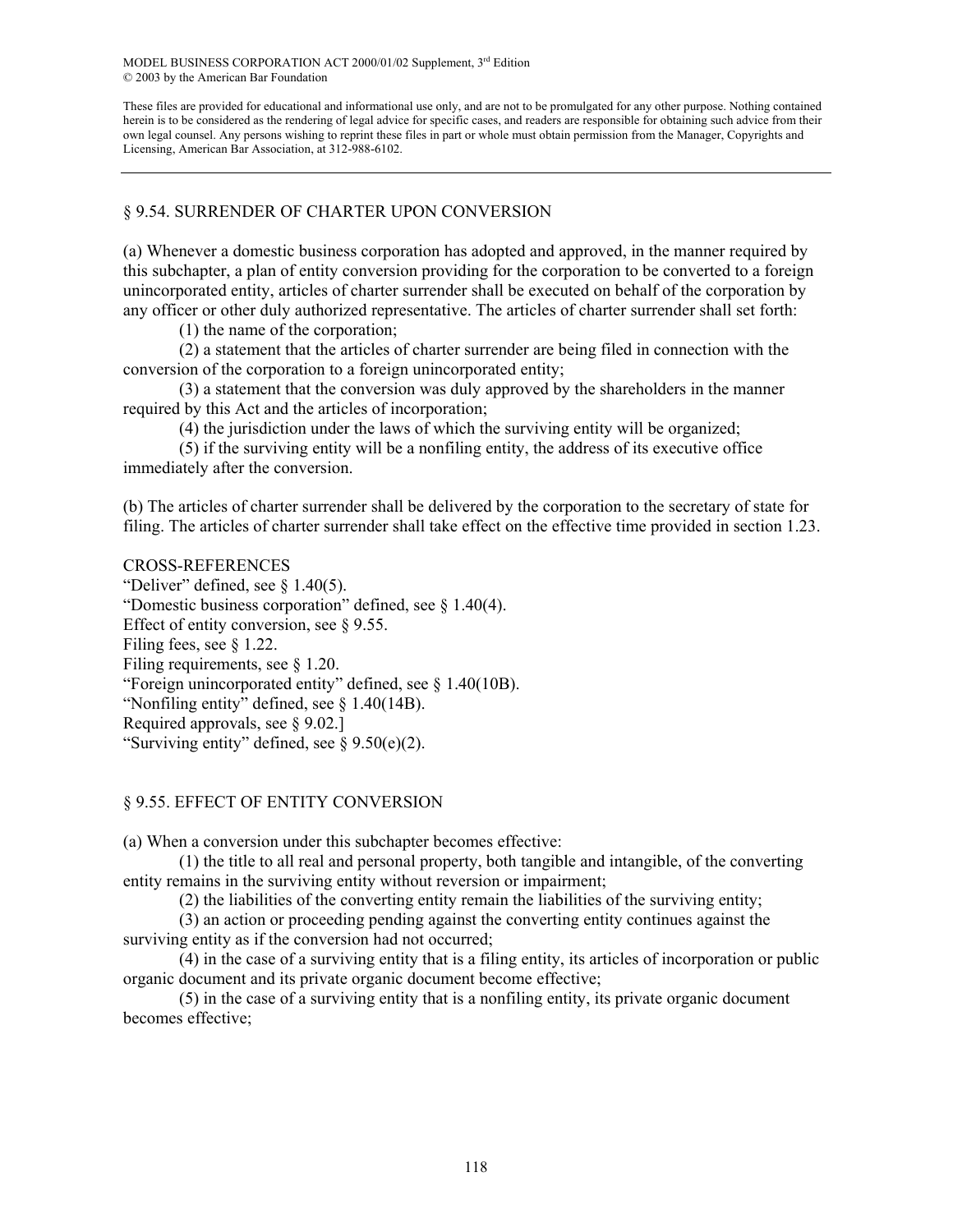(6) the shares or interests of the converting entity are reclassified into shares, interests, other securities, obligations, rights to acquire shares, interests or other securities, or into cash or other property in accordance with the plan of conversion; and the shareholders or interest holders of the converting entity are entitled only to the rights provided to them under the terms of the conversion and to any appraisal rights they may have under the organic law of the converting entity; and

(7) the surviving entity is deemed to:

 (i) be incorporated or organized under and subject to the organic law of the converting entity for all purposes;

 (ii) be the same corporation or unincorporated entity without interruption as the converting entity; and

 (iii) have been incorporated or otherwise organized on the date that the converting entity was originally incorporated or organized.

(b) When a conversion of a domestic business corporation to a foreign other entity becomes effective, the surviving entity is deemed to:

 (1) appoint the secretary of state as its agent for service of process in a proceeding to enforce the rights of shareholders who exercise appraisal rights in connection with the conversion; and

 (2) agree that it will promptly pay the amount, if any, to which such shareholders are entitled under chapter 13.

(c) A shareholder who becomes subject to owner liability for some or all of the debts, obligations or liabilities of the surviving entity shall be personally liable only for those debts, obligations or liabilities of the surviving entity that arise after the effective time of the articles of entity conversion.

(d) The owner liability of an interest holder in an unincorporated entity that converts to a domestic business corporation shall be as follows:

 (1) The conversion does not discharge any owner liability under the organic law of the unincorporated entity to the extent any such owner liability arose before the effective time of the articles of entity conversion.

 (2) The interest holder shall not have owner liability under the organic law of the unincorporated entity for any debt, obligation or liability of the corporation that arises after the effective time of the articles of entity conversion.

 (3) The provisions of the organic law of the unincorporated entity shall continue to apply to the collection or discharge of any owner liability preserved by paragraph (1), as if the conversion had not occurred.

 (4) The interest holder shall have whatever rights of contribution from other interest holders are provided by the organic law of the unincorporated entity with respect to any owner liability preserved by paragraph (1), as if the conversion had not occurred.

## CROSS-REFERENCES

"Converting entity" defined, see  $\S 9.50(e)(1)$ .

"Domestic business corporation" defined, see § 1.40(4).

"Domestic unincorporated entity" defined, see § 1.40(6A).

"Filing entity" defined, see § 1.40(9B).

"Foreign unincorporated entity" defined, see § 1.40(10B).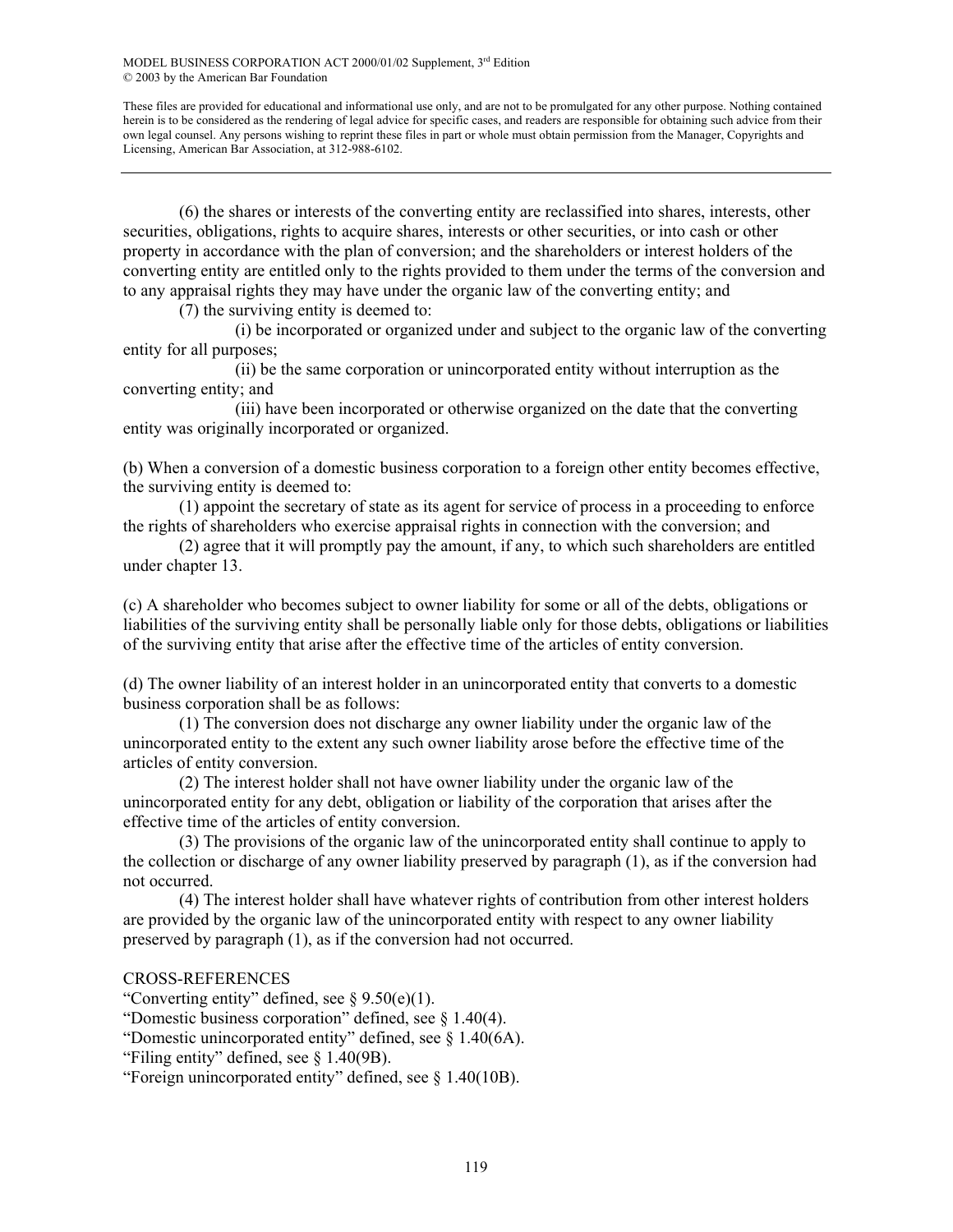These files are provided for educational and informational use only, and are not to be promulgated for any other purpose. Nothing contained herein is to be considered as the rendering of legal advice for specific cases, and readers are responsible for obtaining such advice from their own legal counsel. Any persons wishing to reprint these files in part or whole must obtain permission from the Manager, Copyrights and Licensing, American Bar Association, at 312-988-6102.

"Interest" defined, see  $\S$  1.40(13A).

"Interest holder" defined, see § 1.40(13B).

"Nonfiling entity" defined, see § 1.40(14B).

"Organic law" defined, see § 1.40(15B).

"Private organic document" defined, see § 1.40(17A).

"Public organic document" defined, see § 1.40(17B).

"Surviving entity" defined, see  $\S 9.50(e)(2)$ .

"Unincorporated entity" defined, see § 1.40(24A).

#### § 9.56. ABANDONMENT OF AN ENTITY CONVERSION

(a) Unless otherwise provided in a plan of entity conversion of a domestic business corporation, after the plan has been adopted and approved as required by this subchapter, and at any time before the entity conversion has become effective, it may be abandoned by the board of directors without action by the shareholders.

(b) If an entity conversion is abandoned after articles of entity conversion or articles of charter surrender have been filed with the secretary of state but before the entity conversion has become effective, a statement that the entity conversion has been abandoned in accordance with this section, executed by an officer or other duly authorized representative, shall be delivered to the secretary of state for filing prior to the effective date of the entity conversion. Upon filing, the statement shall take effect and the entity conversion shall be deemed abandoned and shall not become effective.

CROSS-REFERENCES Approval of entity conversion, see § 9.52. "Deliver" defined, see  $\S$  1.40(5). "Domestic business corporation" defined, see § 1.40(4). Effective time and date of filing, see § 1.23. Filing requirements, see § 1.20.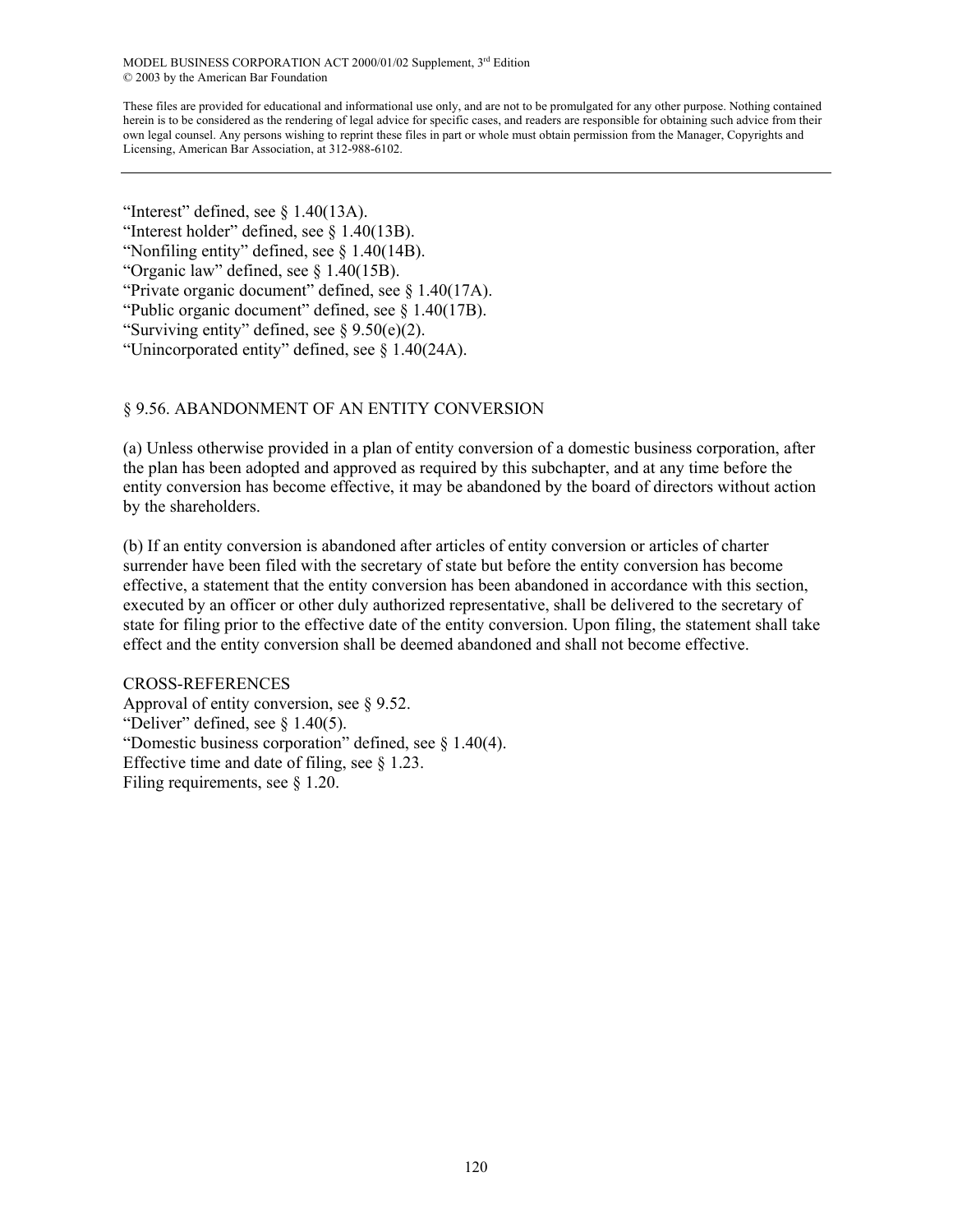These files are provided for educational and informational use only, and are not to be promulgated for any other purpose. Nothing contained herein is to be considered as the rendering of legal advice for specific cases, and readers are responsible for obtaining such advice from their own legal counsel. Any persons wishing to reprint these files in part or whole must obtain permission from the Manager, Copyrights and Licensing, American Bar Association, at 312-988-6102.

# CHAPTER 10 AMENDMENT OF ARTICLES OF INCORPORATION AND BYLAWS

## Subchapter A. AMENDMENT OF ARTICLES OF INCORPORATION

- § 10.01. Authority to amend
- § 10.02. Amendment before issuance of shares
- § 10.03. Amendment by board of directors and shareholders
- § 10.04. Voting on amendments by voting groups
- § 10.05. Amendment by board of directors
- § 10.06. Articles of amendment
- § 10.07. Restated articles of incorporation
- § 10.08. Amendment pursuant to reorganization
- § 10.09. Effect of amendment

Subchapter B. AMENDMENT OF BYLAWS

- § 10.20 Amendment by board of directors or shareholders
- § 10.21 Bylaw increasing quorum or voting requirement for directors

Subchapter A. AMENDMENT OF ARTICLES OF INCORPORATION

## § 10.01. AUTHORITY TO AMEND

(a) A corporation may amend its articles of incorporation at any time to add or change a provision that is required or permitted in the articles of incorporation as of the effective date of the amendment or to delete a provision that is not required to be contained in the articles of incorporation.

(b) A shareholder of the corporation does not have a vested property right resulting from any provision in the articles of incorporation, including provisions relating to management, control, capital structure, dividend entitlement, or purpose or duration of the corporation.

## CROSS-REFERENCES Amendment: before issuance of shares, see § 10.02. by board of directors and shareholders, see § 10.03. by directors, see § 10.05. pursuant to court reorganization, see § 10.08. Appraisal rights, see ch.13. Articles of incorporation, see § 2.02. Duration of corporation existence, see § 3.02. Effective date of amendment, see § 1.23.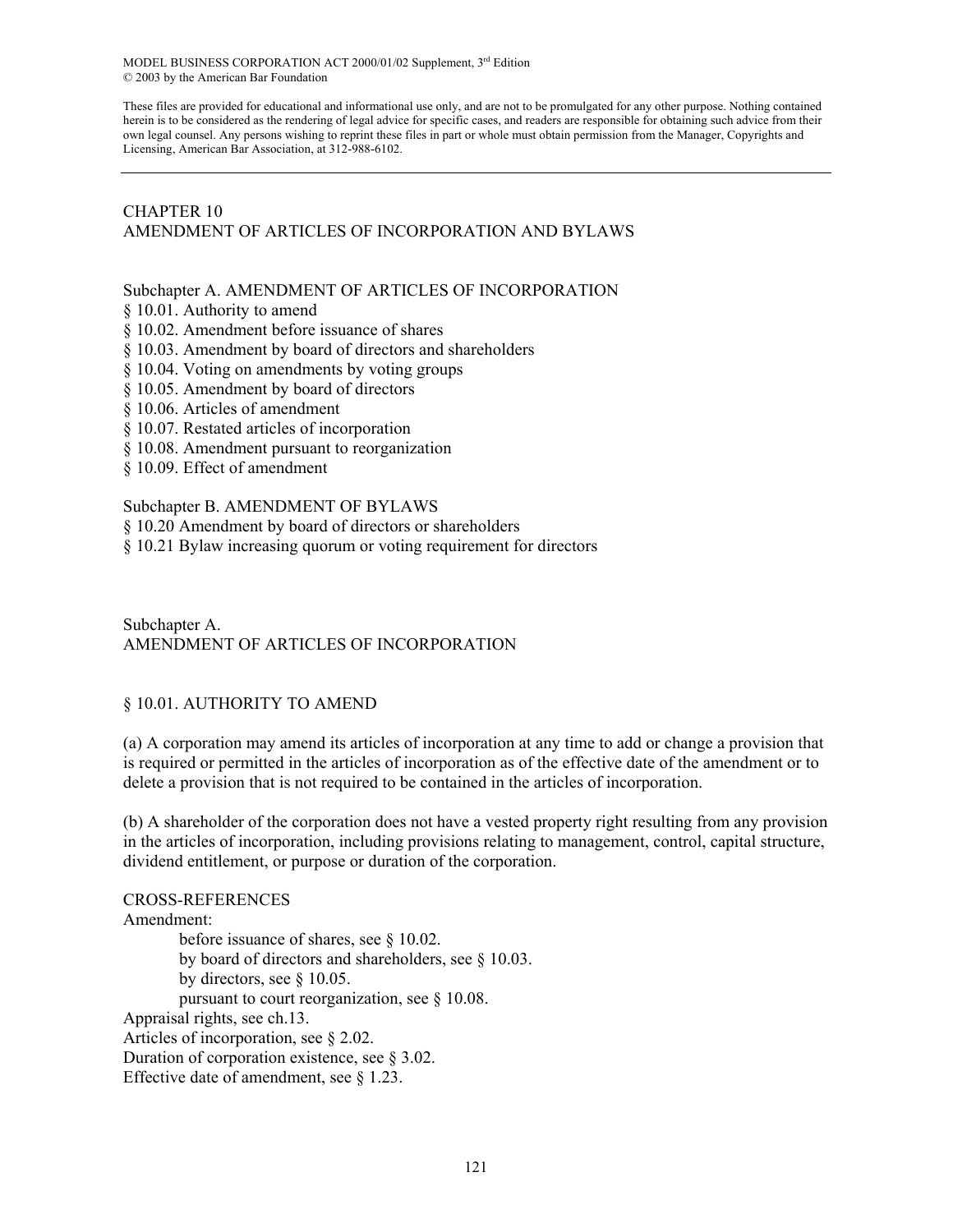These files are provided for educational and informational use only, and are not to be promulgated for any other purpose. Nothing contained herein is to be considered as the rendering of legal advice for specific cases, and readers are responsible for obtaining such advice from their own legal counsel. Any persons wishing to reprint these files in part or whole must obtain permission from the Manager, Copyrights and Licensing, American Bar Association, at 312-988-6102.

Powers of corporation, see § 3.02. Procedure for amendment, see §§ 10.02-10.07. Purposes of corporation, see § 3.01. Restatement of articles, see § 10.07. Share transfer restrictions, see § 6.27. Voting by voting groups, see §§ 7.25, 7.26, 10.04. "Voting group" defined, see § 1.40.

# § 10.02. AMENDMENT BEFORE ISSUANCE OF SHARES

If a corporation has not yet issued shares, its board of directors, or its incorporators if it has no board of directors, may adopt one or more amendments to the corporation's articles of incorporation.

CROSS-REFERENCES Articles of amendment, see § 10.06. Effective date of amendment, see § 1.23. Incorporators, see § 2.01. Initial directors, see § 2.02. Organization of corporation, see § 2.05. Restated articles of incorporation, see § 10.07.

# § 10.03. AMENDMENT BY BOARD OF DIRECTORS AND SHAREHOLDERS

If a corporation has issued shares, an amendment to the articles of incorporation shall be adopted in the following manner:

(a) The proposed amendment must be adopted by the board of directors.

(b) Except as provided in sections 10.05, 10.07, and 10.08, after adopting the proposed amendment the board of directors must submit the amendment to the shareholders for their approval. The board of directors must also transmit to the shareholders a recommendation that the shareholders approve the amendment, unless the board of directors makes a determination that because of conflicts of interest or other special circumstances it should not make such a recommendation, in which case the board of directors must transmit to the shareholders the basis for that determination.

(c) The board of directors may condition its submission of the amendment to the shareholders on any basis.

(d) If the amendment is required to be approved by the shareholders, and the approval is to be given at a meeting, the corporation must notify each shareholder, whether or not entitled to vote, of the meeting of shareholders at which the amendment is to be submitted for approval. The notice must state that the purpose, or one of the purposes, of the meeting is to consider the amendment and must contain or be accompanied by a copy of the amendment.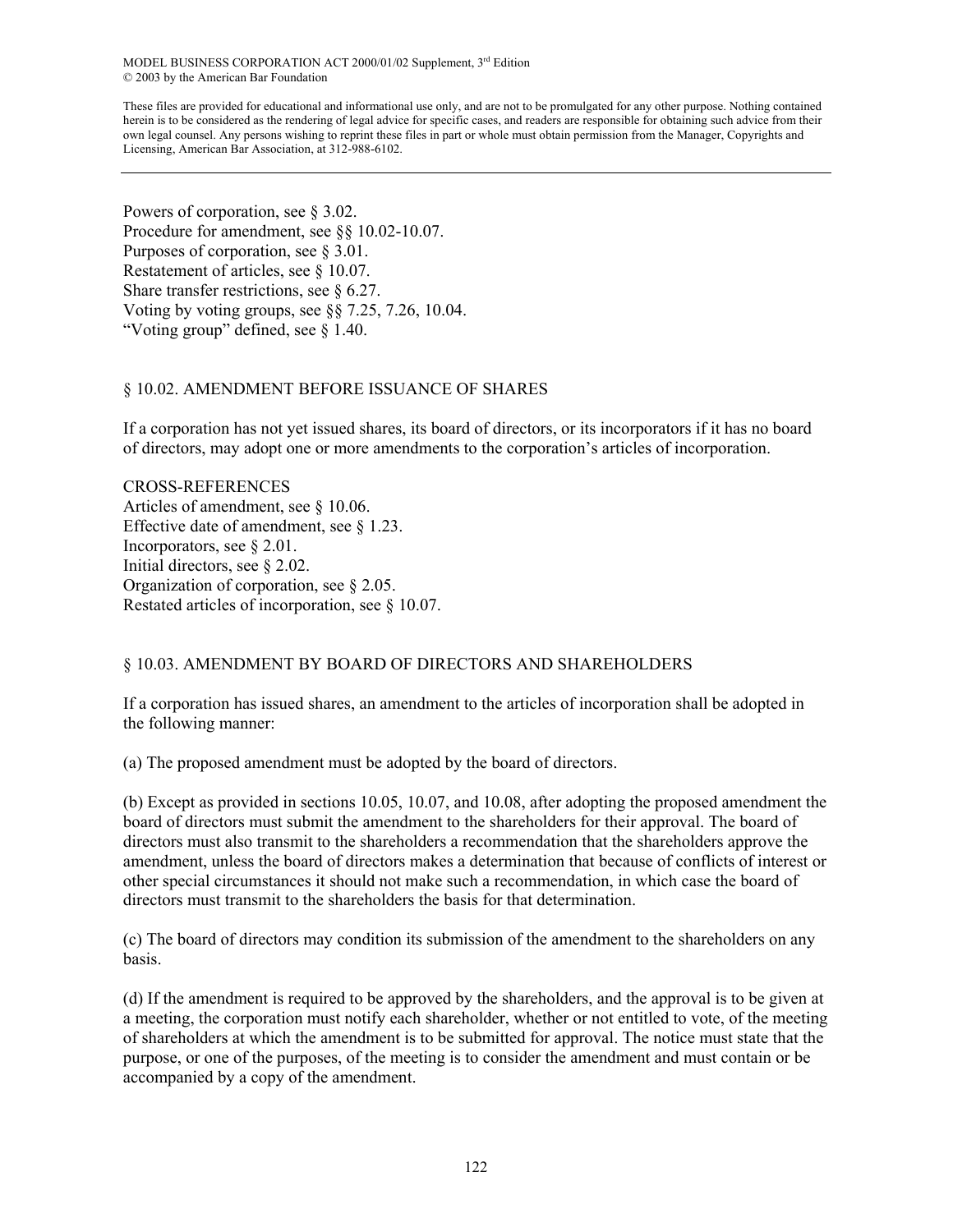These files are provided for educational and informational use only, and are not to be promulgated for any other purpose. Nothing contained herein is to be considered as the rendering of legal advice for specific cases, and readers are responsible for obtaining such advice from their own legal counsel. Any persons wishing to reprint these files in part or whole must obtain permission from the Manager, Copyrights and Licensing, American Bar Association, at 312-988-6102.

(e) Unless the articles of incorporation, or the board of directors acting pursuant to subsection (c), requires a greater vote or a greater number of shares to be present, approval of the amendment requires the approval of the shareholders at a meeting at which a quorum consisting of at least a majority of the votes entitled to be cast on the amendment exists, and, if any class or series of shares is entitled to vote as a separate group on the amendment, except as provided in section 10.04(c), the approval of each such separate voting group at a meeting at which a quorum of the voting group consisting of at least a majority of the votes entitled to be cast on the amendment by that voting group exists.

#### CROSS-REFERENCES

Appraisal rights, see § 13.02. Articles of amendment, see § 10.06. Director standards of conduct, see § 8.30. "Notice" defined, see § 1.41. Notice of shareholders' meeting, see § 7.05. Quorum at shareholders' meeting, see § 7.25. Restatement of articles of incorporation, see § 10.07. Supermajority quorum and voting requirements, see § 7.27. Voting by voting group, see §§ 7.25, 7.26 & 10.04. Voting entitlement of shareholders generally, see § 7.21. "Voting group" defined, see § 1.40.

## § 10.04. VOTING ON AMENDMENTS BY VOTING GROUPS

(a) If a corporation has more than one class of shares outstanding, the holders of the outstanding shares of a class are entitled to vote as a separate voting group (if shareholder voting is otherwise required by this Act) on a proposed amendment to the articles of incorporation if the amendment would:

 (1) effect an exchange or reclassification of all or part of the shares of the class into shares of another class;

 (2) effect an exchange or reclassification, or create the right of exchange, of all or part of the shares of another class into shares of the class;

(3) change the rights, preferences, or limitations of all or part of the shares of the class;

 (4) change the shares of all or part of the class into a different number of shares of the same class;

 (5) create a new class of shares having rights or preferences with respect to distributions or to dissolution that are prior or superior to the shares of the class;

 (6) increase the rights, preferences, or number of authorized shares of any class that, after giving effect to the amendment, have rights or preferences with respect to distributions or to dissolution that are prior or superior to the shares of the class;

(7) limit or deny an existing preemptive right of all or part of the shares of the class; or

 (8) cancel or otherwise affect rights to distributions that have accumulated but not yet been authorized on all or part of the shares of the class.

(b) If a proposed amendment would affect a series of a class of shares in one or more of the ways described in subsection (a), the holders of shares of that series are entitled to vote as a separate voting group on the proposed amendment.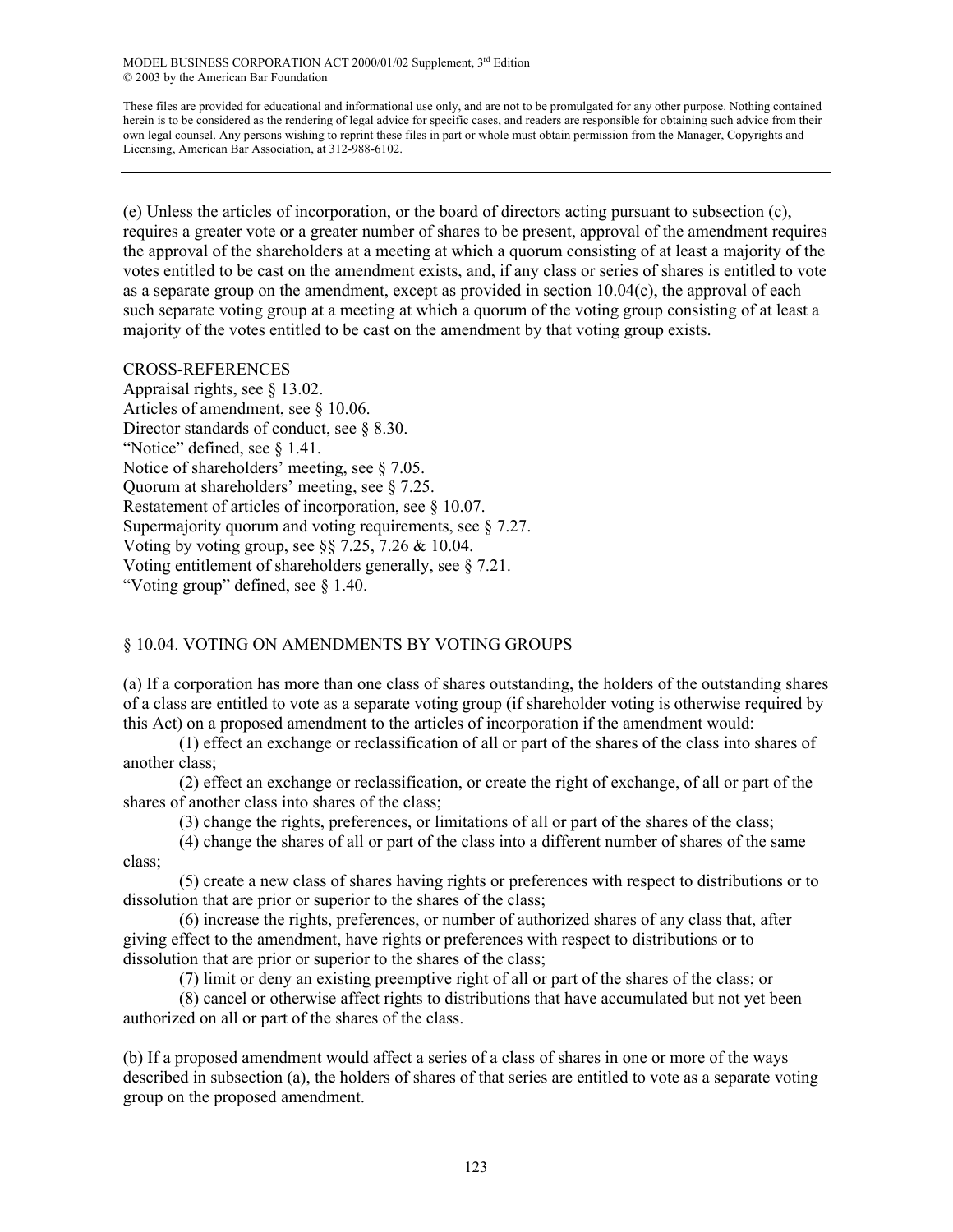These files are provided for educational and informational use only, and are not to be promulgated for any other purpose. Nothing contained herein is to be considered as the rendering of legal advice for specific cases, and readers are responsible for obtaining such advice from their own legal counsel. Any persons wishing to reprint these files in part or whole must obtain permission from the Manager, Copyrights and Licensing, American Bar Association, at 312-988-6102.

(c) If a proposed amendment that entitles the holders of two or more classes or series of shares to vote as separate voting groups under this section would affect those two or more classes or series in the same or a substantially similar way, the holders of shares of all the classes or series so affected must vote together as a single voting group on the proposed amendment, unless otherwise provided in the articles of incorporation or required by the board of directors.

(d) A class or series of shares is entitled to the voting rights granted by this section although the articles of incorporation provide that the shares are nonvoting shares.

CROSS-REFERENCES Authorized shares, see § 6.01. Classes of shares, see  $\S$ § 6.01 & 6.02. Quorum for shareholders' meeting to amend articles, see § 10.03(e). Series of shares, see § 6.02. Share rights and limitations, see § 6.01. Voting by voting groups generally, see §§ 7.25 & 7.26. "Voting group" defined, see § 1.40.

## § 10.05. AMENDMENT BY BOARD OF DIRECTORS

Unless the articles of incorporation provide otherwise, a corporation's board of directors may adopt amendments to the corporation's articles of incorporation without shareholder approval:

 (1) to extend the duration of the corporation if it was incorporated at a time when limited duration was required by law;

(2) to delete the names and addresses of the initial directors;

 (3) to delete the name and address of the initial registered agent or registered office, if a statement of change is on file with the secretary of state;

(4) if the corporation has only one class of shares outstanding:

(a) to change each issued and unissued authorized share of the class into a greater number of whole shares of that class; or

(b) to increase the number of authorized shares of the class to the extent necessary to permit the issuance of shares as a share dividend;

 (5) to change the corporate name by substituting the word "corporation," "incorporated," "company," "limited," or the abbreviation "corp.," "inc.," "co.," or "ltd.," for a similar word or abbreviation in the name, or by adding, deleting, or changing a geographical attribution for the name;

 (6) to reflect a reduction in authorized shares, as a result of the operation of section 6.31(b), when the corporation has acquired its own shares and the articles of incorporation prohibit the reissue of the acquired shares;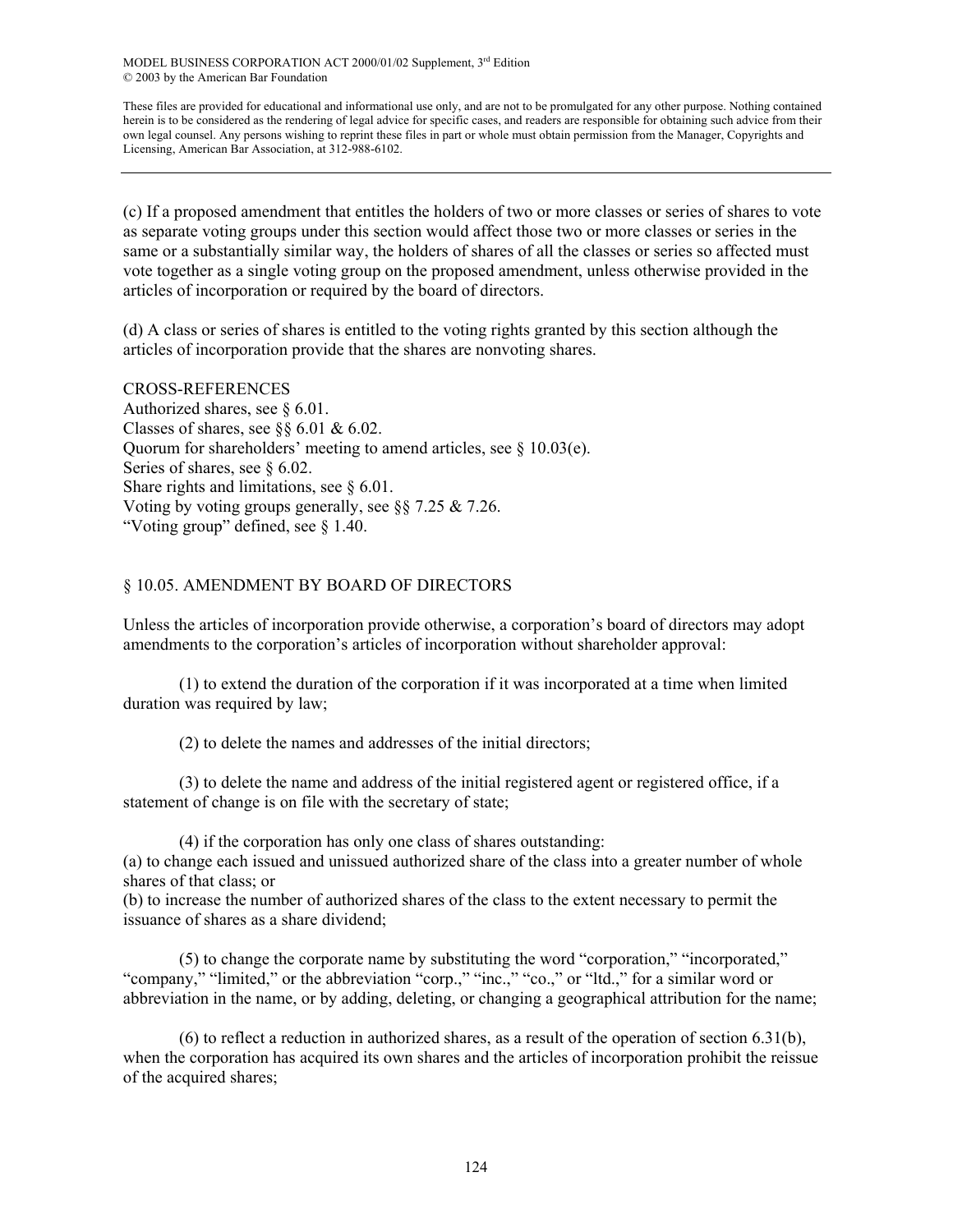These files are provided for educational and informational use only, and are not to be promulgated for any other purpose. Nothing contained herein is to be considered as the rendering of legal advice for specific cases, and readers are responsible for obtaining such advice from their own legal counsel. Any persons wishing to reprint these files in part or whole must obtain permission from the Manager, Copyrights and Licensing, American Bar Association, at 312-988-6102.

 (7) to delete a class of shares from the articles of incorporation, as a result of the operation of section 6.31(b), when there are no remaining shares of the class because the corporation has acquired all shares of the class and the articles of incorporation prohibit the reissue of the acquired shares; or

 (8) to make any change expressly permitted by section 6.02(a) or (b) to be made without shareholder approval.

#### CROSS-REFERENCES

Action by board of directors, see §§ 8.20-8.24. Articles of amendment, see § 10.06. Classes and series of shares, see §§ 6.01 & 6.02. Duration of corporate existence, see § 3.02. Effective date of amendment, see § 1.23. Extrinsic facts, see  $\S$  1.20(k) Initial directors, see § 2.02. Merger, see ch. 11. Name of corporation, see ch. 4. Reacquisition of shares, see § 6.31. Registered office and agent, see ch. 5. Restatement of articles, see § 10.07.

## § 10.06. ARTICLES OF AMENDMENT

After an amendment to the articles of incorporation has been adopted and approved in the manner required by this Act and by the articles of incorporation, the corporation shall deliver to the secretary of state, for filing, articles of amendment, which shall set forth:

- (1) the name of the corporation;
- (2) the text of each amendment adopted, or the information required by section  $1.20(k)(5)$ ;

 (3) if an amendment provides for an exchange, reclassification, or cancellation of issued shares, provisions for implementing the amendment if not contained in the amendment itself, (which may be made dependent upon facts objectively ascertainable outside the articles of amendment in accordance with section  $1.20(k)(5)$ ;

- (4) the date of each amendment's adoption; and
- (5) if an amendment:

 (a) was adopted by the incorporators or board of directors without shareholder approval, a statement that the amendment was duly approved by the incorporators or by the board of directors, as the case may be, and that shareholder approval was not required;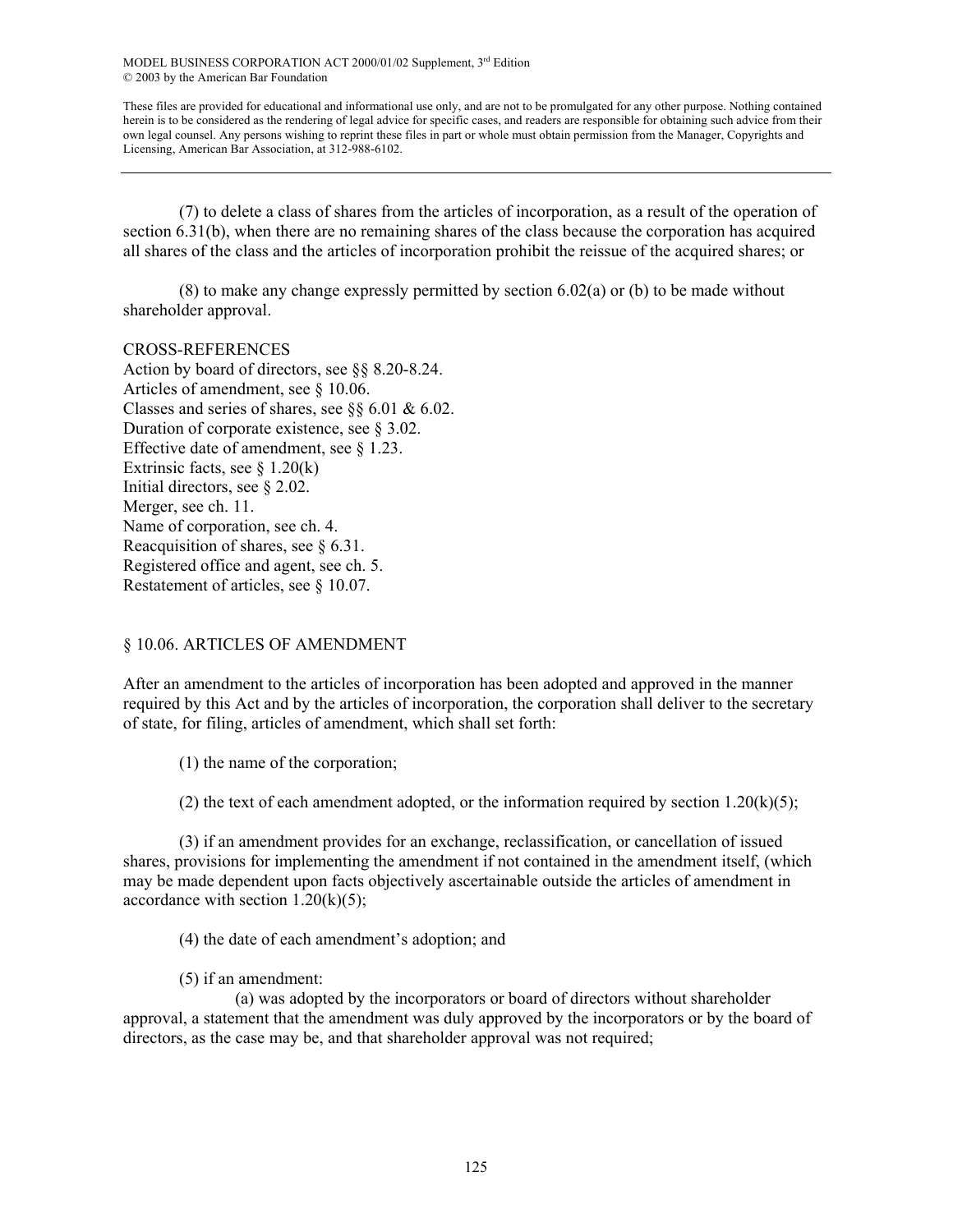These files are provided for educational and informational use only, and are not to be promulgated for any other purpose. Nothing contained herein is to be considered as the rendering of legal advice for specific cases, and readers are responsible for obtaining such advice from their own legal counsel. Any persons wishing to reprint these files in part or whole must obtain permission from the Manager, Copyrights and Licensing, American Bar Association, at 312-988-6102.

 (b) required approval by the shareholders, a statement that the amendment was duly approved by the shareholders in the manner required by this Act and by the articles of incorporation; or

(c) is being filed pursuant to section  $1.20(k)(5)$ , a statement to that effect.

CROSS-REFERENCES Amendment by: board of directors, see § 10.05. incorporators or initial directors, see § 10.02. shareholders, see §§ 10.03 & 10.04. "Deliver," see § 1.40. Effective date of amendment, see § 1.23. Extrinsic facts, see  $\S$  1.20(k). Filing fees, see § 1.22. Filing requirements, see § 1.20. Merger, see ch. 11. Share exchange, see ch. 11. "Voting group" defined, see § 1.40.

#### § 10.07. RESTATED ARTICLES OF INCORPORATION

(a) A corporation's board of directors may restate its articles of incorporation at any time, with or without shareholder approval, to consolidate all amendments into a single document.

(b) If the restated articles include one or more new amendments that require shareholder approval, the amendments must be adopted and approved as provided in section 10.03.

(c) A corporation that restates its articles of incorporation shall deliver to the secretary of state for filing articles of restatement setting forth the name of the corporation and the text of the restated articles of incorporation together with a certificate which states that the restated articles consolidate all amendments into a single document and, if a new amendment is included in the restated articles, which also includes the statements required under section 10.06.

(d) Duly adopted restated articles of incorporation supersede the original articles of incorporation and all amendments thereto.

(e) The secretary of state may certify restated articles of incorporation as the articles of incorporation currently in effect, without including the certificate information required by subsection (c).

#### CROSS-REFERENCES

Amendment of articles of incorporation: before issuance of shares, see § 10.02. by board of directors, see § 10.05. by board of directors and by shareholders, see § 10.03.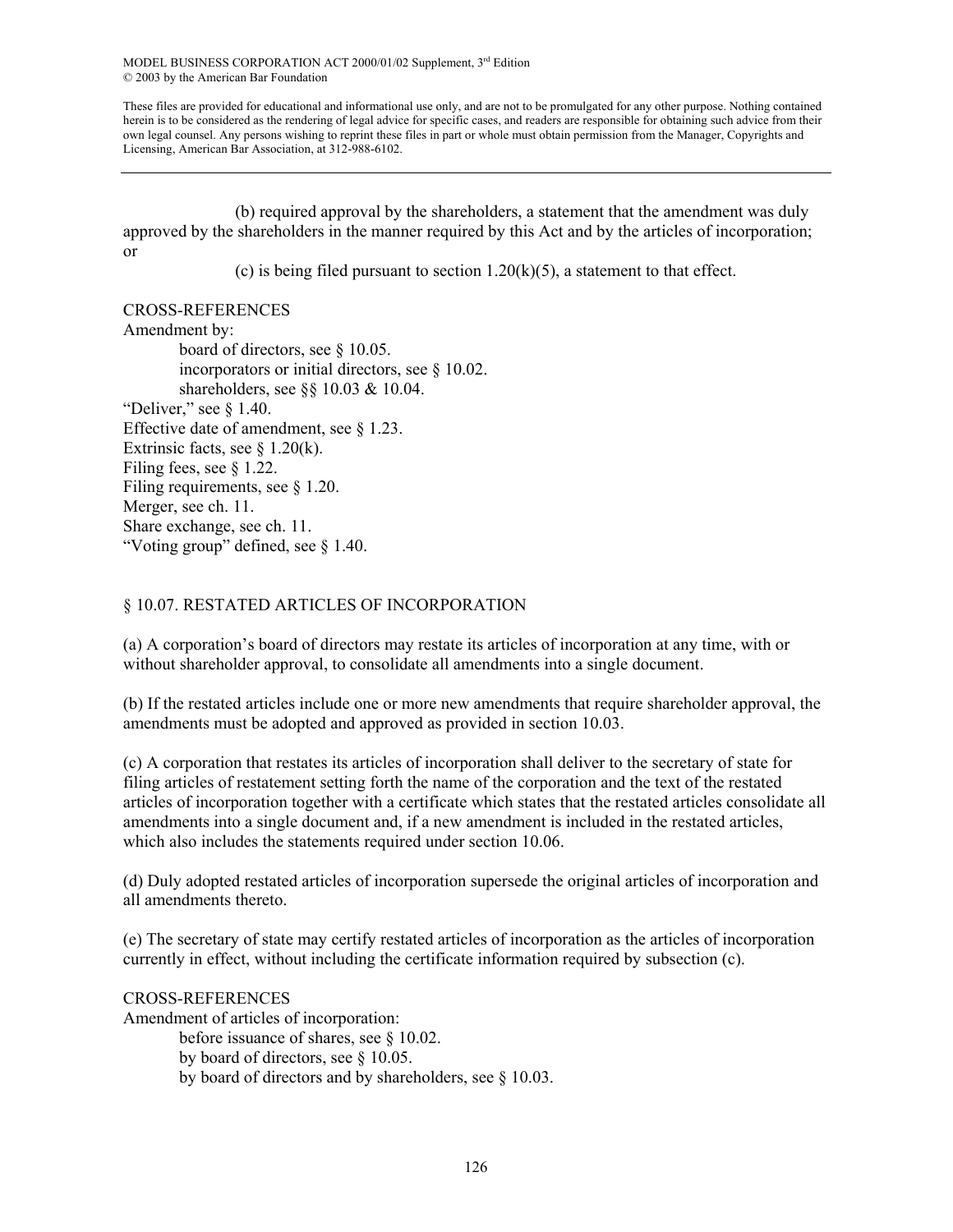These files are provided for educational and informational use only, and are not to be promulgated for any other purpose. Nothing contained herein is to be considered as the rendering of legal advice for specific cases, and readers are responsible for obtaining such advice from their own legal counsel. Any persons wishing to reprint these files in part or whole must obtain permission from the Manager, Copyrights and Licensing, American Bar Association, at 312-988-6102.

Certified copies, see § 1.22. "Deliver," see § 1.40. Effective date of restatement, see § 1.23. Filing fees, see § 1.22. Filing requirements, see § 1.20. "Notice" defined, see § 1.41. Notice of shareholders' meeting, see § 7.05.

# § 10.08. AMENDMENT PURSUANT TO REORGANIZATION

(a) A corporation's articles of incorporation may be amended without action by the board of directors or shareholders to carry out a plan of reorganization ordered or decreed by a court of competent jurisdiction under the authority of a law of the United States.

(b) The individual or individuals designated by the court shall deliver to the secretary of state for filing articles of amendment setting forth:

- (1) the name of the corporation;
- (2) the text of each amendment approved by the court;
- (3) the date of the court's order or decree approving the articles of amendment;
- (4) the title of the reorganization proceeding in which the order or decree was entered; and
- (5) a statement that the court had jurisdiction of the proceeding under federal statute.

(c) This section does not apply after entry of a final decree in the reorganization proceeding even though the court retains jurisdiction of the proceeding for limited purposes unrelated to consummation of the reorganization plan.

CROSS-REFERENCES "Deliver," see § 1.40. Effective date of amendment, see § 1.23. Filing fees, see § 1.22. Filing requirements, see § 1.20. "Proceeding" defined, see § 1.40.

## § 10.09. EFFECT OF AMENDMENT

An amendment to the articles of incorporation does not affect a cause of action existing against or in favor of the corporation, a proceeding to which the corporation is a party, or the existing rights of persons other than shareholders of the corporation. An amendment changing a corporation's name does not abate a proceeding brought by or against the corporation in its former name.

CROSS-REFERENCES Amendment after issuance of shares, see §§ 10.03-10.05. Amendment before issuance of shares, see § 10.05.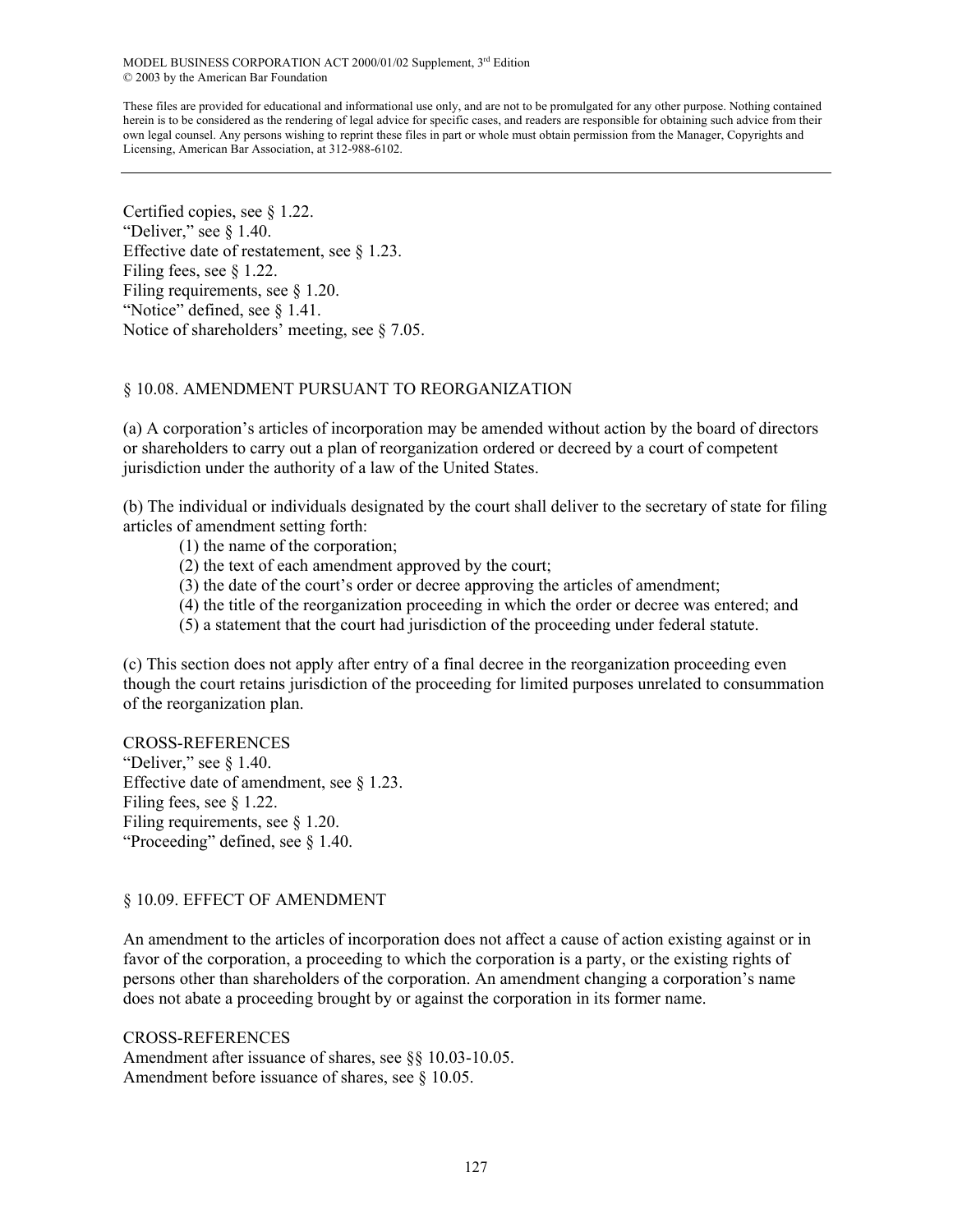These files are provided for educational and informational use only, and are not to be promulgated for any other purpose. Nothing contained herein is to be considered as the rendering of legal advice for specific cases, and readers are responsible for obtaining such advice from their own legal counsel. Any persons wishing to reprint these files in part or whole must obtain permission from the Manager, Copyrights and Licensing, American Bar Association, at 312-988-6102.

Delayed effective date, see § 1.23. Effective time and date of filing, see § 1.23. "Proceeding" defined, see § 1.40.

Subchapter B. AMENDMENT OF BYLAWS

# § 10.20. AMENDMENT BY BOARD OF DIRECTORS OR SHAREHOLDERS

(a) A corporation's shareholders may amend or repeal the corporation's bylaws.

(b) A corporation's board of directors may amend or repeal the corporation's bylaws, unless:

 (1) the articles of incorporation or section 10.21 reserve that power exclusively to the shareholders in whole or part; or

 (2) the shareholders in amending, repealing, or adopting a bylaw expressly provide that the board of directors may not amend, repeal, or reinstate that bylaw.

CROSS-REFERENCES

Action by:

board of directors, see §§ 8.20-8.24.

 shareholders, see §§ 7.01-7.04. Articles of incorporation, see § 2.02, ch. 10A.

Bylaws, see §§ 2.06 & 2.07.

Close corporations, see Model Statutory Close Corporation Supplement.

Supermajority requirements for directors, see § 10.21.

§ 10.21. BYLAW INCREASING QUORUM OR VOTING REQUIREMENT FOR DIRECTORS

(a) A bylaw that increases a quorum or voting requirement for the board of directors may be amended or repealed:

 (1) if originally adopted by the shareholders, only by the shareholders, unless the bylaw otherwise provides;

(2) if adopted by the board of directors, either by the shareholders or by the board of directors.

(b) A bylaw adopted or amended by the shareholders that increases a quorum or voting requirement for the board of directors may provide that it can be amended or repealed only by a specified vote of either the shareholders or the board of directors.

(c) Action by the board of directors under subsection (a) to amend or repeal a bylaw that changes the quorum or voting requirement for the board of directors must meet the same quorum requirement and be adopted by the same vote required to take action under the quorum and voting requirement then in effect or proposed to be adopted, whichever is greater.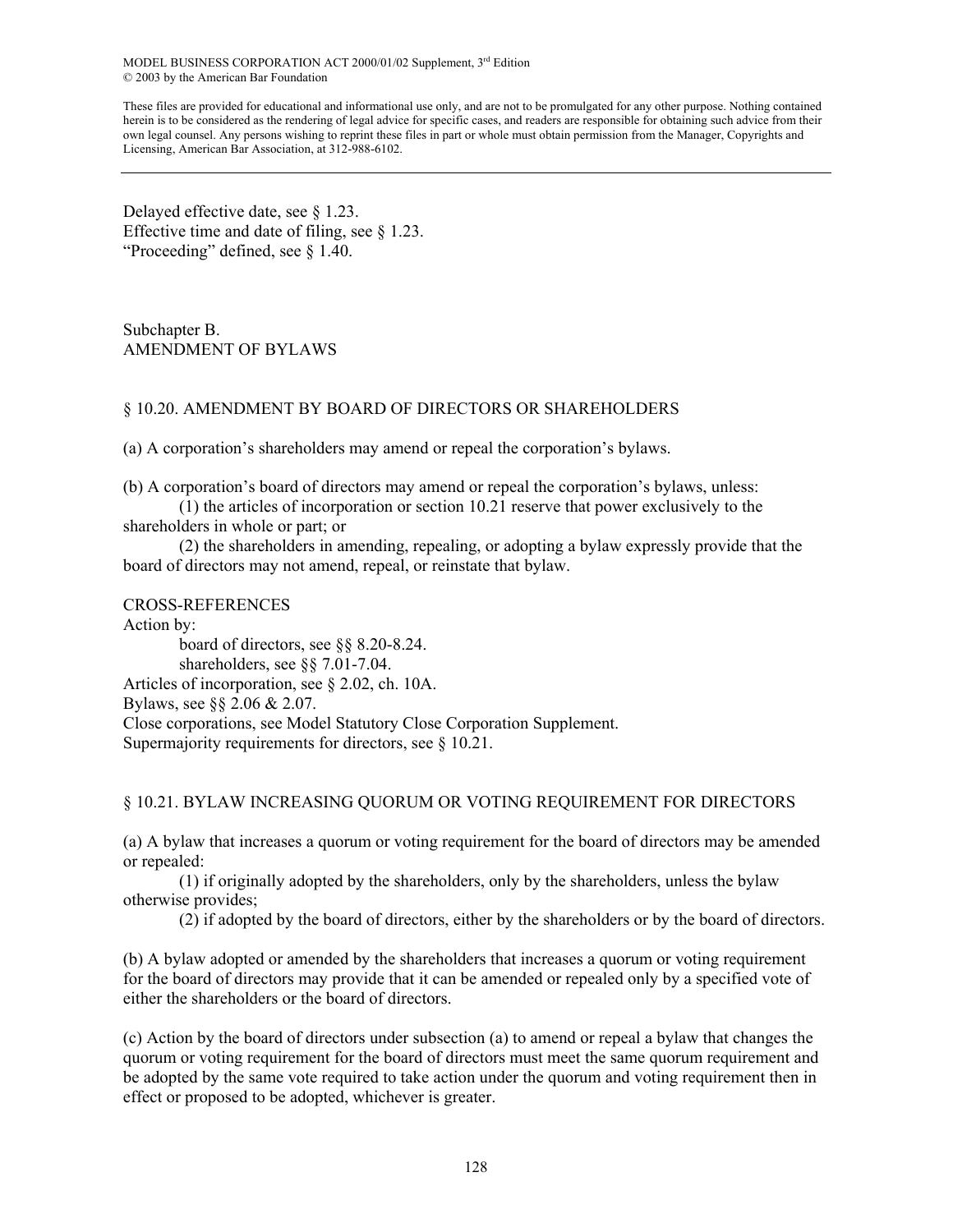These files are provided for educational and informational use only, and are not to be promulgated for any other purpose. Nothing contained herein is to be considered as the rendering of legal advice for specific cases, and readers are responsible for obtaining such advice from their own legal counsel. Any persons wishing to reprint these files in part or whole must obtain permission from the Manager, Copyrights and Licensing, American Bar Association, at 312-988-6102.

CROSS-REFERENCES Bylaws: amendment, see § 10.20. generally, see § 2.06. Quorum and voting of directors, see § 8.24. Quorum and voting shareholders: supermajority requirements, see § 7.27.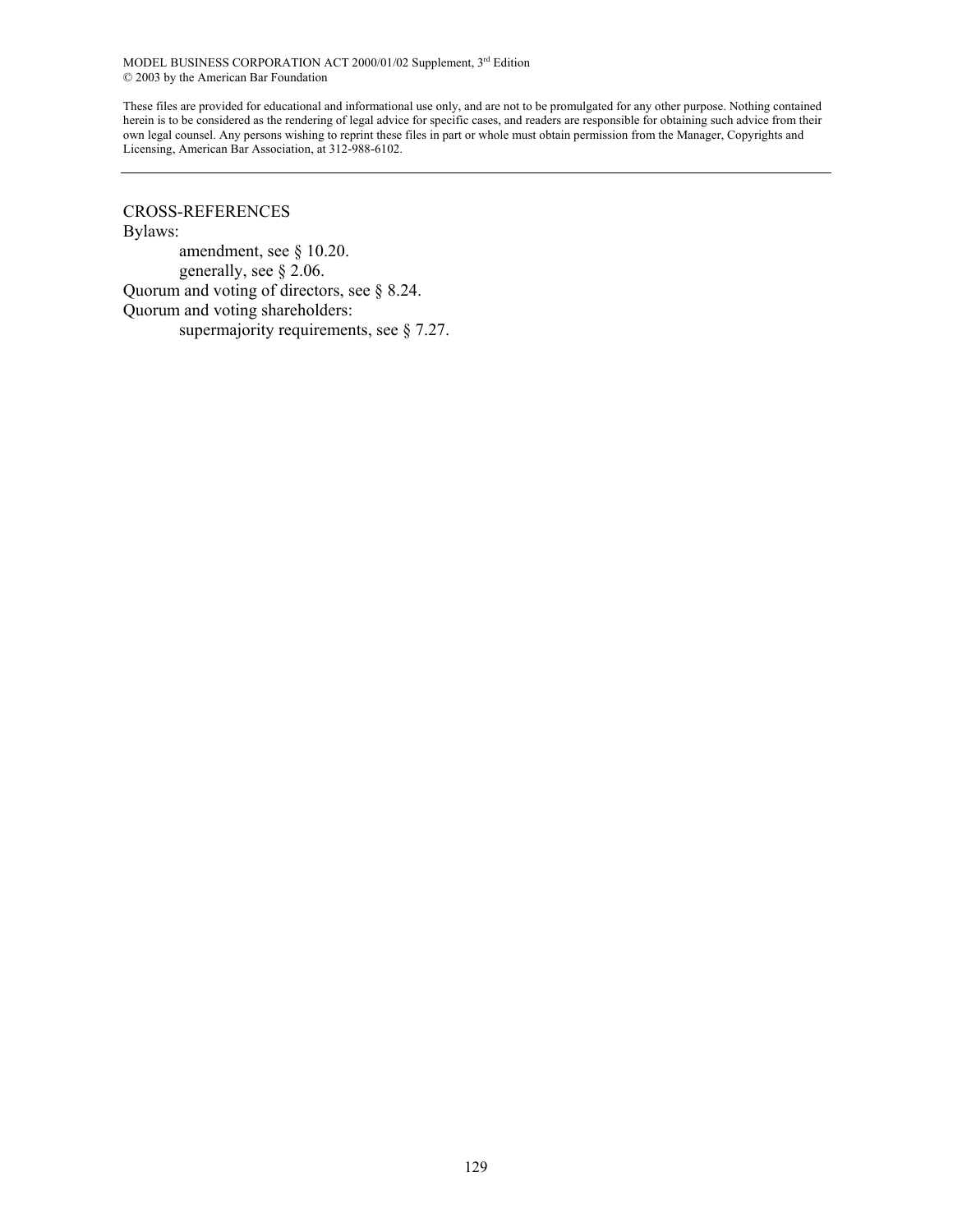These files are provided for educational and informational use only, and are not to be promulgated for any other purpose. Nothing contained herein is to be considered as the rendering of legal advice for specific cases, and readers are responsible for obtaining such advice from their own legal counsel. Any persons wishing to reprint these files in part or whole must obtain permission from the Manager, Copyrights and Licensing, American Bar Association, at 312-988-6102.

# CHAPTER 11 MERGERS AND SHARE EXCHANGES

- § 11.01. Definitions
- § 11.02. Merger
- § 11.03. Share exchange
- § 11.04. Action on a plan of merger or share exchange
- § 11.05. Merger between parent and subsidiary or between subsidiaries
- § 11.06. Articles of merger or share exchange
- § 11.07. Effect of merger or share exchange
- § 11.08. Abandonment of a merger or share exchange

## § 11.01. DEFINITIONS

As used in this chapter:

(a) "Merger" means a business combination pursuant to section 11.02.

(b) "Party to a merger" or "party to a share exchange" means any domestic or foreign corporation or eligible entity that will:

(1) merge under a plan of merger;

 (2) acquire shares or eligible interests of another corporation or an eligible entity in a share exchange; or

 (3) have all of its shares or eligible interests or all of one or more classes or series of its shares or eligible interests acquired in a share exchange.

(c) "Share exchange" means a business combination pursuant to section 11.03.

(d) "Survivor" in a merger means the corporation or eligible entity into which one or more other corporations or eligible entities are merged. A survivor of a merger may preexist the merger or be created by the merger.

CROSS-REFERENCES Corporation, see § 1.40.

#### § 11.02. MERGER

(a) One or more domestic business corporations may merge with one or more domestic or foreign business corporations or eligible entities pursuant to a plan of merger, or two or more foreign business corporations or domestic or foreign eligible entities may merge into a new domestic business corporation to be created in the merger in the manner provided in this chapter.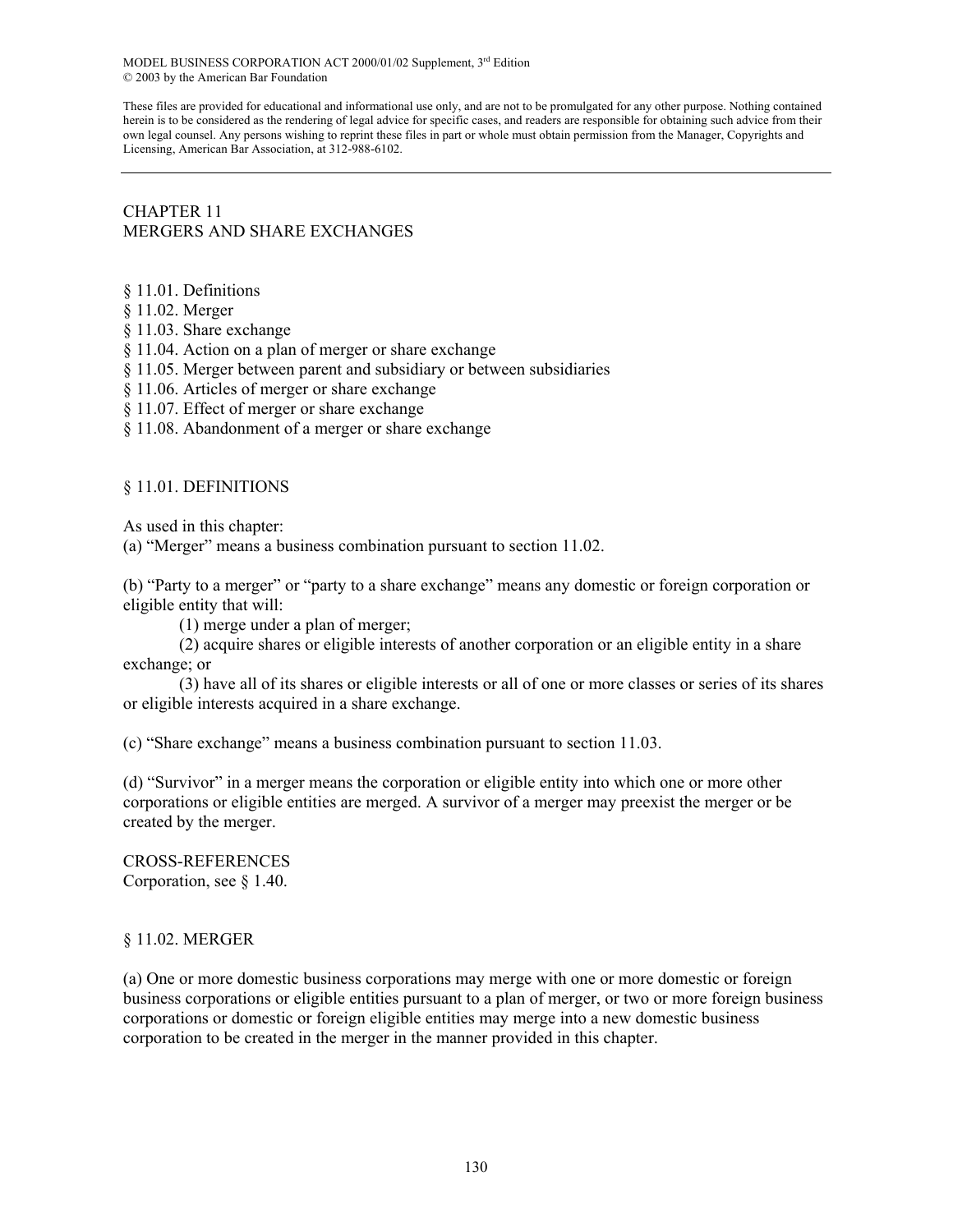(b) A foreign business corporation, or a foreign eligible entity, may be a party to a merger with a domestic business corporation, or may be created by the terms of the plan of merger, only if the merger is permitted by the foreign business corporation or eligible entity.

(b.1) If the organic law of a domestic eligible entity does not provide procedures for the approval of a merger, a plan of merger may be adopted and approved, the merger effectuated, and appraisal rights exercised in accordance with the procedures in this chapter and chapter 13. For the purposes of applying this chapter and chapter 13:

 (1) the eligible entity, its members or interest holders, eligible interests and organic documents taken together shall be deemed to be a domestic business corporation, shareholders, shares and articles of incorporation, respectively and vice versa as the context may require; and

 (2) if the business and affairs of the eligible entity are managed by a group of persons that is not identical to the members or interest holders, that group shall be deemed to be the board of directors.

(c) The plan of merger must include:

 (1) the name of each domestic or foreign business corporation or eligible entity that will merge and the name of the domestic or foreign business corporation or eligible entity that will be the survivor of the merger;

(2) the terms and conditions of the merger;

 (3) the manner and basis of converting the shares of each merging domestic or foreign business corporation and eligible interests of each merging domestic or foreign eligible entity into shares or other securities, eligible interests, obligations, rights to acquire shares, other securities or eligible interests, cash, other property, or any combination of the foregoing;

 (4) the articles of incorporation of any domestic or foreign business or nonprofit corporation, or the organic documents of any domestic or foreign unincorporated entity, to be created by the merger, or if a new domestic or foreign business or nonprofit corporation or unincorporated entity is not to be created by the merger, any amendments to the survivor's articles of incorporation or organic documents; and

 (5) any other provisions required by the laws under which any party to the merger is organized or by which it is governed, or by the articles of incorporation or organic document of any such party.

(d) Terms of a plan of merger may be made dependent on facts objectively ascertainable outside the plan in accordance with section 1.20(k).

(e) The plan of merger may also include a provision that the plan may be amended prior to filing articles of merger, but if the shareholders of a domestic corporation that is a party to the merger are required or permitted to vote on the plan, the plan must provide that subsequent to approval of the plan by such shareholders the plan may not be amended to change:

 (1) the amount or kind of shares or other securities, eligible interests, obligations, rights to acquire shares, other securities or eligible interests, cash, or other property to be received under the plan by the shareholders of or owners of eligible interests in any party to the merger;

 (2) the articles of incorporation of any corporation, or the organic documents of any unincorporated entity, that will survive or be created as a result of the merger, except for changes permitted by section 10.05 or by comparable provisions of the organic laws of any such foreign corporation or domestic or foreign unincorporated entity; or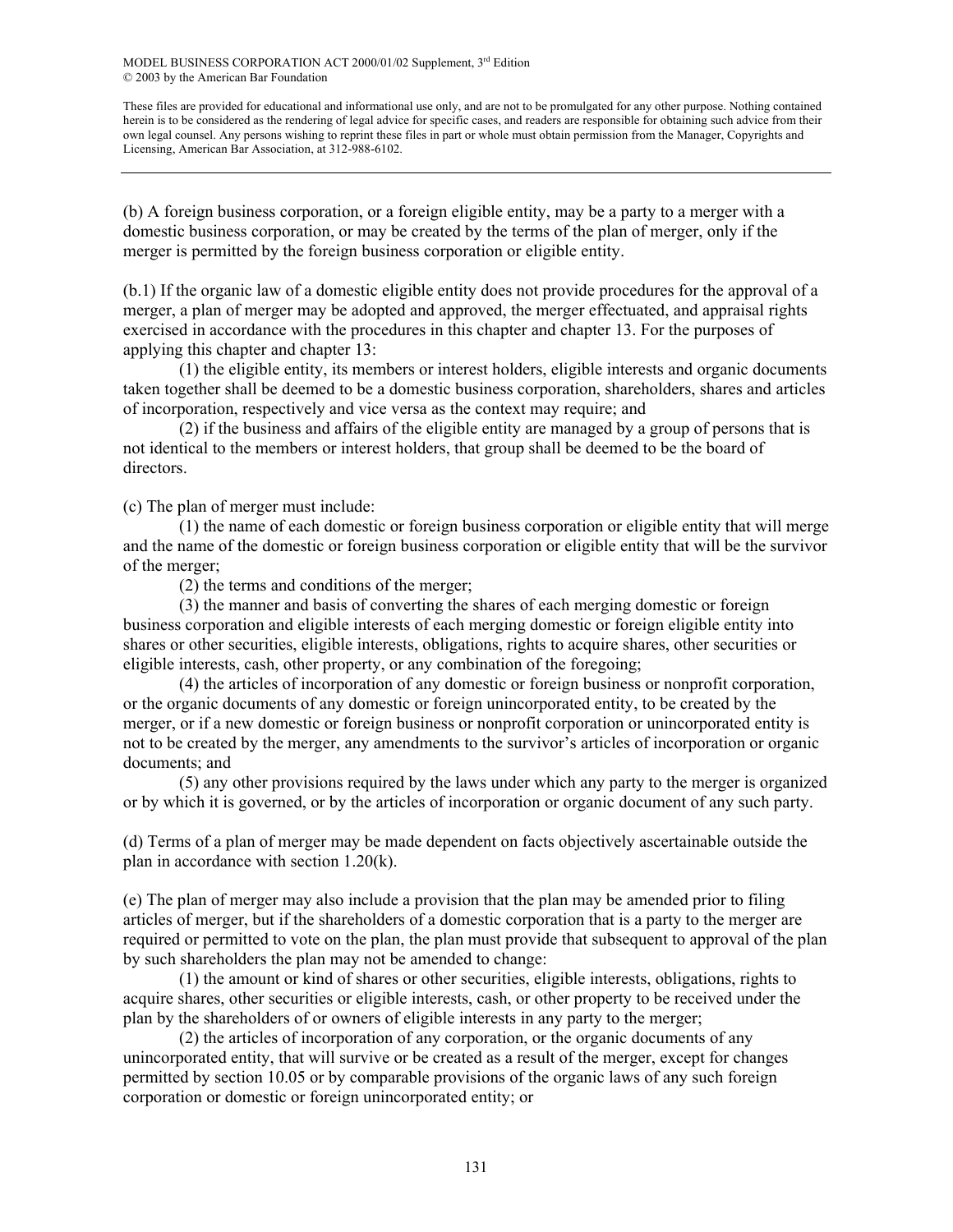(3) any of the other terms or conditions of the plan if the change would adversely affect such shareholders in any material respect.

(f) Property held in trust or for charitable purposes under the laws of this state by a domestic or foreign eligible entity shall not be diverted by a merger from the objects for which it was donated, granted or devised, unless and until the eligible entity obtains an order of [court] [the attorney general] specifying the disposition of the property to the extent required by and pursuant to [cite state statutory cy pres or other nondiversion statute].]

## CROSS-REFERENCES

Abandonment of merger, see § 11.08. Amendment of articles of incorporation, see § 11.06. Amendment of articles by board of directors, see Section 10.05. Appraisal rights, see ch. 13 Approval of plan, see Section11.03. Articles of merger, see § 11.06. Effect of merger, see § 11.07. "Eligible entity" defined, see § 1.40(7B). Extrinsic facts, see  $\S$  1.20(k). Merger between parent and subsidiary or between subsidiaries, see § 11.05. "Other entity" defined, see § 11.01(d). Share exchange, see § 11.03.

## § 11.03. SHARE EXCHANGE

(a) Through a share exchange:

 (1) a domestic corporation may acquire all of the shares of one or more classes or series of shares of another domestic or foreign corporation, or all of the interests of one or more classes or series of interests of a domestic or foreign other entity, in exchange for shares or other securities, interests, obligations, rights to acquire shares or other securities, cash, other property, or any combination of the foregoing, pursuant to a plan of share exchange, or

 (2) all of the shares of one or more classes or series of shares of a domestic corporation may be acquired by another domestic or foreign corporation or other entity, in exchange for shares or other securities, interests, obligations, rights to acquire shares or other securities, cash, other property, or any combination of the foregoing, pursuant to a plan of share exchange.

(b) A foreign corporation or eligible entity, may be a party to a share exchange only if the share exchange is permitted by the corporation or other entity is organized or by which it is governed.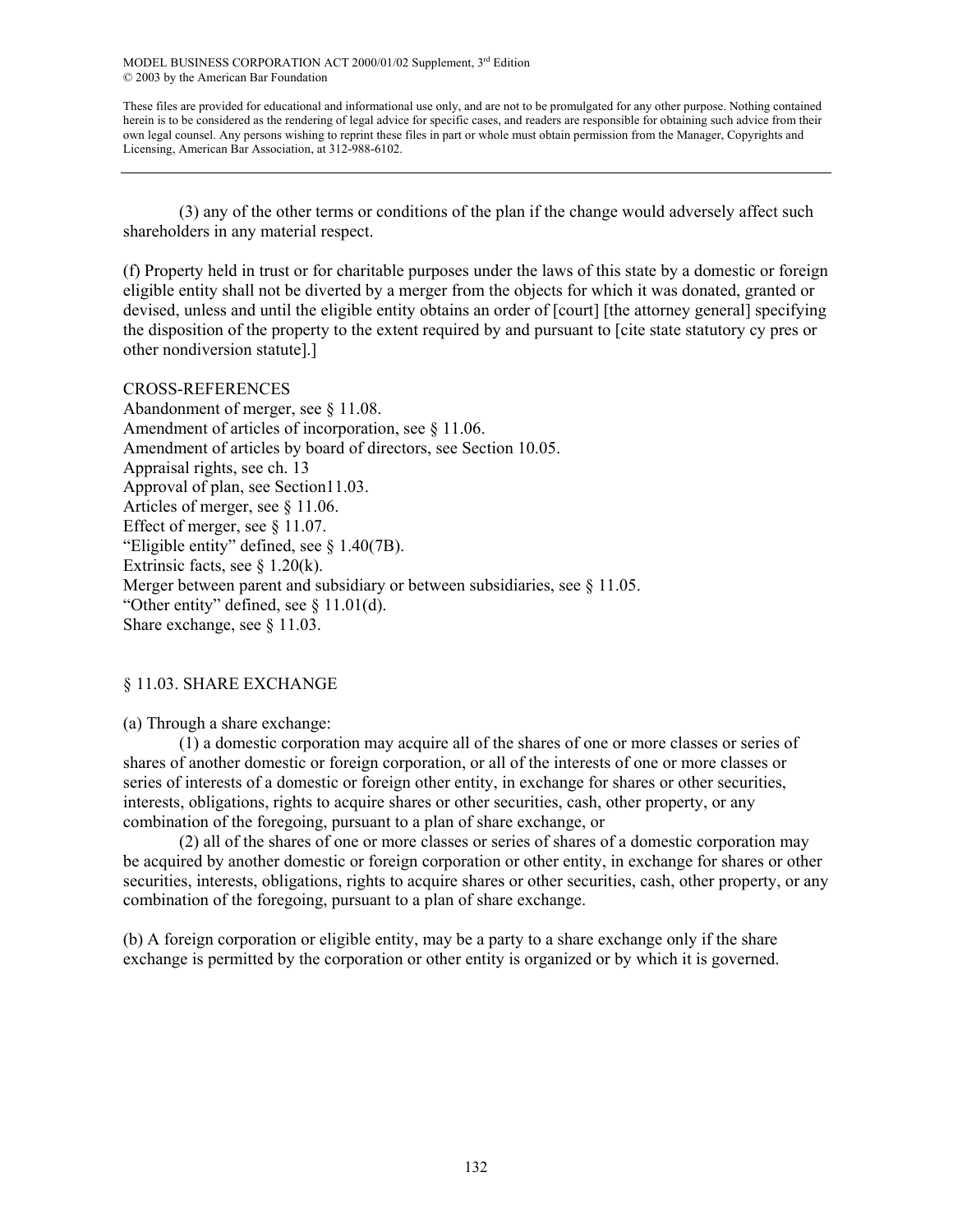These files are provided for educational and informational use only, and are not to be promulgated for any other purpose. Nothing contained herein is to be considered as the rendering of legal advice for specific cases, and readers are responsible for obtaining such advice from their own legal counsel. Any persons wishing to reprint these files in part or whole must obtain permission from the Manager, Copyrights and Licensing, American Bar Association, at 312-988-6102.

(b.1) If the organic law of a domestic other entity does not provide procedures for the approval of a share exchange, a plan of share exchange may be adopted and approved, and the share exchange effectuated, in accordance with the procedures, if any, for a merger. If the organic law of a domestic other entity does not provide procedures for the approval of either a share exchange or a merger, a plan of share exchange may be adopted and approved, the share exchange effectuated, and appraisal rights exercised, in accordance with the procedures in this chapter and chapter 13. For the purposes of applying this chapter and chapter 13:

 (1) the other entity, its interest holders, interests and organic documents taken together shall be deemed to be a domestic business corporation, shareholders, shares and articles of incorporation, respectively and vice versa as the context may require; and

 (2) if the business and affairs of the other entity are managed by a group of persons that is not identical to the interest holders, that group shall be deemed to be the board of directors.

(c) The plan of share exchange must include:

 (1) the name of each corporation or other entity whose shares or interests will be acquired and the name of the corporation or other entity that will acquire those shares or interests;

(2) the terms and conditions of the share exchange;

 (3) the manner and basis of exchanging shares of a corporation or interests in an other entity whose shares or interests will be acquired under the share exchange into shares or other securities, interests, obligations, rights to acquire shares, other securities, or interests, cash, other property, or any combination of the foregoing; and

 (4) any other provisions required by the laws under which any party to the share exchange is organized or by the articles of incorporation or organic document of any such party.

(d) Terms of a plan of share exchange may be made dependent on facts objectively ascertainable outside the plan in accordance with section 1.20(k).

(e) The plan of share exchange may also include a provision that the plan may be amended prior to filing articles of share exchange, but if the shareholders of a domestic corporation that is a party to the share exchange are required or permitted to vote on the plan, the plan must provide that subsequent to approval of the plan by such shareholders the plan may not be amended to change:

 (1) the amount or kind of shares or other securities, interests, obligations, rights to acquire shares, other securities or interests, cash, or other property to be issued by the corporation or to be received under the plan by the shareholders of or owners of interests in any party to the share exchange; or

 (2) any of the other terms or conditions of the plan if the change would adversely affect such shareholders in any material respect.

(f) Section 11.03 does not limit the power of a domestic corporation to acquire shares of another corporation or interests in another entity in a transaction other than a share exchange.

# CROSS-REFERENCES

Abandonment of share exchange, see  $\S$  11.08. Appraisal rights, see ch. 13. Approval of plan, see § 11.04. Articles of share exchange, see § 11.06.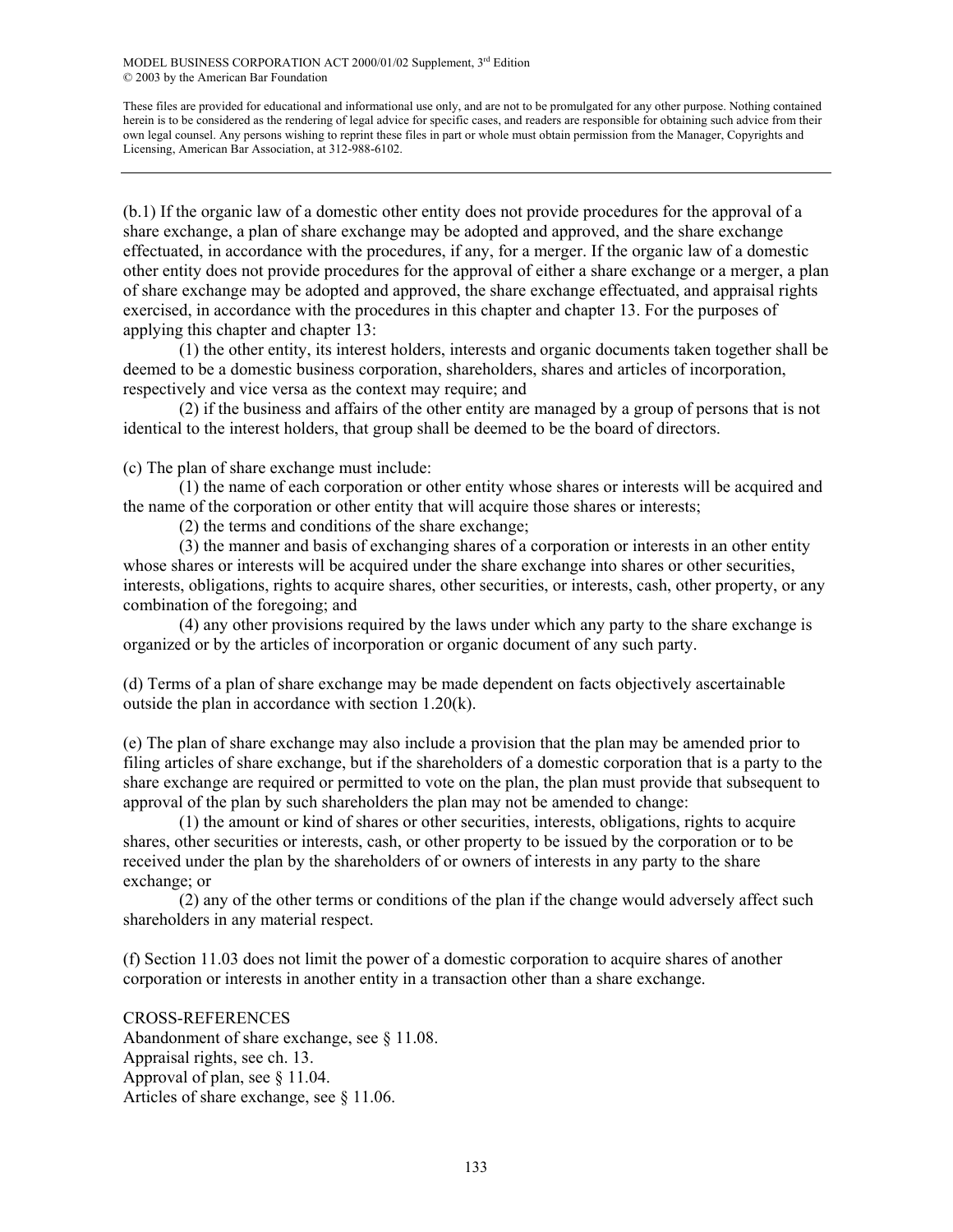These files are provided for educational and informational use only, and are not to be promulgated for any other purpose. Nothing contained herein is to be considered as the rendering of legal advice for specific cases, and readers are responsible for obtaining such advice from their own legal counsel. Any persons wishing to reprint these files in part or whole must obtain permission from the Manager, Copyrights and Licensing, American Bar Association, at 312-988-6102.

Classes of shares, see § 6.01. Effect of share exchange, see § 11.07. "Eligible entity" defined, see § 1.40 (7B). Extrinsic facts, see  $\S$  1.20(k). "Other entity" defined, see § 11.01(d). Series of shares, see § 6.02.

# § 11.04. ACTION ON A PLAN OF MERGER OR SHARE EXCHANGE

In the case of a domestic corporation that is a party to a merger or share exchange:

(a) The plan of merger or share exchange must be adopted by the board of directors.

(b) Except as provided in subsection (g) and in section 11.05, after adopting the plan of merger or share exchange the board of directors must submit the plan to the shareholders for their approval. The board of directors must also transmit to the shareholders a recommendation that the shareholders approve the plan, unless the board of directors makes a determination that because of conflicts of interest or other special circumstances it should not make such a recommendation, in which case the board of directors must transmit to the shareholders the basis for that determination.

(c) The board of directors may condition its submission of the plan of merger or share exchange to the shareholders on any basis.

(d) If the plan of merger or share exchange is required to be approved by the shareholders, and if the approval is to be given at a meeting, the corporation must notify each shareholder, whether or not entitled to vote, of the meeting of shareholders at which the plan is to be submitted for approval. The notice must state that the purpose, or one of the purposes, of the meeting is to consider the plan and must contain or be accompanied by a copy or summary of the plan. If the corporation is to be merged into an existing corporation or other entity, the notice shall also include or be accompanied by a copy or summary of the articles of incorporation or organizational documents of that corporation or other entity. If the corporation is to be merged into a corporation or other entity that is to be created pursuant to the merger, the notice shall include or be accompanied by a copy or a summary of the articles of incorporation or organizational documents of the new corporation or other entity.

(e) Unless the articles of incorporation, or the board of directors acting pursuant to subsection (c), requires a greater vote or a greater number of votes to be present, approval of the plan of merger or share exchange requires the approval of the shareholders at a meeting at which a quorum consisting of at least a majority of the votes entitled to be cast on the plan exists, and, if any class or series of shares is entitled to vote as a separate group on the plan of merger or share exchange, the approval of each such separate voting group at a meeting at which a quorum of the voting group consisting of at least a majority of the votes entitled to be cast on the merger or share exchange by that voting group is present.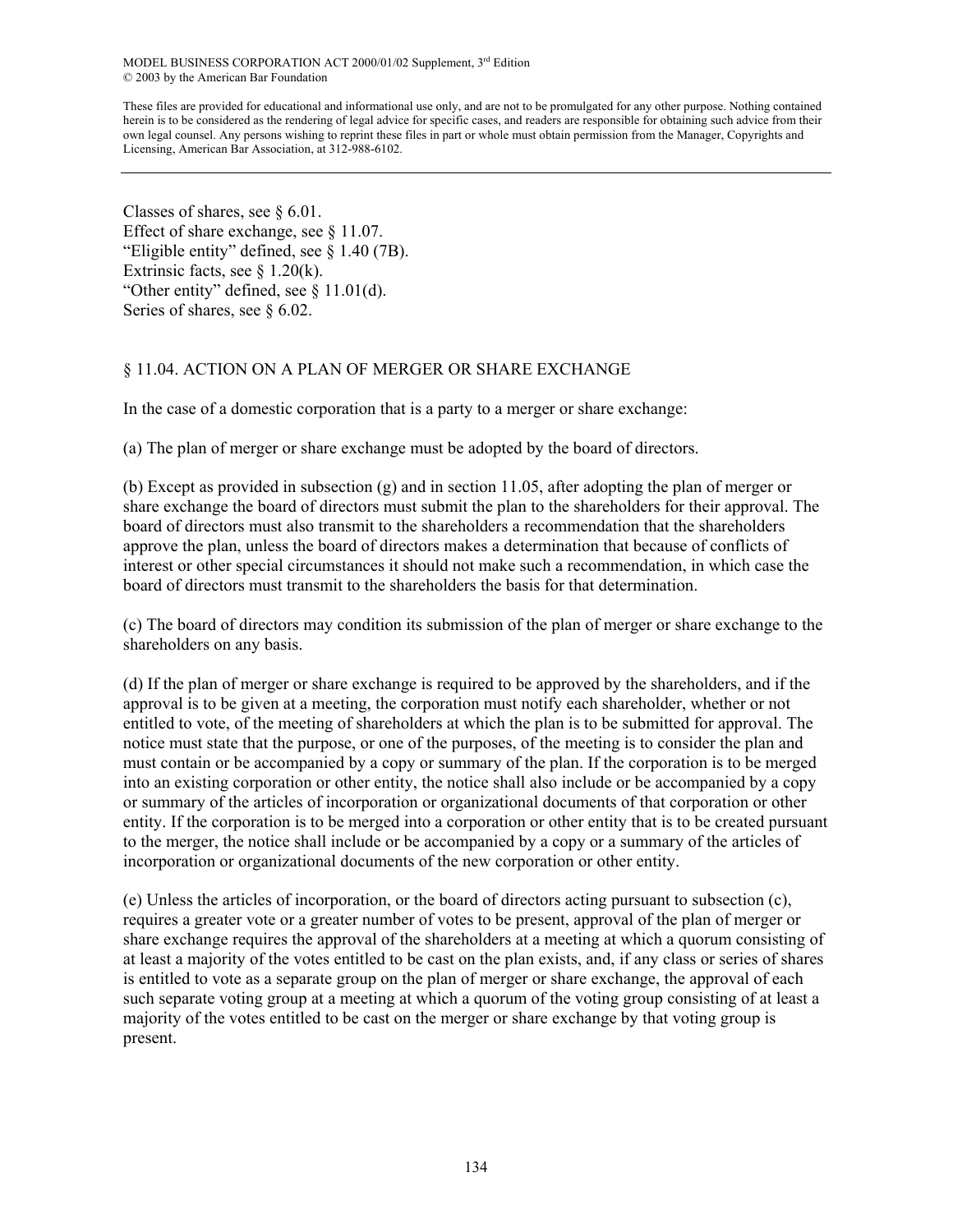(f) Separate voting by voting groups is required:

(1) on a plan of merger, by each class or series of shares that:

 (i) are to be converted under the plan of merger into other securities, interests, obligations, rights to acquire shares, other securities or interests, cash, other property, or any combination of the foregoing; or

 (ii) would be entitled to vote as a separate group on a provision in the plan that, if contained in a proposed amendment to articles of incorporation, would require action by separate voting groups under section 10.04;

 (2) on a plan of share exchange, by each class or series of shares included in the exchange, with each class or series constituting a separate voting group; and

 (3) on a plan of merger or share exchange, if the voting group is entitled under the articles of incorporation to vote as a voting group to approve a plan of merger or share exchange.

(g) Unless the articles of incorporation otherwise provide, approval by the corporation's shareholders of a plan of merger or share exchange is not required if:

(1) the corporation will survive the merger or is the acquiring corporation in a share exchange;

 (2) except for amendments permitted by section 10.05, its articles of incorporation will not be changed;

 (3) each shareholder of the corporation whose shares were outstanding immediately before the effective date of the merger or share exchange will hold the same number of shares, with identical preferences, limitations, and relative rights, immediately after the effective date of change; and

 (4) the issuance in the merger or share exchange of shares or other securities convertible into or rights exercisable for shares does not require a vote under section 6.21(f).

(h) If as a result of a merger or share exchange one or more shareholders of a domestic corporation would become subject to owner liability for the debts, obligations or liabilities of any other person or entity, approval of the plan of merger or share exchange shall require the execution, by each such shareholder, of a separate written consent to become subject to such owner liability.

## CROSS-REFERENCES

Abandonment of merger or share exchange, see § 11.08. Amendment of articles by board of directors, see § 10.05. Appraisal rights, see ch. 13. Director standards of conduct, see § 8.30. Director standards of liability, see § 8.31. Distributions, see §§ 1.40 & 6.40. "Notice" defined, see § 1.41. Notice of shareholders' meeting, see  $\S$  7.05. Share issuances requiring shareholder approval, see  $\S 6.21(f)$ . Supermajority quorum and voting requirements, see § 7.27. Unanimous consent of shareholders see Section 7.04. Voluntary share exchange, see § 11.03.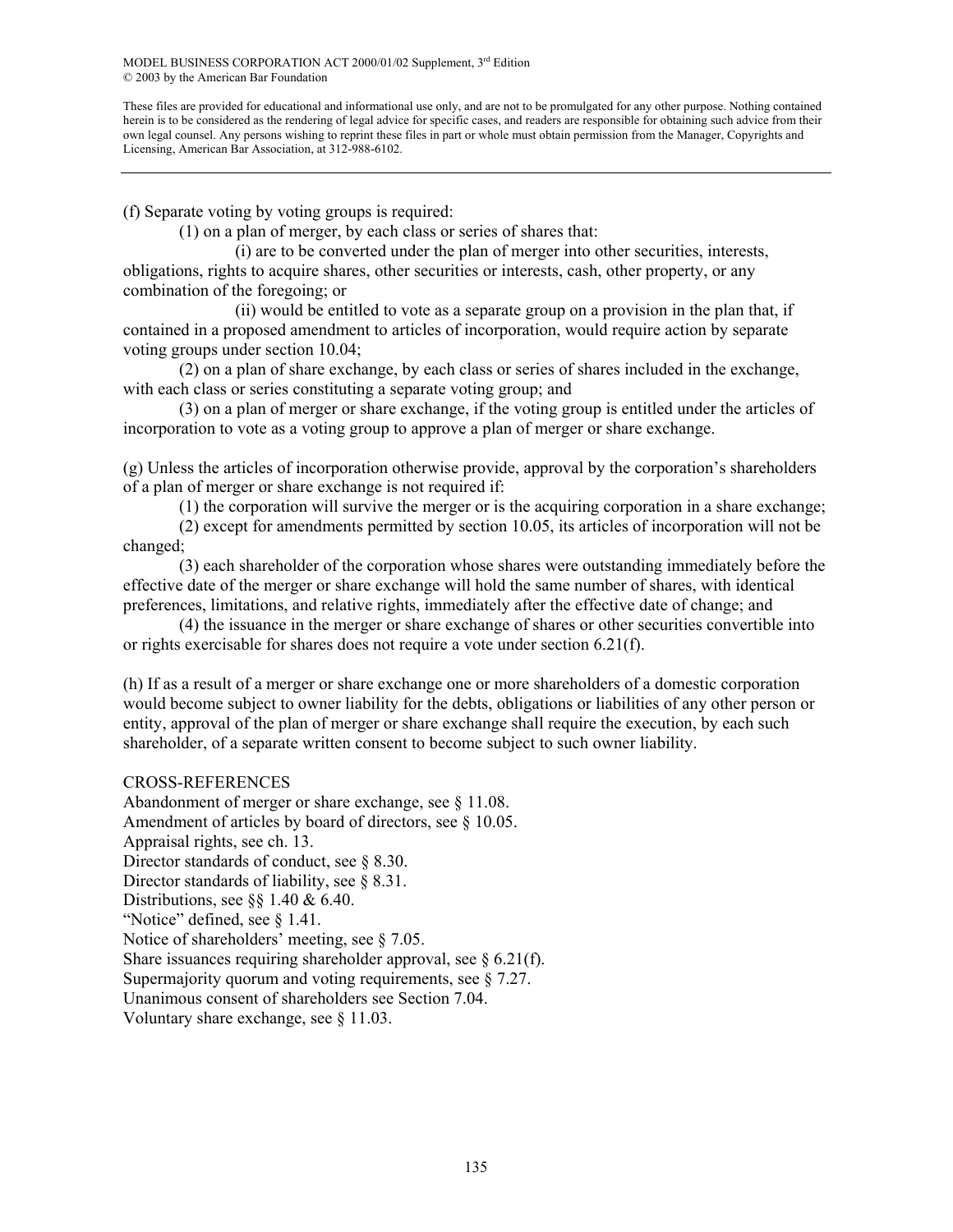These files are provided for educational and informational use only, and are not to be promulgated for any other purpose. Nothing contained herein is to be considered as the rendering of legal advice for specific cases, and readers are responsible for obtaining such advice from their own legal counsel. Any persons wishing to reprint these files in part or whole must obtain permission from the Manager, Copyrights and Licensing, American Bar Association, at 312-988-6102.

Voting by voting groups generally, see §§ 7.25 & 7.26. Voting by voting group on amendment of articles of incorporation, see § 10.04. Voting entitlement of shareholders generally, see § 7.21. "Voting group" defined, see § 1.40. "Voting power" defined, see § 1.40.

#### § 11.05. MERGER BETWEEN PARENT AND SUBSIDIARY OR BETWEEN SUBSIDIARIES

(a) A domestic parent corporation that owns shares of a domestic or foreign subsidiary corporation that carry at least 90 percent of the voting power of each class and series of the outstanding shares of the subsidiary that have voting power may merge the subsidiary into itself or into another such subsidiary, or merge itself into the subsidiary, without the approval of the board of directors or shareholders of the subsidiary, unless the articles of incorporation of any of the corporations otherwise provide, and unless, in the case of a foreign subsidiary, approval by the subsidiary's board of directors or shareholders is required by the laws under which the subsidiary is organized.

(b) If under subsection (a) approval of a merger by the subsidiary's shareholders is not required, the parent corporation shall, within ten days after the effective date of the merger, notify each of the subsidiary's shareholders that the merger has become effective.

(c) Except as provided in subsections (a) and (b), a merger between a parent and a subsidiary shall be governed by the provisions of chapter 11 applicable to mergers generally.

CROSS-REFERENCES Appraisal rights, see ch. 13. Articles of merger, see Section11.06. Director standards of conduct, see § 8.30. Director standards of liability, see § 8.31. "Voting power" defined, see § 1.40.

## § 11.06. ARTICLES OF MERGER OR SHARE EXCHANGE

(a) After a plan of merger or share exchange has been adopted and approved as required by this Act, articles of merger or share exchange shall be executed on behalf of each party to the merger or share exchange by any officer or other duly authorized representative. The articles shall set forth:

(1) the names of the parties to the merger or share exchange;

 (2) if the articles of incorporation of the survivor of a merger are amended, or if a new corporation is created as a result of a merger, the amendments to the survivor's articles of incorporation or the articles of incorporation of the new corporation;

 (3) if the plan of merger or share exchange required approval by the shareholders of a domestic corporation that was a party to the merger or share exchange, a statement that the plan was duly approved by the shareholders and, if voting by any separate voting group was required, by each such separate voting group, in the manner required by this Act and the articles of incorporation;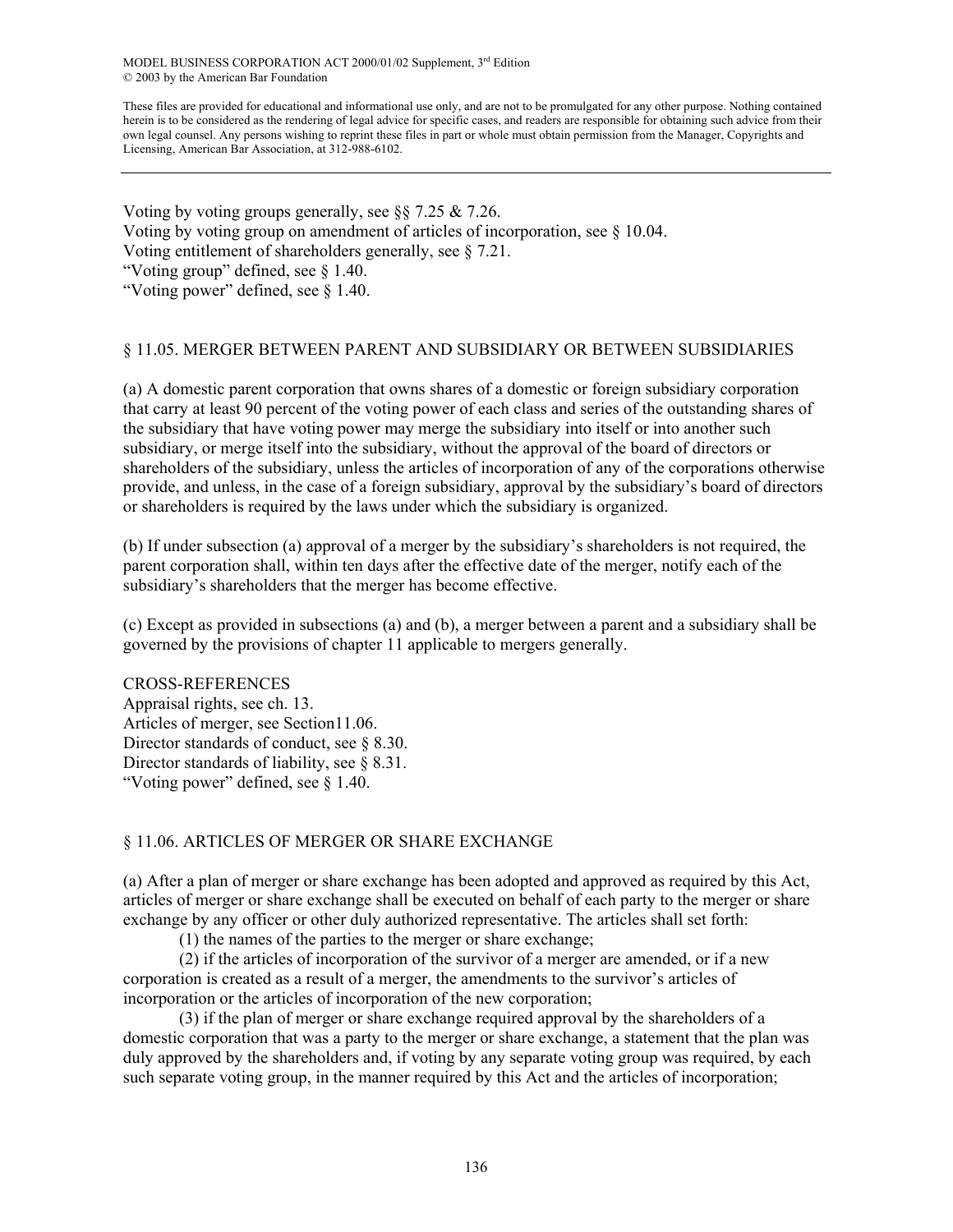These files are provided for educational and informational use only, and are not to be promulgated for any other purpose. Nothing contained herein is to be considered as the rendering of legal advice for specific cases, and readers are responsible for obtaining such advice from their own legal counsel. Any persons wishing to reprint these files in part or whole must obtain permission from the Manager, Copyrights and Licensing, American Bar Association, at 312-988-6102.

 (4) if the plan of merger or share exchange did not require approval by the shareholders of a domestic corporation that was a party to the merger or share exchange, a statement to that effect; and

 (5) as to each foreign corporation or eligible entity that was a party to the merger or share exchange, a statement that the participation of the foreign corporation or eligible entity was duly authorized as required by the organic law of the corporation or eligible entity.

(b) Articles of merger or share exchange shall be delivered to the secretary of state for filing by the survivor of the merger or the acquiring corporation in a share exchange, and shall take effect at the effective time provided in section 1.23. Articles of merger or share exchange filed under this section may be combined with any filing required under the organic law of any domestic eligible entity involved in the transaction if the combined filing satisfies the requirements of both this section and the other organic law.

CROSS-REFERENCES Approval of merger or share exchange, see § 11.04. "Deliver," see § 1.40. "Eligible entity" defined, see § 1.40(7B). Filing fees, see § 1.22. Filing requirements, see § 1.20. "Organic law" defined, see § 1.40(15A). Short form merger, see § 11.05. Voting by voting group, see  $\S$ § 7.25 & 7.26. "Voting group" defined, see § 1.40.

#### § 11.07. EFFECT OF MERGER OR SHARE EXCHANGE

(a) When a merger becomes effective:

 (1) the corporation or eligible entity that is designated in the plan of merger as the survivor continues or comes into existence, as the case may be;

 (2) the separate existence of every corporation or eligible entity that is merged into the survivor ceases;

 (3) all property owned by, and every contract right possessed by, each corporation or eligible entity that merges into the survivor is vested in the survivor without reversion or impairment;

 (4) all liabilities of each corporation or eligible entity that is merged into the survivor are vested in the survivor;

 (5) the name of the survivor may, but need not be, substituted in any pending proceeding for the name of any party to the merger whose separate existence ceased in the merger;

 (6) the articles of incorporation or organic documents of the survivor are amended to the extent provided in the plan of merger;

 (7) the articles of incorporation or organic documents of a survivor that is created by the merger become effective; and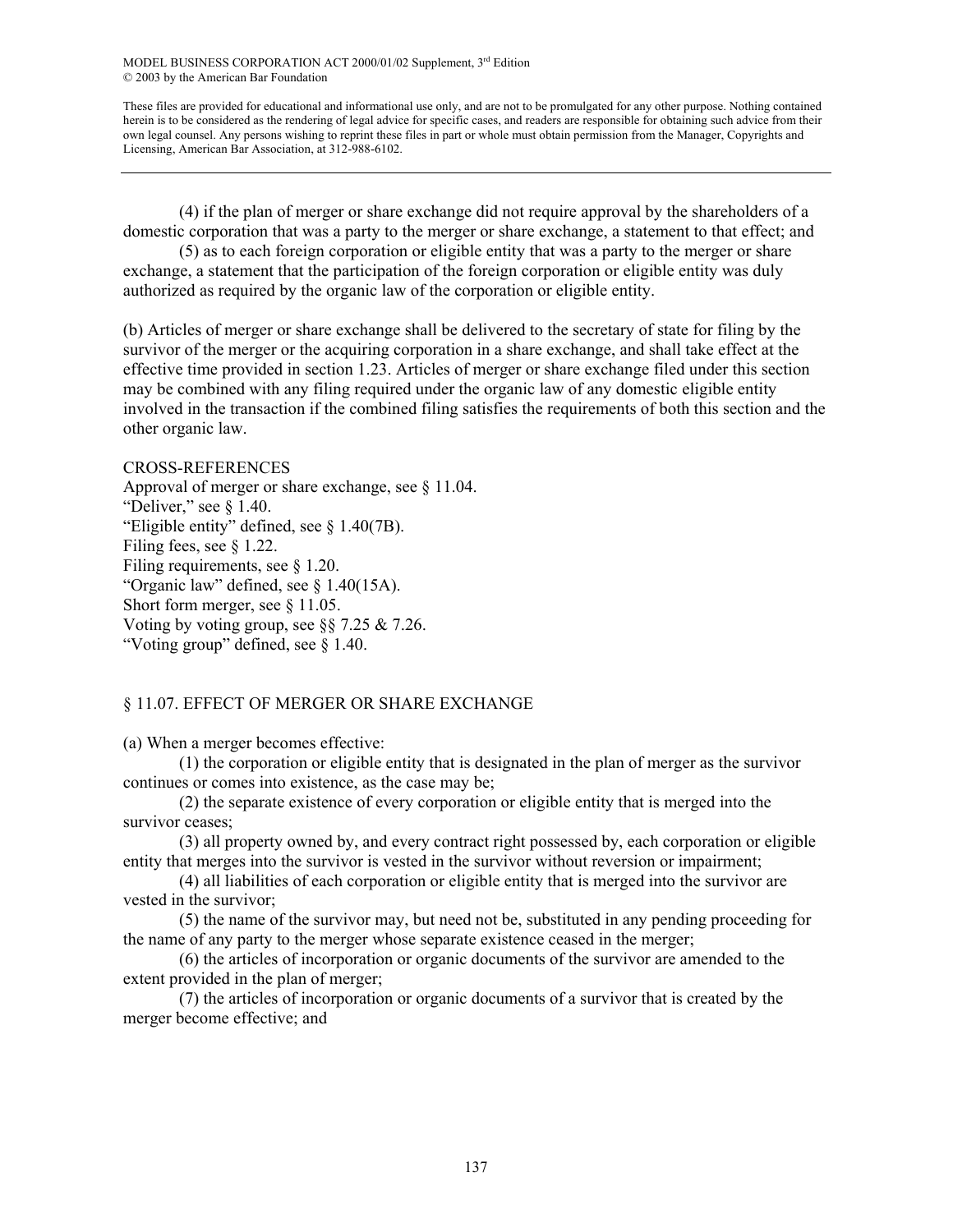(8) the shares of each corporation that is a party to the merger, and the interests in an eligible entity that is a party to a merger, that are to be converted under the plan of merger into shares, eligible interests, obligations, rights to acquire securities, other securities, or eligible interests, cash, other property, or any combination of the foregoing, are converted, and the former holders of such shares or eligible interests are entitled only to the rights provided to them in the plan of merger or to any rights they may have under chapter 13 or the organic law of the eligible entity.

(b) When a share exchange becomes effective, the shares of each domestic corporation that are to be exchanged for shares or other securities, interests, obligations, rights to acquire shares or other securities, cash, other property, or any combination of the foregoing, are entitled only to the rights provided to them in the plan of share exchange or to any rights they may have under chapter 13.

(c) A person who becomes subject to owner liability for some or all of the debts, obligations or liabilities of any entity as a result of a merger or share exchange shall have owner liability only to the extent provided in the organic law of the entity and only for those debts, obligations and liabilities that arise after the effective time of the articles of merger or share exchange.

(d) Upon a merger becoming effective, a foreign corporation, or a foreign eligible entity, that is the survivor of the merger is deemed to:

 (1) appoint the secretary of state as its agent for service of process in a proceeding to enforce the rights of shareholders of each domestic corporation that is a party to the merger who exercise appraisal rights, and

 (2) agree that it will promptly pay the amount, if any, to which such shareholders are entitled under chapter 13.

(e) The effect of a merger or share exchange on the owner liability of a person who had owner liability for some or all of the debts, obligations or liabilities of a party to the merger or share exchange shall be as follows:

 (1) The merger or share exchange does not discharge any owner liability under the organic law of the entity in which the person was a shareholder or interest holder to the extent any such owner liability arose before the effective time of the articles of merger or share exchange.

 (2) The person shall not have owner liability under the organic law of the entity in which the person was a shareholder or interest holder prior to the merger or share exchange for any debt, obligation or liability that arises after the effective time of the articles of merger or share exchange.

 (3) The provisions of the organic law of any entity for which the person had owner liability before the merger or share exchange shall continue to apply to the collection or discharge of any owner liability preserved by paragraph (1), as if the merger or share exchange had not occurred.

 (4) The person shall have whatever rights of contribution from other persons are provided by the organic law of the entity for which the person had owner liability with respect to any owner liability preserved by paragraph (1), as if the merger or share exchange had not occurred.

CROSS-REFERENCES Appraisal rights, see ch. 13. Effective time and date of merger or share exchange, see § 1.23.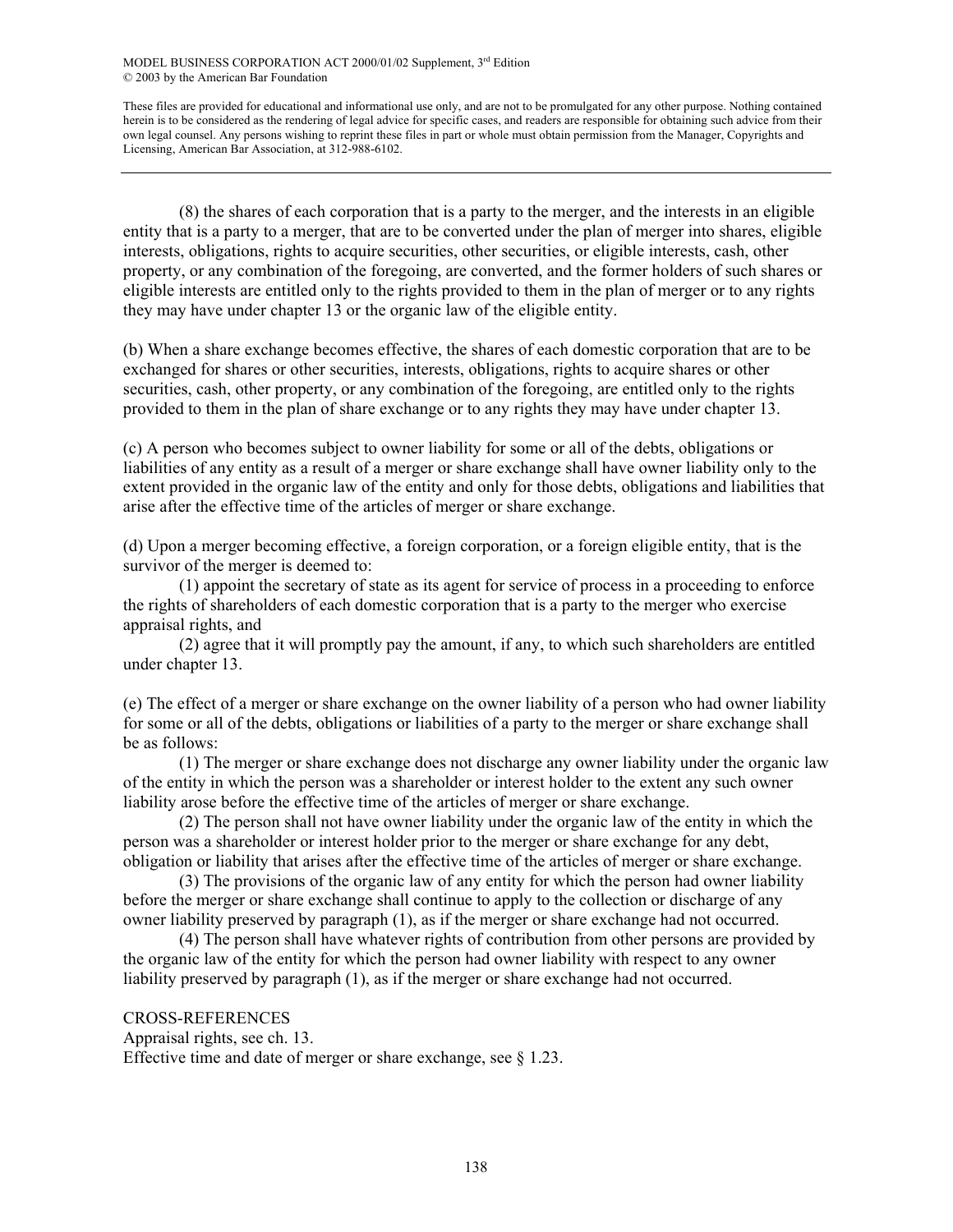These files are provided for educational and informational use only, and are not to be promulgated for any other purpose. Nothing contained herein is to be considered as the rendering of legal advice for specific cases, and readers are responsible for obtaining such advice from their own legal counsel. Any persons wishing to reprint these files in part or whole must obtain permission from the Manager, Copyrights and Licensing, American Bar Association, at 312-988-6102.

"Organic law" defined see Section 1.40(15B).

"Owner liability" defined see Section 1.40(15C).

"Proceeding" defined, see § 1.40.

# § 11.08. ABANDONMENT OF A MERGER OR SHARE EXCHANGE

(a) Unless otherwise provided in a plan of merger or share exchange or in the laws under which a foreign business corporation or a domestic or foreign eligible entity that is a party to a merger or a share exchange is organized or by which it is governed, after the plan has been adopted and approved as required by this chapter, and at any time before the merger or share exchange has become effective, it may be abandoned by a domestic business corporation that is a party thereto without action by its shareholders in accordance with any procedures set forth in the plan of merger or share exchange or, if no such procedures are set forth in the plan, in the manner determined by the board of directors, subject to any contractual rights of other parties to the merger or share exchange.

(b) If a merger or share exchange is abandoned under subsection (a) after articles of merger or share exchange have been filed with the secretary of state but before the merger or share exchange has become effective, a statement that the merger or share exchange has been abandoned in accordance with this section, executed on behalf of a party to the merger or share exchange by an officer or other duly authorized representative, shall be delivered to the secretary of state for filing prior to the effective date of the merger or share exchange. Upon filing, the statement shall take effect and the merger or share exchange shall be deemed abandoned and shall not become effective.

CROSS-REFERENCES Approval of merger or share exchange, see § 11.04. "Deliver," see § 1.40. Effective time and date of filing, see § 1.23. Filing requirements, see § 1.20.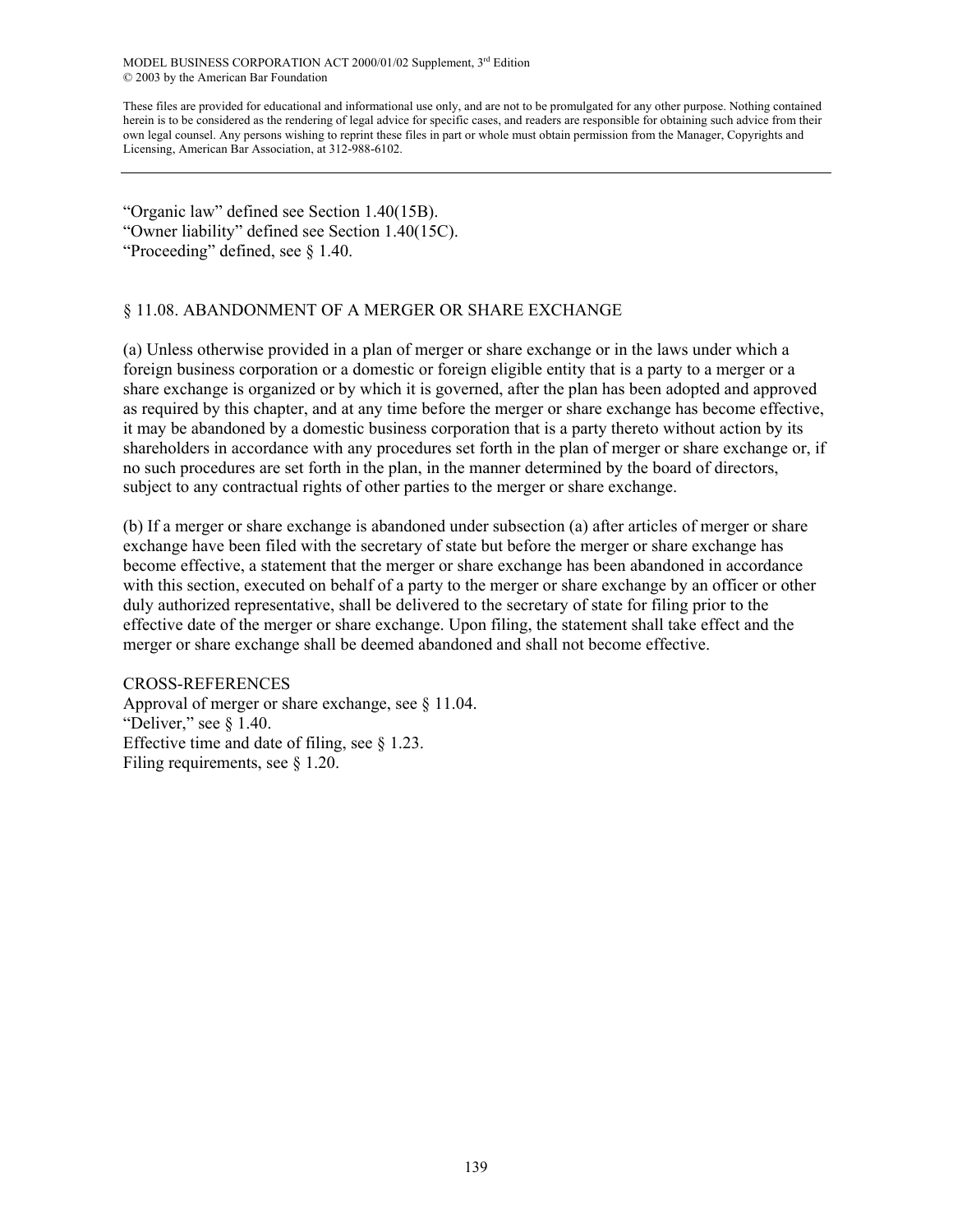These files are provided for educational and informational use only, and are not to be promulgated for any other purpose. Nothing contained herein is to be considered as the rendering of legal advice for specific cases, and readers are responsible for obtaining such advice from their own legal counsel. Any persons wishing to reprint these files in part or whole must obtain permission from the Manager, Copyrights and Licensing, American Bar Association, at 312-988-6102.

CHAPTER 12 DISPOSITION OF ASSETS

§ 12.01. Disposition of assets not requiring shareholder approval

§ 12.02. Shareholder approval of certain dispositions

## § 12.01. DISPOSITION OF ASSETS NOT REQUIRING SHAREHOLDER APPROVAL

No approval of the shareholders of a corporation is required, unless the articles of incorporation otherwise provide:

 (1) to sell, lease, exchange, or otherwise dispose of any or all of the corporation's assets in the usual and regular course of business;

 (2) to mortgage, pledge, dedicate to the repayment of indebtedness (whether with or without recourse), or otherwise encumber any or all of the corporation's assets, whether or not in the usual and regular course of business;

 (3) to transfer any or all of the corporation's assets to one or more corporations or other entities all of the shares or interests of which are owned by the corporation; or

 (4) to distribute assets pro rata to the holders of one or more classes or series of the corporation's shares.

CROSS-REFERENCES Articles of incorporation, see § 2.02, ch. 10A. Director standards of conduct, see § 8.30. Dissolution, see ch. 14. "Distribution" defined, see § 1.40. Distributions to shareholders, see § 6.40. Shareholder approval of certain dispositions, see § 12.02.

## § 12.02. SHAREHOLDER APPROVAL OF CERTAIN DISPOSITIONS

(a) A sale, lease, exchange, or other disposition of assets, other than a disposition described in section 12.01, requires approval of the corporation's shareholders if the disposition would leave the corporation without a significant continuing business activity. If a corporation retains a business activity that represented at least 25 percent of total assets at the end of the most recently completed fiscal year, and 25 percent of either income from continuing operations before taxes or revenues from continuing operations for that fiscal year, in each case of the corporation and its subsidiaries on a consolidated basis, the corporation will conclusively be deemed to have retained a significant continuing business activity.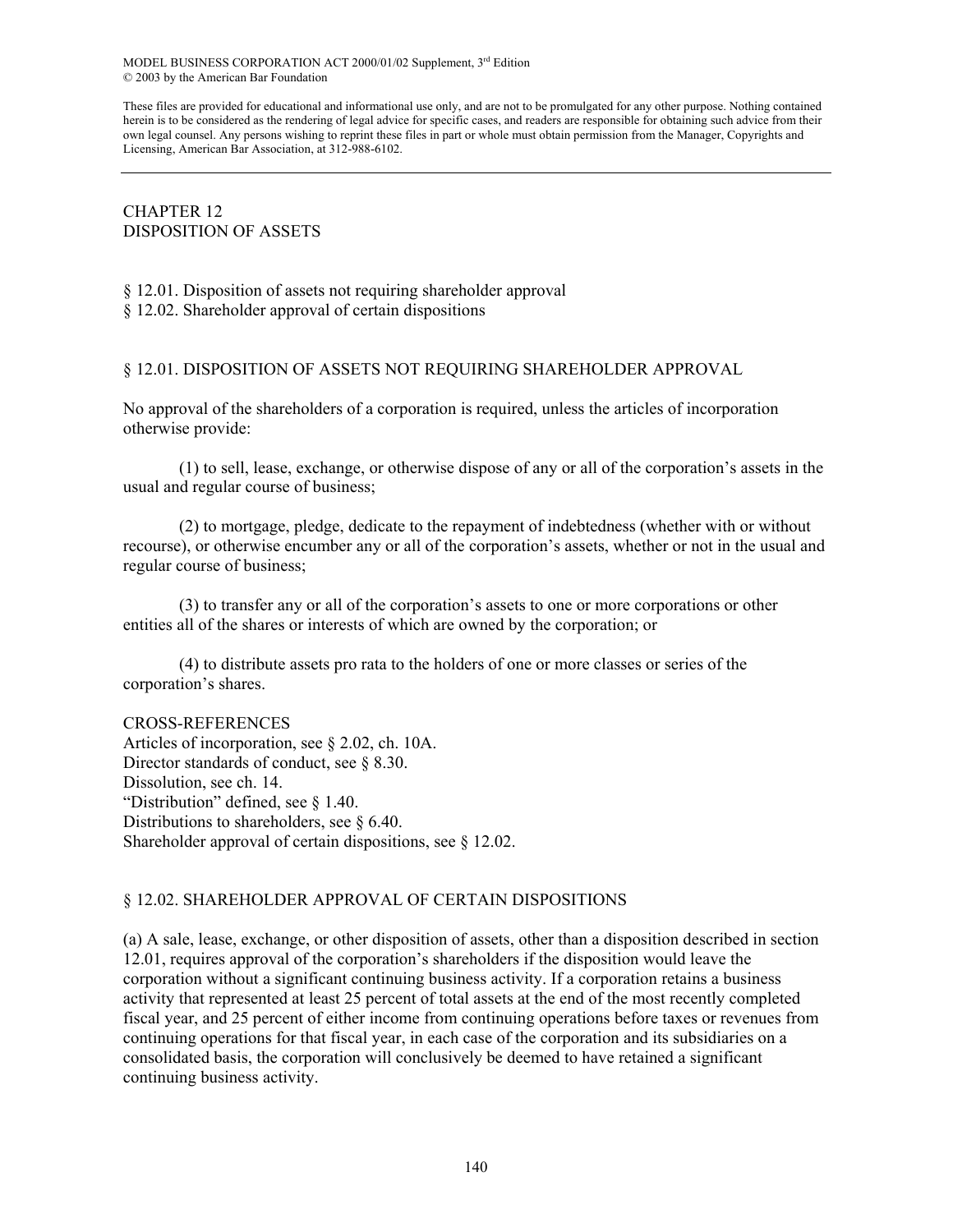(b) A disposition that requires approval of the shareholders under subsection (a) shall be initiated by a resolution by the board of directors authorizing the disposition. After adoption of such a resolution, the board of directors shall submit the proposed disposition to the shareholders for their approval. The board of directors shall also transmit to the shareholders a recommendation that the shareholders approve the proposed disposition, unless the board of directors makes a determination that because of conflicts of interest or other special circumstances it should not make such a recommendation, in which case the board of directors shall transmit to the shareholders the basis for that determination.

(c) The board of directors may condition its submission of a disposition to the shareholders under subsection (b) on any basis.

(d) If a disposition is required to be approved by the shareholders under subsection (a), and if the approval is to be given at a meeting, the corporation shall notify each shareholder, whether or not entitled to vote, of the meeting of shareholders at which the disposition is to be submitted for approval. The notice shall state that the purpose, or one of the purposes, of the meeting is to consider the disposition and shall contain a description of the disposition, including the terms and conditions thereof and the consideration to be received by the corporation.

(e) Unless the articles of incorporation or the board of directors acting pursuant to subsection (c) requires a greater vote, or a greater number of votes to be present, the approval of a disposition by the shareholders shall require the approval of the shareholders at a meeting at which a quorum consisting of at least a majority of the votes entitled to be cast on the disposition exists.

(f) After a disposition has been approved by the shareholders under subsection (b), and at any time before the disposition has been consummated, it may be abandoned by the corporation without action by the shareholders, subject to any contractual rights of other parties to the disposition.

(g) A disposition of assets in the course of dissolution under chapter 14 is not governed by this section.

(h) The assets of a direct or indirect consolidated subsidiary shall be deemed the assets of the parent corporation for the purposes of this section.

CROSS-REFERENCES Appraisal rights, see ch. 13. Director standards of conduct, see § 8.30. Disposition of assets not requiring shareholder approval, see § 12.01. Dissolution, see ch 14. "Notice" defined, see § 1.41. Notice of shareholders' meeting, see § 7.05. Supermajority quorum and voting requirements, see § 7.27. Voting by voting group, see §§ 7.25 & 7.26. Voting entitlement of shareholders generally, see § 7.21. "Voting group" defined, see § 1.40.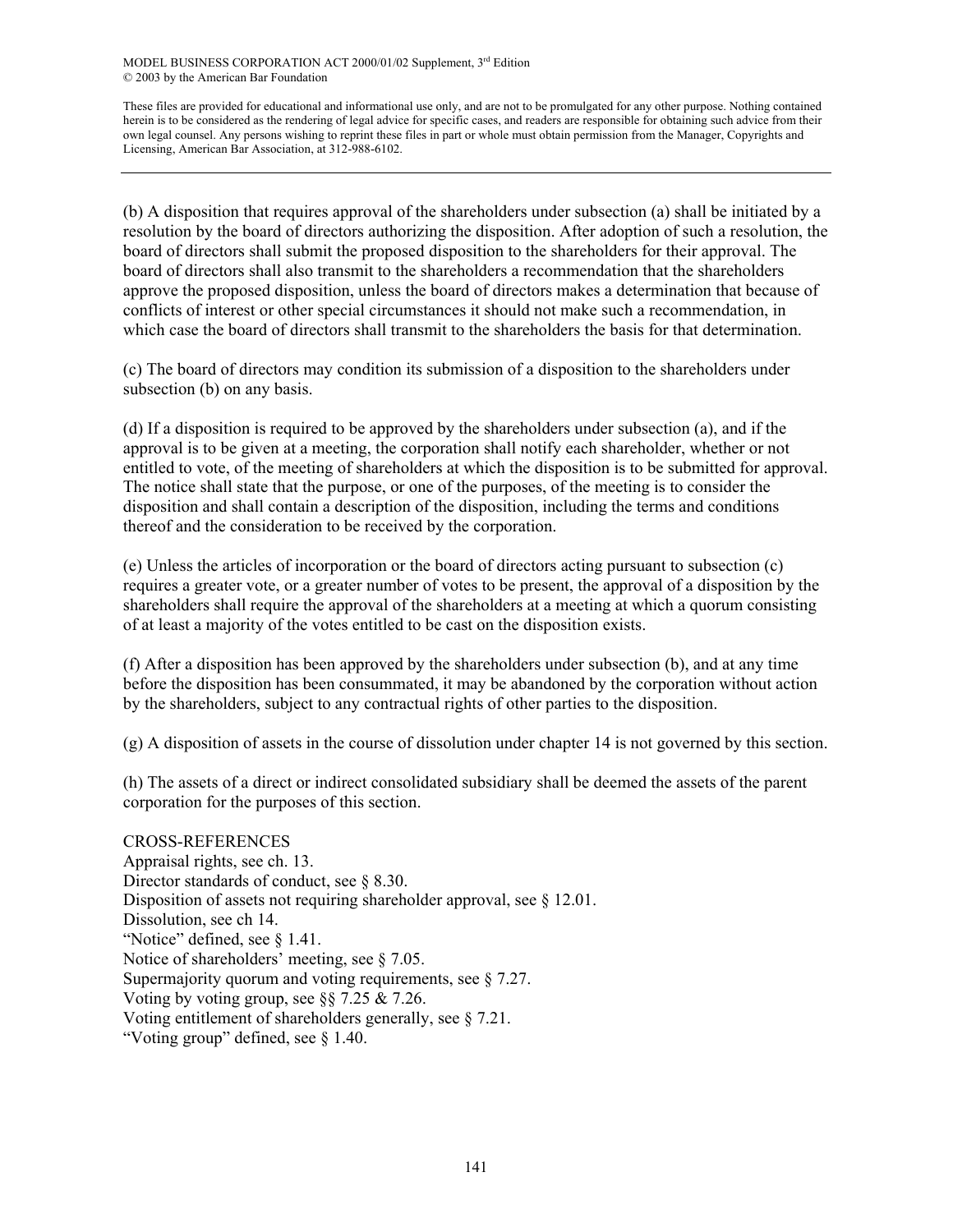These files are provided for educational and informational use only, and are not to be promulgated for any other purpose. Nothing contained herein is to be considered as the rendering of legal advice for specific cases, and readers are responsible for obtaining such advice from their own legal counsel. Any persons wishing to reprint these files in part or whole must obtain permission from the Manager, Copyrights and Licensing, American Bar Association, at 312-988-6102.

CHAPTER 13 APPRAISAL RIGHTS

Subchapter A. RIGHT TO APPRAISAL AND PAYMENT FOR SHARES

- § 13.01. Definitions
- § 13.02. Right to appraisal
- § 13.03. Assertion of rights by nominees and beneficial owners

Subchapter B. PROCEDURE FOR EXERCISE OF APPRAISAL RIGHTS

- § 13.20. Notice of appraisal rights
- § 13.21. Notice of intent to demand payment
- § 13.22. Appraisal notice and form
- § 13.23. Perfection of rights; right to withdraw
- § 13.24. Payment
- § 13.25. After-acquired shares
- § 13.26. Procedure if shareholder dissatisfied with payment or offer

Subchapter C. JUDICIAL APPRAISAL OF SHARES

- § 13.30. Court action
- § 13.31. Court costs and counsel fees

Subchapter A. RIGHT TO APPRAISAL AND PAYMENT FOR SHARES

## § 13.01. DEFINITIONS

In this chapter:

 (1) "Affiliate" means a person that directly or indirectly through one or more intermediaries controls, is controlled by, or is under common control with another person or is a senior executive thereof. For purposes of section 13.02(b)(4), a person is deemed to be an affiliate of its senior executives.

 (2) "Beneficial shareholder" means a person who is the beneficial owner of shares held in a voting trust or by a nominee on the beneficial owner's behalf.

 (3) "Corporation" means the issuer of the shares held by a shareholder demanding appraisal and, for matters covered in sections 13.22-13.31, includes the surviving entity in a merger.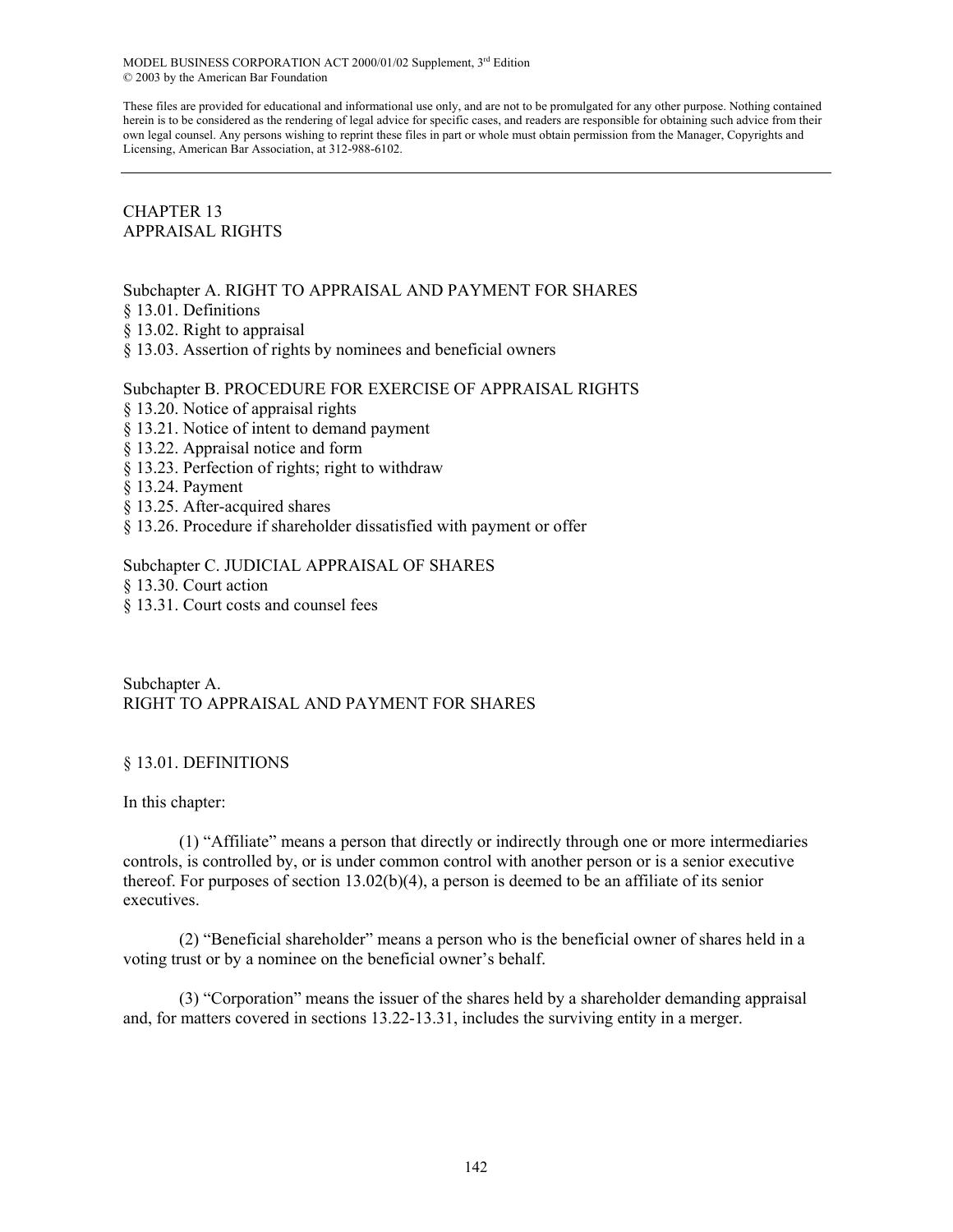(4) "Fair value" means the value of the corporation's shares determined:

 (i) immediately before the effectuation of the corporate action to which the shareholder objects;

 (ii) using customary and current valuation concepts and techniques generally employed for similar businesses in the context of the transaction requiring appraisal; and

 (iii) without discounting for lack of marketability or minority status except, if appropriate, for amendments to the articles pursuant to section  $13.02(a)(5)$ .

 (5) "Interest" means interest from the effective date of the corporate action until the date of payment, at the rate of interest on judgments in this state on the effective date of the corporate action.

 (6) "Preferred shares" means a class or series of shares whose holders have preference over any other class or series with respect to distributions.

 (7) "Record shareholder" means the person in whose name shares are registered in the records of the corporation or the beneficial owner of shares to the extent of the rights granted by a nominee certificate on file with the corporation.

 (8) "Senior executive" means the chief executive officer, chief operating officer, chief financial officer, and anyone in charge of a principal business unit or function.

(9) "Shareholder" means both a record shareholder and a beneficial shareholder.

CROSS-REFERENCES Act definitions, see § 1.40. Merger and share exchange, see ch. 11 and 11A.

# § 13.02. RIGHT TO APPRAISAL

(a) A shareholder is entitled to appraisal rights, and to obtain payment of the fair value of that shareholder's shares, in the event of any of the following corporate actions:

 (1) consummation of a merger to which the corporation is a party (i) if shareholder approval is required for the merger by section 11.04 and the shareholder is entitled to vote on the merger, except that appraisal rights shall not be available to any shareholder of the corporation with respect to shares of any class or series that remain outstanding after consummation of the merger, or (ii) if the corporation is a subsidiary and the merger is governed by section 11.05;

 (2) consummation of a share exchange to which the corporation is a party as the corporation whose shares will be acquired if the shareholder is entitled to vote on the exchange, except that appraisal rights shall not be available to any shareholder of the corporation with respect to any class or series of shares of the corporation that is not exchanged;

 (3) consummation of a disposition of assets pursuant to section 12.02 if the shareholder is entitled to vote on the disposition;

 (4) an amendment of the articles of incorporation with respect to a class or series of shares that reduces the number of shares of a class or series owned by the shareholder to a fraction of a share if the corporation has the obligation or right to repurchase the fractional share so created;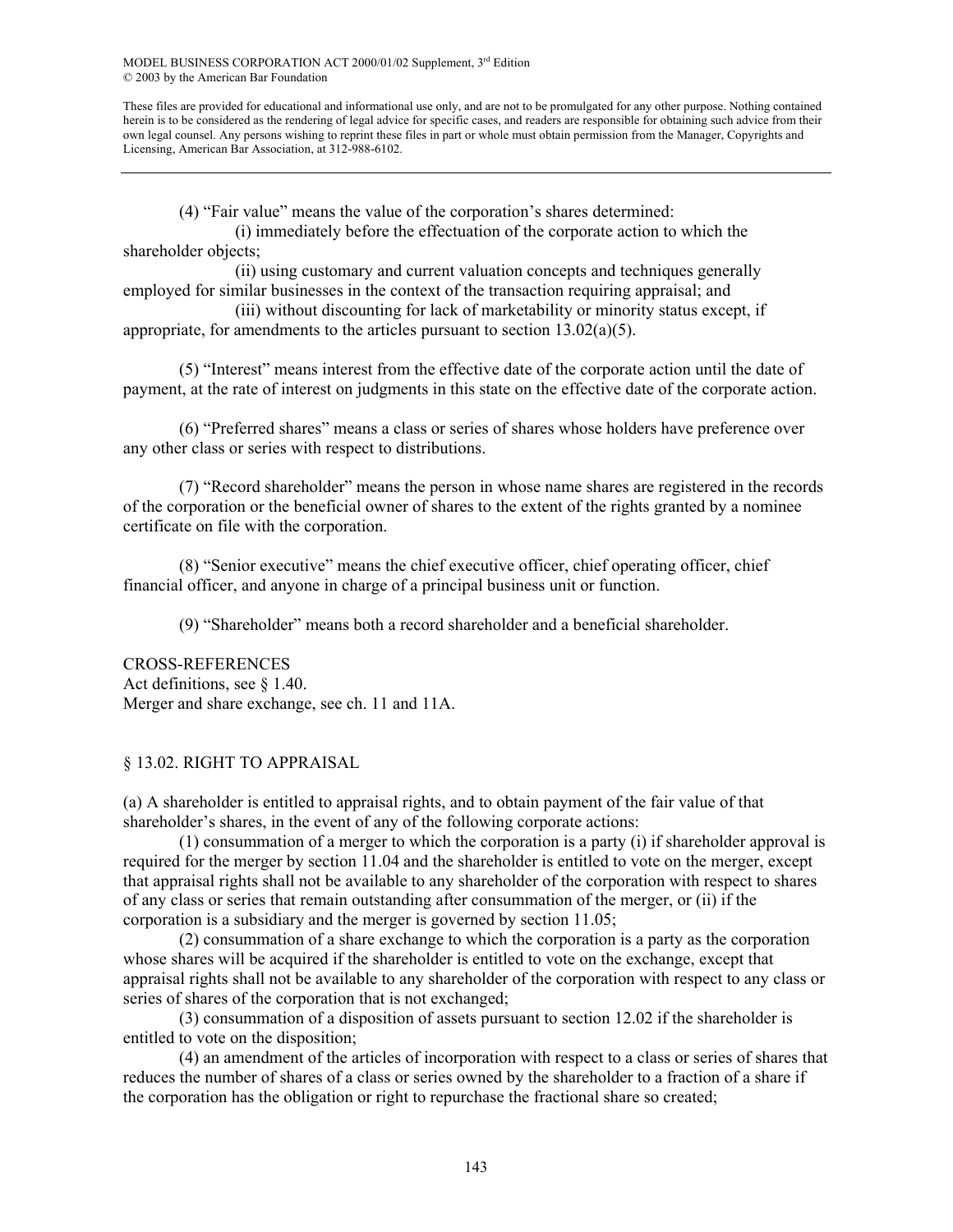(5) any other amendment to the articles of incorporation, merger, share exchange or disposition of assets to the extent provided by the articles of incorporation, bylaws or a resolution of the board of directors;

 (6) consummation of a domestication if the shareholder does not receive shares in the foreign corporation resulting from the domestication that have terms as favorable to the shareholder in all material respects, and represent at least the same percentage interest of the total voting rights of the outstanding shares of the corporation, as the shares held by the shareholder before the domestication;

 (7) consummation of a conversion of the corporation to nonprofit status pursuant to subchapter  $9C$ ; or

 (8) consummation of a conversion of the corporation to an unincorporated entity pursuant to subchapter 9E.

(b) Notwithstanding subsection (a), the availability of appraisal rights under subsections (a)(1), (2), (3), (4), (6) and (8) shall be limited in accordance with the following provisions:

 (1) Appraisal rights shall not be available for the holders of shares of any class or series of shares which is:

 (i) listed on the New York Stock Exchange or the American Stock Exchange or designated as a national market system security on an interdealer quotation system by the National Association of Securities Dealers, Inc.; or

 (ii) not so listed or designated, but has at least 2,000 shareholders and the outstanding shares of such class or series has a market value of at least \$20 million (exclusive of the value of such shares held by its subsidiaries, senior executives, directors and beneficial shareholders owning more than 10 percent of such shares).

(2) The applicability of subsection  $(b)(1)$  shall be determined as of:

 (i) the record date fixed to determine the shareholders entitled to receive notice of, and to vote at, the meeting of shareholders to act upon the corporate action requiring appraisal rights; or

 (ii) the day before the effective date of such corporate action if there is no meeting of shareholders.

 (3) Subsection (b)(1) shall not be applicable and appraisal rights shall be available pursuant to subsection (a) for the holders of any class or series of shares who are required by the terms of the corporate action requiring appraisal rights to accept for such shares anything other than cash or shares of any class or any series of shares of any corporation, or any other proprietary interest of any other entity, that satisfies the standards set forth in subsection (b)(1) at the time the corporate action becomes effective.

 (4) Subsection (b)(1) shall not be applicable and appraisal rights shall be available pursuant to subsection (a) for the holders of any class or series of shares where:

 (i) any of the shares or assets of the corporation are being acquired or converted, whether by merger, share exchange or otherwise, pursuant to the corporate action by a person, or by an affiliate of a person, who:

 (A) is, or at any time in the one-year period immediately preceding approval by the board of directors of the corporate action requiring appraisal rights was, the beneficial owner of 20 percent or more of the voting power of the corporation, excluding any shares acquired pursuant to an offer for all shares having voting power if such offer was made within one year prior to the corporate action requiring appraisal rights for consideration of the same kind and of a value equal to or less than that paid in connection with the corporate action; or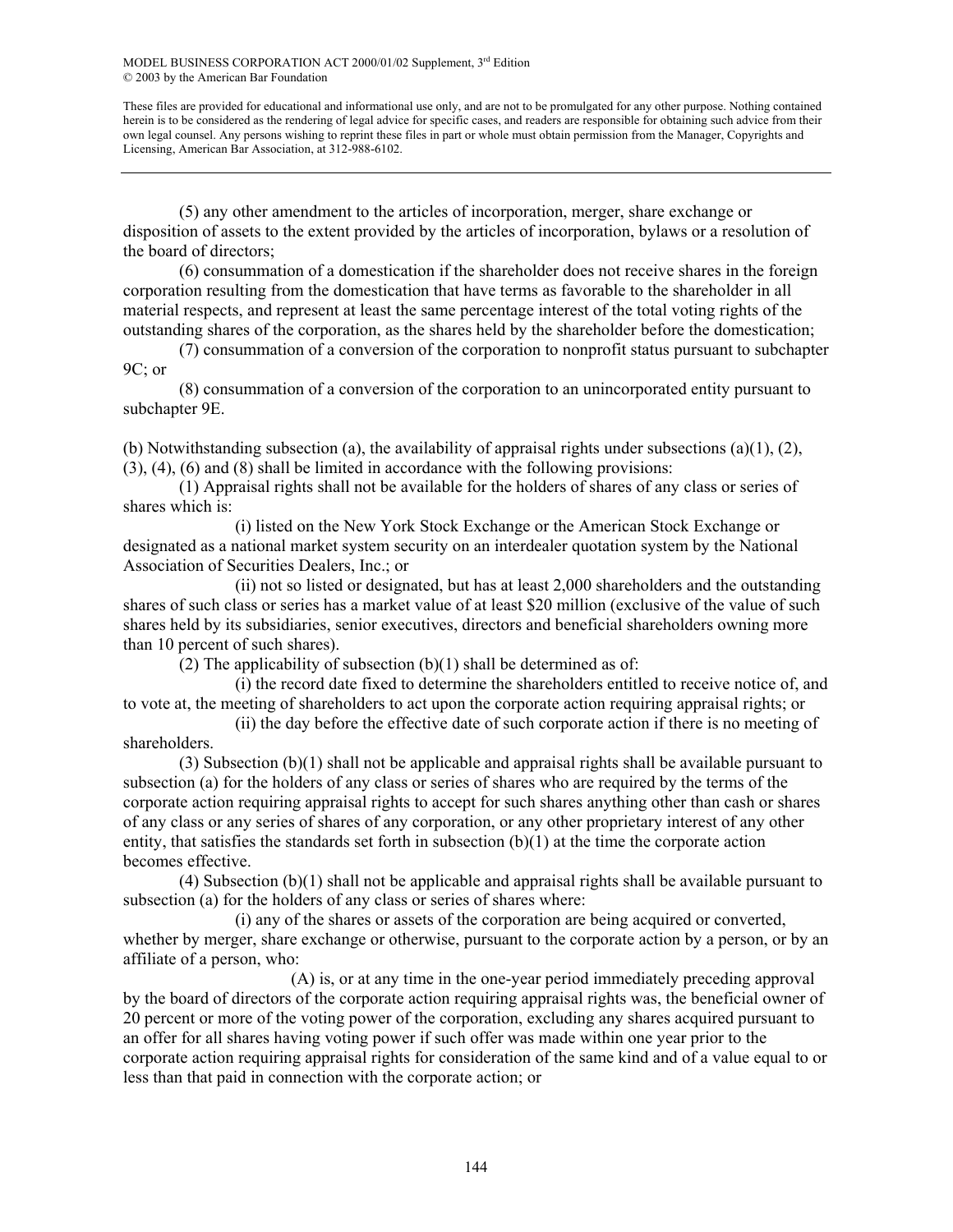These files are provided for educational and informational use only, and are not to be promulgated for any other purpose. Nothing contained herein is to be considered as the rendering of legal advice for specific cases, and readers are responsible for obtaining such advice from their own legal counsel. Any persons wishing to reprint these files in part or whole must obtain permission from the Manager, Copyrights and Licensing, American Bar Association, at 312-988-6102.

 (B) directly or indirectly has, or at any time in the one-year period immediately preceding approval by the board of directors of the corporation of the corporate action requiring appraisal rights had, the power, contractually or otherwise, to cause the appointment or election of 25 percent or more of the directors to the board of directors of the corporation; or

 (ii) any of the shares or assets of the corporation are being acquired or converted, whether by merger, share exchange or otherwise, pursuant to such corporate action by a person, or by an affiliate of a person, who is, or at any time in the one-year period immediately preceding approval by the board of directors of the corporate action requiring appraisal rights was, a senior executive or director of the corporation or a senior executive of any affiliate thereof, and that senior executive or director will receive, as a result of the corporate action, a financial benefit not generally available to other shareholders as such, other than:

 (A) employment, consulting, retirement or similar benefits established separately and not as part of or in contemplation of the corporate action; or

 (B) employment, consulting, retirement or similar benefits established in contemplation of, or as part of, the corporate action that are not more favorable than those existing before the corporate action or, if more favorable, that have been approved on behalf of the corporation in the same manner as is provided in section 8.62; or

 (C) in the case of a director of the corporation who will, in the corporate action, become a director of the acquiring entity in the corporate action or one of its affiliates, rights and benefits as a director that are provided on the same basis as those afforded by the acquiring entity generally to other directors of such entity or such affiliate.

 (5) For the purposes of paragraph (4) only, the term "beneficial owner" means any person who, directly or indirectly, through any contract, arrangement, or understanding, other than a revocable proxy, has or shares the power to vote, or to direct the voting of, shares, provided that a member of a national securities exchange shall not be deemed to be a beneficial owner of securities held directly or indirectly by it on behalf of another person solely because such member is the record holder of such securities if the member is precluded by the rules of such exchange from voting without instruction on contested matters or matters that may affect substantially the rights or privileges of the holders of the securities to be voted. When two or more persons agree to act together for the purpose of voting their shares of the corporation, each member of the group formed thereby shall be deemed to have acquired beneficial ownership, as of the date of such agreement, of all voting shares of the corporation beneficially owned by any member of the group.

(c) Notwithstanding any other provision of section 13.02, the articles of incorporation as originally filed or any amendment thereto may limit or eliminate appraisal rights for any class or series of preferred shares, but any such limitation or elimination contained in an amendment to the articles of incorporation that limits or eliminates appraisal rights for any of such shares that are outstanding immediately prior to the effective date of such amendment or that the corporation is or may be required to issue or sell thereafter pursuant to any conversion, exchange or other right existing immediately before the effective date of such amendment shall not apply to any corporate action that becomes effective within one year of that date if such action would otherwise afford appraisal rights.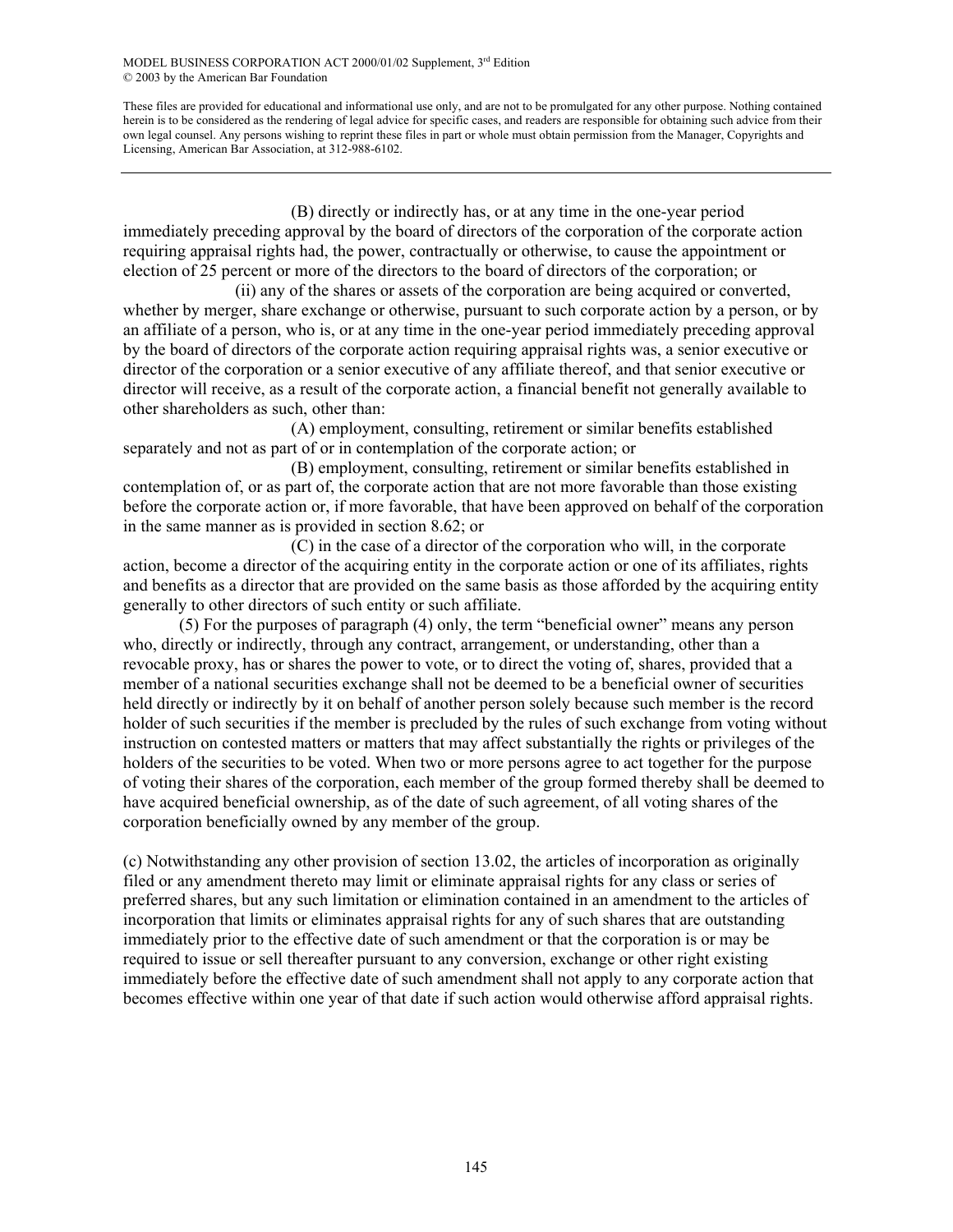These files are provided for educational and informational use only, and are not to be promulgated for any other purpose. Nothing contained herein is to be considered as the rendering of legal advice for specific cases, and readers are responsible for obtaining such advice from their own legal counsel. Any persons wishing to reprint these files in part or whole must obtain permission from the Manager, Copyrights and Licensing, American Bar Association, at 312-988-6102.

(d) A shareholder may not challenge a completed corporate action described in subsection (a), other than those subscribed in subsection  $(b)(3)$  and  $(4)$ , unless such corporate action:

 (1) was not effectuated in accordance with the applicable provisions of chapters 9, 10, 11 or 12 or the corporation's articles of incorporation, bylaws or board of directors' resolution authorizing the corporate action; or

(2) was procured as a result of fraud or material misrepresentation.

#### CROSS-REFERENCES

Amendment of articles of incorporation, see ch. 10A. Bylaws, see § 2.05, ch. 10B. Disposition of assets, see ch. 12. Domestication, see § 9.24. Entity conversion, see § 9.52. Fractional shares, see § 6.04. Merger and share exchange, see ch. 11. Merger of subsidiary, see  $\S$  11.05. Nonprofit conversion, see § 9.34. "Person" defined, see § 1.40. Redemption of shares, see §§ 6.01 & 6.31. Share dividends, see § 6.23. Share preferences, see §§ 6.01 & 6.02. "Voting power" defined, see § 1.40. Voting rights generally, see § 7.21.

## § 13.03. ASSERTION OF RIGHTS BY NOMINEES AND BENEFICIAL OWNERS

(a) A record shareholder may assert appraisal rights as to fewer than all the shares registered in the record shareholder's name but owned by a beneficial shareholder only if the record shareholder objects with respect to all shares of the class or series owned by the beneficial shareholder and notifies the corporation in writing of the name and address of each beneficial shareholder on whose behalf appraisal rights are being asserted. The rights of a record shareholder who asserts appraisal rights for only part of the shares held of record in the record shareholder's name under this subsection shall be determined as if the shares as to which the record shareholder objects and the record shareholder's other shares were registered in the names of different record shareholders.

(b) A beneficial shareholder may assert appraisal rights as to shares of any class or series held on behalf of the shareholder only if such shareholder:

 (1) submits to the corporation the record shareholder's written consent to the assertion of such rights no later than the date referred to in section  $13.22(b)(2)(ii)$ ; and

 (2) does so with respect to all shares of the class or series that are beneficially owned by the beneficial shareholder.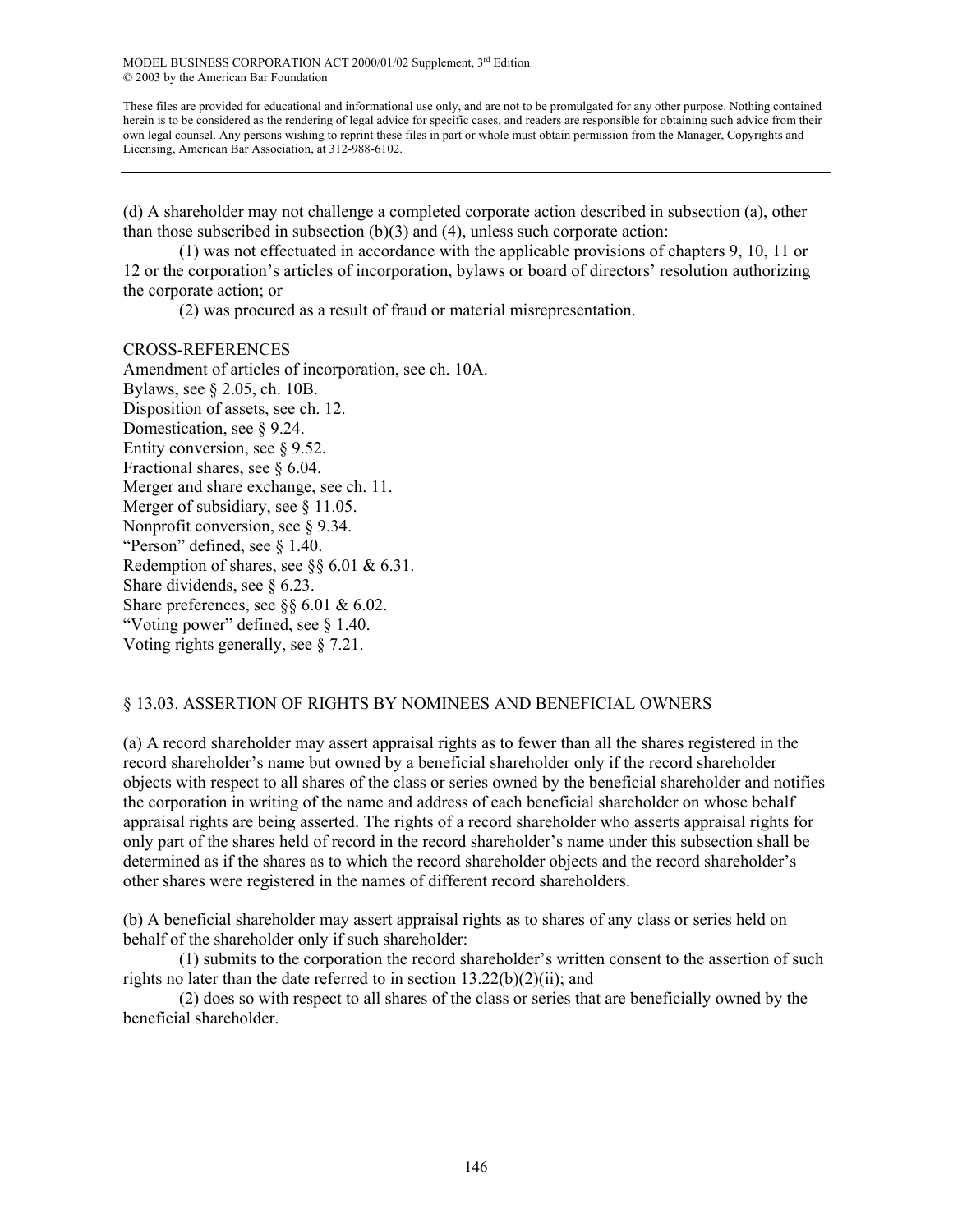These files are provided for educational and informational use only, and are not to be promulgated for any other purpose. Nothing contained herein is to be considered as the rendering of legal advice for specific cases, and readers are responsible for obtaining such advice from their own legal counsel. Any persons wishing to reprint these files in part or whole must obtain permission from the Manager, Copyrights and Licensing, American Bar Association, at 312-988-6102.

CROSS-REFERENCES "Beneficial shareholder" defined, see § 13.01. Notice to the corporation, see § 1.41. "Person" defined, see § 1.40. "Record shareholder" defined, see § 13.01. "Shareholder" defined, see  $\S$ § 1.40 & 13.01. Shares held by nominee, see § 7.23. Voting agreements, see § 7.31. Voting trusts, see § 7.30.

## Subchapter B. PROCEDURE FOR EXERCISE OF APPRAISAL RIGHTS

# § 13.20. NOTICE OF APPRAISAL RIGHTS

(a) If proposed corporate action described in section 13.02(a) is to be submitted to a vote at a shareholders' meeting, the meeting notice must state that the corporation has concluded that shareholders are, are not or may be entitled to assert appraisal rights under this chapter. If the corporation concludes that appraisal rights are or may be available, a copy of this chapter must accompany the meeting notice sent to those record shareholders entitled to exercise appraisal rights.

(b) In a merger pursuant to section 11.05, the parent corporation must notify in writing all record shareholders of the subsidiary who are entitled to assert appraisal rights that the corporate action became effective. Such notice must be sent within ten days after the corporate action became effective and include the materials described in section 13.22.

## CROSS-REFERENCES

Meeting notice, see § 7.05. Merger of subsidiary, see § 11.05. "Notice" defined, see § 1.41. "Record shareholder" defined, see § 13.01. Right to appraisal rights, see § 13.02. "Shareholder" defined, see § 13.01. Shareholders' meetings, see §§ 7.01-7.03.

## § 13.21. NOTICE OF INTENT TO DEMAND PAYMENT

(a) If proposed corporate action requiring appraisal rights under section 13.02 is submitted to a vote at a shareholders' meeting, a shareholder who wishes to assert appraisal rights with respect to any class or series of shares: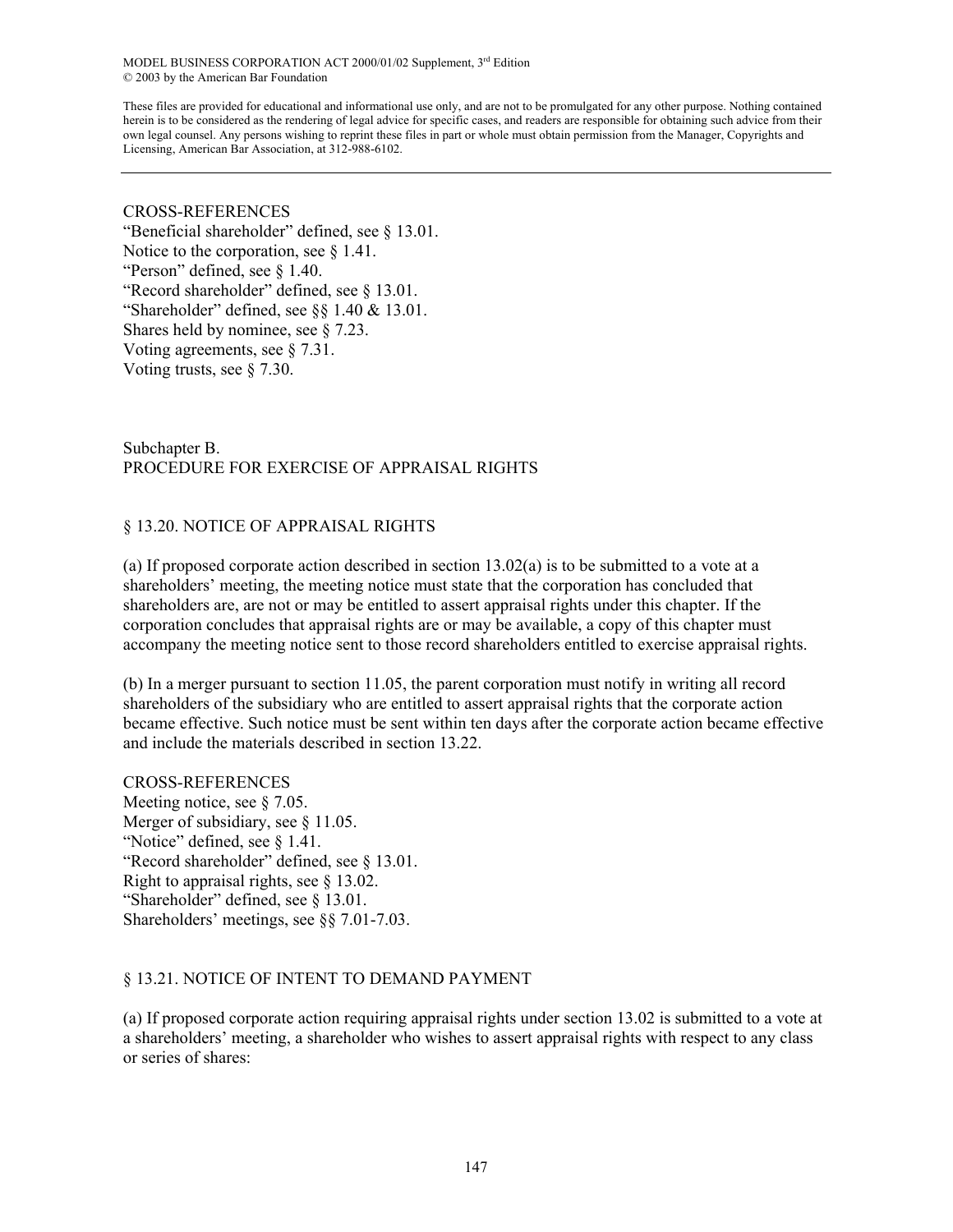These files are provided for educational and informational use only, and are not to be promulgated for any other purpose. Nothing contained herein is to be considered as the rendering of legal advice for specific cases, and readers are responsible for obtaining such advice from their own legal counsel. Any persons wishing to reprint these files in part or whole must obtain permission from the Manager, Copyrights and Licensing, American Bar Association, at 312-988-6102.

 (1) must deliver to the corporation before the vote is taken written notice of the shareholder's intent to demand payment if the proposed action is effectuated; and

 (2) must not vote, or cause or permit to be voted, any shares of such class or series in favor of the proposed action.

(b) A shareholder who does not satisfy the requirements of subsection (a) is not entitled to payment under this chapter.

CROSS-REFERENCES Appraisal rights as exclusive remedy, see § 13.02. "Deliver," see § 1.40. Effective date of notice, see § 1.41. "Notice" defined, see § 1.41.

#### § 13.22. APPRAISAL NOTICE AND FORM

(a) If proposed corporate action requiring appraisal rights under section 13.02(a) becomes effective, the corporation must deliver a written appraisal notice and form required by subsection  $(b)(1)$  to all shareholders who satisfied the requirements of section 13.21. In the case of a merger under section 11.05, the parent must deliver a written appraisal notice and form to all record shareholders who may be entitled to assert appraisal rights.

(b) The appraisal notice must be sent no earlier than the date the corporate action became effective and no later than ten days after such date and must:

 (1) supply a form that specifies the date of the first announcement to shareholders of the principal terms of the proposed corporate action and requires the shareholder asserting appraisal rights to certify (i) whether or not beneficial ownership of those shares for which appraisal rights are asserted was acquired before that date and (ii) that the shareholder did not vote for the transaction;

(2) state:

 (i) where the form must be sent and where certificates for certificated shares must be deposited and the date by which those certificates must be deposited, which date may not be earlier than the date for receiving the required form under subsection  $(2)(ii)$ ;

 (ii) a date by which the corporation must receive the form which date may not be fewer than 40 nor more than 60 days after the date the subsection (a) appraisal notice and form are sent, and state that the shareholder shall have waived the right to demand appraisal with respect to the shares unless the form is received by the corporation by such specified date;

(iii) the corporation's estimate of the fair value of the shares;

 (iv) that, if requested in writing, the corporation will provide, to the shareholder so requesting, within ten days after the date specified in subsection (2)(ii) the number of shareholders who return the forms by the specified date and the total number of shares owned by them; and

 (v) the date by which the notice to withdraw under section 13.23 must be received, which date must be within 20 days after the date specified in subsection  $(2)(ii)$ ; and

(3) be accompanied by a copy of this chapter.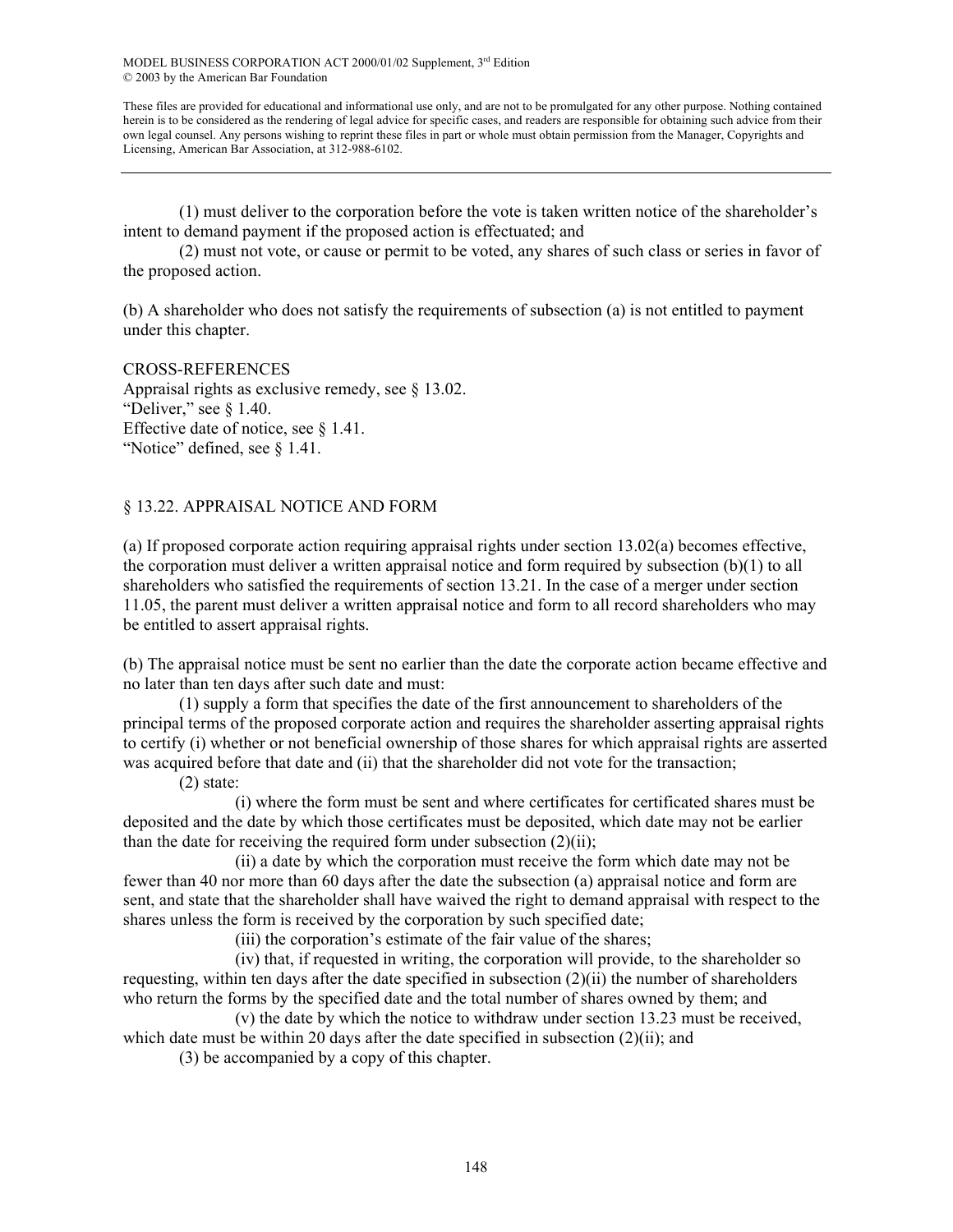These files are provided for educational and informational use only, and are not to be promulgated for any other purpose. Nothing contained herein is to be considered as the rendering of legal advice for specific cases, and readers are responsible for obtaining such advice from their own legal counsel. Any persons wishing to reprint these files in part or whole must obtain permission from the Manager, Copyrights and Licensing, American Bar Association, at 312-988-6102.

CROSS-REFERENCES After-acquired shares, see § 13.25. Certificateless shares, see § 6.26. "Deliver" defined, see § 1.40. Effective date of notice, see § 1.41. Merger of subsidiary, see § 11.05. "Notice" defined, see § 1.41.

# § 13.23. PERFECTION OF RIGHTS; RIGHT TO WITHDRAW

(a) A shareholder who receives notice pursuant to section 13.22 and who wishes to exercise appraisal rights must certify on the form sent by the corporation whether the beneficial owner of such shares acquired beneficial ownership of the shares before the date required to be set forth in the notice pursuant to section 13.22(b)(1). If a shareholder fails to make this certification, the corporation may elect to treat the shareholder's shares as after-acquired shares under section 13.25. In addition, a shareholder who wishes to exercise appraisal rights must execute and return the form and, in the case of certificated shares, deposit the shareholder's certificates in accordance with the terms of the notice by the date referred to in the notice pursuant to section  $13.22(b)(2)(ii)$ . Once a shareholder deposits that shareholder's certificates or, in the case of uncertificated shares, returns the executed forms, that shareholder loses all rights as a shareholder, unless the shareholder withdraws pursuant to subsection (b).

(b) A shareholder who has complied with subsection (a) may nevertheless decline to exercise appraisal rights and withdraw from the appraisal process by so notifying the corporation in writing by the date set forth in the appraisal notice pursuant to section  $13.22(b)(2)(v)$ . A shareholder who fails to so withdraw from the appraisal process may not thereafter withdraw without the corporation's written consent.

(c) A shareholder who does not execute and return the form and, in the case of certificated shares, deposit that shareholder's share certificates where required, each by the date set forth in the notice described in section 13.22(b), shall not be entitled to payment under this chapter.

CROSS-REFERENCES After-acquired shares, see § 13.25. Appraisal notice, see § 13.22. Appraisal rights as exclusive remedy, see § 13.02. Effective date of notice, see § 1.41.

# § 13.24. PAYMENT

(a) Except as provided in section 13.25, within 30 days after the form required by section  $13.22(b)(2)(ii)$  is due, the corporation shall pay in cash to those shareholders who complied with section 13.23(a) the amount the corporation estimates to be the fair value of their shares, plus interest.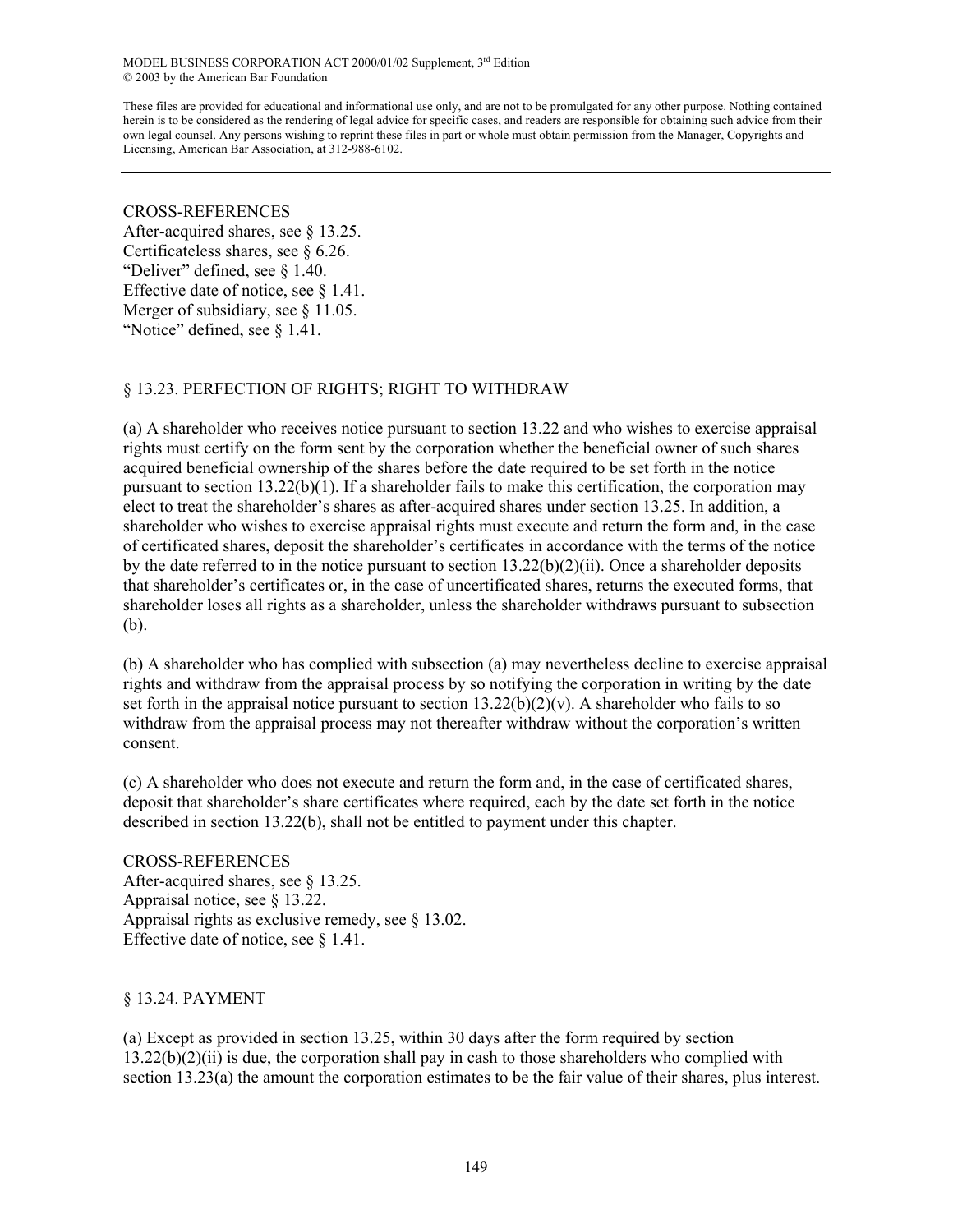These files are provided for educational and informational use only, and are not to be promulgated for any other purpose. Nothing contained herein is to be considered as the rendering of legal advice for specific cases, and readers are responsible for obtaining such advice from their own legal counsel. Any persons wishing to reprint these files in part or whole must obtain permission from the Manager, Copyrights and Licensing, American Bar Association, at 312-988-6102.

(b) The payment to each shareholder pursuant to subsection (a) must be accompanied by:

 (1) financial statements of the corporation that issued the shares to be appraised, consisting of a balance sheet as of the end of a fiscal year ending not more than 16 months before the date of payment, an income statement for that year, a statement of changes in shareholders' equity for that year, and the latest available interim financial statements, if any;

 (2) a statement of the corporation's estimate of the fair value of the shares, which estimate must equal or exceed the corporation's estimate given pursuant to section  $13.22(b)(2)(iii)$ ;

 (3) a statement that shareholders described in subsection (a) have the right to demand further payment under section 13.26 and that if any such shareholder does not do so within the time period specified therein, such shareholder shall be deemed to have accepted such payment in full satisfaction of the corporation's obligations under this chapter.

CROSS-REFERENCES After-acquired shares, see § 13.25. "Fair value" defined, see § 13.01. "Interest" defined, see § 13.01. Notice, see § 13.22. Payment demand, see § 13.23. Rejection of corporation's estimate of fair value, see § 13.26.

# § 13.25. AFTER-ACQUIRED SHARES

(a) A corporation may elect to withhold payment required by section 13.24 from any shareholder who did not certify that beneficial ownership of all of the shareholder's shares for which appraisal rights are asserted was acquired before the date set forth in the appraisal notice sent pursuant to section  $13.22(b)(1)$ .

(b) If the corporation elected to withhold payment under subsection (a), it must, within 30 days after the form required by section  $13.22(b)(2)(ii)$  is due, notify all shareholders who are described in subsection (a):

(1) of the information required by section  $13.24(b)(1)$ ;

(2) of the corporation's estimate of fair value pursuant to section  $13.24(b)(2)$ ;

 (3) that they may accept the corporation's estimate of fair value, plus interest, in full satisfaction of their demands or demand appraisal under section 13.26;

 (4) that those shareholders who wish to accept such offer must so notify the corporation of their acceptance of the corporation's offer within 30 days after receiving the offer; and

 (5) that those shareholders who do not satisfy the requirements for demanding appraisal under section 13.26 shall be deemed to have accepted the corporation's offer.

(c) Within ten days after receiving the shareholder's acceptance pursuant to subsection (b), the corporation must pay in cash the amount it offered under subsection  $(b)(2)$  to each shareholder who agreed to accept the corporation's offer in full satisfaction of the shareholder's demand.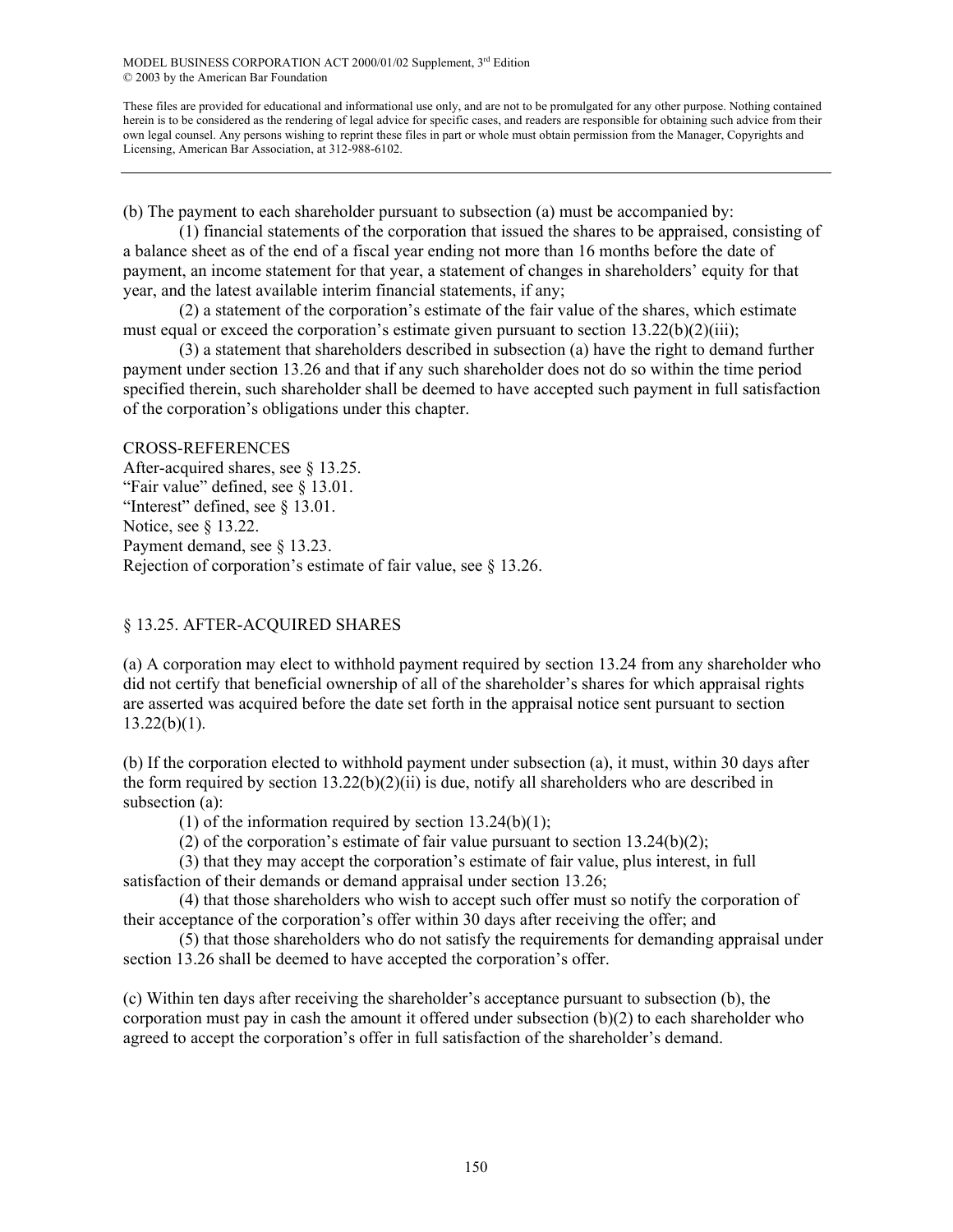These files are provided for educational and informational use only, and are not to be promulgated for any other purpose. Nothing contained herein is to be considered as the rendering of legal advice for specific cases, and readers are responsible for obtaining such advice from their own legal counsel. Any persons wishing to reprint these files in part or whole must obtain permission from the Manager, Copyrights and Licensing, American Bar Association, at 312-988-6102.

(d) Within 40 days after sending the notice described in subsection (b), the corporation must pay in cash the amount it offered to pay under subsection (b)(2) to each shareholder described in subsection  $(b)(5)$ .

CROSS-REFERENCES "Fair value" defined, see § 13.01. "Interest" defined, see § 13.01. Rejection of corporation's offer, see § 13.26.

#### § 13.26. PROCEDURE IF SHAREHOLDER DISSATISFIED WITH PAYMENT OR OFFER

(a) A shareholder paid pursuant to section 13.24 who is dissatisfied with the amount of the payment must notify the corporation in writing of that shareholder's estimate of the fair value of the shares and demand payment of that estimate plus interest (less any payment under section 13.24). A shareholder offered payment under section 13.25 who is dissatisfied with that offer must reject the offer and demand payment of the shareholder's stated estimate of the fair value of the shares plus interest.

(b) A shareholder who fails to notify the corporation in writing of that shareholder's demand to be paid the shareholder's stated estimate of the fair value plus interest under subsection (a) within 30 days after receiving the corporation's payment or offer of payment under section 13.24 or section 13.25, respectively, waives the right to demand payment under this section and shall be entitled only to the payment made or offered pursuant to those respective sections.

CROSS-REFERENCES After-acquired shares, see § 13.25. Appraisal rights as exclusive remedy, see § 13.02. "Deliver," see § 1.40. Effective date of notice, see § 1.41. "Fair value" defined, see § 13.01. "Interest" defined, see § 13.01. Judicial appraisal, see § 13.30. "Notice" defined, see § 1.41. Offer of payment for after-acquired shares, see § 13.25. Payment for shares, see § 13.24.

Subchapter C. JUDICIAL APPRAISAL OF SHARES

## § 13.30. COURT ACTION

(a) If a shareholder makes demand for payment under section 13.26 which remains unsettled, the corporation shall commence a proceeding within 60 days after receiving the payment demand and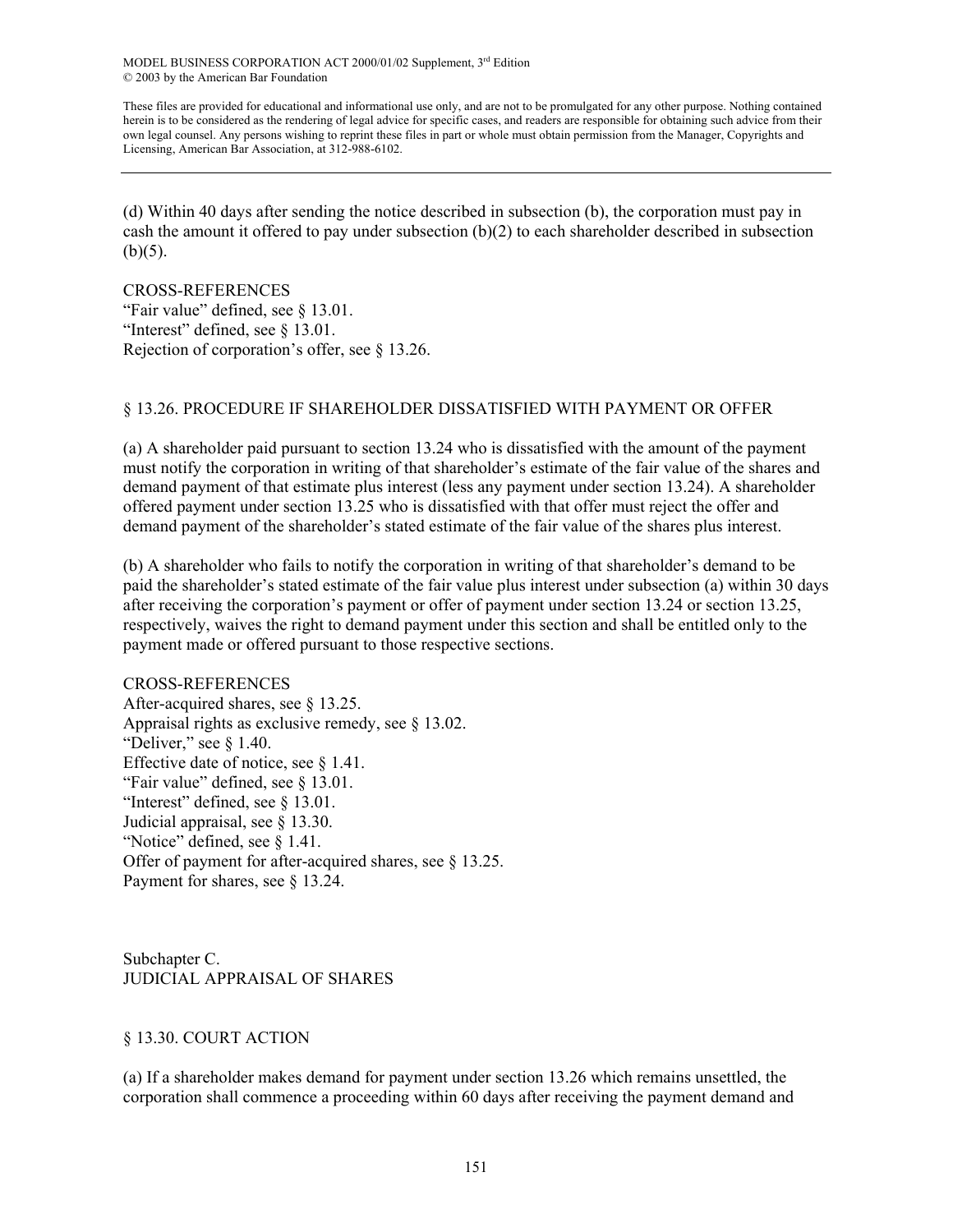These files are provided for educational and informational use only, and are not to be promulgated for any other purpose. Nothing contained herein is to be considered as the rendering of legal advice for specific cases, and readers are responsible for obtaining such advice from their own legal counsel. Any persons wishing to reprint these files in part or whole must obtain permission from the Manager, Copyrights and Licensing, American Bar Association, at 312-988-6102.

petition the court to determine the fair value of the shares and accrued interest. If the corporation does not commence the proceeding within the 60-day period, it shall pay in cash to each shareholder the amount the shareholder demanded pursuant to section 13.26 plus interest.

(b) The corporation shall commence the proceeding in the appropriate court of the county where the corporation's principal office (or, if none, its registered office) in this state is located. If the corporation is a foreign corporation without a registered office in this state, it shall commence the proceeding in the county in this state where the principal office or registered office of the domestic corporation merged with the foreign corporation was located at the time of the transaction.

(c) The corporation shall make all shareholders (whether or not residents of this state) whose demands remain unsettled parties to the proceeding as in an action against their shares, and all parties must be served with a copy of the petition. Nonresidents may be served by registered or certified mail or by publication as provided by law.

(d) The jurisdiction of the court in which the proceeding is commenced under subsection (b) is plenary and exclusive. The court may appoint one or more persons as appraisers to receive evidence and recommend a decision on the question of fair value. The appraisers shall have the powers described in the order appointing them, or in any amendment to it. The shareholders demanding appraisal rights are entitled to the same discovery rights as parties in other civil proceedings. There shall be no right to a jury trial.

(e) Each shareholder made a party to the proceeding is entitled to judgment (i) for the amount, if any, by which the court finds the fair value of the shareholder's shares, plus interest, exceeds the amount paid by the corporation to the shareholder for such shares or (ii) for the fair value, plus interest, of the shareholder's shares for which the corporation elected to withhold payment under section 13.25.

## CROSS-REFERENCES

After-acquired shares, see § 13.25. "Fair value" defined, see § 13.01. "Interest" defined, see § 13.01. "Person" defined, see § 1.40. "Principal office": defined, see § 1.40. designated in annual report, see § 16.21. "Proceeding" defined, see § 1.40. Registered office: designated in annual report, see § 16.21. required, see §§ 2.02 & 5.01.

## § 13.31. COURT COSTS AND COUNSEL FEES

(a) The court in an appraisal proceeding commenced under section 13.30 shall determine all costs of the proceeding, including the reasonable compensation and expenses of appraisers appointed by the court. The court shall assess the costs against the corporation, except that the court may assess costs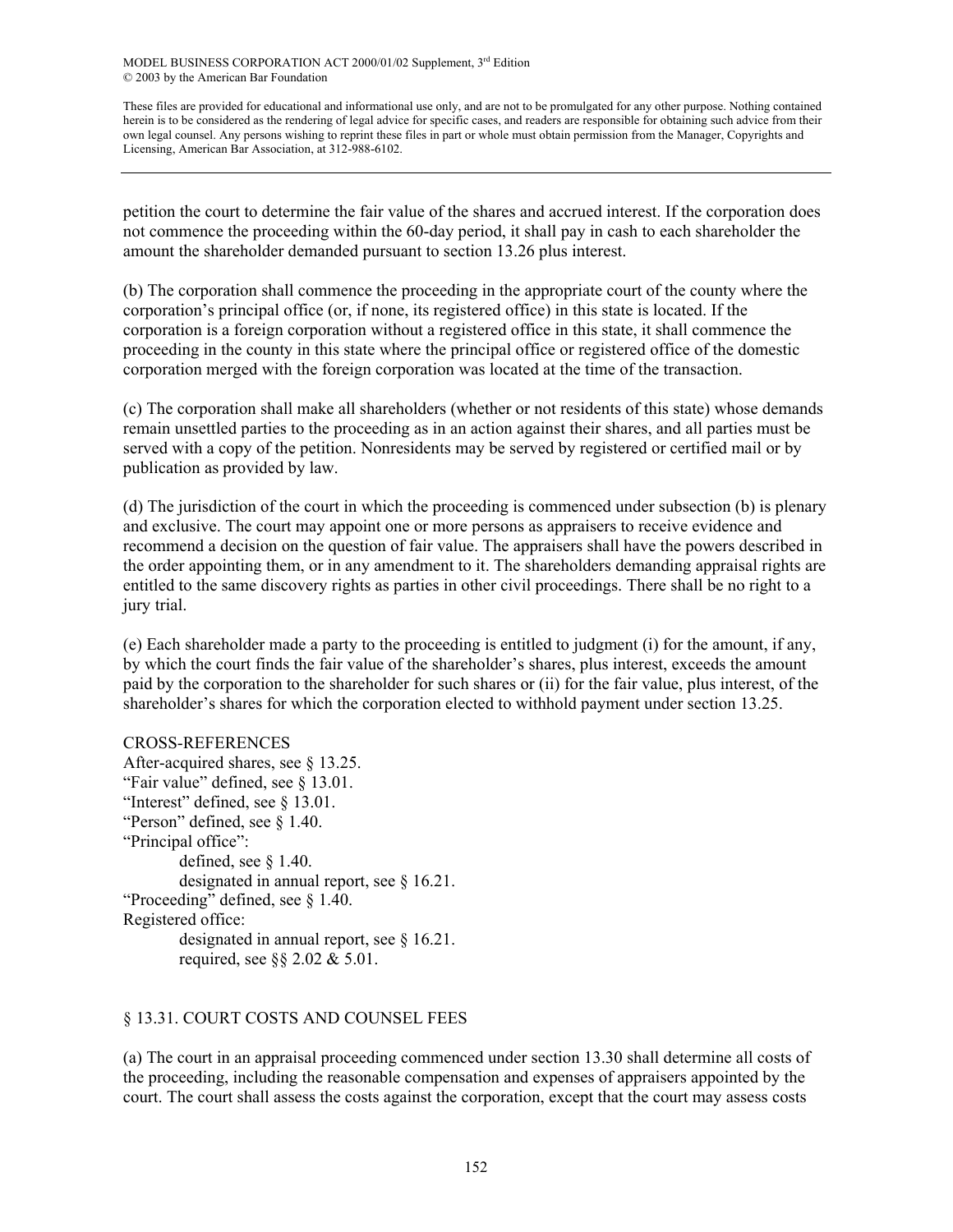These files are provided for educational and informational use only, and are not to be promulgated for any other purpose. Nothing contained herein is to be considered as the rendering of legal advice for specific cases, and readers are responsible for obtaining such advice from their own legal counsel. Any persons wishing to reprint these files in part or whole must obtain permission from the Manager, Copyrights and Licensing, American Bar Association, at 312-988-6102.

against all or some of the shareholders demanding appraisal, in amounts the court finds equitable, to the extent the court finds such shareholders acted arbitrarily, vexatiously, or not in good faith with respect to the rights provided by this chapter.

(b) The court in an appraisal proceeding may also assess the fees and expenses of counsel and experts for the respective parties, in amounts the court finds equitable:

 (1) against the corporation and in favor of any or all shareholders demanding appraisal if the court finds the corporation did not substantially comply with the requirements of sections 13.20, 13.22, 13.24 or 13.25; or

 (2) against either the corporation or a shareholder demanding appraisal, in favor of any other party, if the court finds that the party against whom the fees and expenses are assessed acted arbitrarily, vexatiously, or not in good faith with respect to the rights provided by this chapter.

(c) If the court in an appraisal proceeding finds that the services of counsel for any shareholder were of substantial benefit to other shareholders similarly situated, and that the fees for those services should not be assessed against the corporation, the court may award to such counsel reasonable fees to be paid out of the amounts awarded the shareholders who were benefitted.

(d) To the extent the corporation fails to make a required payment pursuant to sections 13.24, 13.25, or 13.26, the shareholder may sue directly for the amount owed and, to the extent successful, shall be entitled to recover from the corporation all costs and expenses of the suit, including counsel fees.

CROSS-REFERENCES Appraisers, see § 13.30. "Proceeding" defined, see § 1.40.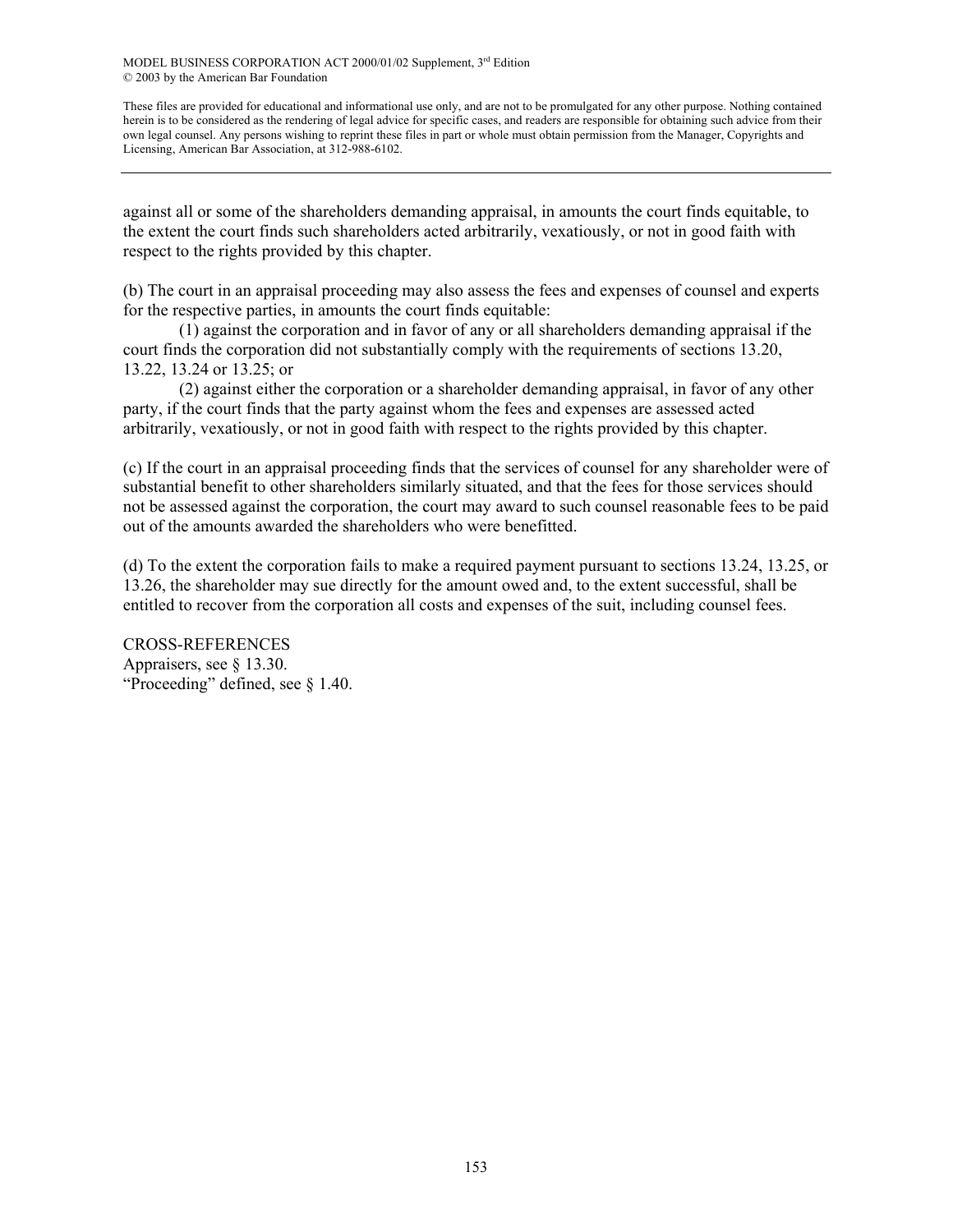These files are provided for educational and informational use only, and are not to be promulgated for any other purpose. Nothing contained herein is to be considered as the rendering of legal advice for specific cases, and readers are responsible for obtaining such advice from their own legal counsel. Any persons wishing to reprint these files in part or whole must obtain permission from the Manager, Copyrights and Licensing, American Bar Association, at 312-988-6102.

CHAPTER 14 DISSOLUTION

#### Subchapter A. VOLUNTARY DISSOLUTION

- § 14.01. Dissolution by incorporators or initial directors
- § 14.02. Dissolution by board of directors and shareholders
- § 14.03. Articles of dissolution
- § 14.04. Revocation of dissolution
- § 14.05. Effect of dissolution
- § 14.06. Known claims against dissolved corporation
- § 14.07. Other claims against dissolved corporation
- § 14.08. Court proceedings
- § 14.09. Director duties

#### Subchapter B. ADMINISTRATIVE DISSOLUTION

- § 14.20. Grounds for administrative dissolution
- § 14.21. Procedure for and effect of administrative dissolution
- § 14.22. Reinstatement following administrative dissolution
- § 14.23. Appeal from denial of reinstatement

#### Subchapter C. JUDICIAL DISSOLUTION

- § 14.30. Grounds for judicial dissolution
- § 14.31. Procedure for judicial dissolution
- § 14.32. Receivership or custodianship
- § 14.33. Decree of dissolution
- § 14.34. Election to purchase in lieu of dissolution

Subchapter D. MISCELLANEOUS § 14.40. Deposit with state treasurer

Subchapter A. VOLUNTARY DISSOLUTION

## § 14.01. DISSOLUTION BY INCORPORATORS OR INITIAL DIRECTORS

A majority of the incorporators or initial directors of a corporation that has not issued shares or has not commenced business may dissolve the corporation by delivering to the secretary of state of state for filing articles of dissolution that set forth:

(1) the name of the corporation;

(2) the date of its incorporation;

 (3) either (i) that none of the corporation's shares has been issued or (ii) that the corporation has not commenced business;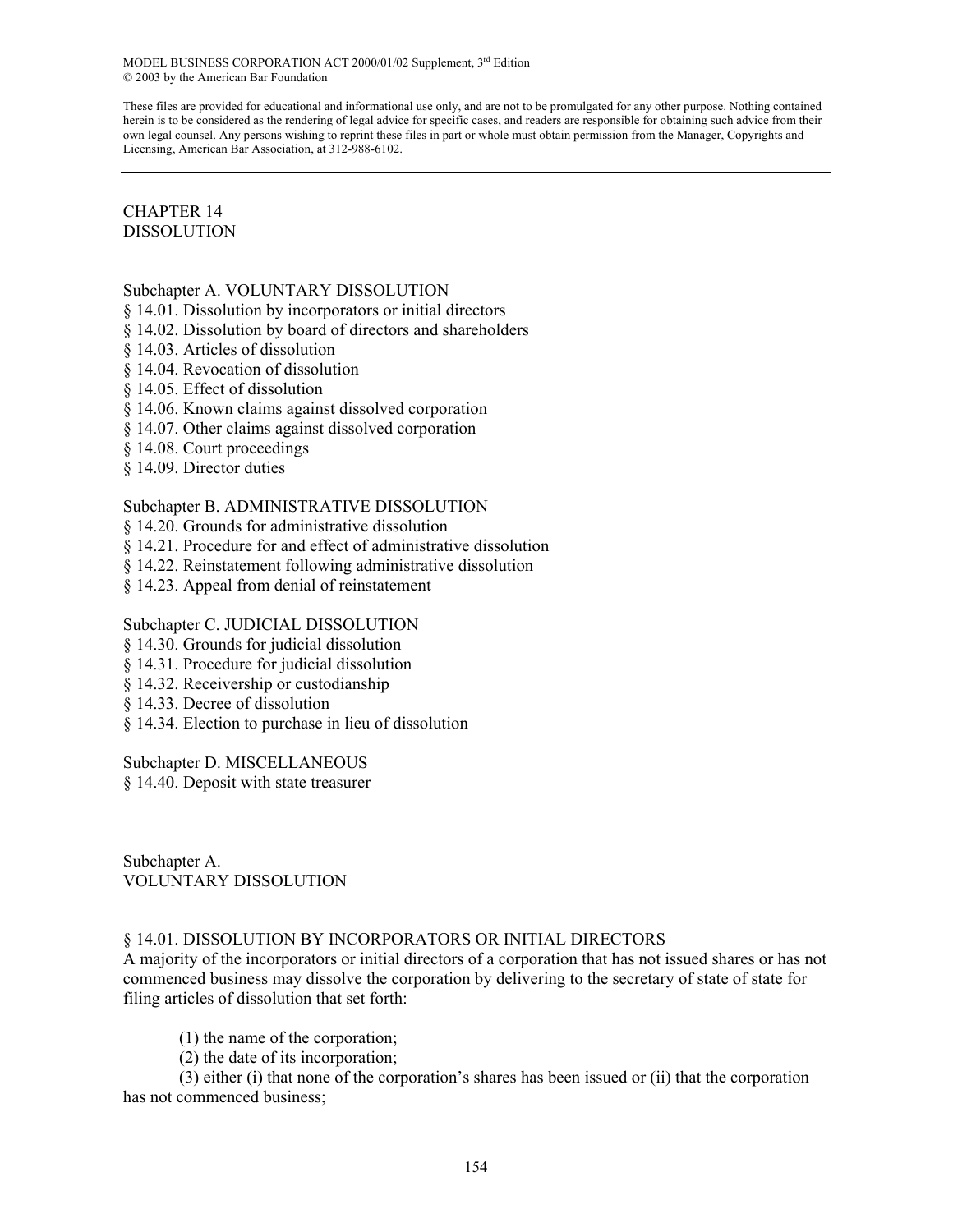These files are provided for educational and informational use only, and are not to be promulgated for any other purpose. Nothing contained herein is to be considered as the rendering of legal advice for specific cases, and readers are responsible for obtaining such advice from their own legal counsel. Any persons wishing to reprint these files in part or whole must obtain permission from the Manager, Copyrights and Licensing, American Bar Association, at 312-988-6102.

(4) that no debt of the corporation remains unpaid;

 (5) that the net assets of the corporation remaining after winding up have been distributed to the shareholders, if shares were issued; and

(6) that a majority of the incorporators or initial directors authorized the dissolution.

CROSS-REFERENCES Claims against dissolved corporation, see §§ 14.06 & 14.07. "Deliver," see  $§$  1.40. Dissolution by board of directors and shareholders, see § 14.02. Effective date of dissolution, see § 14.03. Effect of dissolution, see § 14.05. Filing fees, see § 1.22. Filing requirements, see § 1.20. Incorporators, see § 2.01. Initial directors, see § 2.05. Revocation of dissolution, see § 14.04.

## § 14.02. DISSOLUTION BY BOARD OF DIRECTORS AND SHAREHOLDERS

(a) A corporation's board of directors may propose dissolution for submission to the shareholders.

(b) For a proposal to dissolve to be adopted:

 (1) the board of directors must recommend dissolution to the shareholders unless the board of directors determines that because of conflict of interest or other special circumstances it should make no recommendation and communicates the basis for its determination to the shareholders; and

 (2) the shareholders entitled to vote must approve the proposal to dissolve as provided in subsection (e).

(c) The board of directors may condition its submission of the proposal for dissolution on any basis.

(d) The corporation shall notify each shareholder, whether or not entitled to vote, of the proposed shareholders' meeting. The notice must also state that the purpose, or one of the purposes, of the meeting is to consider dissolving the corporation.

(e) Unless the articles of incorporation or the board of directors acting pursuant to subsection (c) require a greater vote, a greater number of shares to be present, or a vote by voting groups, adoption of the proposal to dissolve shall require the approval of the shareholders at a meeting at which a quorum consisting of at least a majority of the votes entitled to be cast exists.

## CROSS-REFERENCES

Director standards of conduct, see § 8.30. Dissolution by unanimous consent of shareholders, see § 7.04. Effect of dissolution, see § 14.05. "Notice" defined, see § 1.41. Notice of shareholders' meeting, see  $\S$  7.05.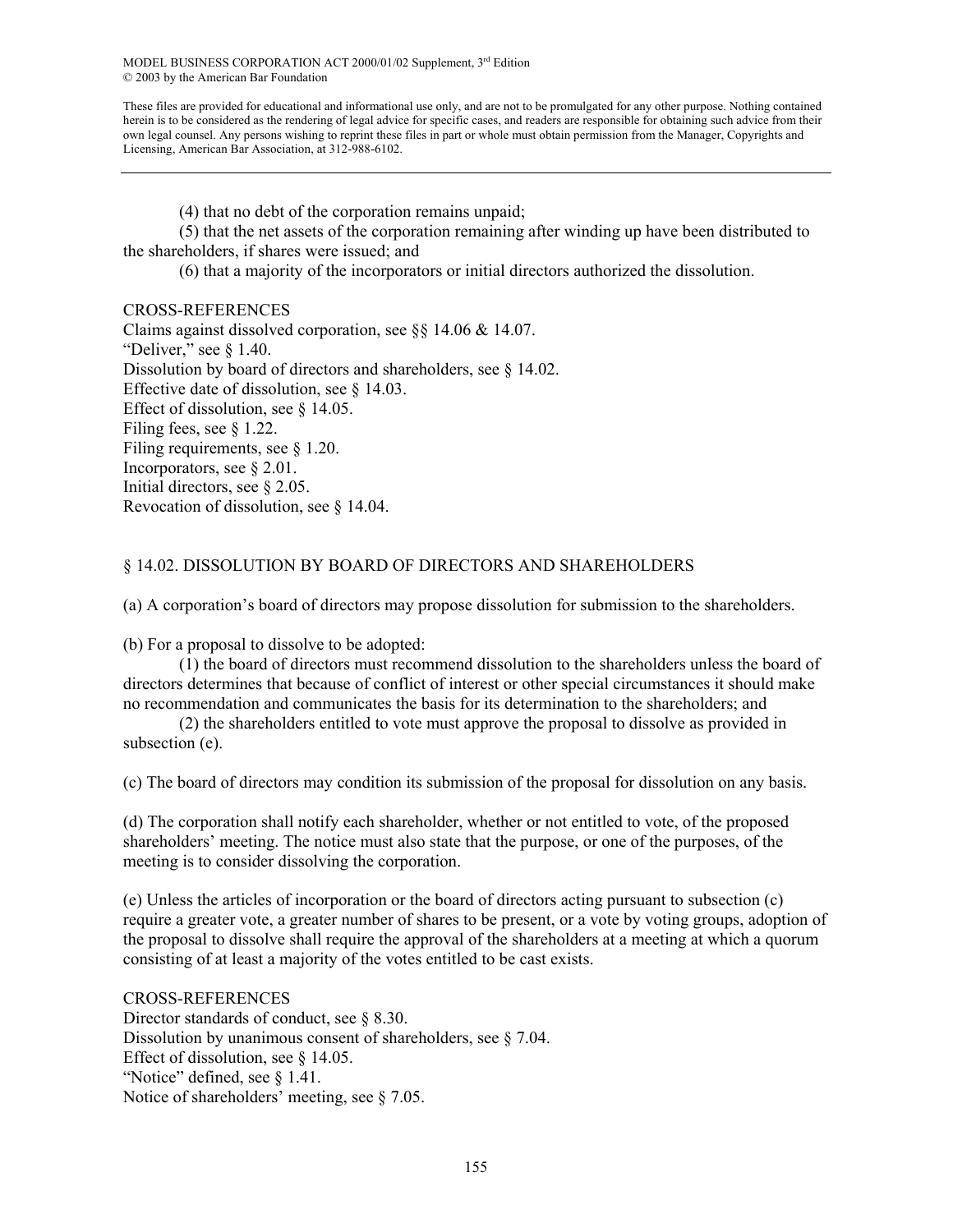These files are provided for educational and informational use only, and are not to be promulgated for any other purpose. Nothing contained herein is to be considered as the rendering of legal advice for specific cases, and readers are responsible for obtaining such advice from their own legal counsel. Any persons wishing to reprint these files in part or whole must obtain permission from the Manager, Copyrights and Licensing, American Bar Association, at 312-988-6102.

Quorum at shareholders' meeting, see § 7.25. Revocation of dissolution, see § 14.04. Supermajority quorum and voting requirements, see § 7.27. Voting by voting group, see §§ 7.25 & 7.26. Voting entitlement of shareholders generally, see § 7.21. "Voting group" defined, see § 1.40.

## § 14.03. ARTICLES OF DISSOLUTION

(a) At any time after dissolution is authorized, the corporation may dissolve by delivering to the secretary of state for filing articles of dissolution setting forth:

- (1) the name of the corporation;
- (2) the date dissolution was authorized; and

 (3) if dissolution was approved by the shareholders, a statement that the proposal to dissolve was duly approved by the shareholders in the manner required by this Act and by the articles of incorporation.

(b) A corporation is dissolved upon the effective date of its articles of dissolution.

(c) For purposes of this subchapter, "dissolved corporation" means a corporation whose articles of dissolution have become effective and includes a successor entity to which the remaining assets of the corporation are transferred subject to its liabilities for purposes of liquidation.

CROSS-REFERENCES "Deliver," see § 1.40. Dissolution by board of directors and shareholders, see § 14.02. Dissolution by unanimous consent of shareholders, see § 7.04. Effect of dissolution, see § 14.05. Effective time and date of filing, see § 1.23. Filing fees, see § 1.22. Filing requirements, see § 1.20. Revocation of dissolution, see § 14.04. Voting by voting group, see §§ 7.25 & 7.26. "Voting group" defined, see § 1.40.

## § 14.04. REVOCATION OF DISSOLUTION

(a) A corporation may revoke its dissolution within 120 days of its effective date.

(b) Revocation of dissolution must be authorized in the same manner as the dissolution was authorized unless that authorization permitted revocation by action of the board of directors alone, in which event the board of directors may revoke the dissolution without shareholder action.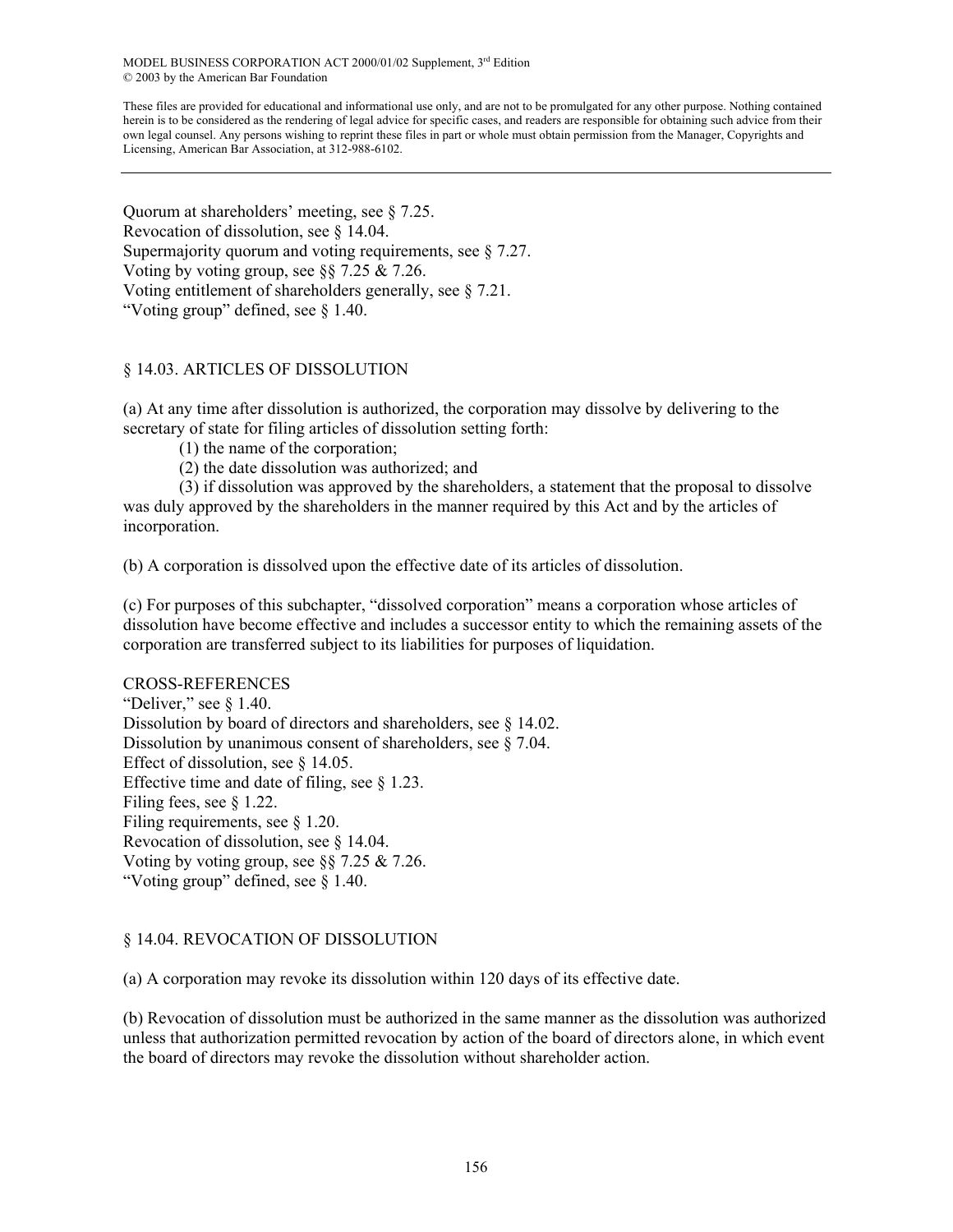These files are provided for educational and informational use only, and are not to be promulgated for any other purpose. Nothing contained herein is to be considered as the rendering of legal advice for specific cases, and readers are responsible for obtaining such advice from their own legal counsel. Any persons wishing to reprint these files in part or whole must obtain permission from the Manager, Copyrights and Licensing, American Bar Association, at 312-988-6102.

(c) After the revocation of dissolution is authorized, the corporation may revoke the dissolution by delivering to the secretary of state for filing articles of revocation of dissolution, together with a copy of its articles of dissolution, that set forth:

(1) the name of the corporation;

(2) the effective date of the dissolution that was revoked;

(3) the date that the revocation of dissolution was authorized;

 (4) if the corporation's board of directors (or incorporators) revoked the dissolution, a statement to that effect;

 (5) if the corporation's board of directors revoked a dissolution authorized by the shareholders, a statement that revocation was permitted by action by the board of directors alone pursuant to that authorization; and

 (6) if shareholder action was required to revoke the dissolution, the information required by section 14.03(a) (3).

(d) Revocation of dissolution is effective upon the effective date of the articles of revocation of dissolution.

(e) When the revocation of dissolution is effective, it relates back to and takes effect as of the effective date of the dissolution and the corporation resumes carrying on its business as if dissolution had never occurred.

CROSS-REFERENCES Articles of dissolution, see § 14.03. "Deliver," see § 1.40. Dissolution by: board of directors and shareholders, see § 14.02. incorporators or initial directors, see § 14.01. unanimous consent of shareholders, see § 7.04. Effective date of dissolution, see § 14.03. Effective time and date of filing, see § 1.23. Filing fees, see § 1.22. Filing requirements, see § 1.20.

## § 14.05. EFFECT OF DISSOLUTION

(a) A dissolved corporation continues its corporate existence but may not carry on any business except that appropriate to wind up and liquidate its business and affairs, including:

- (1) collecting its assets;
- (2) disposing of its properties that will not be distributed in kind to its shareholders;
- (3) discharging or making provision for discharging its liabilities;
- (4) distributing its remaining property among its shareholders according to their interests; and
- (5) doing every other act necessary to wind up and liquidate its business and affairs.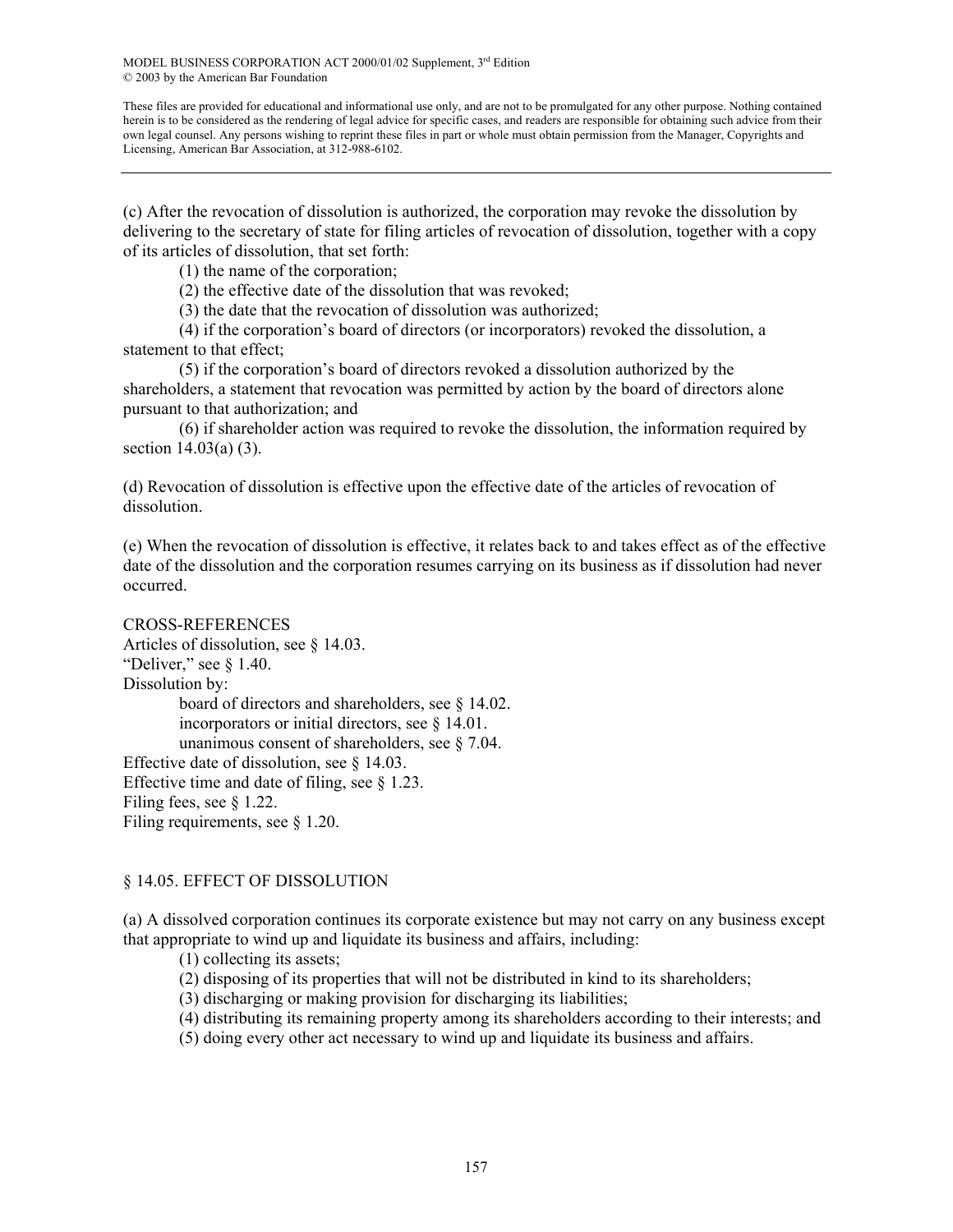These files are provided for educational and informational use only, and are not to be promulgated for any other purpose. Nothing contained herein is to be considered as the rendering of legal advice for specific cases, and readers are responsible for obtaining such advice from their own legal counsel. Any persons wishing to reprint these files in part or whole must obtain permission from the Manager, Copyrights and Licensing, American Bar Association, at 312-988-6102.

(b) Dissolution of a corporation does not:

- (1) transfer title to the corporation's property;
- (2) prevent transfer of its shares or securities, although the authorization to dissolve may provide for closing the corporation's share transfer records;
- (3) subject its directors or officers to standards of conduct different from those prescribed in chapter 8;
- (4) change quorum or voting requirements for its board of directors or shareholders; change provisions for selection, resignation, or removal of its directors or officers or both; or change provisions for amending its bylaws;
- (5) prevent commencement of a proceeding by or against the corporation in its corporate name;
- (6) abate or suspend a proceeding pending by or against the corporation on the effective date of dissolution; or
	- (7) terminate the authority of the registered agent of the corporation.

## CROSS-REFERENCES

Administrative dissolution, see §§ 14.20-14.23. Amendment of bylaws, see ch. 10B. Claims against dissolved corporation, see §§ 14.06 & 14.07. Deposit with state treasurer, see § 14.33. Directors: election, see § 8.03. removal, see §§ 8.08 & 8.09. resignation, see § 8.07. standards of conduct, see § 8.30. terms, see  $\S$  8.05. Dissolution by: board of directors and shareholders, see § 14.02. incorporators or initial directors, see § 14.01. "Dissolved corporation," see § 14.03. Distribution, see § 6.40. Effective date of dissolution, see § 14.03. Judicial dissolution, see §§ 14.30-14.33. Officers: appointment, see § 8.40. removal, see § 8.43. resignation, see § 8.43. standards of conduct, see § 8.42. "Proceeding" defined, see § 1.40. Quorum requirements: board of directors, see § 8.24. shareholders, see §§ 7.25 & 7.26.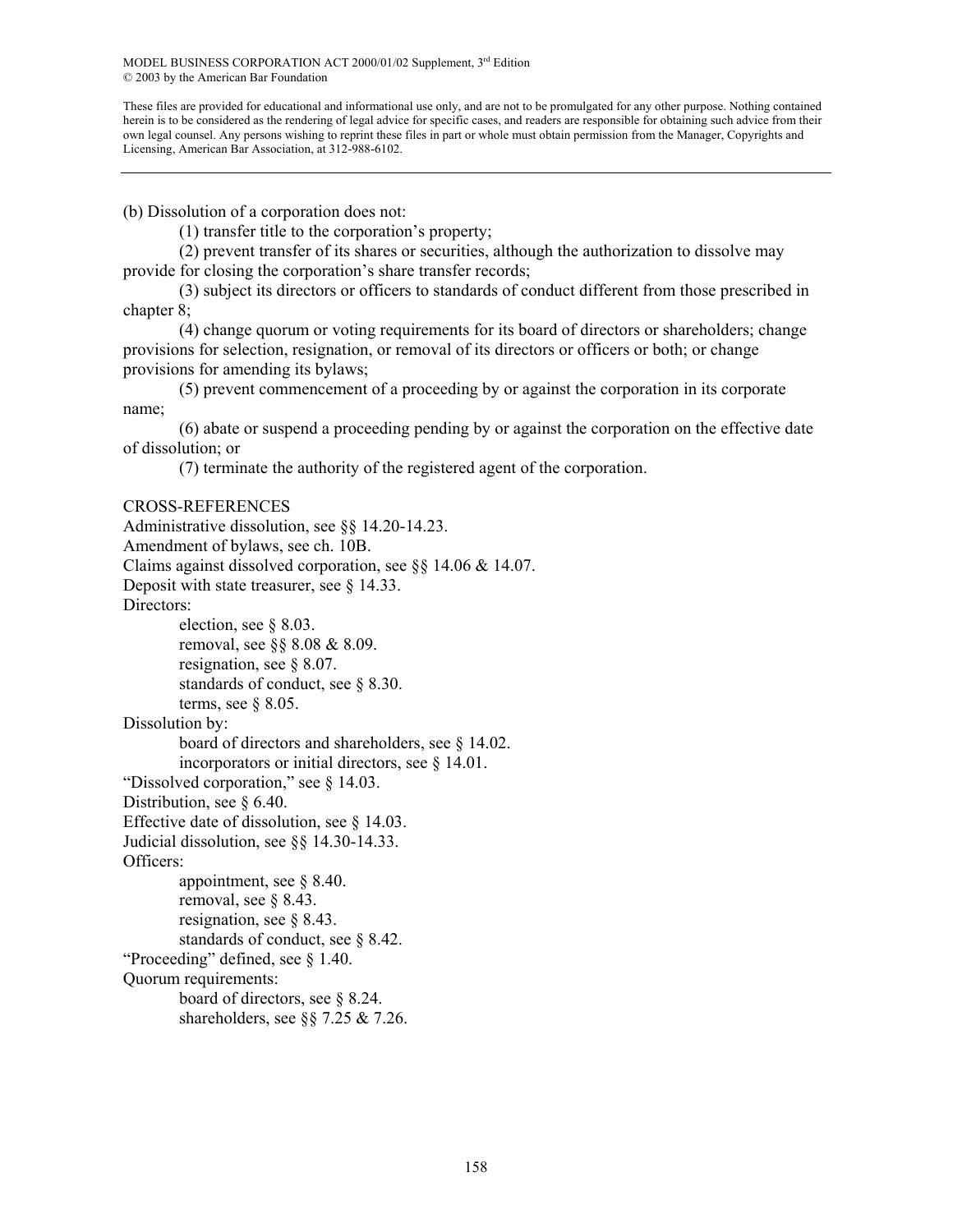These files are provided for educational and informational use only, and are not to be promulgated for any other purpose. Nothing contained herein is to be considered as the rendering of legal advice for specific cases, and readers are responsible for obtaining such advice from their own legal counsel. Any persons wishing to reprint these files in part or whole must obtain permission from the Manager, Copyrights and Licensing, American Bar Association, at 312-988-6102.

Revocation of dissolution, see § 14.04. Service of process on registered agent, see § 5.04. Voting requirements: directors, see § 8.24. shareholders, see §§ 7.25 & 7.26.

#### § 14.06. KNOWN CLAIMS AGAINST DISSOLVED CORPORATION

(a) A dissolved corporation may dispose of the known claims against it by notifying its known claimants in writing of the dissolution at any time after its effective date.

(b) The written notice must:

(1) describe information that must be included in a claim;

(2) provide a mailing address where a claim may be sent;

 (3) state the deadline, which may not be fewer than 120 days from the effective date of the written notice, by which the dissolved corporation must receive the claim; and

(4) state that the claim will be barred if not received by the deadline.

(c) A claim against the dissolved corporation is barred:

 (1) if a claimant who was given written notice under subsection (b) does not deliver the claim to the dissolved corporation by the deadline; or

 (2) if a claimant whose claim was rejected by the dissolved corporation does not commence a proceeding to enforce the claim within 90 days from the effective date of the rejection notice.

(d) For purposes of this section, "claim" does not include a contingent liability or a claim based on an event occurring after the effective date of dissolution.

CROSS-REFERENCES Administrative dissolution, see § 14.21. "Deliver," see § 1.40. Dissolved corporation, see § 14.03. Distributions, see  $\S$ § 6.40 & 8.33. Effective date of dissolution, see § 14.03. Effective date of notice, see § 1.41. Judicial dissolution, see § 14.32. "Notice" defined, see § 1.41. Notice to the corporation, see § 1.41. "Proceeding" defined, see § 1.40. Unknown claims, see § 14.07.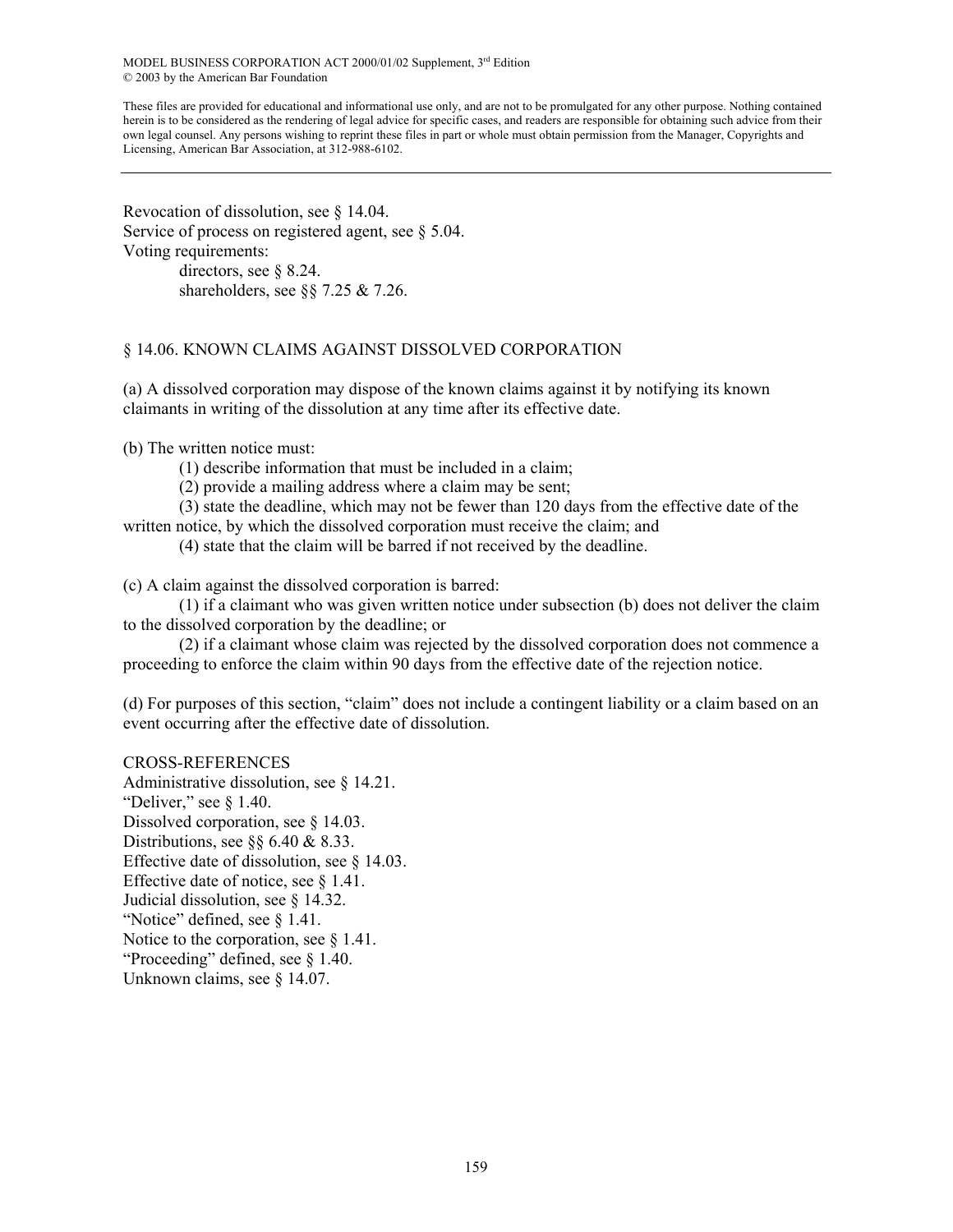These files are provided for educational and informational use only, and are not to be promulgated for any other purpose. Nothing contained herein is to be considered as the rendering of legal advice for specific cases, and readers are responsible for obtaining such advice from their own legal counsel. Any persons wishing to reprint these files in part or whole must obtain permission from the Manager, Copyrights and Licensing, American Bar Association, at 312-988-6102.

## § 14.07. OTHER CLAIMS AGAINST DISSOLVED CORPORATION

(a) A dissolved corporation may also publish notice of its dissolution and request that persons with claims against the dissolved corporation present them in accordance with the notice.

(b) The notice must:

 (1) be published one time in a newspaper of general circulation in the county where the dissolved corporation's principal office (or, if none in this state, its registered office) is or was last located;

 (2) describe the information that must be included in a claim and provide a mailing address where the claim may be sent; and

 (3) state that a claim against the dissolved corporation will be barred unless a proceeding to enforce the claim is commenced within three years after the publication of the notice.

(c) If the dissolved corporation publishes a newspaper notice in accordance with subsection (b), the claim of each of the following claimants is barred unless the claimant commences a proceeding to enforce the claim against the dissolved corporation within three years after the publication date of the newspaper notice:

(1) a claimant who was not given written notice under section 14.06;

(2) a claimant whose claim was timely sent to the dissolved corporation but not acted on;

 (3) a claimant whose claim is contingent or based on an event occurring after the effective date of dissolution.

(d) A claim that is not barred by section  $14.06(b)$  or section  $14.07(c)$  may be enforced:

(1) against the dissolved corporation, to the extent of its undistributed assets; or

 (2) except as provided in section 14.08(d), if the assets have been distributed in liquidation, against a shareholder of the dissolved corporation to the extent of the shareholder's pro rata share of the claim or the corporate assets distributed to the shareholder in liquidation, whichever is less, but a shareholder's total liability for all claims under this section may not exceed the total amount of assets distributed to the shareholder.

CROSS-REFERENCES Administrative dissolution, see § 14.21. "Claim" defined, see § 14.06. "Deliver," see § 1.40. "Dissolved corporation," see § 14.03. Distributions, see  $886.40 & 8.33$ . Effective date of dissolution, see § 14.03. Effective date of notice, see § 1.41. Judicial dissolution, see § 14.32. Known claims, see § 14.06. "Notice" defined, see § 1.41. Notice to the corporation, see  $\S$  1.41.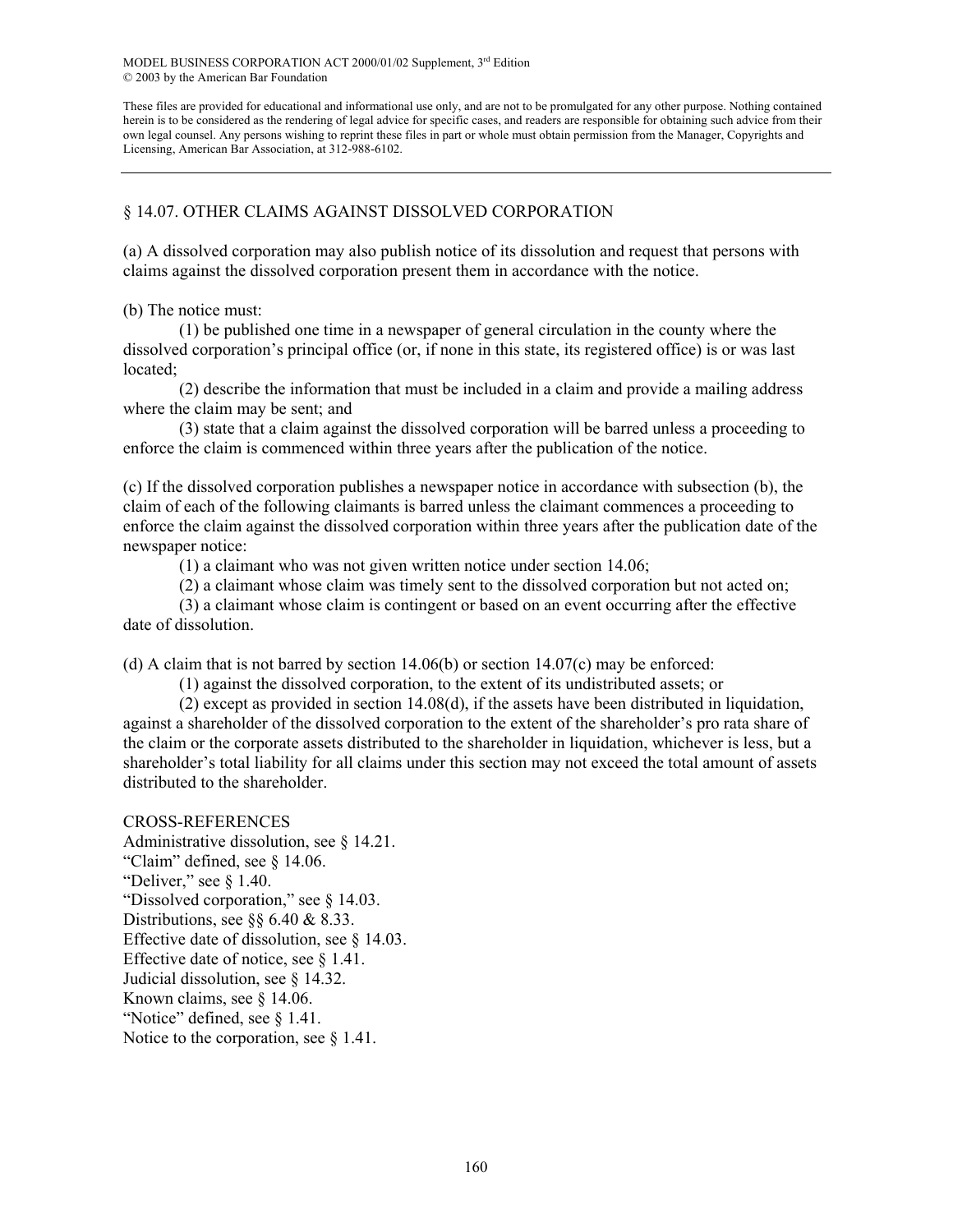These files are provided for educational and informational use only, and are not to be promulgated for any other purpose. Nothing contained herein is to be considered as the rendering of legal advice for specific cases, and readers are responsible for obtaining such advice from their own legal counsel. Any persons wishing to reprint these files in part or whole must obtain permission from the Manager, Copyrights and Licensing, American Bar Association, at 312-988-6102.

 "Principal office": defined, see § 1.40. designated in annual report, see § 16.21. "Proceeding" defined, see § 1.40. Registered office: designated in annual report, see § 16.21. required, see §§ 2.02 & 5.01.

## § 14.08. COURT PROCEEDINGS

(a) A dissolved corporation that has published a notice under section 14.07 may file an application with the  $\langle$ [name or describe $\rangle$ ] court of the county where the dissolved corporation's principal office (or, if none in this state, its registered office) is located for a determination of the amount and form of security to be provided for payment of claims that are contingent or have not been made known to the dissolved corporation or that are based on an event occurring after the effective date of dissolution but that, based on the facts known to the dissolved corporation, are reasonably estimated to arise after the effective date of dissolution. Provision need not be made for any claim that is or is reasonably anticipated to be barred under section 14.07(c).

(b) Within 10 days after the filing of the application, notice of the proceeding shall be given by the dissolved corporation to each claimant holding a contingent claim whose contingent claim is shown on the records of the dissolved corporation.

(c) The court may appoint a guardian ad litem to represent all claimants whose identities are unknown in any proceeding brought under this section. The reasonable fees and expenses of such guardian, including all reasonable expert witness fees, shall be paid by the dissolved corporation.

(d) Provision by the dissolved corporation for security in the amount and the form ordered by the court under section 14.08(a) shall satisfy the dissolved corporation's obligations with respect to claims that are contingent, have not been made known to the dissolved corporation or are based on an event occurring after the effective date of dissolution, and such claims may not be enforced against a shareholder who received assets in liquidation.

CROSS-REFERENCES Dissolved corporation" defined, see § 14.03 Effective date of notice, see § 1.41 Notice" defined, see § 1.41 Principal office": defined, see § 1.40 designated in annual report, see § 16.21 Proceeding" defined, see § 1.41 Registered office: designated in annual report, see § 16.21 required, see §§ 2.02 & 5.01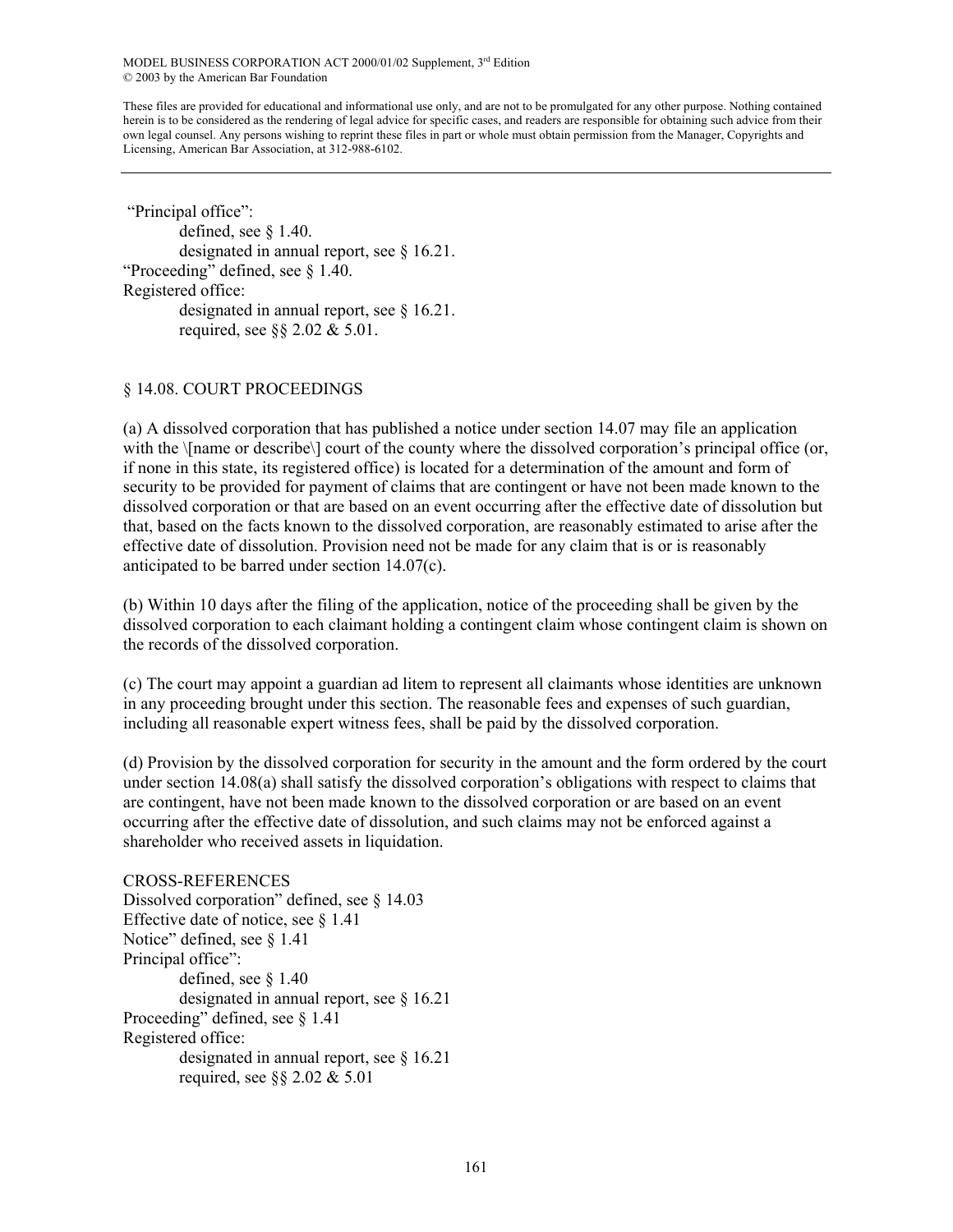These files are provided for educational and informational use only, and are not to be promulgated for any other purpose. Nothing contained herein is to be considered as the rendering of legal advice for specific cases, and readers are responsible for obtaining such advice from their own legal counsel. Any persons wishing to reprint these files in part or whole must obtain permission from the Manager, Copyrights and Licensing, American Bar Association, at 312-988-6102.

#### § 14.09. DIRECTOR DUTIES

(a) Directors shall cause the dissolved corporation to discharge or make reasonable provision for the payment of claims and make distributions of assets to shareholders after payment or provision for claims.

(b) Directors of a dissolved corporation which has disposed of claims under sections 14.06, 14.07, or 14.08 shall not be liable for breach of section 14.09(a) with respect to claims against the dissolved corporation that are barred or satisfied under sections 14.06, 14.07, or 14.08.

CROSS-REFERENCES "Claim" defined, see § 14.06 Directors' liability for unlawful distributions, see § 8.33 Dissolved corporation" defined, see § 14.03 Distribution" defined, see § 1.40 Known claims, see § 14.06 Other claims, see § 14.07 Proceeding to determine security for contingent claims, see § 14.08

Subchapter B. ADMINISTRATIVE DISSOLUTION

#### § 14.20. GROUNDS FOR ADMINISTRATIVE DISSOLUTION

The secretary of state may commence a proceeding under section 14.21 to administratively dissolve a corporation if:

 (1) the corporation does not pay within 60 days after they are due any franchise taxes or penalties imposed by this Act or other law;

 (2) the corporation does not deliver its annual report to the secretary of state within 60 days after it is due;

 (3) the corporation is without a registered agent or registered office in this state for 60 days or more;

 (4) the corporation does not notify the secretary of state within 60 days that its registered agent or registered office has been changed, that its registered agent has resigned, or that its registered office has been discontinued; or

(5) the corporation's period of duration stated in its articles of incorporation expires.

#### CROSS-REFERENCES

Annual report, see § 16.22. Appeal from administrative dissolution, see § 14.23. "Deliver," see  $§$  1.40. Duration of corporation, see § 3.02. Judicial dissolution, see §§ 14.30-14.33.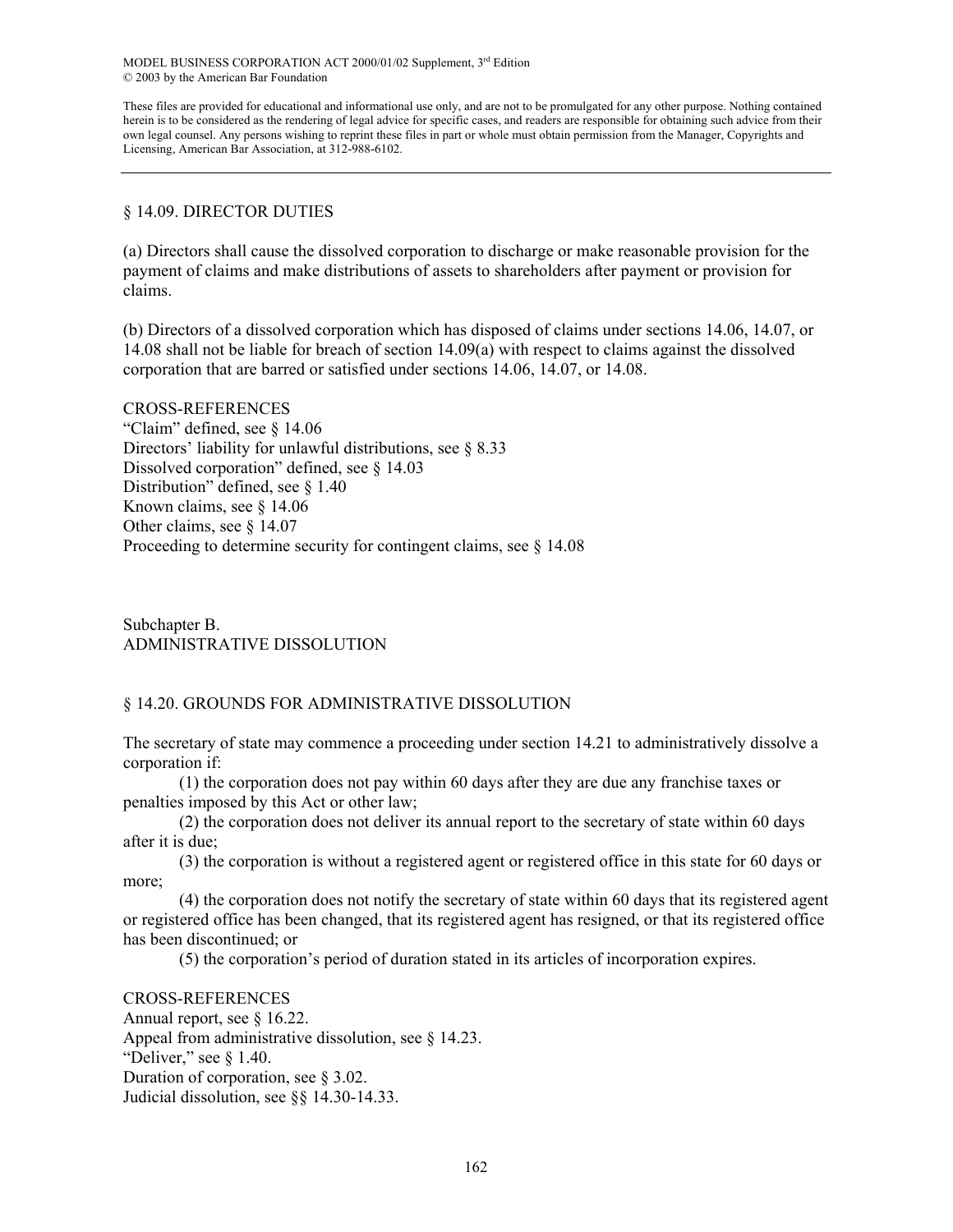These files are provided for educational and informational use only, and are not to be promulgated for any other purpose. Nothing contained herein is to be considered as the rendering of legal advice for specific cases, and readers are responsible for obtaining such advice from their own legal counsel. Any persons wishing to reprint these files in part or whole must obtain permission from the Manager, Copyrights and Licensing, American Bar Association, at 312-988-6102.

Registered office and agent, see ch. 5. Reinstatement following administrative dissolution, see § 14.22. Voluntary dissolution, see §§ 14.01 & 14.02.

## § 14.21. PROCEDURE FOR AND EFFECT OF ADMINISTRATIVE DISSOLUTION

(a) If the secretary of state determines that one or more grounds exist under section 14.20 for dissolving a corporation, he shall serve the corporation with written notice of his determination under section 5.04

(b) If the corporation does not correct each ground for dissolution or demonstrate to the reasonable satisfaction of the secretary of state that each ground determined by the secretary of state does not exist within 60 days after service of the notice is perfected under section 5.04, the secretary of state shall administratively dissolve the corporation by signing a certificate of dissolution that recites the ground or grounds for dissolution and its effective date. The secretary of state shall file the original of the certificate and serve a copy on the corporation under section 5.04.

(c) A corporation administratively dissolved continues its corporate existence but may not carry on any business except that necessary to wind up and liquidate its business and affairs under section 14.05 and notify claimants under sections 14.06 and 14.07.

(d) The administrative dissolution of a corporation does not terminate the authority of its registered agent.

CROSS-REFERENCES Appeal from denial of reinstatement, see § 14.23. Claims, see §§ 14.06 & 14.07. Deposit with state treasurer, see § 14.33. Effective date of service, see § 5.04. Reinstatement following administrative dissolution, see § 14.22. Winding up, see § 14.05.

# § 14.22. REINSTATEMENT FOLLOWING ADMINISTRATIVE DISSOLUTION

(a) A corporation administratively dissolved under section 14.21 may apply to the secretary of state for reinstatement within two years after the effective date of dissolution. The application must:

(1) recite the name of the corporation and the effective date of its administrative dissolution;

 (2) state that the ground or grounds for dissolution either did not exist or have been eliminated;

(3) state that the corporation's name satisfies the requirements of section 4.01; and

 (4) contain a certificate from the [taxing authority] reciting that all taxes owed by the corporation have been paid.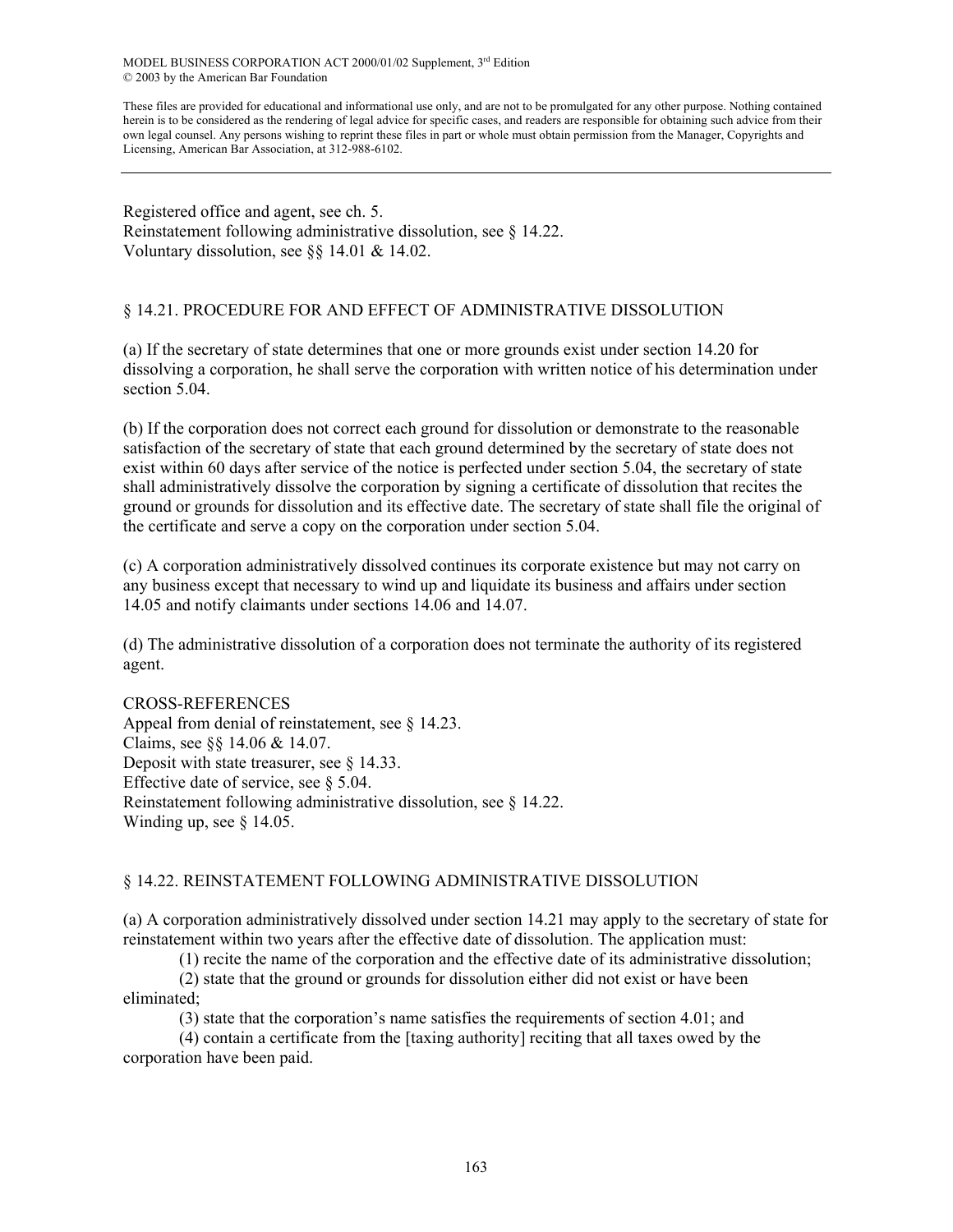These files are provided for educational and informational use only, and are not to be promulgated for any other purpose. Nothing contained herein is to be considered as the rendering of legal advice for specific cases, and readers are responsible for obtaining such advice from their own legal counsel. Any persons wishing to reprint these files in part or whole must obtain permission from the Manager, Copyrights and Licensing, American Bar Association, at 312-988-6102.

(b) If the secretary of state determines that the application contains the information required by subsection (a) and that the information is correct, he shall cancel the certificate of dissolution and prepare a certificate of reinstatement that recites his determination and the effective date of reinstatement, file the original of the certificate, and serve a copy on the corporation under section 5.04.

(c) When the reinstatement is effective, it relates back to and takes effect as of the effective date of the administrative dissolution and the corporation resumes carrying on its business as if the administrative dissolution had never occurred.

CROSS-REFERENCES Appeal from denial of reinstatement, see § 14.23. Corporate name generally, see ch. 4. Effective date of administrative dissolution, see § 14.21. Filing fees, see § 1.22. Filing requirements, see § 1.20. Grounds for administrative dissolution, see § 14.20.

# § 14.23. APPEAL FROM DENIAL OF REINSTATEMENT

(a) If the secretary of state denies a corporation's application for reinstatement following administrative dissolution, he shall serve the corporation under section 5.04 with a written notice that explains the reason or reasons for denial.

(b) The corporation may appeal the denial of reinstatement to the [name or describe] court within 30 days after service of the notice of denial is perfected. The corporation appeals by petitioning the court to set aside the dissolution and attaching to the petition copies of the secretary of state's certificate of dissolution, the corporation's application for reinstatement, and the secretary of state's notice of denial.

(c) The court may summarily order the secretary of state to reinstate the dissolved corporation or may take other action the court considers appropriate.

(d) The court's final decision may be appealed as in other civil proceedings.

CROSS-REFERENCES "Court" described, see § 1.26. Effective date of service, see § 5.04. Grounds for administrative dissolution, see § 14.20. "Notice" defined, see § 1.41. Reinstatement following administrative dissolution, see § 14.22.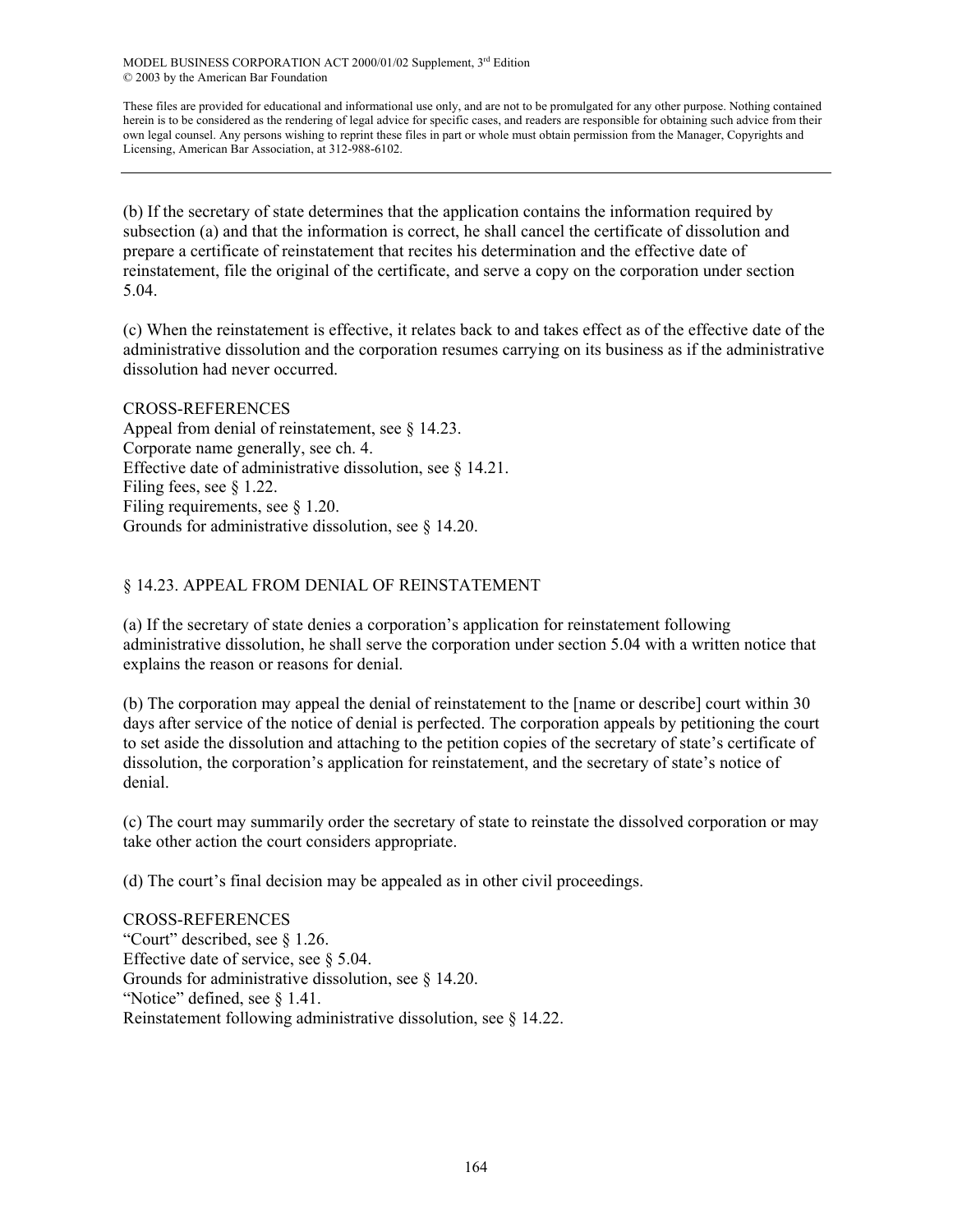These files are provided for educational and informational use only, and are not to be promulgated for any other purpose. Nothing contained herein is to be considered as the rendering of legal advice for specific cases, and readers are responsible for obtaining such advice from their own legal counsel. Any persons wishing to reprint these files in part or whole must obtain permission from the Manager, Copyrights and Licensing, American Bar Association, at 312-988-6102.

Subchapter C. JUDICIAL DISSOLUTION

## § 14.30. GROUNDS FOR JUDICIAL DISSOLUTION

The [name or describe court or courts] may dissolve a corporation:

(1) in a proceeding by the attorney general if it is established that:

(i) the corporation obtained its articles of incorporation through fraud; or

(ii) the corporation has continued to exceed or abuse the authority conferred upon it

by law;

(2) in a proceeding by a shareholder if it is established that:

 (i) the directors are deadlocked in the management of the corporate affairs, the shareholders are unable to break the deadlock, and irreparable injury to the corporation is threatened or being suffered, or the business and affairs of the corporation can no longer be conducted to the advantage of the shareholders generally, because of the deadlock;

 (ii) the directors or those in control of the corporation have acted, are acting, or will act in a manner that is illegal, oppressive, or fraudulent;

 (iii) the shareholders are deadlocked in voting power and have failed, for a period that includes at least two consecutive annual meeting dates, to elect successors to directors whose terms have expired; or

(iv) the corporate assets are being misapplied or wasted;

(3) in a proceeding by a creditor if it is established that:

 (i) the creditor's claim has been reduced to judgment, the execution on the judgment returned unsatisfied, and the corporation is insolvent; or

 (ii) the corporation has admitted in writing that the creditor's claim is due and owing and the corporation is insolvent; or

 (4) in a proceeding by the corporation to have its voluntary dissolution continued under court supervision.

CROSS-REFERENCES Administrative dissolution, see §§ 14.20-14.23. Director action, see §§ 8.20-8.24. Election of directors, see § 8.03. "Proceeding" defined, see § 1.40. Purchase of shares in lieu of dissolution, see § 14.34. Revocation of articles of incorporation by state, see § 2.03. Shareholder voting, see §§ 7.25-7.27. Terms of directors, see §§ 8.05 & 8.06. Ultra vires acts, see § 3.04. Voluntary dissolution, see §§ 14.01-14.05.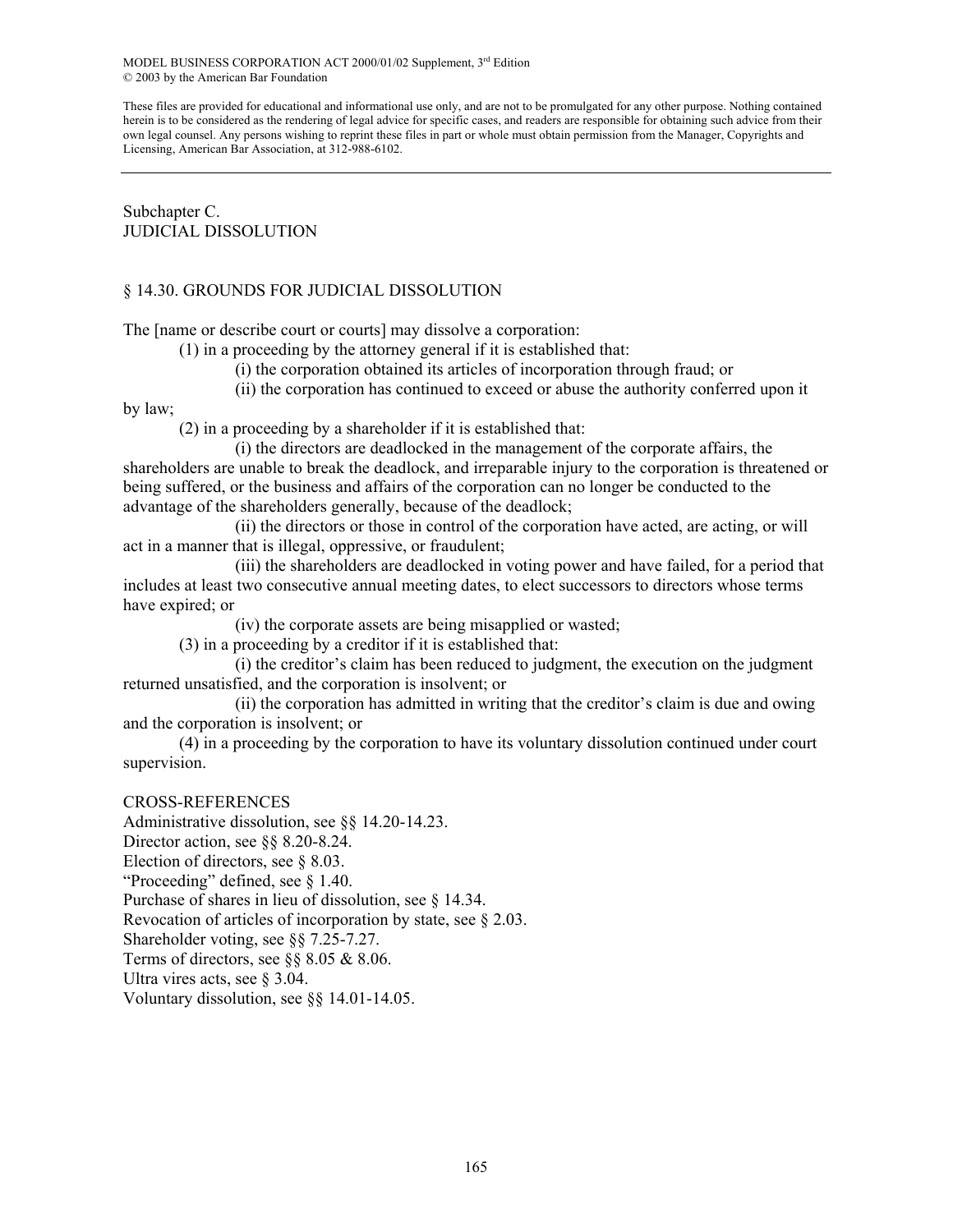These files are provided for educational and informational use only, and are not to be promulgated for any other purpose. Nothing contained herein is to be considered as the rendering of legal advice for specific cases, and readers are responsible for obtaining such advice from their own legal counsel. Any persons wishing to reprint these files in part or whole must obtain permission from the Manager, Copyrights and Licensing, American Bar Association, at 312-988-6102.

## § 14.31. PROCEDURE FOR JUDICIAL DISSOLUTION

(a) Venue for a proceeding by the attorney general to dissolve a corporation lies in [name the county or counties]. Venue for a proceeding brought by any other party named in section 14.30 lies in the county where a corporation's principal office (or, if none in this state, its registered office) is or was last located.

(b) It is not necessary to make shareholders parties to a proceeding to dissolve a corporation unless relief is sought against them individually.

(c) A court in a proceeding brought to dissolve a corporation may issue injunctions, appoint a receiver or custodian pendente lite with all powers and duties the court directs, take other action required to preserve the corporate assets wherever located, and carry on the business of the corporation until a full hearing can be held.

(d) Within 10 days of the commencement of a proceeding under section 14.30(2) to dissolve a corporation that has no shares listed on a national securities exchange or regularly traded in a market maintained by one or more members of a national or affiliated securities association, the corporation must send to all shareholders, other than the petitioner, a notice stating that the shareholders are entitled to avoid the dissolution of the corporation by electing to purchase the petitioner's shares under section 14.34 and accompanied by a copy of section 14.34.

CROSS-REFERENCES Custodian, see § 14.33. Judicial dissolution: grounds, see  $§$  14.30. purchase of shares in lieu of, see § 14.34. "Principal office": defined, see § 1.40. designated in annual report, see § 16.21. "Proceeding" defined, see § 1.40. Receiver, see § 14.33. Registered office: designated in annual report, see § 16.21. required, see §§ 2.02 & 5.01.

## § 14.32. RECEIVERSHIP OR CUSTODIANSHIP

(a) A court in a judicial proceeding brought to dissolve a corporation may appoint one or more receivers to wind up and liquidate, or one or more custodians to manage, the business and affairs of the corporation. The court shall hold a hearing, after notifying all parties to the proceeding and any interested persons designated by the court, before appointing a receiver or custodian. The court appointing a receiver or custodian has exclusive jurisdiction over the corporation and all of its property wherever located.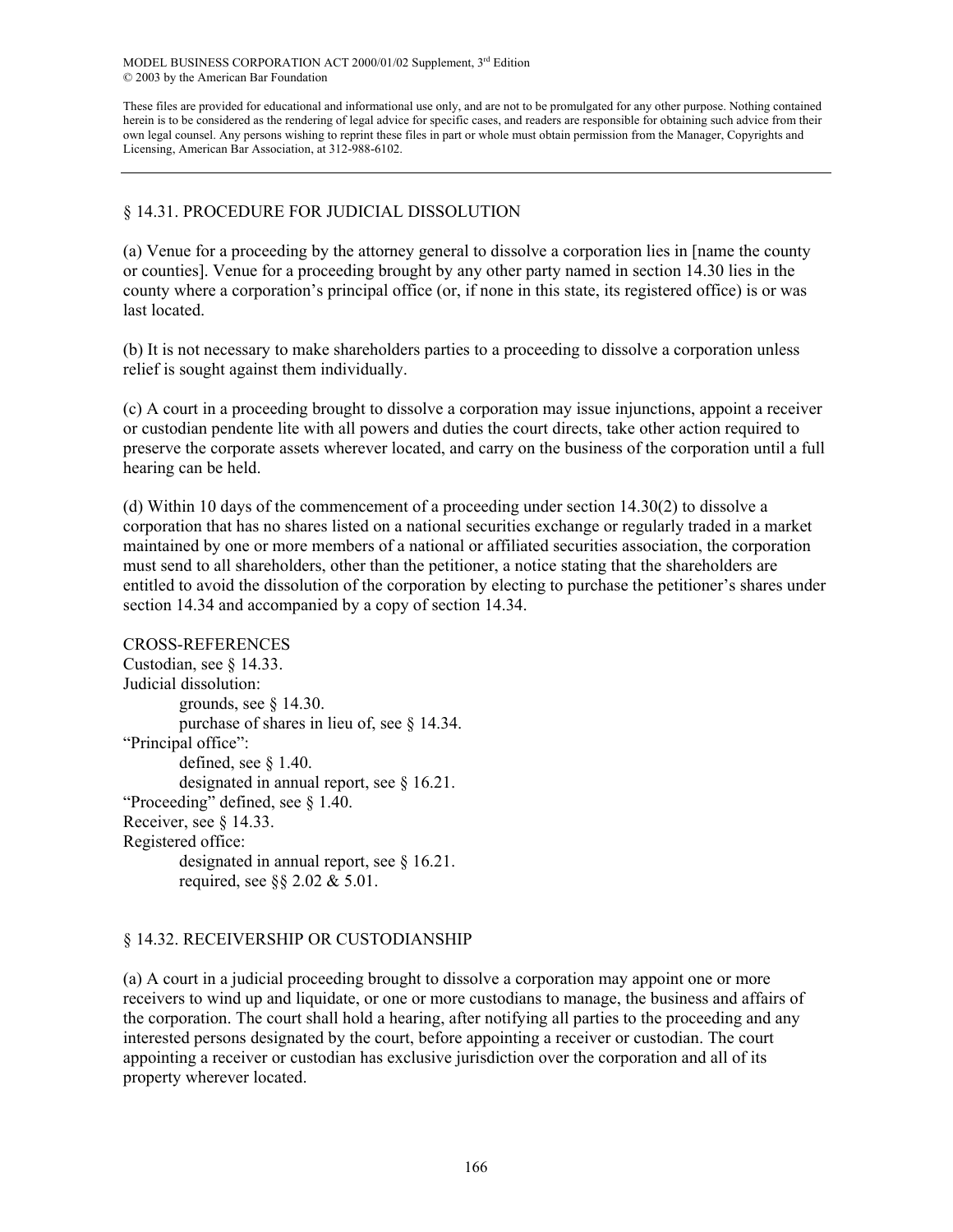These files are provided for educational and informational use only, and are not to be promulgated for any other purpose. Nothing contained herein is to be considered as the rendering of legal advice for specific cases, and readers are responsible for obtaining such advice from their own legal counsel. Any persons wishing to reprint these files in part or whole must obtain permission from the Manager, Copyrights and Licensing, American Bar Association, at 312-988-6102.

(b) The court may appoint an individual or a domestic or foreign corporation (authorized to transact business in this state) as a receiver or custodian. The court may require the receiver or custodian to post bond, with or without sureties, in an amount the court directs.

(c) The court shall describe the powers and duties of the receiver or custodian in its appointing order, which may be amended from time to time. Among other powers:

 (1) the receiver (i) may dispose of all or any part of the assets of the corporation wherever located, at a public or private sale, if authorized by the court; and (ii) may sue and defend in his own name as receiver of the corporation in all courts of this state;

 (2) the custodian may exercise all of the powers of the corporation, through or in place of its board of directors, to the extent necessary to manage the affairs of the corporation in the best interests of its shareholders and creditors.

(d) The court during a receivership may redesignate the receiver a custodian, and during a custodianship may redesignate the custodian a receiver, if doing so is in the best interests of the corporation, its shareholders, and creditors.

(e) The court from time to time during the receivership or custodianship may order compensation paid and expense disbursements or reimbursements made to the receiver or custodian and his counsel from the assets of the corporation or proceeds from the sale of the assets.

CROSS-REFERENCES Custodianship pendente lite, see § 14.31. "Notice" defined, see § 1.41. Receivership pendente lite, see § 14.31.

## § 14.33. DECREE OF DISSOLUTION

(a) If after a hearing the court determines that one or more grounds for judicial dissolution described in section 14.30 exist, it may enter a decree dissolving the corporation and specifying the effective date of the dissolution, and the clerk of the court shall deliver a certified copy of the decree to the secretary of state, who shall file it.

(b) After entering the decree of dissolution, the court shall direct the winding-up and liquidation of the corporation's business and affairs in accordance with section 14.05 and the notification of claimants in accordance with sections 14.06 and 14.07.

CROSS-REFERENCES Claims, see §§ 14.06 & 14.07. Custodianship, see §§ 14.31 & 14.32. "Deliver," see § 1.40. Deposit with state treasurer, see § 14.40. Dissolution does not terminate authority of registered agent, see  $\S$  14.05.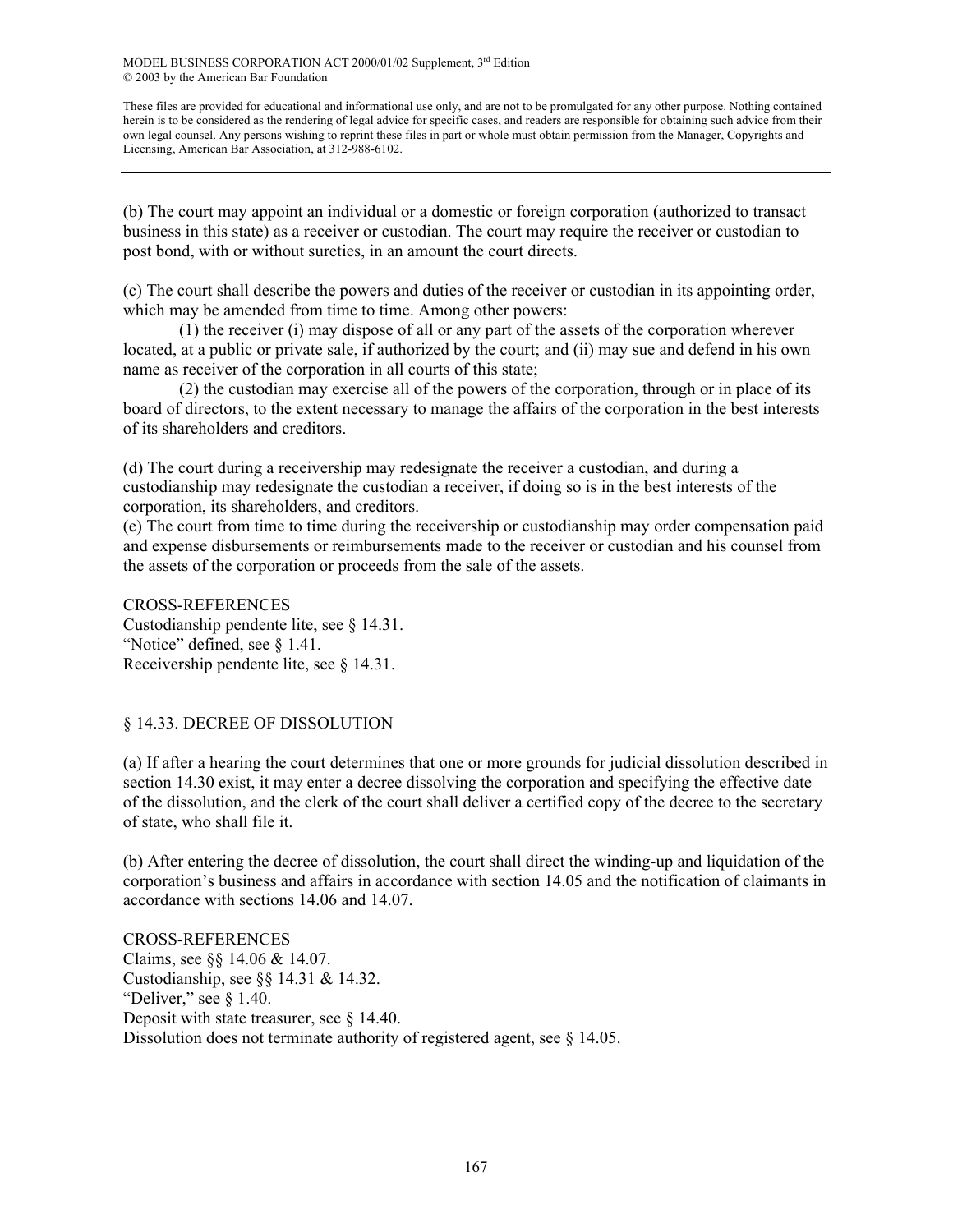These files are provided for educational and informational use only, and are not to be promulgated for any other purpose. Nothing contained herein is to be considered as the rendering of legal advice for specific cases, and readers are responsible for obtaining such advice from their own legal counsel. Any persons wishing to reprint these files in part or whole must obtain permission from the Manager, Copyrights and Licensing, American Bar Association, at 312-988-6102.

"Proceeding" defined, see § 1.40. Receivership, see §§ 14.31 & 14.32. Secretary of state's filing duties, see § 1.25. Winding-up, see § 14.05.

# § 14.34. ELECTION TO PURCHASE IN LIEU OF DISSOLUTION

(a) In a proceeding under section 14.30(2) to dissolve a corporation that has no shares listed on a national securities exchange or regularly traded in a market maintained by one or more members of a national or affiliated securities association, the corporation may elect or, if it fails to elect, one or more shareholders may elect to purchase all shares owned by the petitioning shareholder at the fair value of the shares. An election pursuant to this section shall be irrevocable unless the court determines that it is equitable to set aside or modify the election.

(b) An election to purchase pursuant to this section may be filed with the court at any time within 90 days after the filing of the petition under section 14.30(2) or at such later time as the court in its discretion may allow. If the election to purchase is filed by one or more shareholders, the corporation shall, within 10 days thereafter, give written notice to all shareholders, other than the petitioner. The notice must state the name and number of shares owned by the petitioner and the name and number of shares owned by each electing shareholder and must advise the recipients of their right to join in the election to purchase shares in accordance with this section. Shareholders who wish to participate must file notice of their intention to join in the purchase no later than 30 days after the effective date of the notice to them. All shareholders who have filed an election or notice of their intention to participate in the election to purchase thereby become parties to the proceeding and shall participate in the purchase in proportion to their ownership of shares as of the date the first election was filed, unless they otherwise agree or the court otherwise directs. After an election has been filed by the corporation or one or more shareholders, the proceeding under section 14.30(2) may not be discontinued or settled, nor may the petitioning shareholder sell or otherwise dispose of his shares, unless the court determines that it would be equitable to the corporation and the shareholders, other than the petitioner, to permit such discontinuance, settlement, sale, or other disposition.

(c) If, within 60 days of the filing of the first election, the parties reach agreement as to the fair value and terms of purchase of the petitioner's shares, the court shall enter an order directing the purchase of petitioner's shares upon the terms and conditions agreed to by the parties.

(d) If the parties are unable to reach an agreement as provided for in subsection (c), the court, upon application of any party, shall stay the section 14.30(2) proceedings and determine the fair value of the petitioner's shares as of the day before the date on which the petition under section 14.30(2) was filed or as of such other date as the court deems appropriate under the circumstances.

(e) Upon determining the fair value of the shares, the court shall enter an order directing the purchase upon such terms and conditions as the court deems appropriate, which may include payment of the purchase price in installments, where necessary in the interests of equity, provision for security to assure payment of the purchase price and any additional costs, fees, and expenses as may have been awarded, and, if the shares are to be purchased by shareholders, the allocation of shares among them.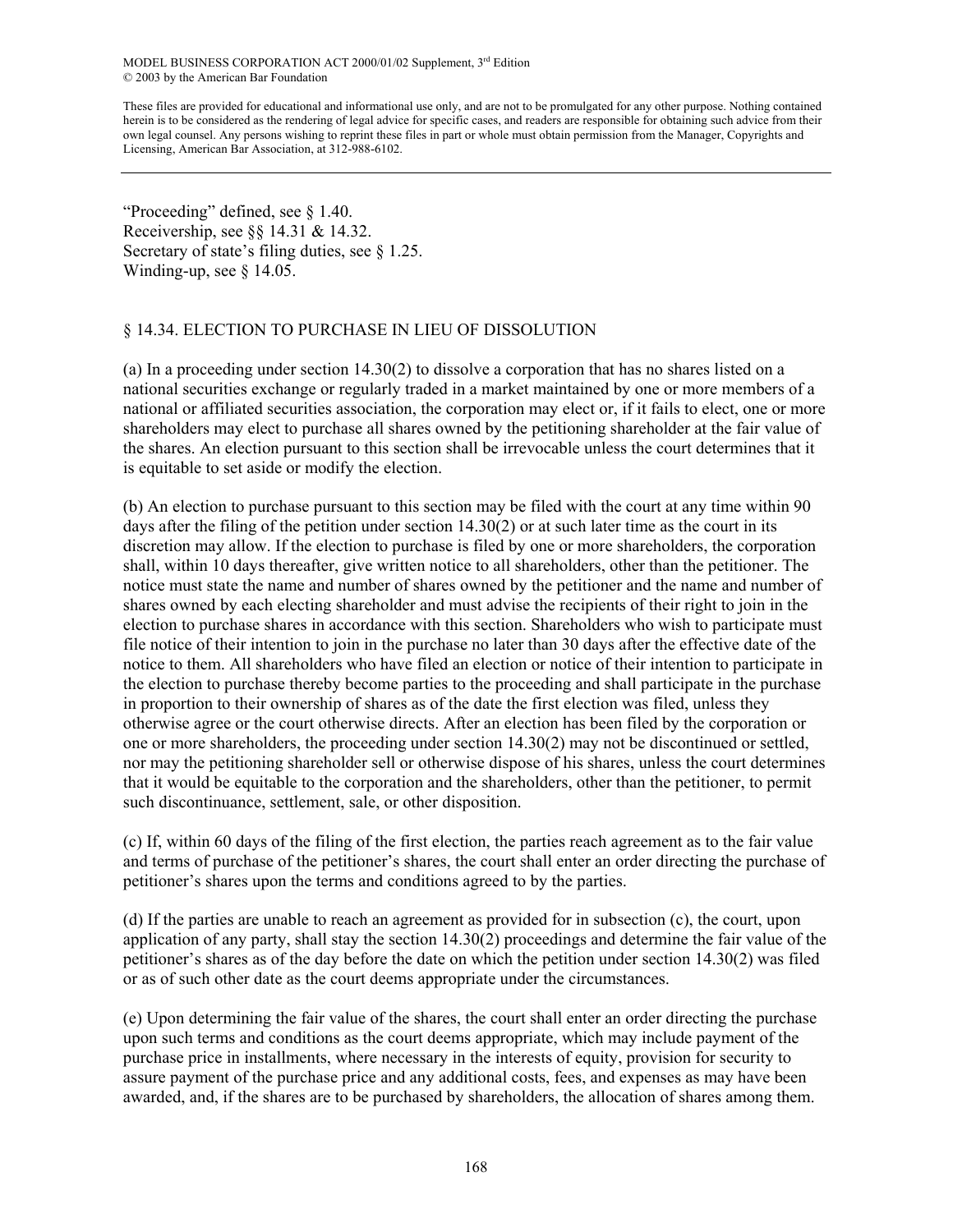These files are provided for educational and informational use only, and are not to be promulgated for any other purpose. Nothing contained herein is to be considered as the rendering of legal advice for specific cases, and readers are responsible for obtaining such advice from their own legal counsel. Any persons wishing to reprint these files in part or whole must obtain permission from the Manager, Copyrights and Licensing, American Bar Association, at 312-988-6102.

In allocating petitioner's shares among holders of different classes of shares, the court should attempt to preserve the existing distribution of voting rights among holders of different classes insofar as practicable and may direct that holders of a specific class or classes shall not participate in the purchase. Interest may be allowed at the rate and from the date determined by the court to be equitable, but if the court finds that the refusal of the petitioning shareholder to accept an offer of payment was arbitrary or otherwise not in good faith, no interest shall be allowed. If the court finds that the petitioning shareholder had probable grounds for relief under paragraphs (ii) or (iv) of section 14.30(2), it may award to the petitioning shareholder reasonable fees and expenses of counsel and of any experts employed by him.

(f) Upon entry of an order under subsections (c) or (e), the court shall dismiss the petition to dissolve the corporation under section 14.30, and the petitioning shareholder shall no longer have any rights or status as a shareholder of the corporation, except the right to receive the amounts awarded to him by the order of the court which shall be enforceable in the same manner as any other judgment.

(g) The purchase ordered pursuant to subsection (e) shall be made within 10 days after the date the order becomes final unless before that time the corporation files with the court a notice of its intention to adopt articles of dissolution pursuant to sections 14.02 and 14.03, which articles must then be adopted and filed within 50 days thereafter. Upon filing of such articles of dissolution, the corporation shall be dissolved in accordance with the provisions of sections 14.05 through 14.07, and the order entered pursuant to subsection (e) shall no longer be of any force or effect, except that the court may award the petitioning shareholder reasonable fees and expenses in accordance with the provisions of the last sentence of subsection (e) and the petitioner may continue to pursue any claims previously asserted on behalf of the corporation.

(h) Any payment by the corporation pursuant to an order under subsections (c) or (e), other than an award of fees and expenses pursuant to subsection (e), is subject to the provisions of section 6.40.

CROSS-REFERENCES Judicial dissolution, see § 14.30. Notice required, see § 14.31(d).

Subchapter D. MISCELLANEOUS

# § 14.40. DEPOSIT WITH STATE TREASURER

Assets of a dissolved corporation that should be transferred to a creditor, claimant, or shareholder of the corporation who cannot be found or who is not competent to receive them shall be reduced to cash and deposited with the state treasurer or other appropriate state official for safekeeping. When the creditor, claimant, or shareholder furnishes satisfactory proof of entitlement to the amount deposited, the state treasurer or other appropriate state official shall pay him or his representative that amount.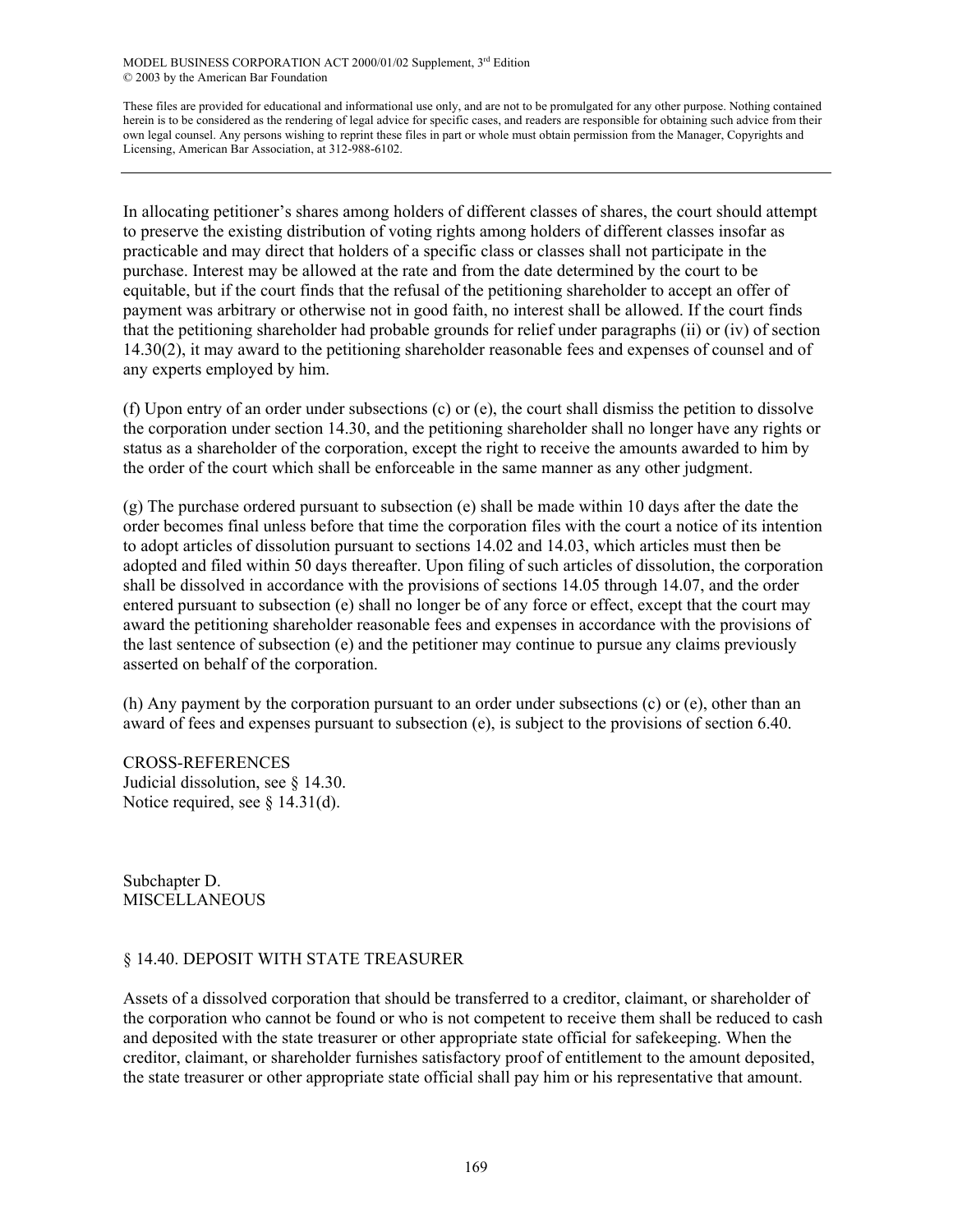These files are provided for educational and informational use only, and are not to be promulgated for any other purpose. Nothing contained herein is to be considered as the rendering of legal advice for specific cases, and readers are responsible for obtaining such advice from their own legal counsel. Any persons wishing to reprint these files in part or whole must obtain permission from the Manager, Copyrights and Licensing, American Bar Association, at 312-988-6102.

CROSS-REFERENCES Administrative dissolution, see § 14.20. Claims, see §§ 14.06 & 14.07. Judicial dissolution, see § 14.30. Voluntary dissolution, see § 14.05.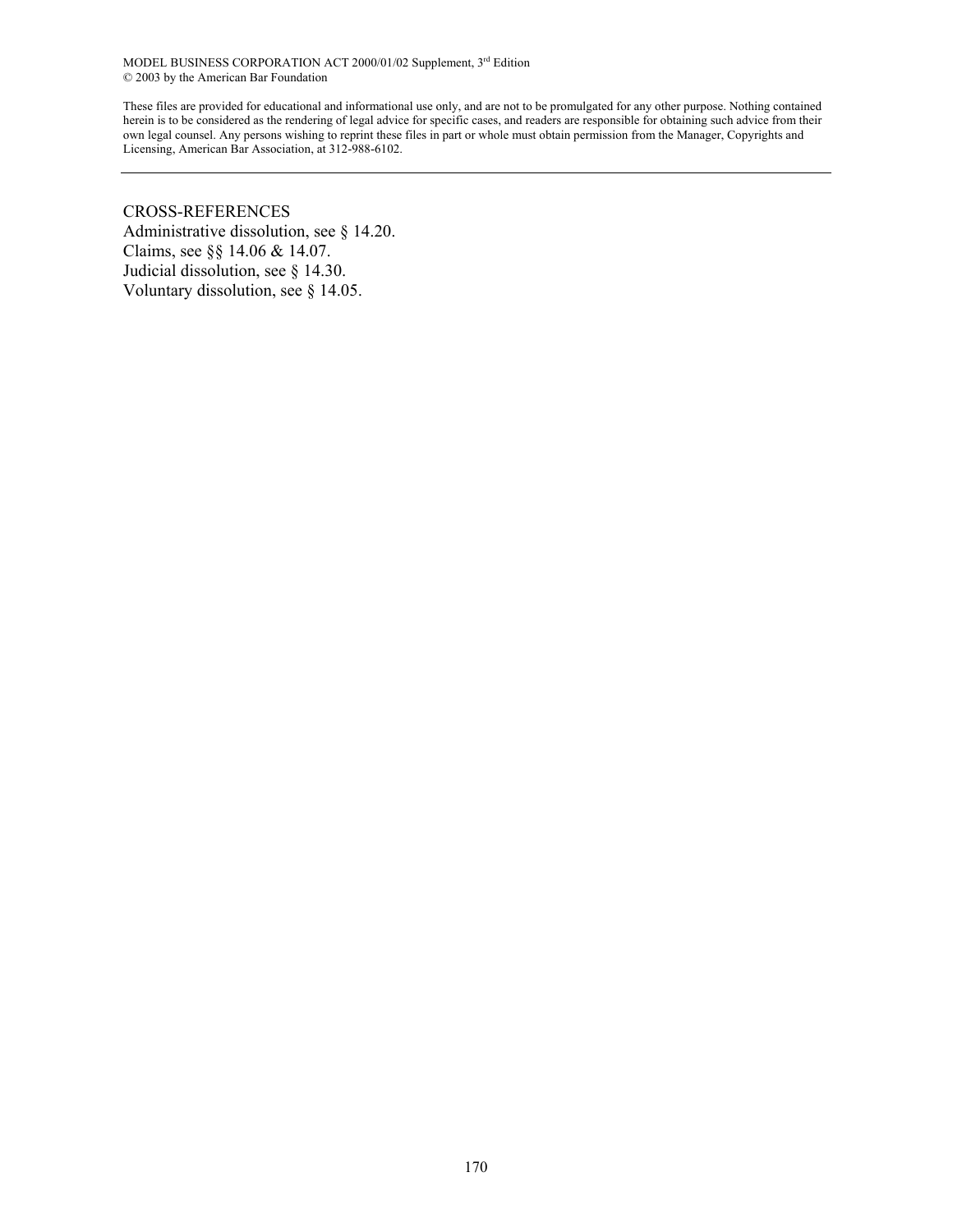These files are provided for educational and informational use only, and are not to be promulgated for any other purpose. Nothing contained herein is to be considered as the rendering of legal advice for specific cases, and readers are responsible for obtaining such advice from their own legal counsel. Any persons wishing to reprint these files in part or whole must obtain permission from the Manager, Copyrights and Licensing, American Bar Association, at 312-988-6102.

## CHAPTER 15 FOREIGN CORPORATIONS

## Subchapter A. CERTIFICATE OF AUTHORITY

- § 15.01. Authority to transact business required
- § 15.02. Consequences of transacting business without authority
- § 15.03. Application for certificate of authority
- § 15.04. Amended certificate of authority
- § 15.05. Effect of certificate of authority
- § 15.06. Corporate name of foreign corporation
- § 15.07. Registered office and registered agent of foreign corporation
- § 15.08. Change of registered office or registered agent of foreign corporation
- § 15.09. Resignation of registered agent of foreign corporation
- § 15.10. Service on foreign corporation

## Subchapter B. WITHDRAWAL OR TRANSFER OF AUTHORITY

- § 15.20. Withdrawal of foreign corporation
- § 15.21. Automatic withdrawal upon certain conversions
- § 15.22. Withdrawal upon conversion to a nonfiling entity
- § 15.23. Transfer of authority

## Subchapter C. REVOCATION OF CERTIFICATE OF AUTHORITY

- § 15.30. Grounds for revocation
- § 15.31. Procedure for and effect of revocation
- § 15.32. Appeal from revocation

Subchapter A. CERTIFICATE OF AUTHORITY

## § 15.01. AUTHORITY TO TRANSACT BUSINESS REQUIRED

(a) A foreign corporation may not transact business in this state until it obtains a certificate of authority from the secretary of state.

(b) The following activities, among others, do not constitute transacting business within the meaning of subsection (a):

(1) maintaining, defending, or settling any proceeding;

 (2) holding meetings of the board of directors or shareholders or carrying on other activities concerning internal corporate affairs;

(3) maintaining bank accounts;

 (4) maintaining offices or agencies for the transfer, exchange, and registration of the corporation's own securities or maintaining trustees or depositaries with respect to those securities;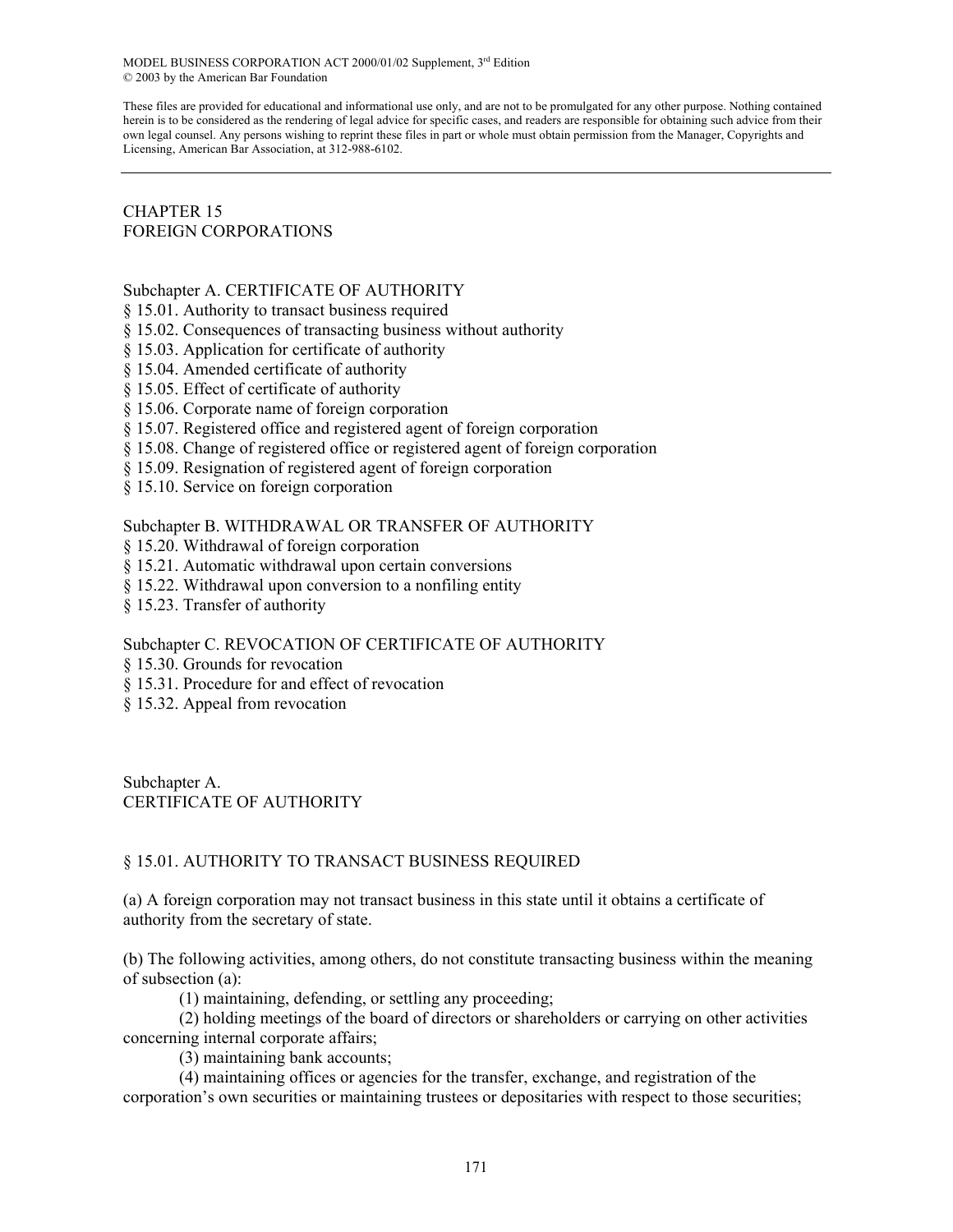These files are provided for educational and informational use only, and are not to be promulgated for any other purpose. Nothing contained herein is to be considered as the rendering of legal advice for specific cases, and readers are responsible for obtaining such advice from their own legal counsel. Any persons wishing to reprint these files in part or whole must obtain permission from the Manager, Copyrights and Licensing, American Bar Association, at 312-988-6102.

(5) selling through independent contractors;

 (6) soliciting or obtaining orders, whether by mail or through employees or agents or otherwise, if the orders require acceptance outside this state before they become contracts;

 (7) creating or acquiring indebtedness, mortgages, and security interests in real or personal property;

 (8) securing or collecting debts or enforcing mortgages and security interests in property securing the debts;

(9) owning, without more, real or personal property;

 (10) conducting an isolated transaction that is completed within 30 days and that is not one in the course of repeated transactions of a like nature;

(11) transacting business in interstate commerce.

(c) The list of activities in subsection (b) is not exhaustive.

CROSS-REFERENCES

Application of Act to existing qualified foreign corporation, see § 17.02.

Board of directors meetings, see § 8.20.

Certificate of authority, see § 15.03.

"Foreign corporation" defined, see § 1.40.

Penalty for transacting business without authority, see § 15.02.

"Proceeding" defined, see § 1.40.

Shareholders' meetings, see §§ 7.01-7.03.

# § 15.02. CONSEQUENCES OF TRANSACTING BUSINESS WITHOUT AUTHORITY

(a) A foreign corporation transacting business in this state without a certificate of authority may not maintain a proceeding in any court in this state until it obtains a certificate of authority.

(b) The successor to a foreign corporation that transacted business in this state without a certificate of authority and the assignee of a cause of action arising out of that business may not maintain a proceeding based on that cause of action in any court in this state until the foreign corporation or its successor obtains a certificate of authority.

(c) A court may stay a proceeding commenced by a foreign corporation, its successor, or assignee until it determines whether the foreign corporation or its successor requires a certificate of authority. If it so determines, the court may further stay the proceeding until the foreign corporation or its successor obtains the certificate.

(d) A foreign corporation is liable for a civil penalty of  $\$\$ for each day, but not to exceed a total of \$\_\_\_\_\_\_ for each year, it transacts business in this state without a certificate of authority. The attorney general may collect all penalties due under this subsection.

(e) Notwithstanding subsections (a) and (b), the failure of a foreign corporation to obtain a certificate of authority does not impair the validity of its corporate acts or prevent it from defending any proceeding in this state.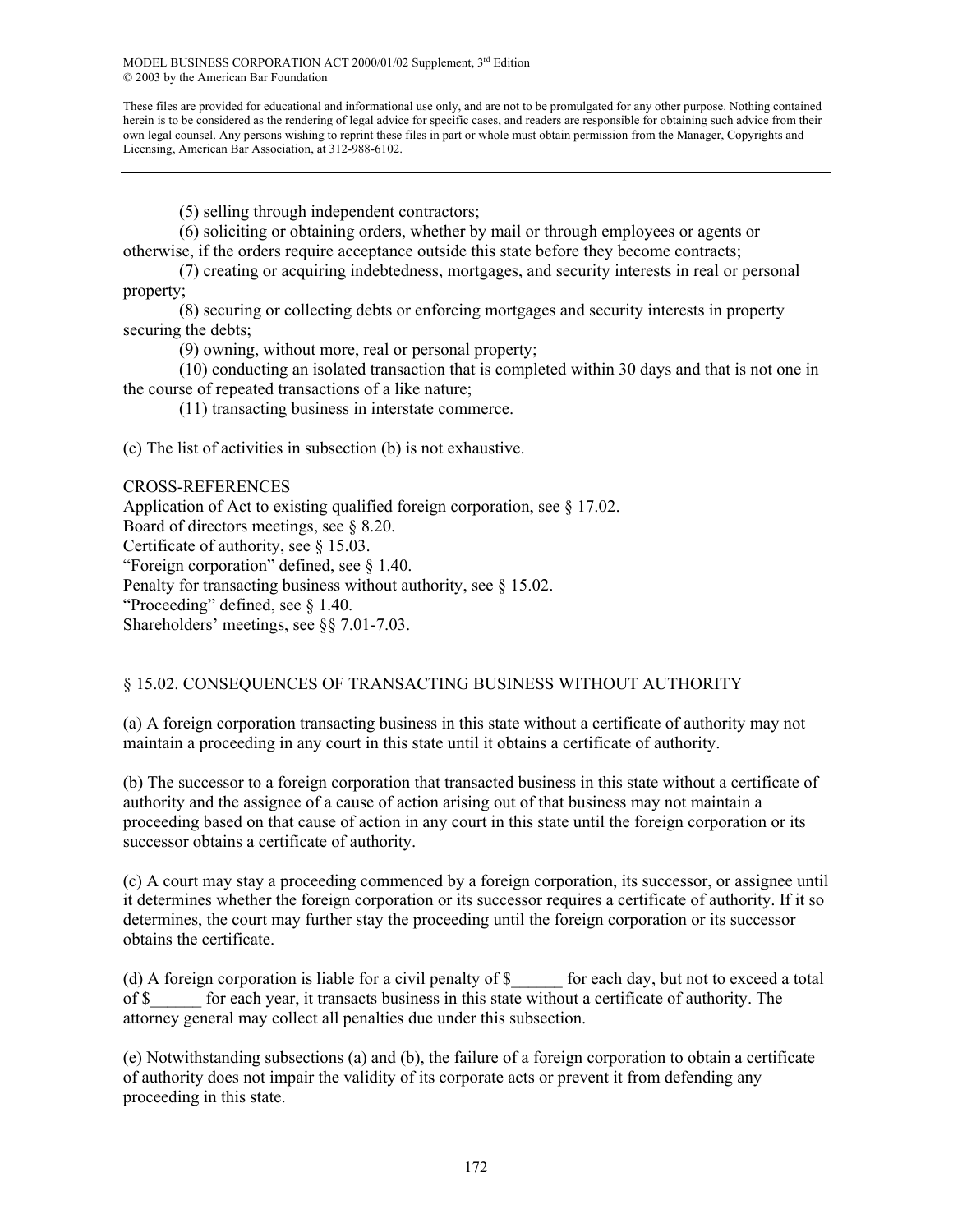These files are provided for educational and informational use only, and are not to be promulgated for any other purpose. Nothing contained herein is to be considered as the rendering of legal advice for specific cases, and readers are responsible for obtaining such advice from their own legal counsel. Any persons wishing to reprint these files in part or whole must obtain permission from the Manager, Copyrights and Licensing, American Bar Association, at 312-988-6102.

CROSS-REFERENCES Certificate of authority, see § 15.03. "Foreign corporation" defined, see § 1.40. "Proceeding" defined, see § 1.40. Transacting business, see § 15.01.

## § 15.03. APPLICATION FOR CERTIFICATE OF AUTHORITY

(a) A foreign corporation may apply for a certificate of authority to transact business in this state by delivering an application to the secretary of state for filing. The application must set forth:

 (1) the name of the foreign corporation or, if its name is unavailable for use in this state, a corporate name that satisfies the requirements of section 15.06;

(2) the name of the state or country under whose law it is incorporated;

(3) its date of incorporation and period of duration;

(4) the street address of its principal office;

 (5) the address of its registered office in this state and the name of its registered agent at that office; and

(6) the names and usual business addresses of its current directors and officers.

(b) The foreign corporation shall deliver with the completed application a certificate of existence (or a document of similar import) duly authenticated by the secretary of state or other official having custody of corporate records in the state or country under whose law it is incorporated.

## CROSS-REFERENCES

Amended certificate of authority, see § 15.04. Application of Act to existing qualified foreign corporation, see § 17.02. Certificate of existence, see § 1.28. Corporate name, see § 15.06, ch. 4. Corporate purposes, see § 3.01. "Deliver," see § 1.40. Filing fees, see § 1.22. Filing requirements, see § 1.20. Forms, see § 1.21. "Principal office": defined, see § 1.40. designated in annual report, see § 16.21. Registered office and agent, see §§ 2.02, 5.01, 15.07. Report to secretary of state, see § 16.21.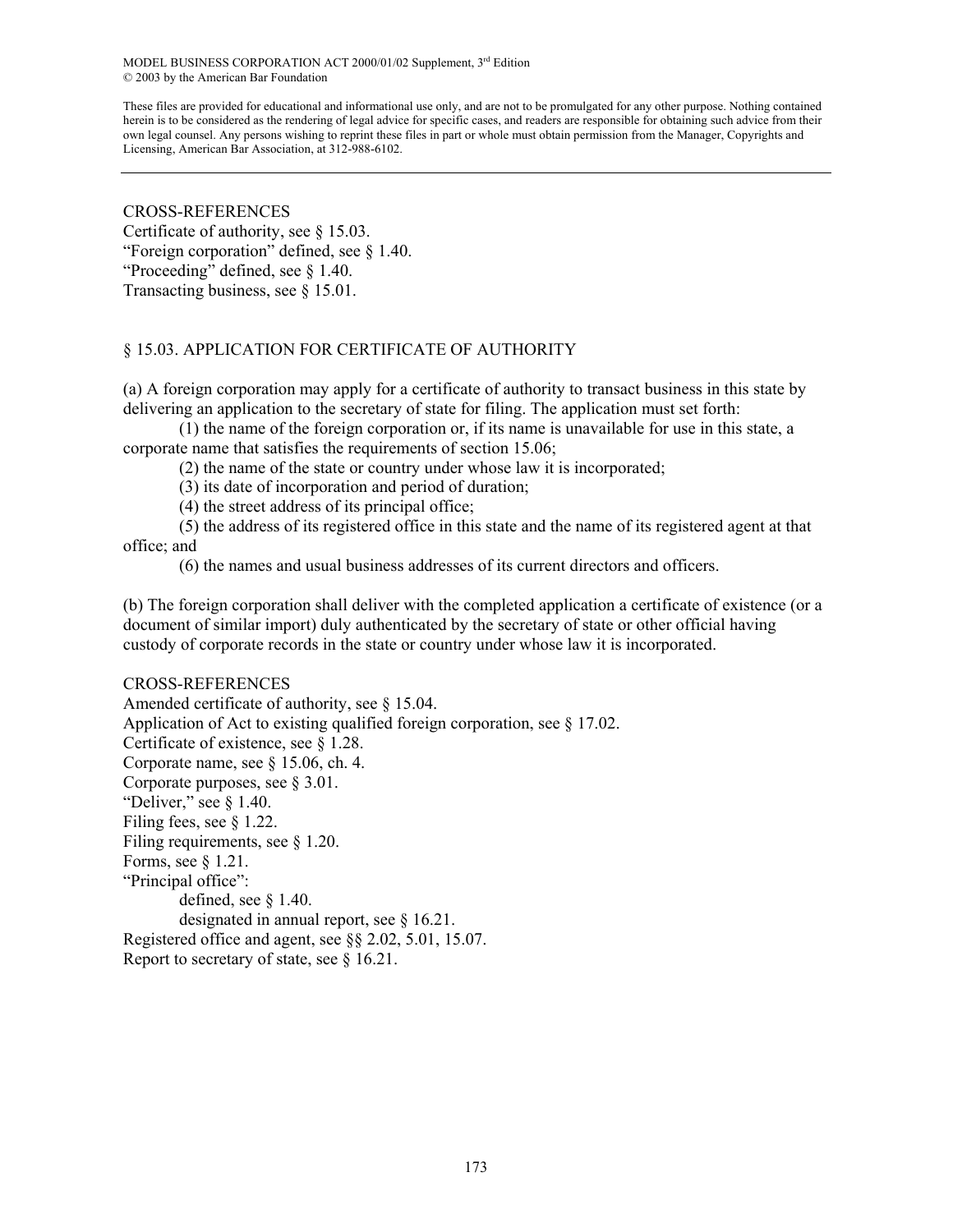These files are provided for educational and informational use only, and are not to be promulgated for any other purpose. Nothing contained herein is to be considered as the rendering of legal advice for specific cases, and readers are responsible for obtaining such advice from their own legal counsel. Any persons wishing to reprint these files in part or whole must obtain permission from the Manager, Copyrights and Licensing, American Bar Association, at 312-988-6102.

## § 15.04. AMENDED CERTIFICATE OF AUTHORITY

(a) A foreign corporation authorized to transact business in this state must obtain an amended certificate of authority from the secretary of state if it changes:

- (1) its corporate name;
- (2) the period of its duration; or
- (3) the state or country of its incorporation.

(b) The requirements of section 15.03 for obtaining an original certificate of authority apply to obtaining an amended certificate under this section.

CROSS-REFERENCES Annual report, see § 16.21. Certificate of authority, see § 15.03. Change of registered office or agent, see § 15.08. Corporate name, see § 15.06, ch. 4. Duration, see § 3.02. Filing fees, see § 1.22. Filing requirements, see § 1.20. Forms, see § 1.21. Resignation of registered agent, see § 15.09.

# § 15.05. EFFECT OF CERTIFICATE OF AUTHORITY

(a) A certificate of authority authorizes the foreign corporation to which it is issued to transact business in this state subject, however, to the right of the state to revoke the certificate as provided in this Act.

(b) A foreign corporation with a valid certificate of authority has the same but no greater rights and has the same but no greater privileges as, and except as otherwise provided by this Act is subject to the same duties, restrictions, penalties, and liabilities now or later imposed on, a domestic corporation of like character.

(c) This Act does not authorize this state to regulate the organization or internal affairs of a foreign corporation authorized to transact business in this state.

CROSS-REFERENCES Corporate powers, see § 3.02. Corporate purposes, see § 3.01. Revocation of certificate of authority, see §§ 15.30-15.32. Withdrawal of foreign corporations, see § 15.20.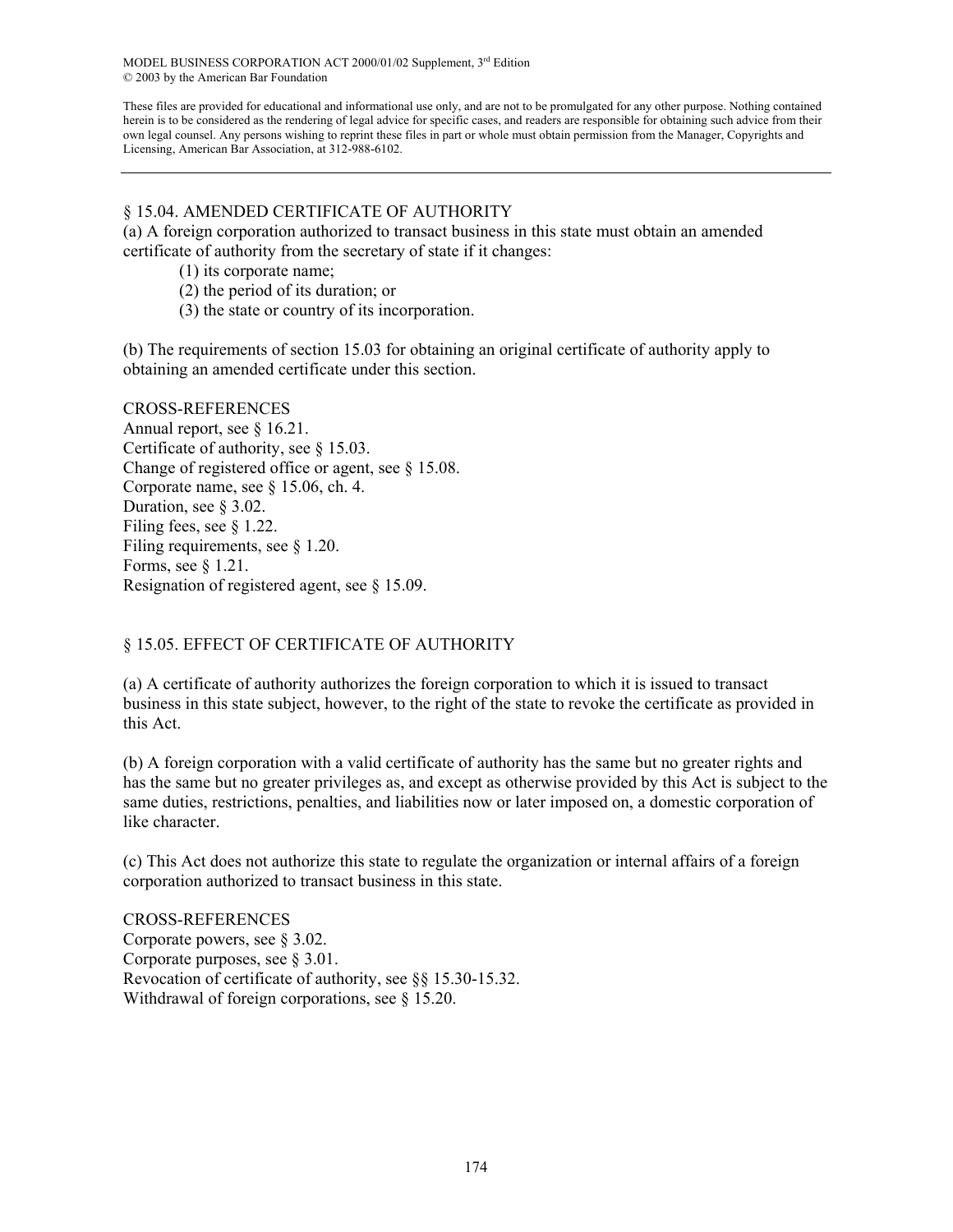These files are provided for educational and informational use only, and are not to be promulgated for any other purpose. Nothing contained herein is to be considered as the rendering of legal advice for specific cases, and readers are responsible for obtaining such advice from their own legal counsel. Any persons wishing to reprint these files in part or whole must obtain permission from the Manager, Copyrights and Licensing, American Bar Association, at 312-988-6102.

## § 15.06. CORPORATE NAME OF FOREIGN CORPORATION

(a) If the corporate name of a foreign corporation does not satisfy the requirements of section 4.01, the foreign corporation to obtain or maintain a certificate of authority to transact business in this state:

 (1) may add the word "corporation," "incorporated," "company," or "limited," or the abbreviation "corp.," "inc.," "co.," or "ltd.," to its corporate name for use in this state; or

 (2) may use a fictitious name to transact business in this state if its real name is unavailable and it delivers to the secretary of state for filing a copy of the resolution of its board of directors, certified by its secretary, adopting the fictitious name.

(b) Except as authorized by subsections (c) and (d), the corporate name (including a fictitious name) of a foreign corporation must be distinguishable upon the records of the secretary of state from:

 (1) the corporate name of a corporation incorporated or authorized to transact business in this state;

(2) a corporate name reserved or registered under section 4.02 or 4.03;

 (3) the fictitious name of another foreign corporation authorized to transact business in this state; and

 (4) the corporate name of a not-for-profit corporation incorporated or authorized to transact business in this state.

(c) A foreign corporation may apply to the secretary of state for authorization to use in this state the name of another corporation (incorporated or authorized to transact business in this state) that is not distinguishable upon his records from the name applied for. The secretary of state shall authorize use of the name applied for if:

 (1) the other corporation consents to the use in writing and submits an undertaking in form satisfactory to the secretary of state to change its name to a name that is distinguishable upon the records of the secretary of state from the name of the applying corporation; or

 (2) the applicant delivers to the secretary of state a certified copy of a final judgment of a court of competent jurisdiction establishing the applicant's right to use the name applied for in this state.

(d) A foreign corporation may use in this state the name (including the fictitious name) of another domestic or foreign corporation that is used in this state if the other corporation is incorporated or authorized to transact business in this state and the foreign corporation:

(1) has merged with the other corporation;

(2) has been formed by reorganization of the other corporation; or

 (3) has acquired all or substantially all of the assets, including the corporate name, of the other corporation.

(e) If a foreign corporation authorized to transact business in this state changes its corporate name to one that does not satisfy the requirements of section 4.01, it may not transact business in this state under the changed name until it adopts a name satisfying the requirements of section 4.01 and obtains an amended certificate of authority under section 15.04.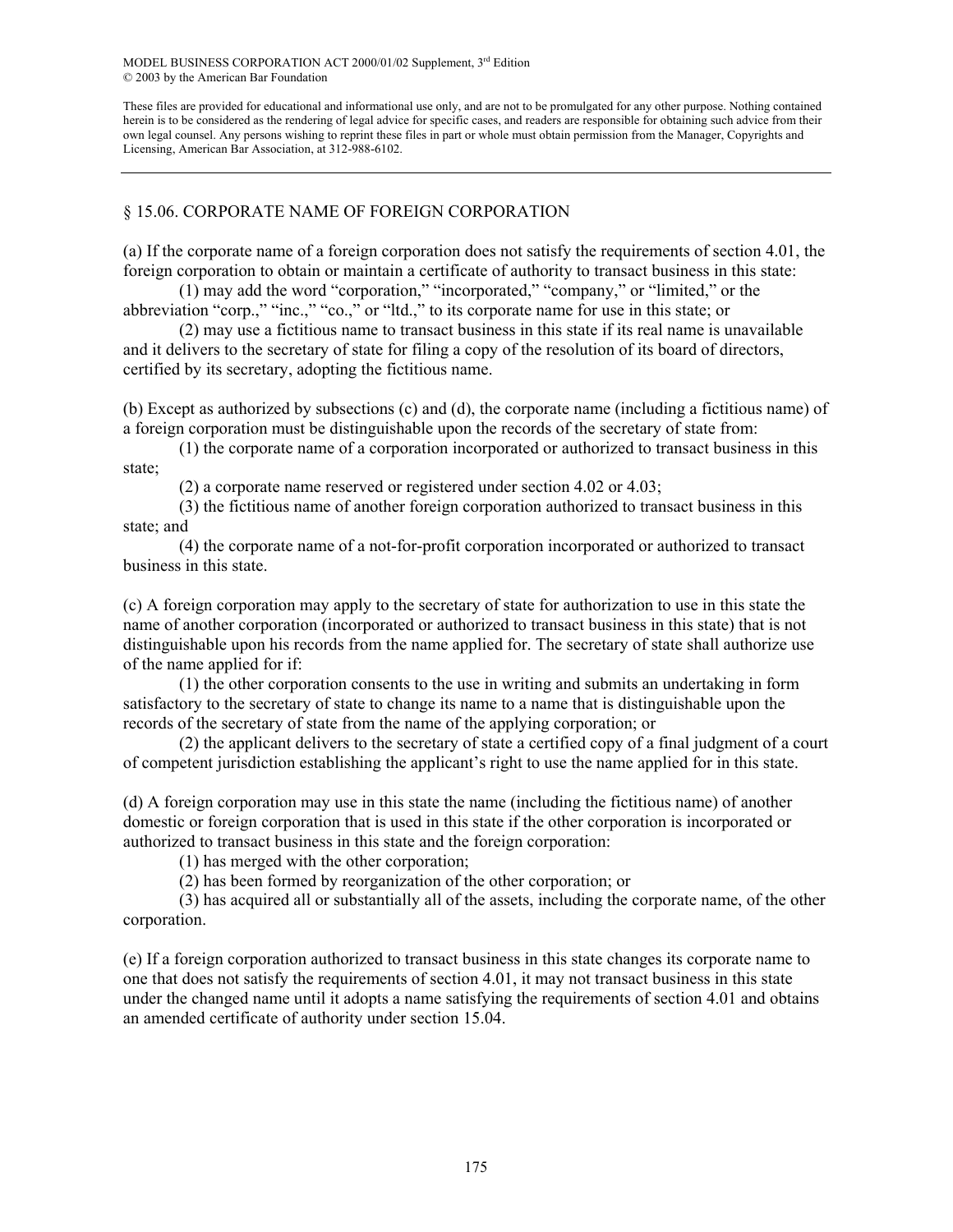These files are provided for educational and informational use only, and are not to be promulgated for any other purpose. Nothing contained herein is to be considered as the rendering of legal advice for specific cases, and readers are responsible for obtaining such advice from their own legal counsel. Any persons wishing to reprint these files in part or whole must obtain permission from the Manager, Copyrights and Licensing, American Bar Association, at 312-988-6102.

CROSS-REFERENCES Amended certificate of authority, see § 15.04. Corporate names generally, see ch. 4. "Deliver," see § 1.40. Effective time and date of filing, see § 1.23. Filing fees, see § 1.22. Filing requirements, see § 1.23. Registered name, see § 4.03. Reserved name, see § 4.02.

# § 15.07. REGISTERED OFFICE AND REGISTERED AGENT OF FOREIGN CORPORATION

Each foreign corporation authorized to transact business in this state must continuously maintain in this state:

(1) a registered office that may be the same as any of its places of business; and

(2) a registered agent, who may be:

 (i) an individual who resides in this state and whose business office is identical with the registered office;

 (ii) a domestic corporation or not-for-profit domestic corporation whose business office is identical with the registered office; or

 (iii) a foreign corporation or foreign not-for-profit corporation authorized to transact business in this state whose business office is identical with the registered office.

CROSS-REFERENCES

Changing registered office or agent, see § 15.08.

Registered office and agent generally, see ch. 5.

Resignation of registered agent, see § 15.09.

Revocation of certificate of authority does not affect authority of registered agent, see § 15.31.

Revocation of certificate of authority for failure to appoint and maintain registered office and agent, see § 15.30.

Service on foreign corporation, see §§ 15.10, 15.20, 15.31.

## § 15.08. CHANGE OF REGISTERED OFFICE OR REGISTERED AGENT OF FOREIGN CORPORATION

(a) A foreign corporation authorized to transact business in this state may change its registered office or registered agent by delivering to the secretary of state for filing a statement of change that sets forth:

(1) its name;

(2) the street address of its current registered office;

 (3) if the current registered office is to be changed, the street address of its new registered office;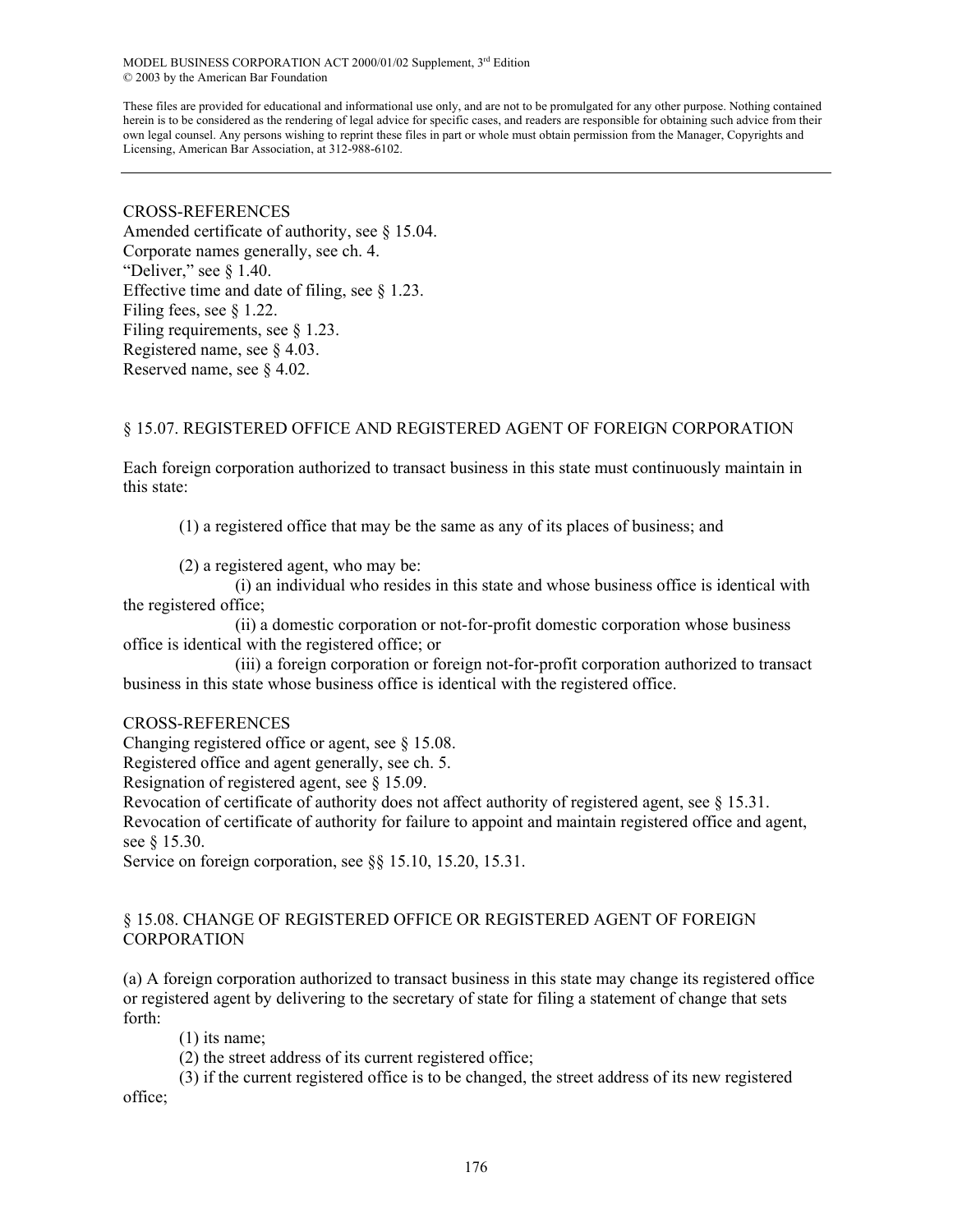These files are provided for educational and informational use only, and are not to be promulgated for any other purpose. Nothing contained herein is to be considered as the rendering of legal advice for specific cases, and readers are responsible for obtaining such advice from their own legal counsel. Any persons wishing to reprint these files in part or whole must obtain permission from the Manager, Copyrights and Licensing, American Bar Association, at 312-988-6102.

(4) the name of its current registered agent;

 (5) if the current registered agent is to be changed, the name of its new registered agent and the new agent's written consent (either on the statement or attached to it) to the appointment; and

 (6) that after the change or changes are made, the street addresses of its registered office and the business office of its registered agent will be identical.

(b) If a registered agent changes the street address of his business office, he may change the street address of the registered office of any foreign corporation for which he is the registered agent by notifying the corporation in writing of the change and signing (either manually or in facsimile) and delivering to the secretary of state for filing a statement of change that complies with the requirements of subsection (a) and recites that the corporation has been notified of the change.

CROSS-REFERENCES "Deliver," see § 1.40. Effective date of notice, see § 1.41. Effective time and date of filing, see § 1.23. Filing fees, see § 1.22. Filing requirements, see § 1.20. Notice to corporation, see § 1.41. Resignation of registered agent, see § 15.09. Revocation of certificate of authority for failure to file notice of change of registered office or agent, see § 15.30.

# § 15.09. RESIGNATION OF REGISTERED AGENT OF FOREIGN CORPORATION

(a) The registered agent of a foreign corporation may resign his agency appointment by signing and delivering to the secretary of state for filing the original and two exact or conformed copies of a statement of resignation. The statement of resignation may include a statement that the registered office is also discontinued.

(b) After filing the statement, the secretary of state shall attach the filing receipt to one copy and mail the copy and receipt to the registered office if not discontinued. The secretary of state shall mail the other copy to the foreign corporation at its principal office address shown in its most recent annual report.

(c) The agency appointment is terminated, and the registered office discontinued if so provided, on the 31st day after the date on which the statement was filed.

CROSS-REFERENCES Annual report, see § 16.21. Change of registered agent, see § 15.08. "Deliver," see § 1.40.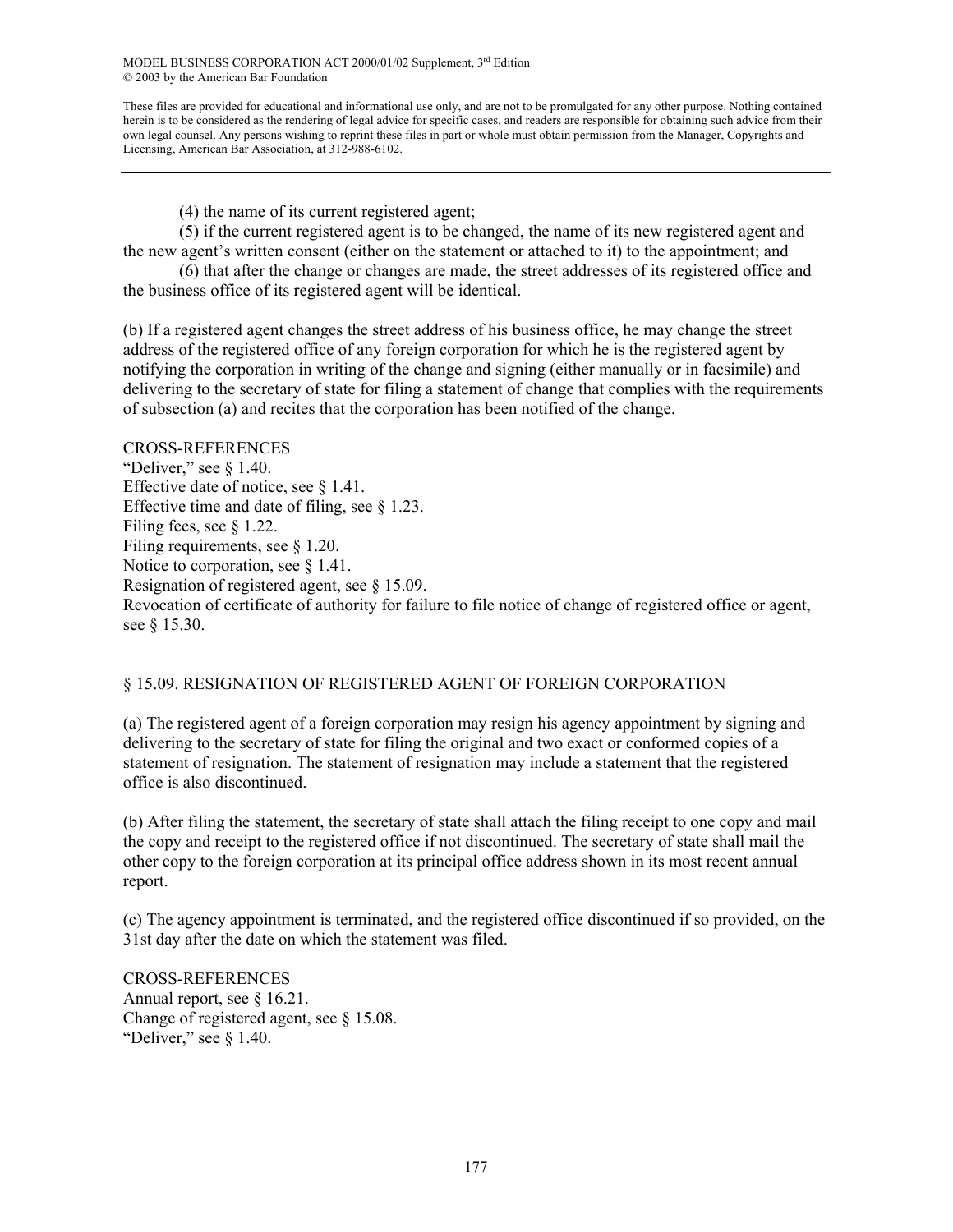These files are provided for educational and informational use only, and are not to be promulgated for any other purpose. Nothing contained herein is to be considered as the rendering of legal advice for specific cases, and readers are responsible for obtaining such advice from their own legal counsel. Any persons wishing to reprint these files in part or whole must obtain permission from the Manager, Copyrights and Licensing, American Bar Association, at 312-988-6102.

Filing fees, see § 1.22. Filing requirements, see § 1.20. "Principal office": defined, see § 1.40. designated in annual report, see § 16.21.

## § 15.10. SERVICE ON FOREIGN CORPORATION

(a) The registered agent of a foreign corporation authorized to transact business in this state is the corporation's agent for service of process, notice, or demand required or permitted by law to be served on the foreign corporation.

(b) A foreign corporation may be served by registered or certified mail, return receipt requested, addressed to the secretary of the foreign corporation at its principal office shown in its application for a certificate of authority or in its most recent annual report if the foreign corporation:

(1) has no registered agent or its registered agent cannot with reasonable diligence be served;

(2) has withdrawn from transacting business in this state under section 15.20; or

(3) has had its certificate of authority revoked under section 15.31.

(c) Service is perfected under subsection (b) at the earliest of:

(1) the date the foreign corporation receives the mail;

(2) the date shown on the return receipt, if signed on behalf of the foreign corporation; or

 (3) five days after its deposit in the United States mail, as evidenced by the postmark, if mailed postpaid and correctly addressed.

(d) This section does not prescribe the only means, or necessarily the required means, of serving a foreign corporation.

CROSS-REFERENCES

Annual report, see § 16.21.

Application for certificate of authority, see § 15.03.

"Principal office":

defined, see § 1.40.

designated in annual report, see § 16.21.

Revocation of certificate of authority does not revoke authority of registered agent, see § 15.31. Service of process fees, see § 1.22.

Service on foreign corporation with revoked certificate of authority, see § 15.31.

Service on withdrawn foreign corporation, see § 15.20.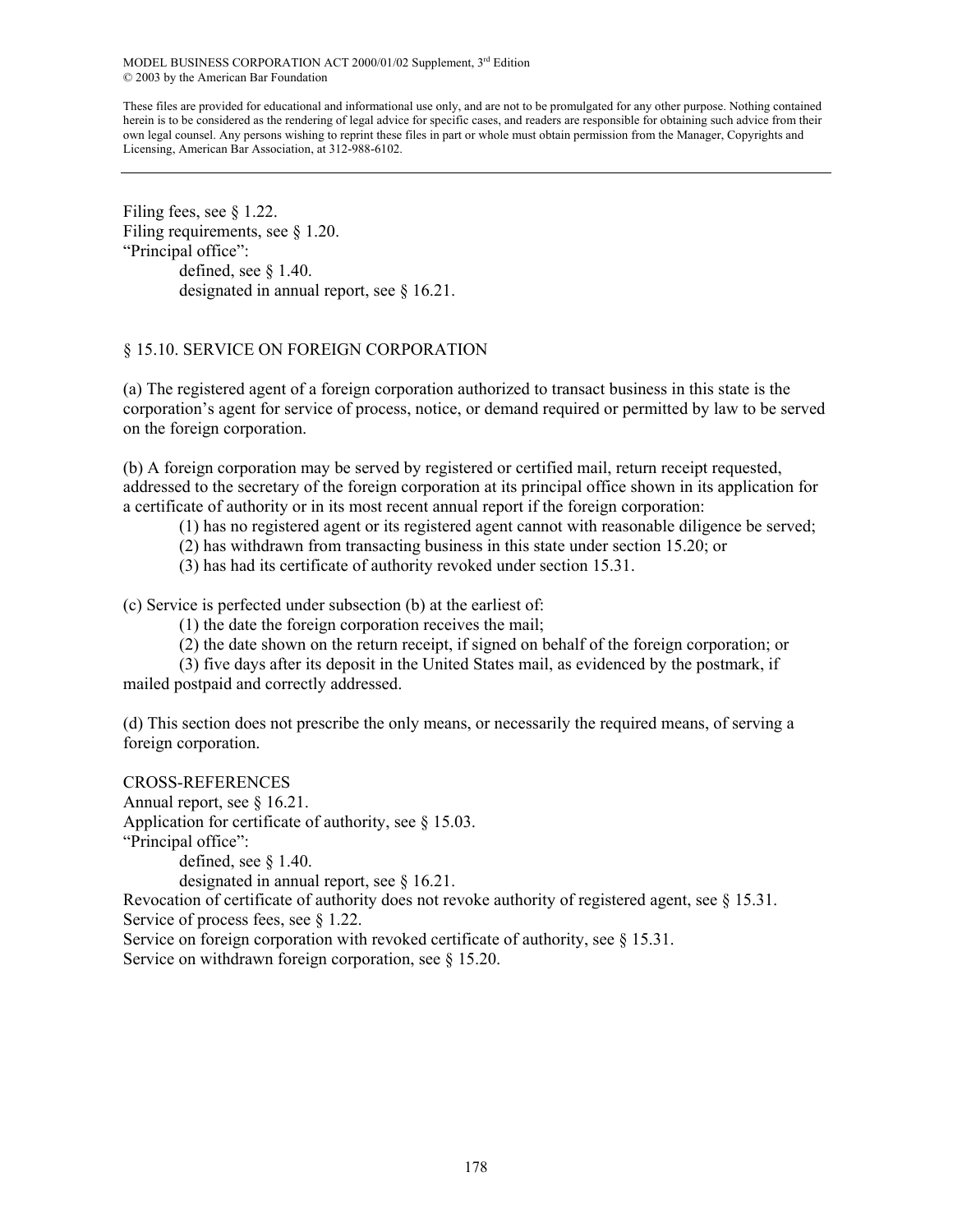These files are provided for educational and informational use only, and are not to be promulgated for any other purpose. Nothing contained herein is to be considered as the rendering of legal advice for specific cases, and readers are responsible for obtaining such advice from their own legal counsel. Any persons wishing to reprint these files in part or whole must obtain permission from the Manager, Copyrights and Licensing, American Bar Association, at 312-988-6102.

# Subchapter B. WITHDRAWAL OR TRANSFER OF AUTHORITY

# § 15.20. WITHDRAWAL OF FOREIGN CORPORATION

(a) A foreign corporation authorized to transact business in this state may not withdraw from this state until it obtains a certificate of withdrawal from the secretary of state.

(b) A foreign corporation authorized to transact business in this state may apply for a certificate of withdrawal by delivering an application to the secretary of state for filing. The application must set forth:

 (1) the name of the foreign corporation and the name of the state or country under whose law it is incorporated;

 (2) that it is not transacting business in this state and that it surrenders its authority to transact business in this state;

 (3) that it revokes the authority of its registered agent to accept service on its behalf and appoints the secretary of state as its agent for service of process in any proceeding based on a cause of action arising during the time it was authorized to transact business in this state;

 (4) a mailing address to which the secretary of state may mail a copy of any process served on him under subdivision (3); and

 (5) a commitment to notify the secretary of state in the future of any change in its mailing address.

(c) After the withdrawal of the corporation is effective, service of process on the secretary of state under this section is service on the foreign corporation. Upon receipt of process, the secretary of state shall mail a copy of the process to the foreign corporation at the mailing address set forth under subsection (b).

## CROSS-REFERENCES

"Deliver," see § 1.40. Effective time and date of filing, see § 1.23. Filing fees, see § 1.22. Filing requirements, see § 1.20. Forms, see § 1.21. Registered agent, see § 15.07. Service of process fees, see  $\S$  1.22. Service of process on foreign corporation, see  $\S$  15.10. Transacting business, see § 15.01.

## § 15.21. AUTOMATIC WITHDRAWAL UPON CERTAIN CONVERSIONS

A foreign business corporation authorized to transact business in this state that converts to a domestic nonprofit corporation or any form of domestic filing entity shall be deemed to have withdrawn on the effective date of the conversion.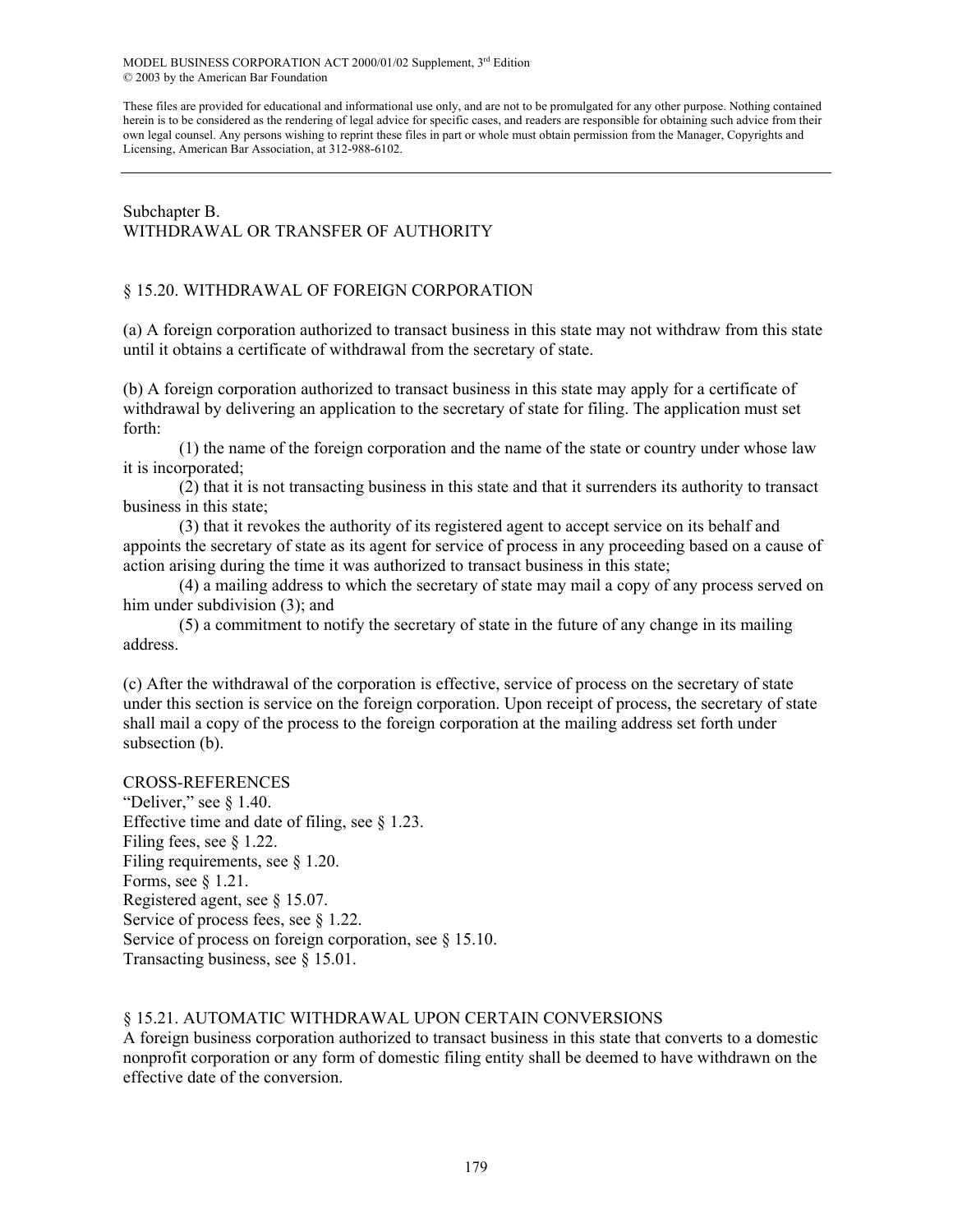These files are provided for educational and informational use only, and are not to be promulgated for any other purpose. Nothing contained herein is to be considered as the rendering of legal advice for specific cases, and readers are responsible for obtaining such advice from their own legal counsel. Any persons wishing to reprint these files in part or whole must obtain permission from the Manager, Copyrights and Licensing, American Bar Association, at 312-988-6102.

CROSS-REFERENCES "Domestic nonprofit corporation" defined, see § 1.40(14C). Filing entity" defined, see § 1.40(9B). Foreign business corporation" defined, see § 1.40(10).

# § 15.22. WITHDRAWAL UPON CONVERSION TO A NONFILING ENTITY

(a) A foreign business corporation authorized to transact business in this state that converts to a domestic or foreign nonfiling entity shall apply for a certificate of withdrawal by delivering an application to the secretary of state for filing. The application must set forth:

 (1) the name of the foreign business corporation and the name of the state or country under whose law it was incorporated before the conversion;

 (2) that it surrenders its authority to transact business in this state as a foreign business corporation;

 (3) the type of unincorporated entity to which it has been converted and the jurisdiction whose laws govern its internal affairs;

(4) if it has been converted to a foreign unincorporated entity:

 (i) that it revokes the authority of its registered agent to accept service on its behalf and appoints the secretary of state as its agent for service of process in any proceeding based on a cause of action arising during the time it was authorized to transact business in this state;

 (ii) a mailing address to which the secretary of state may mail a copy of any process served on him under paragraph (i); and

 (iii) a commitment to notify the secretary of state in the future of any change in its mailing address.

(b) After the withdrawal under this section of a corporation that has converted to a foreign unincorporated entity is effective, service of process on the secretary of state is service on the foreign unincorporated entity. Upon receipt of process, the secretary of state shall mail a copy of the process to the foreign unincorporated entity at the mailing address set forth under subsection (a)(4).

(c) After the withdrawal under this section of a corporation that has converted to a domestic unincorporated entity is effective, service of process shall be made on the unincorporated entity in accordance with the regular procedures for service of process on the form of unincorporated entity to which the corporation was converted.

CROSS-REFERENCES Domestic unincorporated entity" defined, see § 1.40(6A). Effective time and date of filing, see § 1.23. Foreign business corporation" defined, see  $\S$  1.40(10). Foreign unincorporated entity" defined, see § 1.40(10B). Nonfiling entity" defined, see § 1.40(14B). Unincorporated entity" defined, see § 1.40(24A).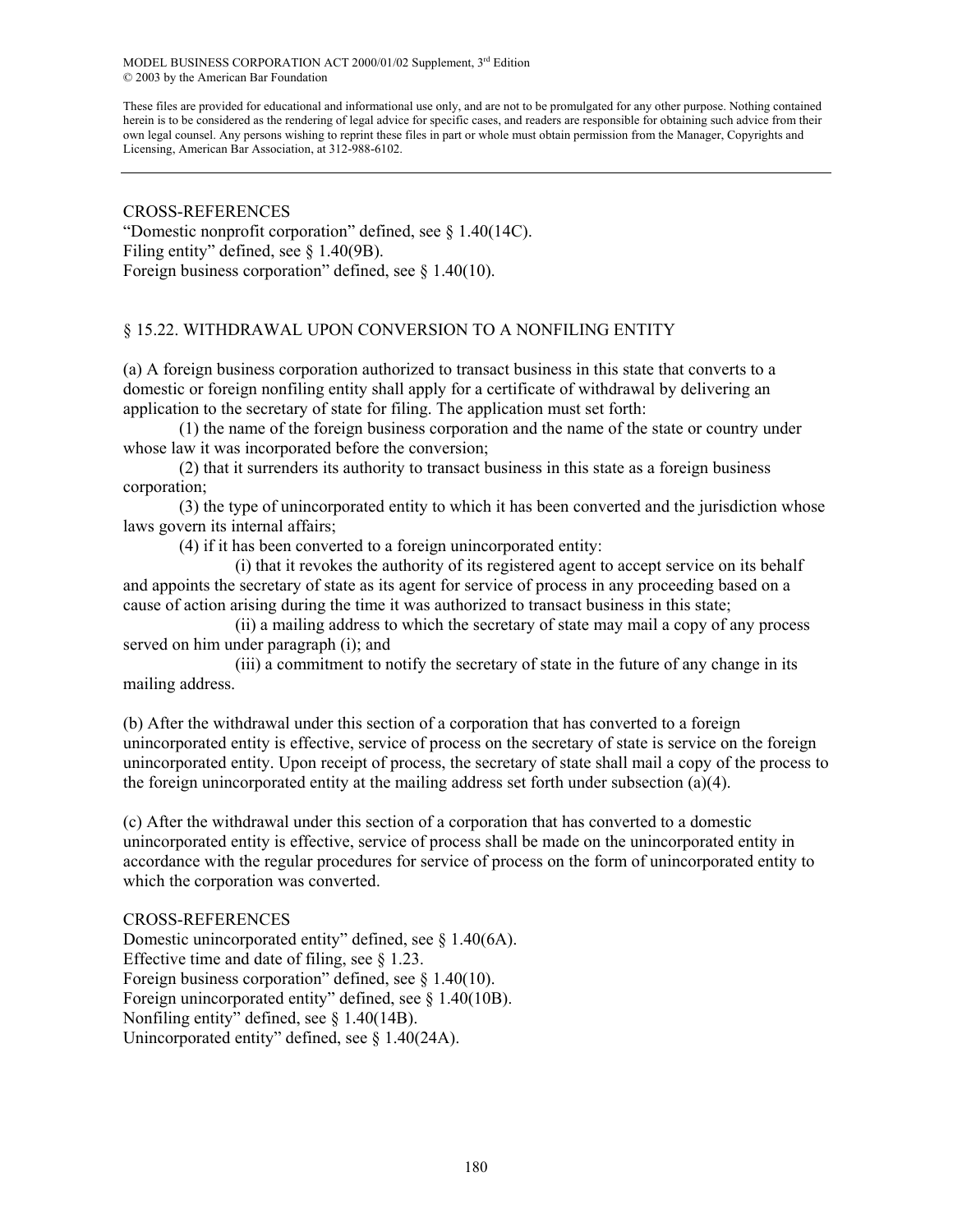These files are provided for educational and informational use only, and are not to be promulgated for any other purpose. Nothing contained herein is to be considered as the rendering of legal advice for specific cases, and readers are responsible for obtaining such advice from their own legal counsel. Any persons wishing to reprint these files in part or whole must obtain permission from the Manager, Copyrights and Licensing, American Bar Association, at 312-988-6102.

# § 15.23. TRANSFER OF AUTHORITY

(a) A foreign business corporation authorized to transact business in this state that converts to a foreign nonprofit corporation or to any form of foreign unincorporated entity that is required to obtain a certificate of authority or make a similar type of filing with the secretary of state if it transacts business in this state shall file with the secretary of state an application for transfer of authority executed by any officer or other duly authorized representative. The application shall set forth:

(1) the name of the corporation;

 (2) the type of unincorporated entity to which it has been converted and the jurisdiction whose laws govern its internal affairs;

 (3) any other information that would be required in a filing under the laws of this state by an unincorporated entity of the type the corporation has become seeking authority to transact business in this state.

(b) The application for transfer of authority shall be delivered to the secretary of state for filing and shall take effect at the effective time provided in section 1.23.

(c) Upon the effectiveness of the application for transfer of authority, the authority of the corporation under this chapter to transact business in this state shall be transferred without interruption to the converted entity which shall thereafter hold such authority subject to the provisions of the laws of this state applicable to that type of unincorporated entity.

#### CROSS-REFERENCES

"Deliver" defined, see  $\S$  1.40(5). Filing fees, see § 1.22. Filing requirements, see § 1.20. "Foreign business corporation" defined, see § 1.40(10). "Foreign nonprofit corporation" defined, see § 1.40(10A). "Foreign unincorporated entity" defined, see § 1.40(10B). "Unincorporated entity" defined, see § 1.40(24A).

Subchapter C. REVOCATION OF CERTIFICATE OF AUTHORITY

#### § 15.30. GROUNDS FOR REVOCATION

The secretary of state may commence a proceeding under section 15.31 to revoke the certificate of authority of a foreign corporation authorized to transact business in this state if:

 (1) the foreign corporation does not deliver its annual report to the secretary of state within 60 days after it is due;

 (2) the foreign corporation does not pay within 60 days after they are due any franchise taxes or penalties imposed by this Act or other law;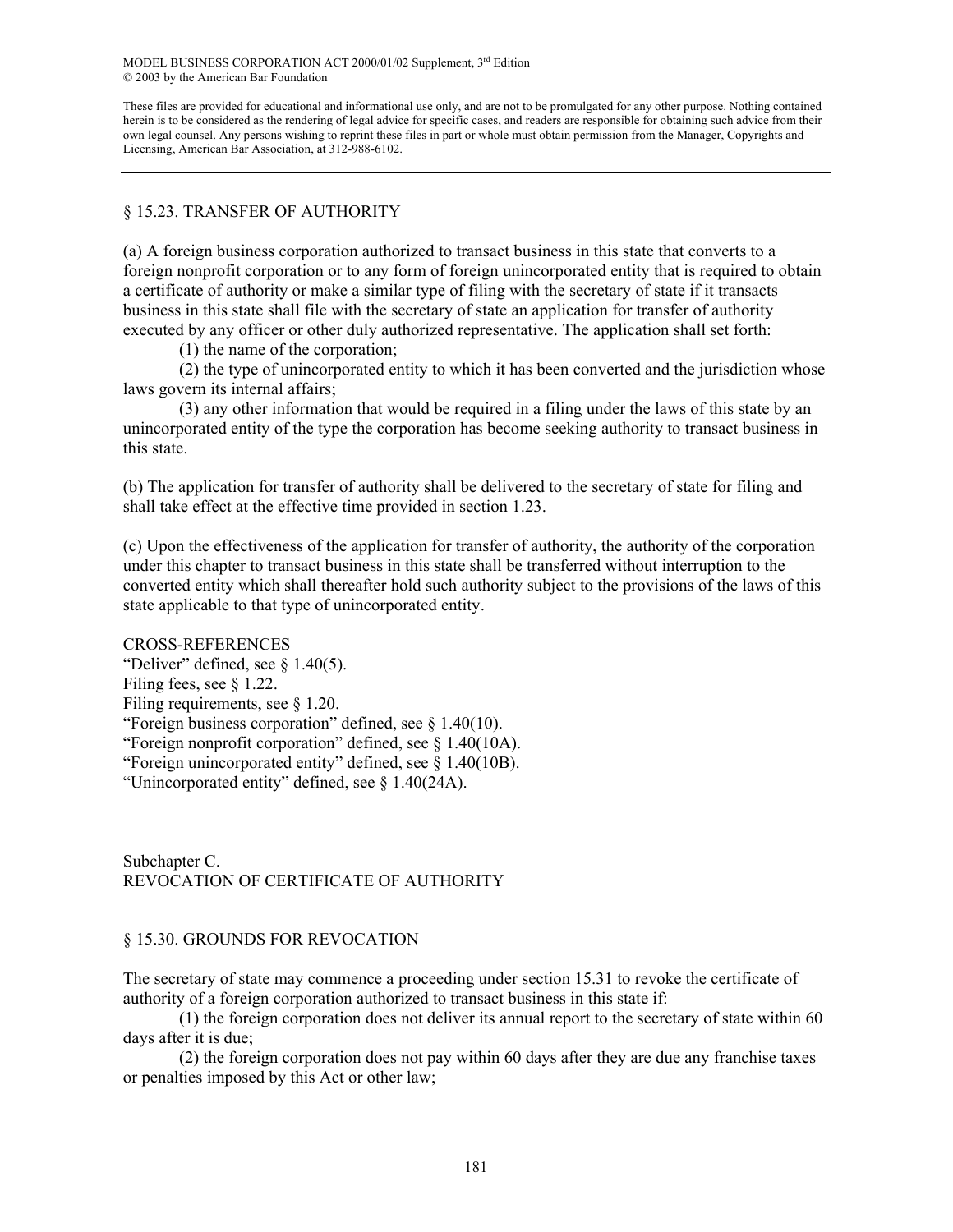These files are provided for educational and informational use only, and are not to be promulgated for any other purpose. Nothing contained herein is to be considered as the rendering of legal advice for specific cases, and readers are responsible for obtaining such advice from their own legal counsel. Any persons wishing to reprint these files in part or whole must obtain permission from the Manager, Copyrights and Licensing, American Bar Association, at 312-988-6102.

 (3) the foreign corporation is without a registered agent or registered office in this state for 60 days or more;

 (4) the foreign corporation does not inform the secretary of state under section 15.08 or 15.09 that its registered agent or registered office has changed, that its registered agent has resigned, or that its registered office has been discontinued within 60 days of the change, resignation, or discontinuance;

 (5) an incorporator, director, officer, or agent of the foreign corporation signed a document he knew was false in any material respect with intent that the document be delivered to the secretary of state for filing;

 (6) the secretary of state receives a duly authenticated certificate from the secretary of state or other official having custody of corporate records in the state or country under whose law the foreign corporation is incorporated stating that it has been dissolved or disappeared as the result of a merger.

ROSS-REFERENCES Annual report, see § 16.21. Appeal from revocation, see § 15.32. "Deliver," see  $§$  1.40. Delivery of false document to secretary of state, see § 1.29. Procedure for revocation, see § 15.31. Registered office and agent, see §§ 15.07 & 15.08.

# § 15.31. PROCEDURE FOR AND EFFECT OF REVOCATION

(a) If the secretary of state determines that one or more grounds exist under section 15.30 for revocation of a certificate of authority, he shall serve the foreign corporation with written notice of his determination under section 15.10.

(b) If the foreign corporation does not correct each ground for revocation or demonstrate to the reasonable satisfaction of the secretary of state that each ground determined by the secretary of state does not exist within 60 days after service of the notice is perfected under section 15.10, the secretary of state may revoke the foreign corporation's certificate of authority by signing a certificate of revocation that recites the ground or grounds for revocation and its effective date. The secretary of state shall file the original of the certificate and serve a copy on the foreign corporation under section 15.10.

(c) The authority of a foreign corporation to transact business in this state ceases on the date shown on the certificate revoking its certificate of authority.

(d) The secretary of state's revocation of a foreign corporation's certificate of authority appoints the secretary of state the foreign corporation's agent for service of process in any proceeding based on a cause of action which arose during the time the foreign corporation was authorized to transact business in this state. Service of process on the secretary of state under this subsection is service on the foreign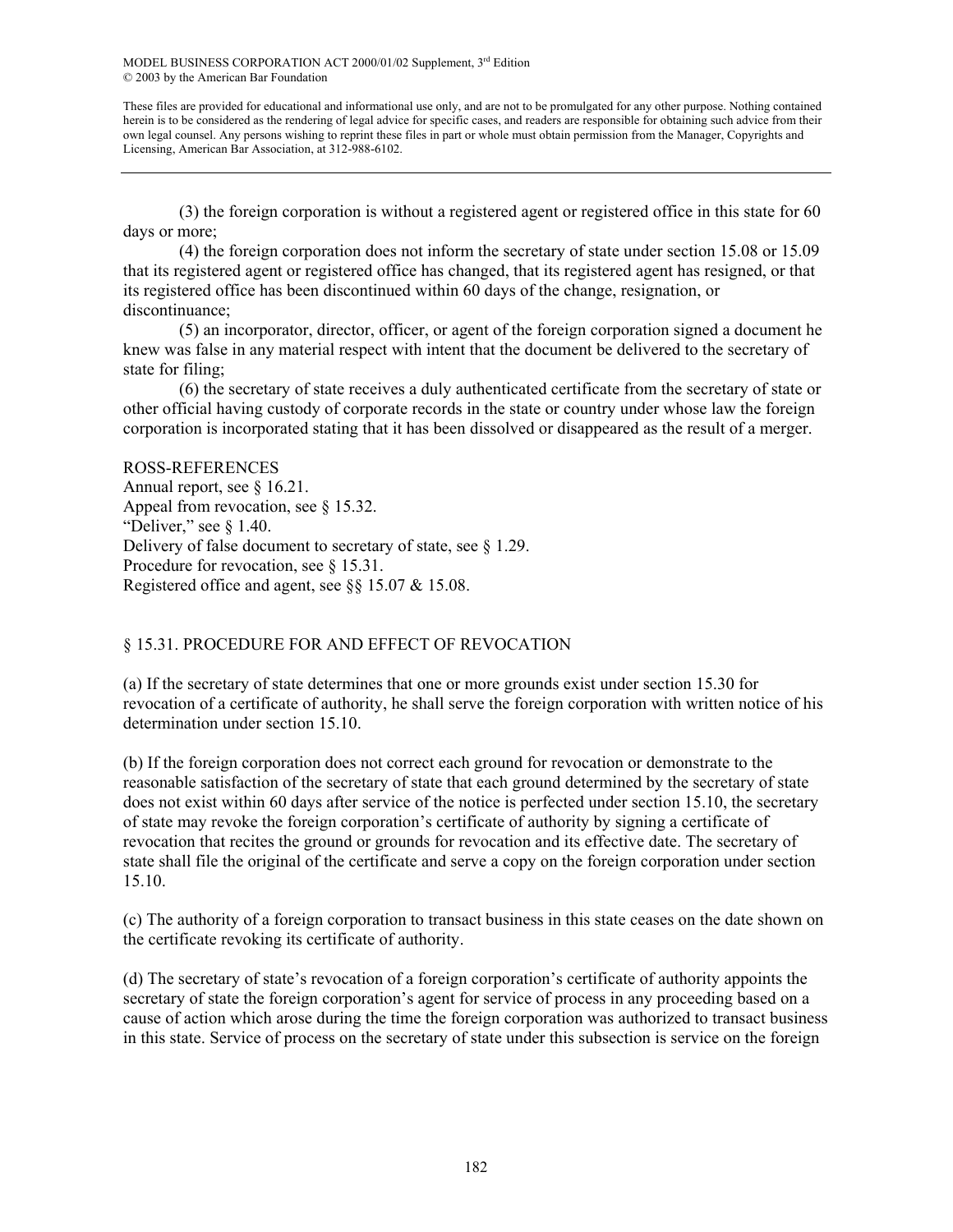These files are provided for educational and informational use only, and are not to be promulgated for any other purpose. Nothing contained herein is to be considered as the rendering of legal advice for specific cases, and readers are responsible for obtaining such advice from their own legal counsel. Any persons wishing to reprint these files in part or whole must obtain permission from the Manager, Copyrights and Licensing, American Bar Association, at 312-988-6102.

corporation. Upon receipt of process, the secretary of state shall mail a copy of the process to the secretary of the foreign corporation at its principal office shown in its most recent annual report or in any subsequent communication received from the corporation stating the current mailing address of its principal office, or, if none are on file, in its application for a certificate of authority.

(e) Revocation of a foreign corporation's certificate of authority does not terminate the authority of the registered agent of the corporation.

CROSS-REFERENCES Annual report, see § 16.21. Appeal from revocation, see § 15.32. Rounds for revocation, see § 15.30. "Principal office": defined, see § 1.40. designated in annual report, see § 16.21. Service on foreign corporation, see  $\S$  15.10.

## § 15.32. APPEAL FROM REVOCATION

(a) A foreign corporation may appeal the secretary of state's revocation of its certificate of authority to the [name or describe] court within 30 days after service of the certificate of revocation is perfected under section 15.10. The foreign corporation appeals by petitioning the court to set aside the revocation and attaching to the petition copies of its certificate of authority and the secretary of state's certificate of revocation.

(b) The court may summarily order the secretary of state to reinstate the certificate of authority or may take any other action the court considers appropriate.

(c) The court's final decision may be appealed as in other civil proceedings.

CROSS-REFERENCES Effective date of service, see § 15.10. Grounds for revocation, see § 15.30. Procedure for revocation, see § 15.31.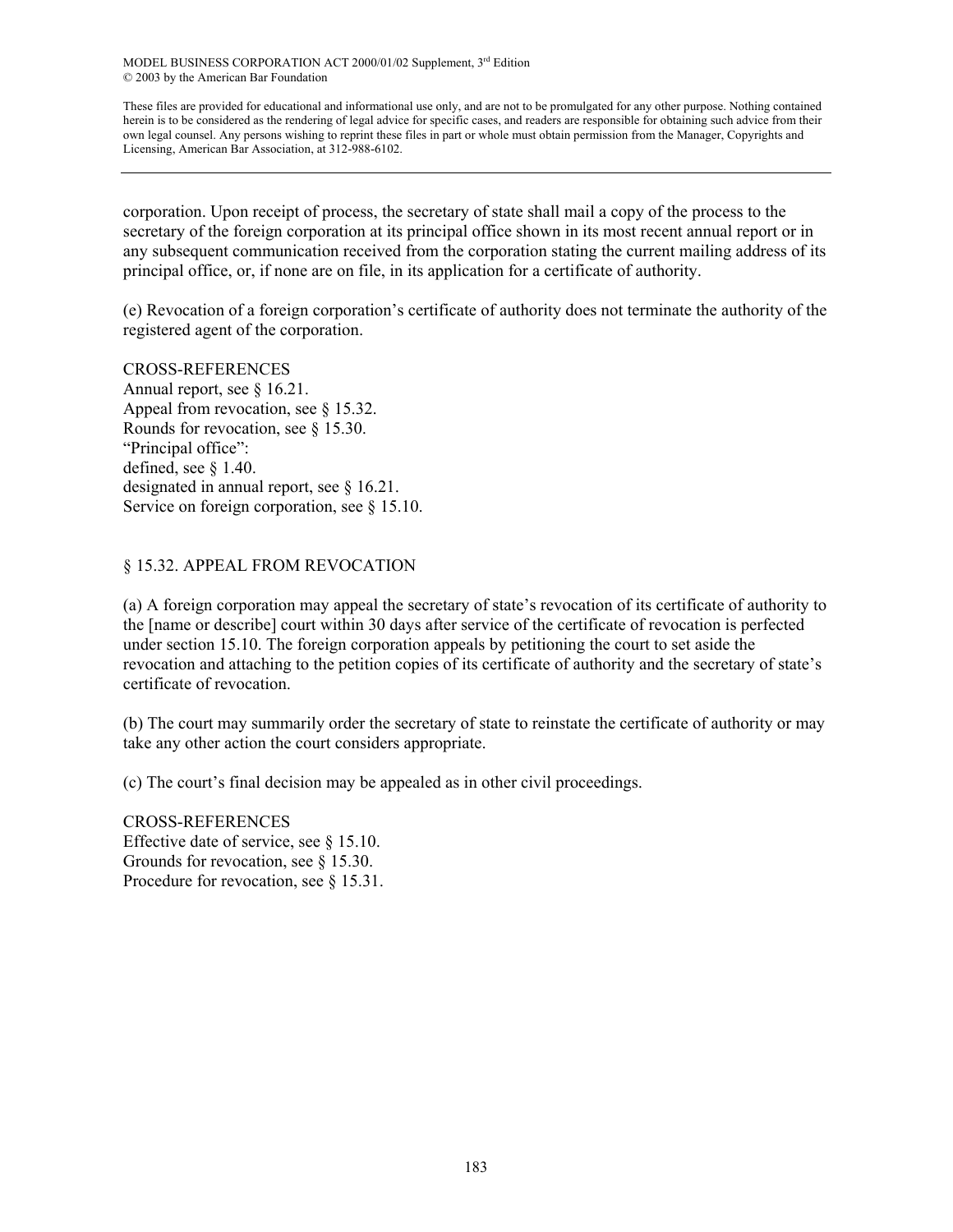These files are provided for educational and informational use only, and are not to be promulgated for any other purpose. Nothing contained herein is to be considered as the rendering of legal advice for specific cases, and readers are responsible for obtaining such advice from their own legal counsel. Any persons wishing to reprint these files in part or whole must obtain permission from the Manager, Copyrights and Licensing, American Bar Association, at 312-988-6102.

CHAPTER 16 RECORDS AND REPORTS

Subchapter A. RECORDS § 16.01. Corporate records § 16.02. Inspection of records by shareholders § 16.03. Scope of inspection right § 16.04. Court-ordered inspection § 16.05. Inspection of records by directors § 16.06. Exception to notice requirements

Subchapter B. REPORTS § 16.20. Financial statements for shareholders § 16.21. Annual report for secretary of state

Subchapter A. RECORDS

## § 16.01. CORPORATE RECORDS

(a) A corporation shall keep as permanent records minutes of all meetings of its shareholders and board of directors, a record of all actions taken by the shareholders or board of directors without a meeting, and a record of all actions taken by a committee of the board of directors in place of the board of directors on behalf of the corporation.

(b) A corporation shall maintain appropriate accounting records.

(c) A corporation or its agent shall maintain a record of its shareholders, in a form that permits preparation of a list of the names and addresses of all shareholders, in alphabetical order by class of shares showing the number and class of shares held by each.

(d) A corporation shall maintain its records in written form or in another form capable of conversion into written form within a reasonable time.

(e) A corporation shall keep a copy of the following records at its principal office:

 (1) its articles or restated articles of incorporation, all amendments to them currently in effect, and any notices to shareholders referred to in section  $1.20(k)(5)$  regarding facts on which a filed document is dependent;

(2) its bylaws or restated bylaws and all amendments to them currently in effect;

 (3) resolutions adopted by its board of directors creating one or more classes or series of shares, and fixing their relative rights, preferences, and limitations, if shares issued pursuant to those resolutions are outstanding;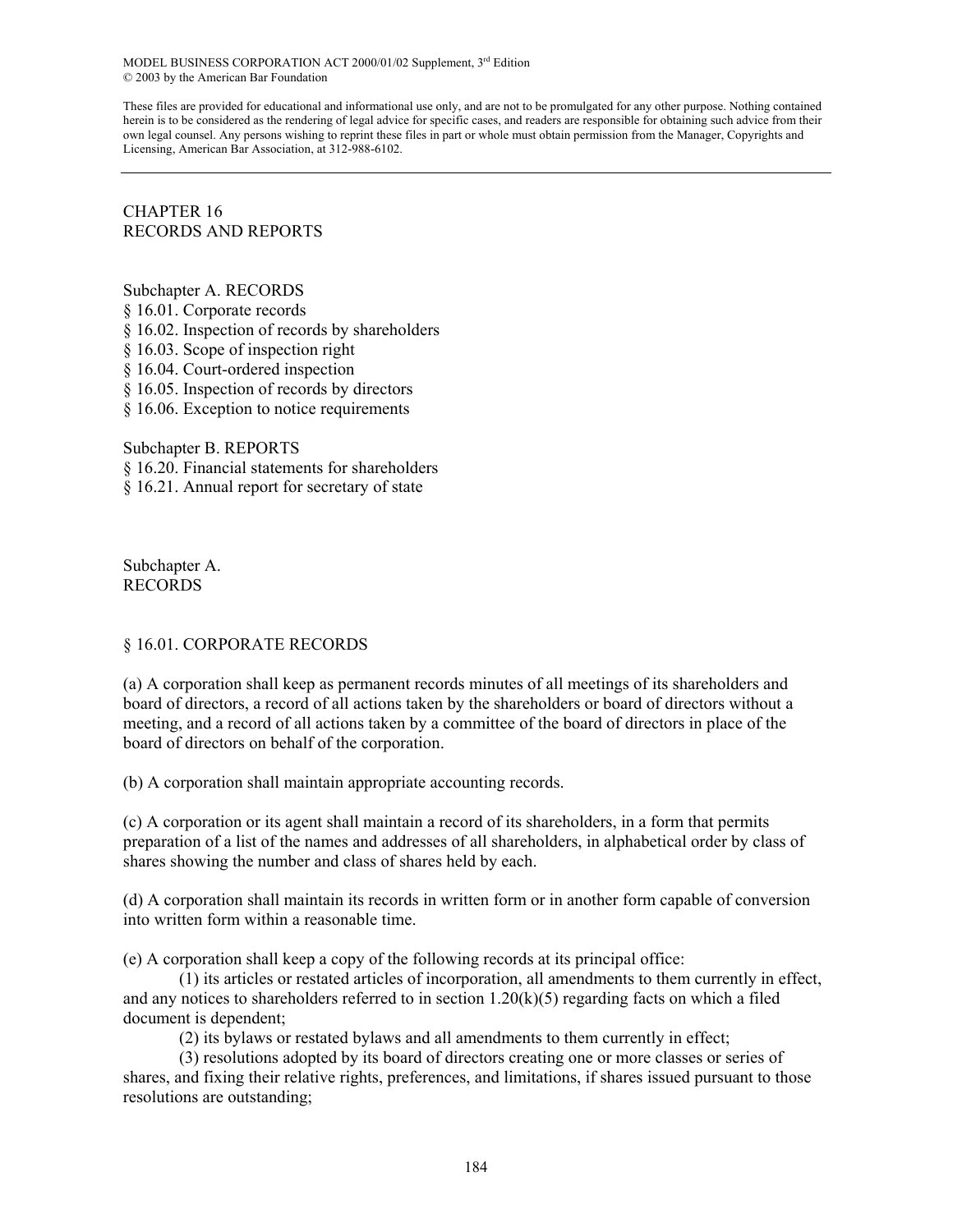These files are provided for educational and informational use only, and are not to be promulgated for any other purpose. Nothing contained herein is to be considered as the rendering of legal advice for specific cases, and readers are responsible for obtaining such advice from their own legal counsel. Any persons wishing to reprint these files in part or whole must obtain permission from the Manager, Copyrights and Licensing, American Bar Association, at 312-988-6102.

 (4) the minutes of all shareholders' meetings, and records of all action taken by shareholders without a meeting, for the past three years;

 (5) all written communications to shareholders generally within the past three years, including the financial statements furnished for the past three years under section 16.20;

(6) a list of the names and business addresses of its current directors and officers; and

(7) its most recent annual report delivered to the secretary of state under section 16.21.

# CROSS-REFERENCES

Articles of incorporation, see § 2.02. Board of directors' meeting, see § 8.20. Bylaws, see § 2.06, ch. 10B. Committees of board of directors, see § 8.25. "Deliver," see  $\S$  1.40. Directors' action without meeting, see § 8.21. Inspection of corporate records, see §§ 16.02 & 16.04. Officers, see § 8.40. "Principal office": defined, see § 1.40. designated in annual report, see § 16.21. Reports of corporation, see §§ 16.20-16.21. Restatement of articles of incorporation, see § 10.07. Series of shares, see § 6.02. Shareholders' action without meeting, see § 7.04. Shareholders' meeting, see §§ 7.01-7.03. Shareholders' voting list, see § 7.20.

# § 16.02. INSPECTION OF RECORDS BY SHAREHOLDERS

(a) A shareholder of a corporation is entitled to inspect and copy, during regular business hours at the corporation's principal office, any of the records of the corporation described in section 16.01(e) if he gives the corporation written notice of his demand at least five business days before the date on which he wishes to inspect and copy.

(b) A shareholder of a corporation is entitled to inspect and copy, during regular business hours at a reasonable location specified by the corporation, any of the following records of the corporation if the shareholder meets the requirements of subsection (c) and gives the corporation written notice of his demand at least five business days before the date on which he wishes to inspect and copy:

 (1) excerpts from minutes of any meeting of the board of directors, records of any action of a committee of the board of directors while acting in place of the board of directors on behalf of the corporation, minutes of any meeting of the shareholders, and records of action taken by the shareholders or board of directors without a meeting, to the extent not subject to inspection under section  $16.02(a)$ :

(2) accounting records of the corporation; and

(3) the record of shareholders.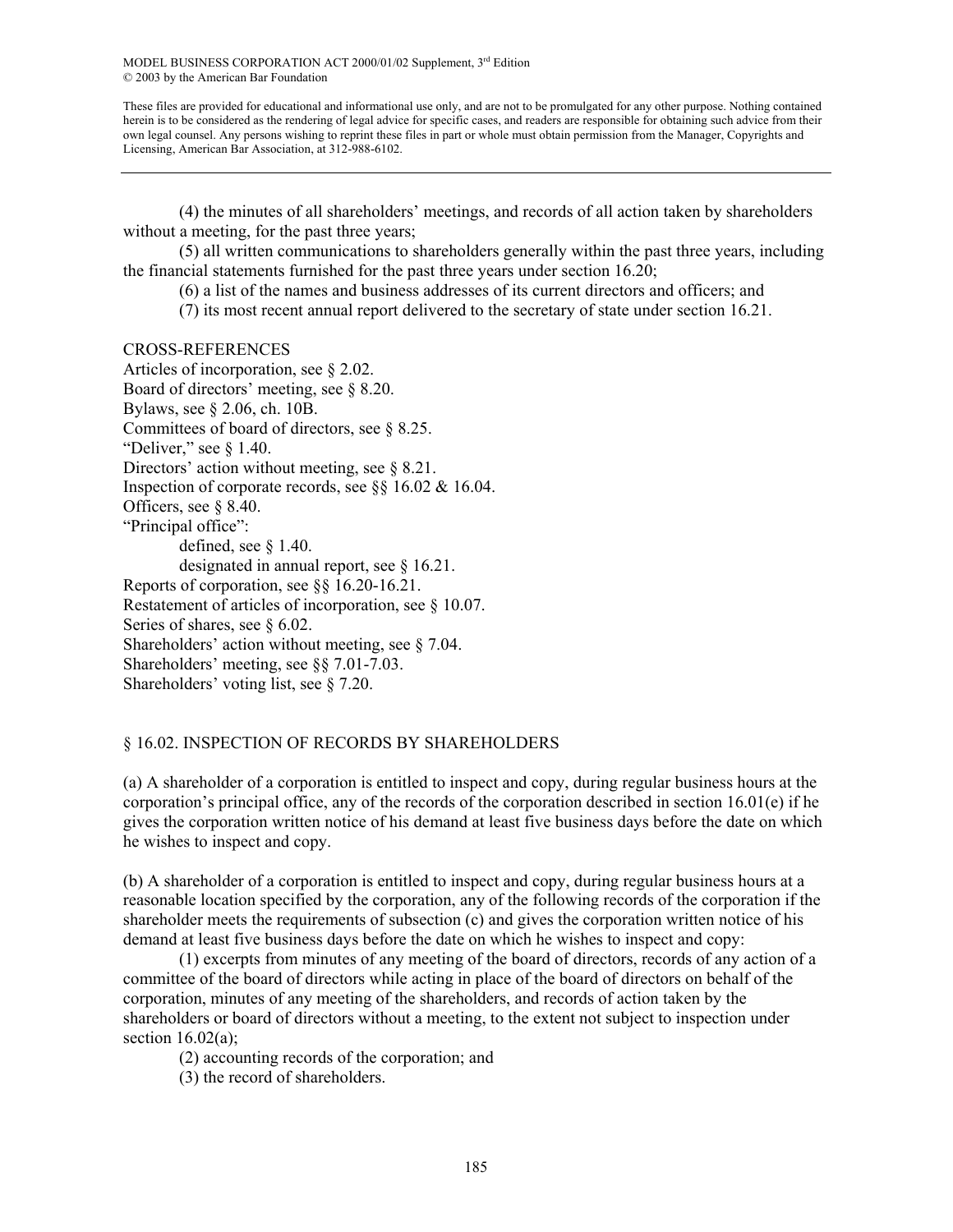These files are provided for educational and informational use only, and are not to be promulgated for any other purpose. Nothing contained herein is to be considered as the rendering of legal advice for specific cases, and readers are responsible for obtaining such advice from their own legal counsel. Any persons wishing to reprint these files in part or whole must obtain permission from the Manager, Copyrights and Licensing, American Bar Association, at 312-988-6102.

(c) A shareholder may inspect and copy the records described in subsection (b) only if:

- (1) his demand is made in good faith and for a proper purpose;
- (2) he describes with reasonable particularity his purpose and the records he desires to inspect;

and

(3) the records are directly connected with his purpose.

(d) The right of inspection granted by this section may not be abolished or limited by a corporation's articles of incorporation or bylaws.

(e) This section does not affect:

 (1) the right of a shareholder to inspect records under section 7.20 or, if the shareholder is in litigation with the corporation, to the same extent as any other litigant;

 (2) the power of a court, independently of this Act, to compel the production of corporate records for examination.

(f) For purposes of this section, "shareholder" includes a beneficial owner whose shares are held in a voting trust or by a nominee on his behalf.

#### CROSS-REFERENCES

Articles of incorporation, see § 2.02. Board of directors' meeting, see § 8.20. Bylaws, see § 2.06, ch. 10B. Committees of board of directors, see § 8.25. Corporate records required, see § 16.01. Court-ordered inspection, see § 16.04. "Deliver," see § 1.40. Directors' action without meeting, see § 8.21. Effective date of notice, see § 1.41. "Notice" defined, see  $\S$  1.41. Notice to corporation, see  $\S$  1.41. "Principal office": defined, see § 1.40. designated in annual report, see § 16.21. "Shareholder" defined, see § 1.40. Shareholders' action without meeting, see § 7.04. Shareholders' list inspection, see § 7.20. Shareholders' meeting, see §§ 7.01-7.03. Voting trusts, see § 7.30.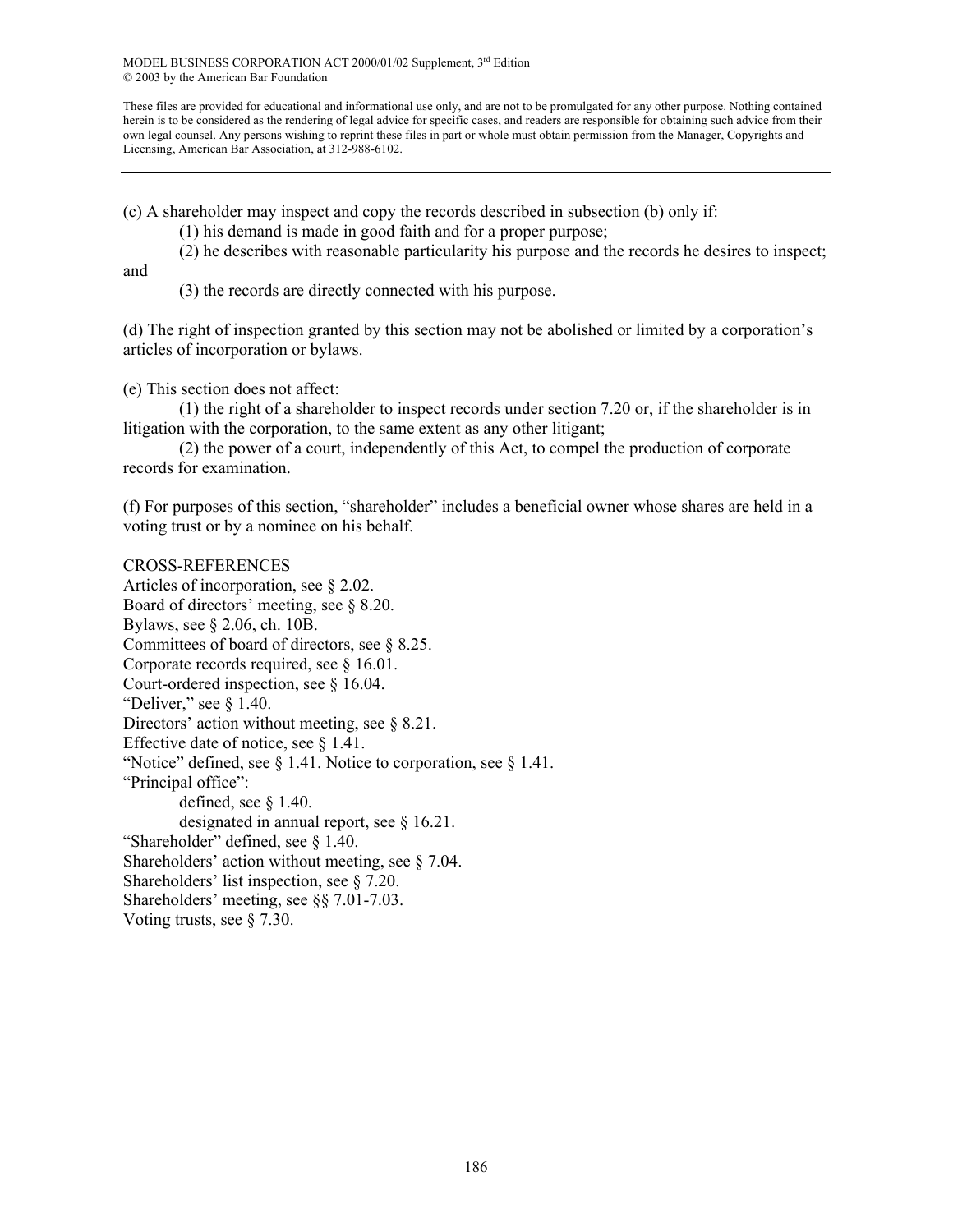These files are provided for educational and informational use only, and are not to be promulgated for any other purpose. Nothing contained herein is to be considered as the rendering of legal advice for specific cases, and readers are responsible for obtaining such advice from their own legal counsel. Any persons wishing to reprint these files in part or whole must obtain permission from the Manager, Copyrights and Licensing, American Bar Association, at 312-988-6102.

# § 16.03. SCOPE OF INSPECTION RIGHT

(a) A shareholder's agent or attorney has the same inspection and copying rights as the shareholder represented.

(b) The right to copy records under section 16.02 includes, if reasonable, the right to receive copies by xerographic or other means, including copies through an electronic transmission if available and so requested by the shareholder.

(c) The corporation may comply at its expense with a shareholder's demand to inspect the record of shareholders under section  $16.02(b)(3)$  by providing the shareholder with a list of shareholders that was compiled no earlier than the date of the shareholder's demand.

(d) The corporation may impose a reasonable charge, covering the costs of labor and material, for copies of any documents provided to the shareholder. The charge may not exceed the estimated cost of production, reproduction or transmission of the records.

CROSS-REFERENCES Corporate records, see § 16.01. Court-ordered inspection, see § 16.04. "Electronic transmission" defined, see § 1.40. Inspection right generally, see § 16.02. Shareholders' list inspection, see § 7.20.

## § 16.04. COURT-ORDERED INSPECTION

(a) If a corporation does not allow a shareholder who complies with section 16.02(a) to inspect and copy any records required by that subsection to be available for inspection, the [name or describe court] of the county where the corporation's principal office (or, if none in this state, its registered office) is located may summarily order inspection and copying of the records demanded at the corporation's expense upon application of the shareholder.

(b) If a corporation does not within a reasonable time allow a shareholder to inspect and copy any other record, the shareholder who complies with sections 16.02(b) and (c) may apply to the [name or describe court] in the county where the corporation's principal office (or, if none in this state, its registered office) is located for an order to permit inspection and copying of the records demanded. The court shall dispose of an application under this subsection on an expedited basis.

(c) If the court orders inspection and copying of the records demanded, it shall also order the corporation to pay the shareholder's costs (including reasonable counsel fees) incurred to obtain the order unless the corporation proves that it refused inspection in good faith because it had a reasonable basis for doubt about the right of the shareholder to inspect the records demanded.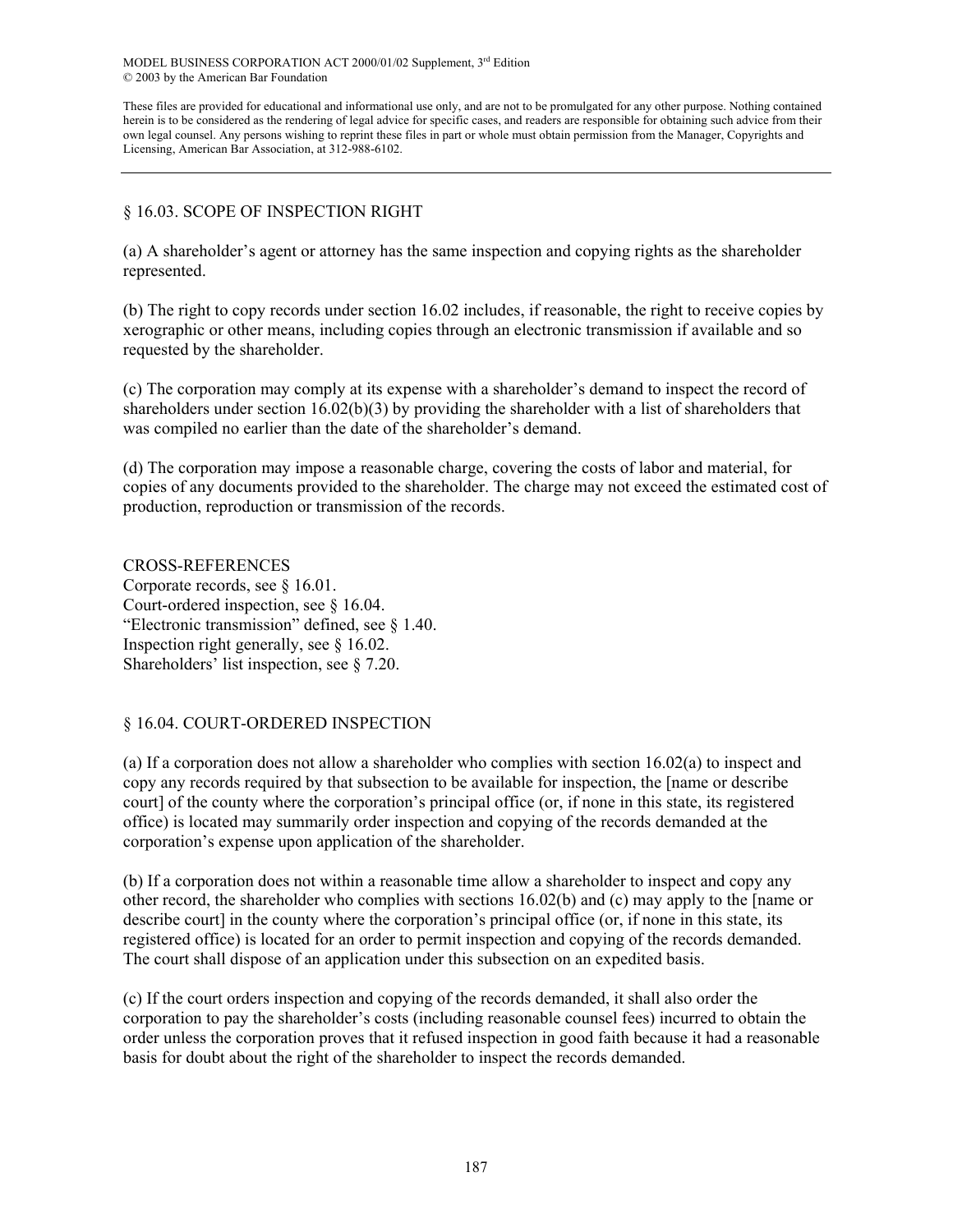These files are provided for educational and informational use only, and are not to be promulgated for any other purpose. Nothing contained herein is to be considered as the rendering of legal advice for specific cases, and readers are responsible for obtaining such advice from their own legal counsel. Any persons wishing to reprint these files in part or whole must obtain permission from the Manager, Copyrights and Licensing, American Bar Association, at 312-988-6102.

(d) If the court orders inspection and copying of the records demanded, it may impose reasonable restrictions on the use or distribution of the records by the demanding shareholder.

CROSS-REFERENCES Corporate records, see § 16.01. "Principal office": defined, see § 1.40. designated in annual report, see § 16.21. Registered office: designated in annual report, see § 16.21. required, see §§ 2.02 & 5.01. Service on corporation, see § 5.04. Shareholders' list inspection, see § 7.20. Voluntary inspection, see § 16.02.

# § 16.05. INSPECTION OF RECORDS BY DIRECTORS

(a) A director of a corporation is entitled to inspect and copy the books, records and documents of the corporation at any reasonable time to the extent reasonably related to the performance of the director's duties as a director, including duties as a member of a committee, but not for any other purpose or in any manner that would violate any duty to the corporation.

(b) The [name or describe the court] of the county where the corporation's principal office (or if none in this state, its registered office) is located may order inspection and copying of the books, records and documents at the corporation's expense, upon application of a director who has been refused such inspection rights, unless the corporation establishes that the director is not entitled to such inspection rights. The court shall dispose of an application under this subsection on an expedited basis.

(c) If an order is issued, the court may include provisions protecting the corporation from undue burden or expense, and prohibiting the director from using information obtained upon exercise of the inspection rights in a manner that would violate a duty to the corporation, and may also order the corporation to reimburse the director for the director's costs (including reasonable counsel fees) incurred in connection with the application.

CROSS-REFERENCES Corporate records, see § 16.01. Court-ordered inspection, see § 16.04. Duties of board of directors, see § 8.01. Director standards of conduct, see § 8.30.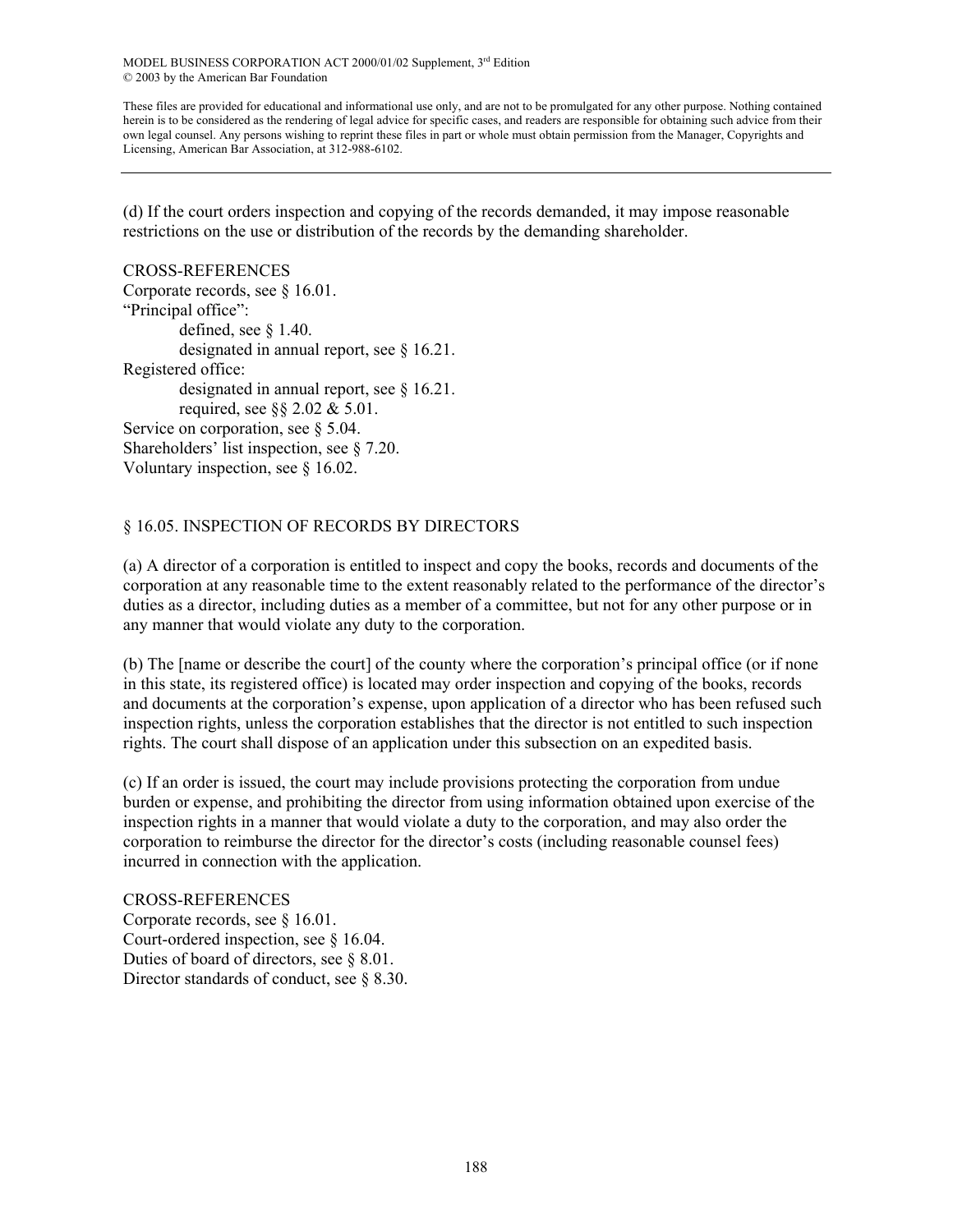These files are provided for educational and informational use only, and are not to be promulgated for any other purpose. Nothing contained herein is to be considered as the rendering of legal advice for specific cases, and readers are responsible for obtaining such advice from their own legal counsel. Any persons wishing to reprint these files in part or whole must obtain permission from the Manager, Copyrights and Licensing, American Bar Association, at 312-988-6102.

# § 16.06. EXCEPTION TO NOTICE REQUIREMENT

(a) Whenever notice is required to be given under any provision of this Act to any shareholder, such notice shall not be required to be given if:

 (i) Notice of two consecutive annual meetings, and all notices of meetings during the period between such two consecutive annual meetings, have been sent to such shareholder at such shareholder's address as shown on the records of the corporation and have been returned undeliverable; or

 (ii) All, but not less than two, payments of dividends on securities during a twelvemonth period, or two consecutive payments of dividends on securities during a period of more than twelve months, have been sent to such shareholder at such shareholder's address as shown on the records of the corporation and have been returned undeliverable.

(b) If any such shareholder shall deliver to the corporation a written notice setting forth such shareholder's then-current address, the requirement that notice be given to such shareholder shall be reinstated.

CROSS-REFERENCES Annual meeting, see § 7.01. Notice, see § 1.41.

Subchapter B. REPORTS

## § 16.20. FINANCIAL STATEMENTS FOR SHAREHOLDERS

(a) A corporation shall furnish its shareholders annual financial statements, which may be consolidated or combined statements of the corporation and one or more of its subsidiaries, as appropriate, that include a balance sheet as of the end of the fiscal year, an income statement for that year, and a statement of changes in shareholders' equity for the year unless that information appears elsewhere in the financial statements. If financial statements are prepared for the corporation on the basis of generally accepted accounting principles, the annual financial statements must also be prepared on that basis.

(b) If the annual financial statements are reported upon by a public accountant, his report must accompany them. If not, the statements must be accompanied by a statement of the president or the person responsible for the corporation's accounting records:

 (1) stating his reasonable belief whether the statements were prepared on the basis of generally accepted accounting principles and, if not, describing the basis of preparation; and

 (2) describing any respects in which the statements were not prepared on a basis of accounting consistent with the statements prepared for the preceding year.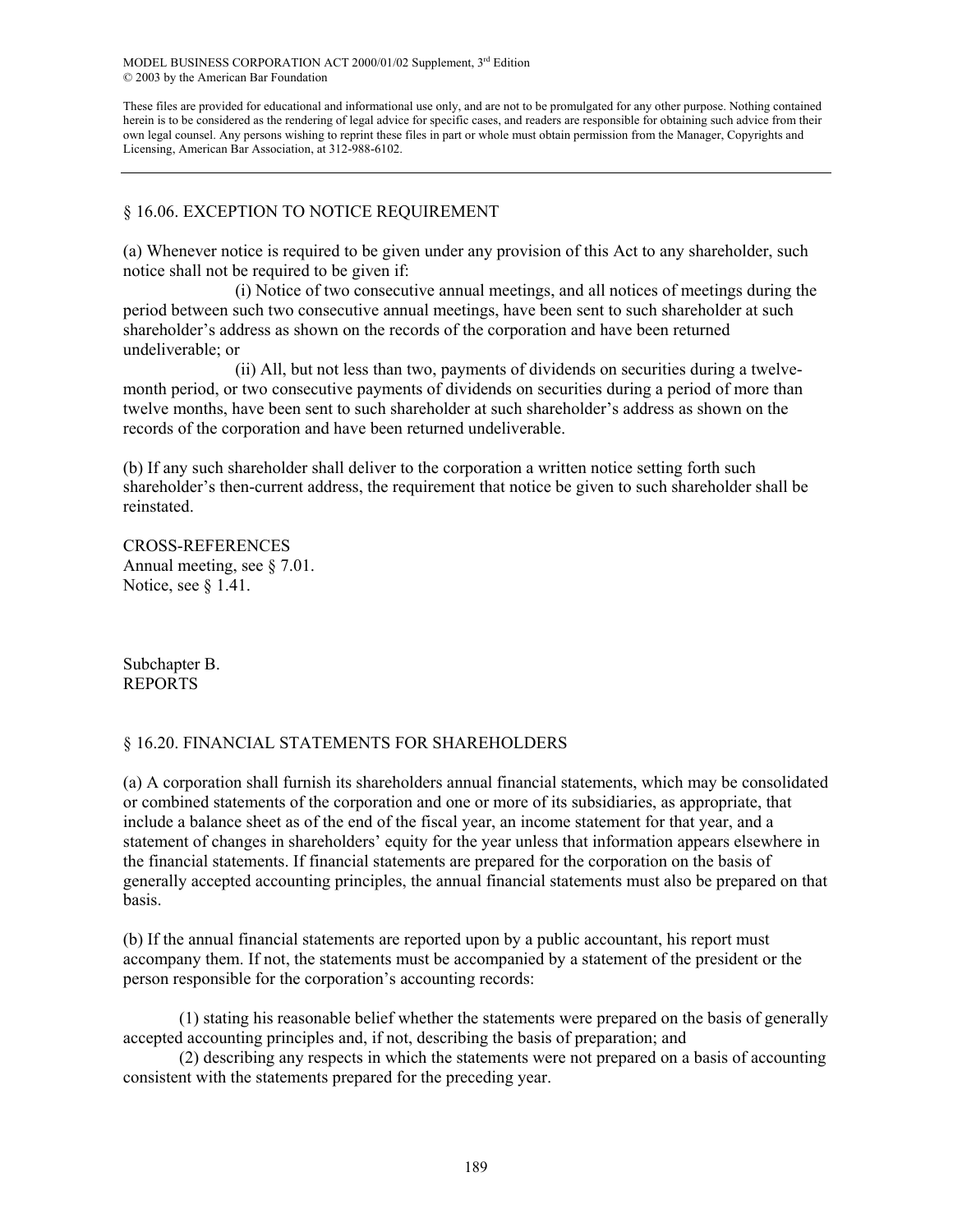These files are provided for educational and informational use only, and are not to be promulgated for any other purpose. Nothing contained herein is to be considered as the rendering of legal advice for specific cases, and readers are responsible for obtaining such advice from their own legal counsel. Any persons wishing to reprint these files in part or whole must obtain permission from the Manager, Copyrights and Licensing, American Bar Association, at 312-988-6102.

(c) A corporation shall mail the annual financial statements to each shareholder within 120 days after the close of each fiscal year. Thereafter, on written request from a shareholder who was not mailed the statements, the corporation shall mail him the latest financial statements.

CROSS-REFERENCES Inspection of records, see § 16.02. "Shareholder" defined, see § 1.40.

# § 16.21. ANNUAL REPORT FOR SECRETARY OF STATE

(a) Each domestic corporation, and each foreign corporation authorized to transact business in this state, shall deliver to the secretary of state for filing an annual report that sets forth:

(1) the name of the corporation and the state or country under whose law it is incorporated;

 (2) the address of its registered office and the name of its registered agent at that office in this state;

(3) the address of its principal office;

(4) the names and business addresses of its directors and principal officers;

(5) a brief description of the nature of its business;

 (6) the total number of authorized shares, itemized by class and series, if any, within each class; and

 (7) the total number of issued and outstanding shares, itemized by class and series, if any, within each class.

(b) Information in the annual report must be current as of the date the annual report is executed on behalf of the corporation.

(c) The first annual report must be delivered to the secretary of state between January 1 and April 1 of the year following the calendar year in which a domestic corporation was incorporated or a foreign corporation was authorized to transact business. Subsequent annual reports must be delivered to the secretary of state between January 1 and April 1 of the following calendar years.

(d) If an annual report does not contain the information required by this section, the secretary of state shall promptly notify the reporting domestic or foreign corporation in writing and return the report to it for correction. If the report is corrected to contain the information required by this section and delivered to the secretary of state within 30 days after the effective date of notice, it is deemed to be timely filed.

## CROSS-REFERENCES

Annual report form prescribed by secretary of state, see § 1.21. Authorized shares, see § 2.02. "Deliver," see § 1.40. Effective date of notice, see § 1.41. Effective time and date of filing, see § 1.23. Filing fees, see § 1.22. Filing requirements, see § 1.20.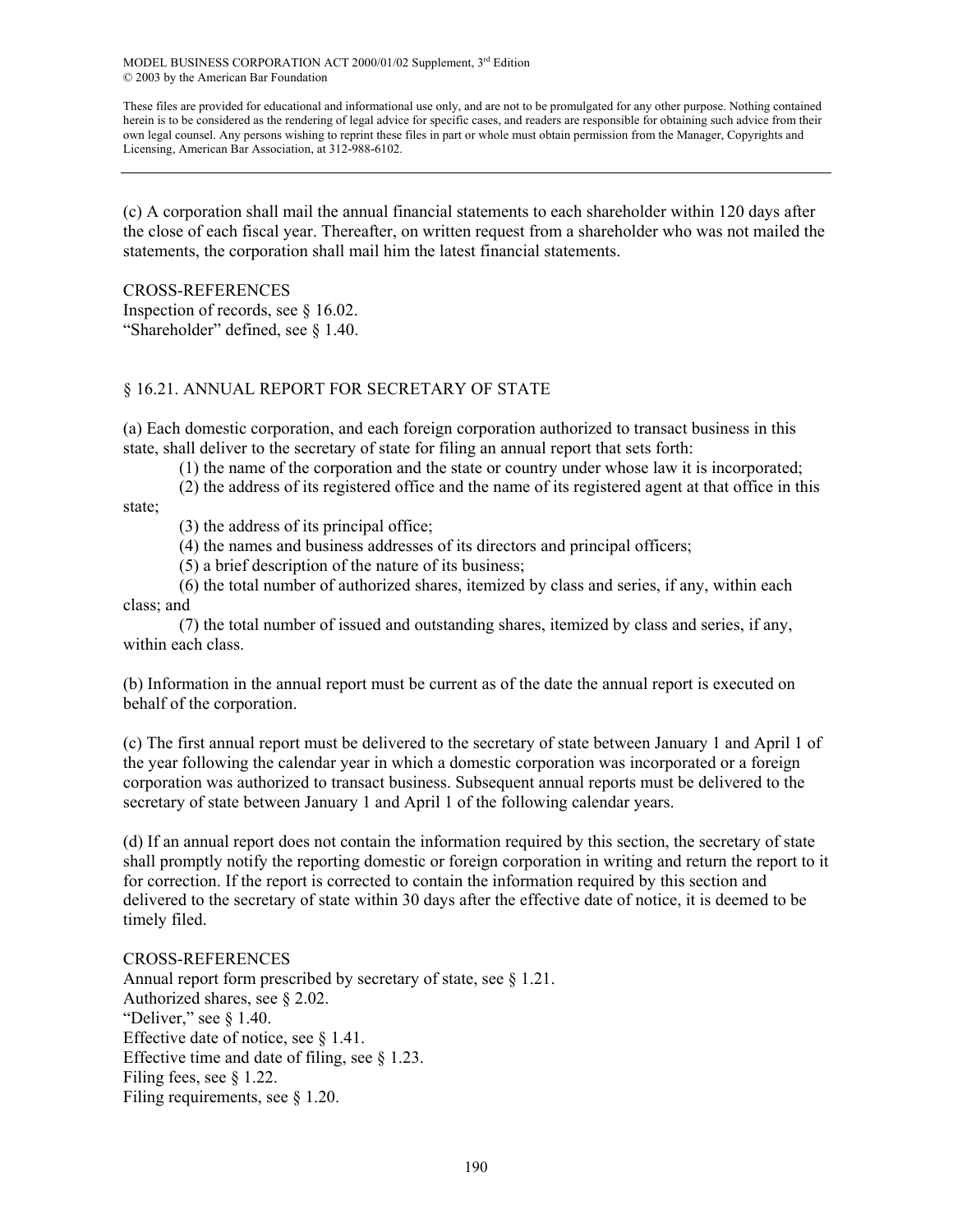These files are provided for educational and informational use only, and are not to be promulgated for any other purpose. Nothing contained herein is to be considered as the rendering of legal advice for specific cases, and readers are responsible for obtaining such advice from their own legal counsel. Any persons wishing to reprint these files in part or whole must obtain permission from the Manager, Copyrights and Licensing, American Bar Association, at 312-988-6102.

Involuntary dissolution for failure to file annual report, see § 14.20.

Issuance of shares, see §§ 6.01-6.03.

"Notice" defined, see § 1.41.

Notice to the corporation, see § 1.41. Officers, see § 8.40.

"Principal office" defined, see § 1.40.

Professional corporations, see Model Professional Corporation Supplement, Section 62.

Registered agent, see §§ 5.01 & 15.07.

Registered office, see §§ 5.01 & 15.07.

Revocation of certificate of authority for failure to file annual report, see § 15.30.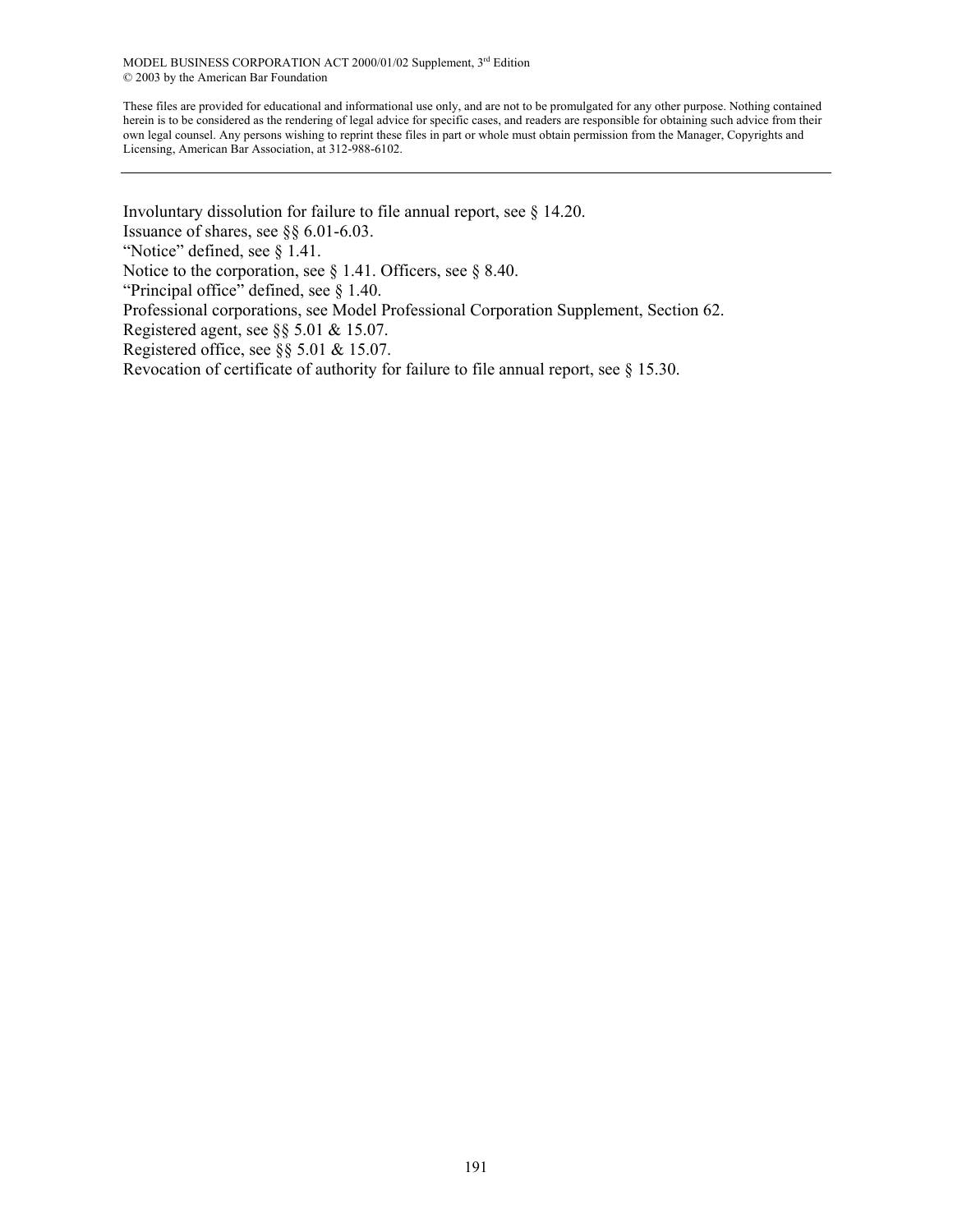These files are provided for educational and informational use only, and are not to be promulgated for any other purpose. Nothing contained herein is to be considered as the rendering of legal advice for specific cases, and readers are responsible for obtaining such advice from their own legal counsel. Any persons wishing to reprint these files in part or whole must obtain permission from the Manager, Copyrights and Licensing, American Bar Association, at 312-988-6102.

# CHAPTER 17 TRANSITION PROVISIONS

- § 17.01. Application to existing domestic corporations
- § 17.02. Application to qualified foreign corporations
- § 17.03. Saving provisions
- § 17.04. Severability
- § 17.05. Repeal
- § 17.06. Effective date

## § 17.01. APPLICATION TO EXISTING DOMESTIC CORPORATIONS

This Act applies to all domestic corporations in existence on its effective date that were incorporated under any general statute of this state providing for incorporation of corporations for profit if power to amend or repeal the statute under which the corporation was incorporated was reserved.

## § 17.02. APPLICATION TO QUALIFIED FOREIGN CORPORATIONS

A foreign corporation authorized to transact business in this state on the effective date of this Act is subject to this Act but is not required to obtain a new certificate of authority to transact business under this Act.

## § 17.03. SAVING PROVISIONS

(a) Except as provided in subsection (b), the repeal of a statute by this Act does not affect:

(1) the operation of the statute or any action taken under it before its repeal;

 (2) any ratification, right, remedy, privilege, obligation, or liability acquired, accrued, or incurred under the statute before its repeal;

 (3) any violation of the statute, or any penalty, forfeiture, or punishment incurred because of the violation, before its repeal;

 (4) any proceeding, reorganization, or dissolution commenced under the statute before its repeal, and the proceeding, reorganization, or dissolution may be completed in accordance with the statute as if it had not been repealed.

(b) If a penalty or punishment imposed for violation of a statute repealed by this Act is reduced by this Act, the penalty or punishment if not already imposed shall be imposed in accordance with this Act.